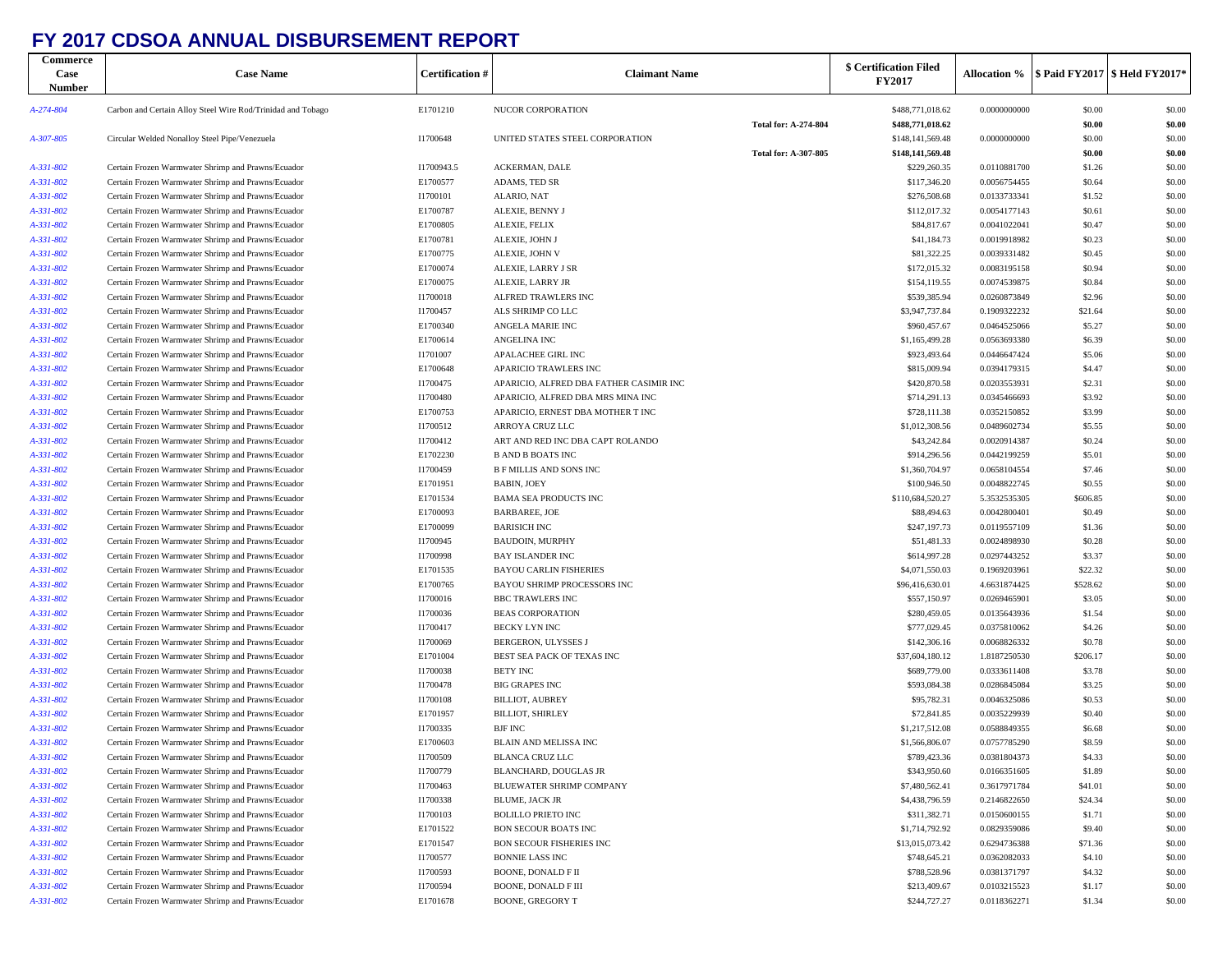| A-331-802 | Certain Frozen Warmwater Shrimp and Prawns/Ecuador | E1701695 | <b>BOONES SEAFOOD</b>                                         | \$1,522,581.74   | 0.0736396206 | \$8.35   | \$0.00 |
|-----------|----------------------------------------------------|----------|---------------------------------------------------------------|------------------|--------------|----------|--------|
| A-331-802 | Certain Frozen Warmwater Shrimp and Prawns/Ecuador | E1702231 | <b>BOSARGE BOATS INC</b>                                      | \$2,612,786.57   | 0.1263673447 | \$14.33  | \$0.00 |
| A-331-802 | Certain Frozen Warmwater Shrimp and Prawns/Ecuador | E1700042 | <b>BOUDREAUX, RONALD SR</b>                                   | \$310,166.94     | 0.0150012148 | \$1.70   | \$0.00 |
| A-331-802 | Certain Frozen Warmwater Shrimp and Prawns/Ecuador | E1701875 | <b>BOWERS SHRIMP FARM</b>                                     | \$9,178,324.97   | 0.4439094142 | \$50.32  | \$0.00 |
| A-331-802 | Certain Frozen Warmwater Shrimp and Prawns/Ecuador | I1700274 | <b>BRANDHURST, KAY</b>                                        | \$225,497.60     | 0.0109061847 | \$1.24   | \$0.00 |
| A-331-802 | Certain Frozen Warmwater Shrimp and Prawns/Ecuador | I1700256 | <b>BRANDHURST, RAY</b>                                        | \$236,739.28     | 0.0114498882 | \$1.30   | \$0.00 |
| A-331-802 | Certain Frozen Warmwater Shrimp and Prawns/Ecuador | I1700506 | <b>BRAVA CRUZ LLC</b>                                         | \$953,252.87     | 0.0461040467 | \$5.23   | \$0.00 |
| A-331-802 | Certain Frozen Warmwater Shrimp and Prawns/Ecuador | E1700877 | <b>BROWN, JOHN</b>                                            | \$102,648.42     | 0.0049645878 | \$0.56   | \$0.00 |
| A-331-802 | Certain Frozen Warmwater Shrimp and Prawns/Ecuador | E1701584 | <b>BROWN, RICKY</b>                                           | \$1,173,901.56   | 0.0567757140 | \$6.44   | \$0.00 |
| A-331-802 | Certain Frozen Warmwater Shrimp and Prawns/Ecuador | I1700176 | <b>BRUCE, BOB</b>                                             | \$16,821.78      | 0.0008135849 | \$0.09   | \$0.00 |
|           | Certain Frozen Warmwater Shrimp and Prawns/Ecuador | I1700328 | BRUNET, LEVY JR                                               | \$97,265.85      | 0.0047042599 | \$0.53   | \$0.00 |
| A-331-802 | Certain Frozen Warmwater Shrimp and Prawns/Ecuador |          |                                                               |                  |              |          |        |
| A-331-802 |                                                    | I1700080 | <b>BUCCANEER SHRIMP CO</b><br>BUI, NUOI VAN DBA MISS THU THAO | \$529,343.05     | 0.0256016609 | \$2.90   | \$0.00 |
| A-331-802 | Certain Frozen Warmwater Shrimp and Prawns/Ecuador | E1701723 |                                                               | \$446,546.10     | 0.0215971888 | \$2.45   | \$0.00 |
| A-331-802 | Certain Frozen Warmwater Shrimp and Prawns/Ecuador | E1701734 | BUI, NUOI VAN DBA MISS THU THAO II                            | \$953,347.38     | 0.0461086177 | \$5.23   | \$0.00 |
| A-331-802 | Certain Frozen Warmwater Shrimp and Prawns/Ecuador | E1701465 | <b>BURAS, WAYLON</b>                                          | \$331,435.76     | 0.0160298807 | \$1.82   | \$0.00 |
| A-331-802 | Certain Frozen Warmwater Shrimp and Prawns/Ecuador | E1701434 | CAO, GIO VAN DBA CAPT DENNIS INC                              | \$1,127,840.85   | 0.0545479892 | \$6.18   | \$0.00 |
| A-331-802 | Certain Frozen Warmwater Shrimp and Prawns/Ecuador | E1700620 | CAPN BOZO INC                                                 | \$493,686.22     | 0.0238771193 | \$2.71   | \$0.00 |
| A-331-802 | Certain Frozen Warmwater Shrimp and Prawns/Ecuador | I1700017 | CAPN JASPERS SEAFOOD INC                                      | \$697,837.95     | 0.0337509117 | \$3.83   | \$0.00 |
| A-331-802 | Certain Frozen Warmwater Shrimp and Prawns/Ecuador | E1701338 | <b>CAPT BUBBA INC</b>                                         | \$454,914.88     | 0.0220019446 | \$2.49   | \$0.00 |
| A-331-802 | Certain Frozen Warmwater Shrimp and Prawns/Ecuador | I1700019 | CAPT CARLOS TRAWLERS INC                                      | \$745,140.28     | 0.0360386875 | \$4.09   | \$0.00 |
| A-331-802 | Certain Frozen Warmwater Shrimp and Prawns/Ecuador | I1700428 | CAPT CHRISTOPHER INC                                          | \$209,490.12     | 0.0101319834 | \$1.15   | \$0.00 |
| A-331-802 | Certain Frozen Warmwater Shrimp and Prawns/Ecuador | I1700410 | <b>CAPT EDWARD INC</b>                                        | \$637,837.01     | 0.0308489680 | \$3.50   | \$0.00 |
| A-331-802 | Certain Frozen Warmwater Shrimp and Prawns/Ecuador | I1700924 | CAPT GDA INC                                                  | \$767,036.74     | 0.0370977091 | \$4.21   | \$0.00 |
| A-331-802 | Certain Frozen Warmwater Shrimp and Prawns/Ecuador | I1700922 | CAPT JDL INC                                                  | \$719,786.45     | 0.0348124502 | \$3.95   | \$0.00 |
| A-331-802 | Certain Frozen Warmwater Shrimp and Prawns/Ecuador | I1700384 | <b>CAPT MARCUS INC</b>                                        | \$256,712.42     | 0.0124158886 | \$1.41   | \$0.00 |
| A-331-802 | Certain Frozen Warmwater Shrimp and Prawns/Ecuador | E1700661 | CAPT PAPPIE INC DBA M/V DANA BROOK                            | \$619,603.34     | 0.0299670971 | \$3.40   | \$0.00 |
| A-331-802 | Certain Frozen Warmwater Shrimp and Prawns/Ecuador | E1701980 | <b>CAPT ROSS INC</b>                                          | \$403,404.83     | 0.0195106626 | \$2.21   | \$0.00 |
| A-331-802 | Certain Frozen Warmwater Shrimp and Prawns/Ecuador | I1700921 | CAPT WALLEY INC                                               | \$752,012.58     | 0.0363710661 | \$4.12   | \$0.00 |
| A-331-802 | Certain Frozen Warmwater Shrimp and Prawns/Ecuador | I1700390 | CAPTAIN ARNULFO INC                                           | \$642,456.01     | 0.0310723658 | \$3.52   | \$0.00 |
| A-331-802 | Certain Frozen Warmwater Shrimp and Prawns/Ecuador | I1700725 | <b>CARMADELLE, RUDY J</b>                                     | \$84,471.54      | 0.0040854635 | \$0.46   | \$0.00 |
| A-331-802 | Certain Frozen Warmwater Shrimp and Prawns/Ecuador | I1700504 | CARMELITA LLC                                                 | \$936,733.70     | 0.0453050975 | \$5.14   | \$0.00 |
| A-331-802 | Certain Frozen Warmwater Shrimp and Prawns/Ecuador | E1701064 | CAROLINA SEAFOODS INC                                         | \$8,651,255.62   | 0.4184177207 | \$47.43  | \$0.00 |
| A-331-802 | Certain Frozen Warmwater Shrimp and Prawns/Ecuador | E1700034 | CARSON AND CO INC                                             | \$111,566,503.98 | 5.3959106464 | \$611.68 | \$0.00 |
| A-331-802 | Certain Frozen Warmwater Shrimp and Prawns/Ecuador | I1700145 | CF GOLLOTT AND SON SEAFOOD INC                                | \$60,436,163.63  | 2.9229932563 | \$331.35 | \$0.00 |
| A-331-802 | Certain Frozen Warmwater Shrimp and Prawns/Ecuador | I1700251 | CHAU, MINH HUU                                                | \$202,141.51     | 0.0097765681 | \$1.11   | \$0.00 |
| A-331-802 | Certain Frozen Warmwater Shrimp and Prawns/Ecuador | E1701988 | <b>CHAUVIN, CAREY M</b>                                       | \$356,522.41     | 0.0172431958 | \$1.95   | \$0.00 |
|           |                                                    | I1700984 | CHAUVIN, DAVID                                                | \$2,029,775.04   | 0.0981700094 |          | \$0.00 |
| A-331-802 | Certain Frozen Warmwater Shrimp and Prawns/Ecuador |          |                                                               |                  |              | \$11.13  |        |
| A-331-802 | Certain Frozen Warmwater Shrimp and Prawns/Ecuador | I1701008 | CHAUVIN, KIMBERLY                                             | \$6,624,793.15   | 0.3204079236 | \$36.32  | \$0.00 |
| A-331-802 | Certain Frozen Warmwater Shrimp and Prawns/Ecuador | I1700230 | CHERAMIE, JAMES P                                             | \$136,259.00     | 0.0065901625 | \$0.75   | \$0.00 |
| A-331-802 | Certain Frozen Warmwater Shrimp and Prawns/Ecuador | E1700680 | CHERAMIE, JOEY J                                              | \$179,844.38     | 0.0086981681 | \$0.99   | \$0.00 |
| A-331-802 | Certain Frozen Warmwater Shrimp and Prawns/Ecuador | E1700961 | CHERAMIE, WAYNE                                               | \$550,097.47     | 0.0266054478 | \$3.02   | \$0.00 |
| A-331-802 | Certain Frozen Warmwater Shrimp and Prawns/Ecuador | E1700105 | CHERAMIE, WEBB JR                                             | \$155,480.09     | 0.0075197899 | \$0.85   | \$0.00 |
| A-331-802 | Certain Frozen Warmwater Shrimp and Prawns/Ecuador | E1701471 | CHEW, THOMAS J                                                | \$87,623.87      | 0.0042379259 | \$0.48   | \$0.00 |
| A-331-802 | Certain Frozen Warmwater Shrimp and Prawns/Ecuador | I1700402 | <b>CHRISTIAN G INC</b>                                        | \$417,708.37     | 0.0202024529 | \$2.29   | \$0.00 |
| A-331-802 | Certain Frozen Warmwater Shrimp and Prawns/Ecuador | I1701003 | CITY MARKET INC                                               | \$1,874,961.76   | 0.0906824698 | \$10.28  | \$0.00 |
| A-331-802 | Certain Frozen Warmwater Shrimp and Prawns/Ecuador | E1702255 | <b>CJ SEAFOOD</b>                                             | \$364,502.86     | 0.0176291700 | \$2.00   | \$0.00 |
| A-331-802 | Certain Frozen Warmwater Shrimp and Prawns/Ecuador | E1700258 | COOPER, ACY J III                                             | \$56,179.88      | 0.0027171382 | \$0.31   | \$0.00 |
| A-331-802 | Certain Frozen Warmwater Shrimp and Prawns/Ecuador | E1700205 | COOPER, ACY J JR                                              | \$167,745.85     | 0.0081130230 | \$0.92   | \$0.00 |
| A-331-802 | Certain Frozen Warmwater Shrimp and Prawns/Ecuador | E1700229 | COOPER, ACY SR                                                | \$29,331.28      | 0.0014186065 | \$0.16   | \$0.00 |
| A-331-802 | Certain Frozen Warmwater Shrimp and Prawns/Ecuador | E1700212 | COOPER, CHRISTOPHER W                                         | \$20,005.06      | 0.0009675441 | \$0.11   | \$0.00 |
| A-331-802 | Certain Frozen Warmwater Shrimp and Prawns/Ecuador | E1700759 | COULON, DON                                                   | \$140,888.92     | 0.0068140884 | \$0.77   | \$0.00 |
| A-331-802 | Certain Frozen Warmwater Shrimp and Prawns/Ecuador | E1700823 | CREPPEL, KENNETH A                                            | \$84,106.85      | 0.0040678253 | \$0.46   | \$0.00 |
| A-331-802 | Certain Frozen Warmwater Shrimp and Prawns/Ecuador | I1700953 | CRJ INC                                                       | \$1,018,244.90   | 0.0492473843 | \$5.58   | \$0.00 |
| A-331-802 | Certain Frozen Warmwater Shrimp and Prawns/Ecuador | E1701368 | CROSBY, BENJY                                                 | \$141,696.87     | 0.0068531649 | \$0.78   | \$0.00 |
| A-331-802 | Certain Frozen Warmwater Shrimp and Prawns/Ecuador | E1702020 | CROSBY, THOMAS                                                | \$10,908.95      | 0.0005276110 | \$0.06   | \$0.00 |
| A-331-802 | Certain Frozen Warmwater Shrimp and Prawns/Ecuador | I1700935 | CROSBYS FISH AND SHRIMP CO                                    | \$319,130.20     | 0.0154347226 | \$1.75   | \$0.00 |
| A-331-802 | Certain Frozen Warmwater Shrimp and Prawns/Ecuador | E1700534 | CRUSADER INC                                                  | \$337,380.91     | 0.0163174177 | \$1.85   | \$0.00 |
| A-331-802 | Certain Frozen Warmwater Shrimp and Prawns/Ecuador | E1700855 | <b>CUSTOM PACK INC</b>                                        | \$31,946,704.38  | 1.5451014071 | \$175.15 | \$0.00 |
| A-331-802 | Certain Frozen Warmwater Shrimp and Prawns/Ecuador | E1702196 | D AND L SEAFOOD CORP DBA BLUFFTON OYSTER CO                   | \$212,947.08     | 0.0102991792 | \$1.17   | \$0.00 |
| A-331-802 | Certain Frozen Warmwater Shrimp and Prawns/Ecuador | I1700770 | D DITCHARO JR SEAFOODS LLC                                    | \$15,410,407.24  | 0.7453238878 | \$84.49  | \$0.00 |
| A-331-802 | Certain Frozen Warmwater Shrimp and Prawns/Ecuador | I1700477 | DAIGLE, MICHAEL WAYNE                                         | \$233,505.66     | 0.0112934943 | \$1.28   | \$0.00 |
| A-331-802 | Certain Frozen Warmwater Shrimp and Prawns/Ecuador | I1700421 | DALES SEAFOOD INC                                             | \$302,860.63     | 0.0146478454 | \$1.66   | \$0.00 |
|           |                                                    |          |                                                               |                  |              |          |        |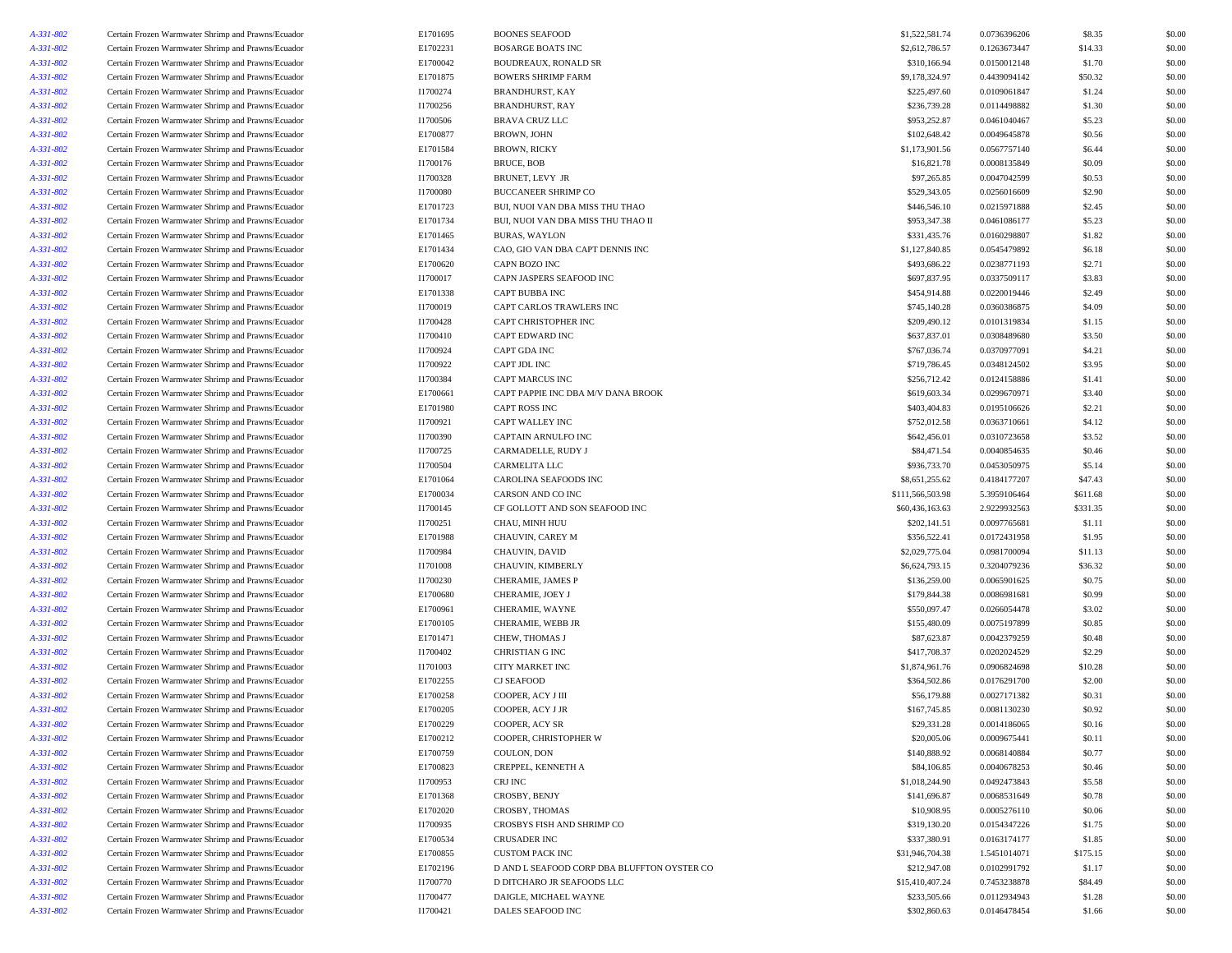| A-331-802 | Certain Frozen Warmwater Shrimp and Prawns/Ecuador | E1701441 | DANG, DAP                                           | \$323,337.43    | 0.0156382052 | \$1.77   | \$0.00 |
|-----------|----------------------------------------------------|----------|-----------------------------------------------------|-----------------|--------------|----------|--------|
| A-331-802 | Certain Frozen Warmwater Shrimp and Prawns/Ecuador | E1701392 | DANG, KHANG                                         | \$1,198,717.44  | 0.0579759333 | \$6.57   | \$0.00 |
| A-331-802 | Certain Frozen Warmwater Shrimp and Prawns/Ecuador | E1701386 | DANG, KHANG                                         | \$1,111,877.68  | 0.0537759309 | \$6.10   | \$0.00 |
| A-331-802 | Certain Frozen Warmwater Shrimp and Prawns/Ecuador | E1701379 | DANG, KHANG                                         | \$1,131,245.75  | 0.0547126670 | \$6.20   | \$0.00 |
| A-331-802 | Certain Frozen Warmwater Shrimp and Prawns/Ecuador | E1700972 | DANG, SON                                           | \$354,950.13    | 0.0171671525 | \$1.95   | \$0.00 |
| A-331-802 | Certain Frozen Warmwater Shrimp and Prawns/Ecuador | E1701409 | DANG, THUONG                                        | \$1,097,032.37  | 0.0530579379 | \$6.01   | \$0.00 |
| A-331-802 | Certain Frozen Warmwater Shrimp and Prawns/Ecuador | E1700117 | DARDA, HERBERT                                      | \$137,211.21    | 0.0066362161 | \$0.75   | \$0.00 |
| A-331-802 | Certain Frozen Warmwater Shrimp and Prawns/Ecuador | E1700352 | DARDAR, DAVID                                       | \$147,553.15    | 0.0071364037 | \$0.81   | \$0.00 |
| A-331-802 | Certain Frozen Warmwater Shrimp and Prawns/Ecuador | E1700223 | DARDAR, JONATHAN M                                  | \$110,611.58    | 0.0053497258 | \$0.61   | \$0.00 |
| A-331-802 | Certain Frozen Warmwater Shrimp and Prawns/Ecuador | I1700359 | DASSAU, LOUIS                                       | \$410,346.28    | 0.0198463856 | \$2.25   | \$0.00 |
| A-331-802 | Certain Frozen Warmwater Shrimp and Prawns/Ecuador | I1700602 | DAVIS, JOHN W                                       | \$153,185.37    | 0.0074088059 | \$0.84   | \$0.00 |
| A-331-802 | Certain Frozen Warmwater Shrimp and Prawns/Ecuador | I1700442 | DEAN BLANCHARD SEAFOOD INC                          | \$29,070,990.31 | 1.4060175816 | \$159.39 | \$0.00 |
| A-331-802 | Certain Frozen Warmwater Shrimp and Prawns/Ecuador | E1701293 | DEVANEY, BOBBY C JR                                 | \$2,423,800.09  | 0.1172270193 | \$13.29  | \$0.00 |
| A-331-802 |                                                    |          |                                                     |                 |              |          | \$0.00 |
|           | Certain Frozen Warmwater Shrimp and Prawns/Ecuador | I1700926 | DG AND RC INC                                       | \$765,719.26    | 0.0370339892 | \$4.20   |        |
| A-331-802 | Certain Frozen Warmwater Shrimp and Prawns/Ecuador | E1701005 | DINH, CHAU T                                        | \$1,870,603.96  | 0.0904717049 | \$10.26  | \$0.00 |
| A-331-802 | Certain Frozen Warmwater Shrimp and Prawns/Ecuador | E1702317 | DINH, VINCENT                                       | \$615,427.25    | 0.0297651206 | \$3.37   | \$0.00 |
| A-331-802 | Certain Frozen Warmwater Shrimp and Prawns/Ecuador | I1700028 | DION, PAUL ADAM                                     | \$40,275.09     | 0.0019479035 | \$0.22   | \$0.00 |
| A-331-802 | Certain Frozen Warmwater Shrimp and Prawns/Ecuador | I1700257 | DO, DAN C.                                          | \$139,462.52    | 0.0067451006 | \$0.76   | \$0.00 |
| A-331-802 | Certain Frozen Warmwater Shrimp and Prawns/Ecuador | I1700769 | DO, HUNG                                            | \$212,756.95    | 0.0102899836 | \$1.17   | \$0.00 |
| A-331-802 | Certain Frozen Warmwater Shrimp and Prawns/Ecuador | I1700243 | DO, KIET V                                          | \$140,091.82    | 0.0067755367 | \$0.77   | \$0.00 |
| A-331-802 | Certain Frozen Warmwater Shrimp and Prawns/Ecuador | E1702202 | DO, LIET VAN                                        | \$968,124.39    | 0.0468233073 | \$5.31   | \$0.00 |
| A-331-802 | Certain Frozen Warmwater Shrimp and Prawns/Ecuador | E1701933 | DO, THAN VIET                                       | \$1,067,788.90  | 0.0516435784 | \$5.85   | \$0.00 |
| A-331-802 | Certain Frozen Warmwater Shrimp and Prawns/Ecuador | I1700728 | DO, THANH VAN                                       | \$145,401.10    | 0.0070323199 | \$0.80   | \$0.00 |
| A-331-802 | Certain Frozen Warmwater Shrimp and Prawns/Ecuador | I1700255 | DO, TINH                                            | \$105,039.50    | 0.0050802323 | \$0.58   | \$0.00 |
| A-331-802 | Certain Frozen Warmwater Shrimp and Prawns/Ecuador | E1701104 | DOAN, LIEM AND DOAN, MINH                           | \$764,701.61    | 0.0369847706 | \$4.19   | \$0.00 |
| A-331-802 | Certain Frozen Warmwater Shrimp and Prawns/Ecuador | E1701116 | DOAN, MAI                                           | \$223,106.94    | 0.0107905605 | \$1.22   | \$0.00 |
| A-331-802 | Certain Frozen Warmwater Shrimp and Prawns/Ecuador | E1701115 | DOAN, MINH                                          | \$971,843.20    | 0.0470031675 | \$5.33   | \$0.00 |
| A-331-802 | Certain Frozen Warmwater Shrimp and Prawns/Ecuador | E1700958 | DOAN, TRAN VAN                                      | \$165,172.44    | 0.0079885601 | \$0.91   | \$0.00 |
| A-331-802 | Certain Frozen Warmwater Shrimp and Prawns/Ecuador | 11700310 | <b>DOCTOR BILL</b>                                  | \$996,057.31    | 0.0481742822 | \$5.46   | \$0.00 |
| A-331-802 | Certain Frozen Warmwater Shrimp and Prawns/Ecuador | E1701696 | DOMINICKS SEAFOOD INC                               | \$17,944,473.88 | 0.8678839454 | \$98.38  | \$0.00 |
| A-331-802 | Certain Frozen Warmwater Shrimp and Prawns/Ecuador | I1700043 | DON PACO INC                                        | \$640,748.68    | 0.0309897908 | \$3.51   | \$0.00 |
| A-331-802 | Certain Frozen Warmwater Shrimp and Prawns/Ecuador | E1700368 | DONNELLY, DAVID C DBA VILLAGE LADY                  | \$278,080.31    | 0.0134493459 | \$1.52   | \$0.00 |
| A-331-802 | Certain Frozen Warmwater Shrimp and Prawns/Ecuador | E1701282 | <b>DOPSON, CRAIG B</b>                              | \$888,299.44    | 0.0429625760 | \$4.87   | \$0.00 |
| A-331-802 | Certain Frozen Warmwater Shrimp and Prawns/Ecuador | I1700503 | DORADA CRUZ LLC                                     | \$925,731.98    | 0.0447729997 | \$5.08   | \$0.00 |
| A-331-802 | Certain Frozen Warmwater Shrimp and Prawns/Ecuador | I1700799 | DRAGNET SEAFOOD LLC                                 | \$573,737.26    | 0.0277487855 | \$3.15   | \$0.00 |
| A-331-802 | Certain Frozen Warmwater Shrimp and Prawns/Ecuador | E1700302 | DRURY, BRUCE JR                                     | \$19,013.04     | 0.0009195651 | \$0.10   | \$0.00 |
| A-331-802 | Certain Frozen Warmwater Shrimp and Prawns/Ecuador | E1700290 | DRURY, BRUCE W SR                                   | \$593,794.30    | 0.0287188437 | \$3.26   | \$0.00 |
| A-331-802 | Certain Frozen Warmwater Shrimp and Prawns/Ecuador | E1700316 | DRURY, ERIC S                                       | \$160,250.76    | 0.0077505232 | \$0.88   | \$0.00 |
| A-331-802 | Certain Frozen Warmwater Shrimp and Prawns/Ecuador | E1700328 | DRURY, KEVIN SR                                     | \$124,735.63    | 0.0060328350 | \$0.68   | \$0.00 |
| A-331-802 | Certain Frozen Warmwater Shrimp and Prawns/Ecuador | I1700919 | DSL AND R INC                                       | \$1,348,161.94  | 0.0652038121 | \$7.39   | \$0.00 |
| A-331-802 | Certain Frozen Warmwater Shrimp and Prawns/Ecuador | E1702290 | DUBBERLY, JAMES F DBA DADDYS BOY                    | \$839,455.53    | 0.0406002417 | \$4.60   | \$0.00 |
| A-331-802 | Certain Frozen Warmwater Shrimp and Prawns/Ecuador | E1702291 | DUBBERLY, JAMES F DBA JULIE SHEA                    | \$725,796.13    | 0.0351031082 | \$3.98   | \$0.00 |
| A-331-802 | Certain Frozen Warmwater Shrimp and Prawns/Ecuador | E1702289 | DUBBERLY, JAMES F DBA DUBBERLYS SEAFOOD             | \$2,853,901.26  | 0.1380288496 | \$15.65  | \$0.00 |
| A-331-802 | Certain Frozen Warmwater Shrimp and Prawns/Ecuador | I1700262 | DUFRENE, ERIC F                                     | \$22,728.74     | 0.0010992748 | \$0.12   | \$0.00 |
| A-331-802 | Certain Frozen Warmwater Shrimp and Prawns/Ecuador | I1700880 | DUFRENE, RONALD SR DBA MILTON J DUFRENE AND SON INC | \$658,758.85    | 0.0318608522 | \$3.61   | \$0.00 |
| A-331-802 | Certain Frozen Warmwater Shrimp and Prawns/Ecuador | I1700985 | DUNAMIS TOWING INC                                  | \$3,223,043.70  | 0.1558824127 | \$17.67  | \$0.00 |
| A-331-802 | Certain Frozen Warmwater Shrimp and Prawns/Ecuador | I1700356 | DUONG, HO T DBA RED EAGLE                           | \$472,143.42    | 0.0228352025 | \$2.59   | \$0.00 |
| A-331-802 | Certain Frozen Warmwater Shrimp and Prawns/Ecuador | I1700258 | DUONG, KONG                                         | \$231,054.02    | 0.0111749208 | \$1.27   | \$0.00 |
| A-331-802 | Certain Frozen Warmwater Shrimp and Prawns/Ecuador | I1700944 | EDENS, STEVEN                                       | \$718,361.38    | 0.0347435268 | \$3.94   | \$0.00 |
| A-331-802 | Certain Frozen Warmwater Shrimp and Prawns/Ecuador | I1700523 | EDENS, TIMOTHY DALE                                 | \$61,352.93     | 0.0029673326 | \$0.34   | \$0.00 |
| A-331-802 | Certain Frozen Warmwater Shrimp and Prawns/Ecuador | E1701452 | EDWARD GARCIA TRAWLERS DBA CAPT EDDIE INC           | \$435,131.39    | 0.0210451167 | \$2.39   | \$0.00 |
| A-331-802 | Certain Frozen Warmwater Shrimp and Prawns/Ecuador | E1701410 | EDWARD GARCIA TRAWLERS DBA CAPT LUCAS INC           | \$336,494.52    | 0.0162745475 | \$1.84   | \$0.00 |
| A-331-802 | Certain Frozen Warmwater Shrimp and Prawns/Ecuador | E1701458 | EDWARD GARCIA TRAWLERS DBA CAPT NICHOLAS INC        | \$310,506.76    | 0.0150176502 | \$1.70   | \$0.00 |
| A-331-802 | Certain Frozen Warmwater Shrimp and Prawns/Ecuador | E1701428 | EDWARD GARCIA TRAWLERS DBA MISS EMILY INC           | \$244,448.87    | 0.0118227623 | \$1.34   | \$0.00 |
| A-331-802 | Certain Frozen Warmwater Shrimp and Prawns/Ecuador | E1700626 | <b>ELIMINATOR INC</b>                               | \$1,197,185.05  | 0.0579018193 | \$6.56   | \$0.00 |
|           |                                                    |          |                                                     |                 |              |          |        |
| A-331-802 | Certain Frozen Warmwater Shrimp and Prawns/Ecuador | I1700397 | <b>EMMANUEL INC</b>                                 | \$450,114.51    | 0.0217697749 | \$2.47   | \$0.00 |
| A-331-802 | Certain Frozen Warmwater Shrimp and Prawns/Ecuador | I1700211 | ENCLADE, JOSEPH L                                   | \$40,040.07     | 0.0019365368 | \$0.22   | \$0.00 |
| A-331-802 | Certain Frozen Warmwater Shrimp and Prawns/Ecuador | I1700363 | ENCLADE, RODNEY J                                   | \$145,619.16    | 0.0070428663 | \$0.80   | \$0.00 |
| A-331-802 | Certain Frozen Warmwater Shrimp and Prawns/Ecuador | I1700511 | ENSENADA CRUZ LLC                                   | \$643,081.23    | 0.0311026046 | \$3.53   | \$0.00 |
| A-331-802 | Certain Frozen Warmwater Shrimp and Prawns/Ecuador | E1700678 | <b>EQUALIZER INC</b>                                | \$1,064,093.86  | 0.0514648679 | \$5.83   | \$0.00 |
| A-331-802 | Certain Frozen Warmwater Shrimp and Prawns/Ecuador | I1700575 | ERICKSON AND JENSEN SEAFOOD PACKERS                 | \$9,726,395.49  | 0.4704168286 | \$53.33  | \$0.00 |
| A-331-802 | Certain Frozen Warmwater Shrimp and Prawns/Ecuador | 11700581 | ERICKSON, GRANT DBA GALAXY STAR LLC                 | \$629,631.59    | 0.0304521131 | \$3.45   | \$0.00 |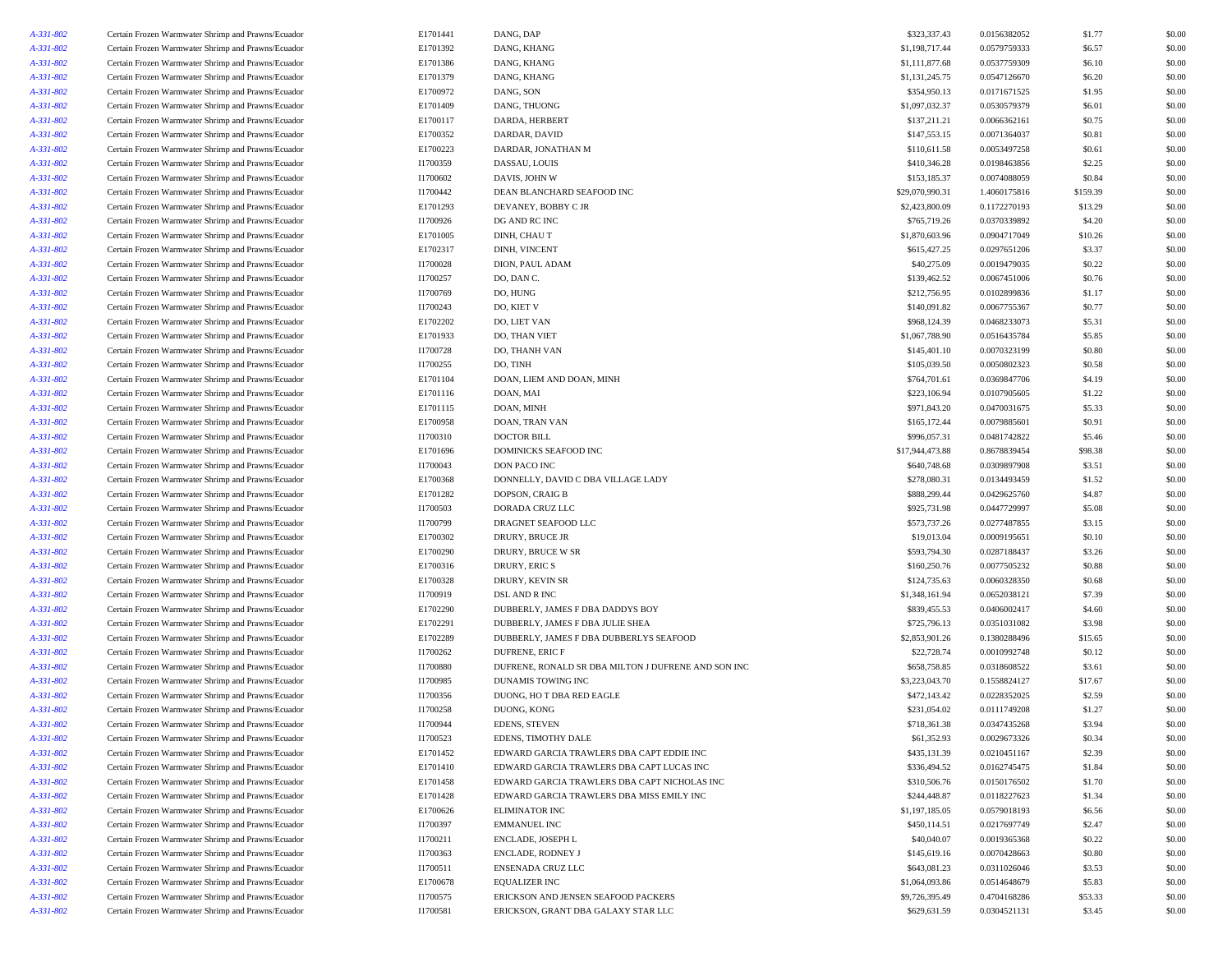| A-331-802 | Certain Frozen Warmwater Shrimp and Prawns/Ecuador | I1700578   | ERICKSON, GRANT DBA E AND E LLC              | \$893,824.96    | 0.0432298176 | \$4.90   | \$0.00 |
|-----------|----------------------------------------------------|------------|----------------------------------------------|-----------------|--------------|----------|--------|
| A-331-802 | Certain Frozen Warmwater Shrimp and Prawns/Ecuador | E1702005   | ESTAY, WAYNE                                 | \$14,668,662.88 | 0.7094494439 | \$80.42  | \$0.00 |
| A-331-802 | Certain Frozen Warmwater Shrimp and Prawns/Ecuador | I1700399   | ETHAN G INC                                  | \$664,467.30    | 0.0321369412 | \$3.64   | \$0.00 |
| A-331-802 | Certain Frozen Warmwater Shrimp and Prawns/Ecuador | E1700649   | FATHER DAN INC                               | \$661,146.19    | 0.0319763158 | \$3.62   | \$0.00 |
| A-331-802 | Certain Frozen Warmwater Shrimp and Prawns/Ecuador | I1700396   | <b>FATHER MIKE INC</b>                       | \$238,705.98    | 0.0115450076 | \$1.31   | \$0.00 |
| A-331-802 | Certain Frozen Warmwater Shrimp and Prawns/Ecuador | E1702014   | FAZENDE, JEFFERY                             | \$57,096.93     | 0.0027614913 | \$0.31   | \$0.00 |
| A-331-802 | Certain Frozen Warmwater Shrimp and Prawns/Ecuador | I1700225   | <b>FAZENDE, THOMAS G</b>                     | \$50,695.66     | 0.0024518941 | \$0.28   | \$0.00 |
| A-331-802 | Certain Frozen Warmwater Shrimp and Prawns/Ecuador | I1700471   | FIESTA CRUZ LLC                              | \$922,117.09    | 0.0445981656 | \$5.06   | \$0.00 |
| A-331-802 | Certain Frozen Warmwater Shrimp and Prawns/Ecuador | I1700099   | <b>FINE SHRIMP CO</b>                        | \$650,704.44    | 0.0314713009 | \$3.57   | \$0.00 |
| A-331-802 | Certain Frozen Warmwater Shrimp and Prawns/Ecuador | E1702298   | <b>FIREFOX INC</b>                           | \$251,922.01    | 0.0121842005 | \$1.38   | \$0.00 |
| A-331-802 | Certain Frozen Warmwater Shrimp and Prawns/Ecuador | E1700913   | FISHERMANS REEF SHRIMP COMPANY               | \$40,733,438.85 | 1.9700715584 | \$223.33 | \$0.00 |
| A-331-802 | Certain Frozen Warmwater Shrimp and Prawns/Ecuador | E1702173   | FKM INC                                      | \$148,819.90    | 0.0071976700 | \$0.82   | \$0.00 |
| A-331-802 | Certain Frozen Warmwater Shrimp and Prawns/Ecuador | E1700586   | FRANKS, MICHAEL                              | \$11,426,143.87 | 0.5526251084 | \$62.65  | \$0.00 |
| A-331-802 | Certain Frozen Warmwater Shrimp and Prawns/Ecuador | E1700055   | FREEMAN, KENNETH DBA FREEMAN SEAFOOD         | \$125,720.00    | 0.0060804441 | \$0.69   | \$0.00 |
| A-331-802 | Certain Frozen Warmwater Shrimp and Prawns/Ecuador | E1701035   | G AND O TRAWLERS INC DBA MISS LAUREN         | \$1,234,674.79  | 0.0597150095 | \$6.77   | \$0.00 |
| A-331-802 | Certain Frozen Warmwater Shrimp and Prawns/Ecuador | E1700990   | <b>G AND S TRAWLERS INC</b>                  | \$1,102,580.13  | 0.0533262552 | \$6.05   | \$0.00 |
| A-331-802 | Certain Frozen Warmwater Shrimp and Prawns/Ecuador | E1700991   | <b>GD VENTURES II INC</b>                    | \$1,218,398.77  | 0.0589278203 | \$6.68   | \$0.00 |
| A-331-802 | Certain Frozen Warmwater Shrimp and Prawns/Ecuador | E1700722   | GALA, CHRISTINE DBA PATRON SEAFOOD INC       | \$2,192,646.91  | 0.1060473026 | \$12.02  | \$0.00 |
| A-331-802 | Certain Frozen Warmwater Shrimp and Prawns/Ecuador | E1700672   | GALA, CHRISTINE DBA CHALLENGER SHRIMP INC    | \$756,189.04    | 0.0365730604 | \$4.15   | \$0.00 |
| A-331-802 | Certain Frozen Warmwater Shrimp and Prawns/Ecuador | E1700602   | GALA, CHRISTINE DBA TRICO SHRIMP COMPANY INC | \$19,223,350.16 | 0.9297367587 | \$105.40 | \$0.00 |
| A-331-802 | Certain Frozen Warmwater Shrimp and Prawns/Ecuador | E1700412   | <b>GALE FORCE INC</b>                        | \$263,126.11    | 0.0127260865 | \$1.44   | \$0.00 |
| A-331-802 | Certain Frozen Warmwater Shrimp and Prawns/Ecuador | E1700426   | GALLOWAY, JUDY                               | \$196,417.30    | 0.0094997169 | \$1.08   | \$0.00 |
| A-331-802 | Certain Frozen Warmwater Shrimp and Prawns/Ecuador | E1701344   | GARCIA, JOSEPH DBA MARIAH LYNN INC           | \$398,868.24    | 0.0192912506 | \$2.19   | \$0.00 |
| A-331-802 | Certain Frozen Warmwater Shrimp and Prawns/Ecuador | E1701314   | GARCIA, JOSEPH DBA SANTA MARIA INC           | \$354,561.89    | 0.0171483753 | \$1.94   | \$0.00 |
| A-331-802 | Certain Frozen Warmwater Shrimp and Prawns/Ecuador | E1701327   | GARCIA, JOSEPH DBA SABRINA MARIE INC         | \$415,557.21    | 0.0200984121 | \$2.28   | \$0.00 |
| A-331-802 | Certain Frozen Warmwater Shrimp and Prawns/Ecuador | E1701321   | GARCIA, JOSEPH DBA SANDRA G INC              | \$377,715.56    | 0.0182682018 | \$2.07   | \$0.00 |
| A-331-802 | Certain Frozen Warmwater Shrimp and Prawns/Ecuador | E1701303   | GARCIA, JOSEPH DBA THOMAS G INC              | \$377,179.91    | 0.0182422951 | \$2.07   | \$0.00 |
| A-331-802 | Certain Frozen Warmwater Shrimp and Prawns/Ecuador | I1700592.5 | <b>GASPARD, MURRY SR</b>                     | \$104,734.01    | 0.0050654573 | \$0.57   | \$0.00 |
|           | Certain Frozen Warmwater Shrimp and Prawns/Ecuador | I1700992   |                                              |                 |              |          |        |
| A-331-802 |                                                    |            | <b>GEMITA INC</b>                            | \$728,227.73    | 0.0352207125 | \$3.99   | \$0.00 |
| A-331-802 | Certain Frozen Warmwater Shrimp and Prawns/Ecuador | I1700515   | GLORIA CRUZ LLC                              | \$687,070.31    | 0.0332301351 | \$3.77   | \$0.00 |
| A-331-802 | Certain Frozen Warmwater Shrimp and Prawns/Ecuador | I1700549   | GOLD COAST SEAFOOD INC                       | \$3,220,811.83  | 0.1557744684 | \$17.66  | \$0.00 |
| A-331-802 | Certain Frozen Warmwater Shrimp and Prawns/Ecuador | E1700886   | GOLDEN GULF COAST PKG CO INC                 | \$24,375,034.80 | 1.1788978331 | \$133.64 | \$0.00 |
| A-331-802 | Certain Frozen Warmwater Shrimp and Prawns/Ecuador | I1700348   | <b>GOLDEN PHASE INC</b>                      | \$166,225.43    | 0.0080394880 | \$0.91   | \$0.00 |
| A-331-802 | Certain Frozen Warmwater Shrimp and Prawns/Ecuador | E1700892   | GOLLOTTS OIL DOCK AND ICEHOUSE INC           | \$23,285,173.49 | 1.1261867232 | \$127.67 | \$0.00 |
| A-331-802 | Certain Frozen Warmwater Shrimp and Prawns/Ecuador | E1701089   | <b>GONZALES, TIM J</b>                       | \$109,504.80    | 0.0052961964 | \$0.60   | \$0.00 |
| A-331-802 | Certain Frozen Warmwater Shrimp and Prawns/Ecuador | I1700525   | <b>GONZALEZ TRAWLERS INC</b>                 | \$612,718.52    | 0.0296341130 | \$3.36   | \$0.00 |
| A-331-802 | Certain Frozen Warmwater Shrimp and Prawns/Ecuador | I1700334   | <b>GORE SEAFOOD INC</b>                      | \$1,063,678.73  | 0.0514447901 | \$5.83   | \$0.00 |
| A-331-802 | Certain Frozen Warmwater Shrimp and Prawns/Ecuador | E1701572   | <b>GRAHAM SHRIMP CO</b>                      | \$6,875,076.23  | 0.3325128574 | \$37.69  | \$0.00 |
| A-331-802 | Certain Frozen Warmwater Shrimp and Prawns/Ecuador | E1701300   | GRAHAM, DARRELL                              | \$8,329,004.57  | 0.4028320583 | \$45.67  | \$0.00 |
| A-331-802 | Certain Frozen Warmwater Shrimp and Prawns/Ecuador | I1700408   | <b>GRANDMA INC</b>                           | \$589,175.83    | 0.0284954715 | \$3.23   | \$0.00 |
| A-331-802 | Certain Frozen Warmwater Shrimp and Prawns/Ecuador | E1701596   | GRANIER, STEPHEN DBA S AND S SEAFOOD CO INC  | \$201,743.42    | 0.0097573145 | \$1.11   | \$0.00 |
| A-331-802 | Certain Frozen Warmwater Shrimp and Prawns/Ecuador | E1701315   | <b>GRAVES, ROBERT N. SR.</b>                 | \$421,500.48    | 0.0203858582 | \$2.31   | \$0.00 |
| A-331-802 | Certain Frozen Warmwater Shrimp and Prawns/Ecuador | E1700528   | <b>GRAY, MONROE</b>                          | \$162,440.83    | 0.0078564459 | \$0.89   | \$0.00 |
| A-331-802 | Certain Frozen Warmwater Shrimp and Prawns/Ecuador | I1700573   | <b>GREEN FLASH LLC</b>                       | \$648,780.90    | 0.0313782689 | \$3.56   | \$0.00 |
| A-331-802 | Certain Frozen Warmwater Shrimp and Prawns/Ecuador | E1702261   | GROS, DANNY A                                | \$1,044,188.33  | 0.0505021375 | \$5.72   | \$0.00 |
| A-331-802 | Certain Frozen Warmwater Shrimp and Prawns/Ecuador | I1700126   | <b>GUIDRY, MICHAEL J</b>                     | \$108,956.75    | 0.0052696900 | \$0.60   | \$0.00 |
| A-331-802 | Certain Frozen Warmwater Shrimp and Prawns/Ecuador | E1700771   | <b>GULF CROWN SEAFOOD CO INC</b>             | \$86,408,967.12 | 4.1791671245 | \$473.75 | \$0.00 |
| A-331-802 | Certain Frozen Warmwater Shrimp and Prawns/Ecuador | E1702316   | <b>GULF FISH INC</b>                         | \$13,413,001.90 | 0.6487194379 | \$73.54  | \$0.00 |
| A-331-802 | Certain Frozen Warmwater Shrimp and Prawns/Ecuador | E1700346   | GULF ISLAND SHRIMP AND SEAFOOD II LLC        | \$38,646,139.09 | 1.8691193676 | \$211.88 | \$0.00 |
| A-331-802 | Certain Frozen Warmwater Shrimp and Prawns/Ecuador | E1701771   | <b>GULF KING SERVICES INC</b>                | \$33,544,571.24 | 1.6223821902 | \$183.91 | \$0.00 |
| A-331-802 | Certain Frozen Warmwater Shrimp and Prawns/Ecuador | E1700979   | GULF PRIDE ENTERPRISES INC                   | \$23,385,587.46 | 1.1310432419 | \$128.22 | \$0.00 |
| A-331-802 | Certain Frozen Warmwater Shrimp and Prawns/Ecuador | 11700330   | <b>GULF RUNNER</b>                           | \$1,140,370.54  | 0.0551539872 | \$6.25   | \$0.00 |
| A-331-802 | Certain Frozen Warmwater Shrimp and Prawns/Ecuador | E1701753   | <b>GULF SOUTH INC</b>                        | \$21,958,894.92 | 1.0620412996 | \$120.39 | \$0.00 |
| A-331-802 | Certain Frozen Warmwater Shrimp and Prawns/Ecuador | E1700733   | <b>HAILEY MARIE INC</b>                      | \$662,492.20    | 0.0320414155 | \$3.63   | \$0.00 |
| A-331-802 | Certain Frozen Warmwater Shrimp and Prawns/Ecuador | I1700894   | HAMMER, MICHAEL P                            | \$27,679.79     | 0.0013387322 | \$0.15   | \$0.00 |
| A-331-802 | Certain Frozen Warmwater Shrimp and Prawns/Ecuador | I1700876   | HANSEN, ERIC                                 | \$3,892,356.56  | 0.1882537092 | \$21.34  | \$0.00 |
| A-331-802 | Certain Frozen Warmwater Shrimp and Prawns/Ecuador | E1700862   | HARDY, JOHN                                  | \$1,160,124.46  | 0.0561093850 | \$6.36   | \$0.00 |
| A-331-802 | Certain Frozen Warmwater Shrimp and Prawns/Ecuador | I1700271   | HAYDEL, GREGORY DBA SHEENA GREG LLC          | \$124,055.70    | 0.0059999502 | \$0.68   | \$0.00 |
| A-331-802 | Certain Frozen Warmwater Shrimp and Prawns/Ecuador | E1700146   | HEBERT, ROBERT A                             | \$143,470.42    | 0.0069389426 | \$0.79   | \$0.00 |
| A-331-802 | Certain Frozen Warmwater Shrimp and Prawns/Ecuador | E1700152   | HELMER, GERRY J.                             | \$131,064.29    | 0.0063389205 | \$0.72   | \$0.00 |
| A-331-802 | Certain Frozen Warmwater Shrimp and Prawns/Ecuador | E1700541   | HELMER, HERMAN C JR                          | \$33,855.06     | 0.0016373990 | \$0.19   | \$0.00 |
| A-331-802 | Certain Frozen Warmwater Shrimp and Prawns/Ecuador | I1700534   | HEMMENWAY, JACK                              | \$1,777,950.92  | 0.0859905434 | \$9.75   | \$0.00 |
|           |                                                    |            |                                              |                 |              |          |        |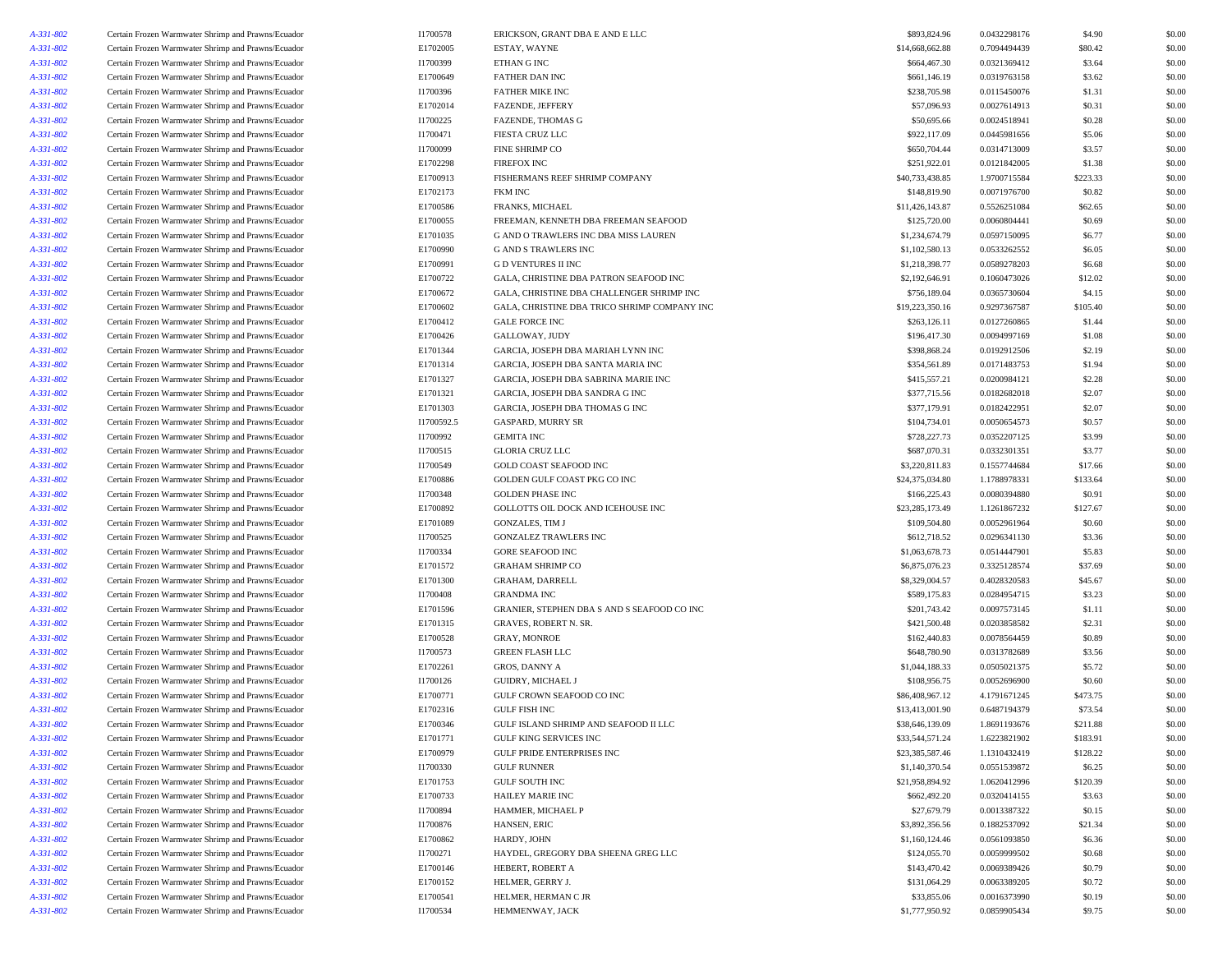| A-331-802              | Certain Frozen Warmwater Shrimp and Prawns/Ecuador | I1700517 | HERMOSA CRUZ LLC                         | \$975,428.12     | 0.0471765520 | \$5.35   | \$0.00 |
|------------------------|----------------------------------------------------|----------|------------------------------------------|------------------|--------------|----------|--------|
| A-331-802              | Certain Frozen Warmwater Shrimp and Prawns/Ecuador | E1700637 | HI SEAS OF DULAC INC                     | \$34,931,937.31  | 1.6894821089 | \$191.52 | \$0.00 |
| A-331-802              | Certain Frozen Warmwater Shrimp and Prawns/Ecuador | I1700949 | HO, NGA THI                              | \$1,256,377.38   | 0.0607646546 | \$6.89   | \$0.00 |
| A-331-802              | Certain Frozen Warmwater Shrimp and Prawns/Ecuador | I1700881 | HOANG, TRUNG TUAN                        | \$86,997.38      | 0.0042076257 | \$0.48   | \$0.00 |
| A-331-802              | Certain Frozen Warmwater Shrimp and Prawns/Ecuador | I1700997 | HONDUMEX ENTERPRISES INC                 | \$799,063.42     | 0.0386466785 | \$4.38   | \$0.00 |
| A-331-802              | Certain Frozen Warmwater Shrimp and Prawns/Ecuador | I1700020 | HONGRI INC                               | \$543,422.44     | 0.0262826101 | \$2.98   | \$0.00 |
| A-331-802              | Certain Frozen Warmwater Shrimp and Prawns/Ecuador | I1700415 | HT SEAMAN                                | \$119,613.44     | 0.0057851005 | \$0.66   | \$0.00 |
| A-331-802              | Certain Frozen Warmwater Shrimp and Prawns/Ecuador | I1700753 | HUBER, CHARLES A                         | \$138,468.17     | 0.0066970089 | \$0.76   | \$0.00 |
|                        |                                                    | I1700892 | HUYNH, DOMINIC T FKA HUYNH, TRI          | \$58,347.06      | 0.0028219538 | \$0.32   | \$0.00 |
| A-331-802              | Certain Frozen Warmwater Shrimp and Prawns/Ecuador |          |                                          |                  |              |          |        |
| A-331-802              | Certain Frozen Warmwater Shrimp and Prawns/Ecuador | I1700355 | HUYNH, HAI                               | \$169,146.91     | 0.0081807853 | \$0.93   | \$0.00 |
| A-331-802              | Certain Frozen Warmwater Shrimp and Prawns/Ecuador | E1701741 | HUYNH, HUNG V DBA BLUE OCEAN SEAFOOD LLC | \$9,289,235.23   | 0.4492735856 | \$50.93  | \$0.00 |
| A-331-802              | Certain Frozen Warmwater Shrimp and Prawns/Ecuador | I1700423 | IKE AND ZACK INC                         | \$178,780.60     | 0.0086467184 | \$0.98   | \$0.00 |
| A-331-802              | Certain Frozen Warmwater Shrimp and Prawns/Ecuador | E1700571 | INGRAHAM, JOYCE                          | \$266,705.15     | 0.0128991866 | \$1.46   | \$0.00 |
| A-331-802              | Certain Frozen Warmwater Shrimp and Prawns/Ecuador | I1700930 | INTEGRITY FISHING INC                    | \$795,494.73     | 0.0384740790 | \$4.36   | \$0.00 |
| A-331-802              | Certain Frozen Warmwater Shrimp and Prawns/Ecuador | I1700519 | ISLA CRUZ LLC                            | \$894,884.77     | 0.0432810753 | \$4.91   | \$0.00 |
| A-331-802              | Certain Frozen Warmwater Shrimp and Prawns/Ecuador | I1700002 | J AND J RENTALS INC                      | \$688,445.83     | 0.0332966621 | \$3.77   | \$0.00 |
| A-331-802              | Certain Frozen Warmwater Shrimp and Prawns/Ecuador | E1701968 | JACKSON, JOHN ELTON SR                   | \$128,728.51     | 0.0062259506 | \$0.71   | \$0.00 |
| A-331-802              | Certain Frozen Warmwater Shrimp and Prawns/Ecuador | E1700596 | <b>JACOB A INC</b>                       | \$638,843.38     | 0.0308976411 | \$3.50   | \$0.00 |
| A-331-802              | Certain Frozen Warmwater Shrimp and Prawns/Ecuador | I1700531 | JBS PACKING COMPANY INC                  | \$75,226,055.75  | 3.6383059487 | \$412.44 | \$0.00 |
| A-331-802              | Certain Frozen Warmwater Shrimp and Prawns/Ecuador | I1700015 | JD LAND CO INC                           | \$578,895.74     | 0.0279982752 | \$3.17   | \$0.00 |
| A-331-802              | Certain Frozen Warmwater Shrimp and Prawns/Ecuador | I1700570 | JENNA DAWN LLC                           | \$573,770.67     | 0.0277504014 | \$3.15   | \$0.00 |
| A-331-802              | Certain Frozen Warmwater Shrimp and Prawns/Ecuador | I1700249 | JIMMY LE INC                             | \$774,735.23     | 0.0374700464 | \$4.25   | \$0.00 |
| A-331-802              | Certain Frozen Warmwater Shrimp and Prawns/Ecuador | E1701701 | JOSEPH ANTHONY INC                       | \$1,237,856.83   | 0.0598689088 | \$6.79   | \$0.00 |
| A-331-802              | Certain Frozen Warmwater Shrimp and Prawns/Ecuador | I1700387 | JOSH AND JAKE INC                        | \$299,693.93     | 0.0144946880 | \$1.64   | \$0.00 |
| A-331-802              | Certain Frozen Warmwater Shrimp and Prawns/Ecuador | I1700521 | JOYA CRUZ LLC                            | \$1,008,307.00   | 0.0487667381 | \$5.53   | \$0.00 |
| A-331-802              | Certain Frozen Warmwater Shrimp and Prawns/Ecuador | I1700312 | JOYCE                                    | \$352,806.62     | 0.0170634817 | \$1.93   | \$0.00 |
| A-331-802              | Certain Frozen Warmwater Shrimp and Prawns/Ecuador | E1700704 | <b>JULIE ANN LLC</b>                     | \$662,386.23     | 0.0320362903 | \$3.63   | \$0.00 |
| A-331-802              | Certain Frozen Warmwater Shrimp and Prawns/Ecuador | I1700871 | KANG, CHAMROEUN                          | \$158,549.13     | 0.0076682240 | \$0.87   | \$0.00 |
| A-331-802              | Certain Frozen Warmwater Shrimp and Prawns/Ecuador | I1700209 | <b>KEENAN, ROBERT M</b>                  | \$250,023.16     | 0.0120923627 | \$1.37   | \$0.00 |
| A-331-802              | Certain Frozen Warmwater Shrimp and Prawns/Ecuador | I1700386 | <b>KELLY MARIE INC</b>                   | \$359,096.02     | 0.0173676683 | \$1.97   | \$0.00 |
| A-331-802              | Certain Frozen Warmwater Shrimp and Prawns/Ecuador | E1701578 | KEN LEES DOCK LLC                        | \$7,373,718.78   | 0.3566296895 | \$40.43  | \$0.00 |
| A-331-802              | Certain Frozen Warmwater Shrimp and Prawns/Ecuador | I1700216 | KEO, BUNLY                               | \$203,792.63     | 0.0098564245 | \$1.12   | \$0.00 |
| A-331-802              | Certain Frozen Warmwater Shrimp and Prawns/Ecuador | I1700288 | KHIN, SOCHENDA                           | \$38,567.72      | 0.0018653266 | \$0.21   | \$0.00 |
| A-331-802              | Certain Frozen Warmwater Shrimp and Prawns/Ecuador | I1700252 | KIT, AN                                  | \$182,730.12     | 0.0088377368 | \$1.00   | \$0.00 |
| A-331-802              | Certain Frozen Warmwater Shrimp and Prawns/Ecuador | I1700990 | KNIGHT SEAFOOD INC                       | \$1,825,236.29   | 0.0882774989 | \$10.01  | \$0.00 |
| A-331-802              | Certain Frozen Warmwater Shrimp and Prawns/Ecuador | I1700989 | KNIGHT, ROBERT E DBA MISS SAVANNAH 11    | \$321,005.91     | 0.0155254413 | \$1.76   | \$0.00 |
| A-331-802              | Certain Frozen Warmwater Shrimp and Prawns/Ecuador | I1700898 | KONG, SENG                               | \$190,317.36     | 0.0092046935 | \$1.04   | \$0.00 |
| A-331-802              | Certain Frozen Warmwater Shrimp and Prawns/Ecuador | E1701866 | KRIS AND CODY INC                        | \$1,376,200.16   | 0.0665598798 | \$7.55   | \$0.00 |
| A-331-802              | Certain Frozen Warmwater Shrimp and Prawns/Ecuador | I1700287 | KRUTH, FRANK D                           | \$169,382.81     | 0.0081921946 | \$0.93   | \$0.00 |
| A-331-802              | Certain Frozen Warmwater Shrimp and Prawns/Ecuador | I1700326 | KUHN, GERARD R SR                        | \$56,411.47      | 0.0027283391 | \$0.31   | \$0.00 |
| A-331-802              | Certain Frozen Warmwater Shrimp and Prawns/Ecuador | I1700303 | KYLE AND COURTNEY                        | \$175,122.31     | 0.0084697853 | \$0.96   | \$0.00 |
| A-331-802              | Certain Frozen Warmwater Shrimp and Prawns/Ecuador | I1700916 | L AND O TRAWLERS INC                     | \$1,433,235.85   | 0.0693184093 | \$7.86   | \$0.00 |
| A-331-802              | Certain Frozen Warmwater Shrimp and Prawns/Ecuador | E1701899 | L T INC                                  | \$910,287.45     | 0.0440260254 | \$4.99   | \$0.00 |
| A-331-802              | Certain Frozen Warmwater Shrimp and Prawns/Ecuador | I1700113 | <b>LA MACARELA INC</b>                   | \$104,277.39     | 0.0050433729 | \$0.57   | \$0.00 |
| A-331-802              | Certain Frozen Warmwater Shrimp and Prawns/Ecuador | I1700040 | LA PACHITA INC                           | \$560,468.81     | 0.0271070573 | \$3.07   | \$0.00 |
| A-331-802              | Certain Frozen Warmwater Shrimp and Prawns/Ecuador | I1701006 | <b>LABAUVE INC</b>                       | \$444,594.06     | 0.0215027785 | \$2.44   | \$0.00 |
|                        | Certain Frozen Warmwater Shrimp and Prawns/Ecuador | I1700307 | <b>LADY GWEN DOE</b>                     | \$362,839.87     | 0.0175487395 | \$1.99   | \$0.00 |
| A-331-802              |                                                    |          |                                          |                  |              |          |        |
| A-331-802<br>A-331-802 | Certain Frozen Warmwater Shrimp and Prawns/Ecuador | E1701910 | <b>LADY MARIE INC</b>                    | \$1,120,813.27   | 0.0542081005 | \$6.15   | \$0.00 |
|                        | Certain Frozen Warmwater Shrimp and Prawns/Ecuador | I1700395 | LADY TONI INC                            | \$357,659.50     | 0.0172981911 | \$1.96   | \$0.00 |
| A-331-802              | Certain Frozen Warmwater Shrimp and Prawns/Ecuador | E1700433 | LAFITTE FROZEN FOODS CORPORATION         | \$122,746,179.07 | 5.9366152996 | \$672.98 | \$0.00 |
| A-331-802              | Certain Frozen Warmwater Shrimp and Prawns/Ecuador | E1701362 | LAGASSE, MICHAEL DBA BONNIE DIANA        | \$630,027.55     | 0.0304712637 | \$3.45   | \$0.00 |
| A-331-802              | Certain Frozen Warmwater Shrimp and Prawns/Ecuador | E1702268 | LAM, HIEP TAN                            | \$63,570.06      | 0.0030745641 | \$0.35   | \$0.00 |
| A-331-802              | Certain Frozen Warmwater Shrimp and Prawns/Ecuador | I1700686 | LAM, LEE PHENH                           | \$57,158.00      | 0.0027644450 | \$0.31   | \$0.00 |
| A-331-802              | Certain Frozen Warmwater Shrimp and Prawns/Ecuador | E1702335 | LAM, PHAN                                | \$686,059.70     | 0.0331812570 | \$3.76   | \$0.00 |
| A-331-802              | Certain Frozen Warmwater Shrimp and Prawns/Ecuador | I1700582 | <b>LANCERO INC</b>                       | \$1,127,992.86   | 0.0545553411 | \$6.18   | \$0.00 |
| A-331-802              | Certain Frozen Warmwater Shrimp and Prawns/Ecuador | E1700552 | LANDRY, ROBERT E                         | \$81,174.84      | 0.0039260187 | \$0.45   | \$0.00 |
| A-331-802              | Certain Frozen Warmwater Shrimp and Prawns/Ecuador | E1700255 | LASSEIGNE, FLOYD                         | \$71,921.00      | 0.0034784570 | \$0.39   | \$0.00 |
| A-331-802              | Certain Frozen Warmwater Shrimp and Prawns/Ecuador | I1700253 | LAT, CHHIET                              | \$198,247.80     | 0.0095882490 | \$1.09   | \$0.00 |
| A-331-802              | Certain Frozen Warmwater Shrimp and Prawns/Ecuador | I1700182 | LE FAMILY INC                            | \$1,068,452.31   | 0.0516756642 | \$5.86   | \$0.00 |
| A-331-802              | Certain Frozen Warmwater Shrimp and Prawns/Ecuador | I1700875 | LE, HUNG                                 | \$104,837.25     | 0.0050704505 | \$0.57   | \$0.00 |
| A-331-802              | Certain Frozen Warmwater Shrimp and Prawns/Ecuador | I1700247 | LE, KEVIN M                              | \$260,757.56     | 0.0126115316 | \$1.43   | \$0.00 |
| A-331-802              | Certain Frozen Warmwater Shrimp and Prawns/Ecuador | I1700184 | LE, KHOA HONG                            | \$123,798.49     | 0.0059875103 | \$0.68   | \$0.00 |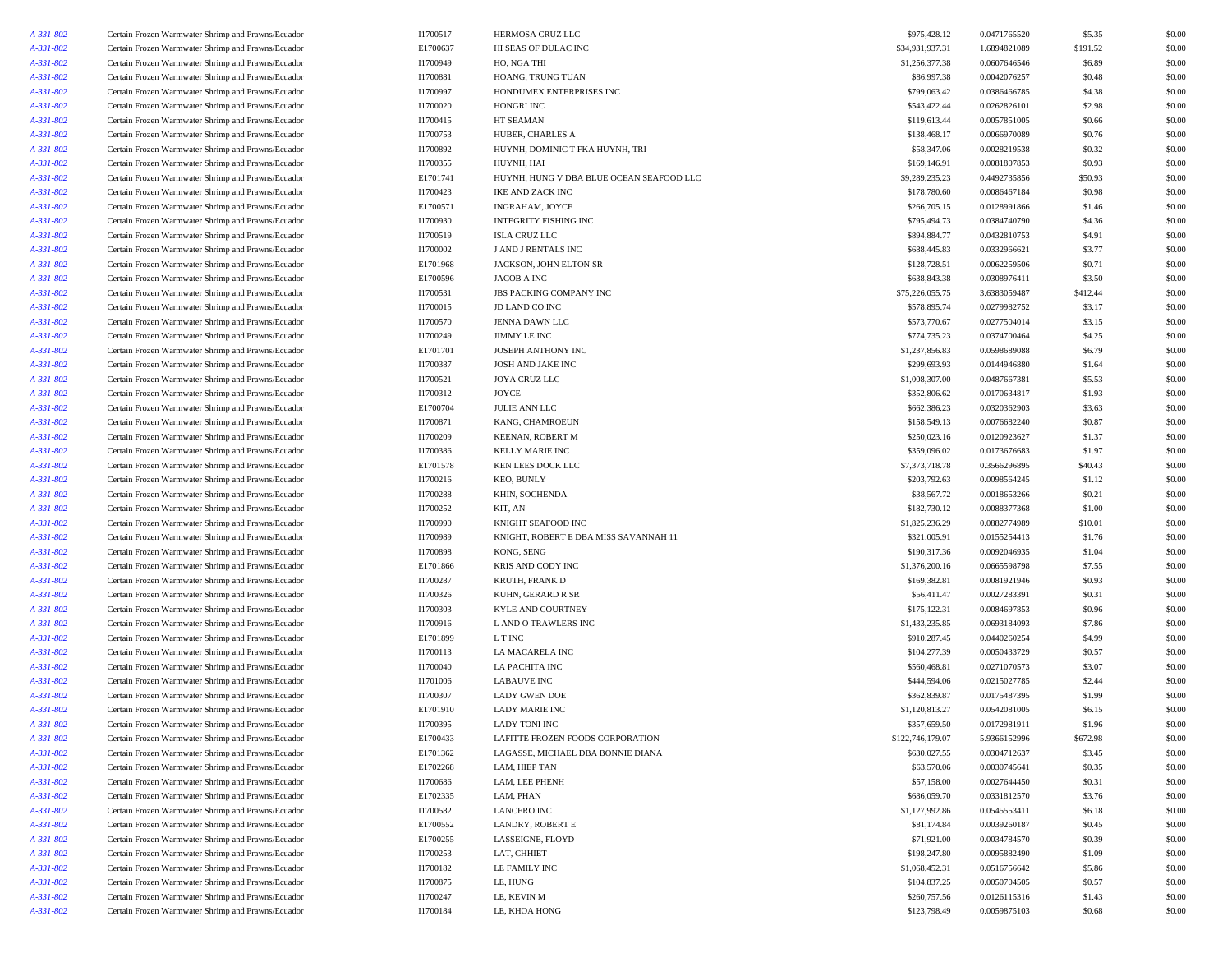| A-331-802 | Certain Frozen Warmwater Shrimp and Prawns/Ecuador | I1700215 | LE, KY VAN                                  | \$164,264.08    | 0.0079446273 | \$0.90   | \$0.00 |
|-----------|----------------------------------------------------|----------|---------------------------------------------|-----------------|--------------|----------|--------|
| A-331-802 | Certain Frozen Warmwater Shrimp and Prawns/Ecuador | E1702172 | LE, MINH VAN DBA CAPT PHILLIP               | \$1,086,334.11  | 0.0525405169 | \$5.96   | \$0.00 |
| A-331-802 | Certain Frozen Warmwater Shrimp and Prawns/Ecuador | E1702166 | LE, MINH VAN DBA ST PHILLIP INC             | \$1,036,932.15  | 0.0501511926 | \$5.69   | \$0.00 |
| A-331-802 | Certain Frozen Warmwater Shrimp and Prawns/Ecuador | E1701127 | LE, PHAT AND TRAN, LE                       | \$877,200.18    | 0.0424257606 | \$4.81   | \$0.00 |
| A-331-802 | Certain Frozen Warmwater Shrimp and Prawns/Ecuador | I1700286 | LE, QUE VAN                                 | \$54,300.98     | 0.0026262653 | \$0.30   | \$0.00 |
| A-331-802 | Certain Frozen Warmwater Shrimp and Prawns/Ecuador | E1701398 | LE, TONY                                    | \$71,876.16     | 0.0034762883 | \$0.39   | \$0.00 |
| A-331-802 | Certain Frozen Warmwater Shrimp and Prawns/Ecuador | I1700962 | LEBLANC, GARETH R JR                        | \$658,609.30    | 0.0318536192 | \$3.61   | \$0.00 |
| A-331-802 | Certain Frozen Warmwater Shrimp and Prawns/Ecuador | E1702190 | LEBLANC, LANVIN J                           | \$191,891.77    | 0.0092808397 | \$1.05   | \$0.00 |
| A-331-802 | Certain Frozen Warmwater Shrimp and Prawns/Ecuador | I1700160 | LEBLANC, MARTY                              | \$69,513.73     | 0.0033620295 | \$0.38   | \$0.00 |
| A-331-802 | Certain Frozen Warmwater Shrimp and Prawns/Ecuador | E1700190 | LEBOUEF, LESLIE                             | \$93,379.84     | 0.0045163132 | \$0.51   | \$0.00 |
| A-331-802 | Certain Frozen Warmwater Shrimp and Prawns/Ecuador | I1701004 | LECOMPTE, JESSE JR DBA BOAT JOSEY WALES LLC | \$705,460.31    | 0.0341195669 | \$3.87   | \$0.00 |
| A-331-802 | Certain Frozen Warmwater Shrimp and Prawns/Ecuador | I1700536 | <b>LIBERTAD FISHERIES INC</b>               | \$806,808.42    | 0.0390212652 | \$4.42   | \$0.00 |
| A-331-802 | Certain Frozen Warmwater Shrimp and Prawns/Ecuador | I1700331 | LICATINO, DANIEL JR                         | \$108,629.72    | 0.0052538732 | \$0.60   | \$0.00 |
| A-331-802 | Certain Frozen Warmwater Shrimp and Prawns/Ecuador | I1700955 | LIL ROBBIE INC                              | \$89,895.75     | 0.0043478053 | \$0.49   | \$0.00 |
| A-331-802 | Certain Frozen Warmwater Shrimp and Prawns/Ecuador | I1700470 | LINDA CRUZ LLC                              | \$861,799.66    | 0.0416809149 | \$4.72   | \$0.00 |
| A-331-802 | Certain Frozen Warmwater Shrimp and Prawns/Ecuador | I1700309 | LINDA JUNE                                  | \$20,251.33     | 0.0009794550 | \$0.11   | \$0.00 |
| A-331-802 | Certain Frozen Warmwater Shrimp and Prawns/Ecuador | E1700595 | LITTLE DAVID GULF TRAWLER INC               | \$863,159.85    | 0.0417467005 | \$4.73   | \$0.00 |
| A-331-802 | Certain Frozen Warmwater Shrimp and Prawns/Ecuador | E1700703 | LITTLE ERNIE GULF TRAWLER INC               | \$848,462.33    | 0.0410358554 | \$4.65   | \$0.00 |
| A-331-802 | Certain Frozen Warmwater Shrimp and Prawns/Ecuador | I1700394 | LITTLE KEN INC                              | \$297,634.49    | 0.0143950833 | \$1.63   | \$0.00 |
| A-331-802 | Certain Frozen Warmwater Shrimp and Prawns/Ecuador | 11700885 | LIV, NIEM                                   | \$185,566.73    | 0.0089749294 | \$1.02   | \$0.00 |
| A-331-802 | Certain Frozen Warmwater Shrimp and Prawns/Ecuador | E1701740 | LOUISIANA GULF SHRIMP LLC                   | \$1,077,068.06  | 0.0520923647 | \$5.91   | \$0.00 |
|           | Certain Frozen Warmwater Shrimp and Prawns/Ecuador |          | LOUISIANA SHRIMP AND PACKING INC            | \$32,214,083.44 | 1.5580331874 | \$176.62 | \$0.00 |
| A-331-802 |                                                    | I1700987 |                                             |                 | 0.0033910243 |          |        |
| A-331-802 | Certain Frozen Warmwater Shrimp and Prawns/Ecuador | I1700193 | LUONG, THU X                                | \$70,113.23     |              | \$0.38   | \$0.00 |
| A-331-802 | Certain Frozen Warmwater Shrimp and Prawns/Ecuador | I1700499 | MADERA CRUZ LLC                             | \$1,135,134.22  | 0.0549007328 | \$6.22   | \$0.00 |
| A-331-802 | Certain Frozen Warmwater Shrimp and Prawns/Ecuador | E1702059 | MALIBU                                      | \$864,056.91    | 0.0417900868 | \$4.74   | \$0.00 |
| A-331-802 | Certain Frozen Warmwater Shrimp and Prawns/Ecuador | I1700568 | MALOLO LLC                                  | \$675,911.82    | 0.0326904551 | \$3.71   | \$0.00 |
| A-331-802 | Certain Frozen Warmwater Shrimp and Prawns/Ecuador | I1700079 | MANTEO SHRIMP CO                            | \$779,999.65    | 0.0377246599 | \$4.28   | \$0.00 |
| A-331-802 | Certain Frozen Warmwater Shrimp and Prawns/Ecuador | I1700294 | MAO, CHANDARASY                             | \$173,218.24    | 0.0083776950 | \$0.95   | \$0.00 |
| A-331-802 | Certain Frozen Warmwater Shrimp and Prawns/Ecuador | I1700727 | MAO, KIM                                    | \$220,724.93    | 0.0106753547 | \$1.21   | \$0.00 |
| A-331-802 | Certain Frozen Warmwater Shrimp and Prawns/Ecuador | I1700041 | <b>MARCO CORP</b>                           | \$625,340.22    | 0.0302445611 | \$3.43   | \$0.00 |
| A-331-802 | Certain Frozen Warmwater Shrimp and Prawns/Ecuador | E1700235 | MARENO, ANSLEY                              | \$175,637.62    | 0.0084947083 | \$0.96   | \$0.00 |
| A-331-802 | Certain Frozen Warmwater Shrimp and Prawns/Ecuador | E1700241 | MARENO, KENNETH                             | \$197,916.06    | 0.0095722044 | \$1.09   | \$0.00 |
| A-331-802 | Certain Frozen Warmwater Shrimp and Prawns/Ecuador | I1700411 | <b>MARIA ELENA INC</b>                      | \$32,596.98     | 0.0015765520 | \$0.18   | \$0.00 |
| A-331-802 | Certain Frozen Warmwater Shrimp and Prawns/Ecuador | I1700537 | MARIACHI TRAWLERS INC                       | \$655,790.18    | 0.0317172725 | \$3.60   | \$0.00 |
| A-331-802 | Certain Frozen Warmwater Shrimp and Prawns/Ecuador | E1701893 | <b>MARIE TERESA INC</b>                     | \$1,338,006.70  | 0.0647126542 | \$7.34   | \$0.00 |
| A-331-802 | Certain Frozen Warmwater Shrimp and Prawns/Ecuador | I1700377 | MARY BEA INC                                | \$1,126,071.30  | 0.0544624049 | \$6.17   | \$0.00 |
| A-331-802 | Certain Frozen Warmwater Shrimp and Prawns/Ecuador | I1700315 | <b>MASTER ALSTON</b>                        | \$1,033,936.31  | 0.0500062989 | \$5.67   | \$0.00 |
| A-331-802 | Certain Frozen Warmwater Shrimp and Prawns/Ecuador | E1701024 | MASTER GERALD TRAWLERS INC                  | \$1,244,678.79  | 0.0601988527 | \$6.82   | \$0.00 |
| A-331-802 | Certain Frozen Warmwater Shrimp and Prawns/Ecuador | E1700451 | MASTER JIMBO INC                            | \$417,686.63    | 0.0202014014 | \$2.29   | \$0.00 |
| A-331-802 | Certain Frozen Warmwater Shrimp and Prawns/Ecuador | I1700391 | <b>MASTER KEN INC</b>                       | \$399,169.53    | 0.0193058224 | \$2.19   | \$0.00 |
| A-331-802 | Certain Frozen Warmwater Shrimp and Prawns/Ecuador | E1700834 | <b>MASTER MIKE INC</b>                      | \$1,343,979.67  | 0.0650015368 | \$7.37   | \$0.00 |
| A-331-802 | Certain Frozen Warmwater Shrimp and Prawns/Ecuador | E1701012 | MASTER RONALD INC DBA RONALD E              | \$1,173,176.95  | 0.0567406683 | \$6.43   | \$0.00 |
| A-331-802 | Certain Frozen Warmwater Shrimp and Prawns/Ecuador | E1700559 | MATHERNE, JAMES J JR                        | \$135,380.44    | 0.0065476710 | \$0.74   | \$0.00 |
| A-331-802 | Certain Frozen Warmwater Shrimp and Prawns/Ecuador | E1700558 | MATHERNE, JAMES J SR                        | \$161,101.17    | 0.0077916533 | \$0.88   | \$0.00 |
| A-331-802 | Certain Frozen Warmwater Shrimp and Prawns/Ecuador | I1700543 | MAVAR, MARK D                               | \$23,803,282.41 | 1.1512450457 | \$130.51 | \$0.00 |
| A-331-802 | Certain Frozen Warmwater Shrimp and Prawns/Ecuador | I1700213 | MCANESPY, HENRY                             | \$131,147.70    | 0.0063429546 | \$0.72   | \$0.00 |
| A-331-802 | Certain Frozen Warmwater Shrimp and Prawns/Ecuador | I1700212 | MCANESPY, LOUIS                             | \$77,090.39     | 0.0037284744 | \$0.42   | \$0.00 |
| A-331-802 | Certain Frozen Warmwater Shrimp and Prawns/Ecuador | E1700747 | MCCLELLAN, EUGENE GARDNER DBA MISS GEORGIA  | \$239,778.17    | 0.0115968641 | \$1.31   | \$0.00 |
| A-331-802 | Certain Frozen Warmwater Shrimp and Prawns/Ecuador | 11700552 | MILLIS, TIMMIE LEE                          | \$280,640.96    | 0.0135731917 | \$1.54   | \$0.00 |
| A-331-802 | Certain Frozen Warmwater Shrimp and Prawns/Ecuador | I1700385 | MISS ADRIANNA INC                           | \$232,677.27    | 0.0112534292 | \$1.28   | \$0.00 |
| A-331-802 | Certain Frozen Warmwater Shrimp and Prawns/Ecuador | E1701698 | MISS ASHLEIGH INC                           | \$1,278,647.63  | 0.0618417546 | \$7.01   | \$0.00 |
| A-331-802 | Certain Frozen Warmwater Shrimp and Prawns/Ecuador | E1701700 | MISS BARBARA INC                            | \$1,159,113.68  | 0.0560604987 | \$6.36   | \$0.00 |
| A-331-802 | Certain Frozen Warmwater Shrimp and Prawns/Ecuador | E1700655 | MISS BERNADETTE A INC                       | \$856,110.32    | 0.0414057502 | \$4.69   | \$0.00 |
| A-331-802 | Certain Frozen Warmwater Shrimp and Prawns/Ecuador | I1700833 | MISS CANDACE NICOLE INC                     | \$782,668.23    | 0.0378537257 | \$4.29   | \$0.00 |
| A-331-802 | Certain Frozen Warmwater Shrimp and Prawns/Ecuador | I1700914 | MISS CAROLINE INC                           | \$808,156.44    | 0.0390864622 | \$4.43   | \$0.00 |
|           |                                                    |          |                                             | \$1,442,226.43  |              |          |        |
| A-331-802 | Certain Frozen Warmwater Shrimp and Prawns/Ecuador | I1700829 | MISS CAROLYN LOUISE INC                     |                 | 0.0697532384 | \$7.91   | \$0.00 |
| A-331-802 | Certain Frozen Warmwater Shrimp and Prawns/Ecuador | I1700608 | MISS CLEDA JO INC                           | \$1,146,586.32  | 0.0554546133 | \$6.29   | \$0.00 |
| A-331-802 | Certain Frozen Warmwater Shrimp and Prawns/Ecuador | I1700389 | MISS DANIELLE GULF TRAWLER INC              | \$729,917.44    | 0.0353024353 | \$4.00   | \$0.00 |
| A-331-802 | Certain Frozen Warmwater Shrimp and Prawns/Ecuador | E1700679 | MISS ELLIE INC                              | \$615,815.77    | 0.0297839114 | \$3.38   | \$0.00 |
| A-331-802 | Certain Frozen Warmwater Shrimp and Prawns/Ecuador | I1700004 | MISS FINA INC                               | \$630,982.69    | 0.0305174590 | \$3.46   | \$0.00 |
| A-331-802 | Certain Frozen Warmwater Shrimp and Prawns/Ecuador | E1701699 | MISS HANNAH INC                             | \$1,404,739.22  | 0.0679401706 | \$7.70   | \$0.00 |
| A-331-802 | Certain Frozen Warmwater Shrimp and Prawns/Ecuador | I1700398 | MISS HILARY INC                             | \$741,071.83    | 0.0358419170 | \$4.06   | \$0.00 |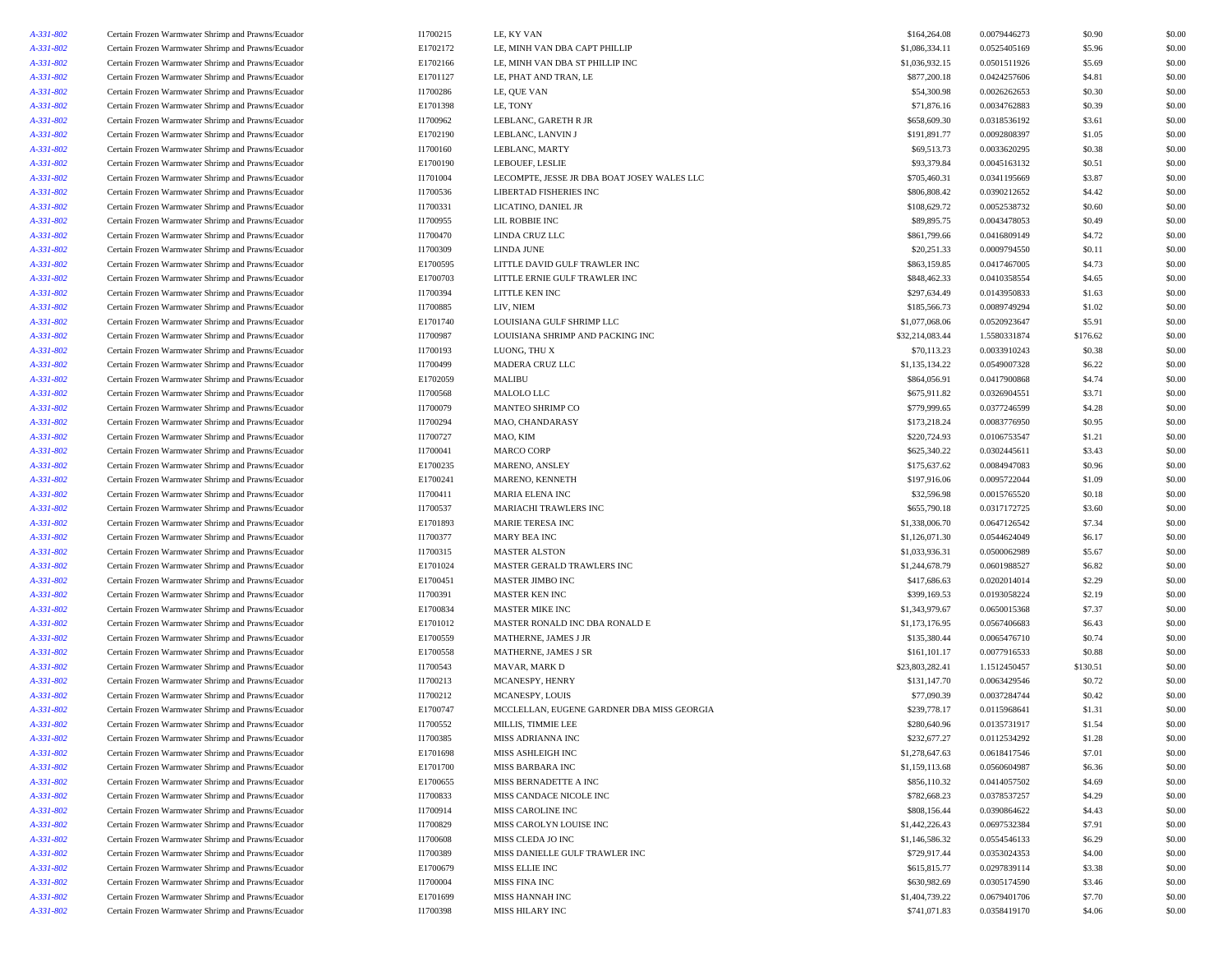| A-331-802 | Certain Frozen Warmwater Shrimp and Prawns/Ecuador | I1700178             | MISS KANDY TRAN LLC                  | \$1,755,302.14 | 0.0848951358 | \$9.62 | \$0.00           |
|-----------|----------------------------------------------------|----------------------|--------------------------------------|----------------|--------------|--------|------------------|
| A-331-802 | Certain Frozen Warmwater Shrimp and Prawns/Ecuador | I1700305             | <b>MISS KELSEY</b>                   | \$901,994.34   | 0.0436249294 | \$4.95 | \$0.00           |
| A-331-802 | Certain Frozen Warmwater Shrimp and Prawns/Ecuador | E1701697             | MISS LORAINE INC                     | \$993,676.26   | 0.0480591228 | \$5.45 | \$0.00           |
| A-331-802 | Certain Frozen Warmwater Shrimp and Prawns/Ecuador | E1701717             | <b>MISS LORIE</b>                    | \$865,390.85   | 0.0418546027 | \$4.74 | \$0.00           |
| A-331-802 | Certain Frozen Warmwater Shrimp and Prawns/Ecuador | E1700686             | MISS MADELINE INC                    | \$826,119.32   | 0.0399552363 | \$4.53 | \$0.00           |
| A-331-802 | Certain Frozen Warmwater Shrimp and Prawns/Ecuador | I1700933             | <b>MISS MARIE INC</b>                | \$618,526.38   | 0.0299150100 | \$3.39 | \$0.00           |
| A-331-802 | Certain Frozen Warmwater Shrimp and Prawns/Ecuador | I1700828             | MISS MARILYN LOUISE INC              | \$1,091,852.34 | 0.0528074059 | \$5.99 | \$0.00           |
| A-331-802 | Certain Frozen Warmwater Shrimp and Prawns/Ecuador | E1701922             | <b>MISS MARISSA INC</b>              | \$710,274.16   | 0.0343523886 | \$3.89 | \$0.00           |
|           | Certain Frozen Warmwater Shrimp and Prawns/Ecuador | I1700995             | MISS VERNA INC                       | \$736,797.38   | 0.0356351834 | \$4.04 | \$0.00           |
| A-331-802 |                                                    | I1700406             | MISS WINNIE INC                      | \$552,060.68   | 0.0267003984 | \$3.03 | \$0.00           |
| A-331-802 | Certain Frozen Warmwater Shrimp and Prawns/Ecuador |                      |                                      |                |              |        |                  |
| A-331-802 | Certain Frozen Warmwater Shrimp and Prawns/Ecuador | I1700422             | MIZ SHIRLEY INC                      | \$603,684.91   | 0.0291972027 | \$3.31 | \$0.00           |
| A-331-802 | Certain Frozen Warmwater Shrimp and Prawns/Ecuador | E1700811             | MOLL, JERRY JR                       | \$44,043.09    | 0.0021301427 | \$0.24 | \$0.00           |
| A-331-802 | Certain Frozen Warmwater Shrimp and Prawns/Ecuador | E1701166             | MOM AND DAD INC                      | \$366,556.57   | 0.0177284976 | \$2.01 | \$0.00           |
| A-331-802 | Certain Frozen Warmwater Shrimp and Prawns/Ecuador | I1700111             | MOORE, RICHARD E DBA JP MOORE INC    | \$464,966.15   | 0.0224880740 | \$2.55 | \$0.00           |
| A-331-802 | Certain Frozen Warmwater Shrimp and Prawns/Ecuador | E1702203             | MORRISON, STEPHEN D JR               | \$455,371.47   | 0.0220240276 | \$2.50 | \$0.00           |
| A-331-802 | Certain Frozen Warmwater Shrimp and Prawns/Ecuador | E1700565             | MUTH, GARY J SR                      | \$129,166.37   | 0.0062471276 | \$0.71 | \$0.00           |
| A-331-802 | Certain Frozen Warmwater Shrimp and Prawns/Ecuador | I1700603             | MY THREE SONS INC                    | \$171,628.41   | 0.0083008029 | \$0.94 | \$0.00           |
| A-331-802 | Certain Frozen Warmwater Shrimp and Prawns/Ecuador | I1700462.5           | NANCY JOY INC                        | \$664,681.54   | 0.0321473029 | \$3.64 | \$0.00           |
| A-331-802 | Certain Frozen Warmwater Shrimp and Prawns/Ecuador | I1700360             | NAQUIN, ANTOINE JR                   | \$155,369.97   | 0.0075144640 | \$0.85 | \$0.00           |
| A-331-802 | Certain Frozen Warmwater Shrimp and Prawns/Ecuador | I1700557             | <b>NAUTILUS LLC</b>                  | \$744,962.65   | 0.0360300964 | \$4.08 | \$0.00           |
| A-331-802 | Certain Frozen Warmwater Shrimp and Prawns/Ecuador | E1702184             | NGO, DUC NGOC                        | \$330,590.59   | 0.0159890041 | \$1.81 | \$0.00           |
| A-331-802 | Certain Frozen Warmwater Shrimp and Prawns/Ecuador | I1700882             | NGO, VU HOANG                        | \$300,090.43   | 0.0145138647 | \$1.65 | \$0.00           |
| A-331-802 | Certain Frozen Warmwater Shrimp and Prawns/Ecuador | E1702143             | NGUYEN, ANDY THUY                    | \$892,311.55   | 0.0431566216 | \$4.89 | \$0.00           |
| A-331-802 | Certain Frozen Warmwater Shrimp and Prawns/Ecuador | E1702066             | NGUYEN, BA                           | \$73,166.72    | 0.0035387062 | \$0.40 | \$0.00           |
| A-331-802 | Certain Frozen Warmwater Shrimp and Prawns/Ecuador | E1701144             | NGUYEN, BE                           | \$57,808.49    | 0.0027959059 | \$0.32 | \$0.00           |
| A-331-802 | Certain Frozen Warmwater Shrimp and Prawns/Ecuador | I1700763             | NGUYEN, BINH V                       | \$205,422.62   | 0.0099352589 | \$1.13 | \$0.00           |
| A-331-802 | Certain Frozen Warmwater Shrimp and Prawns/Ecuador | E1702113             | <b>NGUYEN, BINH VAN</b>              | \$608,288.14   | 0.0294198378 | \$3.34 | \$0.00           |
| A-331-802 | Certain Frozen Warmwater Shrimp and Prawns/Ecuador | I1700183             | NGUYEN, CANH DBA SIM CORPORATION     | \$276,701.38   | 0.0133826540 | \$1.52 | \$0.00           |
| A-331-802 | Certain Frozen Warmwater Shrimp and Prawns/Ecuador | E1702096             | NGUYEN, CHUC TAN                     | \$1,362,309.04 | 0.0658880362 | \$7.47 | \$0.00           |
| A-331-802 | Certain Frozen Warmwater Shrimp and Prawns/Ecuador | E1702078             | NGUYEN, DANG                         | \$1,457,768.12 | 0.0705049118 | \$7.99 | \$0.00           |
| A-331-802 | Certain Frozen Warmwater Shrimp and Prawns/Ecuador | E1702341             | NGUYEN, DAY                          | \$35,518.08    | 0.0017178309 | \$0.19 | \$0.00           |
| A-331-802 | Certain Frozen Warmwater Shrimp and Prawns/Ecuador | E1701047             | NGUYEN, DINH DBA BIG LUCAS           | \$1,011,911.91 | 0.0489410894 | \$5.55 | \$0.00           |
| A-331-802 | Certain Frozen Warmwater Shrimp and Prawns/Ecuador | E1701053             | NGUYEN, DINH DBA ST LUCAS            | \$762,775.47   | 0.0368916129 | \$4.18 | \$0.00           |
| A-331-802 | Certain Frozen Warmwater Shrimp and Prawns/Ecuador | I1700189             | NGUYEN, DUC                          | \$200,426.81   | 0.0096936367 | \$1.10 | \$0.00           |
| A-331-802 | Certain Frozen Warmwater Shrimp and Prawns/Ecuador | E1701416             | NGUYEN, DUNG                         | \$49,824.77    | 0.0024097735 | \$0.27 | \$0.00           |
| A-331-802 | Certain Frozen Warmwater Shrimp and Prawns/Ecuador | I1700729             | NGUYEN, GIAU V                       | \$135,807.78   | 0.0065683392 | \$0.74 | \$0.00           |
| A-331-802 | Certain Frozen Warmwater Shrimp and Prawns/Ecuador | I1700726             | NGUYEN, HA                           | \$165,605.04   | 0.0080094828 | \$0.91 | \$0.00           |
| A-331-802 | Certain Frozen Warmwater Shrimp and Prawns/Ecuador | E1702352             | NGUYEN, HAN VAN                      | \$601,555.29   | 0.0290942037 | \$3.30 | \$0.00           |
| A-331-802 | Certain Frozen Warmwater Shrimp and Prawns/Ecuador | E1701672             | NGUYEN, HANH                         | \$472,925.25   | 0.0228730156 | \$2.59 | \$0.00           |
|           |                                                    |                      |                                      |                | 0.0410282422 |        |                  |
| A-331-802 | Certain Frozen Warmwater Shrimp and Prawns/Ecuador | E1701759<br>I1700759 | NGUYEN, HARRY DBA HARRY AND MARK INC | \$848,304.92   | 0.0091789435 | \$4.65 | \$0.00<br>\$0.00 |
| A-331-802 | Certain Frozen Warmwater Shrimp and Prawns/Ecuador |                      | NGUYEN, HENRY TRANG                  | \$189,784.95   |              | \$1.04 |                  |
| A-331-802 | Certain Frozen Warmwater Shrimp and Prawns/Ecuador | E1701646             | NGUYEN, HIEN                         | \$644,931.39   | 0.0311920875 | \$3.54 | \$0.00           |
| A-331-802 | Certain Frozen Warmwater Shrimp and Prawns/Ecuador | I1700289             | NGUYEN, HOANG                        | \$386,520.28   | 0.0186940418 | \$2.12 | \$0.00           |
| A-331-802 | Certain Frozen Warmwater Shrimp and Prawns/Ecuador | E1702149             | NGUYEN, HUNG MANH                    | \$676,593.87   | 0.0327234424 | \$3.71 | \$0.00           |
| A-331-802 | Certain Frozen Warmwater Shrimp and Prawns/Ecuador | I1700267             | NGUYEN, HUNG V                       | \$177,768.59   | 0.0085977726 | \$0.97 | \$0.00           |
| A-331-802 | Certain Frozen Warmwater Shrimp and Prawns/Ecuador | E1701464             | NGUYEN, JEFFERSON                    | \$53,794.50    | 0.0026017694 | \$0.29 | \$0.00           |
| A-331-802 | Certain Frozen Warmwater Shrimp and Prawns/Ecuador | E1701825             | NGUYEN, KIM MAI                      | \$1,342,596.72 | 0.0649346504 | \$7.36 | \$0.00           |
| A-331-802 | Certain Frozen Warmwater Shrimp and Prawns/Ecuador | E1701133             | NGUYEN, LAM VAN                      | \$960,944.44   | 0.0464760493 | \$5.27 | \$0.00           |
| A-331-802 | Certain Frozen Warmwater Shrimp and Prawns/Ecuador | E1701797             | NGUYEN, LANG                         | \$298,918.07   | 0.0144571636 | \$1.64 | \$0.00           |
| A-331-802 | Certain Frozen Warmwater Shrimp and Prawns/Ecuador | I1700870             | NGUYEN, LAP VAN                      | \$201,965.86   | 0.0097680728 | \$1.11 | \$0.00           |
| A-331-802 | Certain Frozen Warmwater Shrimp and Prawns/Ecuador | I1700214             | NGUYEN, LONG THANH                   | \$88,066.77    | 0.0042593467 | \$0.48 | \$0.00           |
| A-331-802 | Certain Frozen Warmwater Shrimp and Prawns/Ecuador | I1700868             | NGUYEN, LUOM T                       | \$180,979.22   | 0.0087530546 | \$0.99 | \$0.00           |
| A-331-802 | Certain Frozen Warmwater Shrimp and Prawns/Ecuador | I1700767             | NGUYEN, MAO V                        | \$73,652.52    | 0.0035622019 | \$0.40 | \$0.00           |
| A-331-802 | Certain Frozen Warmwater Shrimp and Prawns/Ecuador | E1702107             | NGUYEN, MARY                         | \$496,834.40   | 0.0240293810 | \$2.72 | \$0.00           |
| A-331-802 | Certain Frozen Warmwater Shrimp and Prawns/Ecuador | I1701002             | NGUYEN, MINH Q                       | \$1,237,604.59 | 0.0598567092 | \$6.79 | \$0.00           |
| A-331-802 | Certain Frozen Warmwater Shrimp and Prawns/Ecuador | E1702267             | NGUYEN, MINH                         | \$625,448.44   | 0.0302497952 | \$3.43 | \$0.00           |
| A-331-802 | Certain Frozen Warmwater Shrimp and Prawns/Ecuador | E1701564             | NGUYEN, MINH                         | \$196,352.99   | 0.0094966065 | \$1.08 | \$0.00           |
| A-331-802 | Certain Frozen Warmwater Shrimp and Prawns/Ecuador | I1700208             | NGUYEN, MUOI                         | \$410,754.80   | 0.0198661437 | \$2.25 | \$0.00           |
| A-331-802 | Certain Frozen Warmwater Shrimp and Prawns/Ecuador | E1702077             | NGUYEN, NAM VAN                      | \$36,037.78    | 0.0017429662 | \$0.20 | \$0.00           |
| A-331-802 | Certain Frozen Warmwater Shrimp and Prawns/Ecuador | E1702131             | NGUYEN, NGHIEP THANH DBA BETHANY INC | \$693,144.18   | 0.0335238976 | \$3.80 | \$0.00           |
| A-331-802 | Certain Frozen Warmwater Shrimp and Prawns/Ecuador | E1702125             | NGUYEN, NGHIEP THANH DBA SAINT CLARA | \$1,000,852.59 | 0.0484062057 | \$5.49 | \$0.00           |
| A-331-802 | Certain Frozen Warmwater Shrimp and Prawns/Ecuador | E1701813             | NGUYEN, NGOC TIM                     | \$186,407.80   | 0.0090156077 | \$1.02 | \$0.00           |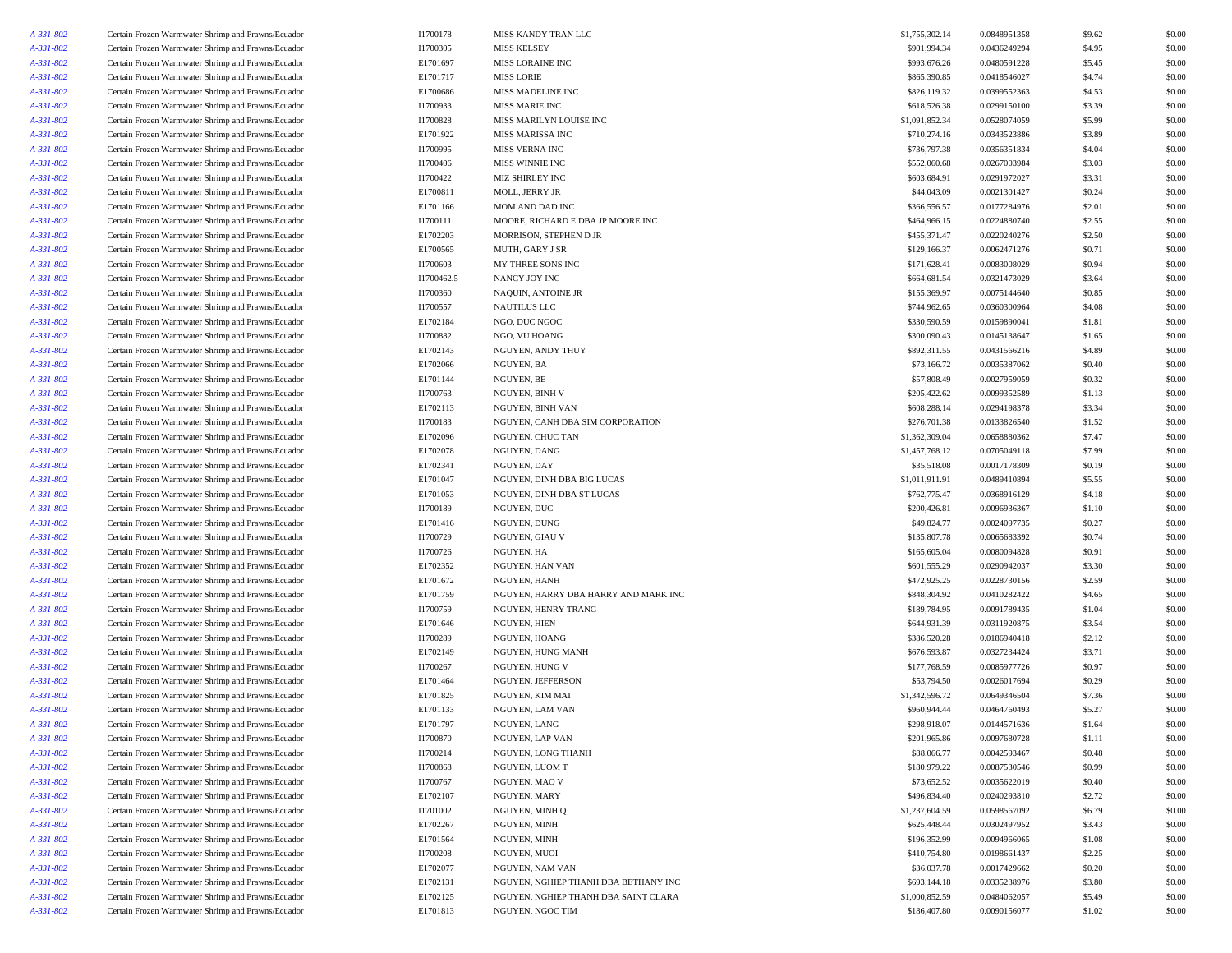| A-331-802 | Certain Frozen Warmwater Shrimp and Prawns/Ecuador | I1700877 | NGUYEN, NGOC VAN                       | \$88,294.91     | 0.0042703807 | \$0.48   | \$0.00 |
|-----------|----------------------------------------------------|----------|----------------------------------------|-----------------|--------------|----------|--------|
| A-331-802 | Certain Frozen Warmwater Shrimp and Prawns/Ecuador | I1700245 | NGUYEN, NUONG DBA CAPT SANG LLC        | \$699,709.80    | 0.0338414437 | \$3.84   | \$0.00 |
| A-331-802 | Certain Frozen Warmwater Shrimp and Prawns/Ecuador | I1700884 | NGUYEN, QUYEN M                        | \$145,009.33    | 0.0070133719 | \$0.80   | \$0.00 |
| A-331-802 | Certain Frozen Warmwater Shrimp and Prawns/Ecuador | I1700529 | NGUYEN, ROE VAN                        | \$393,725.06    | 0.0190425008 | \$2.16   | \$0.00 |
| A-331-802 | Certain Frozen Warmwater Shrimp and Prawns/Ecuador | E1701819 | NGUYEN, ROSE DBA S AND T MARINE INC    | \$871,739.57    | 0.0421616584 | \$4.78   | \$0.00 |
| A-331-802 | Certain Frozen Warmwater Shrimp and Prawns/Ecuador | E1701671 | NGUYEN, ROSE DBA R AND C MARINE INC    | \$805,226.81    | 0.0389447707 | \$4.41   | \$0.00 |
| A-331-802 | Certain Frozen Warmwater Shrimp and Prawns/Ecuador | I1700097 | NGUYEN, SANG VAN                       | \$446,216.12    | 0.0215812294 | \$2.45   | \$0.00 |
| A-331-802 | Certain Frozen Warmwater Shrimp and Prawns/Ecuador | I1700186 | NGUYEN, SAU VAN                        | \$136,054.54    | 0.0065802738 | \$0.75   | \$0.00 |
| A-331-802 | Certain Frozen Warmwater Shrimp and Prawns/Ecuador | I1700757 | NGUYEN, TAI T                          | \$65,529.99     | 0.0031693560 | \$0.36   | \$0.00 |
| A-331-802 | Certain Frozen Warmwater Shrimp and Prawns/Ecuador | E1702084 | NGUYEN, TAM MINH                       | \$766,816.14    | 0.0370870398 | \$4.20   | \$0.00 |
| A-331-802 | Certain Frozen Warmwater Shrimp and Prawns/Ecuador | I1700191 | NGUYEN, TAM VAN                        | \$178,971.66    | 0.0086559590 | \$0.98   | \$0.00 |
| A-331-802 | Certain Frozen Warmwater Shrimp and Prawns/Ecuador | E1700973 | NGUYEN, TAN                            | \$392,523.09    | 0.0189843676 | \$2.15   | \$0.00 |
| A-331-802 | Certain Frozen Warmwater Shrimp and Prawns/Ecuador | E1701660 | NGUYEN, THU VAN                        | \$7,313,996.81  | 0.3537412382 | \$40.10  | \$0.00 |
| A-331-802 | Certain Frozen Warmwater Shrimp and Prawns/Ecuador | I1700887 | NGUYEN, THUONG VAN                     | \$298,637.67    | 0.0144436020 | \$1.64   | \$0.00 |
| A-331-802 | Certain Frozen Warmwater Shrimp and Prawns/Ecuador | E1701765 | NGUYEN, TRICH VAN                      | \$833,367.06    | 0.0403057731 | \$4.57   | \$0.00 |
| A-331-802 | Certain Frozen Warmwater Shrimp and Prawns/Ecuador | I1700896 | NGUYEN, TUNG                           | \$266,917.05    | 0.0129094352 | \$1.46   | \$0.00 |
| A-331-802 | Certain Frozen Warmwater Shrimp and Prawns/Ecuador | I1700760 | NGUYEN, VAN H                          | \$76,176.78     | 0.0036842877 | \$0.42   | \$0.00 |
| A-331-802 | Certain Frozen Warmwater Shrimp and Prawns/Ecuador | I1700259 | NGUYEN, VIET                           | \$413,901.58    | 0.0200183376 | \$2.27   | \$0.00 |
| A-331-802 | Certain Frozen Warmwater Shrimp and Prawns/Ecuador | I1700190 | NGUYEN, VU                             | \$125,093.99    | 0.0060501671 | \$0.69   | \$0.00 |
| A-331-802 | Certain Frozen Warmwater Shrimp and Prawns/Ecuador | I1700566 | NUESTRA CRUZ LLC                       | \$314,480.33    | 0.0152098318 | \$1.72   | \$0.00 |
| A-331-802 | Certain Frozen Warmwater Shrimp and Prawns/Ecuador | E1700452 | <b>NUNEZ SEAFOOD</b>                   | \$3,842,345.23  | 0.1858349128 | \$21.07  | \$0.00 |
| A-331-802 | Certain Frozen Warmwater Shrimp and Prawns/Ecuador | I1700066 | NUNEZ, CONRAD J                        | \$167,696.64    | 0.0081106430 | \$0.92   | \$0.00 |
| A-331-802 | Certain Frozen Warmwater Shrimp and Prawns/Ecuador | I1700872 | OCEAN EMPEROR INC                      | \$567,451.00    | 0.0274447507 | \$3.11   | \$0.00 |
| A-331-802 | Certain Frozen Warmwater Shrimp and Prawns/Ecuador | E1700171 | OCEAN HARVEST WHOLESALE INC            | \$28,727,049.26 | 1.3893828830 | \$157.50 | \$0.00 |
| A-331-802 | Certain Frozen Warmwater Shrimp and Prawns/Ecuador | E1701170 | OCEAN PRIDE SEAFOOD INC                | \$3,663,975.73  | 0.1772080772 | \$20.09  | \$0.00 |
| A-331-802 | Certain Frozen Warmwater Shrimp and Prawns/Ecuador | E1700013 | OCEAN SELECT SEAFOOD LLC               | \$10,612,579.38 | 0.5132770860 | \$58.19  | \$0.00 |
| A-331-802 | Certain Frozen Warmwater Shrimp and Prawns/Ecuador | E1702224 | OCEAN SPRINGS SEAFOOD MARKET INC       | \$20,209,345.47 | 0.9774243925 | \$110.80 | \$0.00 |
| A-331-802 | Certain Frozen Warmwater Shrimp and Prawns/Ecuador | E1701887 | <b>OCEAN WIND INC</b>                  | \$1,743,339.94  | 0.0843165843 | \$9.56   | \$0.00 |
| A-331-802 | Certain Frozen Warmwater Shrimp and Prawns/Ecuador | I1700465 | OCEANICA CRUZ LLC                      | \$1,322,448.36  | 0.0639601756 | \$7.25   | \$0.00 |
| A-331-802 | Certain Frozen Warmwater Shrimp and Prawns/Ecuador | I1700556 | <b>ODIN LLC</b>                        | \$586,298.34    | 0.0283563018 | \$3.21   | \$0.00 |
| A-331-802 | Certain Frozen Warmwater Shrimp and Prawns/Ecuador | I1700999 | OLANDER, RODNEY P                      | \$148,272.39    | 0.0071711897 | \$0.81   | \$0.00 |
| A-331-802 | Certain Frozen Warmwater Shrimp and Prawns/Ecuador | E1701565 | OLANDER, THOMAS                        | \$74,148.74     | 0.0035862016 | \$0.41   | \$0.00 |
| A-331-802 | Certain Frozen Warmwater Shrimp and Prawns/Ecuador | I1700187 | P T FISHERIES INC                      | \$380,925.38    | 0.0184234447 | \$2.09   | \$0.00 |
| A-331-802 | Certain Frozen Warmwater Shrimp and Prawns/Ecuador | E1701187 | PALMISANO, DANIEL                      | \$152,298.53    | 0.0073659139 | \$0.84   | \$0.00 |
| A-331-802 | Certain Frozen Warmwater Shrimp and Prawns/Ecuador | E1700434 | PALMISANO, DWAYNE JR                   | \$122,164.58    | 0.0059084863 | \$0.67   | \$0.00 |
| A-331-802 | Certain Frozen Warmwater Shrimp and Prawns/Ecuador | I1700980 | PAPA ROD INC                           | \$661,329.33    | 0.0319851734 | \$3.63   | \$0.00 |
| A-331-802 | Certain Frozen Warmwater Shrimp and Prawns/Ecuador | E1700256 | PARFAIT, ROBERT C SR                   | \$87,934.73     | 0.0042529606 | \$0.48   | \$0.00 |
| A-331-802 | Certain Frozen Warmwater Shrimp and Prawns/Ecuador | I1700242 | PARRIA, GAVINC                         | \$608,473.25    | 0.0294287906 | \$3.34   | \$0.00 |
| A-331-802 | Certain Frozen Warmwater Shrimp and Prawns/Ecuador | E1700838 | PARRIA, JERRY D                        | \$205,382.28    | 0.0099333079 | \$1.13   | \$0.00 |
| A-331-802 | Certain Frozen Warmwater Shrimp and Prawns/Ecuador | I1700076 | PARRIA, LOUIS III                      | \$246,959.11    | 0.0119441700 | \$1.35   | \$0.00 |
| A-331-802 | Certain Frozen Warmwater Shrimp and Prawns/Ecuador | I1700083 | PARRIA, LOUIS JR                       | \$438,262.78    | 0.0211965663 | \$2.40   | \$0.00 |
| A-331-802 | Certain Frozen Warmwater Shrimp and Prawns/Ecuador | I1700084 | PARRIA, RONALD                         | \$382,476.30    | 0.0184984549 | \$2.10   | \$0.00 |
| A-331-802 | Certain Frozen Warmwater Shrimp and Prawns/Ecuador | E1700406 | PAUL PIAZZA AND SON INC                | \$85,244,280.67 | 4.1228370990 | \$467.37 | \$0.00 |
| A-331-802 | Certain Frozen Warmwater Shrimp and Prawns/Ecuador | E1700369 | PEARL INC DBA INDIAN RIDGE SHRIMP CO   | \$14,954,892.03 | 0.7232929082 | \$81.99  | \$0.00 |
| A-331-802 | Certain Frozen Warmwater Shrimp and Prawns/Ecuador | E1700710 | PELICAN POINT SEAFOOD INC              | \$835,720.91    | 0.0404196170 | \$4.58   | \$0.00 |
| A-331-802 | Certain Frozen Warmwater Shrimp and Prawns/Ecuador | I1700554 | PENNY V LLC                            | \$651,490.56    | 0.0315093216 | \$3.57   | \$0.00 |
| A-331-802 | Certain Frozen Warmwater Shrimp and Prawns/Ecuador | E1700123 | PERRIN, DAVID M                        | \$73,638.48     | 0.0035615229 | \$0.40   | \$0.00 |
| A-331-802 | Certain Frozen Warmwater Shrimp and Prawns/Ecuador | E1700135 | PERRIN, KENNETH V                      | \$40,073.40     | 0.0019381488 | \$0.22   | \$0.00 |
| A-331-802 | Certain Frozen Warmwater Shrimp and Prawns/Ecuador | I1700604 | PERSEVERANCE I LLC                     | \$632,339.49    | 0.0305830806 | \$3.47   | \$0.00 |
| A-331-802 | Certain Frozen Warmwater Shrimp and Prawns/Ecuador | E1701868 | PHAM, JOSEPH SON                       | \$955,599.30    | 0.0462175317 | \$5.24   | \$0.00 |
| A-331-802 | Certain Frozen Warmwater Shrimp and Prawns/Ecuador | E1702090 | PHAM, THANH DUC                        | \$1,039,021.20  | 0.0502522294 | \$5.70   | \$0.00 |
| A-331-802 | Certain Frozen Warmwater Shrimp and Prawns/Ecuador | E1700081 | PIZANI, TERRILL                        | \$256,927.60    | 0.0124262957 | \$1.41   | \$0.00 |
| A-331-802 | Certain Frozen Warmwater Shrimp and Prawns/Ecuador | E1700087 | PIZANI, TERRY JR                       | \$547,325.40    | 0.0264713767 | \$3.00   | \$0.00 |
| A-331-802 | Certain Frozen Warmwater Shrimp and Prawns/Ecuador | I1700273 | PLAISANCE, EARL J JR                   | \$88,210.89     | 0.0042663171 | \$0.48   | \$0.00 |
| A-331-802 | Certain Frozen Warmwater Shrimp and Prawns/Ecuador | I1701011 | PLAISANCE, KEITH                       | \$107,497.73    | 0.0051991245 | \$0.59   | \$0.00 |
| A-331-802 | Certain Frozen Warmwater Shrimp and Prawns/Ecuador | I1700467 | PLATA CRUZ LLC                         | \$1,064,144.50  | 0.0514673171 | \$5.83   | \$0.00 |
| A-331-802 | Certain Frozen Warmwater Shrimp and Prawns/Ecuador | I1700282 | PLORK, PHAN                            | \$211,330.26    | 0.0102209817 | \$1.16   | \$0.00 |
| A-331-802 | Certain Frozen Warmwater Shrimp and Prawns/Ecuador | E1701023 | POC TAL TRAWLERS INC DBA BEN AND CASEY | \$1,375,567.80  | 0.0665292957 | \$7.54   | \$0.00 |
| A-331-802 | Certain Frozen Warmwater Shrimp and Prawns/Ecuador | E1700129 | POLKEY, RICHARD JR                     | \$232,658.59    | 0.0112525258 | \$1.28   | \$0.00 |
| A-331-802 | Certain Frozen Warmwater Shrimp and Prawns/Ecuador | E1700040 | PORT ROYAL SEAFOOD INC                 | \$6,709,096.13  | 0.3244852348 | \$36.78  | \$0.00 |
| A-331-802 | Certain Frozen Warmwater Shrimp and Prawns/Ecuador | E1700903 | POTEET SEAFOOD INC                     | \$7,817,234.97  | 0.3780803368 | \$42.86  | \$0.00 |
| A-331-802 | Certain Frozen Warmwater Shrimp and Prawns/Ecuador | E1701742 | PRINCESS LORIE LLC                     | \$877,245.93    | 0.0424279733 | \$4.81   | \$0.00 |
|           |                                                    |          |                                        |                 |              |          |        |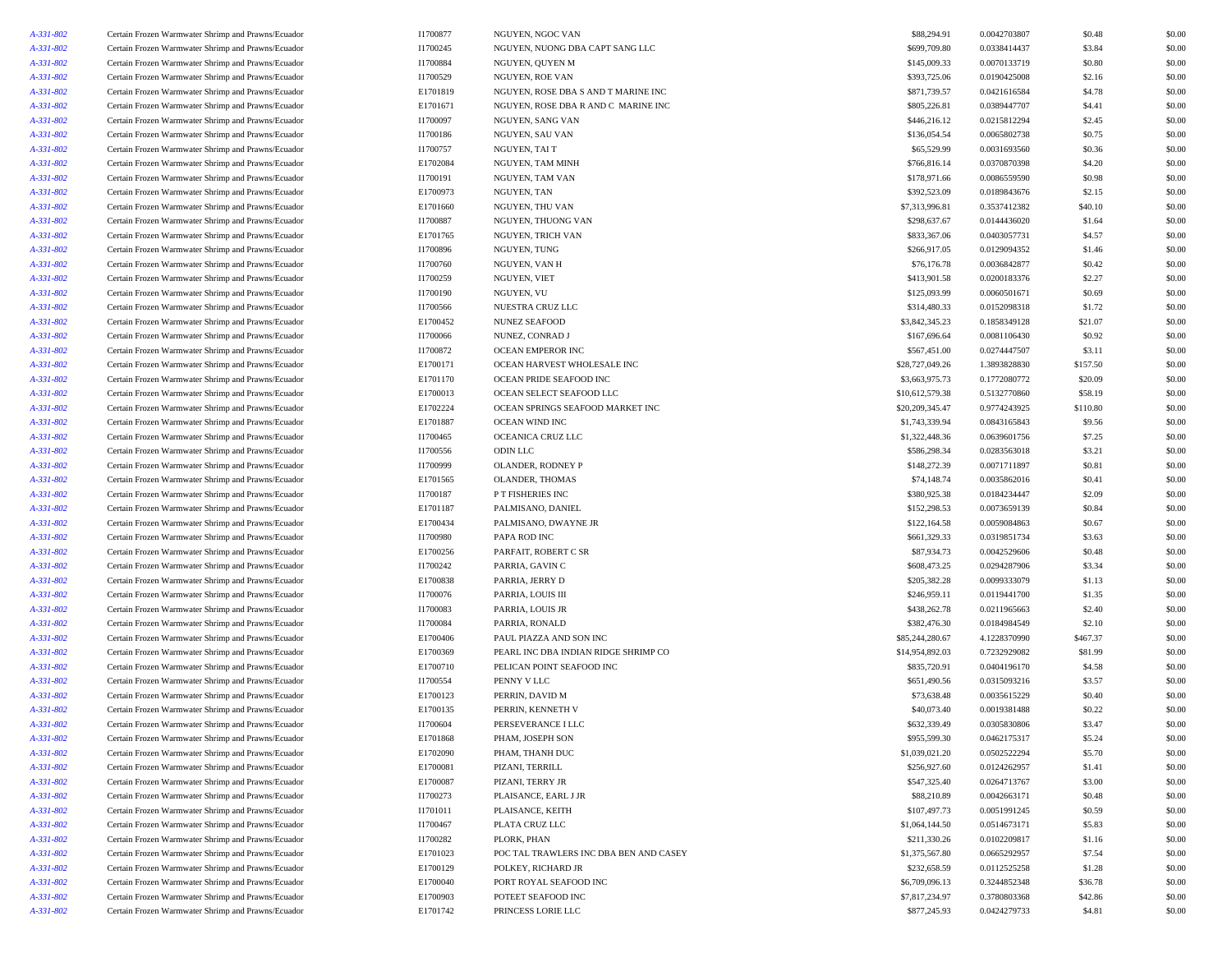| A-331-802              | Certain Frozen Warmwater Shrimp and Prawns/Ecuador                                                       | E1701716 | PRINCESS MARY INC                           | \$1,111,338.06               | 0.0537498322 | \$6.09   | \$0.00 |
|------------------------|----------------------------------------------------------------------------------------------------------|----------|---------------------------------------------|------------------------------|--------------|----------|--------|
| A-331-802              | Certain Frozen Warmwater Shrimp and Prawns/Ecuador                                                       | I1700778 | PURATA TRAWLER INC                          | \$691,693.21                 | 0.0334537215 | \$3.79   | \$0.00 |
| A-331-802              | Certain Frozen Warmwater Shrimp and Prawns/Ecuador                                                       | E1700734 | PURSUER INC                                 | \$506,102.69                 | 0.0244776415 | \$2.77   | \$0.00 |
| A-331-802              | Certain Frozen Warmwater Shrimp and Prawns/Ecuador                                                       | E1701435 | QUACH, DUC                                  | \$69,614.42                  | 0.0033668994 | \$0.38   | \$0.00 |
| A-331-802              | Certain Frozen Warmwater Shrimp and Prawns/Ecuador                                                       | I1700559 | QUEEN MARY LLC                              | \$1,028,537.81               | 0.0497452006 | \$5.64   | \$0.00 |
| A-331-802              | Certain Frozen Warmwater Shrimp and Prawns/Ecuador                                                       | I1700484 | QUINTA CRUZ LLC                             | \$896,543.17                 | 0.0433612837 | \$4.92   | \$0.00 |
| A-331-802              | Certain Frozen Warmwater Shrimp and Prawns/Ecuador                                                       | E1700172 | R A LESSO BROKERAGE INC                     | \$31,605,994.46              | 1.5286229819 | \$173.29 | \$0.00 |
| A-331-802              | Certain Frozen Warmwater Shrimp and Prawns/Ecuador                                                       | E1701950 | R AND J INC                                 | \$1,016,033.96               | 0.0491404523 | \$5.57   | \$0.00 |
| A-331-802              | Certain Frozen Warmwater Shrimp and Prawns/Ecuador                                                       | E1700535 | R AND K FISHERIES LLC                       | \$108,501.92                 | 0.0052476921 | \$0.59   | \$0.00 |
| A-331-802              | Certain Frozen Warmwater Shrimp and Prawns/Ecuador                                                       | I1700340 | R AND T ATOCHA LLC                          | \$334,063.98                 | 0.0161569945 | \$1.83   | \$0.00 |
| A-331-802              | Certain Frozen Warmwater Shrimp and Prawns/Ecuador                                                       | E1702215 | RACINE, SYLVAN P JR DBA CAPE ROMAIN         | \$270,049.65                 | 0.0130609433 | \$1.48   | \$0.00 |
| A-331-802              | Certain Frozen Warmwater Shrimp and Prawns/Ecuador                                                       | I1700540 | RANCHERO TRAWLERS INC                       | \$810,158.58                 | 0.0391832956 | \$4.44   | \$0.00 |
| A-331-802              | Certain Frozen Warmwater Shrimp and Prawns/Ecuador                                                       | I1700798 | RANDALL J PINELL INC                        | \$619,282.57                 | 0.0299515831 | \$3.40   | \$0.00 |
| A-331-802              | Certain Frozen Warmwater Shrimp and Prawns/Ecuador                                                       | E1700746 | RAWLINGS, JOHN H SR                         | \$509,388.64                 | 0.0246365664 | \$2.79   | \$0.00 |
| A-331-802              | Certain Frozen Warmwater Shrimp and Prawns/Ecuador                                                       | E1702037 | RCP SEAFOOD INC                             | \$11,973,324.80              | 0.5790894978 | \$65.65  | \$0.00 |
| A-331-802              | Certain Frozen Warmwater Shrimp and Prawns/Ecuador                                                       | E1701155 | REAGAN, ROY                                 | \$503,530.13                 | 0.0243532198 | \$2.76   | \$0.00 |
| A-331-802              | Certain Frozen Warmwater Shrimp and Prawns/Ecuador                                                       | E1702249 | REAVES, LATEN                               | \$184,339.22                 | 0.0089155609 | \$1.01   | \$0.00 |
| A-331-802              | Certain Frozen Warmwater Shrimp and Prawns/Ecuador                                                       | I1700533 | REVELL, BEN D                               | \$237,478.15                 | 0.0114856237 | \$1.30   | \$0.00 |
| A-331-802              | Certain Frozen Warmwater Shrimp and Prawns/Ecuador                                                       | I1700976 | REYES TRAWLERS INC                          | \$721,685.26                 | 0.0349042861 | \$3.96   | \$0.00 |
| A-331-802              | Certain Frozen Warmwater Shrimp and Prawns/Ecuador                                                       | I1700937 | RHODES, RANDOLPH N                          | \$266,461.94                 | 0.0128874238 | \$1.46   | \$0.00 |
| A-331-802              | Certain Frozen Warmwater Shrimp and Prawns/Ecuador                                                       | I1700374 | RHONDA LYNN INC                             | \$957,225.88                 | 0.0462962012 | \$5.25   | \$0.00 |
| A-331-802              | Certain Frozen Warmwater Shrimp and Prawns/Ecuador                                                       | I1700419 | RICKS SEAFOOD INC                           | \$843,886.67                 | 0.0408145537 | \$4.63   | \$0.00 |
| A-331-802              | Certain Frozen Warmwater Shrimp and Prawns/Ecuador                                                       | I1700774 | RICKY G INC                                 | \$1,200,112.18               | 0.0580433899 | \$6.58   | \$0.00 |
| A-331-802              | Certain Frozen Warmwater Shrimp and Prawns/Ecuador                                                       | I1700994 | ROATEX ENTERPRISES INC                      | \$718,936.22                 | 0.0347713289 | \$3.94   | \$0.00 |
| A-331-802              | Certain Frozen Warmwater Shrimp and Prawns/Ecuador                                                       | I1700754 | ROBIN, CHARLES III                          | \$89,733.73                  | 0.0043399692 | \$0.49   | \$0.00 |
|                        | Certain Frozen Warmwater Shrimp and Prawns/Ecuador                                                       | I1700290 | ROBIN, FLOYD                                | \$38,009.73                  | 0.0018383395 | \$0.21   | \$0.00 |
| A-331-802<br>A-331-802 | Certain Frozen Warmwater Shrimp and Prawns/Ecuador                                                       | I1700764 | ROBIN, RICKY R                              | \$93,319.94                  | 0.0045134161 | \$0.51   | \$0.00 |
|                        |                                                                                                          | E1702311 | ROCKIN ROBBIN FISHING BOAT INC              | \$140,095.74                 | 0.0067757263 | \$0.77   | \$0.00 |
| A-331-802              | Certain Frozen Warmwater Shrimp and Prawns/Ecuador<br>Certain Frozen Warmwater Shrimp and Prawns/Ecuador | I1700052 |                                             |                              | 0.0311796698 | \$3.53   | \$0.00 |
| A-331-802              | Certain Frozen Warmwater Shrimp and Prawns/Ecuador                                                       | I1700116 | ROJAS, KERRY D JR<br>ROMO INC               | \$644,674.64<br>\$531,283.35 | 0.0256955034 | \$2.91   | \$0.00 |
| A-331-802              |                                                                                                          |          |                                             |                              |              |          |        |
| A-331-802              | Certain Frozen Warmwater Shrimp and Prawns/Ecuador                                                       | I1700140 | RONQUILLO, EARL                             | \$150,791.56                 | 0.0072930293 | \$0.83   | \$0.00 |
| A-331-802              | Certain Frozen Warmwater Shrimp and Prawns/Ecuador                                                       | E1701969 | <b>ROSA MARIE INC</b>                       | \$1,184,636.95               | 0.0572949308 | \$6.49   | \$0.00 |
| A-331-802              | Certain Frozen Warmwater Shrimp and Prawns/Ecuador                                                       | I1700486 | RUBI CRUZ LLC                               | \$795,527.75                 | 0.0384756760 | \$4.36   | \$0.00 |
| A-331-802              | Certain Frozen Warmwater Shrimp and Prawns/Ecuador                                                       | E1701842 | RUSSELL, CASEY                              | \$163,945.21                 | 0.0079292052 | \$0.90   | \$0.00 |
| A-331-802              | Certain Frozen Warmwater Shrimp and Prawns/Ecuador                                                       | E1701848 | RUSSELL, DANIEL                             | \$162,584.54                 | 0.0078633964 | \$0.89   | \$0.00 |
| A-331-802              | Certain Frozen Warmwater Shrimp and Prawns/Ecuador                                                       | E1701860 | RUSSELL, MICHAEL J                          | \$217,085.25                 | 0.0104993217 | \$1.19   | \$0.00 |
| A-331-802              | Certain Frozen Warmwater Shrimp and Prawns/Ecuador                                                       | E1701854 | RUSSELL, NICHOLAS M                         | \$148,717.20                 | 0.0071927030 | \$0.82   | \$0.00 |
| A-331-802              | Certain Frozen Warmwater Shrimp and Prawns/Ecuador                                                       | I1700188 | RUTTLEY BOYS INC                            | \$573,747.36                 | 0.0277492740 | \$3.15   | \$0.00 |
| A-331-802              | Certain Frozen Warmwater Shrimp and Prawns/Ecuador                                                       | I1700487 | <b>SALINA CRUZ LLC</b>                      | \$708,753.43                 | 0.0342788386 | \$3.89   | \$0.00 |
| A-331-802              | Certain Frozen Warmwater Shrimp and Prawns/Ecuador                                                       | I1700300 | <b>SANDRA KAY</b>                           | \$1,001,688.54               | 0.0484466364 | \$5.49   | \$0.00 |
| A-331-802              | Certain Frozen Warmwater Shrimp and Prawns/Ecuador                                                       | I1700490 | SANTA FE CRUZ LLC                           | \$890,429.40                 | 0.0430655914 | \$4.88   | \$0.00 |
| A-331-802              | Certain Frozen Warmwater Shrimp and Prawns/Ecuador                                                       | E1701103 | SANTA MARIA I INC                           | \$1,524,570.22               | 0.0737357933 | \$8.36   | \$0.00 |
| A-331-802              | Certain Frozen Warmwater Shrimp and Prawns/Ecuador                                                       | I1700492 | SANTA MONICA LLC                            | \$889,010.76                 | 0.0429969790 | \$4.87   | \$0.00 |
| A-331-802              | Certain Frozen Warmwater Shrimp and Prawns/Ecuador                                                       | E1700925 | SCHMIT, PAUL A JR                           | \$50,748.42                  | 0.0024544458 | \$0.28   | \$0.00 |
| A-331-802              | Certain Frozen Warmwater Shrimp and Prawns/Ecuador                                                       | E1700793 | SCHULTZ, TROY A                             | \$110,923.62                 | 0.0053648176 | \$0.61   | \$0.00 |
| A-331-802              | Certain Frozen Warmwater Shrimp and Prawns/Ecuador                                                       | I1700073 | <b>SCOOBY INC</b>                           | \$314,316.85                 | 0.0152019251 | \$1.72   | \$0.00 |
| A-331-802              | Certain Frozen Warmwater Shrimp and Prawns/Ecuador                                                       | I1700929 | SEA EAGLE FISHERIES INC                     | \$513,324.71                 | 0.0248269343 | \$2.81   | \$0.00 |
| A-331-802              | Certain Frozen Warmwater Shrimp and Prawns/Ecuador                                                       | E1700914 | SEA PEARL SEAFOOD CO INC                    | \$46,919,526.16              | 2.2692614871 | \$257.24 | \$0.00 |
| A-331-802              | Certain Frozen Warmwater Shrimp and Prawns/Ecuador                                                       | E1700028 | <b>SEAFOOD SHED</b>                         | \$4,684,239.82               | 0.2265531196 | \$25.68  | \$0.00 |
| A-331-802              | Certain Frozen Warmwater Shrimp and Prawns/Ecuador                                                       | I1700373 | SEAMAN, GREG DBA SEAMAN TRAWLERS INC        | \$785,928.24                 | 0.0380113960 | \$4.31   | \$0.00 |
| A-331-802              | Certain Frozen Warmwater Shrimp and Prawns/Ecuador                                                       | I1700284 | SEANG, MENG                                 | \$132,480.29                 | 0.0064074053 | \$0.73   | \$0.00 |
| A-331-802              | Certain Frozen Warmwater Shrimp and Prawns/Ecuador                                                       | E1701881 | SECOND GENERATION SEAFOOD                   | \$2,153,003.55               | 0.1041299527 | \$11.80  | \$0.00 |
| A-331-802              | Certain Frozen Warmwater Shrimp and Prawns/Ecuador                                                       | E1700374 | SELLERS, ISAAC CHARLES                      | \$468,150.82                 | 0.0226421005 | \$2.57   | \$0.00 |
| A-331-802              | Certain Frozen Warmwater Shrimp and Prawns/Ecuador                                                       | E1700286 | SERIGNE, JAMES J III                        | \$81,949.27                  | 0.0039634740 | \$0.45   | \$0.00 |
| A-331-802              | Certain Frozen Warmwater Shrimp and Prawns/Ecuador                                                       | E1701705 | SEVEL, MICHAEL D                            | \$268,712.60                 | 0.0129962769 | \$1.47   | \$0.00 |
| A-331-802              | Certain Frozen Warmwater Shrimp and Prawns/Ecuador                                                       | I1700404 | <b>SHRIMP TEXAS 1 INC</b>                   | \$743,276.05                 | 0.0359485240 | \$4.08   | \$0.00 |
| A-331-802              | Certain Frozen Warmwater Shrimp and Prawns/Ecuador                                                       | I1700883 | SI KY LAN INC                               | \$389,819.42                 | 0.0188536047 | \$2.14   | \$0.00 |
| A-331-802              | Certain Frozen Warmwater Shrimp and Prawns/Ecuador                                                       | I1700298 | SKINNER, RICHARD                            | \$153,963.67                 | 0.0074464483 | \$0.84   | \$0.00 |
| A-331-802              | Certain Frozen Warmwater Shrimp and Prawns/Ecuador                                                       | I1700560 | SMITH, MARK                                 | \$1,108,270.53               | 0.0536014712 | \$6.08   | \$0.00 |
| A-331-802              | Certain Frozen Warmwater Shrimp and Prawns/Ecuador                                                       | E1701154 | SMITH, WALTER M                             | \$15,538,391.31              | 0.7515138335 | \$85.19  | \$0.00 |
| A-331-802              | Certain Frozen Warmwater Shrimp and Prawns/Ecuador                                                       | I1700228 | SMITHWICK, TED W                            | \$299,486.00                 | 0.0144846315 | \$1.64   | \$0.00 |
| A-331-802              | Certain Frozen Warmwater Shrimp and Prawns/Ecuador                                                       | E1700510 | SNODGRASS, SAM DBA SHRIMP TRAWLER VALLY INC | \$878,899.71                 | 0.0425079583 | \$4.82   | \$0.00 |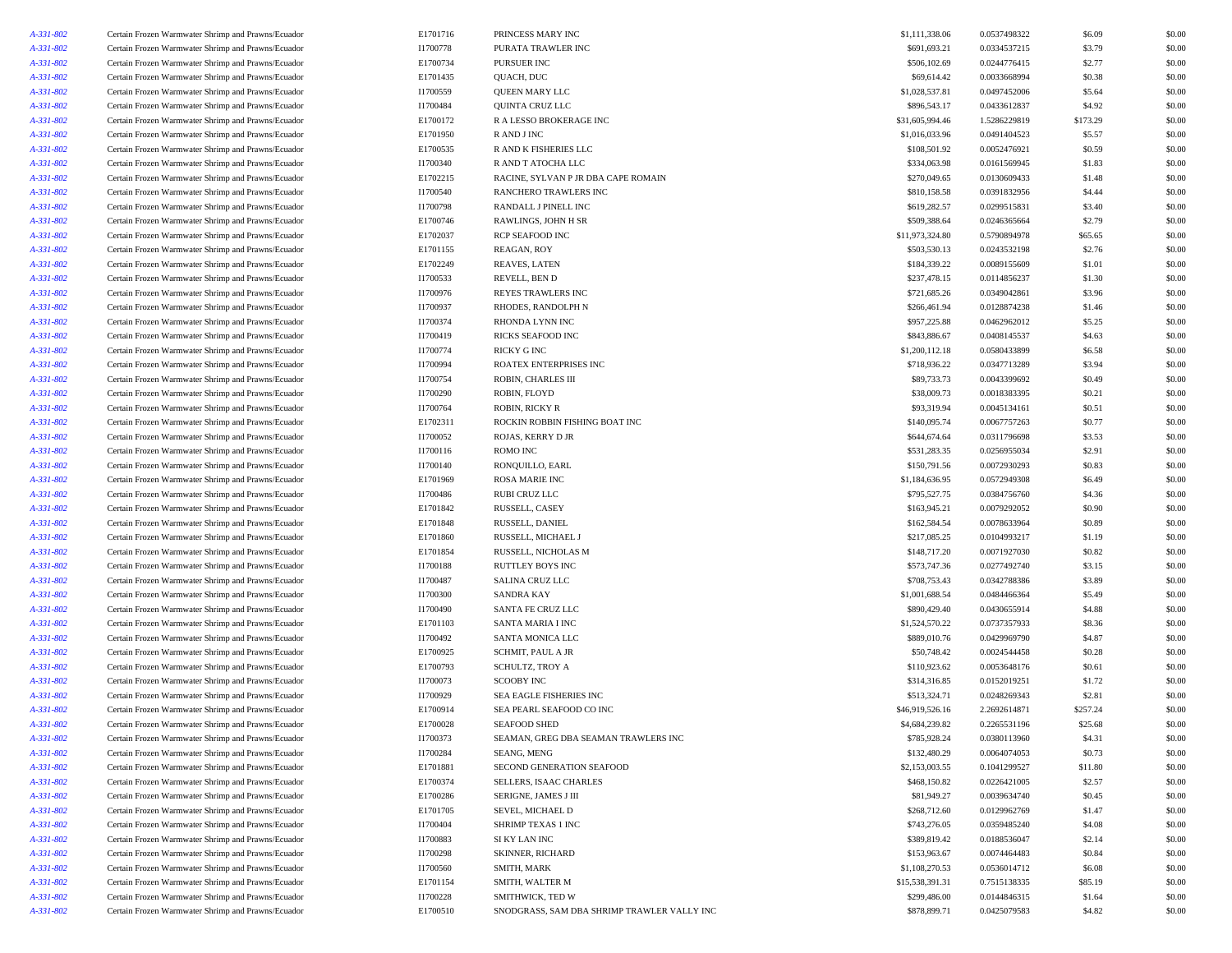| A-331-802 | Certain Frozen Warmwater Shrimp and Prawns/Ecuador | E1700469 | SNODGRASS, SAM DBA MICHAEL S INC              | \$827,492.72    | 0.0400216608                 | \$4.54   | \$0.00           |
|-----------|----------------------------------------------------|----------|-----------------------------------------------|-----------------|------------------------------|----------|------------------|
| A-331-802 | Certain Frozen Warmwater Shrimp and Prawns/Ecuador | E1700504 | SNODGRASS, SAM DBA SNODGRASS BROTHERS INC     | \$811,968.41    | 0.0392708280                 | \$4.45   | \$0.00           |
| A-331-802 | Certain Frozen Warmwater Shrimp and Prawns/Ecuador | E1700516 | SNODGRASS, SAM DBA LA RETA INC                | \$1,058,352.62  | 0.0511871930                 | \$5.80   | \$0.00           |
| A-331-802 | Certain Frozen Warmwater Shrimp and Prawns/Ecuador | E1700498 | SNODGRASS, SAM DBA SHRIMP TRAWLER PLAYBOY INC | \$825,240.44    | 0.0399127293                 | \$4.52   | \$0.00           |
| A-331-802 | Certain Frozen Warmwater Shrimp and Prawns/Ecuador | E1700458 | SNODGRASS, SAM DBA ANDY DOS INC               | \$847,811.58    | 0.0410043818                 | \$4.65   | \$0.00           |
| A-331-802 | Certain Frozen Warmwater Shrimp and Prawns/Ecuador | E1700522 | SNODGRASS, SAM DBA CHALLENGE 42 INC           | \$753,293.22    | 0.0364330042                 | \$4.13   | \$0.00           |
| A-331-802 | Certain Frozen Warmwater Shrimp and Prawns/Ecuador | E1700484 | SNODGRASS, SAM DBA WAR WAGON INC              | \$818,980.08    | 0.0396099472                 | \$4.49   | \$0.00           |
| A-331-802 | Certain Frozen Warmwater Shrimp and Prawns/Ecuador | I1700903 | SOEUNG, PHAT                                  | \$65,139.59     | 0.0031504743                 | \$0.36   | \$0.00           |
| A-331-802 | Certain Frozen Warmwater Shrimp and Prawns/Ecuador | I1700906 | SOK, KHENG                                    | \$123,800.45    | 0.0059876051                 | \$0.68   | \$0.00           |
| A-331-802 | Certain Frozen Warmwater Shrimp and Prawns/Ecuador | E1701427 | SOK, MONTHA                                   | \$1,261,713.28  | 0.0610227253                 | \$6.92   | \$0.00           |
| A-331-802 | Certain Frozen Warmwater Shrimp and Prawns/Ecuador | I1700886 | SON, SAMAY                                    | \$230,206.16    | 0.0111339141                 | \$1.26   | \$0.00           |
| A-331-802 | Certain Frozen Warmwater Shrimp and Prawns/Ecuador | I1700957 | SOUL MAMA INC                                 | \$95,224.63     | 0.0046055364                 | \$0.52   | \$0.00           |
| A-331-802 | Certain Frozen Warmwater Shrimp and Prawns/Ecuador | I1700185 | SREIY, SIPHAN                                 | \$138,113.41    | 0.0066798510                 | \$0.76   | \$0.00           |
| A-331-802 | Certain Frozen Warmwater Shrimp and Prawns/Ecuador | I1700393 | ST DANIEL PHILLIP III INC                     | \$351,819.83    | 0.0170157556                 | \$1.93   | \$0.00           |
| A-331-802 | Certain Frozen Warmwater Shrimp and Prawns/Ecuador | I1700479 | ST VINCENT ANDREW INC                         | \$621,270.00    | 0.0300477051                 | \$3.41   | \$0.00           |
| A-331-802 | Certain Frozen Warmwater Shrimp and Prawns/Ecuador | I1700003 | START YOUNG INC                               | \$696,522.28    | 0.0336872794                 | \$3.82   | \$0.00           |
| A-331-802 | Certain Frozen Warmwater Shrimp and Prawns/Ecuador | E1701477 | STEEN, CARL L                                 | \$427,951.14    | 0.0206978442                 | \$2.35   | \$0.00           |
| A-331-802 |                                                    | I1700420 |                                               | \$535,226.43    | 0.0258862104                 | \$2.93   |                  |
|           | Certain Frozen Warmwater Shrimp and Prawns/Ecuador |          | STELLA MESTRE INC                             | \$115,354.11    |                              | \$0.63   | \$0.00<br>\$0.00 |
| A-331-802 | Certain Frozen Warmwater Shrimp and Prawns/Ecuador | I1700316 | STRICKLAND, KEN                               |                 | 0.0055790981                 |          |                  |
| A-331-802 | Certain Frozen Warmwater Shrimp and Prawns/Ecuador | E1701944 | SUN STAR INCORPORATED                         | \$478,941.00    | 0.0231639672                 | \$2.63   | \$0.00           |
| A-331-802 | Certain Frozen Warmwater Shrimp and Prawns/Ecuador | I1700210 | SUN, HONG SRENG                               | \$100,613.71    | 0.0048661791                 | \$0.55   | \$0.00           |
| A-331-802 | Certain Frozen Warmwater Shrimp and Prawns/Ecuador | E1702303 | T CVITANOVICH SEAFOOD LLC                     | \$14,417,516.66 | 0.6973027644                 | \$79.05  | \$0.00           |
| A-331-802 | Certain Frozen Warmwater Shrimp and Prawns/Ecuador | E1700189 | TAN, LANT                                     | \$312,195.46    | 0.0150993241                 | \$1.71   | \$0.00           |
| A-331-802 | Certain Frozen Warmwater Shrimp and Prawns/Ecuador | I1700890 | TARAVELLA, RAYMOND P                          | \$39,350.94     | 0.0019032070                 | \$0.22   | \$0.00           |
| A-331-802 | Certain Frozen Warmwater Shrimp and Prawns/Ecuador | E1700817 | TASSIN, KEITH P                               | \$116,995.72    | 0.0056584945                 | \$0.64   | \$0.00           |
| A-331-802 | Certain Frozen Warmwater Shrimp and Prawns/Ecuador | I1700345 | TAYLOR, DOYLE L                               | \$146,046.57    | 0.0070635380                 | \$0.80   | \$0.00           |
| A-331-802 | Certain Frozen Warmwater Shrimp and Prawns/Ecuador | I1700768 | TEAP, PHAL                                    | \$134,377.90    | 0.0064991831                 | \$0.74   | \$0.00           |
| A-331-802 | Certain Frozen Warmwater Shrimp and Prawns/Ecuador | I1700494 | <b>TERCERA CRUZ LLC</b>                       | \$930,021.66    | 0.0449804699                 | \$5.10   | \$0.00           |
| A-331-802 | Certain Frozen Warmwater Shrimp and Prawns/Ecuador | E1701684 | TEXAS PACK INC                                | \$17,690,217.58 | 0.8555868471                 | \$96.99  | \$0.00           |
| A-331-802 | Certain Frozen Warmwater Shrimp and Prawns/Ecuador | E1702137 | THANH, THIEN and TRAN, TRANG (MELISSA)        | \$1,714,840.20  | 0.0829381953                 | \$9.40   | \$0.00           |
| A-331-802 | Certain Frozen Warmwater Shrimp and Prawns/Ecuador | I1700456 | THIBODEAUX, BART                              | \$172,851.03    | 0.0083599349                 | \$0.95   | \$0.00           |
| A-331-802 | Certain Frozen Warmwater Shrimp and Prawns/Ecuador | E1701652 | THOMAS, KENNETH                               | \$322,273.97    | 0.0155867710                 | \$1.77   | \$0.00           |
| A-331-802 | Certain Frozen Warmwater Shrimp and Prawns/Ecuador | E1702292 | THUNDERBOLT FISHERMANS SEAFOOD INC            | \$1,629,748.27  | 0.0788227266                 | \$8.94   | \$0.00           |
| A-331-802 | Certain Frozen Warmwater Shrimp and Prawns/Ecuador | E1700861 | TIDELANDS SEAFOOD CO INC                      | \$4,396,813.41  | 0.2126517498                 | \$24.11  | \$0.00           |
| A-331-802 | Certain Frozen Warmwater Shrimp and Prawns/Ecuador | I1700332 | TIFFANI CLAIRE INC                            | \$952,875.30    | 0.0460857855                 | \$5.22   | \$0.00           |
| A-331-802 | Certain Frozen Warmwater Shrimp and Prawns/Ecuador | I1700254 | TO, DU                                        | \$52,249.57     | 0.0025270489                 | \$0.29   | \$0.00           |
| A-331-802 | Certain Frozen Warmwater Shrimp and Prawns/Ecuador | E1702026 | TODD, FRED N DBA TODD SHRIMPING INC           | \$291,622.43    | 0.0141043102                 | \$1.60   | \$0.00           |
| A-331-802 | Certain Frozen Warmwater Shrimp and Prawns/Ecuador | I1700139 | TOMMYS SEAFOOD INC                            | \$15,887,119.71 | 0.7683800722                 | \$87.10  | \$0.00           |
| A-331-802 | Certain Frozen Warmwater Shrimp and Prawns/Ecuador | I1700904 | TONG, HAI V                                   | \$164,345.16    | 0.0079485488                 | \$0.90   | \$0.00           |
| A-331-802 | Certain Frozen Warmwater Shrimp and Prawns/Ecuador | I1700771 | TONG, LINH CHI                                | \$43,074.45     | 0.0020832945                 | \$0.24   | \$0.00           |
| A-331-802 | Certain Frozen Warmwater Shrimp and Prawns/Ecuador | I1700550 | TRAHAN, RICKY                                 | \$239,163.80    | 0.0115671501                 | \$1.31   | \$0.00           |
| A-331-802 | Certain Frozen Warmwater Shrimp and Prawns/Ecuador | I1700293 | TRAN, CAM VAN                                 | \$226,216.19    | 0.0109409393                 | \$1.24   | \$0.00           |
| A-331-802 | Certain Frozen Warmwater Shrimp and Prawns/Ecuador | 11700731 | TRAN, DINH QUOC                               | \$136,047.23    | 0.0065799202                 | \$0.75   | \$0.00           |
| A-331-802 | Certain Frozen Warmwater Shrimp and Prawns/Ecuador | I1700354 | TRAN, DUONG DBA D AND C SEAFOOD INC           | \$18,449,124.90 | 0.8922913770                 | \$101.15 | \$0.00           |
| A-331-802 | Certain Frozen Warmwater Shrimp and Prawns/Ecuador | I1700873 | TRAN, HUNG P                                  | \$379,957.35    | 0.0183766259                 | \$2.08   | \$0.00           |
| A-331-802 | Certain Frozen Warmwater Shrimp and Prawns/Ecuador | E1702353 | TRAN, PHU VAN DBA BAMA EXPRESS V              | \$807,933.01    | 0.0390756560                 | \$4.43   | \$0.00           |
| A-331-802 | Certain Frozen Warmwater Shrimp and Prawns/Ecuador | I1700947 | TRAN, STEVEN TUAN                             | \$77,862.72     | 0.0037658281                 | \$0.43   | \$0.00           |
| A-331-802 | Certain Frozen Warmwater Shrimp and Prawns/Ecuador | I1700888 | TRAN, THAN VAN                                | \$195,534.49    | 0.0094570198                 | \$1.07   | \$0.00           |
| A-331-802 | Certain Frozen Warmwater Shrimp and Prawns/Ecuador | I1700177 | TRAN, THANH VAN                               | \$151,554.44    | 0.0073299260                 | \$0.83   | \$0.00           |
| A-331-802 | Certain Frozen Warmwater Shrimp and Prawns/Ecuador | I1700939 | TRAN, TUONG DBA ST MARTIN VI                  | \$466,606.01    | 0.0225673858                 | \$2.56   | \$0.00           |
| A-331-802 | Certain Frozen Warmwater Shrimp and Prawns/Ecuador | E1702209 | TREYBIG, ERNEST H JR                          | \$205,207.10    | 0.0099248353                 | \$1.13   | \$0.00           |
| A-331-802 | Certain Frozen Warmwater Shrimp and Prawns/Ecuador | I1700443 | TRIEU, JACKIE AND HIEP                        | \$1,276,610.17  | 0.0617432129                 | \$7.00   | \$0.00           |
| A-331-802 | Certain Frozen Warmwater Shrimp and Prawns/Ecuador | I1700269 | TRINH, PHILIP P                               | \$89,466.56     | 0.0043270475                 | \$0.49   | \$0.00           |
|           |                                                    |          |                                               |                 |                              |          |                  |
| A-331-802 | Certain Frozen Warmwater Shrimp and Prawns/Ecuador | I1700941 | TROPICAL SEAFOOD                              | \$7,005,899.68  | 0.3388401296<br>0.0205638011 | \$38.41  | \$0.00           |
| A-331-802 | Certain Frozen Warmwater Shrimp and Prawns/Ecuador | E1701533 | TRUONG, BENJAMIN                              | \$425,179.65    |                              | \$2.33   | \$0.00           |
| A-331-802 | Certain Frozen Warmwater Shrimp and Prawns/Ecuador | E1701590 | TRUONG, KIM                                   | \$357,547.65    | 0.0172927815                 | \$1.96   | \$0.00           |
| A-331-802 | Certain Frozen Warmwater Shrimp and Prawns/Ecuador | I1700033 | TWO FLAGS INC                                 | \$453,845.96    | 0.0219502464                 | \$2.49   | \$0.00           |
| A-331-802 | Certain Frozen Warmwater Shrimp and Prawns/Ecuador | I1700496 | ULTIMA CRUZ LLC                               | \$1,148,692.65  | 0.0555564858                 | \$6.30   | \$0.00           |
| A-331-802 | Certain Frozen Warmwater Shrimp and Prawns/Ecuador | I1700086 | VAN BURREN SHRIMP CO                          | \$732,681.77    | 0.0354361320                 | \$4.02   | \$0.00           |
| A-331-802 | Certain Frozen Warmwater Shrimp and Prawns/Ecuador | I1700730 | VAN, VUI                                      | \$430,182.83    | 0.0208057798                 | \$2.36   | \$0.00           |
| A-331-802 | Certain Frozen Warmwater Shrimp and Prawns/Ecuador | I1700542 | VARON INC                                     | \$789,416.84    | 0.0381801220                 | \$4.33   | \$0.00           |
| A-331-802 | Certain Frozen Warmwater Shrimp and Prawns/Ecuador | E1700111 | VEGAS, PERCY J                                | \$135,723.34    | 0.0065642553                 | \$0.74   | \$0.00           |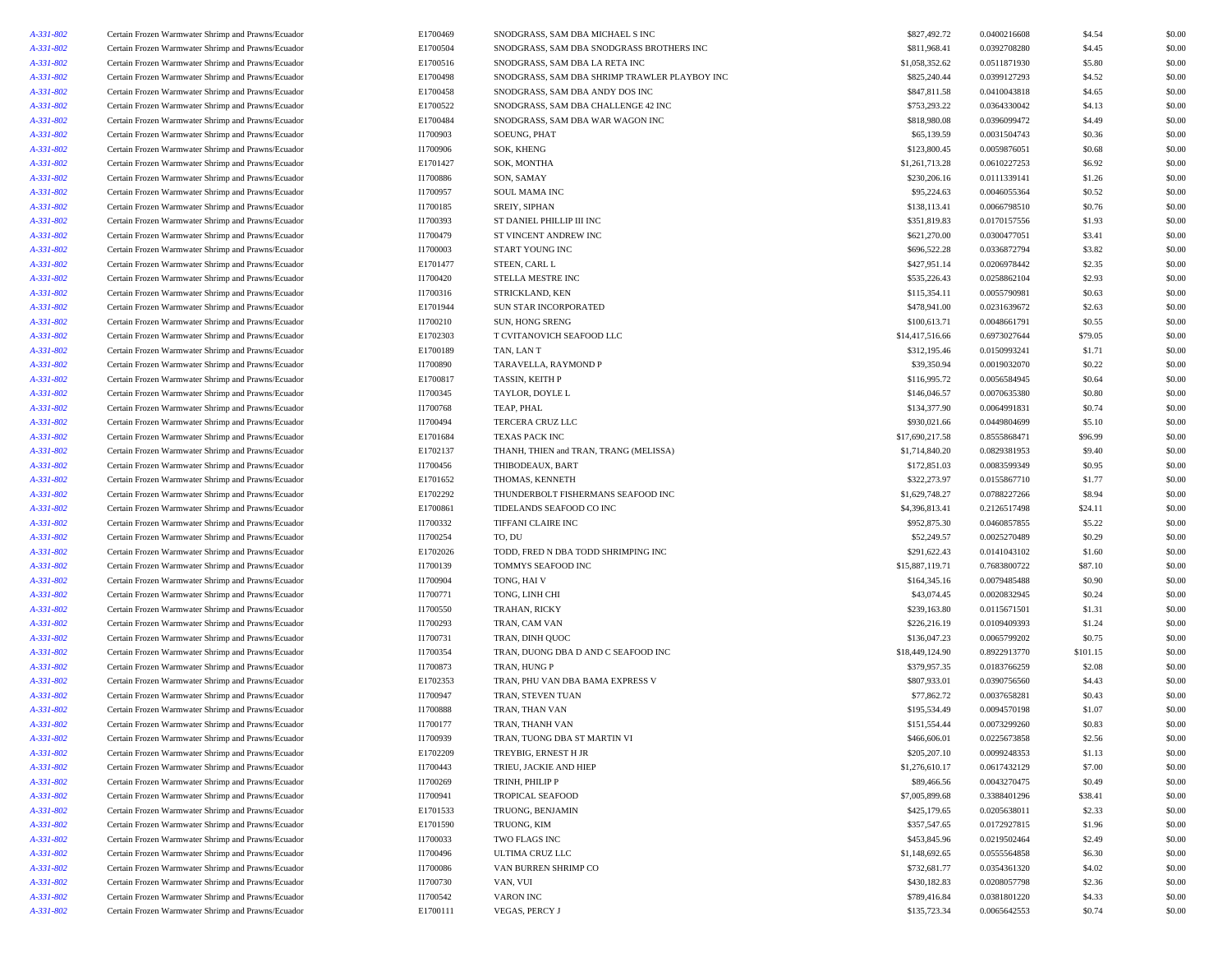| A-331-802 | Certain Frozen Warmwater Shrimp and Prawns/Ecuador | E1701635   | VENICE SEAFOOD LLC                                |                             | \$20,734,359.42     | 1.0028166766  | \$113.68    | \$0.00 |
|-----------|----------------------------------------------------|------------|---------------------------------------------------|-----------------------------|---------------------|---------------|-------------|--------|
| A-331-802 | Certain Frozen Warmwater Shrimp and Prawns/Ecuador | I1700497   | VERA CRUZ LLC                                     |                             | \$1,053,132.96      | 0.0509347443  | \$5.77      | \$0.00 |
| A-331-802 | Certain Frozen Warmwater Shrimp and Prawns/Ecuador | I1700351   | VERSAGGI SHRIMP CORP                              |                             | \$2,395,933.51      | 0.1158792529  | \$13.14     | \$0.00 |
| A-331-802 | Certain Frozen Warmwater Shrimp and Prawns/Ecuador | I1700562   | VICKNAIR, DUANE                                   |                             | \$3,835.20          | 0.0001854893  | \$0.02      | \$0.00 |
| A-331-802 | Certain Frozen Warmwater Shrimp and Prawns/Ecuador | I1700392   | VICTORIA ROSE INC                                 |                             | \$380,560.38        | 0.0184057915  | \$2.09      | \$0.00 |
| A-331-802 | Certain Frozen Warmwater Shrimp and Prawns/Ecuador | E1702119   | VIETNAMESE AMERICAN COMMERCIAL FISHERMENS UNION   |                             | \$86,916,202.03     | 4.2036995259  | \$476.53    | \$0.00 |
| A-331-802 | Certain Frozen Warmwater Shrimp and Prawns/Ecuador | I1700545   | <b>VIGILANTE INC</b>                              |                             | \$659,423.57        | 0.0318930013  | \$3.62      | \$0.00 |
| A-331-802 | Certain Frozen Warmwater Shrimp and Prawns/Ecuador | E1700001   | VINCENT PIAZZA JR AND SONS SEAFOOD INC            |                             | \$5,158,516.25      | 0.2494914850  | \$28.28     | \$0.00 |
| A-331-802 | Certain Frozen Warmwater Shrimp and Prawns/Ecuador | I1700240   | VINCENT, GENE B                                   |                             | \$150,008.60        | 0.0072551615  | \$0.82      | \$0.00 |
| A-331-802 | Certain Frozen Warmwater Shrimp and Prawns/Ecuador | I1700241   | VO, DUSTIN                                        |                             | \$89,456.15         | 0.0043265440  | \$0.49      | \$0.00 |
| A-331-802 | Certain Frozen Warmwater Shrimp and Prawns/Ecuador | I1700732   | VO, HANH X                                        |                             | \$473,685.03        | 0.0229097624  | \$2.60      | \$0.00 |
| A-331-802 | Certain Frozen Warmwater Shrimp and Prawns/Ecuador | I1700280   | VO, HIEN VAN                                      |                             | \$150,940.48        | 0.0073002318  | \$0.83      | \$0.00 |
| A-331-802 | Certain Frozen Warmwater Shrimp and Prawns/Ecuador | I1700175   | VO. MINH NGOC                                     |                             | \$291,291.65        | 0.0140883120  | \$1.60      | \$0.00 |
| A-331-802 | Certain Frozen Warmwater Shrimp and Prawns/Ecuador | I1700879   | VO, MONG                                          |                             | \$183,581.59        | 0.0088789181  | \$1.01      | \$0.00 |
| A-331-802 | Certain Frozen Warmwater Shrimp and Prawns/Ecuador | E1701181   | VO, NHON TAI                                      |                             | \$1,652,245.91      | 0.0799108243  | \$9.06      | \$0.00 |
| A-331-802 | Certain Frozen Warmwater Shrimp and Prawns/Ecuador | I1700874   | VO, SANG M                                        |                             | \$205,280.58        | 0.0099283891  | \$1.13      | \$0.00 |
| A-331-802 | Certain Frozen Warmwater Shrimp and Prawns/Ecuador | E1702060   | VO, TIEN                                          |                             | \$36,821.45         | 0.0017808683  | \$0.20      | \$0.00 |
| A-331-802 | Certain Frozen Warmwater Shrimp and Prawns/Ecuador | E1701874   | VU, KHANH DBA C T INC                             |                             | \$852,552.40        | 0.0412336715  | \$4.67      | \$0.00 |
| A-331-802 | Certain Frozen Warmwater Shrimp and Prawns/Ecuador | E1702365   | VU, KHOI                                          |                             | \$32,306.24         | 0.0015624903  | \$0.18      | \$0.00 |
| A-331-802 | Certain Frozen Warmwater Shrimp and Prawns/Ecuador | E1702359   | VU, RUYEN                                         |                             | \$32,449.57         | 0.0015694225  | \$0.18      | \$0.00 |
| A-331-802 | Certain Frozen Warmwater Shrimp and Prawns/Ecuador | E1701921   | VU, TOM                                           |                             | \$861,716.79        | 0.0416769069  | \$4.72      | \$0.00 |
| A-331-802 | Certain Frozen Warmwater Shrimp and Prawns/Ecuador | E1701999   | VU, TU VIET                                       |                             | \$1,265,754.42      | 0.0612181749  | \$6.94      | \$0.00 |
| A-331-802 | Certain Frozen Warmwater Shrimp and Prawns/Ecuador | E1702006   | VU. TUYEN VIET DBA MISS ANNA V FRANCIS VU         |                             | \$865,523.57        | 0.0418610217  | \$4.75      | \$0.00 |
| A-331-802 | Certain Frozen Warmwater Shrimp and Prawns/Ecuador | E1702058   | VU, TUYEN VIET JACK DBA ST DOMINIC                |                             | \$960,837.13        | 0.0464708592  | \$5.27      | \$0.00 |
| A-331-802 | Certain Frozen Warmwater Shrimp and Prawns/Ecuador | E1702012   | WADE, CALVIN J JR                                 |                             | \$73,715.40         | 0.0035652431  | \$0.40      | \$0.00 |
| A-331-802 | Certain Frozen Warmwater Shrimp and Prawns/Ecuador | E1700419   | WAIT N SEA INC                                    |                             | \$276,183.82        | 0.0133576222  | \$1.51      | \$0.00 |
| A-331-802 | Certain Frozen Warmwater Shrimp and Prawns/Ecuador | I1700299   | <b>WALLACE B</b>                                  |                             | \$1,064,640.78      | 0.0514913197  | \$5.84      | \$0.00 |
| A-331-802 | Certain Frozen Warmwater Shrimp and Prawns/Ecuador | I1700615   | WC TRAWLERS INC                                   |                             | \$712,138.77        | 0.0344425704  | \$3.90      | \$0.00 |
| A-331-802 | Certain Frozen Warmwater Shrimp and Prawns/Ecuador | E1700745   | WENDY AND ERIC INC                                |                             | \$496,225.73        | 0.0239999427  | \$2.72      | \$0.00 |
| A-331-802 | Certain Frozen Warmwater Shrimp and Prawns/Ecuador | I1700878   | WHITE BIRD INC                                    |                             | \$339,803.99        | 0.0164346099  | \$1.86      | \$0.00 |
| A-331-802 | Certain Frozen Warmwater Shrimp and Prawns/Ecuador | E1701548   | WILES, SONNY JOEL SR                              |                             | \$223,887.35        | 0.0108283050  | \$1.23      | \$0.00 |
| A-331-802 | Certain Frozen Warmwater Shrimp and Prawns/Ecuador | I1700600   | WILLIAM PATRICK INC                               |                             | \$191,914.77        | 0.0092819521  | \$1.05      | \$0.00 |
| A-331-802 | Certain Frozen Warmwater Shrimp and Prawns/Ecuador | E1700413   | WILLIAMS, JOSEPH H DBA JOANN B INC                |                             | \$830,302.21        | 0.0401575417  | \$4.55      | \$0.00 |
| A-331-802 | Certain Frozen Warmwater Shrimp and Prawns/Ecuador | I1700912   | WL AND O INC                                      |                             | \$866,622.72        | 0.0419141821  | \$4.75      | \$0.00 |
| A-331-802 | Certain Frozen Warmwater Shrimp and Prawns/Ecuador | I1700376   | WYLIE MILAM INC                                   |                             | \$641,519.44        | 0.0310270686  | \$3.52      | \$0.00 |
| A-331-802 | Certain Frozen Warmwater Shrimp and Prawns/Ecuador | E1700844   | ZAR, JOHN III                                     |                             | \$191,025.52        | 0.0092389436  | \$1.05      | \$0.00 |
| A-331-802 | Certain Frozen Warmwater Shrimp and Prawns/Ecuador | E1700942   | ZAR, TROY DBA TROY AND PENNY ZAR LLC              |                             | \$138,431.23        | 0.0066952223  | \$0.76      | \$0.00 |
| A-331-802 | Certain Frozen Warmwater Shrimp and Prawns/Ecuador | E1701350   | ZIRLOTT TRAWLERS INC                              |                             | \$3,618,684.17      | 0.1750175522  | \$19.84     | \$0.00 |
| A-331-802 | Certain Frozen Warmwater Shrimp and Prawns/Ecuador | E1701974   | ZIRLOTT, ROSA                                     |                             | \$1,021,136.11      | 0.0493872176  | \$5.60      | \$0.00 |
|           |                                                    |            |                                                   | <b>Total for: A-331-802</b> | \$2,067,612,147.24  |               | \$11,336.17 | \$0.00 |
| A-337-804 | Preserved Mushrooms/Chile                          | I1700026   | L K BOWMAN COMPANY                                |                             | \$54,932,158.34     | 0.0000000000  | \$0.00      | \$0.00 |
| A-337-804 | Preserved Mushrooms/Chile                          | I1700135   | MONTEREY MUSHROOMS INC                            |                             | \$97,022,290.20     | 0.0000000000  | \$0.00      | \$0.00 |
| A-337-804 | Preserved Mushrooms/Chile                          | I1700142   | SUNNY DELL FOODS INC                              |                             | \$48,146,306.73     | 0.0000000000  | \$0.00      | \$0.00 |
| A-337-804 | Preserved Mushrooms/Chile                          | I1700008.1 | THE MUSHROOM COMPANY FKA MUSHROOM CANNING COMPANY |                             | \$58,527,691.18     | 0.0000000000  | \$0.00      | \$0.00 |
|           |                                                    |            |                                                   | <b>Total for: A-337-804</b> | \$258,628,446.45    |               | \$0.00      | \$0.00 |
| A-351-505 | Malleable Cast Iron Pipe Fittings/Brazil           | E1700393   | WARD MANUFACTURING LLC                            |                             | \$579,721,697.00    | 0.0000000000  | \$0.00      | \$0.00 |
|           |                                                    |            |                                                   | Total for: A-351-505        | \$579,721,697.00    |               | \$0.00      | \$0.00 |
| A-351-602 | Carbon Steel Butt-Weld Pipe Fittings/Brazil        | I1700071   | WELDBEND CORPORATION                              |                             | \$642,484,644.22    | 0.0000000000  | \$0.00      | \$0.00 |
|           |                                                    |            |                                                   | Total for: A-351-602        | \$642,484,644.22    |               | \$0.00      | \$0.00 |
| A-351-809 | Circular Welded Non-Alloy Steel Pipe/Brazil        | I1700650   | UNITED STATES STEEL CORPORATION                   |                             | \$663,719,642.48    | 0.0000000000  | \$0.00      | \$0.00 |
|           |                                                    |            |                                                   | <b>Total for: A-351-809</b> | \$663,719,642.48    |               | \$0.00      | \$0.00 |
| A-351-817 | Cut-to-Length Carbon Steel Plate/Brazil            | I1700687   | ARCELORMITTAL USA LLC                             |                             | \$11,546,714,695.00 | 0.0000000000  | \$0.00      | \$0.00 |
| A-351-817 | Cut-to-Length Carbon Steel Plate/Brazil            | I1700631   | UNITED STATES STEEL CORPORATION                   |                             | \$5,064,279,588.44  | 0.0000000000  | \$0.00      | \$0.00 |
|           |                                                    |            |                                                   | <b>Total for: A-351-817</b> | \$16,610,994,283.44 |               | \$0.00      | \$0.00 |
| A-351-825 | Stainless Steel Bar/Brazil                         | I1700831.3 | CRUCIBLE INDUSTRIES LLC                           |                             | \$1,109,689,195.18  | 92.0335340546 | \$15,209.29 | \$0.00 |
| A-351-825 | Stainless Steel Bar/Brazil                         | E1700177   | ELECTRALLOY CORPORATION                           |                             | \$96,055,218.07     | 7.9664659454  | \$1,316.52  | \$0.00 |
|           |                                                    |            |                                                   | Total for: A-351-825        | \$1,205,744,413.25  |               | \$16,525.81 | \$0.00 |
| A-351-826 | Seamless Pipe/Brazil                               | I1700633   | UNITED STATES STEEL CORPORATION                   |                             | \$521,417,193.34    | 0.0000000000  | \$0.00      | \$0.00 |
|           |                                                    |            |                                                   | <b>Total for: A-351-826</b> | \$521,417,193.34    |               | \$0.00      | \$0.00 |
| A-351-828 | Hot-Rolled Carbon Steel Flat Products/Brazil       | I1700171   | AK STEEL CORP - DEARBORN WORKS                    |                             | \$5,065,467,294.12  | 0.0000000000  | \$0.00      | \$0.00 |
| A-351-828 | Hot-Rolled Carbon Steel Flat Products/Brazil       | I1700783   | ARCELORMITTAL USA LLC                             |                             | \$29,400,051,910.00 | 0.0000000000  | \$0.00      | \$0.00 |
| A-351-828 | Hot-Rolled Carbon Steel Flat Products/Brazil       | E1701251   | NUCOR CORPORATION                                 |                             | \$21,990,336,535.61 | 0.0000000000  | \$0.00      | \$0.00 |
|           |                                                    |            |                                                   |                             |                     |               |             |        |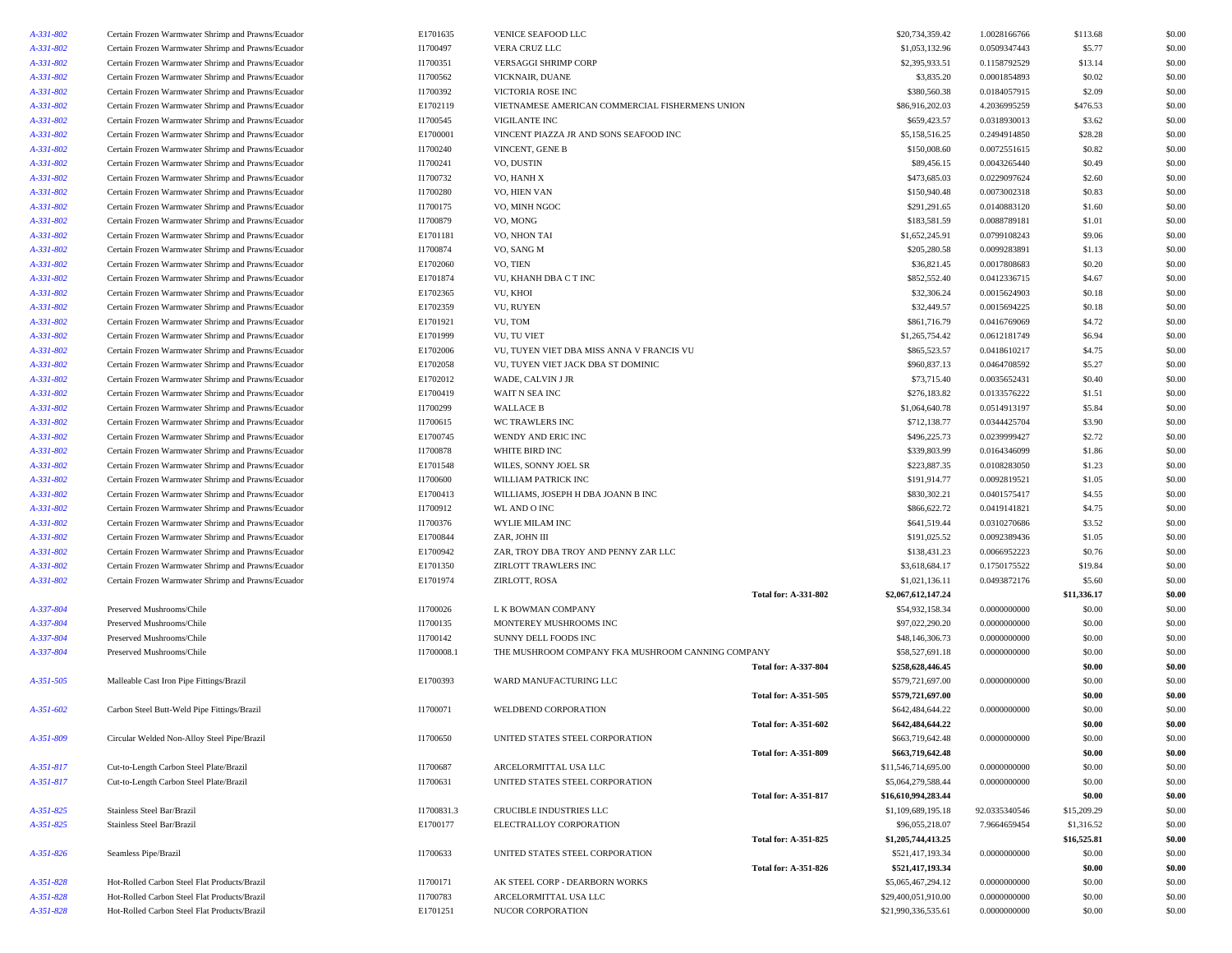| A-351-828 | Hot-Rolled Carbon Steel Flat Products/Brazil      | E1701080   | STEEL DYNAMICS INC                      |                             | \$5,236,272,836.73  | 0.0000000000 | \$0.00   | \$0.00 |
|-----------|---------------------------------------------------|------------|-----------------------------------------|-----------------------------|---------------------|--------------|----------|--------|
| A-351-828 | Hot-Rolled Carbon Steel Flat Products/Brazil      | I1700671   | UNITED STATES STEEL CORPORATION         |                             | \$24,054,107,566.19 | 0.0000000000 | \$0.00   | \$0.00 |
|           |                                                   |            |                                         | <b>Total for: A-351-828</b> | \$85,746,236,142.65 |              | \$0.00   | \$0.00 |
| A-351-832 | Carbon and Certain Alloy Steel Wire Rod/Brazil    | E1701205   | NUCOR CORPORATION                       |                             | \$489,279,208.00    | 0.0000000000 | \$0.00   | \$0.00 |
|           |                                                   |            |                                         | <b>Total for: A-351-832</b> | \$489,279,208.00    |              | \$0.00   | \$0.00 |
| A-351-838 | Certain Frozen Warmwater Shrimp and Prawns/Brazil | I1700943   | ACKERMAN, DALE                          |                             | \$229,573.08        | 0.0102283331 | \$1.46   | \$0.00 |
| A-351-838 | Certain Frozen Warmwater Shrimp and Prawns/Brazil | E1700578   | ADAMS, TED SR                           |                             | \$125,015.21        | 0.0055698918 | \$0.79   | \$0.00 |
| A-351-838 | Certain Frozen Warmwater Shrimp and Prawns/Brazil | I1700109   | ALARIO, NAT                             |                             | \$277,641.26        | 0.0123699490 | \$1.76   | \$0.00 |
| A-351-838 | Certain Frozen Warmwater Shrimp and Prawns/Brazil | E1700788   | ALEXIE, BENNY J                         |                             | \$124,557.99        | 0.0055495209 | \$0.79   | \$0.00 |
| A-351-838 | Certain Frozen Warmwater Shrimp and Prawns/Brazil | E1700806   | ALEXIE, FELIX                           |                             | \$102,467.79        | 0.0045653205 | \$0.65   | \$0.00 |
| A-351-838 | Certain Frozen Warmwater Shrimp and Prawns/Brazil | E1700782   | ALEXIE, JOHN J                          |                             | \$41,344.96         | 0.0018420715 | \$0.26   | \$0.00 |
| A-351-838 | Certain Frozen Warmwater Shrimp and Prawns/Brazil | E1700776   | ALEXIE, JOHN V                          |                             | \$100,068.82        | 0.0044584375 | \$0.64   | \$0.00 |
| A-351-838 | Certain Frozen Warmwater Shrimp and Prawns/Brazil | E1700069   | ALEXIE, LARRY J SR                      |                             | \$213,722.40        | 0.0095221264 | \$1.36   | \$0.00 |
| A-351-838 | Certain Frozen Warmwater Shrimp and Prawns/Brazil | E1700076   | ALEXIE, LARRY JR                        |                             | \$154,536.84        | 0.0068851900 | \$0.98   | \$0.00 |
| A-351-838 | Certain Frozen Warmwater Shrimp and Prawns/Brazil | I1700012   | ALFRED TRAWLERS INC                     |                             | \$615,479.98        | 0.0274219183 | \$3.91   | \$0.00 |
| A-351-838 | Certain Frozen Warmwater Shrimp and Prawns/Brazil | I1700457.1 | ALS SHRIMP CO LLC                       |                             | \$4,253,155.85      | 0.1894938842 | \$27.04  | \$0.00 |
| A-351-838 | Certain Frozen Warmwater Shrimp and Prawns/Brazil | E1700341   | ANGELA MARIE INC                        |                             | \$963,081.10        | 0.0429088387 | \$6.12   | \$0.00 |
| A-351-838 | Certain Frozen Warmwater Shrimp and Prawns/Brazil | E1700609   | ANGELINA INC                            |                             | \$1,217,264.81      | 0.0542336667 | \$7.74   | \$0.00 |
| A-351-838 | Certain Frozen Warmwater Shrimp and Prawns/Brazil | I1700983   | APALACHEE GIRL INC                      |                             | \$984,966.59        | 0.0438839186 | \$6.26   | \$0.00 |
| A-351-838 | Certain Frozen Warmwater Shrimp and Prawns/Brazil | E1700643   | APARICIO TRAWLERS INC                   |                             | \$817,990.25        | 0.0364445027 | \$5.20   | \$0.00 |
| A-351-838 | Certain Frozen Warmwater Shrimp and Prawns/Brazil | I1700481   | APARICIO, ALFRED DBA FATHER CASIMIR INC |                             | \$422,506.92        | 0.0188242520 | \$2.69   | \$0.00 |
| A-351-838 | Certain Frozen Warmwater Shrimp and Prawns/Brazil | I1700474   | APARICIO, ALFRED DBA MRS MINA INC       |                             | \$717,062.62        | 0.0319478020 | \$4.56   | \$0.00 |
| A-351-838 | Certain Frozen Warmwater Shrimp and Prawns/Brazil | E1700692   | APARICIO, ERNEST DBA MOTHER T INC       |                             | \$818,640.87        | 0.0364734902 | \$5.20   | \$0.00 |
| A-351-838 | Certain Frozen Warmwater Shrimp and Prawns/Brazil | I1700513   | ARROYA CRUZ LLC                         |                             | \$1,049,507.51      | 0.0467594562 | \$6.67   | \$0.00 |
| A-351-838 | Certain Frozen Warmwater Shrimp and Prawns/Brazil | I1700371   | ART AND RED INC DBA CAPT ROLANDO        |                             | \$76,366.15         | 0.0034023955 | \$0.49   | \$0.00 |
| A-351-838 | Certain Frozen Warmwater Shrimp and Prawns/Brazil | E1702225   | <b>B AND B BOATS INC</b>                |                             | \$948,717.34        | 0.0422688799 | \$6.03   | \$0.00 |
| A-351-838 | Certain Frozen Warmwater Shrimp and Prawns/Brazil | I1700459.1 | <b>B F MILLIS AND SONS INC</b>          |                             | \$1,443,482.15      | 0.0643124891 | \$9.18   | \$0.00 |
| A-351-838 | Certain Frozen Warmwater Shrimp and Prawns/Brazil | E1701952   | <b>BABIN, JOEY</b>                      |                             | \$106,576.55        | 0.0047483810 | \$0.68   | \$0.00 |
| A-351-838 | Certain Frozen Warmwater Shrimp and Prawns/Brazil | E1701497   | <b>BAMA SEA PRODUCTS INC</b>            |                             | \$116,360,800.58    | 5.1843056904 | \$739.65 | \$0.00 |
| A-351-838 | Certain Frozen Warmwater Shrimp and Prawns/Brazil | E1700094   | <b>BARBAREE, JOE</b>                    |                             | \$88,667.37         | 0.0039504605 | \$0.56   | \$0.00 |
| A-351-838 | Certain Frozen Warmwater Shrimp and Prawns/Brazil | E1700100   | <b>BARISICH INC</b>                     |                             | \$250,313.90        | 0.0111524136 | \$1.59   | \$0.00 |
| A-351-838 | Certain Frozen Warmwater Shrimp and Prawns/Brazil | I1700946   | <b>BAUDOIN, MURPHY</b>                  |                             | \$69,096.23         | 0.0030784936 | \$0.44   | \$0.00 |
| A-351-838 | Certain Frozen Warmwater Shrimp and Prawns/Brazil | I1700978   | <b>BAY ISLANDER INC</b>                 |                             | \$666,308.12        | 0.0296865006 | \$4.24   | \$0.00 |
| A-351-838 | Certain Frozen Warmwater Shrimp and Prawns/Brazil | E1701536   | <b>BAYOU CARLIN FISHERIES</b>           |                             | \$4,482,084.23      | 0.1996934935 | \$28.49  | \$0.00 |
| A-351-838 | Certain Frozen Warmwater Shrimp and Prawns/Brazil | E1700760   | BAYOU SHRIMP PROCESSORS INC             |                             | \$103,724,464.36    | 4.6213099955 | \$659.33 | \$0.00 |
| A-351-838 | Certain Frozen Warmwater Shrimp and Prawns/Brazil | I1700010   | <b>BBC TRAWLERS INC</b>                 |                             | \$604,072.16        | 0.0269136575 | \$3.84   | \$0.00 |
| A-351-838 | Certain Frozen Warmwater Shrimp and Prawns/Brazil | I1700035   | <b>BEAS CORPORATION</b>                 |                             | \$282,271.00        | 0.0125762211 | \$1.79   | \$0.00 |
| A-351-838 | Certain Frozen Warmwater Shrimp and Prawns/Brazil | I1700417.1 | BECKY LYN INC                           |                             | \$806,419.13        | 0.0359289663 | \$5.13   | \$0.00 |
| A-351-838 | Certain Frozen Warmwater Shrimp and Prawns/Brazil | I1700070   | BERGERON, ULYSSES J                     |                             | \$143,906.73        | 0.0064115791 | \$0.91   | \$0.00 |
| A-351-838 | Certain Frozen Warmwater Shrimp and Prawns/Brazil | E1700999   | BEST SEA PACK OF TEXAS INC              |                             | \$39,660,571.87     | 1.7670257286 | \$252.10 | \$0.00 |
| A-351-838 | Certain Frozen Warmwater Shrimp and Prawns/Brazil | E1701641   | BETH LOMONTE INC C/O WRIGHT GORE        |                             | \$1,198,447.16      | 0.0533952706 | \$7.62   | \$0.00 |
| A-351-838 | Certain Frozen Warmwater Shrimp and Prawns/Brazil | I1700037   | <b>BETY INC</b>                         |                             | \$716,267.84        | 0.0319123916 | \$4.55   | \$0.00 |
| A-351-838 | Certain Frozen Warmwater Shrimp and Prawns/Brazil | I1700478.1 | <b>BIG GRAPES INC</b>                   |                             | \$660,022.86        | 0.0294064689 | \$4.20   | \$0.00 |
| A-351-838 | Certain Frozen Warmwater Shrimp and Prawns/Brazil | I1700100   | <b>BILLIOT, AUBREY</b>                  |                             | \$97,854.75         | 0.0043597924 | \$0.62   | \$0.00 |
| A-351-838 | Certain Frozen Warmwater Shrimp and Prawns/Brazil | E1702371   | <b>BILLIOT, SHIRLEY</b>                 |                             | \$73,147.32         | 0.0032589847 | \$0.46   | \$0.00 |
| A-351-838 | Certain Frozen Warmwater Shrimp and Prawns/Brazil | I1700336   | <b>BJF INC</b>                          |                             | \$1,255,758.76      | 0.0559487151 | \$7.98   | \$0.00 |
| A-351-838 | Certain Frozen Warmwater Shrimp and Prawns/Brazil | E1700604   | BLAIN AND MELISSA INC                   |                             | \$1,610,641.50      | 0.0717600588 | \$10.24  | \$0.00 |
| A-351-838 | Certain Frozen Warmwater Shrimp and Prawns/Brazil | I1700508   | <b>BLANCA CRUZ LLC</b>                  |                             | \$881,621.30        | 0.0392795022 | \$5.60   | \$0.00 |
| A-351-838 | Certain Frozen Warmwater Shrimp and Prawns/Brazil | I1700910   | BLANCHARD, DOUGLAS JR                   |                             | \$357,939.20        | 0.0159475203 | \$2.28   | \$0.00 |
| A-351-838 | Certain Frozen Warmwater Shrimp and Prawns/Brazil | I1700463.1 | BLUEWATER SHRIMP COMPANY                |                             | \$9,203,466.73      | 0.4100486135 | \$58.50  | \$0.00 |
| A-351-838 | Certain Frozen Warmwater Shrimp and Prawns/Brazil | I1700338.1 | BLUME, JACK JR                          |                             | \$4,438,796.59      | 0.1977648685 | \$28.22  | \$0.00 |
| A-351-838 | Certain Frozen Warmwater Shrimp and Prawns/Brazil | I1700110   | <b>BOLILLO PRIETO INC</b>               |                             | \$330,872.28        | 0.0147415885 | \$2.10   | \$0.00 |
| A-351-838 | Certain Frozen Warmwater Shrimp and Prawns/Brazil | E1701523   | <b>BON SECOUR BOATS INC</b>             |                             | \$1,831,424.89      | 0.0815967786 | \$11.64  | \$0.00 |
| A-351-838 | Certain Frozen Warmwater Shrimp and Prawns/Brazil | E1701549   | BON SECOUR FISHERIES INC                |                             | \$13,900,533.21     | 0.6193203644 | \$88.36  | \$0.00 |
| A-351-838 | Certain Frozen Warmwater Shrimp and Prawns/Brazil | I1700576   | <b>BONNIE LASS INC</b>                  |                             | \$809,372.79        | 0.0360605628 | \$5.14   | \$0.00 |
| A-351-838 | Certain Frozen Warmwater Shrimp and Prawns/Brazil | I1700584   | BOONE, DONALD F II                      |                             | \$820,657.31        | 0.0365633301 | \$5.22   | \$0.00 |
| A-351-838 | Certain Frozen Warmwater Shrimp and Prawns/Brazil | I1700585   | <b>BOONE, DONALD F III</b>              |                             | \$247,451.54        | 0.0110248848 | \$1.57   | \$0.00 |
| A-351-838 | Certain Frozen Warmwater Shrimp and Prawns/Brazil | E1701679   | <b>BOONE, GREGORY T</b>                 |                             | \$259,400.57        | 0.0115572585 | \$1.65   | \$0.00 |
| A-351-838 | Certain Frozen Warmwater Shrimp and Prawns/Brazil | E1701690   | <b>BOONES SEAFOOD</b>                   |                             | \$1,857,081.42      | 0.0827398722 | \$11.80  | \$0.00 |
| A-351-838 | Certain Frozen Warmwater Shrimp and Prawns/Brazil | E1702234   | <b>BOSARGE BOATS INC</b>                |                             | \$2,736,313.96      | 0.1219129463 | \$17.39  | \$0.00 |
| A-351-838 | Certain Frozen Warmwater Shrimp and Prawns/Brazil | E1700043   | <b>BOUDREAUX, RONALD SR</b>             |                             | \$317,169.16        | 0.0141310637 | \$2.02   | \$0.00 |
| A-351-838 | Certain Frozen Warmwater Shrimp and Prawns/Brazil | E1701876   | <b>BOWERS SHRIMP FARM</b>               |                             | \$9,394,896.66      | 0.4185775276 | \$59.72  | \$0.00 |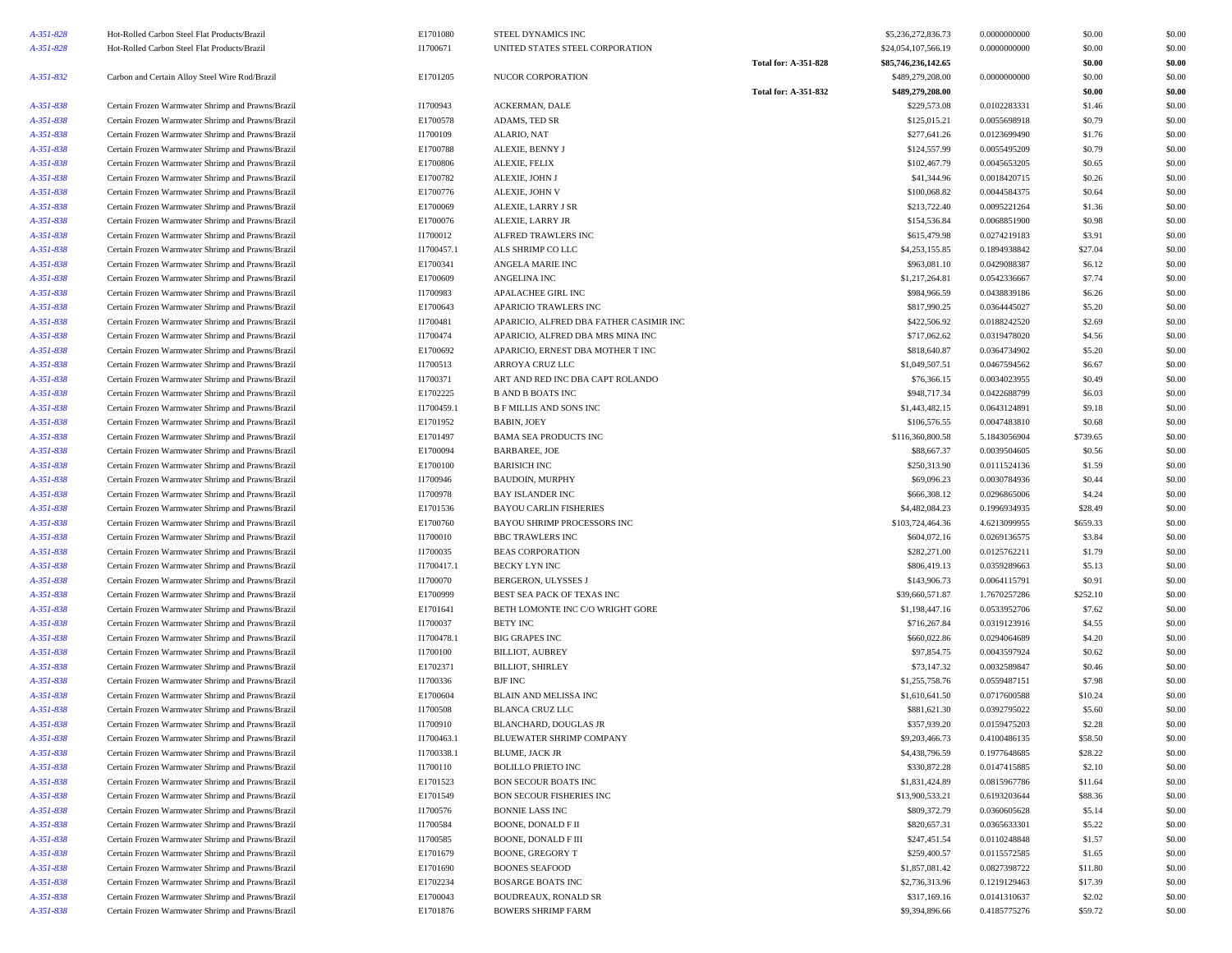| A-351-838 | Certain Frozen Warmwater Shrimp and Prawns/Brazil | I1700275   | <b>BRANDHURST, KAY</b>                                                | \$240,140.69     | 0.0106991593                 | \$1.53             | \$0.00           |
|-----------|---------------------------------------------------|------------|-----------------------------------------------------------------------|------------------|------------------------------|--------------------|------------------|
| A-351-838 | Certain Frozen Warmwater Shrimp and Prawns/Brazil | I1700205   | <b>BRANDHURST, RAY</b>                                                | \$249,172.51     | 0.0111015604                 | \$1.58             | \$0.00           |
| A-351-838 | Certain Frozen Warmwater Shrimp and Prawns/Brazil | I1700507   | <b>BRAVA CRUZ LLC</b>                                                 | \$1,022,975.75   | 0.0455773678                 | \$6.50             | \$0.00           |
| A-351-838 | Certain Frozen Warmwater Shrimp and Prawns/Brazil | E1700878   | BROWN, JOHN                                                           | \$136,179.71     | 0.0060673117                 | \$0.87             | \$0.00           |
| A-351-838 | Certain Frozen Warmwater Shrimp and Prawns/Brazil | E1701579   | <b>BROWN, RICKY</b>                                                   | \$1,179,875.36   | 0.0525678279                 | \$7.50             | \$0.00           |
| A-351-838 | Certain Frozen Warmwater Shrimp and Prawns/Brazil | I1700217   | BRUCE, BOB                                                            | \$16,847.13      | 0.0007506022                 | \$0.11             | \$0.00           |
| A-351-838 | Certain Frozen Warmwater Shrimp and Prawns/Brazil | I1700329   | <b>BRUNET, LEVY JR</b>                                                | \$97,679.17      | 0.0043519697                 | \$0.62             | \$0.00           |
| A-351-838 | Certain Frozen Warmwater Shrimp and Prawns/Brazil | I1700072   | <b>BUCCANEER SHRIMP CO</b>                                            | \$831,633.23     | 0.0370523481                 | \$5.29             | \$0.00           |
| A-351-838 | Certain Frozen Warmwater Shrimp and Prawns/Brazil | E1701724   | BUI, NUOI VAN DBA MISS THU THAO                                       | \$466,518.87     | 0.0207851478                 | \$2.97             | \$0.00           |
| A-351-838 | Certain Frozen Warmwater Shrimp and Prawns/Brazil | E1701729   | BUI, NUOI VAN DBA MISS THU THAO II                                    | \$1,010,558.27   | 0.0450241229                 | \$6.42             | \$0.00           |
| A-351-838 | Certain Frozen Warmwater Shrimp and Prawns/Brazil | E1701466   | <b>BURAS, WAYLON</b>                                                  | \$332,437.68     | 0.0148113329                 | \$2.11             | \$0.00           |
|           |                                                   |            |                                                                       |                  |                              |                    |                  |
| A-351-838 | Certain Frozen Warmwater Shrimp and Prawns/Brazil | E1701429   | CAO, GIO VAN DBA CAPT DENNIS INC                                      | \$1,251,367.66   | 0.0557530753                 | \$7.95             | \$0.00           |
| A-351-838 | Certain Frozen Warmwater Shrimp and Prawns/Brazil | E1700615   | CAPN BOZO INC                                                         | \$495,737.93     | 0.0220869654                 | \$3.15             | \$0.00           |
| A-351-838 | Certain Frozen Warmwater Shrimp and Prawns/Brazil | I1700011   | CAPN JASPERS SEAFOOD INC                                              | \$766,021.91     | 0.0341291202                 | \$4.87             | \$0.00           |
| A-351-838 | Certain Frozen Warmwater Shrimp and Prawns/Brazil | E1701333   | <b>CAPT BUBBA INC</b>                                                 | \$457,162.65     | 0.0203682934                 | \$2.91             | \$0.00           |
| A-351-838 | Certain Frozen Warmwater Shrimp and Prawns/Brazil | I1700013   | CAPT CARLOS TRAWLERS INC                                              | \$809,546.41     | 0.0360682983                 | \$5.15             | \$0.00           |
| A-351-838 | Certain Frozen Warmwater Shrimp and Prawns/Brazil | I1700388   | CAPT CHRISTOPHER INC                                                  | \$254,498.22     | 0.0113388406                 | \$1.62             | \$0.00           |
| A-351-838 | Certain Frozen Warmwater Shrimp and Prawns/Brazil | I1700409   | CAPT EDWARD INC                                                       | \$793,149.39     | 0.0353377501                 | \$5.04             | \$0.00           |
| A-351-838 | Certain Frozen Warmwater Shrimp and Prawns/Brazil | I1700925   | CAPT GDA INC                                                          | \$812,259.32     | 0.0361891685                 | \$5.16             | \$0.00           |
| A-351-838 | Certain Frozen Warmwater Shrimp and Prawns/Brazil | I1700923   | CAPT JDL INC                                                          | \$764,048.87     | 0.0340412139                 | \$4.86             | \$0.00           |
| A-351-838 | Certain Frozen Warmwater Shrimp and Prawns/Brazil | I1700424   | <b>CAPT MARCUS INC</b>                                                | \$340,461.66     | 0.0151688310                 | \$2.16             | \$0.00           |
| A-351-838 | Certain Frozen Warmwater Shrimp and Prawns/Brazil | E1700662   | CAPT PAPPIE INC DBA M/V DANA BROOK                                    | \$649,075.05     | 0.0289187034                 | \$4.13             | \$0.00           |
| A-351-838 | Certain Frozen Warmwater Shrimp and Prawns/Brazil | E1702027   | <b>CAPT ROSS INC</b>                                                  | \$429,920.31     | 0.0191545460                 | \$2.73             | \$0.00           |
| A-351-838 | Certain Frozen Warmwater Shrimp and Prawns/Brazil | I1700920   | CAPT WALLEY INC                                                       | \$803,394.78     | 0.0357942203                 | \$5.11             | \$0.00           |
| A-351-838 | Certain Frozen Warmwater Shrimp and Prawns/Brazil | I1700430   | CAPTAIN ARNULFO INC                                                   | \$716,795.22     | 0.0319358884                 | \$4.56             | \$0.00           |
| A-351-838 | Certain Frozen Warmwater Shrimp and Prawns/Brazil | I1700859   | CARMADELLE, RUDY J                                                    | \$84,810.66      | 0.0037786298                 | \$0.54             | \$0.00           |
| A-351-838 | Certain Frozen Warmwater Shrimp and Prawns/Brazil | I1700505   | CARMELITA LLC                                                         | \$971,556.52     | 0.0432864502                 | \$6.18             | \$0.00           |
| A-351-838 | Certain Frozen Warmwater Shrimp and Prawns/Brazil | E1701059   | CAROLINA SEAFOODS INC                                                 | \$9,120,507.81   | 0.4063524856                 | \$57.97            | \$0.00           |
| A-351-838 | Certain Frozen Warmwater Shrimp and Prawns/Brazil | E1700029   | CARSON AND CO INC                                                     | \$116,504,199.60 | 5.1906946491                 | \$740.56           | \$0.00           |
| A-351-838 | Certain Frozen Warmwater Shrimp and Prawns/Brazil | I1700153   | CF GOLLOTT AND SON SEAFOOD INC                                        | \$63,881,608.07  | 2.8461628192                 | \$406.06           | \$0.00           |
|           |                                                   |            | CHAU, MINH HUU                                                        |                  | 0.0094322576                 |                    |                  |
| A-351-838 | Certain Frozen Warmwater Shrimp and Prawns/Brazil | I1700250   |                                                                       | \$211,705.31     |                              | \$1.35             | \$0.00           |
| A-351-838 | Certain Frozen Warmwater Shrimp and Prawns/Brazil | E1701989   | CHAUVIN, CAREY M                                                      | \$358,285.45     | 0.0159629470                 | \$2.28             | \$0.00           |
| A-351-838 | Certain Frozen Warmwater Shrimp and Prawns/Brazil | I1700984.1 | CHAUVIN, DAVID                                                        | \$2,037,017.42   | 0.0907566891                 | \$12.95            | \$0.00           |
| A-351-838 | Certain Frozen Warmwater Shrimp and Prawns/Brazil | I1701008.1 | CHAUVIN, KIMBERLY                                                     | \$6,631,704.02   | 0.2954670363                 | \$42.15            | \$0.00           |
| A-351-838 | Certain Frozen Warmwater Shrimp and Prawns/Brazil | I1700231   | CHERAMIE, JAMES P                                                     | \$142,002.32     | 0.0063267306                 | \$0.90             | \$0.00           |
| A-351-838 | Certain Frozen Warmwater Shrimp and Prawns/Brazil | E1700681   | CHERAMIE, JOEY J                                                      | \$196,281.69     | 0.0087450780                 | \$1.25             | \$0.00           |
| A-351-838 | Certain Frozen Warmwater Shrimp and Prawns/Brazil | E1700957   | CHERAMIE, WAYNE                                                       | \$583,216.99     | 0.0259844823                 | \$3.71             | \$0.00           |
| A-351-838 | Certain Frozen Warmwater Shrimp and Prawns/Brazil | E1700106   | CHERAMIE, WEBB JR                                                     | \$162,785.63     | 0.0072527042                 | \$1.03             | \$0.00           |
| A-351-838 | Certain Frozen Warmwater Shrimp and Prawns/Brazil | E1701472   | CHEW, THOMAS J                                                        | \$91,949.27      | 0.0040966814                 | \$0.58             | \$0.00           |
| A-351-838 | Certain Frozen Warmwater Shrimp and Prawns/Brazil | I1700400   | <b>CHRISTIAN G INC</b>                                                | \$538,296.44     | 0.0239831050                 | \$3.42             | \$0.00           |
| A-351-838 | Certain Frozen Warmwater Shrimp and Prawns/Brazil | I1700981   | <b>CITY MARKET INC</b>                                                | \$4,251,016.82   | 0.1893985825                 | \$27.02            | \$0.00           |
| A-351-838 | Certain Frozen Warmwater Shrimp and Prawns/Brazil | E1702256   | <b>CJ SEAFOOD</b>                                                     | \$365,511.41     | 0.0162848904                 | \$2.32             | \$0.00           |
| A-351-838 | Certain Frozen Warmwater Shrimp and Prawns/Brazil | E1700218   | COOPER, ACY J III                                                     | \$69,867.00      | 0.0031128343                 | \$0.44             | \$0.00           |
| A-351-838 | Certain Frozen Warmwater Shrimp and Prawns/Brazil | E1700206   | COOPER, ACY J JR                                                      | \$184,277.30     | 0.0082102379                 | \$1.17             | \$0.00           |
| A-351-838 | Certain Frozen Warmwater Shrimp and Prawns/Brazil | E1700230   | COOPER, ACY SR                                                        | \$36,246.88      | 0.0016149331                 | \$0.23             | \$0.00           |
| A-351-838 | Certain Frozen Warmwater Shrimp and Prawns/Brazil | E1700213   | COOPER, CHRISTOPHER W                                                 | \$25,416.29      | 0.0011323901                 | \$0.16             | \$0.00           |
| A-351-838 | Certain Frozen Warmwater Shrimp and Prawns/Brazil | E1700754   | COULON, DON                                                           | \$172,427.00     | 0.0076822630                 | \$1.10             | \$0.00           |
| A-351-838 | Certain Frozen Warmwater Shrimp and Prawns/Brazil | E1700824   | CREPPEL, KENNETH A                                                    | \$99,107.30      | 0.0044155982                 | \$0.63             | \$0.00           |
| A-351-838 | Certain Frozen Warmwater Shrimp and Prawns/Brazil | I1700954   | CRJ INC                                                               | \$1,022,793.17   | 0.0455692332                 | \$6.50             | \$0.00           |
| A-351-838 | Certain Frozen Warmwater Shrimp and Prawns/Brazil | E1701487   | CROSBY, BENJY                                                         | \$142,028.33     | 0.0063278894                 | \$0.90             | \$0.00           |
| A-351-838 | Certain Frozen Warmwater Shrimp and Prawns/Brazil | E1702021   | CROSBY, THOMAS                                                        | \$10,908.95      | 0.0004860342                 | \$0.07             | \$0.00           |
| A-351-838 | Certain Frozen Warmwater Shrimp and Prawns/Brazil | I1700934   | CROSBYS FISH AND SHRIMP CO                                            | \$347,983.32     | 0.0155039489                 | \$2.21             | \$0.00           |
| A-351-838 | Certain Frozen Warmwater Shrimp and Prawns/Brazil | E1700529   | <b>CRUSADER INC</b>                                                   | \$342,879.77     | 0.0152765668                 | \$2.18             | \$0.00           |
|           |                                                   | E1700850   |                                                                       | \$34,576,677.28  |                              |                    |                  |
| A-351-838 | Certain Frozen Warmwater Shrimp and Prawns/Brazil | E1702191   | <b>CUSTOM PACK INC</b><br>D AND L SEAFOOD CORP DBA BLUFFTON OYSTER CO | \$219,090.75     | 1.5405193492<br>0.0097613064 | \$219.79<br>\$1.39 | \$0.00<br>\$0.00 |
| A-351-838 | Certain Frozen Warmwater Shrimp and Prawns/Brazil |            |                                                                       |                  |                              |                    |                  |
| A-351-838 | Certain Frozen Warmwater Shrimp and Prawns/Brazil | I1700901   | D DITCHARO JR SEAFOODS LLC                                            | \$16,678,728.72  | 0.7430992893                 | \$106.02           | \$0.00           |
| A-351-838 | Certain Frozen Warmwater Shrimp and Prawns/Brazil | I1700482   | DAIGLE, MICHAEL WAYNE                                                 | \$235,796.99     | 0.0105056314                 | \$1.50             | \$0.00           |
| A-351-838 | Certain Frozen Warmwater Shrimp and Prawns/Brazil | I1700381   | <b>DALES SEAFOOD INC</b>                                              | \$307,497.50     | 0.0137001553                 | \$1.95             | \$0.00           |
| A-351-838 | Certain Frozen Warmwater Shrimp and Prawns/Brazil | E1701442   | DANG, DAP                                                             | \$361,384.07     | 0.0161010021                 | \$2.30             | \$0.00           |
| A-351-838 | Certain Frozen Warmwater Shrimp and Prawns/Brazil | E1701387   | DANG, KHANG                                                           | \$1,317,827.07   | 0.0587140888                 | \$8.38             | \$0.00           |
| A-351-838 | Certain Frozen Warmwater Shrimp and Prawns/Brazil | E1701381   | DANG, KHANG                                                           | \$1,206,776.41   | 0.0537663696                 | \$7.67             | \$0.00           |
| A-351-838 | Certain Frozen Warmwater Shrimp and Prawns/Brazil | E1701374   | DANG, KHANG                                                           | \$1,220,400.05   | 0.0543733533                 | \$7.76             | \$0.00           |
|           |                                                   |            |                                                                       |                  |                              |                    |                  |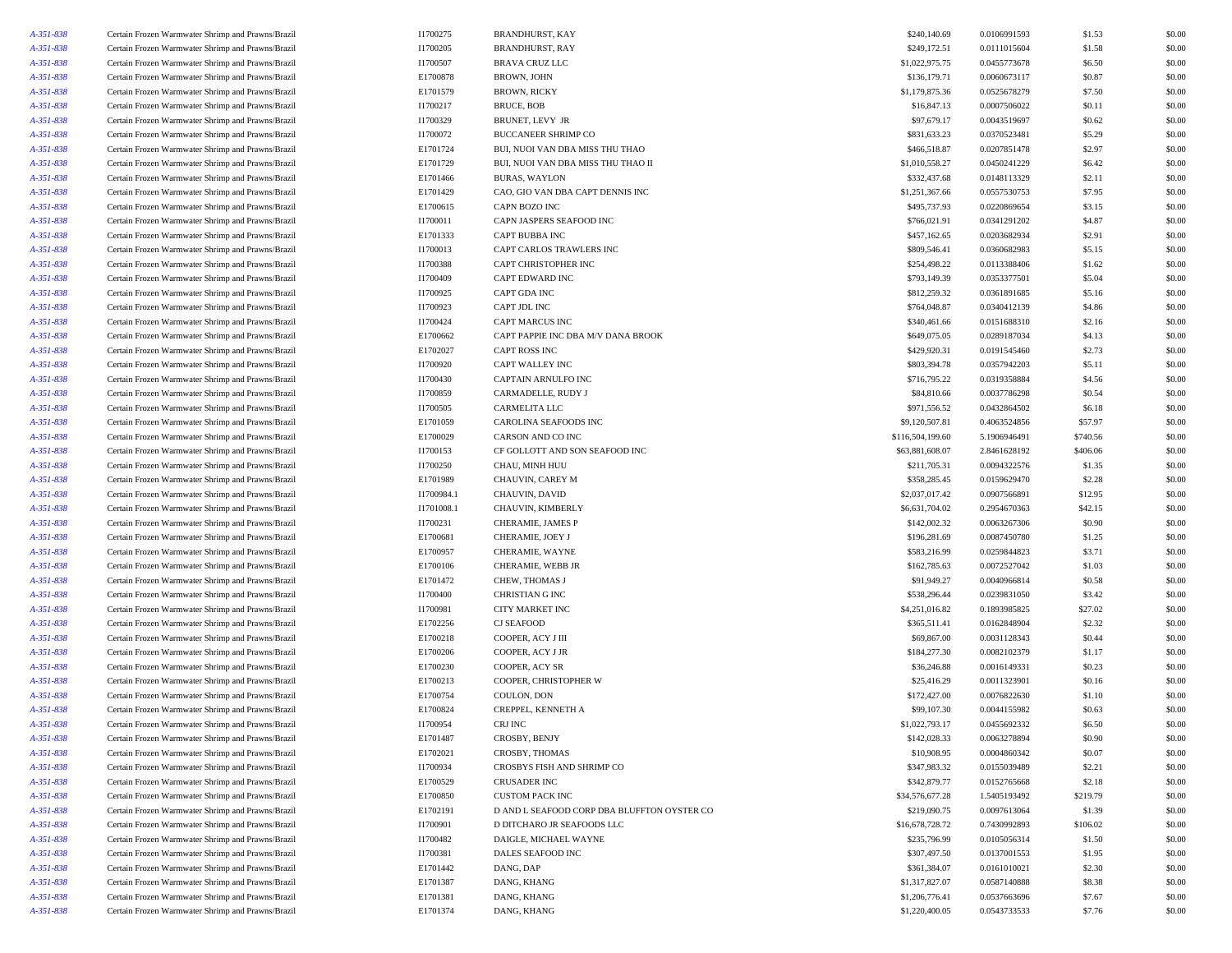| A-351-838              | Certain Frozen Warmwater Shrimp and Prawns/Brazil | E1700967               | DANG, SON                                           | \$394,599.15    | 0.0175808572                 | \$2.51           | \$0.00 |
|------------------------|---------------------------------------------------|------------------------|-----------------------------------------------------|-----------------|------------------------------|------------------|--------|
| A-351-838              | Certain Frozen Warmwater Shrimp and Prawns/Brazil | E1701404               | DANG, THUONG                                        | \$1,193,709.97  | 0.0531842112                 | \$7.59           | \$0.00 |
| A-351-838              | Certain Frozen Warmwater Shrimp and Prawns/Brazil | E1700118               | DARDA, HERBERT                                      | \$141,235.64    | 0.0062925721                 | \$0.90           | \$0.00 |
| A-351-838              | Certain Frozen Warmwater Shrimp and Prawns/Brazil | E1700353               | DARDAR, DAVID                                       | \$179,592.81    | 0.0080015265                 | \$1.14           | \$0.00 |
| A-351-838              | Certain Frozen Warmwater Shrimp and Prawns/Brazil | E1700224               | DARDAR, JONATHAN M                                  | \$124,558.69    | 0.0055495521                 | \$0.79           | \$0.00 |
| A-351-838              | Certain Frozen Warmwater Shrimp and Prawns/Brazil | I1700365               | DASSAU, LOUIS                                       | \$411,862.83    | 0.0183500182                 | \$2.62           | \$0.00 |
| A-351-838              | Certain Frozen Warmwater Shrimp and Prawns/Brazil | I1700586               | DAVIS, JOHN W                                       | \$169,547.02    | 0.0075539492                 | \$1.08           | \$0.00 |
| A-351-838              | Certain Frozen Warmwater Shrimp and Prawns/Brazil | I1700369               | DEAN BLANCHARD SEAFOOD INC                          | \$31,377,332.81 | 1.3979766745                 | \$199.45         | \$0.00 |
| A-351-838              | Certain Frozen Warmwater Shrimp and Prawns/Brazil | E1701288               | DEVANEY, BOBBY C JR                                 | \$2,528,717.87  | 0.1126637697                 | \$16.07          | \$0.00 |
| A-351-838              | Certain Frozen Warmwater Shrimp and Prawns/Brazil | I1700927               | DG AND RC INC                                       | \$819,427.66    | 0.0365085446                 | \$5.21           | \$0.00 |
|                        |                                                   |                        |                                                     |                 |                              |                  |        |
| A-351-838              | Certain Frozen Warmwater Shrimp and Prawns/Brazil | E1701006               | DINH, CHAU T                                        | \$1,958,142.68  | 0.0872425266                 | \$12.45          | \$0.00 |
| A-351-838              | Certain Frozen Warmwater Shrimp and Prawns/Brazil | E1702155               | DINH, VINCENT                                       | \$622,505.60    | 0.0277349357                 | \$3.96           | \$0.00 |
| A-351-838              | Certain Frozen Warmwater Shrimp and Prawns/Brazil | I1700028.1             | DION, PAUL ADAM                                     | \$46,765.08     | 0.0020835579                 | \$0.30           | \$0.00 |
| A-351-838              | Certain Frozen Warmwater Shrimp and Prawns/Brazil | I1700206               | DO, DAN C.                                          | \$139,569.82    | 0.0062183537                 | \$0.89           | \$0.00 |
| A-351-838              | Certain Frozen Warmwater Shrimp and Prawns/Brazil | I1700900               | DO, HUNG                                            | \$230,471.59    | 0.0102683650                 | \$1.46           | \$0.00 |
| A-351-838              | Certain Frozen Warmwater Shrimp and Prawns/Brazil | I1700197               | DO, KIET V                                          | \$153,362.34    | 0.0068328617                 | \$0.97           | \$0.00 |
| A-351-838              | Certain Frozen Warmwater Shrimp and Prawns/Brazil | E1702197               | DO, LIET VAN                                        | \$1,138,478.94  | 0.0507234637                 | \$7.24           | \$0.00 |
| A-351-838              | Certain Frozen Warmwater Shrimp and Prawns/Brazil | E1701928               | DO, THAN VIET                                       | \$1,185,307.10  | 0.0528098321                 | \$7.53           | \$0.00 |
| A-351-838              | Certain Frozen Warmwater Shrimp and Prawns/Brazil | I1700862               | DO, THANH VAN                                       | \$160,458.25    | 0.0071490108                 | \$1.02           | \$0.00 |
| A-351-838              | Certain Frozen Warmwater Shrimp and Prawns/Brazil | I1700204               | DO, TINH                                            | \$105,278.92    | 0.0046905668                 | \$0.67           | \$0.00 |
| A-351-838              | Certain Frozen Warmwater Shrimp and Prawns/Brazil | E1701105               | DOAN, LIEM AND DOAN, MINH                           | \$847,320.88    | 0.0377512911                 | \$5.39           | \$0.00 |
| A-351-838              | Certain Frozen Warmwater Shrimp and Prawns/Brazil | E1701117               | DOAN, MAI                                           | \$241,352.69    | 0.0107531584                 | \$1.53           | \$0.00 |
| A-351-838              | Certain Frozen Warmwater Shrimp and Prawns/Brazil | E1701110               | DOAN, MINH                                          | \$1,073,475.92  | 0.0478273378                 | \$6.82           | \$0.00 |
| A-351-838              | Certain Frozen Warmwater Shrimp and Prawns/Brazil | E1700936               | DOAN, TRAN VAN                                      | \$174,637.22    | 0.0077807365                 | \$1.11           | \$0.00 |
| A-351-838              | Certain Frozen Warmwater Shrimp and Prawns/Brazil | I1700311               | <b>DOCTOR BILL</b>                                  | \$1,046,299.26  | 0.0466165167                 | \$6.65           | \$0.00 |
| A-351-838              | Certain Frozen Warmwater Shrimp and Prawns/Brazil | E1701772               | <b>DOMINICKS SEAFOOD INC</b>                        | \$18,399,915.73 | 0.8197845610                 | \$116.96         | \$0.00 |
| A-351-838              | Certain Frozen Warmwater Shrimp and Prawns/Brazil | I1700044               | <b>DON PACO INC</b>                                 | \$683,975.12    | 0.0304736311                 | \$4.35           | \$0.00 |
| A-351-838              | Certain Frozen Warmwater Shrimp and Prawns/Brazil | E1700363               | DONNELLY, DAVID C DBA VILLAGE LADY                  | \$279,152.08    | 0.0124372616                 | \$1.77           | \$0.00 |
| A-351-838              | Certain Frozen Warmwater Shrimp and Prawns/Brazil | E1701283               | DOPSON, CRAIG B                                     | \$891,287.66    | 0.0397101744                 | \$5.67           | \$0.00 |
| A-351-838              | Certain Frozen Warmwater Shrimp and Prawns/Brazil | I1700502               | DORADA CRUZ LLC                                     | \$968,012.44    | 0.0431285482                 | \$6.15           | \$0.00 |
| A-351-838              | Certain Frozen Warmwater Shrimp and Prawns/Brazil | I1700800               | DRAGNET SEAFOOD LLC                                 | \$612,565.49    | 0.0272920669                 | \$3.89           | \$0.00 |
| A-351-838              | Certain Frozen Warmwater Shrimp and Prawns/Brazil | E1700304               | DRURY, BRUCE JR                                     | \$19,193.74     | 0.0008551524                 | \$0.12           | \$0.00 |
| A-351-838              | Certain Frozen Warmwater Shrimp and Prawns/Brazil | E1700292               | DRURY, BRUCE W SR                                   | \$609,719.35    | 0.0271652608                 | \$3.88           | \$0.00 |
| A-351-838              | Certain Frozen Warmwater Shrimp and Prawns/Brazil | E1700318               | DRURY, ERIC S                                       | \$160,790.11    | 0.0071637964                 | \$1.02           | \$0.00 |
| A-351-838              | Certain Frozen Warmwater Shrimp and Prawns/Brazil | E1700330               | DRURY, KEVIN SR                                     | \$125,473.46    | 0.0055903085                 | \$0.80           | \$0.00 |
| A-351-838              | Certain Frozen Warmwater Shrimp and Prawns/Brazil | I1700918               | DSL AND R INC                                       | \$1,451,222.80  | 0.0646573638                 | \$9.22           | \$0.00 |
| A-351-838              | Certain Frozen Warmwater Shrimp and Prawns/Brazil | E1702274               | DUBBERLY, JAMES F DBA DADDYS BOY                    | \$874,091.36    | 0.0389440154                 | \$5.56           | \$0.00 |
| A-351-838              | Certain Frozen Warmwater Shrimp and Prawns/Brazil | E1702279               | DUBBERLY, JAMES F DBA JULIE SHEA                    | \$745,158.86    | 0.0331995938                 | \$4.74           | \$0.00 |
| A-351-838              | Certain Frozen Warmwater Shrimp and Prawns/Brazil | E1702269               | DUBBERLY, JAMES F DBA DUBBERLYS SEAFOOD             | \$2,931,905.59  | 0.1306272796                 | \$18.64          | \$0.00 |
| A-351-838              | Certain Frozen Warmwater Shrimp and Prawns/Brazil | I1700261               | <b>DUFRENE, ERIC F</b>                              | \$22,067.22     | 0.0009831766                 | \$0.14           | \$0.00 |
| A-351-838              | Certain Frozen Warmwater Shrimp and Prawns/Brazil | I1700742               | DUFRENE, RONALD SR DBA MILTON J DUFRENE AND SON INC | \$687,770.65    | 0.0306427360                 | \$4.37           | \$0.00 |
| A-351-838              | Certain Frozen Warmwater Shrimp and Prawns/Brazil | I1700986               | DUNAMIS TOWING INC                                  | \$3,524,268.02  | 0.1570192252                 | \$22.40          | \$0.00 |
| A-351-838              | Certain Frozen Warmwater Shrimp and Prawns/Brazil | I1700358               | DUONG, HO T DBA RED EAGLE                           | \$508,020.12    | 0.0226341825                 | \$3.23           | \$0.00 |
| A-351-838              | Certain Frozen Warmwater Shrimp and Prawns/Brazil | I1700207               | DUONG, KONG                                         | \$231,231.80    | 0.0103022352                 | \$1.47           | \$0.00 |
|                        |                                                   |                        |                                                     | \$738,575.32    |                              |                  | \$0.00 |
| A-351-838<br>A-351-838 | Certain Frozen Warmwater Shrimp and Prawns/Brazil | I1700944.1<br>I1700524 | <b>EDENS, STEVEN</b><br>EDENS, TIMOTHY DALE         | \$61,569.00     | 0.0329062727<br>0.0027431275 | \$4.69<br>\$0.39 | \$0.00 |
|                        | Certain Frozen Warmwater Shrimp and Prawns/Brazil |                        |                                                     |                 |                              |                  |        |
| A-351-838              | Certain Frozen Warmwater Shrimp and Prawns/Brazil | E1701447               | EDWARD GARCIA TRAWLERS DBA CAPT EDDIE INC           | \$436,869.77    | 0.0194641703                 | \$2.78           | \$0.00 |
| A-351-838              | Certain Frozen Warmwater Shrimp and Prawns/Brazil | E1701399               | EDWARD GARCIA TRAWLERS DBA CAPT LUCAS INC           | \$337,172.60    | 0.0150222912                 | \$2.14           | \$0.00 |
| A-351-838              | Certain Frozen Warmwater Shrimp and Prawns/Brazil | E1701453               | EDWARD GARCIA TRAWLERS DBA CAPT NICHOLAS INC        | \$311,430.44    | 0.0138753824                 | \$1.98           | \$0.00 |
| A-351-838              | Certain Frozen Warmwater Shrimp and Prawns/Brazil | E1701417               | EDWARD GARCIA TRAWLERS DBA MISS EMILY INC           | \$245,551.88    | 0.0109402479                 | \$1.56           | \$0.00 |
| A-351-838              | Certain Frozen Warmwater Shrimp and Prawns/Brazil | E1700621               | <b>ELIMINATOR INC</b>                               | \$1,260,757.05  | 0.0561714075                 | \$8.01           | \$0.00 |
| A-351-838              | Certain Frozen Warmwater Shrimp and Prawns/Brazil | E1701602               | ELMIRA PFLUECKHAHN INC C/O WRIGHT GORE              | \$689,456.97    | 0.0307178678                 | \$4.38           | \$0.00 |
| A-351-838              | Certain Frozen Warmwater Shrimp and Prawns/Brazil | I1700437               | <b>EMMANUEL INC</b>                                 | \$527,495.25    | 0.0235018719                 | \$3.35           | \$0.00 |
| A-351-838              | Certain Frozen Warmwater Shrimp and Prawns/Brazil | I1700179               | ENCLADE, JOSEPH L                                   | \$40,129.15     | 0.0017879026                 | \$0.26           | \$0.00 |
| A-351-838              | Certain Frozen Warmwater Shrimp and Prawns/Brazil | I1700364               | ENCLADE, RODNEY J                                   | \$146,681.30    | 0.0065351965                 | \$0.93           | \$0.00 |
| A-351-838              | Certain Frozen Warmwater Shrimp and Prawns/Brazil | I1700510               | <b>ENSENADA CRUZ LLC</b>                            | \$649,672.62    | 0.0289453273                 | \$4.13           | \$0.00 |
| A-351-838              | Certain Frozen Warmwater Shrimp and Prawns/Brazil | E1700673               | <b>EQUALIZER INC</b>                                | \$1,104,746.48  | 0.0492205574                 | \$7.02           | \$0.00 |
| A-351-838              | Certain Frozen Warmwater Shrimp and Prawns/Brazil | I1700574               | ERICKSON AND JENSEN SEAFOOD PACKERS                 | \$10,426,482.07 | 0.4645384877                 | \$66.28          | \$0.00 |
| A-351-838              | Certain Frozen Warmwater Shrimp and Prawns/Brazil | I1700580               | ERICKSON, GRANT DBA GALAXY STAR LLC                 | \$714,731.79    | 0.0318439549                 | \$4.54           | \$0.00 |
| A-351-838              | Certain Frozen Warmwater Shrimp and Prawns/Brazil | I1700579               | ERICKSON, GRANT DBA E AND E LLC                     | \$961,787.99    | 0.0428512259                 | \$6.11           | \$0.00 |
| A-351-838              | Certain Frozen Warmwater Shrimp and Prawns/Brazil | E1702000               | ESTAY, WAYNE                                        | \$14,964,468.26 | 0.6667226211                 | \$95.12          | \$0.00 |
| A-351-838              | Certain Frozen Warmwater Shrimp and Prawns/Brazil | I1700439               | ETHAN G INC                                         | \$807,482.33    | 0.0359763358                 | \$5.13           | \$0.00 |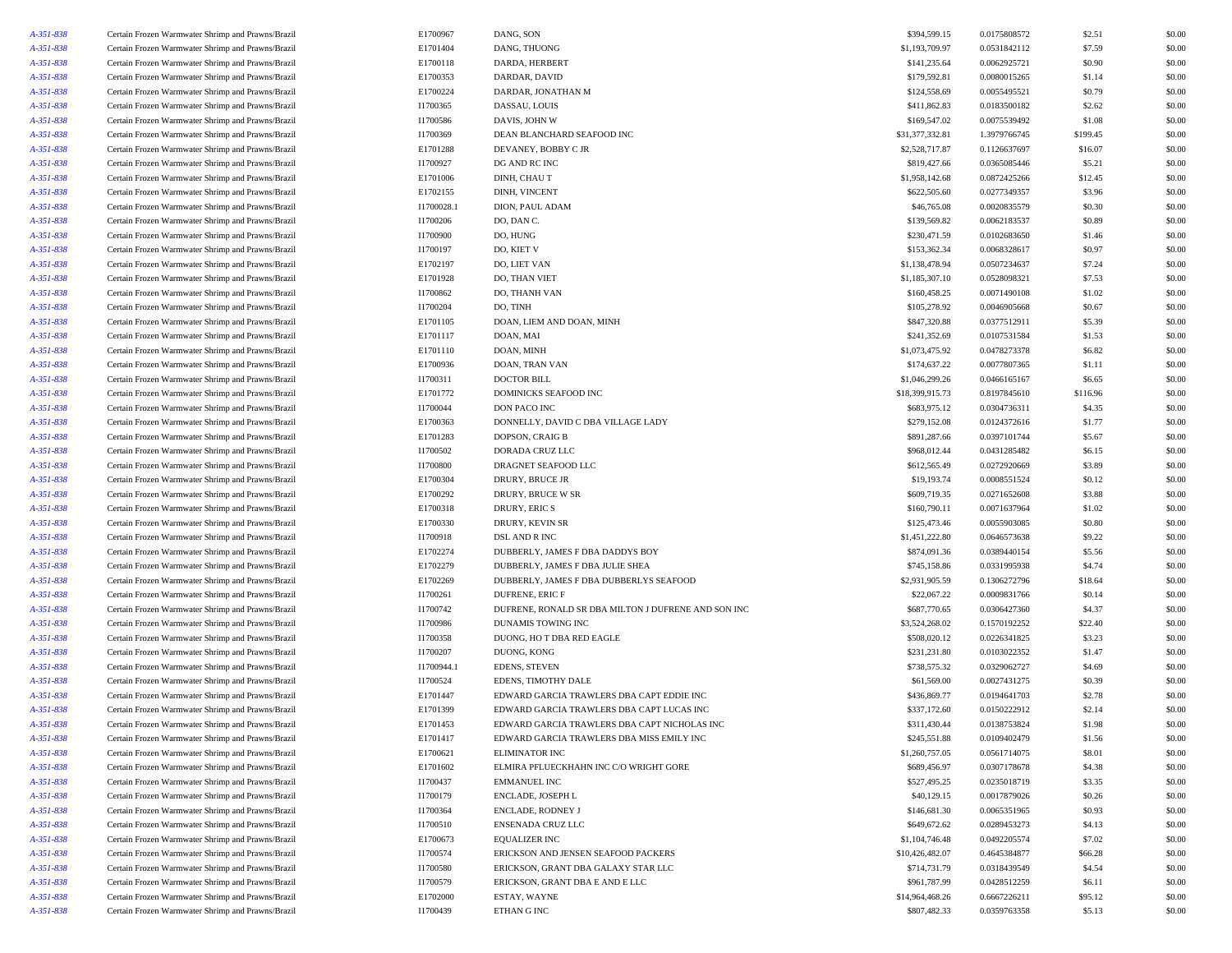| A-351-838 | Certain Frozen Warmwater Shrimp and Prawns/Brazil | E1700650   | <b>FATHER DAN INC</b>                        | \$745,337.24    | 0.0332075413 | \$4.74   | \$0.00 |
|-----------|---------------------------------------------------|------------|----------------------------------------------|-----------------|--------------|----------|--------|
| A-351-838 | Certain Frozen Warmwater Shrimp and Prawns/Brazil | I1700436   | <b>FATHER MIKE INC</b>                       | \$329,316.35    | 0.0146722661 | \$2.09   | \$0.00 |
| A-351-838 | Certain Frozen Warmwater Shrimp and Prawns/Brazil | E1702015   | FAZENDE, JEFFERY                             | \$57,243.42     | 0.0025504069 | \$0.36   | \$0.00 |
| A-351-838 | Certain Frozen Warmwater Shrimp and Prawns/Brazil | I1700295   | <b>FAZENDE, THOMAS G</b>                     | \$51,115.56     | 0.0022773880 | \$0.32   | \$0.00 |
| A-351-838 | Certain Frozen Warmwater Shrimp and Prawns/Brazil | I1700514   | FIESTA CRUZ LLC                              | \$979,048.24    | 0.0436202341 | \$6.22   | \$0.00 |
| A-351-838 | Certain Frozen Warmwater Shrimp and Prawns/Brazil | I1700107   | <b>FINE SHRIMP CO</b>                        | \$689,646.71    | 0.0307263215 | \$4.38   | \$0.00 |
| A-351-838 | Certain Frozen Warmwater Shrimp and Prawns/Brazil | E1702293   | <b>FIREFOX INC</b>                           | \$253,999.21    | 0.0113166079 | \$1.61   | \$0.00 |
| A-351-838 | Certain Frozen Warmwater Shrimp and Prawns/Brazil | E1700920   | FISHERMANS REEF SHRIMP COMPANY               | \$41,909,199.92 | 1.8672104570 | \$266.40 | \$0.00 |
| A-351-838 | Certain Frozen Warmwater Shrimp and Prawns/Brazil | E1702174   | <b>FKM INC</b>                               | \$149,139.10    | 0.0066447006 | \$0.95   | \$0.00 |
| A-351-838 | Certain Frozen Warmwater Shrimp and Prawns/Brazil | E1700584   | FRANKS, MICHAEL                              | \$11,471,053.59 | 0.5110780272 | \$72.92  | \$0.00 |
|           | Certain Frozen Warmwater Shrimp and Prawns/Brazil | E1700050   | FREEMAN, KENNETH DBA FREEMAN SEAFOOD         | \$145,498.49    | 0.0064824979 | \$0.92   | \$0.00 |
| A-351-838 |                                                   |            |                                              |                 |              |          |        |
| A-351-838 | Certain Frozen Warmwater Shrimp and Prawns/Brazil | E1701030   | G AND O TRAWLERS INC DBA MISS LAUREN         | \$1,320,521.80  | 0.0588341490 | \$8.39   | \$0.00 |
| A-351-838 | Certain Frozen Warmwater Shrimp and Prawns/Brazil | E1700985   | <b>G AND S TRAWLERS INC</b>                  | \$1,196,339.28  | 0.0533013567 | \$7.60   | \$0.00 |
| A-351-838 | Certain Frozen Warmwater Shrimp and Prawns/Brazil | E1700992   | <b>G D VENTURES II INC</b>                   | \$1,308,935.29  | 0.0583179270 | \$8.32   | \$0.00 |
| A-351-838 | Certain Frozen Warmwater Shrimp and Prawns/Brazil | E1700723   | GALA, CHRISTINE DBA PATRON SEAFOOD INC       | \$2,253,557.47  | 0.1004043523 | \$14.32  | \$0.00 |
| A-351-838 | Certain Frozen Warmwater Shrimp and Prawns/Brazil | E1700667   | GALA, CHRISTINE DBA CHALLENGER SHRIMP INC    | \$759,290.50    | 0.0338292109 | \$4.83   | \$0.00 |
| A-351-838 | Certain Frozen Warmwater Shrimp and Prawns/Brazil | E1700597   | GALA, CHRISTINE DBA TRICO SHRIMP COMPANY INC | \$19,590,959.51 | 0.8728499835 | \$124.53 | \$0.00 |
| A-351-838 | Certain Frozen Warmwater Shrimp and Prawns/Brazil | E1700407   | <b>GALE FORCE INC</b>                        | \$273,226.05    | 0.0121732350 | \$1.74   | \$0.00 |
| A-351-838 | Certain Frozen Warmwater Shrimp and Prawns/Brazil | E1700421   | GALLOWAY, JUDY                               | \$217,462.05    | 0.0096887417 | \$1.38   | \$0.00 |
| A-351-838 | Certain Frozen Warmwater Shrimp and Prawns/Brazil | E1701339   | GARCIA, JOSEPH DBA MARIAH LYNN INC           | \$401,244.97    | 0.0178769532 | \$2.55   | \$0.00 |
| A-351-838 | Certain Frozen Warmwater Shrimp and Prawns/Brazil | E1701309   | GARCIA, JOSEPH DBA SANTA MARIA INC           | \$364,015.63    | 0.0162182478 | \$2.31   | \$0.00 |
| A-351-838 | Certain Frozen Warmwater Shrimp and Prawns/Brazil | E1701328   | GARCIA, JOSEPH DBA SABRINA MARIE INC         | \$418,060.21    | 0.0186261345 | \$2.66   | \$0.00 |
| A-351-838 | Certain Frozen Warmwater Shrimp and Prawns/Brazil | E1701322   | GARCIA, JOSEPH DBA SANDRA G INC              | \$379,970.24    | 0.0169290849 | \$2.42   | \$0.00 |
| A-351-838 | Certain Frozen Warmwater Shrimp and Prawns/Brazil | E1701304   | GARCIA, JOSEPH DBA THOMAS G INC              | \$399,077.53    | 0.0177803857 | \$2.54   | \$0.00 |
| A-351-838 | Certain Frozen Warmwater Shrimp and Prawns/Brazil | I1700592   | <b>GASPARD, MURRY SR</b>                     | \$105,190.80    | 0.0046866407 | \$0.67   | \$0.00 |
| A-351-838 | Certain Frozen Warmwater Shrimp and Prawns/Brazil | I1700991   | <b>GEMITA INC</b>                            | \$755,088.64    | 0.0336420024 | \$4.80   | \$0.00 |
| A-351-838 | Certain Frozen Warmwater Shrimp and Prawns/Brazil | I1700516   | <b>GLORIA CRUZ LLC</b>                       | \$704,013.46    | 0.0313664135 | \$4.48   | \$0.00 |
| A-351-838 | Certain Frozen Warmwater Shrimp and Prawns/Brazil | I1700548   | <b>GOLD COAST SEAFOOD INC</b>                | \$3,365,788.76  | 0.1499583858 | \$21.39  | \$0.00 |
| A-351-838 | Certain Frozen Warmwater Shrimp and Prawns/Brazil | E1700887   | GOLDEN GULF COAST PKG CO INC                 | \$25,251,904.68 | 1.1250661088 | \$160.51 | \$0.00 |
| A-351-838 | Certain Frozen Warmwater Shrimp and Prawns/Brazil | I1700347   | <b>GOLDEN PHASE INC</b>                      | \$170,340.40    | 0.0075892973 | \$1.08   | \$0.00 |
|           |                                                   |            |                                              |                 |              |          |        |
| A-351-838 | Certain Frozen Warmwater Shrimp and Prawns/Brazil | E1700893   | GOLLOTTS OIL DOCK AND ICEHOUSE INC           | \$25,251,646.13 | 1.1250545894 | \$160.51 | \$0.00 |
| A-351-838 | Certain Frozen Warmwater Shrimp and Prawns/Brazil | E1701090   | <b>GONZALES, TIM J</b>                       | \$144,071.39    | 0.0064189153 | \$0.92   | \$0.00 |
| A-351-838 | Certain Frozen Warmwater Shrimp and Prawns/Brazil | I1700526   | GONZALEZ TRAWLERS INC                        | \$634,497.39    | 0.0282692145 | \$4.03   | \$0.00 |
| A-351-838 | Certain Frozen Warmwater Shrimp and Prawns/Brazil | I1700333   | <b>GORE SEAFOOD INC</b>                      | \$1,111,907.74  | 0.0495396181 | \$7.07   | \$0.00 |
| A-351-838 | Certain Frozen Warmwater Shrimp and Prawns/Brazil | E1701036   | GORE, ISABEL DBA WESTERN SEAFOOD CO INC      | \$36,913,862.58 | 1.6446496318 | \$234.64 | \$0.00 |
| A-351-838 | Certain Frozen Warmwater Shrimp and Prawns/Brazil | E1701567   | <b>GRAHAM SHRIMP CO</b>                      | \$7,734,438.26  | 0.3445979409 | \$49.16  | \$0.00 |
| A-351-838 | Certain Frozen Warmwater Shrimp and Prawns/Brazil | E1701345   | <b>GRAHAM, DARRELL</b>                       | \$8,813,500.15  | 0.3926741545 | \$56.02  | \$0.00 |
| A-351-838 | Certain Frozen Warmwater Shrimp and Prawns/Brazil | I1700407   | <b>GRANDMA INC</b>                           | \$712,773.10    | 0.0317566880 | \$4.53   | \$0.00 |
| A-351-838 | Certain Frozen Warmwater Shrimp and Prawns/Brazil | E1701591   | GRANIER, STEPHEN DBA S AND S SEAFOOD CO INC  | \$224,867.93    | 0.0100187012 | \$1.43   | \$0.00 |
| A-351-838 | Certain Frozen Warmwater Shrimp and Prawns/Brazil | E1701316   | <b>GRAVES, ROBERT N. SR.</b>                 | \$423,341.75    | 0.0188614467 | \$2.69   | \$0.00 |
| A-351-838 | Certain Frozen Warmwater Shrimp and Prawns/Brazil | E1700524   | <b>GRAY, MONROE</b>                          | \$264,333.54    | 0.0117770406 | \$1.68   | \$0.00 |
| A-351-838 | Certain Frozen Warmwater Shrimp and Prawns/Brazil | I1700572   | <b>GREEN FLASH LLC</b>                       | \$687,403.90    | 0.0306263959 | \$4.37   | \$0.00 |
| A-351-838 | Certain Frozen Warmwater Shrimp and Prawns/Brazil | E1702262   | GROS, DANNY A                                | \$1,088,829.34  | 0.0485113897 | \$6.92   | \$0.00 |
| A-351-838 | Certain Frozen Warmwater Shrimp and Prawns/Brazil | I1700137   | <b>GUIDRY, MICHAEL J</b>                     | \$114,131.45    | 0.0050849798 | \$0.73   | \$0.00 |
| A-351-838 | Certain Frozen Warmwater Shrimp and Prawns/Brazil | E1700766   | GULF CROWN SEAFOOD CO INC                    | \$92,490,957.06 | 4.1208155376 | \$587.92 | \$0.00 |
| A-351-838 | Certain Frozen Warmwater Shrimp and Prawns/Brazil | E1702324   | <b>GULF FISH INC</b>                         | \$14,626,005.64 | 0.6516428547 | \$92.97  | \$0.00 |
| A-351-838 | Certain Frozen Warmwater Shrimp and Prawns/Brazil | E1700347   | GULF ISLAND SHRIMP AND SEAFOOD II LLC        | \$42,498,155.47 | 1.8934506134 | \$270.14 | \$0.00 |
| A-351-838 | Certain Frozen Warmwater Shrimp and Prawns/Brazil | E1701766   | <b>GULF KING SERVICES INC</b>                | \$40,875,245.51 | 1.8211439491 | \$259.82 | \$0.00 |
| A-351-838 | Certain Frozen Warmwater Shrimp and Prawns/Brazil | E1700980   | <b>GULF PRIDE ENTERPRISES INC</b>            | \$24,559,689.92 | 1.0942253712 | \$156.11 | \$0.00 |
| A-351-838 | Certain Frozen Warmwater Shrimp and Prawns/Brazil | I1700325   | <b>GULF RUNNER</b>                           | \$1,191,640.46  | 0.0530920068 | \$7.57   | \$0.00 |
|           | Certain Frozen Warmwater Shrimp and Prawns/Brazil | E1701748   | <b>GULF SOUTH INC</b>                        | \$23,119,007.67 | 1.0300376280 | \$146.96 | \$0.00 |
| A-351-838 |                                                   |            |                                              |                 |              |          |        |
| A-351-838 | Certain Frozen Warmwater Shrimp and Prawns/Brazil | E1700728   | <b>HAILEY MARIE INC</b>                      | \$696,108.00    | 0.0310141959 | \$4.42   | \$0.00 |
| A-351-838 | Certain Frozen Warmwater Shrimp and Prawns/Brazil | I1700755   | HAMMER, MICHAEL P                            | \$28,690.07     | 0.0012782491 | \$0.18   | \$0.00 |
| A-351-838 | Certain Frozen Warmwater Shrimp and Prawns/Brazil | I1700738   | HANSEN, ERIC                                 | \$3,901,221.99  | 0.1738139241 | \$24.80  | \$0.00 |
| A-351-838 | Certain Frozen Warmwater Shrimp and Prawns/Brazil | E1700863   | HARDY, JOHN                                  | \$1,318,119.93  | 0.0587271368 | \$8.38   | \$0.00 |
| A-351-838 | Certain Frozen Warmwater Shrimp and Prawns/Brazil | I1700270   | HAYDEL, GREGORY DBA SHEENA GREG LLC          | \$124,423.35    | 0.0055435222 | \$0.79   | \$0.00 |
| A-351-838 | Certain Frozen Warmwater Shrimp and Prawns/Brazil | E1700147   | HEBERT, ROBERT A                             | \$155,097.15    | 0.0069101539 | \$0.99   | \$0.00 |
| A-351-838 | Certain Frozen Warmwater Shrimp and Prawns/Brazil | E1701597   | HELEN KAY INC C/O WRIGHT GORE                | \$777,118.60    | 0.0346235189 | \$4.94   | \$0.00 |
| A-351-838 | Certain Frozen Warmwater Shrimp and Prawns/Brazil | E1700156   | HELMER, GERRY J                              | \$140,807.68    | 0.0062735049 | \$0.90   | \$0.00 |
| A-351-838 | Certain Frozen Warmwater Shrimp and Prawns/Brazil | E1700542   | HELMER, HERMAN C JR                          | \$33,932.93     | 0.0015118380 | \$0.22   | \$0.00 |
| A-351-838 | Certain Frozen Warmwater Shrimp and Prawns/Brazil | I1700534.1 | HEMMENWAY, JACK                              | \$1,964,251.40  | 0.0875146927 | \$12.49  | \$0.00 |
| A-351-838 | Certain Frozen Warmwater Shrimp and Prawns/Brazil | I1700518   | HERMOSA CRUZ LLC                             | \$1,015,199.38  | 0.0452309016 | \$6.45   | \$0.00 |
|           |                                                   |            |                                              |                 |              |          |        |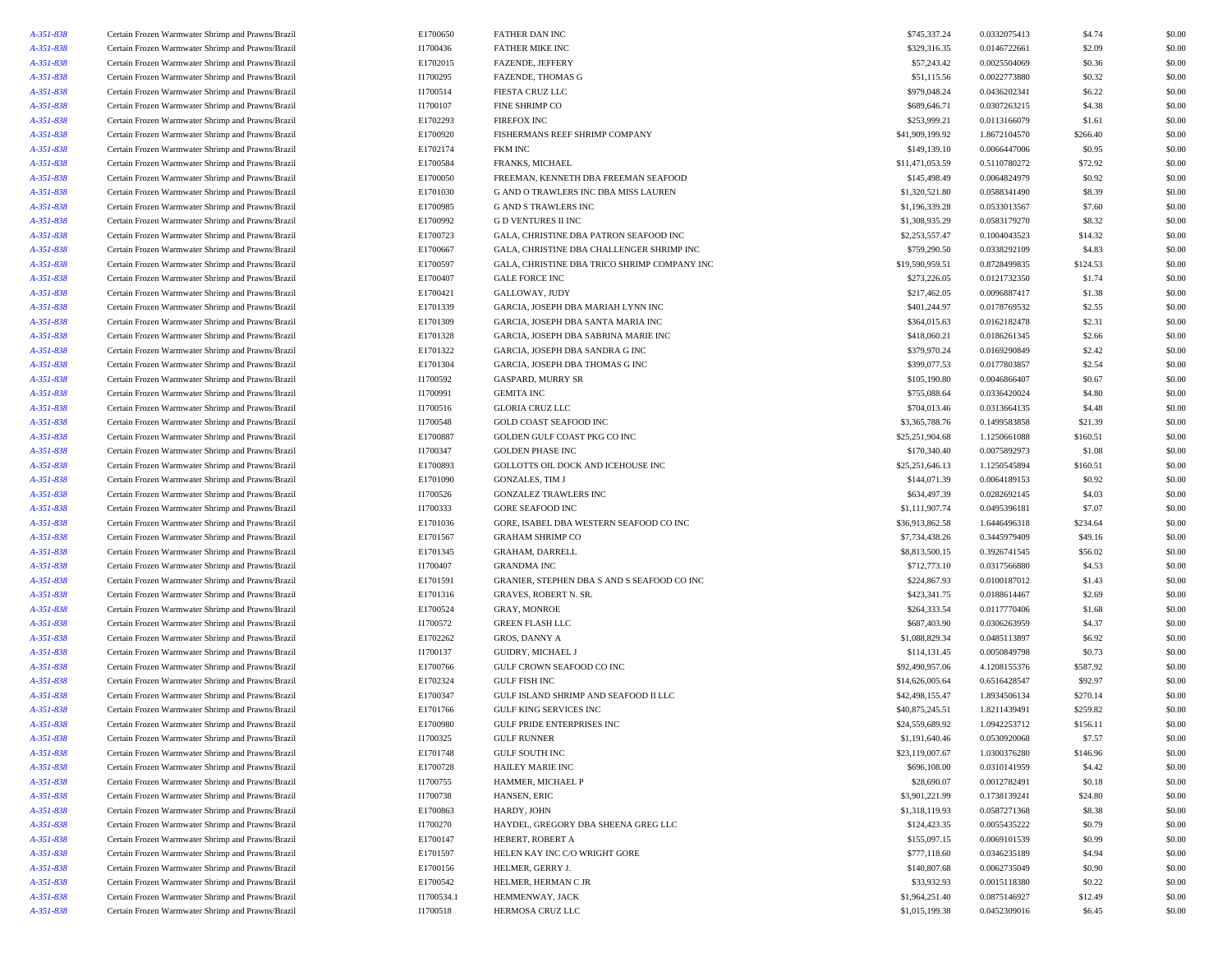| A-351-838 | Certain Frozen Warmwater Shrimp and Prawns/Brazil | E1700632   | HI SEAS OF DULAC INC                     | \$38,181,066.42  | 1.7011082677 | \$242.70 | \$0.00 |
|-----------|---------------------------------------------------|------------|------------------------------------------|------------------|--------------|----------|--------|
| A-351-838 | Certain Frozen Warmwater Shrimp and Prawns/Brazil | I1700950   | HO, NGA THI                              | \$1,381,168.01   | 0.0615361628 | \$8.78   | \$0.00 |
| A-351-838 | Certain Frozen Warmwater Shrimp and Prawns/Brazil | I1700743   | HOANG, TRUNG TUAN                        | \$87,148.10      | 0.0038827714 | \$0.55   | \$0.00 |
| A-351-838 | Certain Frozen Warmwater Shrimp and Prawns/Brazil | I1700977   | HONDUMEX ENTERPRISES INC                 | \$852,422.40     | 0.0379785828 | \$5.42   | \$0.00 |
| A-351-838 | Certain Frozen Warmwater Shrimp and Prawns/Brazil | I1700014   | HONGRI INC                               | \$606,545.32     | 0.0270238460 | \$3.86   | \$0.00 |
| A-351-838 | Certain Frozen Warmwater Shrimp and Prawns/Brazil | I1700372   | HT SEAMAN                                | \$121,583.29     | 0.0054169870 | \$0.77   | \$0.00 |
| A-351-838 | Certain Frozen Warmwater Shrimp and Prawns/Brazil | I1700752   | HUBER, CHARLES A                         | \$145,063.17     | 0.0064631028 | \$0.92   | \$0.00 |
| A-351-838 | Certain Frozen Warmwater Shrimp and Prawns/Brazil | I1700891   | HUYNH, DOMINIC T FKA HUYNH, TRI          | \$65,648.17      | 0.0029248697 | \$0.42   | \$0.00 |
|           |                                                   | I1700357   | HUYNH, HAI                               | \$189,665.40     | 0.0084502978 | \$1.21   | \$0.00 |
| A-351-838 | Certain Frozen Warmwater Shrimp and Prawns/Brazil |            |                                          |                  |              |          |        |
| A-351-838 | Certain Frozen Warmwater Shrimp and Prawns/Brazil | E1701636   | HUYNH, HUNG V DBA BLUE OCEAN SEAFOOD LLC | \$9,996,690.09   | 0.4453896592 | \$63.54  | \$0.00 |
| A-351-838 | Certain Frozen Warmwater Shrimp and Prawns/Brazil | I1700383   | IKE AND ZACK INC                         | \$283,699.19     | 0.0126398522 | \$1.80   | \$0.00 |
| A-351-838 | Certain Frozen Warmwater Shrimp and Prawns/Brazil | E1700572   | INGRAHAM, JOYCE                          | \$268,265.05     | 0.0119522040 | \$1.71   | \$0.00 |
| A-351-838 | Certain Frozen Warmwater Shrimp and Prawns/Brazil | I1700931   | <b>INTEGRITY FISHING INC</b>             | \$854,319.30     | 0.0380630967 | \$5.43   | \$0.00 |
| A-351-838 | Certain Frozen Warmwater Shrimp and Prawns/Brazil | I1700520   | <b>ISLA CRUZ LLC</b>                     | \$951,848.43     | 0.0424083816 | \$6.05   | \$0.00 |
| A-351-838 | Certain Frozen Warmwater Shrimp and Prawns/Brazil | I1700005   | J AND J RENTALS INC                      | \$766,495.48     | 0.0341502195 | \$4.87   | \$0.00 |
| A-351-838 | Certain Frozen Warmwater Shrimp and Prawns/Brazil | E1701963   | JACKSON, JOHN ELTON SR                   | \$129,391.27     | 0.0057648615 | \$0.82   | \$0.00 |
| A-351-838 | Certain Frozen Warmwater Shrimp and Prawns/Brazil | E1700638   | JACOB A INC                              | \$742,227.09     | 0.0330689726 | \$4.72   | \$0.00 |
| A-351-838 | Certain Frozen Warmwater Shrimp and Prawns/Brazil | I1700531.1 | JBS PACKING COMPANY INC                  | \$79,622,782.07  | 3.5474905648 | \$506.12 | \$0.00 |
| A-351-838 | Certain Frozen Warmwater Shrimp and Prawns/Brazil | I1700009   | JD LAND CO INC                           | \$635,902.80     | 0.0283318307 | \$4.04   | \$0.00 |
| A-351-838 | Certain Frozen Warmwater Shrimp and Prawns/Brazil | I1700571   | JENNA DAWN LLC                           | \$623,976.23     | 0.0278004577 | \$3.97   | \$0.00 |
| A-351-838 | Certain Frozen Warmwater Shrimp and Prawns/Brazil | I1700248   | JIMMY LE INC                             | \$832,456.08     | 0.0370890091 | \$5.29   | \$0.00 |
| A-351-838 | Certain Frozen Warmwater Shrimp and Prawns/Brazil | E1701803   | JOSEPH ANTHONY INC                       | \$1,329,592.62   | 0.0592382877 | \$8.45   | \$0.00 |
| A-351-838 | Certain Frozen Warmwater Shrimp and Prawns/Brazil | I1700427   | JOSH AND JAKE INC                        | \$367,083.94     | 0.0163549524 | \$2.33   | \$0.00 |
| A-351-838 | Certain Frozen Warmwater Shrimp and Prawns/Brazil | I1700522   | JOYA CRUZ LLC                            | \$1,022,380.11   | 0.0455508298 | \$6.50   | \$0.00 |
| A-351-838 | Certain Frozen Warmwater Shrimp and Prawns/Brazil | I1700313   | JOYCE                                    | \$354,275.08     | 0.0157842702 | \$2.25   | \$0.00 |
| A-351-838 | Certain Frozen Warmwater Shrimp and Prawns/Brazil | E1700705   | <b>JULIE ANN LLC</b>                     | \$664,537.34     | 0.0296076058 | \$4.22   | \$0.00 |
| A-351-838 | Certain Frozen Warmwater Shrimp and Prawns/Brazil | I1700733   | KANG, CHAMROEUN                          | \$174,559.78     | 0.0077772863 | \$1.11   | \$0.00 |
| A-351-838 | Certain Frozen Warmwater Shrimp and Prawns/Brazil | I1700264   | KEENAN, ROBERT M                         | \$401,645.45     | 0.0178947960 | \$2.55   | \$0.00 |
| A-351-838 | Certain Frozen Warmwater Shrimp and Prawns/Brazil | I1700426   | <b>KELLY MARIE INC</b>                   | \$452,280.96     | 0.0201507960 | \$2.87   | \$0.00 |
| A-351-838 | Certain Frozen Warmwater Shrimp and Prawns/Brazil | E1701573   | KEN LEES DOCK LLC                        | \$7,596,742.31   | 0.3384630751 | \$48.29  | \$0.00 |
| A-351-838 | Certain Frozen Warmwater Shrimp and Prawns/Brazil | I1700278   | KEO, BUNLY                               | \$203,976.29     | 0.0090879010 | \$1.30   | \$0.00 |
| A-351-838 | Certain Frozen Warmwater Shrimp and Prawns/Brazil | I1700222   | KHIN, SOCHENDA                           | \$38,566.95      | 0.0017183008 | \$0.25   | \$0.00 |
| A-351-838 | Certain Frozen Warmwater Shrimp and Prawns/Brazil | I1700201   | KIT, AN                                  | \$18,945.66      | 0.0008440995 | \$0.12   | \$0.00 |
| A-351-838 | Certain Frozen Warmwater Shrimp and Prawns/Brazil | I1700975   | KNIGHT SEAFOOD INC                       | \$1,942,857.14   | 0.0865614990 | \$12.35  | \$0.00 |
| A-351-838 | Certain Frozen Warmwater Shrimp and Prawns/Brazil | I1700974   | KNIGHT, ROBERT E DBA MISS SAVANNAH 11    | \$328,928.42     | 0.0146549824 | \$2.09   | \$0.00 |
|           |                                                   | I1700765   | KONG, SENG                               | \$190,291.39     | 0.0084781879 | \$1.21   | \$0.00 |
| A-351-838 | Certain Frozen Warmwater Shrimp and Prawns/Brazil |            |                                          |                  |              |          |        |
| A-351-838 | Certain Frozen Warmwater Shrimp and Prawns/Brazil | E1701861   | KRIS AND CODY INC                        | \$1,419,517.30   | 0.0632447661 | \$9.02   | \$0.00 |
| A-351-838 | Certain Frozen Warmwater Shrimp and Prawns/Brazil | I1700221   | KRUTH, FRANK D                           | \$169,526.43     | 0.0075530319 | \$1.08   | \$0.00 |
| A-351-838 | Certain Frozen Warmwater Shrimp and Prawns/Brazil | 11700327   | KUHN, GERARD R SR                        | \$56,617.78      | 0.0025225323 | \$0.36   | \$0.00 |
| A-351-838 | Certain Frozen Warmwater Shrimp and Prawns/Brazil | I1700302   | KYLE AND COURTNEY                        | \$176,004.68     | 0.0078416620 | \$1.12   | \$0.00 |
| A-351-838 | Certain Frozen Warmwater Shrimp and Prawns/Brazil | I1700917   | L AND O TRAWLERS INC                     | \$1,569,577.28   | 0.0699304954 | \$9.98   | \$0.00 |
| A-351-838 | Certain Frozen Warmwater Shrimp and Prawns/Brazil | E1701900   | L T INC                                  | \$970,006.12     | 0.0432173741 | \$6.17   | \$0.00 |
| A-351-838 | Certain Frozen Warmwater Shrimp and Prawns/Brazil | I1700114   | LA MACARELA INC                          | \$104,761.68     | 0.0046675218 | \$0.67   | \$0.00 |
| A-351-838 | Certain Frozen Warmwater Shrimp and Prawns/Brazil | I1700039   | LA PACHITA INC                           | \$579,221.46     | 0.0258064666 | \$3.68   | \$0.00 |
| A-351-838 | Certain Frozen Warmwater Shrimp and Prawns/Brazil | I1701005   | <b>LABAUVE INC</b>                       | \$453,105.58     | 0.0201875359 | \$2.88   | \$0.00 |
| A-351-838 | Certain Frozen Warmwater Shrimp and Prawns/Brazil | I1700306   | <b>LADY GWEN DOE</b>                     | \$373,068.94     | 0.0166216064 | \$2.37   | \$0.00 |
| A-351-838 | Certain Frozen Warmwater Shrimp and Prawns/Brazil | E1701911   | <b>LADY MARIE INC</b>                    | \$1,179,360.13   | 0.0525448725 | \$7.50   | \$0.00 |
| A-351-838 | Certain Frozen Warmwater Shrimp and Prawns/Brazil | I1700435   | <b>LADY TONI INC</b>                     | \$418,387.83     | 0.0186407312 | \$2.66   | \$0.00 |
| A-351-838 | Certain Frozen Warmwater Shrimp and Prawns/Brazil | E1700441   | LAFITTE FROZEN FOODS CORPORATION         | \$130,053,009.60 | 5.7943444386 | \$826.68 | \$0.00 |
| A-351-838 | Certain Frozen Warmwater Shrimp and Prawns/Brazil | E1701363   | LAGASSE, MICHAEL DBA BONNIE DIANA        | \$632,494.48     | 0.0281799774 | \$4.02   | \$0.00 |
| A-351-838 | Certain Frozen Warmwater Shrimp and Prawns/Brazil | E1702330   | LAM, HIEP TAN                            | \$79,395.10      | 0.0035373465 | \$0.50   | \$0.00 |
| A-351-838 | Certain Frozen Warmwater Shrimp and Prawns/Brazil | I1700751   | LAM, LEE PHENH                           | \$58,780.53      | 0.0026188909 | \$0.37   | \$0.00 |
| A-351-838 | Certain Frozen Warmwater Shrimp and Prawns/Brazil | E1702336   | LAM, PHAN                                | \$730,646.28     | 0.0325530045 | \$4.64   | \$0.00 |
| A-351-838 | Certain Frozen Warmwater Shrimp and Prawns/Brazil | I1700535   | <b>LANCERO INC</b>                       | \$1,189,259.69   | 0.0529859347 | \$7.56   | \$0.00 |
| A-351-838 | Certain Frozen Warmwater Shrimp and Prawns/Brazil | E1700547   | LANDRY, ROBERT E                         | \$86,135.33      | 0.0038376488 | \$0.55   | \$0.00 |
| A-351-838 | Certain Frozen Warmwater Shrimp and Prawns/Brazil | E1700251   | LASSEIGNE, FLOYD                         | \$71,921.00      | 0.0032043476 | \$0.46   | \$0.00 |
| A-351-838 | Certain Frozen Warmwater Shrimp and Prawns/Brazil | I1700202   | LAT, CHHIET                              | \$198,670.24     | 0.0088514968 | \$1.26   | \$0.00 |
| A-351-838 | Certain Frozen Warmwater Shrimp and Prawns/Brazil | I1700198   | LE FAMILY INC                            | \$1,164,286.00   | 0.0518732641 | \$7.40   | \$0.00 |
| A-351-838 | Certain Frozen Warmwater Shrimp and Prawns/Brazil | I1700737   | LE, HUNG                                 | \$112,136.25     | 0.0049960863 | \$0.71   | \$0.00 |
| A-351-838 | Certain Frozen Warmwater Shrimp and Prawns/Brazil | I1700246   | LE, KEVIN M                              | \$261,138.74     | 0.0116347004 | \$1.66   | \$0.00 |
| A-351-838 | Certain Frozen Warmwater Shrimp and Prawns/Brazil | I1700200   | LE, KHOA HONG                            | \$124,083.50     | 0.0055283806 | \$0.79   | \$0.00 |
| A-351-838 | Certain Frozen Warmwater Shrimp and Prawns/Brazil | I1700277   | LE, KY VAN                               | \$172,722.07     | 0.0076954095 |          |        |
|           |                                                   |            |                                          |                  |              | \$1.10   | \$0.00 |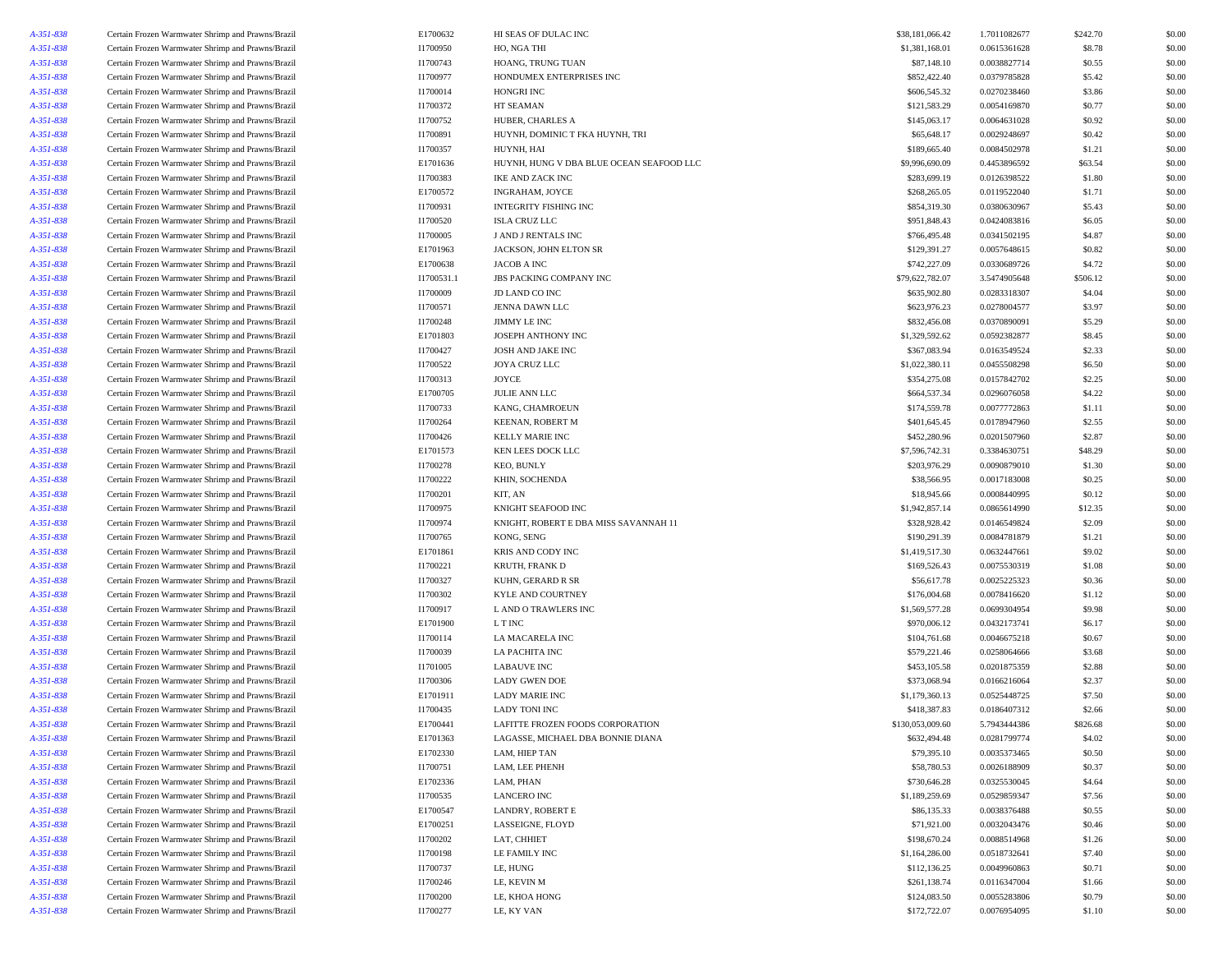| A-351-838 | Certain Frozen Warmwater Shrimp and Prawns/Brazil | E1702167   | LE, MINH VAN DBA CAPT PHILLIP               | \$1,127,616.29  | 0.0502394923 | \$7.17   | \$0.00 |
|-----------|---------------------------------------------------|------------|---------------------------------------------|-----------------|--------------|----------|--------|
| A-351-838 | Certain Frozen Warmwater Shrimp and Prawns/Brazil | E1702161   | LE, MINH VAN DBA ST PHILLIP INC             | \$1,092,564.73  | 0.0486778152 | \$6.94   | \$0.00 |
| A-351-838 | Certain Frozen Warmwater Shrimp and Prawns/Brazil | E1701122   | LE, PHAT AND TRAN, LE                       | \$984,441.15    | 0.0438605083 | \$6.26   | \$0.00 |
| A-351-838 | Certain Frozen Warmwater Shrimp and Prawns/Brazil | I1700285   | LE, QUE VAN                                 | \$54,556.94     | 0.0024307142 | \$0.35   | \$0.00 |
| A-351-838 | Certain Frozen Warmwater Shrimp and Prawns/Brazil | E1701393   | LE, TONY                                    | \$79,074.11     | 0.0035230452 | \$0.50   | \$0.00 |
| A-351-838 | Certain Frozen Warmwater Shrimp and Prawns/Brazil | I1700961   | LEBLANC, GARETH R JR                        | \$661,602.79    | 0.0294768607 | \$4.21   | \$0.00 |
| A-351-838 | Certain Frozen Warmwater Shrimp and Prawns/Brazil | E1702185   | LEBLANC, LANVIN J                           | \$200,718.32    | 0.0089427464 | \$1.28   | \$0.00 |
| A-351-838 | Certain Frozen Warmwater Shrimp and Prawns/Brazil | I1700157   | LEBLANC, MARTY                              | \$92,449.11     | 0.0041189511 | \$0.59   | \$0.00 |
| A-351-838 | Certain Frozen Warmwater Shrimp and Prawns/Brazil | E1700191   | LEBOUEF, LESLIE                             | \$93,700.82     | 0.0041747194 | \$0.60   | \$0.00 |
| A-351-838 | Certain Frozen Warmwater Shrimp and Prawns/Brazil | I1700982   | LECOMPTE, JESSE JR DBA BOAT JOSEY WALES LLC | \$726,876.58    | 0.0323850504 | \$4.62   | \$0.00 |
| A-351-838 | Certain Frozen Warmwater Shrimp and Prawns/Brazil | I1700527   | LIBERTAD FISHERIES INC                      | \$867,683.34    | 0.0386585143 | \$5.52   | \$0.00 |
| A-351-838 | Certain Frozen Warmwater Shrimp and Prawns/Brazil | I1700331.1 | LICATINO, DANIEL JR                         | \$109,460.00    | 0.0048768494 | \$0.70   | \$0.00 |
| A-351-838 | Certain Frozen Warmwater Shrimp and Prawns/Brazil | I1700956   | LIL ROBBIE INC                              | \$92,667.09     | 0.0041286629 | \$0.59   | \$0.00 |
| A-351-838 | Certain Frozen Warmwater Shrimp and Prawns/Brazil | I1700624   | LINDA CRUZ LLC                              | \$913,263.29    | 0.0406892703 | \$5.81   | \$0.00 |
| A-351-838 | Certain Frozen Warmwater Shrimp and Prawns/Brazil | I1700308   | <b>LINDA JUNE</b>                           | \$20,340.41     | 0.0009062408 | \$0.13   | \$0.00 |
| A-351-838 | Certain Frozen Warmwater Shrimp and Prawns/Brazil | E1700590   | LITTLE DAVID GULF TRAWLER INC               | \$885,367.62    | 0.0394464147 | \$5.63   | \$0.00 |
| A-351-838 | Certain Frozen Warmwater Shrimp and Prawns/Brazil | E1700698   | LITTLE ERNIE GULF TRAWLER INC               | \$906,283.35    | 0.0403782881 | \$5.76   | \$0.00 |
| A-351-838 | Certain Frozen Warmwater Shrimp and Prawns/Brazil | I1700434   | LITTLE KEN INC                              | \$362,505.66    | 0.0161509731 | \$2.30   | \$0.00 |
| A-351-838 | Certain Frozen Warmwater Shrimp and Prawns/Brazil | I1700747   | LIV, NIEM                                   | \$185,752.56    | 0.0082759662 | \$1.18   | \$0.00 |
| A-351-838 | Certain Frozen Warmwater Shrimp and Prawns/Brazil | I1700942   | LONG, ROBERT DBA PREDATOR INC               | \$526,554.42    | 0.0234599544 | \$3.35   | \$0.00 |
| A-351-838 | Certain Frozen Warmwater Shrimp and Prawns/Brazil | E1701735   | LOUISIANA GULF SHRIMP LLC                   | \$1,077,896.83  | 0.0480243058 | \$6.85   | \$0.00 |
| A-351-838 | Certain Frozen Warmwater Shrimp and Prawns/Brazil | I1700988   | LOUISIANA SHRIMP AND PACKING INC            | \$35,686,443.84 | 1.5899635697 | \$226.84 | \$0.00 |
| A-351-838 | Certain Frozen Warmwater Shrimp and Prawns/Brazil | I1700192   | LUONG, THU X                                | \$70,272.90     | 0.0031309186 | \$0.45   | \$0.00 |
| A-351-838 | Certain Frozen Warmwater Shrimp and Prawns/Brazil | I1700500   | MADERA CRUZ LLC                             | \$1,195,590.53  | 0.0532679971 | \$7.60   | \$0.00 |
| A-351-838 | Certain Frozen Warmwater Shrimp and Prawns/Brazil | E1702120   | MALIBU                                      | \$897,668.13    | 0.0399944481 | \$5.71   | \$0.00 |
|           |                                                   |            |                                             |                 | 0.0304193054 |          | \$0.00 |
| A-351-838 | Certain Frozen Warmwater Shrimp and Prawns/Brazil | I1700569   | MALOLO LLC                                  | \$682,755.79    | 0.0362612853 | \$4.34   | \$0.00 |
| A-351-838 | Certain Frozen Warmwater Shrimp and Prawns/Brazil | I1700078   | MANTEO SHRIMP CO                            | \$813,877.97    | 0.0077237577 | \$5.17   |        |
| A-351-838 | Certain Frozen Warmwater Shrimp and Prawns/Brazil | I1700292   | MAO, CHANDARASY                             | \$173,358.34    |              | \$1.10   | \$0.00 |
| A-351-838 | Certain Frozen Warmwater Shrimp and Prawns/Brazil | I1700861   | MAO, KIM                                    | \$221,158.65    | 0.0098534390 | \$1.41   | \$0.00 |
| A-351-838 | Certain Frozen Warmwater Shrimp and Prawns/Brazil | I1700042   | <b>MARCO CORP</b>                           | \$652,457.27    | 0.0290693938 | \$4.15   | \$0.00 |
| A-351-838 | Certain Frozen Warmwater Shrimp and Prawns/Brazil | E1700236   | MARENO, ANSLEY                              | \$204,350.54    | 0.0091045753 | \$1.30   | \$0.00 |
| A-351-838 | Certain Frozen Warmwater Shrimp and Prawns/Brazil | E1700242   | MARENO, KENNETH                             | \$208,296.78    | 0.0092803949 | \$1.32   | \$0.00 |
| A-351-838 | Certain Frozen Warmwater Shrimp and Prawns/Brazil | I1700401   | MARIA ELENA INC                             | \$71,452.88     | 0.0031834911 | \$0.45   | \$0.00 |
| A-351-838 | Certain Frozen Warmwater Shrimp and Prawns/Brazil | 11700538   | MARIACHI TRAWLERS INC                       | \$682,596.07    | 0.0304121893 | \$4.34   | \$0.00 |
| A-351-838 | Certain Frozen Warmwater Shrimp and Prawns/Brazil | E1701894   | MARIE TERESA INC                            | \$1,390,634.64  | 0.0619579364 | \$8.84   | \$0.00 |
| A-351-838 | Certain Frozen Warmwater Shrimp and Prawns/Brazil | I1700378   | MARY BEA INC                                | \$1,161,073.91  | 0.0517301535 | \$7.38   | \$0.00 |
| A-351-838 | Certain Frozen Warmwater Shrimp and Prawns/Brazil | I1700314   | <b>MASTER ALSTON</b>                        | \$1,085,913.70  | 0.0483814871 | \$6.90   | \$0.00 |
| A-351-838 | Certain Frozen Warmwater Shrimp and Prawns/Brazil | E1701025   | MASTER GERALD TRAWLERS INC                  | \$1,353,959.55  | 0.0603239249 | \$8.61   | \$0.00 |
| A-351-838 | Certain Frozen Warmwater Shrimp and Prawns/Brazil | E1700446   | <b>MASTER JIMBO INC</b>                     | \$432,267.90    | 0.0192591399 | \$2.75   | \$0.00 |
| A-351-838 | Certain Frozen Warmwater Shrimp and Prawns/Brazil | I1700431   | <b>MASTER KEN INC</b>                       | \$475,222.04    | 0.0211729063 | \$3.02   | \$0.00 |
| A-351-838 | Certain Frozen Warmwater Shrimp and Prawns/Brazil | E1700829   | MASTER MIKE INC                             | \$1,396,837.77  | 0.0622343088 | \$8.88   | \$0.00 |
| A-351-838 | Certain Frozen Warmwater Shrimp and Prawns/Brazil | E1701013   | MASTER RONALD INC DBA RONALD E              | \$1,245,081.60  | 0.0554730080 | \$7.91   | \$0.00 |
| A-351-838 | Certain Frozen Warmwater Shrimp and Prawns/Brazil | E1700560   | MATHERNE, JAMES J JR                        | \$145,473.70    | 0.0064813934 | \$0.92   | \$0.00 |
| A-351-838 | Certain Frozen Warmwater Shrimp and Prawns/Brazil | E1700553   | MATHERNE, JAMES J SR                        | \$171,328.07    | 0.0076333016 | \$1.09   | \$0.00 |
| A-351-838 | Certain Frozen Warmwater Shrimp and Prawns/Brazil | I1700539   | MAVAR, MARK D                               | \$25,221,602.75 | 1.1237160453 | \$160.32 | \$0.00 |
| A-351-838 | Certain Frozen Warmwater Shrimp and Prawns/Brazil | I1700181   | MCANESPY, HENRY                             | \$131,446.22    | 0.0058564171 | \$0.84   | \$0.00 |
| A-351-838 | Certain Frozen Warmwater Shrimp and Prawns/Brazil | I1700180   | MCANESPY, LOUIS                             | \$77,074.39     | 0.0034339502 | \$0.49   | \$0.00 |
| A-351-838 | Certain Frozen Warmwater Shrimp and Prawns/Brazil | E1700748   | MCCLELLAN, EUGENE GARDNER DBA MISS GEORGIA  | \$250,737.26    | 0.0111712759 | \$1.59   | \$0.00 |
| A-351-838 | Certain Frozen Warmwater Shrimp and Prawns/Brazil | I1700553   | MILLIS, TIMMIE LEE                          | \$281,616.00    | 0.0125470384 | \$1.79   | \$0.00 |
| A-351-838 | Certain Frozen Warmwater Shrimp and Prawns/Brazil | I1700425   | MISS ADRIANNA INC                           | \$329,058.42    | 0.0146607743 | \$2.09   | \$0.00 |
| A-351-838 | Certain Frozen Warmwater Shrimp and Prawns/Brazil | E1701782   | MISS ASHLEIGH INC                           | \$1,354,358.46  | 0.0603416979 | \$8.61   | \$0.00 |
| A-351-838 | Certain Frozen Warmwater Shrimp and Prawns/Brazil | E1701798   | MISS BARBARA INC                            | \$1,218,849.51  | 0.0543042710 | \$7.75   | \$0.00 |
| A-351-838 | Certain Frozen Warmwater Shrimp and Prawns/Brazil | E1700656   | MISS BERNADETTE A INC                       | \$859,624.22    | 0.0382994506 | \$5.46   | \$0.00 |
| A-351-838 | Certain Frozen Warmwater Shrimp and Prawns/Brazil | I1700832   | MISS CANDACE NICOLE INC                     | \$1,175,034.81  | 0.0523521635 | \$7.47   | \$0.00 |
| A-351-838 | Certain Frozen Warmwater Shrimp and Prawns/Brazil | I1700915   | MISS CAROLINE INC                           | \$825,815.49    | 0.0367931462 | \$5.25   | \$0.00 |
| A-351-838 | Certain Frozen Warmwater Shrimp and Prawns/Brazil | I1701009   | MISS CAROLYN LOUISE INC                     | \$1,455,696.32  | 0.0648566758 | \$9.25   | \$0.00 |
| A-351-838 | Certain Frozen Warmwater Shrimp and Prawns/Brazil | I1700609   | MISS CLEDA JO INC                           | \$1,205,605.64  | 0.0537142074 | \$7.66   | \$0.00 |
| A-351-838 | Certain Frozen Warmwater Shrimp and Prawns/Brazil | I1700429   | MISS DANIELLE GULF TRAWLER INC              | \$805,040.62    | 0.0358675486 | \$5.12   | \$0.00 |
| A-351-838 | Certain Frozen Warmwater Shrimp and Prawns/Brazil | E1700717   | <b>MISS ELLIE INC</b>                       | \$634,150.73    | 0.0282537695 | \$4.03   | \$0.00 |
| A-351-838 | Certain Frozen Warmwater Shrimp and Prawns/Brazil | I1700007   | MISS FINA INC                               | \$693,779.64    | 0.0309104588 | \$4.41   | \$0.00 |
| A-351-838 | Certain Frozen Warmwater Shrimp and Prawns/Brazil | E1701787   | MISS HANNAH INC                             | \$1,479,716.10  | 0.0659268461 | \$9.41   | \$0.00 |
| A-351-838 | Certain Frozen Warmwater Shrimp and Prawns/Brazil | I1700438   | MISS HILARY INC                             | \$852,533.68    | 0.0379835407 | \$5.42   | \$0.00 |
|           |                                                   |            |                                             |                 |              |          |        |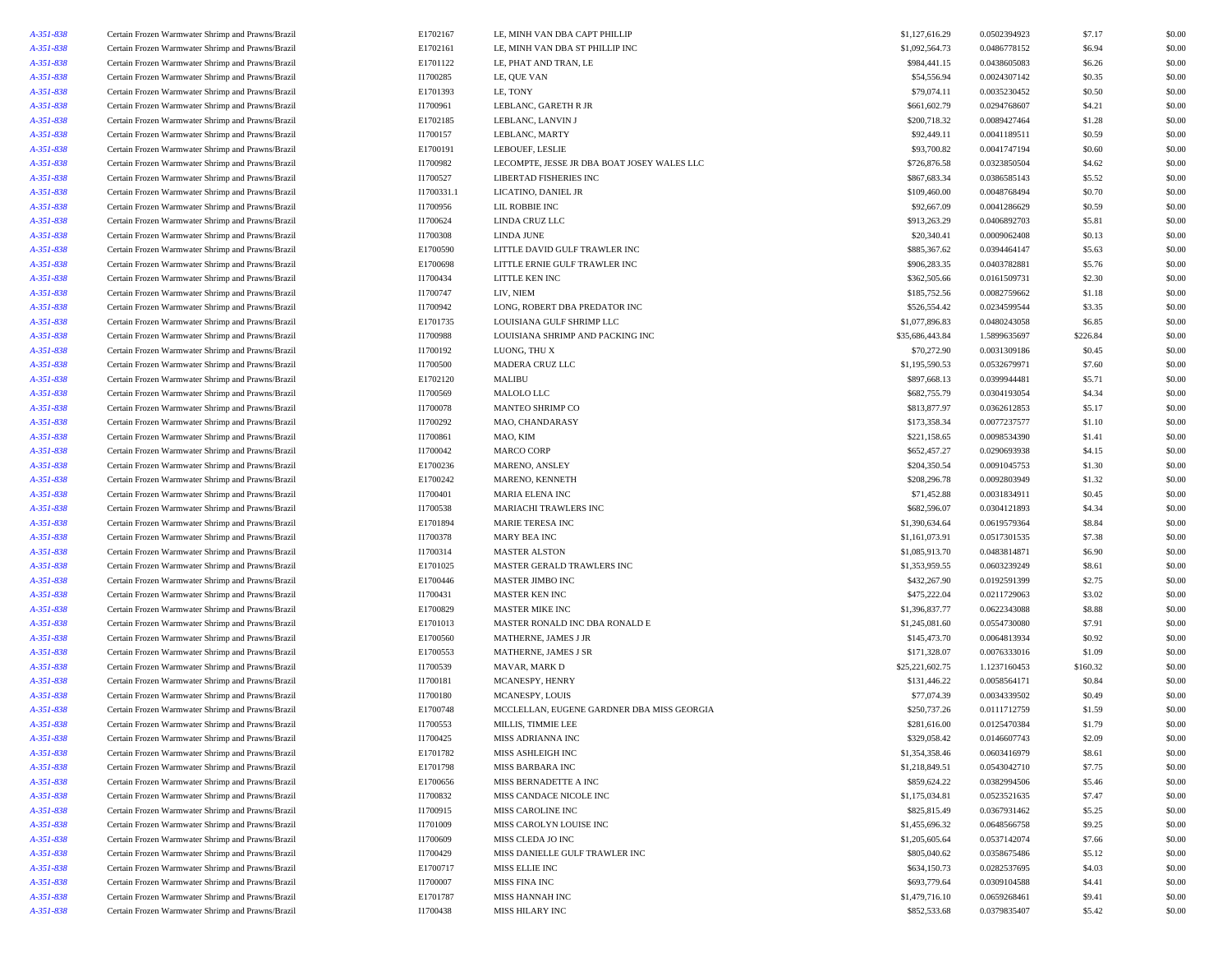| A-351-838              | Certain Frozen Warmwater Shrimp and Prawns/Brazil                                                      | I1700219             | MISS KANDY TRAN LLC                  | \$1,808,305.66              | 0.0805667310                 | \$11.49          | \$0.00           |
|------------------------|--------------------------------------------------------------------------------------------------------|----------------------|--------------------------------------|-----------------------------|------------------------------|------------------|------------------|
| A-351-838              | Certain Frozen Warmwater Shrimp and Prawns/Brazil                                                      | I1700304             | <b>MISS KELSEY</b>                   | \$953,788.75                | 0.0424948300                 | \$6.06           | \$0.00           |
| A-351-838              | Certain Frozen Warmwater Shrimp and Prawns/Brazil                                                      | E1701777             | MISS LORAINE INC                     | \$1,068,583.13              | 0.0476093459                 | \$6.79           | \$0.00           |
| A-351-838              | Certain Frozen Warmwater Shrimp and Prawns/Brazil                                                      | E1701718             | <b>MISS LORIE</b>                    | \$916,477.28                | 0.0408324655                 | \$5.83           | \$0.00           |
| A-351-838              | Certain Frozen Warmwater Shrimp and Prawns/Brazil                                                      | E1700687             | MISS MADELINE INC                    | \$878,766.58                | 0.0391523138                 | \$5.59           | \$0.00           |
| A-351-838              | Certain Frozen Warmwater Shrimp and Prawns/Brazil                                                      | I1700932             | <b>MISS MARIE INC</b>                | \$658,229.41                | 0.0293265641                 | \$4.18           | \$0.00           |
| A-351-838              | Certain Frozen Warmwater Shrimp and Prawns/Brazil                                                      | I1700827             | MISS MARILYN LOUISE INC              | \$1,105,686.95              | 0.0492624588                 | \$7.03           | \$0.00           |
| A-351-838              | Certain Frozen Warmwater Shrimp and Prawns/Brazil                                                      | E1701923             | MISS MARISSA INC                     | \$757,607.51                | 0.0337542274                 | \$4.82           | \$0.00           |
| A-351-838              | Certain Frozen Warmwater Shrimp and Prawns/Brazil                                                      | I1700996             | MISS VERNA INC                       | \$799,915.22                | 0.0356391930                 | \$5.08           | \$0.00           |
| A-351-838              | Certain Frozen Warmwater Shrimp and Prawns/Brazil                                                      | I1700405             | MISS WINNIE INC                      | \$691,358.06                | 0.0308025684                 | \$4.39           | \$0.00           |
| A-351-838              | Certain Frozen Warmwater Shrimp and Prawns/Brazil                                                      | I1700382             | MIZ SHIRLEY INC                      | \$623,932.34                | 0.0277985023                 | \$3.97           | \$0.00           |
| A-351-838              | Certain Frozen Warmwater Shrimp and Prawns/Brazil                                                      | E1700812             | MOLL, JERRY JR                       | \$45,937.01                 | 0.0020466644                 | \$0.29           | \$0.00           |
| A-351-838              | Certain Frozen Warmwater Shrimp and Prawns/Brazil                                                      | E1701161             | MOM AND DAD INC                      | \$379,974.86                | 0.0169292908                 | \$2.42           | \$0.00           |
| A-351-838              | Certain Frozen Warmwater Shrimp and Prawns/Brazil                                                      | I1700112             | MOORE, RICHARD E DBA JP MOORE INC    | \$468,433.64                | 0.0208704579                 | \$2.98           | \$0.00           |
| A-351-838              | Certain Frozen Warmwater Shrimp and Prawns/Brazil                                                      | E1702204             | MORRISON, STEPHEN D JR               | \$498,936.92                | 0.0222294922                 | \$3.17           | \$0.00           |
| A-351-838              | Certain Frozen Warmwater Shrimp and Prawns/Brazil                                                      | E1700566             | MUTH, GARY J SR                      | \$150,467.33                | 0.0067038782                 | \$0.96           | \$0.00           |
| A-351-838              | Certain Frozen Warmwater Shrimp and Prawns/Brazil                                                      | I1700587             | MY THREE SONS INC                    | \$172,620.55                | 0.0076908864                 | \$1.10           | \$0.00           |
| A-351-838              | Certain Frozen Warmwater Shrimp and Prawns/Brazil                                                      | I1700462             | NANCY JOY INC                        | \$695,945.97                | 0.0310069769                 | \$4.42           | \$0.00           |
| A-351-838              | Certain Frozen Warmwater Shrimp and Prawns/Brazil                                                      | I1700360.1           | NAQUIN, ANTOINE JR                   | \$158,219.80                | 0.0070492795                 | \$1.01           | \$0.00           |
| A-351-838              | Certain Frozen Warmwater Shrimp and Prawns/Brazil                                                      | I1700567             | <b>NAUTILUS LLC</b>                  | \$796,248.10                | 0.0354758092                 | \$5.06           | \$0.00           |
| A-351-838              | Certain Frozen Warmwater Shrimp and Prawns/Brazil                                                      | E1702179             | NGO, DUC NGOC                        | \$334,542.60                | 0.0149051149                 | \$2.13           | \$0.00           |
| A-351-838              | Certain Frozen Warmwater Shrimp and Prawns/Brazil                                                      | I1700744             | NGO, VU HOANG                        | \$313,156.27                | 0.0139522745                 | \$1.99           | \$0.00           |
| A-351-838              | Certain Frozen Warmwater Shrimp and Prawns/Brazil                                                      | E1702144             | NGUYEN, ANDY THUY                    | \$945,208.05                | 0.0421125280                 | \$6.01           | \$0.00           |
| A-351-838              | Certain Frozen Warmwater Shrimp and Prawns/Brazil                                                      | E1702067             | NGUYEN, BA                           | \$87,126.34                 | 0.0038818019                 | \$0.55           | \$0.00           |
| A-351-838              | Certain Frozen Warmwater Shrimp and Prawns/Brazil                                                      | E1701134             | NGUYEN, BE                           | \$60,363.45                 | 0.0026894158                 | \$0.38           | \$0.00           |
| A-351-838              | Certain Frozen Warmwater Shrimp and Prawns/Brazil                                                      | I1700762             | NGUYEN, BINH V                       | \$220,574.70                | 0.0098274218                 | \$1.40           | \$0.00           |
| A-351-838              | Certain Frozen Warmwater Shrimp and Prawns/Brazil                                                      | E1702108             | NGUYEN, BINH VAN                     | \$644,691.47                | 0.0287233986                 | \$4.10           | \$0.00           |
| A-351-838              | Certain Frozen Warmwater Shrimp and Prawns/Brazil                                                      | I1700199             | NGUYEN, CANH DBA SIM CORPORATION     | \$277,458.62                | 0.0123618117                 | \$1.76           | \$0.00           |
| A-351-838              | Certain Frozen Warmwater Shrimp and Prawns/Brazil                                                      | E1702097             | NGUYEN, CHUC TAN                     | \$1,428,606.82              | 0.0636497380                 | \$9.08           | \$0.00           |
| A-351-838              | Certain Frozen Warmwater Shrimp and Prawns/Brazil                                                      | E1702079             | NGUYEN, DANG                         | \$1,552,656.67              | 0.0691766194                 | \$9.87           | \$0.00           |
| A-351-838              | Certain Frozen Warmwater Shrimp and Prawns/Brazil                                                      | E1702342             | NGUYEN, DAY                          | \$42,090.50                 | 0.0018752880                 | \$0.27           | \$0.00           |
| A-351-838              | Certain Frozen Warmwater Shrimp and Prawns/Brazil                                                      | E1701048             | NGUYEN, DINH DBA BIG LUCAS           | \$1,095,408.87              | 0.0488045322                 | \$6.96           | \$0.00           |
| A-351-838              | Certain Frozen Warmwater Shrimp and Prawns/Brazil                                                      | E1701054             | NGUYEN, DINH DBA ST LUCAS            | \$825,717.42                | 0.0367887768                 | \$5.25           | \$0.00           |
| A-351-838              | Certain Frozen Warmwater Shrimp and Prawns/Brazil                                                      | I1700237             | NGUYEN, DUC                          | \$204,330.64                | 0.0091036887                 | \$1.30           | \$0.00           |
| A-351-838              | Certain Frozen Warmwater Shrimp and Prawns/Brazil                                                      | E1701411             | NGUYEN, DUNG                         | \$51,856.44                 | 0.0023103969                 | \$0.33           | \$0.00           |
| A-351-838              | Certain Frozen Warmwater Shrimp and Prawns/Brazil                                                      | I1700863             | NGUYEN, GIAU V                       | \$143,029.06                | 0.0063724757                 | \$0.91           | \$0.00           |
| A-351-838              | Certain Frozen Warmwater Shrimp and Prawns/Brazil                                                      | I1700860             | NGUYEN, HA                           | \$165,597.57                | 0.0073779866                 | \$1.05           | \$0.00           |
| A-351-838              | Certain Frozen Warmwater Shrimp and Prawns/Brazil                                                      | E1702347             | NGUYEN, HAN VAN                      | \$635,800.68                | 0.0283272809                 | \$4.04           | \$0.00           |
| A-351-838              | Certain Frozen Warmwater Shrimp and Prawns/Brazil                                                      | E1701673             | NGUYEN, HANH                         | \$479,704.99                | 0.0213726384                 | \$3.05           | \$0.00           |
| A-351-838              | Certain Frozen Warmwater Shrimp and Prawns/Brazil                                                      | E1701754             | NGUYEN, HARRY DBA HARRY AND MARK INC | \$883,027.31                | 0.0393421452                 | \$5.61           | \$0.00           |
| A-351-838              | Certain Frozen Warmwater Shrimp and Prawns/Brazil                                                      | I1700758             | NGUYEN, HENRY TRANG                  | \$202,528.28                | 0.0090233868                 | \$1.29           | \$0.00           |
| A-351-838              | Certain Frozen Warmwater Shrimp and Prawns/Brazil                                                      | E1701647             | NGUYEN, HIEN                         | \$651,608.03                | 0.0290315570                 | \$4.14           | \$0.00           |
| A-351-838              | Certain Frozen Warmwater Shrimp and Prawns/Brazil                                                      | I1700223             | NGUYEN, HOANG                        | \$411,039.88                | 0.0183133528                 | \$2.61           | \$0.00           |
| A-351-838              | Certain Frozen Warmwater Shrimp and Prawns/Brazil                                                      | E1702150             | NGUYEN, HUNG MANH                    | \$1,037,639.06              | 0.0462306727                 | \$6.60           | \$0.00           |
| A-351-838              | Certain Frozen Warmwater Shrimp and Prawns/Brazil                                                      | I1700266             | NGUYEN, HUNG V                       | \$185,115.62                | 0.0082475882                 | \$1.18           | \$0.00           |
| A-351-838              | Certain Frozen Warmwater Shrimp and Prawns/Brazil                                                      | E1701459             | NGUYEN, JEFFERSON                    | \$57,410.56                 | 0.0025578536                 | \$0.36           | \$0.00           |
| A-351-838              | Certain Frozen Warmwater Shrimp and Prawns/Brazil                                                      | E1701820             | NGUYEN, KIM MAI                      | \$1,638,790.73              | 0.0730142115                 | \$10.42          | \$0.00           |
| A-351-838              | Certain Frozen Warmwater Shrimp and Prawns/Brazil                                                      | E1701128             | NGUYEN, LAM VAN                      | \$1,049,159.23              | 0.0467439390                 | \$6.67           | \$0.00           |
| A-351-838              | Certain Frozen Warmwater Shrimp and Prawns/Brazil                                                      | E1701792             | NGUYEN, LANG                         | \$301,895.72                | 0.0134505752                 | \$1.92           | \$0.00           |
| A-351-838              | Certain Frozen Warmwater Shrimp and Prawns/Brazil                                                      | I1700869             | NGUYEN, LAP VAN                      | \$211,684.45                | 0.0094313282                 | \$1.35           | \$0.00           |
| A-351-838              | Certain Frozen Warmwater Shrimp and Prawns/Brazil                                                      | I1700413             | NGUYEN, LIEN THI                     | \$144,713.36                | 0.0064475175                 | \$0.92           | \$0.00           |
| A-351-838              | Certain Frozen Warmwater Shrimp and Prawns/Brazil                                                      | I1700276             | NGUYEN, LONG THANH                   | \$94,858.62                 | 0.0042263037                 | \$0.60           | \$0.00           |
| A-351-838              | Certain Frozen Warmwater Shrimp and Prawns/Brazil                                                      | I1700867             | NGUYEN, LUOM T                       | \$187,718.46                | 0.0083635544                 | \$1.19           | \$0.00           |
| A-351-838              | Certain Frozen Warmwater Shrimp and Prawns/Brazil                                                      | I1700766             | NGUYEN, MAO V                        | \$73,643.77                 | 0.0032811034                 | \$0.47           | \$0.00           |
| A-351-838              | Certain Frozen Warmwater Shrimp and Prawns/Brazil                                                      | E1702102             | NGUYEN, MARY                         | \$512,235.69                | 0.0228220018                 | \$3.26           | \$0.00           |
|                        | Certain Frozen Warmwater Shrimp and Prawns/Brazil                                                      | I1701002.1           | NGUYEN, MINH Q                       | \$1,242,445.74              | 0.0553555707                 | \$7.90           | \$0.00           |
| A-351-838<br>A-351-838 | Certain Frozen Warmwater Shrimp and Prawns/Brazil                                                      | E1702314             | NGUYEN, MINH                         | \$654,667.05                | 0.0291678477                 | \$4.16           | \$0.00           |
|                        | Certain Frozen Warmwater Shrimp and Prawns/Brazil                                                      | E1701559             | NGUYEN, MINH                         | \$206,997.97                | 0.0092225281                 |                  | \$0.00           |
| A-351-838              |                                                                                                        |                      |                                      |                             |                              | \$1.32<br>\$2.75 |                  |
| A-351-838<br>A-351-838 | Certain Frozen Warmwater Shrimp and Prawns/Brazil<br>Certain Frozen Warmwater Shrimp and Prawns/Brazil | I1700263<br>E1702072 | NGUYEN, MUOI<br>NGUYEN, NAM VAN      | \$432,819.35<br>\$41,566.95 | 0.0192837090<br>0.0018519620 | \$0.26           | \$0.00<br>\$0.00 |
| A-351-838              | Certain Frozen Warmwater Shrimp and Prawns/Brazil                                                      | E1702132             | NGUYEN, NGHIEP THANH DBA BETHANY INC | \$735,848.28                | 0.0327847729                 | \$4.68           | \$0.00           |
| A-351-838              | Certain Frozen Warmwater Shrimp and Prawns/Brazil                                                      | E1702126             | NGUYEN, NGHIEP THANH DBA SAINT CLARA | \$1,070,875.26              | 0.0477114688                 | \$6.81           | \$0.00           |
|                        |                                                                                                        |                      |                                      |                             |                              |                  |                  |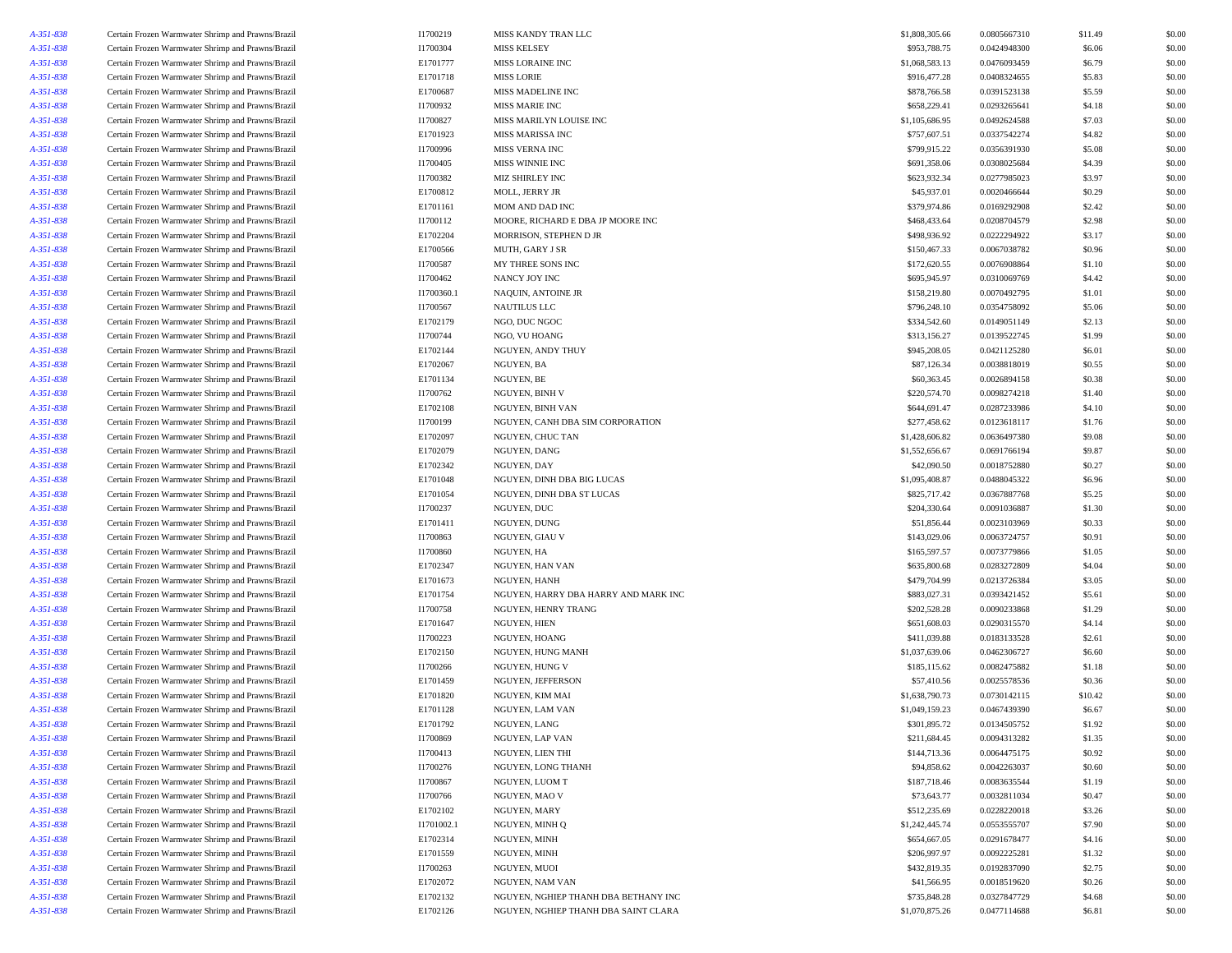| A-351-838 | Certain Frozen Warmwater Shrimp and Prawns/Brazil | E1701808   | NGUYEN, NGOC TIM                       | \$208,154.79    | 0.0092740687 | \$1.32   | \$0.00 |
|-----------|---------------------------------------------------|------------|----------------------------------------|-----------------|--------------|----------|--------|
| A-351-838 | Certain Frozen Warmwater Shrimp and Prawns/Brazil | I1700739   | NGUYEN, NGOC VAN                       | \$95,187.83     | 0.0042409712 | \$0.61   | \$0.00 |
| A-351-838 | Certain Frozen Warmwater Shrimp and Prawns/Brazil | I1700244   | NGUYEN, NUONG DBA CAPT SANG LLC        | \$758,448.39    | 0.0337916917 | \$4.82   | \$0.00 |
| A-351-838 | Certain Frozen Warmwater Shrimp and Prawns/Brazil | I1700746   | NGUYEN, QUYEN M                        | \$151,512.09    | 0.0067504261 | \$0.96   | \$0.00 |
| A-351-838 | Certain Frozen Warmwater Shrimp and Prawns/Brazil | I1700528   | NGUYEN, ROE VAN                        | \$400,296.78    | 0.0178347078 | \$2.54   | \$0.00 |
| A-351-838 | Certain Frozen Warmwater Shrimp and Prawns/Brazil | E1701814   | NGUYEN, ROSE DBA S AND T MARINE INC    | \$882,031.37    | 0.0392977723 | \$5.61   | \$0.00 |
| A-351-838 | Certain Frozen Warmwater Shrimp and Prawns/Brazil | E1701666   | NGUYEN, ROSE DBA R AND C MARINE INC    | \$857,547.01    | 0.0382069032 | \$5.45   | \$0.00 |
| A-351-838 | Certain Frozen Warmwater Shrimp and Prawns/Brazil | I1700105.4 | NGUYEN, SANG VAN                       | \$468,715.02    | 0.0208829944 | \$2.98   | \$0.00 |
| A-351-838 | Certain Frozen Warmwater Shrimp and Prawns/Brazil | I1700234   | NGUYEN, SAU VAN                        | \$146,841.80    | 0.0065423474 | \$0.93   | \$0.00 |
| A-351-838 | Certain Frozen Warmwater Shrimp and Prawns/Brazil | I1700756   | NGUYEN, TAI T                          | \$71,386.17     | 0.0031805189 | \$0.45   | \$0.00 |
|           | Certain Frozen Warmwater Shrimp and Prawns/Brazil | E1702085   | NGUYEN, TAM MINH                       | \$839,081.54    | 0.0373841979 | \$5.33   | \$0.00 |
| A-351-838 |                                                   |            |                                        |                 |              |          |        |
| A-351-838 | Certain Frozen Warmwater Shrimp and Prawns/Brazil | I1700239   | NGUYEN, TAM VAN                        | \$186,755.09    | 0.0083206326 | \$1.19   | \$0.00 |
| A-351-838 | Certain Frozen Warmwater Shrimp and Prawns/Brazil | E1700978   | <b>NGUYEN, TAN</b>                     | \$430,910.18    | 0.0191986484 | \$2.74   | \$0.00 |
| A-351-838 | Certain Frozen Warmwater Shrimp and Prawns/Brazil | E1701661   | NGUYEN, THU VAN                        | \$7,535,170.89  | 0.3357198397 | \$47.90  | \$0.00 |
| A-351-838 | Certain Frozen Warmwater Shrimp and Prawns/Brazil | I1700749   | NGUYEN, THUONG VAN                     | \$322,516.12    | 0.0143692906 | \$2.05   | \$0.00 |
| A-351-838 | Certain Frozen Warmwater Shrimp and Prawns/Brazil | E1701760   | NGUYEN, TRICH VAN                      | \$874,696.46    | 0.0389709749 | \$5.56   | \$0.00 |
| A-351-838 | Certain Frozen Warmwater Shrimp and Prawns/Brazil | I1700761   | NGUYEN, TUNG                           | \$287,756.16    | 0.0128206053 | \$1.83   | \$0.00 |
| A-351-838 | Certain Frozen Warmwater Shrimp and Prawns/Brazil | I1700895   | NGUYEN, VAN H                          | \$76,351.51     | 0.0034017432 | \$0.49   | \$0.00 |
| A-351-838 | Certain Frozen Warmwater Shrimp and Prawns/Brazil | I1700260   | NGUYEN, VIET                           | \$414,508.99    | 0.0184679145 | \$2.63   | \$0.00 |
| A-351-838 | Certain Frozen Warmwater Shrimp and Prawns/Brazil | I1700238   | NGUYEN, VU                             | \$130,743.21    | 0.0058250954 | \$0.83   | \$0.00 |
| A-351-838 | Certain Frozen Warmwater Shrimp and Prawns/Brazil | 11700501   | NUESTRA CRUZ LLC                       | \$318,010.61    | 0.0141685534 | \$2.02   | \$0.00 |
| A-351-838 | Certain Frozen Warmwater Shrimp and Prawns/Brazil | E1700453   | <b>NUNEZ SEAFOOD</b>                   | \$4,490,533.62  | 0.2000699452 | \$28.54  | \$0.00 |
| A-351-838 | Certain Frozen Warmwater Shrimp and Prawns/Brazil | I1700065   | NUNEZ, CONRAD J                        | \$168,335.65    | 0.0074999782 | \$1.07   | \$0.00 |
| A-351-838 | Certain Frozen Warmwater Shrimp and Prawns/Brazil | I1700734   | OCEAN EMPEROR INC                      | \$600,292.64    | 0.0267452659 | \$3.82   | \$0.00 |
| A-351-838 | Certain Frozen Warmwater Shrimp and Prawns/Brazil | E1700166   | OCEAN HARVEST WHOLESALE INC            | \$30,603,688.42 | 1.3635079445 | \$194.53 | \$0.00 |
| A-351-838 | Certain Frozen Warmwater Shrimp and Prawns/Brazil | E1701171   | OCEAN PRIDE SEAFOOD INC                | \$3,742,259.40  | 0.1667315505 | \$23.79  | \$0.00 |
| A-351-838 | Certain Frozen Warmwater Shrimp and Prawns/Brazil | E1700008   | OCEAN SELECT SEAFOOD LLC               | \$11,220,232.75 | 0.4999030275 | \$71.32  | \$0.00 |
| A-351-838 | Certain Frozen Warmwater Shrimp and Prawns/Brazil | E1702219   | OCEAN SPRINGS SEAFOOD MARKET INC       | \$20,857,221.27 | 0.9292666463 | \$132.58 | \$0.00 |
| A-351-838 | Certain Frozen Warmwater Shrimp and Prawns/Brazil | E1701888   | OCEAN WIND INC                         | \$1,802,303.22  | 0.0802993000 | \$11.46  | \$0.00 |
| A-351-838 | Certain Frozen Warmwater Shrimp and Prawns/Brazil | I1700466.1 | OCEANICA CRUZ LLC                      | \$1,336,337.44  | 0.0595387945 | \$8.49   | \$0.00 |
|           |                                                   |            |                                        |                 |              |          |        |
| A-351-838 | Certain Frozen Warmwater Shrimp and Prawns/Brazil | I1700558   | <b>ODIN LLC</b>                        | \$634,123.25    | 0.0282525452 | \$4.03   | \$0.00 |
| A-351-838 | Certain Frozen Warmwater Shrimp and Prawns/Brazil | I1700979   | OLANDER, RODNEY P                      | \$148,679.51    | 0.0066242242 | \$0.95   | \$0.00 |
| A-351-838 | Certain Frozen Warmwater Shrimp and Prawns/Brazil | E1701541   | OLANDER, THOMAS                        | \$74,383.28     | 0.0033140513 | \$0.47   | \$0.00 |
| A-351-838 | Certain Frozen Warmwater Shrimp and Prawns/Brazil | I1700235   | P T FISHERIES INC                      | \$404,286.31    | 0.0180124561 | \$2.57   | \$0.00 |
| A-351-838 | Certain Frozen Warmwater Shrimp and Prawns/Brazil | E1701188   | PALMISANO, DANIEL                      | \$164,099.96    | 0.0073112625 | \$1.04   | \$0.00 |
| A-351-838 | Certain Frozen Warmwater Shrimp and Prawns/Brazil | E1700435   | PALMISANO, DWAYNE JR                   | \$130,470.83    | 0.0058129599 | \$0.83   | \$0.00 |
| A-351-838 | Certain Frozen Warmwater Shrimp and Prawns/Brazil | I1701001   | PAPA ROD INC                           | \$711,954.90    | 0.0317202341 | \$4.53   | \$0.00 |
| A-351-838 | Certain Frozen Warmwater Shrimp and Prawns/Brazil | E1700059   | PARFAIT, ROBERT C SR                   | \$91,330.12     | 0.0040690959 | \$0.58   | \$0.00 |
| A-351-838 | Certain Frozen Warmwater Shrimp and Prawns/Brazil | I1700196   | PARRIA, GAVINC                         | \$611,026.31    | 0.0272234907 | \$3.88   | \$0.00 |
| A-351-838 | Certain Frozen Warmwater Shrimp and Prawns/Brazil | E1700839   | PARRIA, JERRY D                        | \$219,905.80    | 0.0097976199 | \$1.40   | \$0.00 |
| A-351-838 | Certain Frozen Warmwater Shrimp and Prawns/Brazil | I1700085   | PARRIA, LOUIS III                      | \$339,466.74    | 0.0151245036 | \$2.16   | \$0.00 |
| A-351-838 | Certain Frozen Warmwater Shrimp and Prawns/Brazil | I1700074   | PARRIA, LOUIS JR                       | \$566,505.64    | 0.0252399296 | \$3.60   | \$0.00 |
| A-351-838 | Certain Frozen Warmwater Shrimp and Prawns/Brazil | I1700075   | PARRIA, RONALD                         | \$471,298.14    | 0.0209980820 | \$3.00   | \$0.00 |
| A-351-838 | Certain Frozen Warmwater Shrimp and Prawns/Brazil | E1700396   | PAUL PIAZZA AND SON INC                | \$90,936,805.76 | 4.0515723269 | \$578.04 | \$0.00 |
| A-351-838 | Certain Frozen Warmwater Shrimp and Prawns/Brazil | E1700358   | PEARL INC DBA INDIAN RIDGE SHRIMP CO   | \$15,658,896.88 | 0.6976619944 | \$99.54  | \$0.00 |
| A-351-838 | Certain Frozen Warmwater Shrimp and Prawns/Brazil | E1700711   | PELICAN POINT SEAFOOD INC              | \$837,719.49    | 0.0373235136 | \$5.32   | \$0.00 |
| A-351-838 | Certain Frozen Warmwater Shrimp and Prawns/Brazil | I1700555   | PENNY V LLC                            | \$686,492.88    | 0.0305858066 | \$4.36   | \$0.00 |
| A-351-838 | Certain Frozen Warmwater Shrimp and Prawns/Brazil | E1700124   | PERRIN, DAVID M                        | \$73,879.82     | 0.0032916203 | \$0.47   | \$0.00 |
| A-351-838 | Certain Frozen Warmwater Shrimp and Prawns/Brazil | E1700136   | PERRIN, KENNETH V                      | \$40,235.05     | 0.0017926209 | \$0.26   | \$0.00 |
| A-351-838 | Certain Frozen Warmwater Shrimp and Prawns/Brazil | I1700605   | PERSEVERANCE I LLC                     | \$673,216.65    | 0.0299943013 | \$4.28   | \$0.00 |
| A-351-838 | Certain Frozen Warmwater Shrimp and Prawns/Brazil | E1701869   | PHAM, JOSEPH SON                       | \$1,009,610.97  | 0.0449819172 | \$6.42   | \$0.00 |
| A-351-838 | Certain Frozen Warmwater Shrimp and Prawns/Brazil | E1702091   | PHAM, THANH DUC                        | \$1,076,694.90  | 0.0479707553 | \$6.84   | \$0.00 |
|           |                                                   |            |                                        |                 |              |          |        |
| A-351-838 | Certain Frozen Warmwater Shrimp and Prawns/Brazil | E1700082   | PIZANI, TERRILL                        | \$257,851.89    | 0.0114882591 | \$1.64   | \$0.00 |
| A-351-838 | Certain Frozen Warmwater Shrimp and Prawns/Brazil | E1700088   | PIZANI, TERRY JR                       | \$583,524.65    | 0.0259981897 | \$3.71   | \$0.00 |
| A-351-838 | Certain Frozen Warmwater Shrimp and Prawns/Brazil | I1700272   | PLAISANCE, EARL J JR                   | \$94,913.11     | 0.0042287314 | \$0.60   | \$0.00 |
| A-351-838 | Certain Frozen Warmwater Shrimp and Prawns/Brazil | I1700959   | PLAISANCE, KEITH                       | \$118,882.96    | 0.0052966773 | \$0.76   | \$0.00 |
| A-351-838 | Certain Frozen Warmwater Shrimp and Prawns/Brazil | I1700468   | PLATA CRUZ LLC                         | \$1,115,016.92  | 0.0496781436 | \$7.09   | \$0.00 |
| A-351-838 | Certain Frozen Warmwater Shrimp and Prawns/Brazil | I1700281   | PLORK, PHAN                            | \$211,591.93    | 0.0094272061 | \$1.34   | \$0.00 |
| A-351-838 | Certain Frozen Warmwater Shrimp and Prawns/Brazil | E1701018   | POC TAL TRAWLERS INC DBA BEN AND CASEY | \$1,471,684.86  | 0.0655690246 | \$9.35   | \$0.00 |
| A-351-838 | Certain Frozen Warmwater Shrimp and Prawns/Brazil | E1700130   | POLKEY, RICHARD JR                     | \$247,093.95    | 0.0110089529 | \$1.57   | \$0.00 |
| A-351-838 | Certain Frozen Warmwater Shrimp and Prawns/Brazil | E1700035   | PORT ROYAL SEAFOOD INC                 | \$6,966,850.36  | 0.3103990501 | \$44.28  | \$0.00 |
| A-351-838 | Certain Frozen Warmwater Shrimp and Prawns/Brazil | E1700898   | POTEET SEAFOOD INC                     | \$7,843,391.25  | 0.3494522011 | \$49.86  | \$0.00 |
|           |                                                   |            |                                        |                 |              |          |        |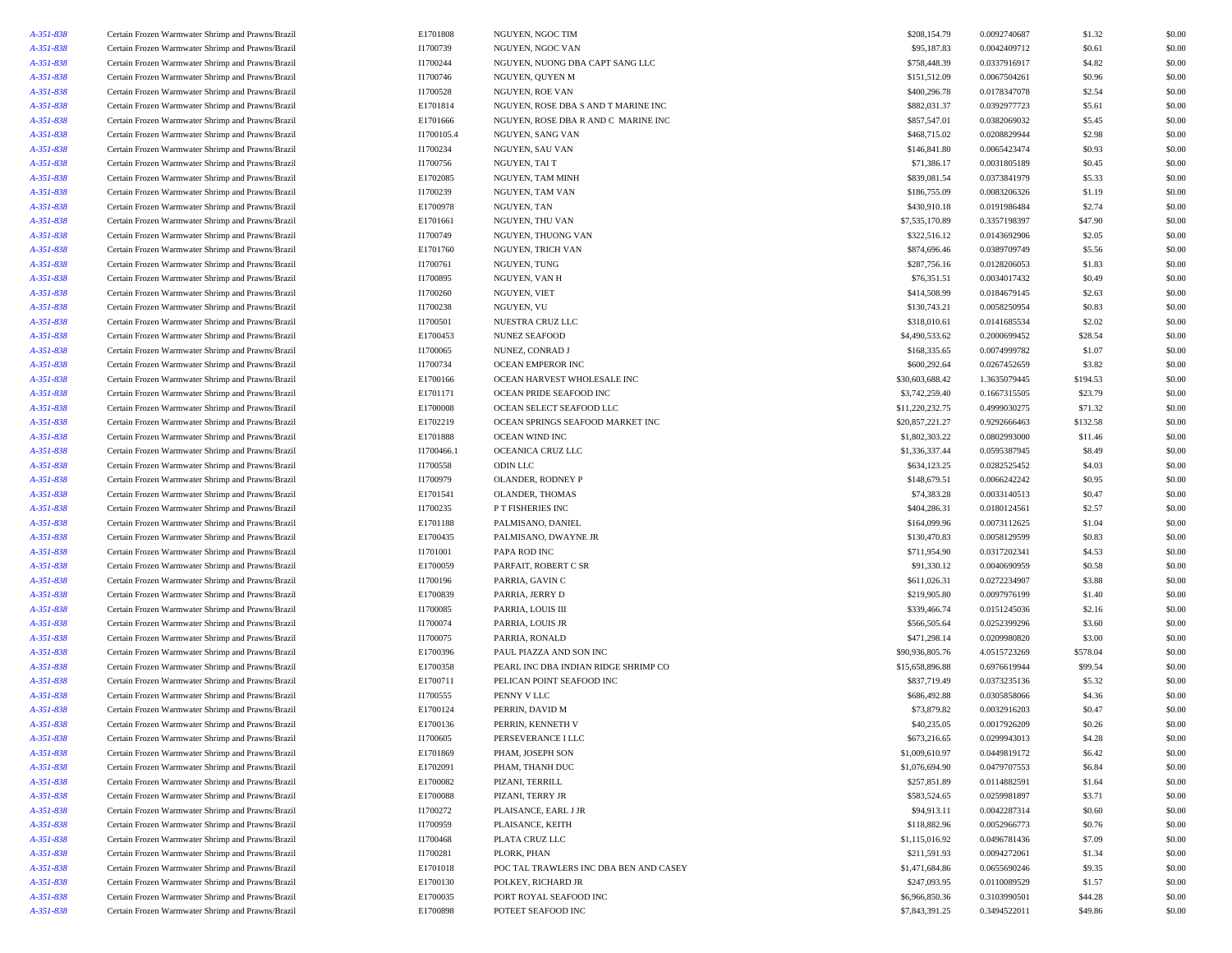| A-351-838 | Certain Frozen Warmwater Shrimp and Prawns/Brazil | E1701743   | PRINCESS LORIE LLC                   | \$886,590.43    | 0.0395008954 | \$5.64   | \$0.00 |
|-----------|---------------------------------------------------|------------|--------------------------------------|-----------------|--------------|----------|--------|
| A-351-838 | Certain Frozen Warmwater Shrimp and Prawns/Brazil | E1701711   | PRINCESS MARY INC                    | \$1,193,650.12  | 0.0531815446 | \$7.59   | \$0.00 |
| A-351-838 | Certain Frozen Warmwater Shrimp and Prawns/Brazil | I1700908   | PURATA TRAWLER INC                   | \$700,101.22    | 0.0311921087 | \$4.45   | \$0.00 |
| A-351-838 | Certain Frozen Warmwater Shrimp and Prawns/Brazil | E1700735   | PURSUER INC                          | \$526,151.23    | 0.0234419908 | \$3.34   | \$0.00 |
| A-351-838 | Certain Frozen Warmwater Shrimp and Prawns/Brazil | E1701436   | QUACH, DUC                           | \$72,760.40     | 0.0032417460 | \$0.46   | \$0.00 |
| A-351-838 | Certain Frozen Warmwater Shrimp and Prawns/Brazil | I1700469   | QUEEN MARY LLC                       | \$1,112,110.00  | 0.0495486295 | \$7.07   | \$0.00 |
| A-351-838 | Certain Frozen Warmwater Shrimp and Prawns/Brazil | I1700483   | QUINTA CRUZ LLC                      | \$926,552.60    | 0.0412813584 | \$5.89   | \$0.00 |
| A-351-838 | Certain Frozen Warmwater Shrimp and Prawns/Brazil | E1700161   | R A LESSO BROKERAGE INC              | \$33,349,756.97 | 1.4858554940 | \$211.99 | \$0.00 |
| A-351-838 | Certain Frozen Warmwater Shrimp and Prawns/Brazil | E1701945   | R AND J INC                          | \$1,151,811.35  | 0.0513174721 | \$7.32   | \$0.00 |
| A-351-838 | Certain Frozen Warmwater Shrimp and Prawns/Brazil | E1700536   | R AND K FISHERIES LLC                | \$112,873.96    | 0.0050289540 | \$0.72   | \$0.00 |
| A-351-838 | Certain Frozen Warmwater Shrimp and Prawns/Brazil | I1700339   | R AND T ATOCHA LLC                   | \$343,890.92    | 0.0153216173 | \$2.19   | \$0.00 |
| A-351-838 | Certain Frozen Warmwater Shrimp and Prawns/Brazil | E1702210   | RACINE, SYLVAN P JR DBA CAPE ROMAIN  | \$294,501.18    | 0.0131211210 | \$1.87   | \$0.00 |
| A-351-838 | Certain Frozen Warmwater Shrimp and Prawns/Brazil | I1700541   | <b>RANCHERO TRAWLERS INC</b>         | \$827,023.21    | 0.0368469546 | \$5.26   | \$0.00 |
| A-351-838 | Certain Frozen Warmwater Shrimp and Prawns/Brazil | I1700797   | RANDALL J PINELL INC                 | \$642,511.18    | 0.0286262586 | \$4.08   | \$0.00 |
| A-351-838 | Certain Frozen Warmwater Shrimp and Prawns/Brazil | E1700627   | RAWLINGS, JOHN H SR                  | \$510,759.86    | 0.0227562481 | \$3.25   | \$0.00 |
| A-351-838 | Certain Frozen Warmwater Shrimp and Prawns/Brazil | E1702038   | RCP SEAFOOD INC                      | \$12,010,583.13 | 0.5351160713 | \$76.35  | \$0.00 |
| A-351-838 | Certain Frozen Warmwater Shrimp and Prawns/Brazil | E1701156   | REAGAN, ROY                          | \$525,149.97    | 0.0233973809 | \$3.34   | \$0.00 |
| A-351-838 | Certain Frozen Warmwater Shrimp and Prawns/Brazil | E1702250   | REAVES, LATEN                        | \$184,814.32    | 0.0082341641 | \$1.17   | \$0.00 |
| A-351-838 | Certain Frozen Warmwater Shrimp and Prawns/Brazil | I1700532   | REVELL, BEN D                        | \$262,052.98    | 0.0116754332 | \$1.67   | \$0.00 |
| A-351-838 | Certain Frozen Warmwater Shrimp and Prawns/Brazil | I1700993   | REYES TRAWLERS INC                   | \$771,932.62    | 0.0343924643 | \$4.91   | \$0.00 |
| A-351-838 | Certain Frozen Warmwater Shrimp and Prawns/Brazil | I1700936   | RHODES, RANDOLPH N                   | \$278,072.83    | 0.0123891770 | \$1.77   | \$0.00 |
| A-351-838 | Certain Frozen Warmwater Shrimp and Prawns/Brazil | I1700418   | RHONDA LYNN INC                      | \$1,007,267.42  | 0.0448775033 | \$6.40   | \$0.00 |
| A-351-838 | Certain Frozen Warmwater Shrimp and Prawns/Brazil | I1700379   | RICKS SEAFOOD INC                    | \$850,579.98    | 0.0378964961 | \$5.41   | \$0.00 |
| A-351-838 | Certain Frozen Warmwater Shrimp and Prawns/Brazil | I1700775   | RICKY G INC                          | \$1,287,477.69  | 0.0573619112 | \$8.18   | \$0.00 |
| A-351-838 | Certain Frozen Warmwater Shrimp and Prawns/Brazil | I1700973   | ROATEX ENTERPRISES INC               | \$738,345.18    | 0.0328960191 | \$4.69   | \$0.00 |
| A-351-838 | Certain Frozen Warmwater Shrimp and Prawns/Brazil | I1700893   | ROBIN, CHARLES III                   | \$89,960.69     | 0.0040080827 | \$0.57   | \$0.00 |
| A-351-838 | Certain Frozen Warmwater Shrimp and Prawns/Brazil | I1700224   | ROBIN, FLOYD                         | \$38,008.98     | 0.0016934412 | \$0.24   | \$0.00 |
| A-351-838 | Certain Frozen Warmwater Shrimp and Prawns/Brazil | I1700897   | ROBIN, RICKY R                       | \$93,554.03     | 0.0041681794 | \$0.59   | \$0.00 |
| A-351-838 | Certain Frozen Warmwater Shrimp and Prawns/Brazil | E1702307   | ROCKIN ROBBIN FISHING BOAT INC       | \$145,437.70    | 0.0064797895 | \$0.92   | \$0.00 |
| A-351-838 | Certain Frozen Warmwater Shrimp and Prawns/Brazil | I1700051   | ROJAS, KERRY D JR                    | \$709,911.18    | 0.0316291788 | \$4.51   | \$0.00 |
| A-351-838 | Certain Frozen Warmwater Shrimp and Prawns/Brazil | I1700115   | <b>ROMO INC</b>                      | \$540,605.21    | 0.0240859693 | \$3.44   | \$0.00 |
| A-351-838 | Certain Frozen Warmwater Shrimp and Prawns/Brazil | I1700127   | RONQUILLO, EARL                      | \$164,197.38    | 0.0073156029 | \$1.04   | \$0.00 |
| A-351-838 | Certain Frozen Warmwater Shrimp and Prawns/Brazil | E1701970   | <b>ROSA MARIE INC</b>                | \$1,233,524.68  | 0.0549581043 | \$7.84   | \$0.00 |
| A-351-838 | Certain Frozen Warmwater Shrimp and Prawns/Brazil | I1700485   | RUBI CRUZ LLC                        | \$812,361.56    | 0.0361937236 | \$5.16   | \$0.00 |
| A-351-838 | Certain Frozen Warmwater Shrimp and Prawns/Brazil | E1701934   | RUSSELL, CASEY                       | \$164,310.58    | 0.0073206464 | \$1.04   | \$0.00 |
| A-351-838 | Certain Frozen Warmwater Shrimp and Prawns/Brazil | E1701843   | RUSSELL, DANIEL                      | \$179,527.54    | 0.0079986185 | \$1.14   | \$0.00 |
| A-351-838 | Certain Frozen Warmwater Shrimp and Prawns/Brazil | E1701855   | RUSSELL, MICHAEL J                   | \$242,578.66    | 0.0108077799 | \$1.54   | \$0.00 |
| A-351-838 | Certain Frozen Warmwater Shrimp and Prawns/Brazil | E1701849   | RUSSELL, NICHOLAS M                  | \$178,938.74    | 0.0079723852 | \$1.14   | \$0.00 |
| A-351-838 | Certain Frozen Warmwater Shrimp and Prawns/Brazil | I1700236   | <b>RUTTLEY BOYS INC</b>              | \$575,891.93    | 0.0256581237 | \$3.66   | \$0.00 |
| A-351-838 | Certain Frozen Warmwater Shrimp and Prawns/Brazil | I1700488   | SALINA CRUZ LLC                      | \$733,582.67    | 0.0326838316 | \$4.66   | \$0.00 |
| A-351-838 | Certain Frozen Warmwater Shrimp and Prawns/Brazil | I1700301   | <b>SANDRA KAY</b>                    | \$1,025,482.88  | 0.0456890697 | \$6.52   | \$0.00 |
| A-351-838 | Certain Frozen Warmwater Shrimp and Prawns/Brazil | I1700489   | SANTA FE CRUZ LLC                    | \$928,979.40    | 0.0413894814 | \$5.91   | \$0.00 |
| A-351-838 | Certain Frozen Warmwater Shrimp and Prawns/Brazil | E1701098   | <b>SANTA MARIA I INC</b>             | \$1,659,524.62  | 0.0739379833 | \$10.55  | \$0.00 |
| A-351-838 | Certain Frozen Warmwater Shrimp and Prawns/Brazil | I1700491   | <b>SANTA MONICA LLC</b>              | \$897,575.41    | 0.0399903170 | \$5.71   | \$0.00 |
| A-351-838 | Certain Frozen Warmwater Shrimp and Prawns/Brazil | E1700926   | SCHMIT, PAUL A JR                    | \$50,887.72     | 0.0022672369 | \$0.32   | \$0.00 |
| A-351-838 | Certain Frozen Warmwater Shrimp and Prawns/Brazil | E1700794   | SCHULTZ, TROY A                      | \$111,374.57    | 0.0049621506 | \$0.71   | \$0.00 |
| A-351-838 | Certain Frozen Warmwater Shrimp and Prawns/Brazil | I1700081   | <b>SCOOBY INC</b>                    | \$325,465.20    | 0.0145006830 | \$2.07   | \$0.00 |
| A-351-838 | Certain Frozen Warmwater Shrimp and Prawns/Brazil | I1700928   | SEA EAGLE FISHERIES INC              | \$577,274.12    | 0.0257197054 | \$3.67   | \$0.00 |
| A-351-838 | Certain Frozen Warmwater Shrimp and Prawns/Brazil | E1700915   | SEA PEARL SEAFOOD CO INC             | \$49,343,976.97 | 2.1984573784 | \$313.66 | \$0.00 |
| A-351-838 | Certain Frozen Warmwater Shrimp and Prawns/Brazil | E1700023   | <b>SEAFOOD SHED</b>                  | \$5,148,091.96  | 0.2293666107 | \$32.72  | \$0.00 |
| A-351-838 | Certain Frozen Warmwater Shrimp and Prawns/Brazil | I1700414   | SEAMAN, GREG DBA SEAMAN TRAWLERS INC | \$848,657.85    | 0.0378108581 | \$5.39   | \$0.00 |
| A-351-838 | Certain Frozen Warmwater Shrimp and Prawns/Brazil | I1700283   | SEANG, MENG                          | \$132,584.10    | 0.0059071139 | \$0.84   | \$0.00 |
| A-351-838 | Certain Frozen Warmwater Shrimp and Prawns/Brazil | E1701882   | SECOND GENERATION SEAFOOD            | \$2,171,363.74  | 0.0967423165 | \$13.80  | \$0.00 |
| A-351-838 | Certain Frozen Warmwater Shrimp and Prawns/Brazil | E1700373   | SELLERS, ISAAC CHARLES               | \$470,027.41    | 0.0209414662 | \$2.99   | \$0.00 |
| A-351-838 | Certain Frozen Warmwater Shrimp and Prawns/Brazil | E1700281   | SERIGNE, JAMES J III                 | \$82,135.01     | 0.0036594196 | \$0.52   | \$0.00 |
| A-351-838 | Certain Frozen Warmwater Shrimp and Prawns/Brazil | E1701706   | SEVEL, MICHAEL D                     | \$280,906.42    | 0.0125154240 | \$1.79   | \$0.00 |
| A-351-838 | Certain Frozen Warmwater Shrimp and Prawns/Brazil | I1700403   | SHRIMP TEXAS 1 INC                   | \$878,114.64    | 0.0391232675 | \$5.58   | \$0.00 |
| A-351-838 | Certain Frozen Warmwater Shrimp and Prawns/Brazil | I1700745   | SI KY LAN INC                        | \$403,956.49    | 0.0179977614 | \$2.57   | \$0.00 |
| A-351-838 | Certain Frozen Warmwater Shrimp and Prawns/Brazil | I1700229   | SKINNER, RICHARD                     | \$160,021.02    | 0.0071295306 | \$1.02   | \$0.00 |
| A-351-838 | Certain Frozen Warmwater Shrimp and Prawns/Brazil | I1700560.1 | SMITH, MARK                          | \$1,111,781.09  | 0.0495339754 | \$7.07   | \$0.00 |
| A-351-838 | Certain Frozen Warmwater Shrimp and Prawns/Brazil | E1701149   | SMITH, WALTER M                      | \$17,060,364.49 | 0.7601025798 | \$108.44 | \$0.00 |
| A-351-838 | Certain Frozen Warmwater Shrimp and Prawns/Brazil | I1700297   | SMITHWICK, TED W                     | \$355,073.31    | 0.0158198343 | \$2.26   | \$0.00 |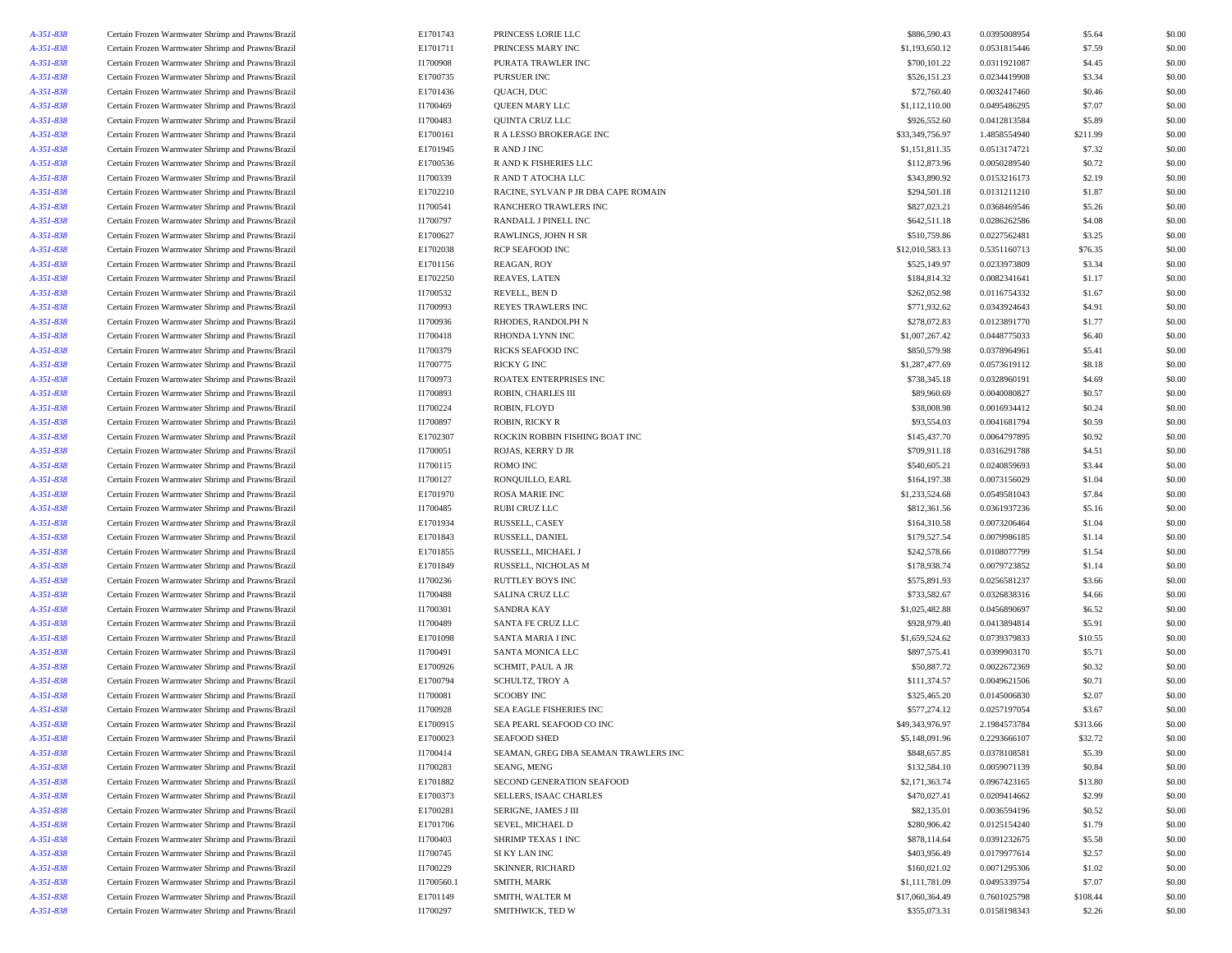| A-351-838 | Certain Frozen Warmwater Shrimp and Prawns/Brazil | E1700505   | SNODGRASS, SAM DBA SHRIMP TRAWLER VALLY INC   | \$888,118.54    | 0.0395689784 | \$5.65   | \$0.00 |
|-----------|---------------------------------------------------|------------|-----------------------------------------------|-----------------|--------------|----------|--------|
| A-351-838 | Certain Frozen Warmwater Shrimp and Prawns/Brazil | E1700464   | SNODGRASS, SAM DBA MICHAEL S INC              | \$903,130.28    | 0.0402378071 | \$5.74   | \$0.00 |
| A-351-838 | Certain Frozen Warmwater Shrimp and Prawns/Brazil | E1700499   | SNODGRASS, SAM DBA SNODGRASS BROTHERS INC     | \$814,235.85    | 0.0362772302 | \$5.18   | \$0.00 |
| A-351-838 | Certain Frozen Warmwater Shrimp and Prawns/Brazil | E1700511   | SNODGRASS, SAM DBA LA RETA INC                | \$1,109,229.23  | 0.0494202805 | \$7.05   | \$0.00 |
| A-351-838 | Certain Frozen Warmwater Shrimp and Prawns/Brazil | E1700494   | SNODGRASS, SAM DBA SHRIMP TRAWLER PLAYBOY INC | \$862,933.80    | 0.0384469047 | \$5.49   | \$0.00 |
| A-351-838 | Certain Frozen Warmwater Shrimp and Prawns/Brazil | E1700460   | SNODGRASS, SAM DBA ANDY DOS INC               | \$866,366.03    | 0.0385998233 | \$5.51   | \$0.00 |
| A-351-838 | Certain Frozen Warmwater Shrimp and Prawns/Brazil | E1700517   | SNODGRASS, SAM DBA CHALLENGE 42 INC           | \$761,438.90    | 0.0339249301 | \$4.84   | \$0.00 |
| A-351-838 | Certain Frozen Warmwater Shrimp and Prawns/Brazil | E1700479   | SNODGRASS, SAM DBA WAR WAGON INC              | \$860,476.03    | 0.0383374019 | \$5.47   | \$0.00 |
| A-351-838 | Certain Frozen Warmwater Shrimp and Prawns/Brazil | I1700772   | SOEUNG, PHAT                                  | \$65,190.89     | 0.0029044962 | \$0.41   | \$0.00 |
| A-351-838 | Certain Frozen Warmwater Shrimp and Prawns/Brazil | I1700905   | SOK, KHENG                                    | \$119,711.40    | 0.0053335873 | \$0.76   | \$0.00 |
| A-351-838 | Certain Frozen Warmwater Shrimp and Prawns/Brazil | E1701422   | SOK, MONTHA                                   | \$1,437,451.60  | 0.0640438058 | \$9.14   | \$0.00 |
| A-351-838 | Certain Frozen Warmwater Shrimp and Prawns/Brazil | I1700748   | SON, SAMAY                                    | \$243,769.27    | 0.0108608260 | \$1.55   | \$0.00 |
| A-351-838 | Certain Frozen Warmwater Shrimp and Prawns/Brazil | I1700958   | <b>SOUL MAMA INC</b>                          | \$95,875.01     | 0.0042715877 | \$0.61   | \$0.00 |
| A-351-838 | Certain Frozen Warmwater Shrimp and Prawns/Brazil | I1700233   | SREIY, SIPHAN                                 | \$138,365.23    | 0.0061646847 | \$0.88   | \$0.00 |
| A-351-838 | Certain Frozen Warmwater Shrimp and Prawns/Brazil | I1700433   | ST DANIEL PHILLIP III INC                     | \$418,843.23    | 0.0186610210 | \$2.66   | \$0.00 |
| A-351-838 | Certain Frozen Warmwater Shrimp and Prawns/Brazil | I1700473   | ST VINCENT ANDREW INC                         | \$623,759.34    | 0.0277907945 | \$3.96   | \$0.00 |
| A-351-838 | Certain Frozen Warmwater Shrimp and Prawns/Brazil | I1700006   | START YOUNG INC                               | \$760,713.69    | 0.0338926193 | \$4.84   | \$0.00 |
| A-351-838 |                                                   |            |                                               | \$431,083.65    |              | \$2.74   | \$0.00 |
|           | Certain Frozen Warmwater Shrimp and Prawns/Brazil | E1701478   | STEEN, CARL L                                 | \$537,058.11    | 0.0192063771 | \$3.41   | \$0.00 |
| A-351-838 | Certain Frozen Warmwater Shrimp and Prawns/Brazil | I1700380   | STELLA MESTRE INC                             |                 | 0.0239279328 |          |        |
| A-351-838 | Certain Frozen Warmwater Shrimp and Prawns/Brazil | I1700317   | STRICKLAND, KEN                               | \$122,007.17    | 0.0054358724 | \$0.78   | \$0.00 |
| A-351-838 | Certain Frozen Warmwater Shrimp and Prawns/Brazil | E1701939   | SUN STAR INCORPORATED                         | \$498,059.00    | 0.0221903776 | \$3.17   | \$0.00 |
| A-351-838 | Certain Frozen Warmwater Shrimp and Prawns/Brazil | I1700265   | SUN, HONG SRENG                               | \$100,691.13    | 0.0044861637 | \$0.64   | \$0.00 |
| A-351-838 | Certain Frozen Warmwater Shrimp and Prawns/Brazil | E1702302   | T CVITANOVICH SEAFOOD LLC                     | \$14,460,477.62 | 0.6442679668 | \$91.92  | \$0.00 |
| A-351-838 | Certain Frozen Warmwater Shrimp and Prawns/Brazil | E1700184   | TAN, LAN T                                    | \$335,511.95    | 0.0149483031 | \$2.13   | \$0.00 |
| A-351-838 | Certain Frozen Warmwater Shrimp and Prawns/Brazil | I1700889   | TARAVELLA, RAYMOND P                          | \$39,439.40     | 0.0017571717 | \$0.25   | \$0.00 |
| A-351-838 | Certain Frozen Warmwater Shrimp and Prawns/Brazil | E1700818   | TASSIN, KEITH P                               | \$117,169.17    | 0.0052203215 | \$0.74   | \$0.00 |
| A-351-838 | Certain Frozen Warmwater Shrimp and Prawns/Brazil | I1700344   | TAYLOR, DOYLE L                               | \$167,038.49    | 0.0074421849 | \$1.06   | \$0.00 |
| A-351-838 | Certain Frozen Warmwater Shrimp and Prawns/Brazil | I1700899   | TEAP, PHAL                                    | \$134,573.72    | 0.0059957589 | \$0.86   | \$0.00 |
| A-351-838 | Certain Frozen Warmwater Shrimp and Prawns/Brazil | I1700493   | <b>TERCERA CRUZ LLC</b>                       | \$851,889.88    | 0.0379548571 | \$5.42   | \$0.00 |
| A-351-838 | Certain Frozen Warmwater Shrimp and Prawns/Brazil | E1701685   | TEXAS PACK INC                                | \$18,483,949.46 | 0.8235285757 | \$117.49 | \$0.00 |
| A-351-838 | Certain Frozen Warmwater Shrimp and Prawns/Brazil | E1702138   | THANH, THIEN and TRAN, TRANG (MELISSA)        | \$1,850,217.45  | 0.0824340569 | \$11.76  | \$0.00 |
| A-351-838 | Certain Frozen Warmwater Shrimp and Prawns/Brazil | I1700456.1 | THIBODEAUX, BART                              | \$173,489.66    | 0.0077296085 | \$1.10   | \$0.00 |
| A-351-838 | Certain Frozen Warmwater Shrimp and Prawns/Brazil | E1701653   | THOMAS, KENNETH                               | \$336,703.94    | 0.0150014106 | \$2.14   | \$0.00 |
| A-351-838 | Certain Frozen Warmwater Shrimp and Prawns/Brazil | E1702284   | THUNDERBOLT FISHERMANS SEAFOOD INC            | \$1,681,322.22  | 0.0749091473 | \$10.69  | \$0.00 |
| A-351-838 | Certain Frozen Warmwater Shrimp and Prawns/Brazil | E1700856   | TIDELANDS SEAFOOD CO INC                      | \$4,635,389.67  | 0.2065238201 | \$29.46  | \$0.00 |
| A-351-838 | Certain Frozen Warmwater Shrimp and Prawns/Brazil | I1700332.1 | TIFFANI CLAIRE INC                            | \$1,005,213.79  | 0.0447860065 | \$6.39   | \$0.00 |
| A-351-838 | Certain Frozen Warmwater Shrimp and Prawns/Brazil | I1700203   | TO, DU                                        | \$61,731.89     | 0.0027503849 | \$0.39   | \$0.00 |
| A-351-838 | Certain Frozen Warmwater Shrimp and Prawns/Brazil | E1701983   | TODD, FRED N DBA TODD SHRIMPING INC           | \$323,767.51    | 0.0144250447 | \$2.06   | \$0.00 |
| A-351-838 | Certain Frozen Warmwater Shrimp and Prawns/Brazil | I1700139.1 | TOMMYS SEAFOOD INC                            | \$16,786,629.58 | 0.7479066732 | \$106.70 | \$0.00 |
| A-351-838 | Certain Frozen Warmwater Shrimp and Prawns/Brazil | I1700773   | TONG, HAI V                                   | \$164,720.46    | 0.0073389081 | \$1.05   | \$0.00 |
| A-351-838 | Certain Frozen Warmwater Shrimp and Prawns/Brazil | I1700902   | TONG, LINH CHI                                | \$43,126.87     | 0.0019214622 | \$0.27   | \$0.00 |
| A-351-838 | Certain Frozen Warmwater Shrimp and Prawns/Brazil | I1700551   | TRAHAN, RICKY                                 | \$251,755.62    | 0.0112166476 | \$1.60   | \$0.00 |
| A-351-838 | Certain Frozen Warmwater Shrimp and Prawns/Brazil | I1700291   | TRAN, CAM VAN                                 | \$236,382.14    | 0.0105317020 | \$1.50   | \$0.00 |
| A-351-838 | Certain Frozen Warmwater Shrimp and Prawns/Brazil | I1700865   | TRAN, DINH QUOC                               | \$136,151.91    | 0.0060660731 | \$0.87   | \$0.00 |
| A-351-838 | Certain Frozen Warmwater Shrimp and Prawns/Brazil | I1700353   | TRAN, DUONG DBA D AND C SEAFOOD INC           | \$20,567,326.91 | 0.9163507762 | \$130.74 | \$0.00 |
| A-351-838 | Certain Frozen Warmwater Shrimp and Prawns/Brazil | I1700735   | TRAN, HUNG P                                  | \$381,223.78    | 0.0169849348 | \$2.42   | \$0.00 |
| A-351-838 | Certain Frozen Warmwater Shrimp and Prawns/Brazil | E1702354   | TRAN, PHU VAN DBA BAMA EXPRESS V              | \$851,871.21    | 0.0379540252 | \$5.41   | \$0.00 |
| A-351-838 | Certain Frozen Warmwater Shrimp and Prawns/Brazil | I1700948   | TRAN, STEVEN TUAN                             | \$81,807.60     | 0.0036448323 | \$0.52   | \$0.00 |
| A-351-838 | Certain Frozen Warmwater Shrimp and Prawns/Brazil | I1700750   | TRAN, THAN VAN                                | \$215,984.97    | 0.0096229323 | \$1.37   | \$0.00 |
| A-351-838 | Certain Frozen Warmwater Shrimp and Prawns/Brazil | I1700218   | TRAN, THANH VAN                               | \$161,724.70    | 0.0072054358 | \$1.03   | \$0.00 |
| A-351-838 | Certain Frozen Warmwater Shrimp and Prawns/Brazil | I1700938   | TRAN, TUONG DBA ST MARTIN VI                  | \$495,108.77    | 0.0220589339 | \$3.15   | \$0.00 |
| A-351-838 | Certain Frozen Warmwater Shrimp and Prawns/Brazil | E1702043   | TREYBIG, ERNEST H JR                          | \$205,683.23    | 0.0091639516 | \$1.31   | \$0.00 |
| A-351-838 | Certain Frozen Warmwater Shrimp and Prawns/Brazil | I1700370   | TRIEU, JACKIE AND HIEP                        | \$1,420,627.37  | 0.0632942238 | \$9.03   | \$0.00 |
|           |                                                   |            |                                               |                 |              |          |        |
| A-351-838 | Certain Frozen Warmwater Shrimp and Prawns/Brazil | I1700268   | TRINH, PHILIP P                               | \$119,827.62    | 0.0053387654 | \$0.76   | \$0.00 |
| A-351-838 | Certain Frozen Warmwater Shrimp and Prawns/Brazil | I1700940   | TROPICAL SEAFOOD                              | \$7,449,678.15  | 0.3319108208 | \$47.35  | \$0.00 |
| A-351-838 | Certain Frozen Warmwater Shrimp and Prawns/Brazil | E1701528   | TRUONG, BENJAMIN                              | \$425,163.56    | 0.0189426151 | \$2.70   | \$0.00 |
| A-351-838 | Certain Frozen Warmwater Shrimp and Prawns/Brazil | E1701585   | TRUONG, KIM                                   | \$358,301.51    | 0.0159636626 | \$2.28   | \$0.00 |
| A-351-838 | Certain Frozen Warmwater Shrimp and Prawns/Brazil | I1700034   | TWO FLAGS INC                                 | \$470,802.99    | 0.0209760212 | \$2.99   | \$0.00 |
| A-351-838 | Certain Frozen Warmwater Shrimp and Prawns/Brazil | I1700495   | ULTIMA CRUZ LLC                               | \$1,190,433.55  | 0.0530382345 | \$7.57   | \$0.00 |
| A-351-838 | Certain Frozen Warmwater Shrimp and Prawns/Brazil | I1700077   | VAN BURREN SHRIMP CO                          | \$776,430.29    | 0.0345928522 | \$4.94   | \$0.00 |
| A-351-838 | Certain Frozen Warmwater Shrimp and Prawns/Brazil | I1700864   | VAN, VUI                                      | \$430,787.83    | 0.0191931973 | \$2.74   | \$0.00 |
| A-351-838 | Certain Frozen Warmwater Shrimp and Prawns/Brazil | I1700544   | VARON INC                                     | \$799,173.31    | 0.0356061381 | \$5.08   | \$0.00 |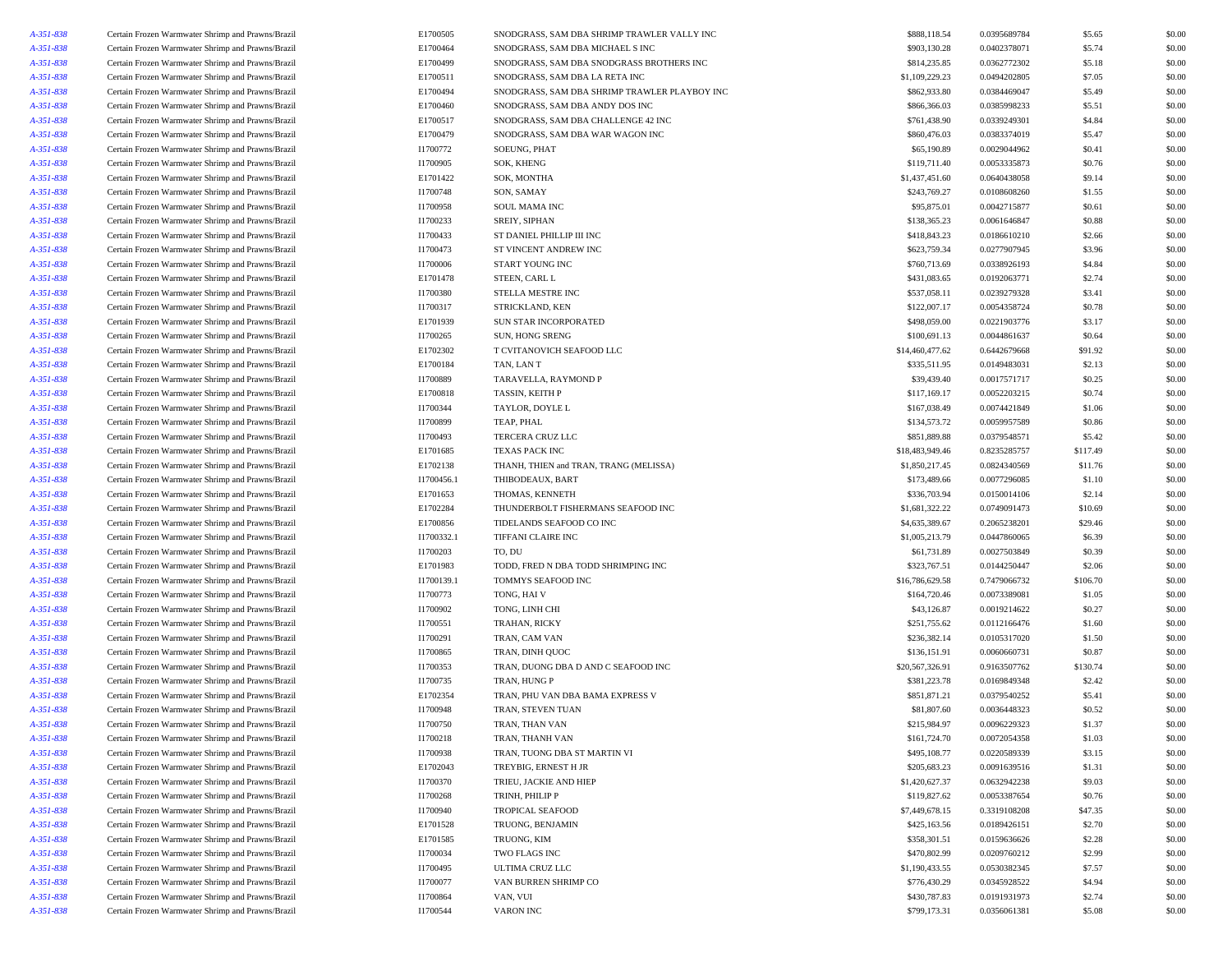| A-351-838 | Certain Frozen Warmwater Shrimp and Prawns/Brazil | E1700112   | VEGAS, PERCY J                                  |                             | \$258,839.11       | 0.0115322434 | \$1.65      | \$0.00 |
|-----------|---------------------------------------------------|------------|-------------------------------------------------|-----------------------------|--------------------|--------------|-------------|--------|
| A-351-838 | Certain Frozen Warmwater Shrimp and Prawns/Brazil | E1701630   | VENICE SEAFOOD LLC                              |                             | \$22,352,251.89    | 0.9958758112 | \$142.08    | \$0.00 |
| A-351-838 | Certain Frozen Warmwater Shrimp and Prawns/Brazil | I1700498   | VERA CRUZ LLC                                   |                             | \$1,100,330.22     | 0.0490237966 | \$6.99      | \$0.00 |
| A-351-838 | Certain Frozen Warmwater Shrimp and Prawns/Brazil | I1700349   | VERSAGGI SHRIMP CORP                            |                             | \$2,481,309.54     | 0.1105515526 | \$15.77     | \$0.00 |
| A-351-838 | Certain Frozen Warmwater Shrimp and Prawns/Brazil | I1700563   | VICKNAIR, DUANE                                 |                             | \$89,502.71        | 0.0039876780 | \$0.57      | \$0.00 |
| A-351-838 | Certain Frozen Warmwater Shrimp and Prawns/Brazil | I1700432   | VICTORIA ROSE INC                               |                             | \$447,853.83       | 0.0199535509 | \$2.85      | \$0.00 |
| A-351-838 | Certain Frozen Warmwater Shrimp and Prawns/Brazil | E1702114   | VIETNAMESE AMERICAN COMMERCIAL FISHERMENS UNION |                             | \$95,445,564.46    | 4.2524542671 | \$606.70    | \$0.00 |
| A-351-838 | Certain Frozen Warmwater Shrimp and Prawns/Brazil | I1700546   | <b>VIGILANTE INC</b>                            |                             | \$699,253.64       | 0.0311543459 | \$4.44      | \$0.00 |
| A-351-838 | Certain Frozen Warmwater Shrimp and Prawns/Brazil | E1700002   | VINCENT PIAZZA JR AND SONS SEAFOOD INC          |                             | \$5,158,516.25     | 0.2298310515 | \$32.79     | \$0.00 |
| A-351-838 | Certain Frozen Warmwater Shrimp and Prawns/Brazil | I1700194   | VINCENT, GENE B                                 |                             | \$156,890.21       | 0.0069900414 | \$1.00      | \$0.00 |
| A-351-838 | Certain Frozen Warmwater Shrimp and Prawns/Brazil | I1700195   | VO, DUSTIN                                      |                             | \$92,554.14        | 0.0041236306 | \$0.59      | \$0.00 |
| A-351-838 | Certain Frozen Warmwater Shrimp and Prawns/Brazil | I1700866   | VO, HANH X                                      |                             | \$519,230.47       | 0.0231336452 | \$3.30      | \$0.00 |
| A-351-838 | Certain Frozen Warmwater Shrimp and Prawns/Brazil | I1700279   | VO. HIEN VAN                                    |                             | \$151,906.75       | 0.0067680097 | \$0.97      | \$0.00 |
| A-351-838 | Certain Frozen Warmwater Shrimp and Prawns/Brazil | I1700220   | VO, MINH NGOC                                   |                             | \$292,095.97       | 0.0130139600 | \$1.86      | \$0.00 |
| A-351-838 | Certain Frozen Warmwater Shrimp and Prawns/Brazil | I1700741   | VO, MONG                                        |                             | \$183,722.85       | 0.0081855351 | \$1.17      | \$0.00 |
| A-351-838 | Certain Frozen Warmwater Shrimp and Prawns/Brazil | E1701182   | VO, NHON TAI                                    |                             | \$1,657,605.07     | 0.0738524602 | \$10.54     | \$0.00 |
| A-351-838 | Certain Frozen Warmwater Shrimp and Prawns/Brazil | I1700736   | VO, SANG M                                      |                             | \$214,698.62       | 0.0095656207 | \$1.36      | \$0.00 |
| A-351-838 | Certain Frozen Warmwater Shrimp and Prawns/Brazil | E1702061   | VO, TIEN                                        |                             | \$46,339.91        | 0.0020646150 | \$0.29      | \$0.00 |
| A-351-838 | Certain Frozen Warmwater Shrimp and Prawns/Brazil | E1701905   | VU, KHANH DBA C T INC                           |                             | \$868,709.51       | 0.0387042340 | \$5.52      | \$0.00 |
| A-351-838 | Certain Frozen Warmwater Shrimp and Prawns/Brazil | E1702366   | VU, KHOI                                        |                             | \$35,581.67        | 0.0015852955 | \$0.23      | \$0.00 |
| A-351-838 | Certain Frozen Warmwater Shrimp and Prawns/Brazil | E1702360   | VU, RUYEN                                       |                             | \$33,566.83        | 0.0014955269 | \$0.21      | \$0.00 |
| A-351-838 | Certain Frozen Warmwater Shrimp and Prawns/Brazil | E1701916   | VU, TOM                                         |                             | \$958,388.44       | 0.0426997633 | \$6.09      | \$0.00 |
| A-351-838 | Certain Frozen Warmwater Shrimp and Prawns/Brazil | E1701994   | VU, TU VIET                                     |                             | \$1,373,438.86     | 0.0611918005 | \$8.73      | \$0.00 |
| A-351-838 | Certain Frozen Warmwater Shrimp and Prawns/Brazil | E1702048   | VU, TUYEN VIET DBA MISS ANNA V FRANCIS VU       |                             | \$965,090.35       | 0.0429983583 | \$6.13      | \$0.00 |
| A-351-838 | Certain Frozen Warmwater Shrimp and Prawns/Brazil | E1702053   | VU. TUYEN VIET JACK DBA ST DOMINIC              |                             | \$1,003,098.42     | 0.0446917589 | \$6.38      | \$0.00 |
| A-351-838 | Certain Frozen Warmwater Shrimp and Prawns/Brazil | E1702007   | WADE, CALVIN J JR                               |                             | \$73,948.21        | 0.0032946673 | \$0.47      | \$0.00 |
| A-351-838 | Certain Frozen Warmwater Shrimp and Prawns/Brazil | E1700401   | WAIT N SEA INC                                  |                             | \$278,825.92       | 0.0124227300 | \$1.77      | \$0.00 |
| A-351-838 | Certain Frozen Warmwater Shrimp and Prawns/Brazil | I1700324   | <b>WALLACE B</b>                                |                             | \$1,131,634.89     | 0.0504185359 | \$7.19      | \$0.00 |
| A-351-838 | Certain Frozen Warmwater Shrimp and Prawns/Brazil | I1700611   | WC TRAWLERS INC                                 |                             | \$752,665.56       | 0.0335340452 | \$4.78      | \$0.00 |
| A-351-838 | Certain Frozen Warmwater Shrimp and Prawns/Brazil | E1700740   | WENDY AND ERIC INC                              |                             | \$525,509.52       | 0.0234134002 | \$3.34      | \$0.00 |
| A-351-838 | Certain Frozen Warmwater Shrimp and Prawns/Brazil | I1700740   | WHITE BIRD INC                                  |                             | \$340,705.26       | 0.0151796843 | \$2.17      | \$0.00 |
| A-351-838 | Certain Frozen Warmwater Shrimp and Prawns/Brazil | E1701554   | WILES, SONNY JOEL SR                            |                             | \$251,353.72       | 0.0111987415 | \$1.60      | \$0.00 |
| A-351-838 | Certain Frozen Warmwater Shrimp and Prawns/Brazil | I1700601   | WILLIAM PATRICK INC                             |                             | \$200,477.23       | 0.0089320049 | \$1.27      | \$0.00 |
| A-351-838 | Certain Frozen Warmwater Shrimp and Prawns/Brazil | E1700418   | WILLIAMS, JOSEPH H DBA JOANN B INC              |                             | \$833,627.60       | 0.0371412047 | \$5.30      | \$0.00 |
| A-351-838 | Certain Frozen Warmwater Shrimp and Prawns/Brazil | I1700913   | WL AND O INC                                    |                             | \$928,906.75       | 0.0413862446 | \$5.90      | \$0.00 |
| A-351-838 | Certain Frozen Warmwater Shrimp and Prawns/Brazil | I1700375   | WYLIE MILAM INC                                 |                             | \$664,947.28       | 0.0296258701 | \$4.23      | \$0.00 |
| A-351-838 | Certain Frozen Warmwater Shrimp and Prawns/Brazil | E1700845   | ZAR, JOHN III                                   |                             | \$195,816.25       | 0.0087243410 | \$1.24      | \$0.00 |
| A-351-838 | Certain Frozen Warmwater Shrimp and Prawns/Brazil | E1700931   | ZAR, TROY DBA TROY AND PENNY ZAR LLC            |                             | \$167,985.05       | 0.0074843577 | \$1.07      | \$0.00 |
| A-351-838 | Certain Frozen Warmwater Shrimp and Prawns/Brazil | E1701351   | ZIRLOTT TRAWLERS INC                            |                             | \$3,739,394.10     | 0.1666038908 | \$23.77     | \$0.00 |
| A-351-838 | Certain Frozen Warmwater Shrimp and Prawns/Brazil | E1701975   | ZIRLOTT, ROSA                                   |                             | \$1,058,242.55     | 0.0471486346 | \$6.73      | \$0.00 |
|           |                                                   |            |                                                 | <b>Total for: A-351-838</b> | \$2,244,481,856.01 |              | \$14,267.01 | \$0.00 |
| A-357-809 | Seamless Pipe/Argentina                           | I1700684   | UNITED STATES STEEL CORPORATION                 |                             | \$521,417,193.34   | 0.0000000000 | \$0.00      | \$0.00 |
|           |                                                   |            |                                                 | <b>Total for: A-357-809</b> | \$521,417,193.34   |              | \$0.00      | \$0.00 |
| A-357-810 | Oil Country Tubular Goods/Argentina               | I1700667   | UNITED STATES STEEL CORPORATION                 |                             | \$7,319,105,217.14 | 0.0000000000 | \$0.00      | \$0.00 |
|           |                                                   |            |                                                 | <b>Total for: A-357-810</b> | \$7,319,105,217.14 |              | \$0.00      | \$0.00 |
| A-357-812 | Honey/Argentina                                   | E1700142   | A H MEYER AND SONS INC                          |                             | \$4,749,558.54     | 0.0000000000 | \$0.00      | \$0.00 |
| A-357-812 | Honey/Argentina                                   | I1700907.1 | ADEE HONEY FARMS                                |                             | \$46,676,083.25    | 0.0000000000 | \$0.00      | \$0.00 |
| A-357-812 | Honey/Argentina                                   | I1700102.1 | <b>ALMETER, MARK</b>                            |                             | \$1,535,932.49     | 0.0000000000 | \$0.00      | \$0.00 |
| A-357-812 | Honey/Argentina                                   | E1700377   | BAERWALD, JIM                                   |                             | \$1,463,999.50     | 0.0000000000 | \$0.00      | \$0.00 |
| A-357-812 | Honey/Argentina                                   | I1700628.1 | <b>BAILEY ENTERPRISES INC</b>                   |                             | \$9,469,329.63     | 0.0000000000 | \$0.00      | \$0.00 |
| A-357-812 | Honey/Argentina                                   | I1700322.1 | BALDWIN, ALAN DBA BALDWIN APIARIES              |                             | \$618,657.41       | 0.0000000000 | \$0.00      | \$0.00 |
| A-357-812 | Honey/Argentina                                   | I1700226.1 | BEAVERHEAD HONEY CO INC                         |                             | \$3,678,000.31     | 0.0000000000 | \$0.00      | \$0.00 |
| A-357-812 | Honey/Argentina                                   | E1700269   | <b>BEE BOX RANCH</b>                            |                             | \$1,122,308.35     | 0.0000000000 | \$0.00      | \$0.00 |
| A-357-812 | Honey/Argentina                                   | I1700455.1 | <b>BEE HAVEN INC</b>                            |                             | \$3,993,975.78     | 0.0000000000 | \$0.00      | \$0.00 |
| A-357-812 | Honey/Argentina                                   | E1700963   | BERNARDS APIARIES INC                           |                             | \$1,157,181.37     | 0.0000000000 | \$0.00      | \$0.00 |
| A-357-812 | Honey/Argentina                                   | I1700346.1 | BILL RHODES HONEY COMPANY LLC                   |                             | \$5,043,304.25     | 0.0000000000 | \$0.00      | \$0.00 |
| A-357-812 | Honey/Argentina                                   | I1700444.1 | BRADY, MARK T DBA BRADY BEES AND HONEY COMPANY  |                             | \$4,081,182.68     | 0.0000000000 | \$0.00      | \$0.00 |
| A-357-812 | Honey/Argentina                                   | E1702217   | <b>BRONNENBERG, CURT</b>                        |                             | \$1,273,349.70     | 0.0000000000 | \$0.00      | \$0.00 |
| A-357-812 | Honey/Argentina                                   | I1700530.1 | <b>BROWNS HONEY FARMS</b>                       |                             | \$869,071.16       | 0.0000000000 | \$0.00      | \$0.00 |
| A-357-812 | Honey/Argentina                                   | E1701065   | CAPTAIN COOK HONEY LTD                          |                             | \$2,464,095.27     | 0.0000000000 | \$0.00      | \$0.00 |
| A-357-812 | Honey/Argentina                                   | I1700032.1 | <b>CARYS HONEY FARMS INC</b>                    |                             | \$9,237,324.79     | 0.0000000000 | \$0.00      | \$0.00 |
| A-357-812 | Honey/Argentina                                   | I1700583.1 | COLORADO SUNSHINE HONEY COMPANY                 |                             | \$443,467.55       | 0.0000000000 | \$0.00      | \$0.00 |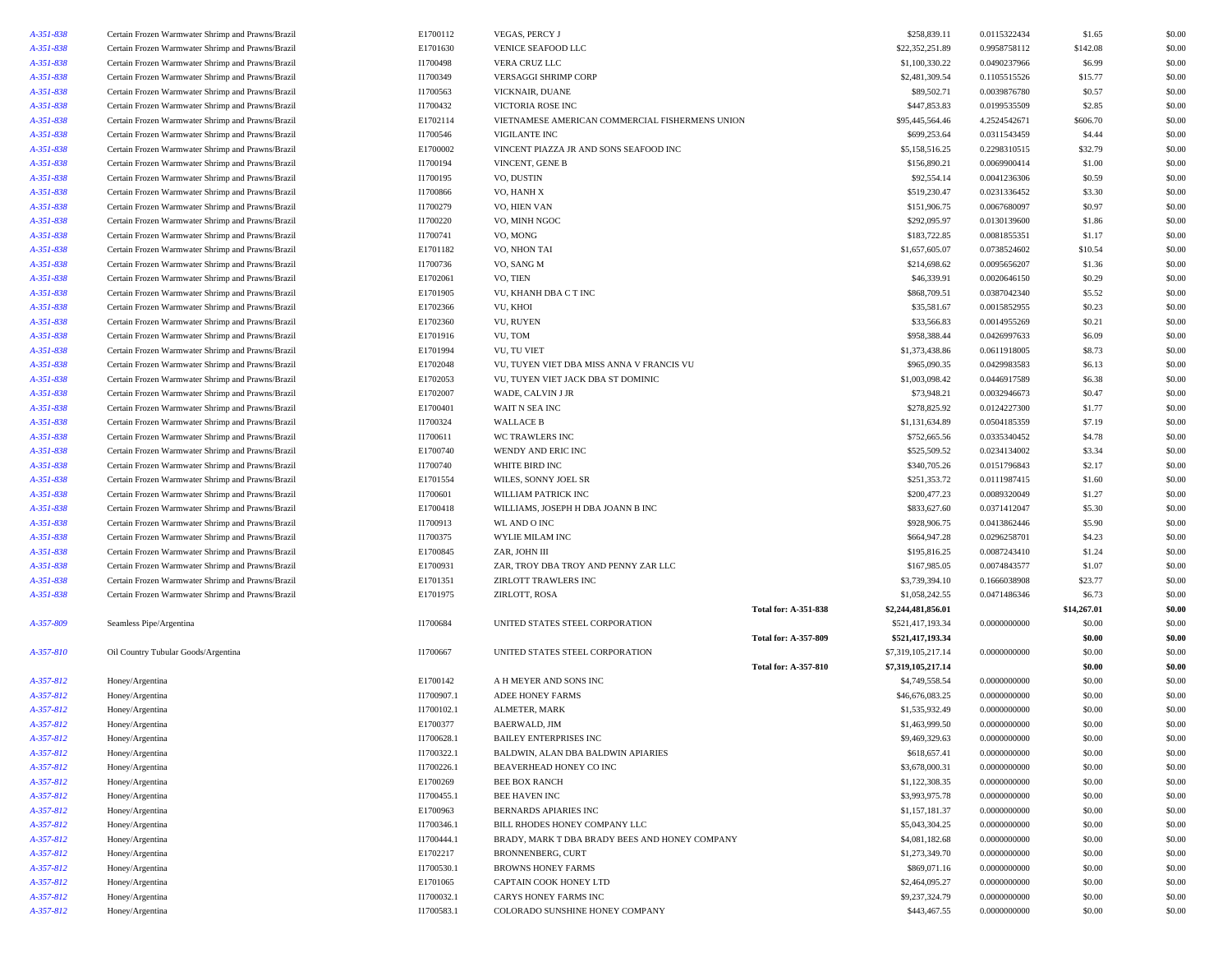| A-357-812              | Honey/Argentina                      | I1700104.1               | CULPS HONEY FARM LLC                                     | \$376,614.74                     | 0.0000000000                 | \$0.00 | \$0.00           |
|------------------------|--------------------------------------|--------------------------|----------------------------------------------------------|----------------------------------|------------------------------|--------|------------------|
| A-357-812              | Honey/Argentina                      | I1700416.1               | DANZIG HONEY COMPANY                                     | \$7,461,059.72                   | 0.0000000000                 | \$0.00 | \$0.00           |
| A-357-812              | Honey/Argentina                      | E1700773                 | DAVID W STROOPE HONEY COMPANY                            | \$2,712,779.60                   | 0.0000000000                 | \$0.00 | \$0.00           |
| A-357-812              | Honey/Argentina                      | E1700197                 | DENCY'S INC                                              | \$4,987,052.54                   | 0.0000000000                 | \$0.00 | \$0.00           |
| A-357-812              | Honey/Argentina                      | E1700965                 | <b>ELLINGSONS INC</b>                                    | \$2,057,101.97                   | 0.0000000000                 | \$0.00 | \$0.00           |
| A-357-812              | Honey/Argentina                      | I1700366                 | <b>EMMONS, CHARLES L</b>                                 | \$1,548,017.19                   | 0.0000000000                 | \$0.00 | \$0.00           |
| A-357-812              | Honey/Argentina                      | I1700061.1               | EVERGREEN HONEY COMPANY INC                              | \$4,172,053.39                   | 0.0000000000                 | \$0.00 | \$0.00           |
| A-357-812              | Honey/Argentina                      | I1700050.1               | FULLERTON, ROBERT S DBA CHIEF MOUNTAIN HONEY CO          | \$663,925.78                     | 0.0000000000                 | \$0.00 | \$0.00           |
| A-357-812              | Honey/Argentina                      | I1700564.1               | GILBERTS, MARK R DBA MARK GILBERTS APIARIES              | \$713,043.00                     | 0.0000000000                 | \$0.00 | \$0.00           |
| A-357-812              | Honey/Argentina                      | E1700249                 | <b>GODLIN BEES INC</b>                                   | \$1,634,839.26                   | 0.0000000000                 | \$0.00 | \$0.00           |
| A-357-812              | Honey/Argentina                      | I1700082.1               | GRAND RIVER HONEY COMPANY INC                            | \$1,085,122.00                   | 0.0000000000                 | \$0.00 | \$0.00           |
| A-357-812              | Honey/Argentina                      | I1700087.1               | <b>GRAY, CLYDE A</b>                                     | \$1,188,609.12                   | 0.0000000000                 | \$0.00 | \$0.00           |
| A-357-812              | Honey/Argentina                      | E1700154                 | HANNA, STEVE                                             | \$984,443.30                     | 0.0000000000                 | \$0.00 | \$0.00           |
| A-357-812              | Honey/Argentina                      | I1700361                 | HANNAR, BRIAN N                                          | \$629,134.69                     | 0.0000000000                 | \$0.00 | \$0.00           |
| A-357-812              | Honey/Argentina                      | E1700803                 | HARVEST HONEY INC                                        | \$10,482,609.46                  | 0.0000000000                 | \$0.00 | \$0.00           |
| A-357-812              | Honey/Argentina                      | E1700272                 | <b>HAUKE HONEY CORP</b>                                  | \$2,896,361.62                   | 0.0000000000                 | \$0.00 | \$0.00           |
| A-357-812              | Honey/Argentina                      | I1700063.1               | <b>HIATT HONEY</b>                                       | \$5,639,264.81                   | 0.0000000000                 | \$0.00 | \$0.00           |
| A-357-812              | Honey/Argentina                      | I1700106.1               | HONEY HOUSE ENT                                          | \$1,211,154.99                   | 0.0000000000                 | \$0.00 | \$0.00           |
| A-357-812              | Honey/Argentina                      | I1700352.1               | HORACE BELL HONEY COMPANY                                | \$8,578,069.73                   | 0.0000000000                 | \$0.00 | \$0.00           |
| A-357-812              | Honey/Argentina                      | E1700486                 | JOHNSON, RAY L JR                                        | \$2,766,392.14                   | 0.0000000000                 | \$0.00 | \$0.00           |
| A-357-812              | Honey/Argentina                      | I1700098.1               | JOHNSTON HONEY FARMS                                     | \$1,731,244.38                   | 0.0000000000                 | \$0.00 | \$0.00           |
| A-357-812              |                                      | I1700054.1               | KOHN, DONALD J                                           | \$356,186.81                     | 0.0000000000                 | \$0.00 | \$0.00           |
| A-357-812              | Honey/Argentina                      |                          |                                                          |                                  | 0.0000000000                 | \$0.00 | \$0.00           |
| A-357-812              | Honey/Argentina                      | I1700476.1<br>I1700093.1 | LAS FLORES APIARIES INC<br><b>LONGS APIARIES</b>         | \$3,214,894.96<br>\$1,148,285.18 | 0.0000000000                 | \$0.00 | \$0.00           |
| A-357-812              | Honey/Argentina                      |                          | <b>LONGS HONEY FARMS INC</b>                             | \$3,077,772.21                   | 0.0000000000                 | \$0.00 | \$0.00           |
|                        | Honey/Argentina                      | E1701096                 |                                                          |                                  | 0.0000000000                 |        | \$0.00           |
| A-357-812<br>A-357-812 | Honey/Argentina                      | I1700951.1<br>I1700057.1 | MACKRILL HONEY FARMS AND SALES INC                       | \$2,137,101.53<br>\$2,570,084.12 | 0.0000000000                 | \$0.00 | \$0.00           |
|                        | Honey/Argentina                      |                          | MAXWELL, TOM                                             |                                  | 0.0000000000                 | \$0.00 |                  |
| A-357-812              | Honey/Argentina                      | I1700362.1               | MCCOYS SUNNY SOUTH APIARIES INC                          | \$3,136,216.00                   |                              | \$0.00 | \$0.00           |
| A-357-812              | Honey/Argentina                      | I1700062.1               | MERRIMACK VALLEY APIARIES INC                            | \$5,771,001.83                   | 0.0000000000<br>0.0000000000 | \$0.00 | \$0.00<br>\$0.00 |
| A-357-812              | Honey/Argentina                      | I1700909.1               | <b>OLD MILL APIARIES</b>                                 | \$469,651.40<br>\$2,056,544.43   | 0.0000000000                 | \$0.00 |                  |
| A-357-812              | Honey/Argentina                      | I1700117.1               | OLSEN, DIRK W DBA OLSEN HONEY FARMS                      |                                  |                              | \$0.00 | \$0.00           |
| A-357-812              | Honey/Argentina                      | E1701146                 | POTOCZAK BEE FARMS                                       | \$372,833.36                     | 0.0000000000                 | \$0.00 | \$0.00           |
| A-357-812              | Honey/Argentina                      | I1700343.1               | POWELL AND SONS INC                                      | \$767,704.49                     | 0.0000000000                 | \$0.00 | \$0.00           |
| A-357-812              | Honey/Argentina                      | E1700264                 | ROMANCE, JOE                                             | \$5,863,593.31                   | 0.0000000000                 | \$0.00 | \$0.00           |
| A-357-812              | Honey/Argentina                      | E1700883                 | <b>RUBYS APIARIES INC</b>                                | \$5,215,609.66                   | 0.0000000000                 | \$0.00 | \$0.00           |
| A-357-812              | Honey/Argentina                      | I1701010.1               | <b>SCOTT JAYNES APIARIES</b>                             | \$1,149,078.91                   | 0.0000000000                 | \$0.00 | \$0.00           |
| A-357-812              | Honey/Argentina                      | I1700067                 | SIOUX HONEY ASSOCIATION                                  | \$434,952,808.90                 | 0.0000000000                 | \$0.00 | \$0.00           |
| A-357-812              | Honey/Argentina                      | E1701168                 | SMOOT HONEY CO INC                                       | \$4,556,225.33                   | 0.0000000000                 | \$0.00 | \$0.00           |
| A-357-812              | Honey/Argentina                      | E1700870                 | STEPHENSON HONEY COMPANY                                 | \$919,645.76                     | 0.0000000000                 | \$0.00 | \$0.00           |
| A-357-812              | Honey/Argentina                      | E1701703                 | STEVE E PARK APIARIES INC                                | \$15,197,254.34                  | 0.0000000000                 | \$0.00 | \$0.00           |
| A-357-812              | Honey/Argentina                      | E1701827                 | STODDARD HONEY COMPANY                                   | \$961,720.00                     | 0.0000000000                 | \$0.00 | \$0.00           |
| A-357-812              | Honey/Argentina                      | E1700288                 | STRACHAN APIARIES INC                                    | \$6,007,777.00                   | 0.0000000000                 | \$0.00 | \$0.00           |
| A-357-812              | Honey/Argentina                      | I1700047                 | STROOPE HONEY FARMS LLC FKA STROOPE BEE AND HONEY INC    | \$11,450,605.10                  | 0.0000000000                 | \$0.00 | \$0.00           |
| A-357-812              | Honey/Argentina                      | E1700057                 | TALBOTTS HONEY LLC                                       | \$4,115,014.13                   | 0.0000000000                 | \$0.00 | \$0.00           |
| A-357-812              | Honey/Argentina                      | E1700835                 | VAZZA, VINCENT                                           | \$481,013.30                     | 0.0000000000                 | \$0.00 | \$0.00           |
| A-357-812              | Honey/Argentina                      | E1700065                 | <b>WAKEFIELD APIARIES LLC</b>                            | \$537,456.08                     | 0.0000000000                 | \$0.00 | \$0.00           |
| A-357-812              | Honey/Argentina                      | I1700629.1               | WIEBERSIEK, DON                                          | \$1,834,440.00                   | 0.0000000000                 | \$0.00 | \$0.00           |
| A-357-812              | Honey/Argentina                      | E1700800                 | WILMER FARMS INC                                         | \$3,200,816.81                   | 0.0000000000                 | \$0.00 | \$0.00           |
| A-357-812              | Honey/Argentina                      | E1700471                 | YADDOF, ELMER J JR                                       | \$2,766,564.29                   | 0.0000000000                 | \$0.00 | \$0.00           |
|                        |                                      |                          | Total for: A-357-812                                     | \$685,683,614.70                 |                              | \$0.00 | \$0.00           |
| A-357-814              | Hot-Rolled Steel Products/Argentina  | I1700173                 | AK STEEL CORP - DEARBORN WORKS                           | \$3,018,095,998.15               | 0.0000000000                 | \$0.00 | \$0.00           |
| A-357-814              | Hot-Rolled Steel Products/Argentina  | I1700688                 | ARCELORMITTAL USA LLC                                    | \$24,416,624,304.00              | 0.0000000000                 | \$0.00 | \$0.00           |
| A-357-814              | Hot-Rolled Steel Products/Argentina  | E1701212                 | NUCOR CORPORATION                                        | \$13,364,980,019.55              | 0.0000000000                 | \$0.00 | \$0.00           |
| A-357-814              | Hot-Rolled Steel Products/Argentina  | E1701072                 | STEEL DYNAMICS INC                                       | \$3,371,060,295.23               | 0.0000000000                 | \$0.00 | \$0.00           |
| A-357-814              | Hot-Rolled Steel Products/Argentina  | I1700681                 | UNITED STATES STEEL CORPORATION                          | \$13,314,160,041.19              | 0.0000000000                 | \$0.00 | \$0.00           |
|                        |                                      |                          | Total for: A-357-814                                     | \$57,484,920,658.12              |                              | \$0.00 | \$0.00           |
| A-401-040              | Stainless Steel Plate/Sweden         | I1700321                 | ALLEGHENY LUDLUM LLC                                     | \$270,923,110.80                 | 0.0000000000                 | \$0.00 | \$0.00           |
|                        |                                      |                          | <b>Total for: A-401-040</b>                              | \$270,923,110.80                 |                              | \$0.00 | \$0.00           |
| A-401-201              | Ball Bearings/Sweden (See A-401-801) | I1700723                 | MPB CORPORATION DBA TIMKEN AEROSPACE AND SUPER PRECISION | \$479,960,292.35                 | 0.0000000000                 | \$0.00 | \$0.00           |
| A-401-201              | Ball Bearings/Sweden (See A-401-801) | I1700148                 | PACAMOR KUBAR BEARINGS                                   | \$27,729,268.00                  | 0.0000000000                 | \$0.00 | \$0.00           |
| A-401-201              | Ball Bearings/Sweden (See A-401-801) | E1701516                 | REGAL BELOIT AMERICA INC                                 | \$655,996,231.54                 | 0.0000000000                 | \$0.00 | \$0.00           |
| A-401-201              | Ball Bearings/Sweden (See A-401-801) | I1700851                 | TIMKEN COMPANY                                           | \$1,126,998,689.45               | 0.0000000000                 | \$0.00 | \$0.00           |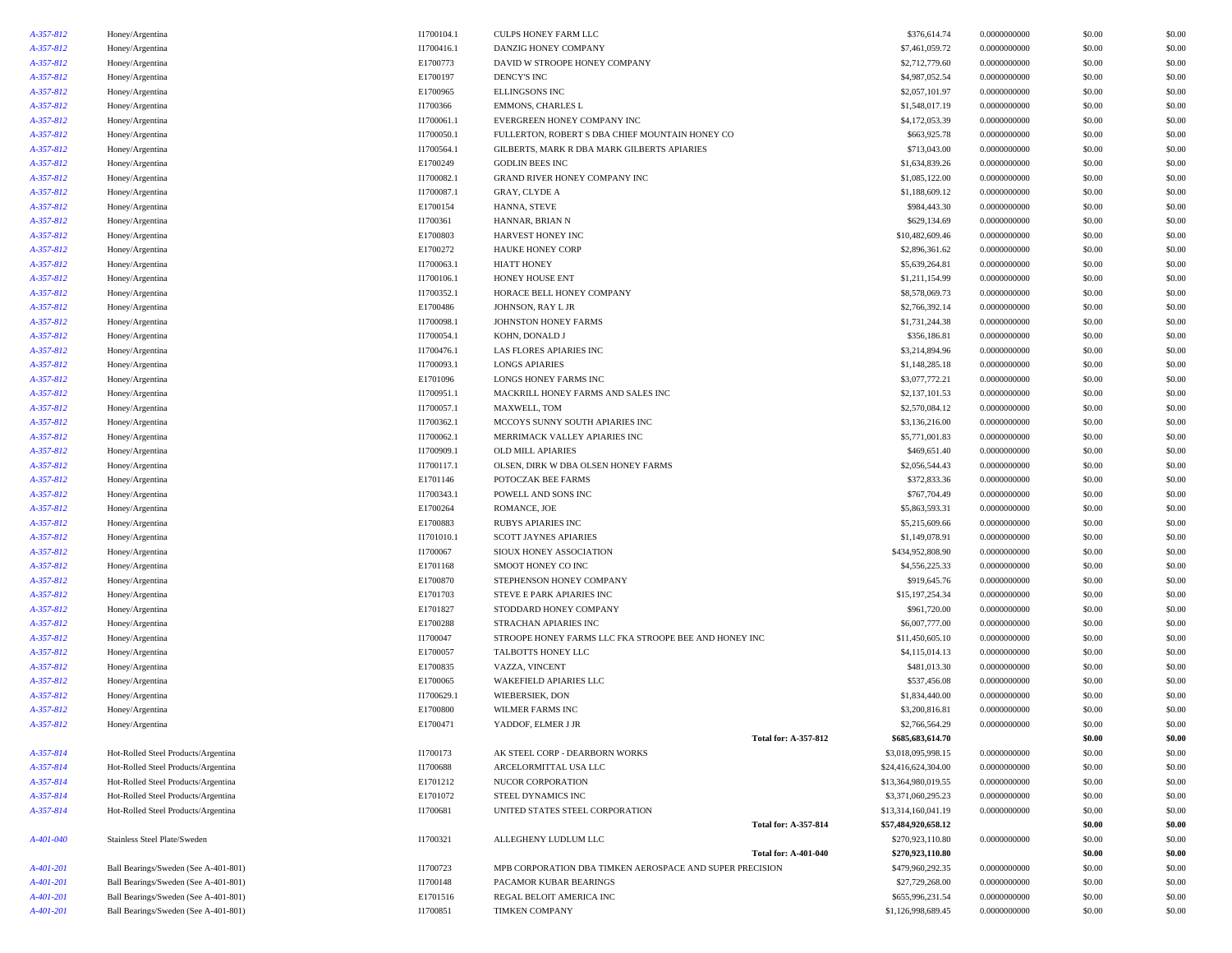|                 |                                                            |            |                                                          | Total for: A-401-201        | \$2,290,684,481.34  |                | \$0.00      | \$0.00 |
|-----------------|------------------------------------------------------------|------------|----------------------------------------------------------|-----------------------------|---------------------|----------------|-------------|--------|
| A-401-203       | Cylindrical Roller Bearings/Sweden (See A-401-801)         | I1700717   | MPB CORPORATION DBA TIMKEN AEROSPACE AND SUPER PRECISION |                             | \$184,846,349.62    | 0.0000000000   | \$0.00      | \$0.00 |
| $A - 401 - 203$ | Cylindrical Roller Bearings/Sweden (See A-401-801)         | E1701513   | REGAL BELOIT AMERICA INC                                 |                             | \$140,250,959.26    | 0.0000000000   | \$0.00      | \$0.00 |
| A-401-203       | Cylindrical Roller Bearings/Sweden (See A-401-801)         | I1700847   | <b>TIMKEN COMPANY</b>                                    |                             | \$1,107,424,805.18  | 0.0000000000   | \$0.00      | \$0.00 |
|                 |                                                            |            |                                                          | <b>Total for: A-401-203</b> | \$1,432,522,114.06  |                | \$0.00      | \$0.00 |
| A-401-805       | Cut-to-Length Carbon Steel Plate/Sweden                    | I1700689   | ARCELORMITTAL USA LLC                                    |                             | \$12,668,932,487.00 | 0.0000000000   | \$0.00      | \$0.00 |
| A-401-805       | Cut-to-Length Carbon Steel Plate/Sweden                    | I1700639   | UNITED STATES STEEL CORPORATION                          |                             | \$5,064,279,588.44  | 0.0000000000   | \$0.00      | \$0.00 |
|                 |                                                            |            |                                                          | <b>Total for: A-401-805</b> | \$17,733,212,075.44 |                | \$0.00      | \$0.00 |
| A-405-802       | Cut-to-Length Carbon Steel Plate/Finland                   | I1700784   | ARCELORMITTAL USA LLC                                    |                             | \$11,425,448,227.00 | 0.0000000000   | \$0.00      | \$0.00 |
| A-405-802       | Cut-to-Length Carbon Steel Plate/Finland                   | I1700632   | UNITED STATES STEEL CORPORATION                          |                             | \$5,064,279,588.44  | 0.0000000000   | \$0.00      | \$0.00 |
|                 |                                                            |            |                                                          | <b>Total for: A-405-802</b> | \$16,489,727,815.44 |                | \$0.00      | \$0.00 |
| A-412-201       | Ball Bearings/United Kingdom (See A-412-801)               | E1701506   | MCGILL MANUFACTURING COMPANY                             |                             | \$87,843,006.29     | 2.1897894055   | \$623.81    | \$0.00 |
| A-412-201       | Ball Bearings/United Kingdom (See A-412-801)               | I1700724   | MPB CORPORATION DBA TIMKEN AEROSPACE AND SUPER PRECISION |                             | \$1,015,548,386.35  | 25.3160404123  | \$7,211.82  | \$0.00 |
| A-412-201       | Ball Bearings/United Kingdom (See A-412-801)               | I1700147   | PACAMOR KUBAR BEARINGS                                   |                             | \$59,065,309.00     | 1.4724062090   | \$419.45    | \$0.00 |
| A-412-201       | Ball Bearings/United Kingdom (See A-412-801)               | E1701521   | REGAL BELOIT AMERICA INC                                 |                             | \$1,063,360,045.19  | 26.5079106409  | \$7,551.35  | \$0.00 |
| A-412-201       | Ball Bearings/United Kingdom (See A-412-801)               | I1700712   | <b>TIMKEN COMPANY</b>                                    |                             | \$1,785,665,182.45  | 44.5138533323  | \$12,680.73 | \$0.00 |
|                 |                                                            |            |                                                          | <b>Total for: A-412-201</b> | \$4,011,481,929.28  |                | \$28,487.16 | \$0.00 |
| A-412-203       | Cylindrical Roller Bearings/United Kingdom (See A-412-801) | I1700857   | MPB CORPORATION DBA TIMKEN AEROSPACE AND SUPER PRECISION |                             | \$184,846,349.62    | 12.9060873051  | \$125.10    | \$0.00 |
| A-412-203       | Cylindrical Roller Bearings/United Kingdom (See A-412-801) | E1701514   | REGAL BELOIT AMERICA INC                                 |                             | \$139,970,432.06    | 9.7728227796   | \$94.73     | \$0.00 |
| A-412-203       | Cylindrical Roller Bearings/United Kingdom (See A-412-801) | I1700708   | <b>TIMKEN COMPANY</b>                                    |                             | \$1,107,424,805.18  | 77.3210899153  | \$749.48    | \$0.00 |
|                 |                                                            |            |                                                          | <b>Total for: A-412-203</b> | \$1,432,241,586.86  |                | \$969.31    | \$0.00 |
| A-412-814       | Cut-to-Length Carbon Steel Plate/United Kingdom            | I1700690   | ARCELORMITTAL USA LLC                                    |                             | \$12,668,101,403.00 | 0.0000000000   | \$0.00      | \$0.00 |
| A-412-814       | Cut-to-Length Carbon Steel Plate/United Kingdom            | I1700596   | UNITED STATES STEEL CORPORATION                          |                             | \$5,064,279,588.44  | 0.0000000000   | \$0.00      | \$0.00 |
|                 |                                                            |            |                                                          | <b>Total for: A-412-814</b> | \$17,732,380,991.44 |                | \$0.00      | \$0.00 |
| A-412-818       | Stainless Steel Sheet and Strip/United Kingdom             | I1700159.1 | AK STEEL CORPORATION                                     |                             | \$7,266,362,325.70  | 0.0000000000   | \$0.00      | \$0.00 |
| A-412-818       | Stainless Steel Sheet and Strip/United Kingdom             | I1700319.1 | ALLEGHENY LUDLUM LLC                                     |                             | \$3,361,101,096.20  | 0.0000000000   | \$0.00      | \$0.00 |
| A-412-818       | Stainless Steel Sheet and Strip/United Kingdom             | I1700125.1 | NORTH AMERICAN STAINLESS                                 |                             | \$2,835,731,765.73  | 0.0000000000   | \$0.00      | \$0.00 |
|                 |                                                            |            |                                                          | <b>Total for: A-412-818</b> | \$13,463,195,187.63 |                | \$0.00      | \$0.00 |
| A-412-822       | Stainless Steel Bar/United Kingdom                         | I1700830.5 | CRUCIBLE INDUSTRIES LLC                                  |                             | \$459,389,467.47    | 0.0000000000   | \$0.00      | \$0.00 |
| A-412-822       | Stainless Steel Bar/United Kingdom                         | E1700178   | ELECTRALLOY CORPORATION                                  |                             | \$56,711,679.57     | 0.0000000000   | \$0.00      | \$0.00 |
|                 |                                                            |            |                                                          | <b>Total for: A-412-822</b> | \$516,101,147.04    |                | \$0.00      | \$0.00 |
| A-421-807       | Hot-Rolled Steel Products/Netherlands                      | I1700155   | AK STEEL CORP - DEARBORN WORKS                           |                             | \$3,099,008,831.51  | 0.0000000000   | \$0.00      | \$0.00 |
| A-421-807       | Hot-Rolled Steel Products/Netherlands                      | I1700691   | ARCELORMITTAL USA LLC                                    |                             | \$24,528,207,522.00 | 0.0000000000   | \$0.00      | \$0.00 |
| A-421-807       | Hot-Rolled Steel Products/Netherlands                      | E1701250   | NUCOR CORPORATION                                        |                             | \$14,174,443,500.47 | 0.0000000000   | \$0.00      | \$0.00 |
| A-421-807       | Hot-Rolled Steel Products/Netherlands                      | E1701074   | STEEL DYNAMICS INC                                       |                             | \$3,562,447,797.78  | 0.0000000000   | \$0.00      | \$0.00 |
| A-421-807       | Hot-Rolled Steel Products/Netherlands                      | I1700680   | UNITED STATES STEEL CORPORATION                          |                             | \$13,922,895,080.19 | 0.0000000000   | \$0.00      | \$0.00 |
|                 |                                                            |            |                                                          | <b>Total for: A-421-807</b> | \$59,287,002,731.95 |                | \$0.00      | \$0.00 |
| A-423-805       | Cut-to-Length Carbon Steel Plate/Belgium                   | I1700785   | ARCELORMITTAL USA LLC                                    |                             | \$11,203,264,237.00 | 0.0000000000   | \$0.00      | \$0.00 |
| A-423-805       | Cut-to-Length Carbon Steel Plate/Belgium                   | I1700588   | UNITED STATES STEEL CORPORATION                          |                             | \$5,064,279,588.44  | 0.0000000000   | \$0.00      | \$0.00 |
|                 |                                                            |            |                                                          | <b>Total for: A-423-805</b> | \$16,267,543,825.44 |                | \$0.00      | \$0.00 |
| A-423-808       | Stainless Steel Plate in Coils/Belgium                     | 11700320   | ALLEGHENY LUDLUM LLC                                     |                             | \$425,986,847.58    | 22.8173413183  | \$3,015.66  | \$0.00 |
| A-423-808       | Stainless Steel Plate in Coils/Belgium                     | I1700123   | NORTH AMERICAN STAINLESS                                 |                             | \$1,440,956,551.47  | 77.1826586817  | \$10,200.88 | \$0.00 |
|                 |                                                            |            |                                                          | <b>Total for: A-423-808</b> | \$1,866,943,399.05  |                | \$13,216.54 | \$0.00 |
| A-427-201       | Ball Bearings/France (See A-427-801)                       | E1701502   | MCGILL MANUFACTURING COMPANY                             |                             | \$87,641,197.86     | 2.1858500684   | \$410.60    | \$0.00 |
| A-427-201       | Ball Bearings/France (See A-427-801)                       | I1700718   | MPB CORPORATION DBA TIMKEN AEROSPACE AND SUPER PRECISION |                             | \$1,015,548,386.35  | 25.3286874667  | \$4,757.83  | \$0.00 |
| A-427-201       | Ball Bearings/France (See A-427-801)                       | I1700154   | PACAMOR KUBAR BEARINGS                                   |                             | \$58,925,572.62     | 1.4696566237   | \$276.07    | \$0.00 |
| A-427-201       | Ball Bearings/France (See A-427-801)                       | E1701517   | REGAL BELOIT AMERICA INC                                 |                             | \$1,061,698,587.28  | 26.4797148639  | \$4,974.05  | \$0.00 |
| A-427-201       | Ball Bearings/France (See A-427-801)                       | I1700848   | <b>TIMKEN COMPANY</b>                                    |                             | \$1,785,665,182.45  | 44.5360909773  | \$8,365.82  | \$0.00 |
|                 |                                                            |            |                                                          | <b>Total for: A-427-201</b> | \$4,009,478,926.56  |                | \$18,784.37 | \$0.00 |
| A-427-203       | Cylindrical Roller Bearings/France (See A-427-801)         | I1700715   | MPB CORPORATION DBA TIMKEN AEROSPACE AND SUPER PRECISION |                             | \$184,846,349.62    | 12.9037011775  | \$0.27      | \$0.00 |
| A-427-203       | Cylindrical Roller Bearings/France (See A-427-801)         | E1701509   | REGAL BELOIT AMERICA INC                                 |                             | \$140,235,279.42    | 9.7895043310   | \$0.20      | \$0.00 |
| A-427-203       | Cylindrical Roller Bearings/France (See A-427-801)         | I1700845   | <b>TIMKEN COMPANY</b>                                    |                             | \$1,107,424,805.18  | 77.3067944915  | \$1.61      | \$0.00 |
|                 |                                                            |            |                                                          | <b>Total for: A-427-203</b> | \$1,432,506,434.22  |                | \$2.08      | \$0.00 |
| A-427-205       | Spherical Plain Bearings/France (See A-427-801)            | I1700704   | <b>TIMKEN COMPANY</b>                                    |                             | \$71,500,969.44     | 100.0000000000 | \$1,524.62  | \$0.00 |
|                 |                                                            |            |                                                          | <b>Total for: A-427-205</b> | \$71,500,969.44     |                | \$1,524.62  | \$0.00 |
| A-427-804       | Hot-Rolled Lead and Bismuth Carbon Steel Products/France   | I1700692   | ARCELORMITTAL USA LLC                                    |                             | \$751,892,963.00    | 0.0000000000   | \$0.00      | \$0.00 |
|                 |                                                            |            |                                                          | <b>Total for: A-427-804</b> | \$751,892,963.00    |                | \$0.00      | \$0.00 |
| A-427-808       | Corrosion-Resistant Carbon Steel Flat Products/France      | I1700172.3 | AK STEEL CORP - DEARBORN WORKS                           |                             | \$4,510,691,795.06  | 0.0000000000   | \$0.00      | \$0.00 |
| A-427-808       | Corrosion-Resistant Carbon Steel Flat Products/France      | I1700165.1 | AK STEEL CORPORATION                                     |                             | \$19,583,795,767.26 | 0.0000000000   | \$0.00      | \$0.00 |
| A-427-808       | Corrosion-Resistant Carbon Steel Flat Products/France      | I1700693   | ARCELORMITTAL USA LLC                                    |                             | \$38,393,451,741.00 | 0.0000000000   | \$0.00      | \$0.00 |
| A-427-808       | Corrosion-Resistant Carbon Steel Flat Products/France      | I1700665   | UNITED STATES STEEL CORPORATION                          |                             | \$27,917,897,492.04 | 0.0000000000   | \$0.00      | \$0.00 |
|                 |                                                            |            |                                                          | <b>Total for: A-427-808</b> | \$90,405,836,795.36 |                | \$0.00      | \$0.00 |
|                 |                                                            |            |                                                          |                             |                     |                |             |        |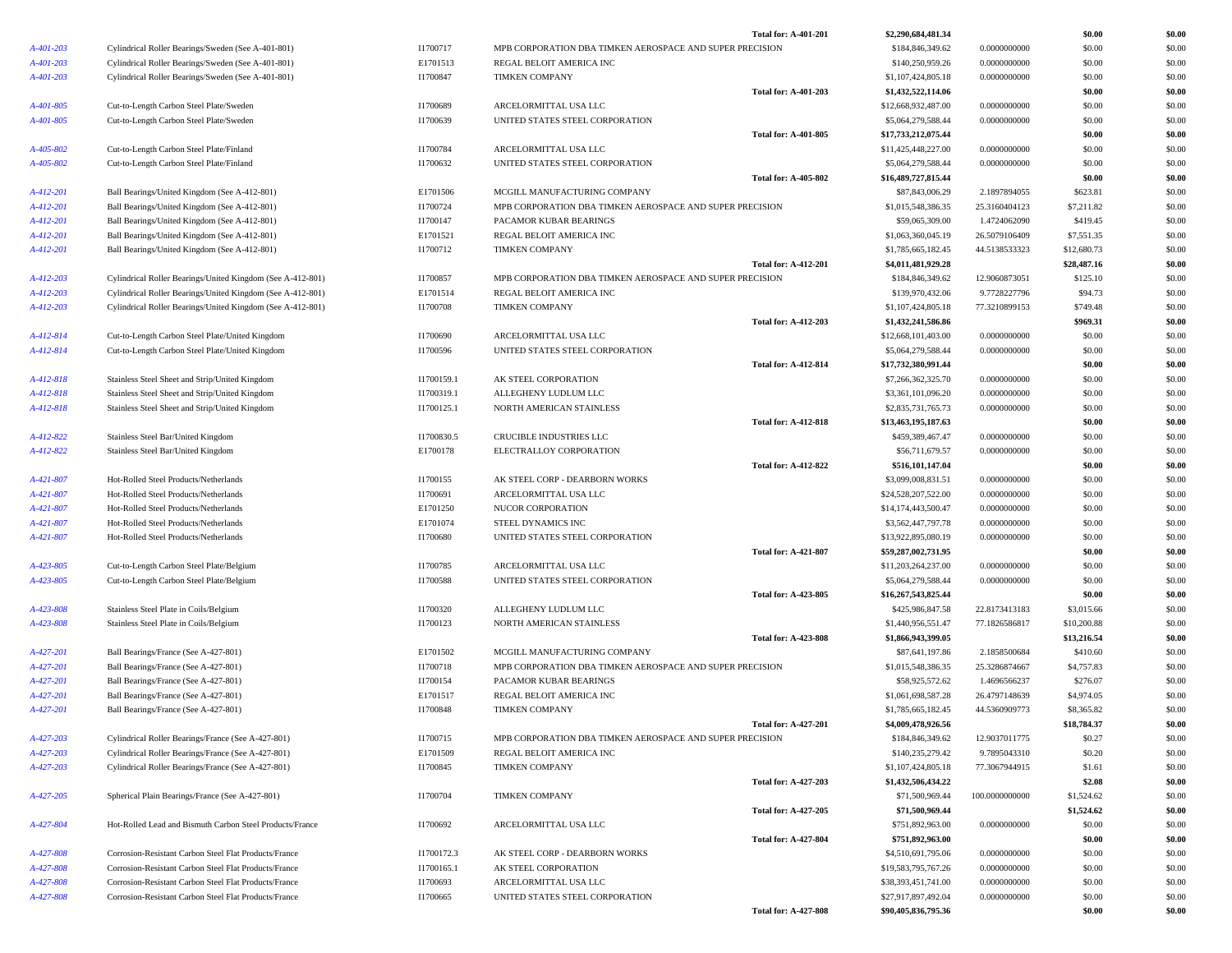| A-427-814 | Stainless Steel Sheet and Strip/France                 | I1700159   | AK STEEL CORPORATION                                     |                             | \$7,264,250,916.19                    | 0.0000000000  | \$0.00               | \$0.00           |
|-----------|--------------------------------------------------------|------------|----------------------------------------------------------|-----------------------------|---------------------------------------|---------------|----------------------|------------------|
| A-427-814 | Stainless Steel Sheet and Strip/France                 | I1700319   | ALLEGHENY LUDLUM LLC                                     |                             | \$3,360,138,305.34                    | 0.0000000000  | \$0.00               | \$0.00           |
| A-427-814 | Stainless Steel Sheet and Strip/France                 | I1700125   | NORTH AMERICAN STAINLESS                                 |                             | \$2,834,912,762.21                    | 0.0000000000  | \$0.00               | \$0.00           |
|           |                                                        |            |                                                          | <b>Total for: A-427-814</b> | \$13,459,301,983.74                   |               | \$0.00               | \$0.00           |
| A-427-816 | Cut-to-Length Carbon Steel Plate/France                | I1700786   | ARCELORMITTAL USA LLC                                    |                             | \$4,358,794,589.00                    | 0.0000000000  | \$0.00               | \$0.00           |
| A-427-816 | Cut-to-Length Carbon Steel Plate/France                | I1700612   | UNITED STATES STEEL CORPORATION                          |                             | \$1,480,755,848.30                    | 0.0000000000  | \$0.00               | \$0.00           |
|           |                                                        |            |                                                          | <b>Total for: A-427-816</b> | \$5,839,550,437.30                    |               | \$0.00               | \$0.00           |
| A-427-820 | Stainless Steel Bar/France                             | I1700830.1 | CRUCIBLE INDUSTRIES LLC                                  |                             | \$458,475,807.95                      | 0.0000000000  | \$0.00               | \$0.00           |
| A-427-820 | Stainless Steel Bar/France                             | E1700179   | ELECTRALLOY CORPORATION                                  |                             | \$56,598,249.29                       | 0.0000000000  | \$0.00               | \$0.00           |
|           |                                                        |            |                                                          | <b>Total for: A-427-820</b> | \$515,074,057.24                      |               | \$0.00               | \$0.00           |
| A-428-201 | Ball Bearings/Germany (See A-428-801)                  | E1701503   | MCGILL MANUFACTURING COMPANY                             |                             | \$86,812,390.21                       | 2.1705312749  | \$898.43             | \$0.00           |
| A-428-201 | Ball Bearings/Germany (See A-428-801)                  | I1700858   | MPB CORPORATION DBA TIMKEN AEROSPACE AND SUPER PRECISION |                             | \$1,015,548,386.35                    | 25.3913010396 | \$10,510.03          | \$0.00           |
| A-428-201 | Ball Bearings/Germany (See A-428-801)                  | I1700152   | PACAMOR KUBAR BEARINGS                                   |                             | \$58,248,529.00                       | 1.4563618581  | \$602.82             | \$0.00           |
| A-428-201 | Ball Bearings/Germany (See A-428-801)                  | E1701518   | REGAL BELOIT AMERICA INC                                 |                             | \$1,053,317,280.71                    | 26.3356197737 | \$10,900.91          | \$0.00           |
| A-428-201 | Ball Bearings/Germany (See A-428-801)                  | I1700709   | <b>TIMKEN COMPANY</b>                                    |                             | \$1,785,665,182.45                    | 44.6461860537 | \$18,480.06          | \$0.00           |
|           |                                                        |            |                                                          | <b>Total for: A-428-201</b> | \$3,999,591,768.72                    |               | \$41,392.25          | \$0.00           |
| A-428-203 | Cylindrical Roller Bearings/Germany (See A-428-801)    | I1700855   | MPB CORPORATION DBA TIMKEN AEROSPACE AND SUPER PRECISION |                             | \$184,846,349.62                      | 12.9439255223 | \$864.48             | \$0.00           |
|           |                                                        | E1701510   | REGAL BELOIT AMERICA INC                                 |                             | \$135,783,644.35                      |               | \$635.03             | \$0.00           |
| A-428-203 | Cylindrical Roller Bearings/Germany (See A-428-801)    |            |                                                          |                             |                                       | 9.5082936895  |                      |                  |
| A-428-203 | Cylindrical Roller Bearings/Germany (See A-428-801)    | I1700706   | TIMKEN COMPANY                                           |                             | \$1,107,424,805.18                    | 77.5477807882 | \$5,179.14           | \$0.00           |
|           |                                                        |            |                                                          | <b>Total for: A-428-203</b> | \$1,428,054,799.15                    |               | \$6,678.65           | \$0.00           |
| A-428-205 | Spherical Plain Bearings/Germany (See A-428-801)       | I1700844   | TIMKEN COMPANY                                           |                             | \$49,967,386.44                       | 0.0000000000  | \$0.00               | \$0.00           |
|           |                                                        |            |                                                          | <b>Total for: A-428-205</b> | \$49,967,386.44                       |               | \$0.00               | \$0.00           |
| A-428-814 | Cold-Rolled Carbon Steel Flat Products/Germany         | I1700166.2 | AK STEEL CORP - DEARBORN WORKS                           |                             | \$2,338,698,936.92                    | 8.8288262431  | \$328.25             | \$0.00           |
| A-428-814 | Cold-Rolled Carbon Steel Flat Products/Germany         | I1700161   | AK STEEL CORPORATION                                     |                             | \$2,349,213,707.72                    | 8.8685205718  | \$329.72             | \$0.00           |
| A-428-814 | Cold-Rolled Carbon Steel Flat Products/Germany         | I1700694   | ARCELORMITTAL USA LLC                                    |                             | \$8,432,613,948.00                    | 31.8339749280 | \$1,183.55           | \$0.00           |
| A-428-814 | Cold-Rolled Carbon Steel Flat Products/Germany         | I1700659   | UNITED STATES STEEL CORPORATION                          |                             | \$13,368,826,267.26                   | 50.4686782571 | \$1,876.36           | \$0.00           |
|           |                                                        |            |                                                          | <b>Total for: A-428-814</b> | \$26,489,352,859.90                   |               | \$3,717.88           | \$0.00           |
| A-428-815 | Corrosion-Resistant Carbon Steel Flat Products/Germany | I1700167   | AK STEEL CORP - DEARBORN WORKS                           |                             | \$5,712,622,656.48                    | 5.5111424851  | \$4,715.71           | \$0.00           |
| A-428-815 | Corrosion-Resistant Carbon Steel Flat Products/Germany | I1700164   | AK STEEL CORPORATION                                     |                             | \$23,284,669,152.82                   | 22.4634352969 | \$19,221.27          | \$0.00           |
| A-428-815 | Corrosion-Resistant Carbon Steel Flat Products/Germany | I1700787   | ARCELORMITTAL USA LLC                                    |                             | \$41,393,998,068.00                   | 39.9340609556 | \$34,170.34          | \$0.00           |
| A-428-815 | Corrosion-Resistant Carbon Steel Flat Products/Germany | I1700662   | UNITED STATES STEEL CORPORATION                          |                             | \$33,264,579,517.04                   | 32.0913612624 | \$27,459.58          | \$0.00           |
|           |                                                        |            |                                                          | <b>Total for: A-428-815</b> | \$103,655,869,394.34                  |               | \$85,566.90          | \$0.00           |
|           | Cut-to-Length Carbon Steel Plate/Germany               | I1700695   | ARCELORMITTAL USA LLC                                    |                             | \$11,206,840,458.00                   | 0.0000000000  | \$0.00               | \$0.00           |
| A-428-816 |                                                        |            |                                                          |                             |                                       |               |                      |                  |
|           |                                                        |            |                                                          |                             |                                       | 0.0000000000  |                      |                  |
| A-428-816 | Cut-to-Length Carbon Steel Plate/Germany               | I1700635   | UNITED STATES STEEL CORPORATION                          |                             | \$5,064,279,588.44                    |               | \$0.00               | \$0.00           |
|           |                                                        |            |                                                          | <b>Total for: A-428-816</b> | \$16,271,120,046.44                   |               | \$0.00               | \$0.00           |
| A-428-820 | Seamless Pipe/Germany                                  | I1700636   | UNITED STATES STEEL CORPORATION                          |                             | \$595,638,258.34                      | 0.0000000000  | \$0.00               | \$0.00           |
|           |                                                        |            |                                                          | <b>Total for: A-428-820</b> | \$595,638,258.34                      |               | \$0.00               | \$0.00           |
| A-428-825 | Stainless Steel Sheet and Strip/Germany                | I1700162   | AK STEEL CORPORATION                                     |                             | \$13,472,209,521.84                   | 48.7407487197 | \$8,784.97           | \$0.00           |
| A-428-825 | Stainless Steel Sheet and Strip/Germany                | I1700318   | ALLEGHENY LUDLUM LLC                                     |                             | \$6,490,205,264.90                    | 23.4807411095 | \$4,232.14           | \$0.00           |
| A-428-825 | Stainless Steel Sheet and Strip/Germany                | I1700124   | NORTH AMERICAN STAINLESS                                 |                             | \$7,678,132,139.04                    | 27.7785101708 | \$5,006.77           | \$0.00           |
|           |                                                        |            |                                                          | <b>Total for: A-428-825</b> | \$27,640,546,925.78                   |               | \$18,023.88          | \$0.00           |
| A-428-830 | Stainless Steel Bar/Germany                            | I1700830   | CRUCIBLE INDUSTRIES LLC                                  |                             | \$458,507,279.70                      | 89.0123848351 | \$2,293.02           | \$0.00           |
| A-428-830 | Stainless Steel Bar/Germany                            | E1700180   | ELECTRALLOY CORPORATION                                  |                             | \$56,597,759.39                       | 10.9876151649 | \$283.05             | \$0.00           |
|           |                                                        |            |                                                          | <b>Total for: A-428-830</b> | \$515,105,039.09                      |               | \$2,576.07           | \$0.00           |
| A-437-601 | Tapered Roller Bearings/Hungary                        | I1700713   | TIMKEN COMPANY                                           |                             | \$7,470,619,686.44                    | 0.0000000000  | \$0.00               | \$0.00           |
|           |                                                        |            |                                                          | <b>Total for: A-437-601</b> | \$7,470,619,686.44                    |               | \$0.00               | \$0.00           |
| A-449-804 | Steel Concrete Reinforcing Bar/Latvia                  | I1700788   | ARCELORMITTAL USA LLC                                    |                             | \$439,066,298.00                      | 0.0000000000  | \$0.00               | \$0.00           |
| A-449-804 | Steel Concrete Reinforcing Bar/Latvia                  | E1701259   | <b>NUCOR CORPORATION</b>                                 |                             | \$5,133,755,065.51                    | 0.0000000000  | \$0.00               | \$0.00           |
|           |                                                        |            |                                                          | <b>Total for: A-449-804</b> | \$5,572,821.363.51                    |               | \$0.00               | \$0.00           |
| A-455-802 | Cut-to-Length Carbon Steel Plate/Poland                | I1700696   | ARCELORMITTAL USA LLC                                    |                             | \$11,208,530,967.00                   | 0.0000000000  | \$0.00               | \$0.00           |
| A-455-802 | Cut-to-Length Carbon Steel Plate/Poland                | I1700590   | UNITED STATES STEEL CORPORATION                          |                             | \$5,064,279,588.44                    | 0.0000000000  | \$0.00               | \$0.00           |
|           |                                                        |            |                                                          | <b>Total for: A-455-802</b> | \$16,272,810,555.44                   |               | \$0.00               | \$0.00           |
| A-455-803 | Steel Concrete Reinforcing Bar/Poland                  | I1700789   | ARCELORMITTAL USA LLC                                    |                             | \$440,119,917.00                      | 0.0000000000  | \$0.00               | \$0.00           |
| A-455-803 | Steel Concrete Reinforcing Bar/Poland                  | E1701261   | NUCOR CORPORATION                                        |                             | \$5,135,104,563.00                    | 0.0000000000  | \$0.00               | \$0.00           |
|           |                                                        |            |                                                          | <b>Total for: A-455-803</b> | \$5,575,224,480.00                    |               | \$0.00               | \$0.00           |
| A-469-803 | Cut-to-Length Carbon Steel Plate/Spain                 | I1700697   | ARCELORMITTAL USA LLC                                    |                             | \$11,425,446,791.00                   | 0.0000000000  | \$0.00               | \$0.00           |
| A-469-803 | Cut-to-Length Carbon Steel Plate/Spain                 | I1700637   | UNITED STATES STEEL CORPORATION                          |                             | \$5,064,279,588.44                    | 0.0000000000  | \$0.00               | \$0.00           |
|           |                                                        |            |                                                          | <b>Total for: A-469-803</b> | \$16,489,726,379.44                   |               | \$0.00               | \$0.00           |
|           |                                                        |            | CRUCIBLE INDUSTRIES LLC                                  |                             |                                       |               |                      |                  |
| A-469-805 | Stainless Steel Bar/Spain                              | I1700831.1 |                                                          |                             | \$1,109,807,438.94                    | 0.0000000000  | \$0.00               | \$0.00           |
| A-469-805 | Stainless Steel Bar/Spain                              | E1700175   | ELECTRALLOY CORPORATION                                  | <b>Total for: A-469-805</b> | \$96,061,169.91                       | 0.0000000000  | \$0.00               | \$0.00           |
| A-475-201 | Ball Bearings/Italy (See A-475-801)                    | E1701504   | MCGILL MANUFACTURING COMPANY                             |                             | \$1,205,868,608.85<br>\$87,871,465.50 | 2.1901956544  | \$0.00<br>\$9,102.63 | \$0.00<br>\$0.00 |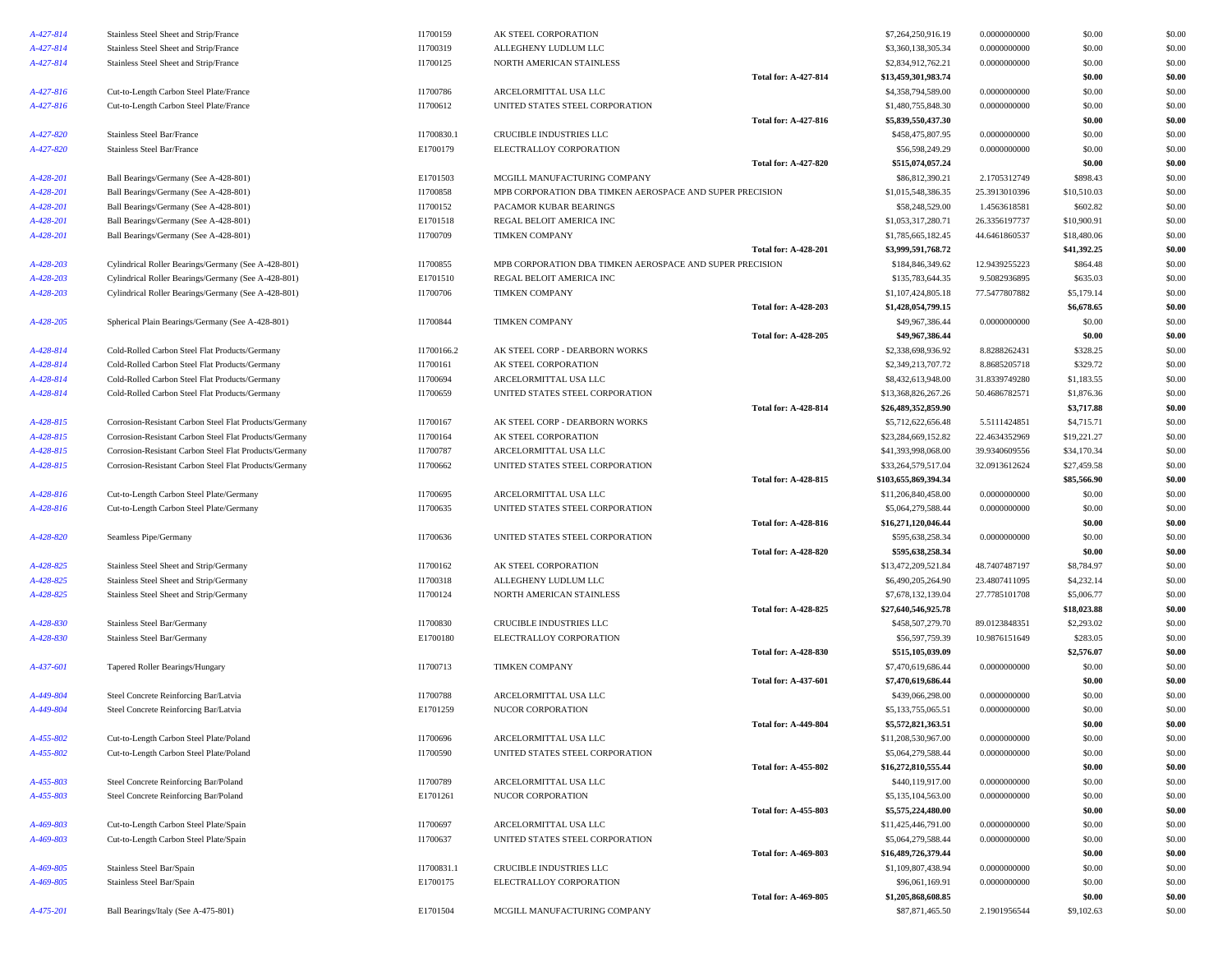| A-475-201       | Ball Bearings/Italy (See A-475-801)               | I1700719   | MPB CORPORATION DBA TIMKEN AEROSPACE AND SUPER PRECISION |                             | \$1,015,548,386.35  | 25.3125363278  | \$105,200.95 | \$0.00 |
|-----------------|---------------------------------------------------|------------|----------------------------------------------------------|-----------------------------|---------------------|----------------|--------------|--------|
| A-475-201       | Ball Bearings/Italy (See A-475-801)               | I1700151   | PACAMOR KUBAR BEARINGS                                   |                             | \$59,092,179.00     | 1.4728721425   | \$6,121.38   | \$0.00 |
| A-475-201       | Ball Bearings/Italy (See A-475-801)               | E1701519   | REGAL BELOIT AMERICA INC                                 |                             | \$1,063,860,036.54  | 26.5167038662  | \$110,205.57 | \$0.00 |
| A-475-201       | Ball Bearings/Italy (See A-475-801)               | I1700849   | <b>TIMKEN COMPANY</b>                                    |                             | \$1,785,665,182.45  | 44.5076920091  | \$184,977.57 | \$0.00 |
|                 |                                                   |            |                                                          | <b>Total for: A-475-201</b> | \$4,012,037,249.84  |                | \$415,608.10 | \$0.00 |
| A-475-203       | Cylindrical Roller Bearings/Italy (See A-475-801) | I1700716   | MPB CORPORATION DBA TIMKEN AEROSPACE AND SUPER PRECISION |                             | \$184,846,349.62    | 12.9042919192  | \$391.37     | \$0.00 |
| A-475-203       | Cylindrical Roller Bearings/Italy (See A-475-801) | E1701511   | REGAL BELOIT AMERICA INC                                 |                             | \$140,169,701.14    | 9.7853744229   | \$296.77     | \$0.00 |
| $A - 475 - 203$ | Cylindrical Roller Bearings/Italy (See A-475-801) | I1700846   | <b>TIMKEN COMPANY</b>                                    |                             | \$1,107,424,805.18  | 77.3103336579  | \$2,344.69   | \$0.00 |
|                 |                                                   |            |                                                          | <b>Total for: A-475-203</b> | \$1,432,440,855.94  |                | \$3,032.83   | \$0.00 |
| A-475-811       | Grain-Oriented Silicon Electrical Steel/Italy     | I1700163.1 | AK STEEL CORPORATION                                     |                             | \$4,272,830,799.51  | 0.0000000000   | \$0.00       | \$0.00 |
|                 |                                                   |            |                                                          | <b>Total for: A-475-811</b> | \$4,272,830,799.51  |                | \$0.00       | \$0.00 |
| A-475-814       | Seamless Pipe/Italy                               | I1700638   | UNITED STATES STEEL CORPORATION                          |                             | \$246,818,156.34    | 0.0000000000   | \$0.00       | \$0.00 |
|                 |                                                   |            |                                                          | <b>Total for: A-475-814</b> | \$246,818,156.34    |                | \$0.00       | \$0.00 |
| A-475-816       | Oil Country Tubular Goods/Italy                   | I1700668   | UNITED STATES STEEL CORPORATION                          |                             | \$7,319,105,217.14  | 100.0000000000 | \$26,955.87  | \$0.00 |
|                 |                                                   |            |                                                          | <b>Total for: A-475-816</b> | \$7,319,105,217.14  |                | \$26,955.87  | \$0.00 |
| A-475-818       | Pasta/Italy                                       | I1700133   | A ZEREGAS SONS INC                                       |                             | \$883,026,280.00    | 11.6692080376  | \$22,364.42  | \$0.00 |
| A-475-818       | Pasta/Italy                                       | I1700095   | AMERICAN ITALIAN PASTA COMPANY                           |                             | \$2,527,904,699.00  | 33.4063056784  | \$64,024.28  | \$0.00 |
| A-475-818       | Pasta/Italy                                       | I1700565   | DAKOTA GROWERS PASTA CO INC                              |                             | \$1,067,908,281.00  | 14.1124269778  | \$27,046.93  | \$0.00 |
| A-475-818       | Pasta/Italy                                       | I1700088   | PHILADELPHIA MACARONI COMPANY                            |                             | \$473,239,620.00    | 6.2538700178   | \$11,985.75  | \$0.00 |
| A-475-818       | Pasta/Italy                                       | I1700607   | RIVIANA FOODS INC                                        |                             | \$2,615,069,440.25  | 34.5581892885  | \$66,231.90  | \$0.00 |
|                 |                                                   |            |                                                          | <b>Total for: A-475-818</b> | \$7,567,148,320.25  |                | \$191,653.28 | \$0.00 |
| A-475-822       | Stainless Steel Plate in Coils/Italy              | I1700320.2 | ALLEGHENY LUDLUM LLC                                     |                             | \$428,192,335.34    | 0.0000000000   | \$0.00       | \$0.00 |
| A-475-822       | Stainless Steel Plate in Coils/Italy              | I1700123.1 | NORTH AMERICAN STAINLESS                                 |                             | \$1,448,213,056.16  | 0.0000000000   | \$0.00       | \$0.00 |
|                 |                                                   |            |                                                          | Total for: A-475-822        | \$1,876,405,391.50  |                | \$0.00       | \$0.00 |
| A-475-824       | Stainless Steel Sheet and Strip/Italy             | I1700162.1 | AK STEEL CORPORATION                                     |                             | \$13,474,530,498.13 | 0.0000000000   | \$0.00       | \$0.00 |
| A-475-824       | Stainless Steel Sheet and Strip/Italy             | I1700318.1 | ALLEGHENY LUDLUM LLC                                     |                             | \$6,491,326,638.57  | 0.0000000000   | \$0.00       | \$0.00 |
| A-475-824       | Stainless Steel Sheet and Strip/Italy             | I1700124.1 | NORTH AMERICAN STAINLESS                                 |                             | \$7,679,225,755.65  | 0.0000000000   | \$0.00       | \$0.00 |
|                 |                                                   |            |                                                          | <b>Total for: A-475-824</b> | \$27,645,082,892.35 |                | \$0.00       | \$0.00 |
| A-475-826       | Cut-to-Length Carbon Steel Plate/Italy            | I1700790   | ARCELORMITTAL USA LLC                                    |                             | \$8,323,157,686.00  | 0.0000000000   | \$0.00       | \$0.00 |
| A-475-826       | Cut-to-Length Carbon Steel Plate/Italy            | I1700644   | UNITED STATES STEEL CORPORATION                          |                             | \$1,578,111,940.30  | 0.0000000000   | \$0.00       | \$0.00 |
|                 |                                                   |            |                                                          | <b>Total for: A-475-826</b> | \$9,901,269,626.30  |                | \$0.00       | \$0.00 |
| A-475-828       | Stainless Steel Butt-Weld Pipe Fittings/Italy     | I1700448   | <b>GERLIN INC</b>                                        |                             | \$16,067,426.00     | 0.0000000000   | \$0.00       | \$0.00 |
| A-475-828       | Stainless Steel Butt-Weld Pipe Fittings/Italy     | I1700452   | SHAW ALLOY PIPING PRODUCTS                               |                             | \$38,778,915.00     | 0.0000000000   | \$0.00       | \$0.00 |
| A-475-828       | Stainless Steel Butt-Weld Pipe Fittings/Italy     | I1700453   | TAYLOR FORGE STAINLESS INC                               |                             | \$34,755,969.36     | 0.0000000000   | \$0.00       | \$0.00 |
|                 |                                                   |            |                                                          | <b>Total for: A-475-828</b> | \$89,602,310.36     |                | \$0.00       | \$0.00 |
| A-475-829       | Stainless Steel Bar/Italy                         | I1700830.3 | CRUCIBLE INDUSTRIES LLC                                  |                             | \$458,224,590.03    | 0.0000000000   | \$0.00       | \$0.00 |
| A-475-829       | Stainless Steel Bar/Italy                         | E1700181   | ELECTRALLOY CORPORATION                                  |                             | \$56,558,951.27     | 0.0000000000   | \$0.00       | \$0.00 |
|                 |                                                   |            |                                                          | <b>Total for: A-475-829</b> | \$514,783,541.30    |                | \$0.00       | \$0.00 |
| A-485-602       | Tapered Roller Bearings/Romania                   | I1700852   | <b>TIMKEN COMPANY</b>                                    |                             | \$7,470,619,686.44  | 0.0000000000   | \$0.00       | \$0.00 |
|                 |                                                   |            |                                                          | <b>Total for: A-485-602</b> | \$7,470,619,686.44  |                | \$0.00       | \$0.00 |
| A-485-801       | Ball bearings/Romania                             | 11700721   | MPB CORPORATION DBA TIMKEN AEROSPACE AND SUPER PRECISION |                             | \$479,960,292.35    | 0.0000000000   | \$0.00       | \$0.00 |
| A-485-801       | Ball bearings/Romania                             | I1700146   | PACAMOR KUBAR BEARINGS                                   |                             | \$27,784,911.00     | 0.0000000000   | \$0.00       | \$0.00 |
| A-485-801       | Ball bearings/Romania                             | E1701515   | REGAL BELOIT AMERICA INC                                 |                             | \$656,911,964.79    | 0.0000000000   | \$0.00       | \$0.00 |
| A-485-801       | Ball bearings/Romania                             | 11700850   | <b>TIMKEN COMPANY</b>                                    |                             | \$1,126,998,689.45  | 0.0000000000   | \$0.00       | \$0.00 |
|                 |                                                   |            |                                                          | <b>Total for: A-485-801</b> | \$2,291,655,857.59  |                | \$0.00       | \$0.00 |
| A-485-803       | Cut-to-Length Carbon Steel Plate/Romania          | I1700698   | ARCELORMITTAL USA LLC                                    |                             | \$11,996,302,073.00 | 0.0000000000   | \$0.00       | \$0.00 |
| A-485-803       | Cut-to-Length Carbon Steel Plate/Romania          | I1700634   | UNITED STATES STEEL CORPORATION                          |                             | \$5,064,279,588.44  | 0.0000000000   | \$0.00       | \$0.00 |
|                 |                                                   |            |                                                          | <b>Total for: A-485-803</b> | \$17,060,581,661.44 |                | \$0.00       | \$0.00 |
| A-485-805       | Small-Diameter Carbon Steel Seamless Pipe/Romania | I1700655   | UNITED STATES STEEL CORPORATION                          |                             | \$313,152,018.34    | 0.0000000000   | \$0.00       | \$0.00 |
|                 |                                                   |            |                                                          | <b>Total for: A-485-805</b> | \$313,152,018.34    |                | \$0.00       | \$0.00 |
| A-485-806       | Hot-Rolled Steel Products/Romania                 | I1700155.1 | AK STEEL CORP - DEARBORN WORKS                           |                             | \$3,100,322,509.12  | 0.0000000000   | \$0.00       | \$0.00 |
| A-485-806       | Hot-Rolled Steel Products/Romania                 | E1701249   | NUCOR CORPORATION                                        |                             | \$14,180,228,941.49 | 0.0000000000   | \$0.00       | \$0.00 |
| A-485-806       | Hot-Rolled Steel Products/Romania                 | E1701075   | STEEL DYNAMICS INC                                       |                             | \$3,564,247,495.65  | 0.0000000000   | \$0.00       | \$0.00 |
| A-485-806       | Hot-Rolled Steel Products/Romania                 | I1700626   | UNITED STATES STEEL CORPORATION                          |                             | \$13,922,895,080.19 | 0.0000000000   | \$0.00       | \$0.00 |
|                 |                                                   |            |                                                          | <b>Total for: A-485-806</b> | \$34,767,694,026.45 |                | \$0.00       | \$0.00 |
| A-489-501       | Welded Carbon Steel Pipe and Tube/Turkey          | I1700791   | ARCELORMITTAL USA LLC                                    |                             | \$5,264,785,548.00  | 0.0000000000   | \$0.00       | \$0.00 |
| A-489-501       | Welded Carbon Steel Pipe and Tube/Turkey          | E1701608   | MAVERICK TUBE CORPORATION                                |                             | \$1,963,588,324.58  | 0.0000000000   | \$0.00       | \$0.00 |
|                 |                                                   |            |                                                          | <b>Total for: A-489-501</b> | \$7,228,373,872.58  |                | \$0.00       | \$0.00 |
| A-489-805       | Pasta/Turkey                                      | I1700133.2 | A ZEREGAS SONS INC                                       |                             | \$888,660,467.00    | 0.0000000000   | \$0.00       | \$0.00 |
| A-489-805       | Pasta/Turkey                                      | I1700565.2 | DAKOTA GROWERS PASTA CO INC                              |                             | \$1,072,831,049.00  | 0.0000000000   | \$0.00       | \$0.00 |
| A-489-805       | Pasta/Turkey                                      | I1700088.1 | PHILADELPHIA MACARONI COMPANY                            |                             | \$476,165,434.00    | 0.0000000000   | \$0.00       | \$0.00 |
| A-489-805       | Pasta/Turkey                                      | I1700607.2 | RIVIANA FOODS INC                                        |                             | \$2,633,893,522.73  | 0.0000000000   | \$0.00       | \$0.00 |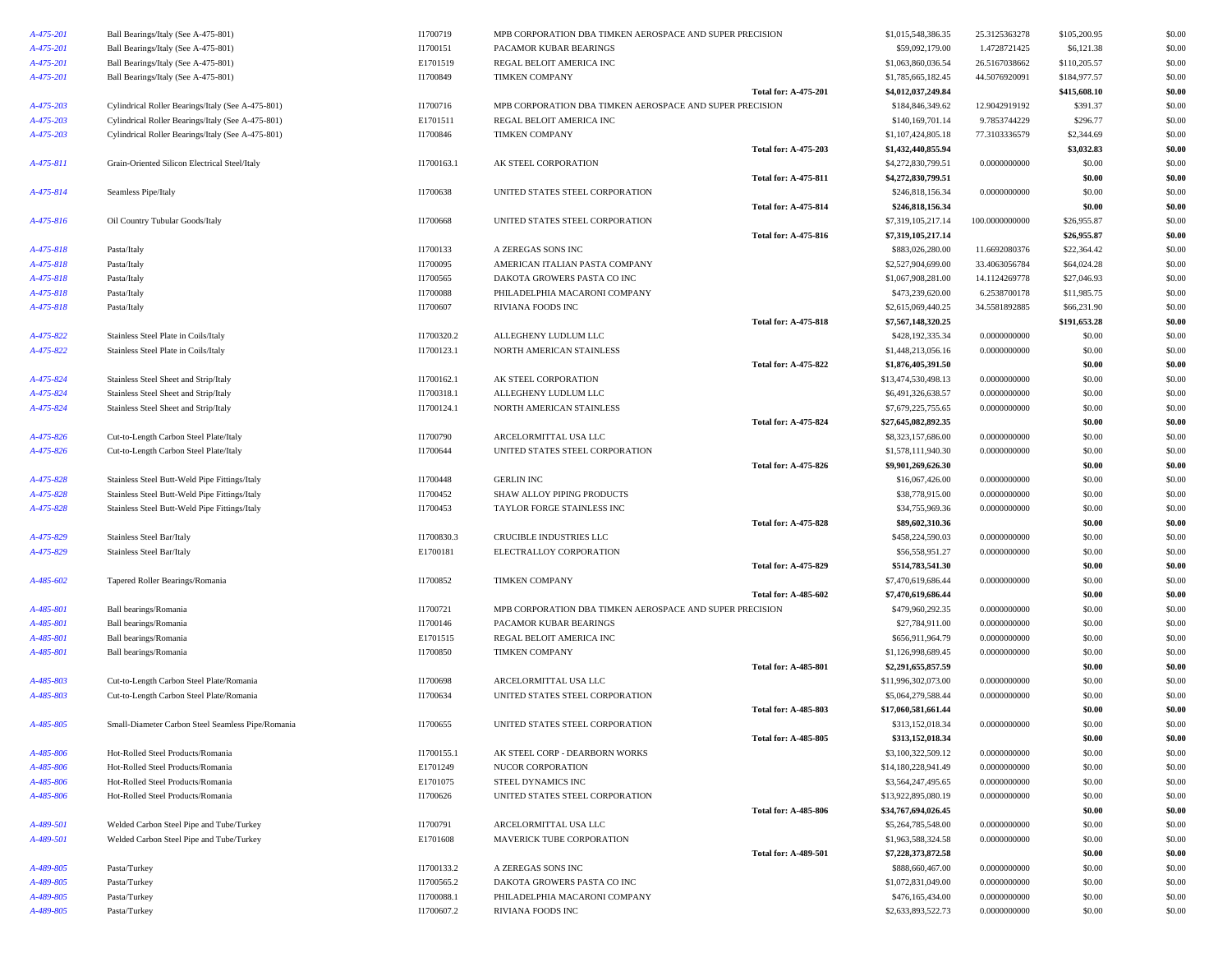|           |                                                  |            |                                                   | <b>Total for: A-489-805</b> | \$5,071,550,472.73  |               | \$0.00       | \$0.00 |
|-----------|--------------------------------------------------|------------|---------------------------------------------------|-----------------------------|---------------------|---------------|--------------|--------|
| A-489-807 | Steel Concrete Reinforcing Bar/Turkey            | E1701272   | NUCOR CORPORATION                                 |                             | \$3,439,494,640.19  | 0.0000000000  | \$0.00       | \$0.00 |
|           |                                                  |            |                                                   | <b>Total for: A-489-807</b> | \$3,439,494,640.19  |               | \$0.00       | \$0.00 |
| A-533-502 | Welded Carbon Steel Pipe and Tube/India          | I1700699   | ARCELORMITTAL USA LLC                             |                             | \$5,264,881,746.00  | 0.0000000000  | \$0.00       | \$0.00 |
| A-533-502 | Welded Carbon Steel Pipe and Tube/India          | E1701614   | MAVERICK TUBE CORPORATION                         |                             | \$1,963,546,768.74  | 0.0000000000  | \$0.00       | \$0.00 |
|           |                                                  |            |                                                   | Total for: A-533-502        | \$7,228,428,514.74  |               | \$0.00       | \$0.00 |
| A-533-809 | Forged Stainless Steel Flanges/India             | I1700447   | <b>GERLIN INC</b>                                 |                             | \$45,112,390.00     | 0.0000000000  | \$0.00       | \$0.00 |
|           |                                                  |            |                                                   | Total for: A-533-809        | \$45,112,390.00     |               | \$0.00       | \$0.00 |
| A-533-810 | Stainless Steel Bar/India                        | I1700831.2 | CRUCIBLE INDUSTRIES LLC                           |                             | \$1,109,709,765.11  | 0.0000000000  | \$0.00       | \$0.00 |
| A-533-810 | Stainless Steel Bar/India                        | E1700176   | ELECTRALLOY CORPORATION                           |                             | \$96,052,772.14     | 0.0000000000  | \$0.00       | \$0.00 |
|           |                                                  |            |                                                   | <b>Total for: A-533-810</b> | \$1,205,762,537.25  |               | \$0.00       | \$0.00 |
| A-533-813 | Preserved Mushrooms/India                        | I1700023   | L K BOWMAN COMPANY                                |                             | \$54,863,179.28     | 0.0000000000  | \$0.00       | \$0.00 |
| A-533-813 | Preserved Mushrooms/India                        | I1700136   | MONTEREY MUSHROOMS INC                            |                             | \$92,606,268.65     | 0.0000000000  | \$0.00       | \$0.00 |
| A-533-813 | Preserved Mushrooms/India                        | I1700129   | SUNNY DELL FOODS INC                              |                             | \$45,977,016.92     | 0.0000000000  | \$0.00       | \$0.00 |
| A-533-813 | Preserved Mushrooms/India                        | I1700008.2 | THE MUSHROOM COMPANY FKA MUSHROOM CANNING COMPANY |                             | \$58,527,691.18     | 0.0000000000  | \$0.00       | \$0.00 |
|           |                                                  |            |                                                   | <b>Total for: A-533-813</b> | \$251,974,156.03    |               | \$0.00       | \$0.00 |
| A-533-817 | Cut-to-Length Carbon Steel Plate/India           | I1700792   | ARCELORMITTAL USA LLC                             |                             | \$8,331,277,622.00  | 0.0000000000  | \$0.00       | \$0.00 |
| A-533-817 | Cut-to-Length Carbon Steel Plate/India           | I1700597   | UNITED STATES STEEL CORPORATION                   |                             | \$1,578,111,940.30  | 0.0000000000  | \$0.00       | \$0.00 |
|           |                                                  |            |                                                   | <b>Total for: A-533-817</b> | \$9,909,389,562.30  |               | \$0.00       | \$0.00 |
| A-533-820 | Hot-Rolled Steel Products/India                  | I1700170   | AK STEEL CORP - DEARBORN WORKS                    |                             | \$3,939,465,808.86  | 5.6465106339  | \$9,919.74   | \$0.00 |
| A-533-820 | Hot-Rolled Steel Products/India                  | I1700700   | ARCELORMITTAL USA LLC                             |                             | \$26,101,408,185.00 | 37.4116405694 | \$65,724.44  | \$0.00 |
| A-533-820 | Hot-Rolled Steel Products/India                  | E1701218   | NUCOR CORPORATION                                 |                             | \$18,079,580,697.11 | 25.9138039561 | \$45,525.14  | \$0.00 |
| A-533-820 | Hot-Rolled Steel Products/India                  | E1701084   | STEEL DYNAMICS INC                                |                             | \$4,371,402,515.41  | 6.2656136608  | \$11,007.37  | \$0.00 |
| A-533-820 | Hot-Rolled Steel Products/India                  | I1700674   | UNITED STATES STEEL CORPORATION                   |                             | \$17,276,289,252.19 | 24.7624311797 | \$43,502.42  | \$0.00 |
|           |                                                  |            |                                                   | <b>Total for: A-533-820</b> | \$69,768,146,458.57 |               | \$175,679.11 | \$0.00 |
| A-533-840 | Certain Frozen Warmwater Shrimp and Prawns/India | I1700943.1 | <b>ACKERMAN, DALE</b>                             |                             | \$228,544.14        | 0.0103338047  | \$7.51       | \$0.00 |
| A-533-840 | Certain Frozen Warmwater Shrimp and Prawns/India | E1700579   | ADAMS, TED SR                                     |                             | \$122,950.57        | 0.0055593076  | \$4.04       | \$0.00 |
| A-533-840 | Certain Frozen Warmwater Shrimp and Prawns/India | I1700109.1 | ALARIO, NAT                                       |                             | \$272,714.82        | 0.0123310170  | \$8.96       | \$0.00 |
| A-533-840 | Certain Frozen Warmwater Shrimp and Prawns/India | E1700789   | ALEXIE, BENNY J                                   |                             | \$122,556.55        | 0.0055414917  | \$4.03       | \$0.00 |
| A-533-840 | Certain Frozen Warmwater Shrimp and Prawns/India | E1700807   | ALEXIE, FELIX                                     |                             | \$101,561.66        | 0.0045921911  | \$3.34       | \$0.00 |
| A-533-840 | Certain Frozen Warmwater Shrimp and Prawns/India | E1700783   | ALEXIE, JOHN J                                    |                             | \$40,583.15         | 0.0018349993  | \$1.33       | \$0.00 |
| A-533-840 | Certain Frozen Warmwater Shrimp and Prawns/India | E1700777   | ALEXIE, JOHN V                                    |                             | \$98,815.63         | 0.0044680271  | \$3.25       | \$0.00 |
| A-533-840 | Certain Frozen Warmwater Shrimp and Prawns/India | E1700071   | ALEXIE, LARRY J SR                                |                             | \$211,340.59        | 0.0095559325  | \$6.94       | \$0.00 |
| A-533-840 | Certain Frozen Warmwater Shrimp and Prawns/India | E1700078   | ALEXIE, LARRY JR                                  |                             | \$152,386.02        | 0.0068902548  | \$5.01       | \$0.00 |
| A-533-840 | Certain Frozen Warmwater Shrimp and Prawns/India | I1700012.1 | ALFRED TRAWLERS INC                               |                             | \$606,661.33        | 0.0274306736  | \$19.93      | \$0.00 |
| A-533-840 | Certain Frozen Warmwater Shrimp and Prawns/India | I1700457.2 | ALS SHRIMP CO LLC                                 |                             | \$4,213,097.74      | 0.1904985583  | \$138.38     | \$0.00 |
| A-533-840 | Certain Frozen Warmwater Shrimp and Prawns/India | E1700342   | ANGELA MARIE INC                                  |                             | \$954,061.47        | 0.0431386466  | \$31.34      | \$0.00 |
| A-533-840 | Certain Frozen Warmwater Shrimp and Prawns/India | E1700610   | ANGELINA INC                                      |                             | \$1,196,060.74      | 0.0540808357  | \$39.28      | \$0.00 |
| A-533-840 | Certain Frozen Warmwater Shrimp and Prawns/India | I1700983.1 | APALACHEE GIRL INC                                |                             | \$918,076.68        | 0.0415115658  | \$30.15      | \$0.00 |
| A-533-840 | Certain Frozen Warmwater Shrimp and Prawns/India | E1700644   | APARICIO TRAWLERS INC                             |                             | \$805,256.85        | 0.0364103276  | \$26.45      | \$0.00 |
| A-533-840 | Certain Frozen Warmwater Shrimp and Prawns/India | I1700481.1 | APARICIO, ALFRED DBA FATHER CASIMIR INC           |                             | \$415,608.43        | 0.0187920650  | \$13.65      | \$0.00 |
| A-533-840 | Certain Frozen Warmwater Shrimp and Prawns/India | I1700474.1 | APARICIO, ALFRED DBA MRS MINA INC                 |                             | \$705,431.63        | 0.0318966511  | \$23.17      | \$0.00 |
| A-533-840 | Certain Frozen Warmwater Shrimp and Prawns/India | E1700693   | APARICIO, ERNEST DBA MOTHER T INC                 |                             | \$805,242.18        | 0.0364096643  | \$26.45      | \$0.00 |
| A-533-840 | Certain Frozen Warmwater Shrimp and Prawns/India | I1700513.1 | ARROYA CRUZ LLC                                   |                             | \$1,025,983.66      | 0.0463906655  | \$33.70      | \$0.00 |
| A-533-840 | Certain Frozen Warmwater Shrimp and Prawns/India | I1700371.1 | ART AND RED INC DBA CAPT ROLANDO                  |                             | \$69,218.67         | 0.0031297771  | \$2.27       | \$0.00 |
| A-533-840 | Certain Frozen Warmwater Shrimp and Prawns/India | E1702226   | <b>B AND B BOATS INC</b>                          |                             | \$932,883.52        | 0.0421810688  | \$30.64      | \$0.00 |
| A-533-840 | Certain Frozen Warmwater Shrimp and Prawns/India | I1700459.2 | <b>B F MILLIS AND SONS INC</b>                    |                             | \$1,424,487.50      | 0.0644093330  | \$46.79      | \$0.00 |
| A-533-840 | Certain Frozen Warmwater Shrimp and Prawns/India | E1701953   | <b>BABIN, JOEY</b>                                |                             | \$105,508.52        | 0.0047706515  | \$3.47       | \$0.00 |
| A-533-840 | Certain Frozen Warmwater Shrimp and Prawns/India | E1701499   | <b>BAMA SEA PRODUCTS INC</b>                      |                             | \$114,575,956.93    | 5.1806428342  | \$3,763.19   | \$0.00 |
| A-533-840 | Certain Frozen Warmwater Shrimp and Prawns/India | E1700095   | <b>BARBAREE, JOE</b>                              |                             | \$87,603.03         | 0.0039610405  | \$2.88       | \$0.00 |
| A-533-840 | Certain Frozen Warmwater Shrimp and Prawns/India | E1700101   | <b>BARISICH INC</b>                               |                             | \$245,790.86        | 0.0111136288  | \$8.07       | \$0.00 |
| A-533-840 | Certain Frozen Warmwater Shrimp and Prawns/India | I1700946.1 | <b>BAUDOIN, MURPHY</b>                            |                             | \$67,389.43         | 0.0030470666  | \$2.21       | \$0.00 |
| A-533-840 | Certain Frozen Warmwater Shrimp and Prawns/India | I1700978.1 | <b>BAY ISLANDER INC</b>                           |                             | \$656,982.78        | 0.0297059979  | \$21.58      | \$0.00 |
| A-533-840 | Certain Frozen Warmwater Shrimp and Prawns/India | E1701537   | <b>BAYOU CARLIN FISHERIES</b>                     |                             | \$4,440,619.55      | 0.2007861376  | \$145.85     | \$0.00 |
| A-533-840 | Certain Frozen Warmwater Shrimp and Prawns/India | E1700761   | BAYOU SHRIMP PROCESSORS INC                       |                             | \$102,340,969.55    | 4.6274281686  | \$3,361.34   | \$0.00 |
| A-533-840 | Certain Frozen Warmwater Shrimp and Prawns/India | I1700010.1 | <b>BBC TRAWLERS INC</b>                           |                             | \$595,347.02        | 0.0269190880  | \$19.55      | \$0.00 |
| A-533-840 | Certain Frozen Warmwater Shrimp and Prawns/India | I1700035.1 | <b>BEAS CORPORATION</b>                           |                             | \$277,394.27        | 0.0125426021  | \$9.11       | \$0.00 |
| A-533-840 | Certain Frozen Warmwater Shrimp and Prawns/India | I1700417.2 | BECKY LYN INC                                     |                             | \$765,544.32        | 0.0346146941  | \$25.14      | \$0.00 |
| A-533-840 | Certain Frozen Warmwater Shrimp and Prawns/India | I1700070.1 | <b>BERGERON, ULYSSES J</b>                        |                             | \$141,627.69        | 0.0064038084  | \$4.65       | \$0.00 |
| A-533-840 | Certain Frozen Warmwater Shrimp and Prawns/India | E1701000   | BEST SEA PACK OF TEXAS INC                        |                             | \$39,010,398.77     | 1.7638861438  | \$1,281.28   | \$0.00 |
| A-533-840 | Certain Frozen Warmwater Shrimp and Prawns/India | E1701642   | BETH LOMONTE INC C/O WRIGHT GORE                  |                             | \$1,180,237.50      | 0.0533653753  | \$38.76      | \$0.00 |
| A-533-840 | Certain Frozen Warmwater Shrimp and Prawns/India | I1700037.1 | BETY INC                                          |                             | \$704,447.27        | 0.0318521424  | \$23.14      | \$0.00 |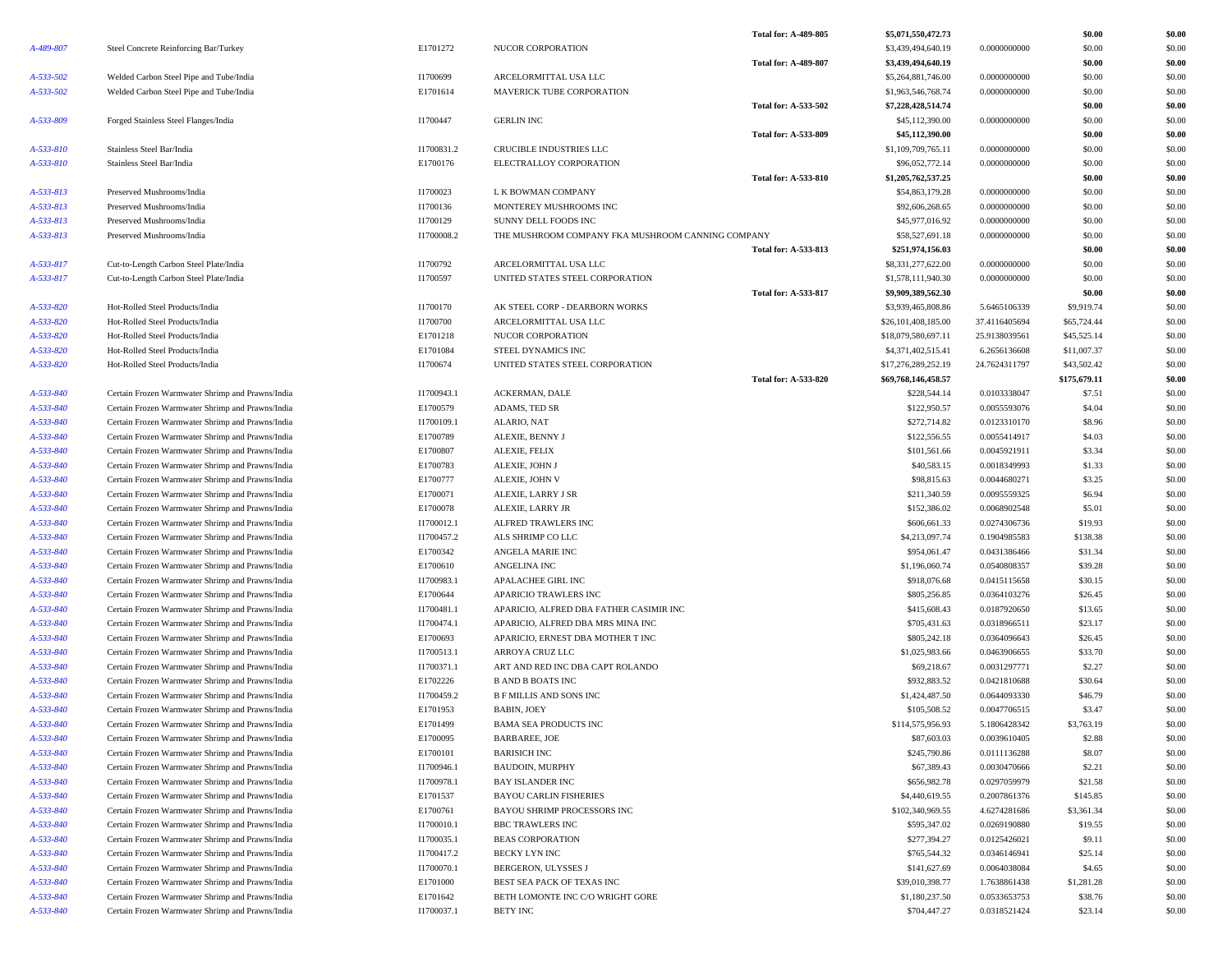| A-533-840 | Certain Frozen Warmwater Shrimp and Prawns/India | I1700478.2 | <b>BIG GRAPES INC</b>              | \$649,658.32     | 0.0293748166 | \$21.34    | \$0.00 |
|-----------|--------------------------------------------------|------------|------------------------------------|------------------|--------------|------------|--------|
| A-533-840 | Certain Frozen Warmwater Shrimp and Prawns/India | I1700100.1 | <b>BILLIOT, AUBREY</b>             | \$96,246.48      | 0.0043518610 | \$3.16     | \$0.00 |
| A-533-840 | Certain Frozen Warmwater Shrimp and Prawns/India | E1702372   | <b>BILLIOT, SHIRLEY</b>            | \$71,840.51      | 0.0032483257 | \$2.36     | \$0.00 |
| A-533-840 | Certain Frozen Warmwater Shrimp and Prawns/India | I1700336.1 | <b>BJF INC</b>                     | \$1,234,202.82   | 0.0558054601 | \$40.54    | \$0.00 |
| A-533-840 | Certain Frozen Warmwater Shrimp and Prawns/India | E1700605   | BLAIN AND MELISSA INC              | \$1,583,113.03   | 0.0715817122 | \$52.00    | \$0.00 |
| A-533-840 | Certain Frozen Warmwater Shrimp and Prawns/India | I1700508.1 | <b>BLANCA CRUZ LLC</b>             | \$862,651.75     | 0.0390054836 | \$28.33    | \$0.00 |
| A-533-840 | Certain Frozen Warmwater Shrimp and Prawns/India | I1700910.1 | <b>BLANCHARD, DOUGLAS JR</b>       | \$352,223.44     | 0.0159260624 | \$11.57    | \$0.00 |
| A-533-840 | Certain Frozen Warmwater Shrimp and Prawns/India | I1700463.2 | BLUEWATER SHRIMP COMPANY           | \$9,089,756.15   | 0.4110005391 | \$298.55   | \$0.00 |
| A-533-840 | Certain Frozen Warmwater Shrimp and Prawns/India | I1700338.2 | <b>BLUME, JACK JR</b>              | \$4,438,796.59   | 0.2007037110 | \$145.79   | \$0.00 |
| A-533-840 | Certain Frozen Warmwater Shrimp and Prawns/India | I1700110.1 | <b>BOLILLO PRIETO INC</b>          | \$325,199.63     | 0.0147041594 | \$10.68    | \$0.00 |
| A-533-840 | Certain Frozen Warmwater Shrimp and Prawns/India | E1701525   | <b>BON SECOUR BOATS INC</b>        | \$1,800,824.35   | 0.0814257023 | \$59.15    | \$0.00 |
| A-533-840 | Certain Frozen Warmwater Shrimp and Prawns/India | E1701551   | <b>BON SECOUR FISHERIES INC</b>    | \$13,759,834.71  | 0.6221618479 | \$451.94   | \$0.00 |
| A-533-840 | Certain Frozen Warmwater Shrimp and Prawns/India | I1700576.1 | <b>BONNIE LASS INC</b>             | \$796,543.45     | 0.0360163443 | \$26.16    | \$0.00 |
| A-533-840 | Certain Frozen Warmwater Shrimp and Prawns/India | I1700584.1 | <b>BOONE, DONALD F II</b>          | \$806,648.99     | 0.0364732743 | \$26.49    | \$0.00 |
| A-533-840 | Certain Frozen Warmwater Shrimp and Prawns/India | I1700585.1 | BOONE, DONALD F III                | \$244,199.46     | 0.0110416724 | \$8.02     | \$0.00 |
| A-533-840 | Certain Frozen Warmwater Shrimp and Prawns/India | E1701680   | <b>BOONE, GREGORY T</b>            | \$254,739.31     | 0.0115182401 | \$8.37     | \$0.00 |
| A-533-840 | Certain Frozen Warmwater Shrimp and Prawns/India | E1701691   | <b>BOONES SEAFOOD</b>              | \$1,841,662.38   | 0.0832722263 | \$60.49    | \$0.00 |
| A-533-840 | Certain Frozen Warmwater Shrimp and Prawns/India | E1702235   | <b>BOSARGE BOATS INC</b>           | \$2,694,692.94   | 0.1218426801 | \$88.51    | \$0.00 |
| A-533-840 | Certain Frozen Warmwater Shrimp and Prawns/India | E1700044   | <b>BOUDREAUX, RONALD SR</b>        | \$311,731.51     | 0.0140951877 | \$10.24    | \$0.00 |
| A-533-840 | Certain Frozen Warmwater Shrimp and Prawns/India | E1701877   | <b>BOWERS SHRIMP FARM</b>          | \$9,205,237.78   | 0.4162221326 | \$302.34   | \$0.00 |
| A-533-840 | Certain Frozen Warmwater Shrimp and Prawns/India | I1700275.1 | BRANDHURST, KAY                    | \$236,385.31     | 0.0106883494 | \$7.76     | \$0.00 |
|           |                                                  |            |                                    |                  |              | \$8.03     |        |
| A-533-840 | Certain Frozen Warmwater Shrimp and Prawns/India | I1700205.1 | <b>BRANDHURST, RAY</b>             | \$244,437.07     | 0.0110524161 |            | \$0.00 |
| A-533-840 | Certain Frozen Warmwater Shrimp and Prawns/India | I1700507.1 | <b>BRAVA CRUZ LLC</b>              | \$999,356.88     | 0.0451867145 | \$32.82    | \$0.00 |
| A-533-840 | Certain Frozen Warmwater Shrimp and Prawns/India | E1700879   | BROWN, JOHN                        | \$134,360.13     | 0.0060751999 | \$4.41     | \$0.00 |
| A-533-840 | Certain Frozen Warmwater Shrimp and Prawns/India | E1701580   | <b>BROWN, RICKY</b>                | \$1,163,831.28   | 0.0526235551 | \$38.23    | \$0.00 |
| A-533-840 | Certain Frozen Warmwater Shrimp and Prawns/India | I1700217.1 | <b>BRUCE, BOB</b>                  | \$16,788.10      | 0.0007590873 | \$0.55     | \$0.00 |
| A-533-840 | Certain Frozen Warmwater Shrimp and Prawns/India | I1700329.1 | BRUNET, LEVY JR                    | \$95,925.53      | 0.0043373490 | \$3.15     | \$0.00 |
| A-533-840 | Certain Frozen Warmwater Shrimp and Prawns/India | I1700072.1 | <b>BUCCANEER SHRIMP CO</b>         | \$816,154.71     | 0.0369030830 | \$26.81    | \$0.00 |
| A-533-840 | Certain Frozen Warmwater Shrimp and Prawns/India | E1701725   | BUI, NUOI VAN DBA MISS THU THAO    | \$460,108.33     | 0.0208041633 | \$15.11    | \$0.00 |
| A-533-840 | Certain Frozen Warmwater Shrimp and Prawns/India | E1701730   | BUI, NUOI VAN DBA MISS THU THAO II | \$995,263.09     | 0.0450016106 | \$32.69    | \$0.00 |
| A-533-840 | Certain Frozen Warmwater Shrimp and Prawns/India | E1701467   | <b>BURAS, WAYLON</b>               | \$327,155.76     | 0.0147926074 | \$10.75    | \$0.00 |
| A-533-840 | Certain Frozen Warmwater Shrimp and Prawns/India | E1701430   | CAO, GIO VAN DBA CAPT DENNIS INC   | \$1,230,513.43   | 0.0556386414 | \$40.42    | \$0.00 |
| A-533-840 | Certain Frozen Warmwater Shrimp and Prawns/India | E1700616   | CAPN BOZO INC                      | \$486,983.99     | 0.0220193676 | \$15.99    | \$0.00 |
| A-533-840 | Certain Frozen Warmwater Shrimp and Prawns/India | I1700011.1 | CAPN JASPERS SEAFOOD INC           | \$754,724.20     | 0.0341254537 | \$24.79    | \$0.00 |
| A-533-840 | Certain Frozen Warmwater Shrimp and Prawns/India | E1701334   | CAPT BUBBA INC                     | \$448,123.43     | 0.0202622566 | \$14.72    | \$0.00 |
| A-533-840 | Certain Frozen Warmwater Shrimp and Prawns/India | I1700013.1 | CAPT CARLOS TRAWLERS INC           | \$796,762.62     | 0.0360262543 | \$26.17    | \$0.00 |
| A-533-840 | Certain Frozen Warmwater Shrimp and Prawns/India | I1700388.1 | CAPT CHRISTOPHER INC               | \$244,804.68     | 0.0110690379 | \$8.04     | \$0.00 |
| A-533-840 | Certain Frozen Warmwater Shrimp and Prawns/India | I1700409.2 | CAPT EDWARD INC                    | \$785,504.16     | 0.0355171941 | \$25.80    | \$0.00 |
| A-533-840 | Certain Frozen Warmwater Shrimp and Prawns/India | I1700925.1 | CAPT GDA INC                       | \$799,454.40     | 0.0361479652 | \$26.26    | \$0.00 |
| A-533-840 | Certain Frozen Warmwater Shrimp and Prawns/India | I1700923.1 | CAPT JDL INC                       | \$752,751.07     | 0.0340362371 | \$24.72    | \$0.00 |
| A-533-840 | Certain Frozen Warmwater Shrimp and Prawns/India | I1700424.1 | CAPT MARCUS INC                    | \$331,590.32     | 0.0149931195 | \$10.89    | \$0.00 |
| A-533-840 | Certain Frozen Warmwater Shrimp and Prawns/India | E1700663   | CAPT PAPPIE INC DBA M/V DANA BROOK | \$638,016.92     | 0.0288484414 | \$20.96    | \$0.00 |
| A-533-840 | Certain Frozen Warmwater Shrimp and Prawns/India | E1702028   | <b>CAPT ROSS INC</b>               | \$423,182.17     | 0.0191345177 | \$13.90    | \$0.00 |
| A-533-840 | Certain Frozen Warmwater Shrimp and Prawns/India | I1700920.1 | CAPT WALLEY INC                    | \$790,303.06     | 0.0357341801 | \$25.96    | \$0.00 |
| A-533-840 | Certain Frozen Warmwater Shrimp and Prawns/India | I1700430.1 | CAPTAIN ARNULFO INC                | \$705,152.10     | 0.0318840119 | \$23.16    | \$0.00 |
| A-533-840 | Certain Frozen Warmwater Shrimp and Prawns/India | I1700859.1 | CARMADELLE, RUDY J                 | \$83,550.53      | 0.0037778035 | \$2.74     | \$0.00 |
| A-533-840 | Certain Frozen Warmwater Shrimp and Prawns/India | I1700505.1 | CARMELITA LLC                      | \$951,022.09     | 0.0430012186 | \$31.24    | \$0.00 |
| A-533-840 | Certain Frozen Warmwater Shrimp and Prawns/India | E1701060   | CAROLINA SEAFOODS INC              | \$9,024,742.38   | 0.4080608899 | \$296.41   | \$0.00 |
| A-533-840 | Certain Frozen Warmwater Shrimp and Prawns/India | E1700030   | CARSON AND CO INC                  | \$115.021.760.06 | 5.2008001765 | \$3,777.84 | \$0.00 |
| A-533-840 | Certain Frozen Warmwater Shrimp and Prawns/India | I1700153.2 | CF GOLLOTT AND SON SEAFOOD INC     | \$62,462,768.21  | 2.8243036428 | \$2,051.56 | \$0.00 |
| A-533-840 | Certain Frozen Warmwater Shrimp and Prawns/India | I1700250.1 | CHAU, MINH HUU                     | \$209,716.13     | 0.0094824813 | \$6.89     | \$0.00 |
| A-533-840 | Certain Frozen Warmwater Shrimp and Prawns/India | E1701990   | CHAUVIN, CAREY M                   | \$350,500.48     | 0.0158481574 | \$11.51    | \$0.00 |
| A-533-840 | Certain Frozen Warmwater Shrimp and Prawns/India | I1700984.2 | CHAUVIN, DAVID                     | \$2,011,123.08   | 0.0909345263 | \$66.05    | \$0.00 |
| A-533-840 | Certain Frozen Warmwater Shrimp and Prawns/India | I1701008.2 | CHAUVIN, KIMBERLY                  | \$6,613,434.46   | 0.2990316883 | \$217.22   | \$0.00 |
| A-533-840 | Certain Frozen Warmwater Shrimp and Prawns/India | I1700231.1 | CHERAMIE, JAMES P                  | \$136,245.90     | 0.0061604665 | \$4.47     | \$0.00 |
| A-533-840 | Certain Frozen Warmwater Shrimp and Prawns/India | E1700682   | CHERAMIE, JOEY J                   | \$191,316.99     | 0.0086505496 | \$6.28     | \$0.00 |
| A-533-840 | Certain Frozen Warmwater Shrimp and Prawns/India | E1700960   | CHERAMIE, WAYNE                    | \$573,324.98     | 0.0259233440 | \$18.83    | \$0.00 |
| A-533-840 | Certain Frozen Warmwater Shrimp and Prawns/India | E1700107   | CHERAMIE, WEBB JR                  | \$159,987.38     | 0.0072339564 | \$5.25     | \$0.00 |
| A-533-840 | Certain Frozen Warmwater Shrimp and Prawns/India | E1701473   | CHEW, THOMAS J                     | \$88,502.10      | 0.0040016927 | \$2.91     | \$0.00 |
| A-533-840 | Certain Frozen Warmwater Shrimp and Prawns/India | I1700400.1 | CHRISTIAN G INC                    | \$533,633.50     | 0.0241286623 | \$17.53    | \$0.00 |
| A-533-840 | Certain Frozen Warmwater Shrimp and Prawns/India | I1700981.1 | <b>CITY MARKET INC</b>             | \$4,192,262.31   | 0.1895564678 | \$137.69   | \$0.00 |
| A-533-840 | Certain Frozen Warmwater Shrimp and Prawns/India | E1702257   | <b>CJ SEAFOOD</b>                  | \$362,102.69     | 0.0163727605 | \$11.89    | \$0.00 |
|           |                                                  |            |                                    |                  |              |            |        |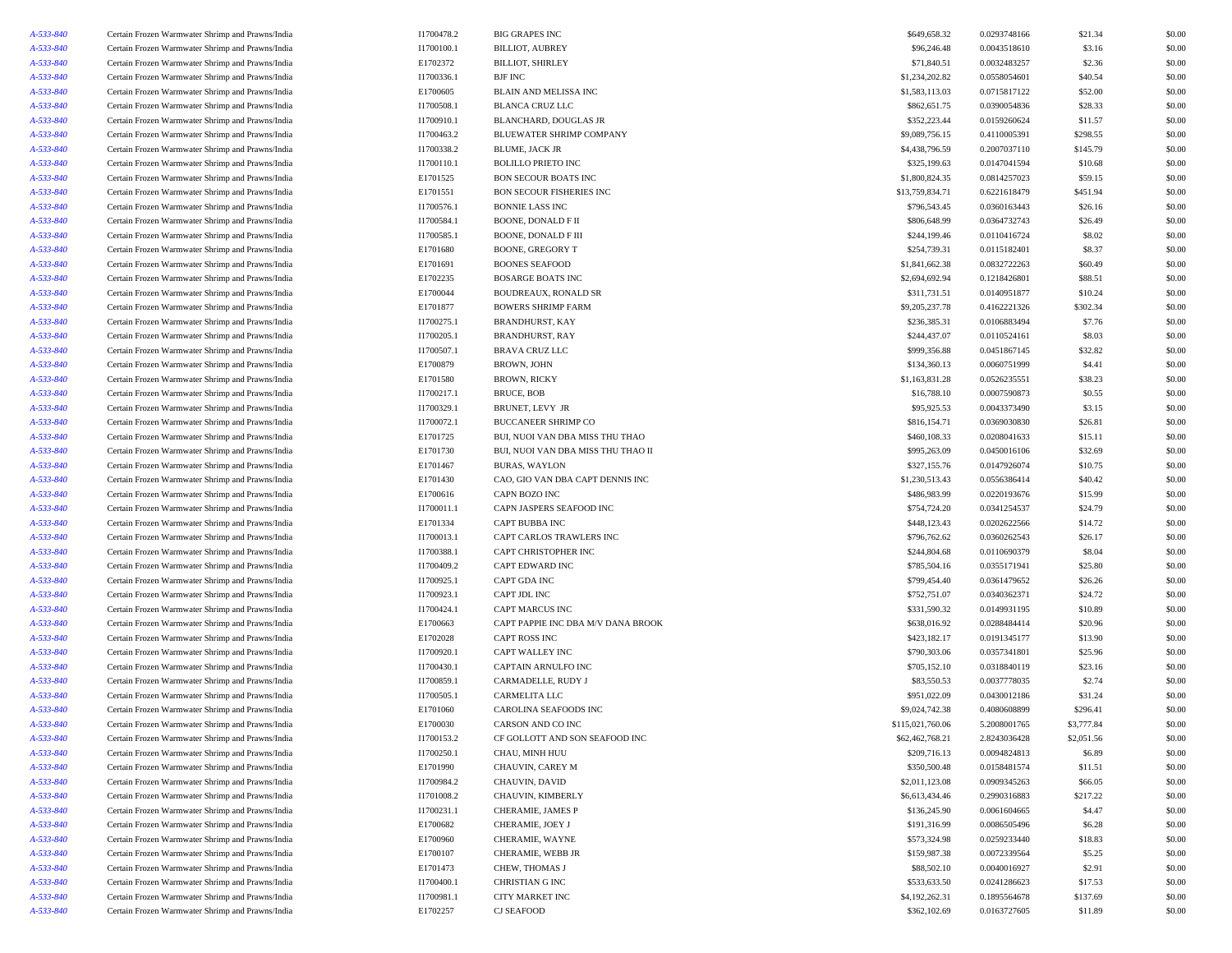| A-533-840 | Certain Frozen Warmwater Shrimp and Prawns/India                                                     | E1700219   | COOPER, ACY J III                                   | \$68,965.32     | 0.0031183217 | \$2.27     | \$0.00 |
|-----------|------------------------------------------------------------------------------------------------------|------------|-----------------------------------------------------|-----------------|--------------|------------|--------|
| A-533-840 | Certain Frozen Warmwater Shrimp and Prawns/India                                                     | E1700207   | COOPER, ACY J JR                                    | \$181,242.07    | 0.0081950041 | \$5.95     | \$0.00 |
| A-533-840 | Certain Frozen Warmwater Shrimp and Prawns/India                                                     | E1700231   | COOPER, ACY SR                                      | \$35,852.49     | 0.0016210988 | \$1.18     | \$0.00 |
| A-533-840 |                                                                                                      | E1700214   | COOPER, CHRISTOPHER W                               | \$25,222.78     | 0.0011404680 | \$0.83     | \$0.00 |
| A-533-840 | Certain Frozen Warmwater Shrimp and Prawns/India                                                     | E1700755   | COULON, DON                                         | \$170,789.98    | 0.0077224045 | \$5.61     | \$0.00 |
|           | Certain Frozen Warmwater Shrimp and Prawns/India<br>Certain Frozen Warmwater Shrimp and Prawns/India |            |                                                     |                 |              |            | \$0.00 |
| A-533-840 |                                                                                                      | E1700825   | CREPPEL, KENNETH A                                  | \$98,227.05     | 0.0044414140 | \$3.23     |        |
| A-533-840 | Certain Frozen Warmwater Shrimp and Prawns/India                                                     | I1700954.2 | CRJ INC                                             | \$1,003,934.12  | 0.0453936781 | \$32.97    | \$0.00 |
| A-533-840 | Certain Frozen Warmwater Shrimp and Prawns/India                                                     | E1701483   | CROSBY, BENJY                                       | \$141,489.21    | 0.0063975469 | \$4.65     | \$0.00 |
| A-533-840 | Certain Frozen Warmwater Shrimp and Prawns/India                                                     | E1702022   | CROSBY, THOMAS                                      | \$10,908.85     | 0.0004932523 | \$0.36     | \$0.00 |
| A-533-840 | Certain Frozen Warmwater Shrimp and Prawns/India                                                     | I1700934.1 | CROSBYS FISH AND SHRIMP CO                          | \$343,404.60    | 0.0155273116 | \$11.28    | \$0.00 |
| A-533-840 | Certain Frozen Warmwater Shrimp and Prawns/India                                                     | E1700530   | <b>CRUSADER INC</b>                                 | \$337,276.82    | 0.0152502391 | \$11.08    | \$0.00 |
| A-533-840 | Certain Frozen Warmwater Shrimp and Prawns/India                                                     | E1700851   | <b>CUSTOM PACK INC</b>                              | \$34,027,388.26 | 1.5385753685 | \$1,117.61 | \$0.00 |
| A-533-840 | Certain Frozen Warmwater Shrimp and Prawns/India                                                     | E1702192   | D AND L SEAFOOD CORP DBA BLUFFTON OYSTER CO         | \$216,105.30    | 0.0097713727 | \$7.10     | \$0.00 |
| A-533-840 | Certain Frozen Warmwater Shrimp and Prawns/India                                                     | I1700901.1 | D DITCHARO JR SEAFOODS LLC                          | \$16,521,953.14 | 0.7470532251 | \$542.66   | \$0.00 |
| A-533-840 | Certain Frozen Warmwater Shrimp and Prawns/India                                                     | I1700482.1 | DAIGLE, MICHAEL WAYNE                               | \$231,708.24    | 0.0104768720 | \$7.61     | \$0.00 |
| A-533-840 | Certain Frozen Warmwater Shrimp and Prawns/India                                                     | 11700381.1 | DALES SEAFOOD INC                                   | \$302,790.21    | 0.0136908997 | \$9.95     | \$0.00 |
| A-533-840 | Certain Frozen Warmwater Shrimp and Prawns/India                                                     | E1701443   | DANG, DAP                                           | \$356,093.55    | 0.0161010525 | \$11.70    | \$0.00 |
| A-533-840 | Certain Frozen Warmwater Shrimp and Prawns/India                                                     | E1701388   | DANG, KHANG                                         | \$1,296,735.15  | 0.0586329091 | \$42.59    | \$0.00 |
| A-533-840 | Certain Frozen Warmwater Shrimp and Prawns/India                                                     | E1701382   | DANG, KHANG                                         | \$1,186,924.09  | 0.0536677148 | \$38.98    | \$0.00 |
| A-533-840 | Certain Frozen Warmwater Shrimp and Prawns/India                                                     | E1701375   | DANG, KHANG                                         | \$1,200,816.58  | 0.0542958748 | \$39.44    | \$0.00 |
| A-533-840 | Certain Frozen Warmwater Shrimp and Prawns/India                                                     | E1700968   | DANG, SON                                           | \$388,107.14    | 0.0175485724 | \$12.75    | \$0.00 |
| A-533-840 | Certain Frozen Warmwater Shrimp and Prawns/India                                                     | E1701405   | DANG, THUONG                                        | \$1,176,182.26  | 0.0531820144 | \$38.63    | \$0.00 |
| A-533-840 | Certain Frozen Warmwater Shrimp and Prawns/India                                                     | E1700119   | DARDA, HERBERT                                      | \$138,933.61    | 0.0062819935 | \$4.56     | \$0.00 |
| A-533-840 | Certain Frozen Warmwater Shrimp and Prawns/India                                                     | E1700354   | DARDAR, DAVID                                       | \$176,901.04    | 0.0079987209 | \$5.81     | \$0.00 |
| A-533-840 | Certain Frozen Warmwater Shrimp and Prawns/India                                                     | E1700225   | DARDAR, JONATHAN M                                  | \$122,721.98    | 0.0055489717 | \$4.03     | \$0.00 |
| A-533-840 | Certain Frozen Warmwater Shrimp and Prawns/India                                                     | I1700365.1 | DASSAU, LOUIS                                       | \$405,288.24    | 0.0183254295 | \$13.31    | \$0.00 |
| A-533-840 | Certain Frozen Warmwater Shrimp and Prawns/India                                                     | I1700586.1 | DAVIS, JOHN W                                       | \$166,818.55    | 0.0075428331 | \$5.48     | \$0.00 |
| A-533-840 | Certain Frozen Warmwater Shrimp and Prawns/India                                                     | I1700441   | DEAN BLANCHARD SEAFOOD INC                          | \$30,911,630.90 | 1.3976939264 | \$1,015.28 | \$0.00 |
| A-533-840 | Certain Frozen Warmwater Shrimp and Prawns/India                                                     | E1701289   | DEVANEY, BOBBY C JR                                 | \$2,490,361.58  | 0.1126036755 | \$81.79    | \$0.00 |
| A-533-840 | Certain Frozen Warmwater Shrimp and Prawns/India                                                     | I1700927.1 | DG AND RC INC                                       | \$805,863.46    | 0.0364377560 | \$26.47    | \$0.00 |
| A-533-840 | Certain Frozen Warmwater Shrimp and Prawns/India                                                     | E1701007   | DINH, CHAU T                                        | \$1,924,532.74  | 0.0870192754 | \$63.21    | \$0.00 |
| A-533-840 | Certain Frozen Warmwater Shrimp and Prawns/India                                                     | E1702156   | DINH, VINCENT                                       | \$611,501.06    | 0.0276495058 | \$20.08    | \$0.00 |
| A-533-840 | Certain Frozen Warmwater Shrimp and Prawns/India                                                     | I1700028.2 | DION, PAUL ADAM                                     | \$43,807.97     | 0.0019808121 | \$1.44     | \$0.00 |
| A-533-840 | Certain Frozen Warmwater Shrimp and Prawns/India                                                     | I1700206.1 | DO, DAN C.                                          | \$139,367.54    | 0.0063016139 | \$4.58     | \$0.00 |
| A-533-840 | Certain Frozen Warmwater Shrimp and Prawns/India                                                     | I1700900.1 | DO, HUNG                                            | \$228,349.41    | 0.0103249998 | \$7.50     | \$0.00 |
| A-533-840 | Certain Frozen Warmwater Shrimp and Prawns/India                                                     | I1700197.1 | DO, KIET V                                          | \$152,003.14    | 0.0068729426 | \$4.99     | \$0.00 |
| A-533-840 | Certain Frozen Warmwater Shrimp and Prawns/India                                                     | E1702198   | DO, LIET VAN                                        | \$1,122,354.05  | 0.0507481292 | \$36.86    | \$0.00 |
| A-533-840 | Certain Frozen Warmwater Shrimp and Prawns/India                                                     | E1701929   | DO, THAN VIET                                       | \$1,166,748.05  | 0.0527554392 | \$38.32    | \$0.00 |
| A-533-840 | Certain Frozen Warmwater Shrimp and Prawns/India                                                     | I1700862.1 | DO, THANH VAN                                       | \$159,034.32    | 0.0071908630 | \$5.22     | \$0.00 |
| A-533-840 | Certain Frozen Warmwater Shrimp and Prawns/India                                                     | I1700204.1 | DO, TINH                                            | \$104,760.96    | 0.0047368500 | \$3.44     | \$0.00 |
| A-533-840 | Certain Frozen Warmwater Shrimp and Prawns/India                                                     | E1701106   | DOAN, LIEM AND DOAN, MINH                           | \$833,930.59    | 0.0377068335 | \$27.39    | \$0.00 |
| A-533-840 | Certain Frozen Warmwater Shrimp and Prawns/India                                                     | E1701118   | DOAN, MAI                                           | \$237,709.62    | 0.0107482291 | \$7.81     | \$0.00 |
| A-533-840 | Certain Frozen Warmwater Shrimp and Prawns/India                                                     | E1701111   |                                                     | \$1,056,397.96  | 0.0477658722 | \$34.70    | \$0.00 |
| A-533-840 |                                                                                                      | E1700937   | DOAN, MINH<br>DOAN, TRAN VAN                        | \$172,516.42    | 0.0078004669 | \$5.67     | \$0.00 |
|           | Certain Frozen Warmwater Shrimp and Prawns/India                                                     |            |                                                     |                 |              |            |        |
| A-533-840 | Certain Frozen Warmwater Shrimp and Prawns/India                                                     | I1700311.1 | <b>DOCTOR BILL</b><br>DOMINICKS SEAFOOD INC         | \$1,031,306.73  | 0.0466313524 | \$33.87    | \$0.00 |
| A-533-840 | Certain Frozen Warmwater Shrimp and Prawns/India                                                     | E1701774   |                                                     | \$18,067,064.06 | 0.8169166417 | \$593.40   | \$0.00 |
| A-533-840 | Certain Frozen Warmwater Shrimp and Prawns/India                                                     | I1700044.1 | DON PACO INC                                        | \$672,738.09    | 0.0304183867 | \$22.10    | \$0.00 |
| A-533-840 | Certain Frozen Warmwater Shrimp and Prawns/India                                                     | E1700364   | DONNELLY, DAVID C DBA VILLAGE LADY                  | \$274,404.70    | 0.0124074263 | \$9.01     | \$0.00 |
| A-533-840 | Certain Frozen Warmwater Shrimp and Prawns/India                                                     | E1701284   | DOPSON, CRAIG B                                     | \$878,301.68    | 0.0397131076 | \$28.85    | \$0.00 |
| A-533-840 | Certain Frozen Warmwater Shrimp and Prawns/India                                                     | I1700502.1 | DORADA CRUZ LLC                                     | \$947,861.29    | 0.0428583006 | \$31.13    | \$0.00 |
| A-533-840 | Certain Frozen Warmwater Shrimp and Prawns/India                                                     | I1700800.1 | DRAGNET SEAFOOD LLC                                 | \$601,725.23    | 0.0272074839 | \$19.76    | \$0.00 |
| A-533-840 | Certain Frozen Warmwater Shrimp and Prawns/India                                                     | E1700305   | DRURY, BRUCE JR                                     | \$18,588.74     | 0.0008405046 | \$0.61     | \$0.00 |
| A-533-840 | Certain Frozen Warmwater Shrimp and Prawns/India                                                     | E1700293   | DRURY, BRUCE W SR                                   | \$598,536.23    | 0.0270632907 | \$19.66    | \$0.00 |
| A-533-840 | Certain Frozen Warmwater Shrimp and Prawns/India                                                     | E1700319   | DRURY, ERIC S                                       | \$158,850.44    | 0.0071825487 | \$5.22     | \$0.00 |
| A-533-840 | Certain Frozen Warmwater Shrimp and Prawns/India                                                     | E1700331   | DRURY, KEVIN SR                                     | \$122,603.54    | 0.0055436164 | \$4.03     | \$0.00 |
| A-533-840 | Certain Frozen Warmwater Shrimp and Prawns/India                                                     | I1700918.1 | DSL AND R INC                                       | \$1,426,985.44  | 0.0645222793 | \$46.87    | \$0.00 |
| A-533-840 | Certain Frozen Warmwater Shrimp and Prawns/India                                                     | E1702275   | DUBBERLY, JAMES F DBA DADDYS BOY                    | \$858,988.39    | 0.0388398419 | \$28.21    | \$0.00 |
| A-533-840 | Certain Frozen Warmwater Shrimp and Prawns/India                                                     | E1702280   | DUBBERLY, JAMES F DBA JULIE SHEA                    | \$732,274.93    | 0.0331103922 | \$24.05    | \$0.00 |
| A-533-840 | Certain Frozen Warmwater Shrimp and Prawns/India                                                     | E1702270   | DUBBERLY, JAMES F DBA DUBBERLYS SEAFOOD             | \$2,878,386.08  | 0.1301485112 | \$94.54    | \$0.00 |
| A-533-840 | Certain Frozen Warmwater Shrimp and Prawns/India                                                     | I1700261.1 | DUFRENE, ERIC F                                     | \$21,693.44     | 0.0009808861 | \$0.71     | \$0.00 |
| A-533-840 | Certain Frozen Warmwater Shrimp and Prawns/India                                                     | I1700742.1 | DUFRENE, RONALD SR DBA MILTON J DUFRENE AND SON INC | \$676,087.80    | 0.0305698465 | \$22.21    | \$0.00 |
| A-533-840 | Certain Frozen Warmwater Shrimp and Prawns/India                                                     | I1700986.1 | DUNAMIS TOWING INC                                  | \$3,465,493.57  | 0.1566950424 | \$113.82   | \$0.00 |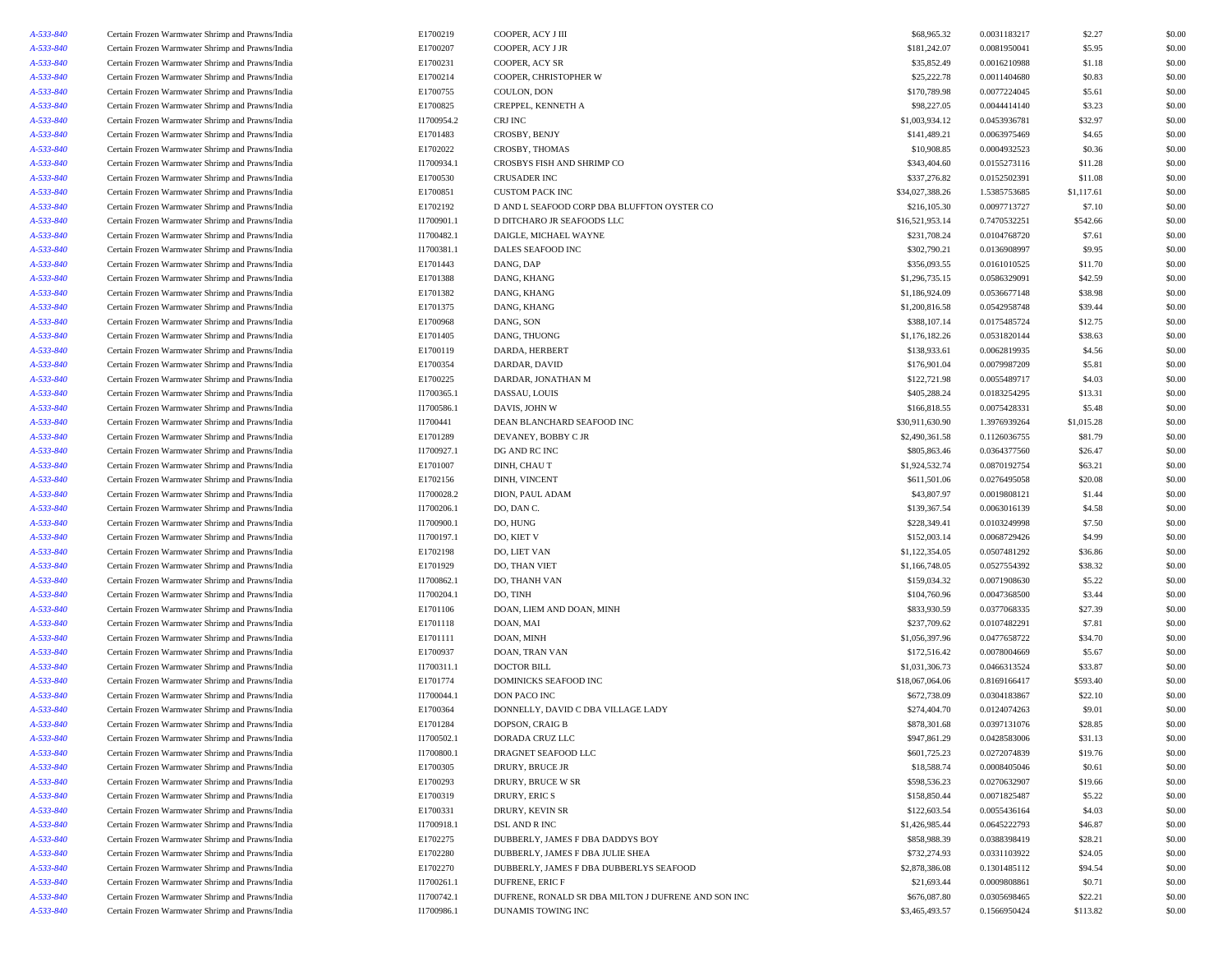| \$230,896.68<br>A-533-840<br>Certain Frozen Warmwater Shrimp and Prawns/India<br>I1700207.1<br>DUONG, KONG<br>0.0104401767<br>A-533-840<br>Certain Frozen Warmwater Shrimp and Prawns/India<br>I1700944.2<br><b>EDENS, STEVEN</b><br>\$714,937.86<br>0.0323264828<br>A-533-840<br>Certain Frozen Warmwater Shrimp and Prawns/India<br>I1700524.1<br>EDENS, TIMOTHY DALE<br>\$60,597.62<br>0.0027399695<br>\$428,578.59<br>A-533-840<br>Certain Frozen Warmwater Shrimp and Prawns/India<br>E1701448<br>EDWARD GARCIA TRAWLERS DBA CAPT EDDIE INC<br>0.0193785211<br>\$332,534.44<br>A-533-840<br>Certain Frozen Warmwater Shrimp and Prawns/India<br>E1701400<br>EDWARD GARCIA TRAWLERS DBA CAPT LUCAS INC<br>0.0150358086<br>E1701454<br>EDWARD GARCIA TRAWLERS DBA CAPT NICHOLAS INC<br>\$304,886.47<br>0.0137856837<br>A-533-840<br>Certain Frozen Warmwater Shrimp and Prawns/India<br>\$240,572.80<br>A-533-840<br>Certain Frozen Warmwater Shrimp and Prawns/India<br>E1701418<br>EDWARD GARCIA TRAWLERS DBA MISS EMILY INC<br>0.0108776901<br>A-533-840<br>Certain Frozen Warmwater Shrimp and Prawns/India<br>E1700622<br><b>ELIMINATOR INC</b><br>\$1,238,831.54<br>0.0560147514<br>A-533-840<br>Certain Frozen Warmwater Shrimp and Prawns/India<br>E1701603<br>\$679,074.21<br>0.0307048794<br>ELMIRA PFLUECKHAHN INC C/O WRIGHT GORE<br>A-533-840<br>Certain Frozen Warmwater Shrimp and Prawns/India<br>I1700437.1<br><b>EMMANUEL INC</b><br>\$517,483.57<br>0.0233984304<br>\$39,779.27<br>A-533-840<br>Certain Frozen Warmwater Shrimp and Prawns/India<br>I1700179.1<br>ENCLADE, JOSEPH L<br>0.0017986513<br>\$144,567.32<br>A-533-840<br>Certain Frozen Warmwater Shrimp and Prawns/India<br>I1700364.1<br>ENCLADE, RODNEY J<br>0.0065367261<br>A-533-840<br>\$633,349.30<br>Certain Frozen Warmwater Shrimp and Prawns/India<br>I1700510.1<br>ENSENADA CRUZ LLC<br>0.0286373913<br>A-533-840<br>Certain Frozen Warmwater Shrimp and Prawns/India<br>E1700674<br><b>EQUALIZER INC</b><br>\$1,085,154.28<br>0.0490661121<br>A-533-840<br>Certain Frozen Warmwater Shrimp and Prawns/India<br>I1700574.1<br>ERICKSON AND JENSEN SEAFOOD PACKERS<br>\$10,253,625.41<br>0.4636258115<br>A-533-840<br>Certain Frozen Warmwater Shrimp and Prawns/India<br>I1700580.1<br>ERICKSON, GRANT DBA GALAXY STAR LLC<br>\$702,960.29<br>0.0317849075<br>A-533-840<br>ERICKSON, GRANT DBA E AND E LLC<br>\$946,146.56<br>Certain Frozen Warmwater Shrimp and Prawns/India<br>I1700579.1<br>0.0427807677<br>A-533-840<br>Certain Frozen Warmwater Shrimp and Prawns/India<br>E1702001<br>ESTAY, WAYNE<br>\$14,798,798.21<br>0.6691394072<br>\$799,847.99<br>A-533-840<br>Certain Frozen Warmwater Shrimp and Prawns/India<br>I1700439.1<br>ETHAN G INC<br>0.0361657617<br>E1700651<br>\$734,070.79<br>0.0331915934<br>A-533-840<br>Certain Frozen Warmwater Shrimp and Prawns/India<br>FATHER DAN INC<br>A-533-840<br>Certain Frozen Warmwater Shrimp and Prawns/India<br>I1700436.1<br><b>FATHER MIKE INC</b><br>\$322,951.95<br>0.0146025288<br>A-533-840<br>Certain Frozen Warmwater Shrimp and Prawns/India<br>E1702016<br><b>FAZENDE, JEFFERY</b><br>\$56,518.77<br>0.0025555410<br>A-533-840<br>Certain Frozen Warmwater Shrimp and Prawns/India<br>I1700295.1<br><b>FAZENDE, THOMAS G</b><br>\$49,262.96<br>0.0022274638<br>A-533-840<br>Certain Frozen Warmwater Shrimp and Prawns/India<br>I1700514.1<br><b>FIESTA CRUZ LLC</b><br>\$959,857.45<br>0.0434007165<br>A-533-840<br>Certain Frozen Warmwater Shrimp and Prawns/India<br>I1700107.1<br>FINE SHRIMP CO<br>\$677,047.71<br>0.0306132496<br>E1702294<br>\$249,541.62<br>A-533-840<br>Certain Frozen Warmwater Shrimp and Prawns/India<br><b>FIREFOX INC</b><br>0.0112832224<br>A-533-840<br>Certain Frozen Warmwater Shrimp and Prawns/India<br>E1700921<br>FISHERMANS REEF SHRIMP COMPANY<br>\$41,389,075.87<br>1.8714399169<br>A-533-840<br>Certain Frozen Warmwater Shrimp and Prawns/India<br>E1702175<br><b>FKM INC</b><br>\$148,106.27<br>0.0066967426<br>A-533-840<br>Certain Frozen Warmwater Shrimp and Prawns/India<br>E1700587<br>FRANKS, MICHAEL<br>\$11,303,957.52<br>0.5111174115<br>E1700051<br>\$143,282.00<br>A-533-840<br>Certain Frozen Warmwater Shrimp and Prawns/India<br>FREEMAN, KENNETH DBA FREEMAN SEAFOOD<br>0.0064786094<br>A-533-840<br>Certain Frozen Warmwater Shrimp and Prawns/India<br>E1701031<br>G AND O TRAWLERS INC DBA MISS LAUREN<br>\$1,299,696.77<br>0.0587668211<br>E1700988<br>\$1,177,984.31<br>0.0532634956<br>A-533-840<br>Certain Frozen Warmwater Shrimp and Prawns/India<br><b>G AND S TRAWLERS INC</b><br>A-533-840<br>Certain Frozen Warmwater Shrimp and Prawns/India<br>E1700993<br><b>GD VENTURES II INC</b><br>\$1,289,228.31<br>0.0582934813<br>A-533-840<br>Certain Frozen Warmwater Shrimp and Prawns/India<br>E1700724<br>\$2,216,722.97<br>0.1002308886<br>GALA, CHRISTINE DBA PATRON SEAFOOD INC<br>A-533-840<br>Certain Frozen Warmwater Shrimp and Prawns/India<br>E1700668<br>GALA, CHRISTINE DBA CHALLENGER SHRIMP INC<br>\$746,015.57<br>0.0337316861<br>A-533-840<br>Certain Frozen Warmwater Shrimp and Prawns/India<br>E1700598<br>GALA, CHRISTINE DBA TRICO SHRIMP COMPANY INC<br>\$19,254,084.89<br>0.8705887307<br>E1700408<br>A-533-840<br>Certain Frozen Warmwater Shrimp and Prawns/India<br><b>GALE FORCE INC</b><br>\$268,894.86<br>0.0121582945<br>A-533-840<br>Certain Frozen Warmwater Shrimp and Prawns/India<br>E1700422<br>GALLOWAY, JUDY<br>\$214,155.80<br>0.0096832245<br>A-533-840<br>Certain Frozen Warmwater Shrimp and Prawns/India<br>E1701340<br>GARCIA, JOSEPH DBA MARIAH LYNN INC<br>\$392,863.61<br>0.0177636400<br>A-533-840<br>Certain Frozen Warmwater Shrimp and Prawns/India<br>E1701310<br>GARCIA, JOSEPH DBA SANTA MARIA INC<br>\$356,446.08<br>0.0161169924<br>A-533-840<br>Certain Frozen Warmwater Shrimp and Prawns/India<br>E1701329<br>GARCIA, JOSEPH DBA SABRINA MARIE INC<br>\$407,082.88<br>0.0184065755<br>\$370,403.41<br>A-533-840<br>Certain Frozen Warmwater Shrimp and Prawns/India<br>E1701323<br>GARCIA, JOSEPH DBA SANDRA G INC<br>0.0167480842<br>E1701305<br>\$387,442.62<br>A-533-840<br>Certain Frozen Warmwater Shrimp and Prawns/India<br>GARCIA, JOSEPH DBA THOMAS G INC<br>0.0175185256<br>I1700592.1<br>A-533-840<br>Certain Frozen Warmwater Shrimp and Prawns/India<br><b>GASPARD, MURRY SR</b><br>\$103,191.77<br>0.0046658978<br><b>GEMITA INC</b><br>\$742,851.00<br>A-533-840<br>Certain Frozen Warmwater Shrimp and Prawns/India<br>I1700991.1<br>0.0335885976<br>\$688,198.46<br>A-533-840<br>Certain Frozen Warmwater Shrimp and Prawns/India<br>I1700516.1<br><b>GLORIA CRUZ LLC</b><br>0.0311174396<br>A-533-840<br>Certain Frozen Warmwater Shrimp and Prawns/India<br>I1700548.1<br><b>GOLD COAST SEAFOOD INC</b><br>\$3,313,611.18<br>0.1498275596<br>E1700888<br>$A - 533 - 840$<br>Certain Frozen Warmwater Shrimp and Prawns/India<br>GOLDEN GULF COAST PKG CO INC<br>\$24.762.191.40<br>1.1196421385<br>A-533-840<br>Certain Frozen Warmwater Shrimp and Prawns/India<br>I1700347.1<br><b>GOLDEN PHASE INC</b><br>\$167,430.51<br>0.0075705034<br>A-533-840<br>E1700894<br>Certain Frozen Warmwater Shrimp and Prawns/India<br>GOLLOTTS OIL DOCK AND ICEHOUSE INC<br>\$24,806,940.48<br>1.1216655036<br>A-533-840<br>Certain Frozen Warmwater Shrimp and Prawns/India<br>E1701091<br>\$140,651.39<br>0.0063596642<br><b>GONZALES, TIM J</b><br>A-533-840<br>\$615,422.40<br>Certain Frozen Warmwater Shrimp and Prawns/India<br>I1700526.1<br><b>GONZALEZ TRAWLERS INC</b><br>0.0278268123<br>A-533-840<br>Certain Frozen Warmwater Shrimp and Prawns/India<br>I1700333.1<br><b>GORE SEAFOOD INC</b><br>\$1,093,951.31<br>0.0494638768<br>A-533-840<br>Certain Frozen Warmwater Shrimp and Prawns/India<br>E1701037<br>GORE, ISABEL DBA WESTERN SEAFOOD CO INC<br>\$36,554,558.00<br>1.6528433542<br>A-533-840<br>Certain Frozen Warmwater Shrimp and Prawns/India<br>E1701568<br><b>GRAHAM SHRIMP CO</b><br>\$7,605,457.65<br>0.3438868043<br>A-533-840<br>E1701346<br>\$8,681,356.47<br>0.3925344234<br>Certain Frozen Warmwater Shrimp and Prawns/India<br><b>GRAHAM, DARRELL</b><br>A-533-840<br>Certain Frozen Warmwater Shrimp and Prawns/India<br>I1700407.1<br><b>GRANDMA INC</b><br>\$703,994.65<br>0.0318316769<br>A-533-840<br>Certain Frozen Warmwater Shrimp and Prawns/India<br>E1701592<br>GRANIER, STEPHEN DBA S AND S SEAFOOD CO INC<br>\$221,804.20<br>0.0100290530<br>A-533-840<br>Certain Frozen Warmwater Shrimp and Prawns/India<br>E1701317<br>\$415,461.49<br>0.0187854210<br><b>GRAVES, ROBERT N. SR.</b><br>A-533-840<br>Certain Frozen Warmwater Shrimp and Prawns/India<br>E1700525<br>GRAY, MONROE<br>\$262,511.16<br>0.0118696505<br>\$676,153.34 |           |                                                  |            |                           |              |              |            |                  |
|-------------------------------------------------------------------------------------------------------------------------------------------------------------------------------------------------------------------------------------------------------------------------------------------------------------------------------------------------------------------------------------------------------------------------------------------------------------------------------------------------------------------------------------------------------------------------------------------------------------------------------------------------------------------------------------------------------------------------------------------------------------------------------------------------------------------------------------------------------------------------------------------------------------------------------------------------------------------------------------------------------------------------------------------------------------------------------------------------------------------------------------------------------------------------------------------------------------------------------------------------------------------------------------------------------------------------------------------------------------------------------------------------------------------------------------------------------------------------------------------------------------------------------------------------------------------------------------------------------------------------------------------------------------------------------------------------------------------------------------------------------------------------------------------------------------------------------------------------------------------------------------------------------------------------------------------------------------------------------------------------------------------------------------------------------------------------------------------------------------------------------------------------------------------------------------------------------------------------------------------------------------------------------------------------------------------------------------------------------------------------------------------------------------------------------------------------------------------------------------------------------------------------------------------------------------------------------------------------------------------------------------------------------------------------------------------------------------------------------------------------------------------------------------------------------------------------------------------------------------------------------------------------------------------------------------------------------------------------------------------------------------------------------------------------------------------------------------------------------------------------------------------------------------------------------------------------------------------------------------------------------------------------------------------------------------------------------------------------------------------------------------------------------------------------------------------------------------------------------------------------------------------------------------------------------------------------------------------------------------------------------------------------------------------------------------------------------------------------------------------------------------------------------------------------------------------------------------------------------------------------------------------------------------------------------------------------------------------------------------------------------------------------------------------------------------------------------------------------------------------------------------------------------------------------------------------------------------------------------------------------------------------------------------------------------------------------------------------------------------------------------------------------------------------------------------------------------------------------------------------------------------------------------------------------------------------------------------------------------------------------------------------------------------------------------------------------------------------------------------------------------------------------------------------------------------------------------------------------------------------------------------------------------------------------------------------------------------------------------------------------------------------------------------------------------------------------------------------------------------------------------------------------------------------------------------------------------------------------------------------------------------------------------------------------------------------------------------------------------------------------------------------------------------------------------------------------------------------------------------------------------------------------------------------------------------------------------------------------------------------------------------------------------------------------------------------------------------------------------------------------------------------------------------------------------------------------------------------------------------------------------------------------------------------------------------------------------------------------------------------------------------------------------------------------------------------------------------------------------------------------------------------------------------------------------------------------------------------------------------------------------------------------------------------------------------------------------------------------------------------------------------------------------------------------------------------------------------------------------------------------------------------------------------------------------------------------------------------------------------------------------------------------------------------------------------------------------------------------------------------------------------------------------------------------------------------------------------------------------------------------------------------------------------------------------------------------------------------------------------------------------------------------------------------------------------------------------------------------------------------------------------------------------------------------------------------------------------------------------------------------------------------------------------------------------------------------------------------------------------------------------------------------------------------------------------------------------------------------------------------------------------------------------------------------------------------------------------------------------------------------------------------------------------------------------------------------------------------------------------------------------------------------------------------------------------------------------------------------------------------------------------------------------------------------------------------------------------------------------------------------------------------------------------------------------------------------------------------------------------------------------------------------------------------------------------------------------------------------------------------------------------------------------------------------------------------------------------------------------------------------------------------------------------------------------------------------------------------------------------------------------------------------------------------------------------------------------------------------------------------------------------------------------------------------------------------------------------------------------------------------------------------------------------------------------|-----------|--------------------------------------------------|------------|---------------------------|--------------|--------------|------------|------------------|
|                                                                                                                                                                                                                                                                                                                                                                                                                                                                                                                                                                                                                                                                                                                                                                                                                                                                                                                                                                                                                                                                                                                                                                                                                                                                                                                                                                                                                                                                                                                                                                                                                                                                                                                                                                                                                                                                                                                                                                                                                                                                                                                                                                                                                                                                                                                                                                                                                                                                                                                                                                                                                                                                                                                                                                                                                                                                                                                                                                                                                                                                                                                                                                                                                                                                                                                                                                                                                                                                                                                                                                                                                                                                                                                                                                                                                                                                                                                                                                                                                                                                                                                                                                                                                                                                                                                                                                                                                                                                                                                                                                                                                                                                                                                                                                                                                                                                                                                                                                                                                                                                                                                                                                                                                                                                                                                                                                                                                                                                                                                                                                                                                                                                                                                                                                                                                                                                                                                                                                                                                                                                                                                                                                                                                                                                                                                                                                                                                                                                                                                                                                                                                                                                                                                                                                                                                                                                                                                                                                                                                                                                                                                                                                                                                                                                                                                                                                                                                                                                                                                                                                                                                                                                                                                                                                                                                                                                                                                                                                                                                                                                                                                                                                                                                                                                                                                                                                                                                                                                                                                                                                                                                                                                                                                                                                                                       | A-533-840 | Certain Frozen Warmwater Shrimp and Prawns/India | I1700358.1 | DUONG, HO T DBA RED EAGLE | \$494,789.65 | 0.0223723068 | \$16.25    | \$0.00           |
|                                                                                                                                                                                                                                                                                                                                                                                                                                                                                                                                                                                                                                                                                                                                                                                                                                                                                                                                                                                                                                                                                                                                                                                                                                                                                                                                                                                                                                                                                                                                                                                                                                                                                                                                                                                                                                                                                                                                                                                                                                                                                                                                                                                                                                                                                                                                                                                                                                                                                                                                                                                                                                                                                                                                                                                                                                                                                                                                                                                                                                                                                                                                                                                                                                                                                                                                                                                                                                                                                                                                                                                                                                                                                                                                                                                                                                                                                                                                                                                                                                                                                                                                                                                                                                                                                                                                                                                                                                                                                                                                                                                                                                                                                                                                                                                                                                                                                                                                                                                                                                                                                                                                                                                                                                                                                                                                                                                                                                                                                                                                                                                                                                                                                                                                                                                                                                                                                                                                                                                                                                                                                                                                                                                                                                                                                                                                                                                                                                                                                                                                                                                                                                                                                                                                                                                                                                                                                                                                                                                                                                                                                                                                                                                                                                                                                                                                                                                                                                                                                                                                                                                                                                                                                                                                                                                                                                                                                                                                                                                                                                                                                                                                                                                                                                                                                                                                                                                                                                                                                                                                                                                                                                                                                                                                                                                                       |           |                                                  |            |                           |              |              | \$7.58     | \$0.00           |
|                                                                                                                                                                                                                                                                                                                                                                                                                                                                                                                                                                                                                                                                                                                                                                                                                                                                                                                                                                                                                                                                                                                                                                                                                                                                                                                                                                                                                                                                                                                                                                                                                                                                                                                                                                                                                                                                                                                                                                                                                                                                                                                                                                                                                                                                                                                                                                                                                                                                                                                                                                                                                                                                                                                                                                                                                                                                                                                                                                                                                                                                                                                                                                                                                                                                                                                                                                                                                                                                                                                                                                                                                                                                                                                                                                                                                                                                                                                                                                                                                                                                                                                                                                                                                                                                                                                                                                                                                                                                                                                                                                                                                                                                                                                                                                                                                                                                                                                                                                                                                                                                                                                                                                                                                                                                                                                                                                                                                                                                                                                                                                                                                                                                                                                                                                                                                                                                                                                                                                                                                                                                                                                                                                                                                                                                                                                                                                                                                                                                                                                                                                                                                                                                                                                                                                                                                                                                                                                                                                                                                                                                                                                                                                                                                                                                                                                                                                                                                                                                                                                                                                                                                                                                                                                                                                                                                                                                                                                                                                                                                                                                                                                                                                                                                                                                                                                                                                                                                                                                                                                                                                                                                                                                                                                                                                                                       |           |                                                  |            |                           |              |              | \$23.48    | \$0.00           |
|                                                                                                                                                                                                                                                                                                                                                                                                                                                                                                                                                                                                                                                                                                                                                                                                                                                                                                                                                                                                                                                                                                                                                                                                                                                                                                                                                                                                                                                                                                                                                                                                                                                                                                                                                                                                                                                                                                                                                                                                                                                                                                                                                                                                                                                                                                                                                                                                                                                                                                                                                                                                                                                                                                                                                                                                                                                                                                                                                                                                                                                                                                                                                                                                                                                                                                                                                                                                                                                                                                                                                                                                                                                                                                                                                                                                                                                                                                                                                                                                                                                                                                                                                                                                                                                                                                                                                                                                                                                                                                                                                                                                                                                                                                                                                                                                                                                                                                                                                                                                                                                                                                                                                                                                                                                                                                                                                                                                                                                                                                                                                                                                                                                                                                                                                                                                                                                                                                                                                                                                                                                                                                                                                                                                                                                                                                                                                                                                                                                                                                                                                                                                                                                                                                                                                                                                                                                                                                                                                                                                                                                                                                                                                                                                                                                                                                                                                                                                                                                                                                                                                                                                                                                                                                                                                                                                                                                                                                                                                                                                                                                                                                                                                                                                                                                                                                                                                                                                                                                                                                                                                                                                                                                                                                                                                                                                       |           |                                                  |            |                           |              |              | \$1.99     | \$0.00           |
|                                                                                                                                                                                                                                                                                                                                                                                                                                                                                                                                                                                                                                                                                                                                                                                                                                                                                                                                                                                                                                                                                                                                                                                                                                                                                                                                                                                                                                                                                                                                                                                                                                                                                                                                                                                                                                                                                                                                                                                                                                                                                                                                                                                                                                                                                                                                                                                                                                                                                                                                                                                                                                                                                                                                                                                                                                                                                                                                                                                                                                                                                                                                                                                                                                                                                                                                                                                                                                                                                                                                                                                                                                                                                                                                                                                                                                                                                                                                                                                                                                                                                                                                                                                                                                                                                                                                                                                                                                                                                                                                                                                                                                                                                                                                                                                                                                                                                                                                                                                                                                                                                                                                                                                                                                                                                                                                                                                                                                                                                                                                                                                                                                                                                                                                                                                                                                                                                                                                                                                                                                                                                                                                                                                                                                                                                                                                                                                                                                                                                                                                                                                                                                                                                                                                                                                                                                                                                                                                                                                                                                                                                                                                                                                                                                                                                                                                                                                                                                                                                                                                                                                                                                                                                                                                                                                                                                                                                                                                                                                                                                                                                                                                                                                                                                                                                                                                                                                                                                                                                                                                                                                                                                                                                                                                                                                                       |           |                                                  |            |                           |              |              | \$14.08    | \$0.00           |
|                                                                                                                                                                                                                                                                                                                                                                                                                                                                                                                                                                                                                                                                                                                                                                                                                                                                                                                                                                                                                                                                                                                                                                                                                                                                                                                                                                                                                                                                                                                                                                                                                                                                                                                                                                                                                                                                                                                                                                                                                                                                                                                                                                                                                                                                                                                                                                                                                                                                                                                                                                                                                                                                                                                                                                                                                                                                                                                                                                                                                                                                                                                                                                                                                                                                                                                                                                                                                                                                                                                                                                                                                                                                                                                                                                                                                                                                                                                                                                                                                                                                                                                                                                                                                                                                                                                                                                                                                                                                                                                                                                                                                                                                                                                                                                                                                                                                                                                                                                                                                                                                                                                                                                                                                                                                                                                                                                                                                                                                                                                                                                                                                                                                                                                                                                                                                                                                                                                                                                                                                                                                                                                                                                                                                                                                                                                                                                                                                                                                                                                                                                                                                                                                                                                                                                                                                                                                                                                                                                                                                                                                                                                                                                                                                                                                                                                                                                                                                                                                                                                                                                                                                                                                                                                                                                                                                                                                                                                                                                                                                                                                                                                                                                                                                                                                                                                                                                                                                                                                                                                                                                                                                                                                                                                                                                                                       |           |                                                  |            |                           |              |              | \$10.92    | \$0.00           |
|                                                                                                                                                                                                                                                                                                                                                                                                                                                                                                                                                                                                                                                                                                                                                                                                                                                                                                                                                                                                                                                                                                                                                                                                                                                                                                                                                                                                                                                                                                                                                                                                                                                                                                                                                                                                                                                                                                                                                                                                                                                                                                                                                                                                                                                                                                                                                                                                                                                                                                                                                                                                                                                                                                                                                                                                                                                                                                                                                                                                                                                                                                                                                                                                                                                                                                                                                                                                                                                                                                                                                                                                                                                                                                                                                                                                                                                                                                                                                                                                                                                                                                                                                                                                                                                                                                                                                                                                                                                                                                                                                                                                                                                                                                                                                                                                                                                                                                                                                                                                                                                                                                                                                                                                                                                                                                                                                                                                                                                                                                                                                                                                                                                                                                                                                                                                                                                                                                                                                                                                                                                                                                                                                                                                                                                                                                                                                                                                                                                                                                                                                                                                                                                                                                                                                                                                                                                                                                                                                                                                                                                                                                                                                                                                                                                                                                                                                                                                                                                                                                                                                                                                                                                                                                                                                                                                                                                                                                                                                                                                                                                                                                                                                                                                                                                                                                                                                                                                                                                                                                                                                                                                                                                                                                                                                                                                       |           |                                                  |            |                           |              |              | \$10.01    | \$0.00           |
|                                                                                                                                                                                                                                                                                                                                                                                                                                                                                                                                                                                                                                                                                                                                                                                                                                                                                                                                                                                                                                                                                                                                                                                                                                                                                                                                                                                                                                                                                                                                                                                                                                                                                                                                                                                                                                                                                                                                                                                                                                                                                                                                                                                                                                                                                                                                                                                                                                                                                                                                                                                                                                                                                                                                                                                                                                                                                                                                                                                                                                                                                                                                                                                                                                                                                                                                                                                                                                                                                                                                                                                                                                                                                                                                                                                                                                                                                                                                                                                                                                                                                                                                                                                                                                                                                                                                                                                                                                                                                                                                                                                                                                                                                                                                                                                                                                                                                                                                                                                                                                                                                                                                                                                                                                                                                                                                                                                                                                                                                                                                                                                                                                                                                                                                                                                                                                                                                                                                                                                                                                                                                                                                                                                                                                                                                                                                                                                                                                                                                                                                                                                                                                                                                                                                                                                                                                                                                                                                                                                                                                                                                                                                                                                                                                                                                                                                                                                                                                                                                                                                                                                                                                                                                                                                                                                                                                                                                                                                                                                                                                                                                                                                                                                                                                                                                                                                                                                                                                                                                                                                                                                                                                                                                                                                                                                                       |           |                                                  |            |                           |              |              | \$7.90     | \$0.00           |
|                                                                                                                                                                                                                                                                                                                                                                                                                                                                                                                                                                                                                                                                                                                                                                                                                                                                                                                                                                                                                                                                                                                                                                                                                                                                                                                                                                                                                                                                                                                                                                                                                                                                                                                                                                                                                                                                                                                                                                                                                                                                                                                                                                                                                                                                                                                                                                                                                                                                                                                                                                                                                                                                                                                                                                                                                                                                                                                                                                                                                                                                                                                                                                                                                                                                                                                                                                                                                                                                                                                                                                                                                                                                                                                                                                                                                                                                                                                                                                                                                                                                                                                                                                                                                                                                                                                                                                                                                                                                                                                                                                                                                                                                                                                                                                                                                                                                                                                                                                                                                                                                                                                                                                                                                                                                                                                                                                                                                                                                                                                                                                                                                                                                                                                                                                                                                                                                                                                                                                                                                                                                                                                                                                                                                                                                                                                                                                                                                                                                                                                                                                                                                                                                                                                                                                                                                                                                                                                                                                                                                                                                                                                                                                                                                                                                                                                                                                                                                                                                                                                                                                                                                                                                                                                                                                                                                                                                                                                                                                                                                                                                                                                                                                                                                                                                                                                                                                                                                                                                                                                                                                                                                                                                                                                                                                                                       |           |                                                  |            |                           |              |              | \$40.69    | \$0.00           |
|                                                                                                                                                                                                                                                                                                                                                                                                                                                                                                                                                                                                                                                                                                                                                                                                                                                                                                                                                                                                                                                                                                                                                                                                                                                                                                                                                                                                                                                                                                                                                                                                                                                                                                                                                                                                                                                                                                                                                                                                                                                                                                                                                                                                                                                                                                                                                                                                                                                                                                                                                                                                                                                                                                                                                                                                                                                                                                                                                                                                                                                                                                                                                                                                                                                                                                                                                                                                                                                                                                                                                                                                                                                                                                                                                                                                                                                                                                                                                                                                                                                                                                                                                                                                                                                                                                                                                                                                                                                                                                                                                                                                                                                                                                                                                                                                                                                                                                                                                                                                                                                                                                                                                                                                                                                                                                                                                                                                                                                                                                                                                                                                                                                                                                                                                                                                                                                                                                                                                                                                                                                                                                                                                                                                                                                                                                                                                                                                                                                                                                                                                                                                                                                                                                                                                                                                                                                                                                                                                                                                                                                                                                                                                                                                                                                                                                                                                                                                                                                                                                                                                                                                                                                                                                                                                                                                                                                                                                                                                                                                                                                                                                                                                                                                                                                                                                                                                                                                                                                                                                                                                                                                                                                                                                                                                                                                       |           |                                                  |            |                           |              |              | \$22.30    | \$0.00           |
|                                                                                                                                                                                                                                                                                                                                                                                                                                                                                                                                                                                                                                                                                                                                                                                                                                                                                                                                                                                                                                                                                                                                                                                                                                                                                                                                                                                                                                                                                                                                                                                                                                                                                                                                                                                                                                                                                                                                                                                                                                                                                                                                                                                                                                                                                                                                                                                                                                                                                                                                                                                                                                                                                                                                                                                                                                                                                                                                                                                                                                                                                                                                                                                                                                                                                                                                                                                                                                                                                                                                                                                                                                                                                                                                                                                                                                                                                                                                                                                                                                                                                                                                                                                                                                                                                                                                                                                                                                                                                                                                                                                                                                                                                                                                                                                                                                                                                                                                                                                                                                                                                                                                                                                                                                                                                                                                                                                                                                                                                                                                                                                                                                                                                                                                                                                                                                                                                                                                                                                                                                                                                                                                                                                                                                                                                                                                                                                                                                                                                                                                                                                                                                                                                                                                                                                                                                                                                                                                                                                                                                                                                                                                                                                                                                                                                                                                                                                                                                                                                                                                                                                                                                                                                                                                                                                                                                                                                                                                                                                                                                                                                                                                                                                                                                                                                                                                                                                                                                                                                                                                                                                                                                                                                                                                                                                                       |           |                                                  |            |                           |              |              | \$17.00    | \$0.00           |
|                                                                                                                                                                                                                                                                                                                                                                                                                                                                                                                                                                                                                                                                                                                                                                                                                                                                                                                                                                                                                                                                                                                                                                                                                                                                                                                                                                                                                                                                                                                                                                                                                                                                                                                                                                                                                                                                                                                                                                                                                                                                                                                                                                                                                                                                                                                                                                                                                                                                                                                                                                                                                                                                                                                                                                                                                                                                                                                                                                                                                                                                                                                                                                                                                                                                                                                                                                                                                                                                                                                                                                                                                                                                                                                                                                                                                                                                                                                                                                                                                                                                                                                                                                                                                                                                                                                                                                                                                                                                                                                                                                                                                                                                                                                                                                                                                                                                                                                                                                                                                                                                                                                                                                                                                                                                                                                                                                                                                                                                                                                                                                                                                                                                                                                                                                                                                                                                                                                                                                                                                                                                                                                                                                                                                                                                                                                                                                                                                                                                                                                                                                                                                                                                                                                                                                                                                                                                                                                                                                                                                                                                                                                                                                                                                                                                                                                                                                                                                                                                                                                                                                                                                                                                                                                                                                                                                                                                                                                                                                                                                                                                                                                                                                                                                                                                                                                                                                                                                                                                                                                                                                                                                                                                                                                                                                                                       |           |                                                  |            |                           |              |              | \$1.31     | \$0.00           |
|                                                                                                                                                                                                                                                                                                                                                                                                                                                                                                                                                                                                                                                                                                                                                                                                                                                                                                                                                                                                                                                                                                                                                                                                                                                                                                                                                                                                                                                                                                                                                                                                                                                                                                                                                                                                                                                                                                                                                                                                                                                                                                                                                                                                                                                                                                                                                                                                                                                                                                                                                                                                                                                                                                                                                                                                                                                                                                                                                                                                                                                                                                                                                                                                                                                                                                                                                                                                                                                                                                                                                                                                                                                                                                                                                                                                                                                                                                                                                                                                                                                                                                                                                                                                                                                                                                                                                                                                                                                                                                                                                                                                                                                                                                                                                                                                                                                                                                                                                                                                                                                                                                                                                                                                                                                                                                                                                                                                                                                                                                                                                                                                                                                                                                                                                                                                                                                                                                                                                                                                                                                                                                                                                                                                                                                                                                                                                                                                                                                                                                                                                                                                                                                                                                                                                                                                                                                                                                                                                                                                                                                                                                                                                                                                                                                                                                                                                                                                                                                                                                                                                                                                                                                                                                                                                                                                                                                                                                                                                                                                                                                                                                                                                                                                                                                                                                                                                                                                                                                                                                                                                                                                                                                                                                                                                                                                       |           |                                                  |            |                           |              |              | \$4.75     | \$0.00           |
|                                                                                                                                                                                                                                                                                                                                                                                                                                                                                                                                                                                                                                                                                                                                                                                                                                                                                                                                                                                                                                                                                                                                                                                                                                                                                                                                                                                                                                                                                                                                                                                                                                                                                                                                                                                                                                                                                                                                                                                                                                                                                                                                                                                                                                                                                                                                                                                                                                                                                                                                                                                                                                                                                                                                                                                                                                                                                                                                                                                                                                                                                                                                                                                                                                                                                                                                                                                                                                                                                                                                                                                                                                                                                                                                                                                                                                                                                                                                                                                                                                                                                                                                                                                                                                                                                                                                                                                                                                                                                                                                                                                                                                                                                                                                                                                                                                                                                                                                                                                                                                                                                                                                                                                                                                                                                                                                                                                                                                                                                                                                                                                                                                                                                                                                                                                                                                                                                                                                                                                                                                                                                                                                                                                                                                                                                                                                                                                                                                                                                                                                                                                                                                                                                                                                                                                                                                                                                                                                                                                                                                                                                                                                                                                                                                                                                                                                                                                                                                                                                                                                                                                                                                                                                                                                                                                                                                                                                                                                                                                                                                                                                                                                                                                                                                                                                                                                                                                                                                                                                                                                                                                                                                                                                                                                                                                                       |           |                                                  |            |                           |              |              | \$20.80    | \$0.00           |
|                                                                                                                                                                                                                                                                                                                                                                                                                                                                                                                                                                                                                                                                                                                                                                                                                                                                                                                                                                                                                                                                                                                                                                                                                                                                                                                                                                                                                                                                                                                                                                                                                                                                                                                                                                                                                                                                                                                                                                                                                                                                                                                                                                                                                                                                                                                                                                                                                                                                                                                                                                                                                                                                                                                                                                                                                                                                                                                                                                                                                                                                                                                                                                                                                                                                                                                                                                                                                                                                                                                                                                                                                                                                                                                                                                                                                                                                                                                                                                                                                                                                                                                                                                                                                                                                                                                                                                                                                                                                                                                                                                                                                                                                                                                                                                                                                                                                                                                                                                                                                                                                                                                                                                                                                                                                                                                                                                                                                                                                                                                                                                                                                                                                                                                                                                                                                                                                                                                                                                                                                                                                                                                                                                                                                                                                                                                                                                                                                                                                                                                                                                                                                                                                                                                                                                                                                                                                                                                                                                                                                                                                                                                                                                                                                                                                                                                                                                                                                                                                                                                                                                                                                                                                                                                                                                                                                                                                                                                                                                                                                                                                                                                                                                                                                                                                                                                                                                                                                                                                                                                                                                                                                                                                                                                                                                                                       |           |                                                  |            |                           |              |              | \$35.64    | \$0.00           |
|                                                                                                                                                                                                                                                                                                                                                                                                                                                                                                                                                                                                                                                                                                                                                                                                                                                                                                                                                                                                                                                                                                                                                                                                                                                                                                                                                                                                                                                                                                                                                                                                                                                                                                                                                                                                                                                                                                                                                                                                                                                                                                                                                                                                                                                                                                                                                                                                                                                                                                                                                                                                                                                                                                                                                                                                                                                                                                                                                                                                                                                                                                                                                                                                                                                                                                                                                                                                                                                                                                                                                                                                                                                                                                                                                                                                                                                                                                                                                                                                                                                                                                                                                                                                                                                                                                                                                                                                                                                                                                                                                                                                                                                                                                                                                                                                                                                                                                                                                                                                                                                                                                                                                                                                                                                                                                                                                                                                                                                                                                                                                                                                                                                                                                                                                                                                                                                                                                                                                                                                                                                                                                                                                                                                                                                                                                                                                                                                                                                                                                                                                                                                                                                                                                                                                                                                                                                                                                                                                                                                                                                                                                                                                                                                                                                                                                                                                                                                                                                                                                                                                                                                                                                                                                                                                                                                                                                                                                                                                                                                                                                                                                                                                                                                                                                                                                                                                                                                                                                                                                                                                                                                                                                                                                                                                                                                       |           |                                                  |            |                           |              |              | \$336.78   | \$0.00           |
|                                                                                                                                                                                                                                                                                                                                                                                                                                                                                                                                                                                                                                                                                                                                                                                                                                                                                                                                                                                                                                                                                                                                                                                                                                                                                                                                                                                                                                                                                                                                                                                                                                                                                                                                                                                                                                                                                                                                                                                                                                                                                                                                                                                                                                                                                                                                                                                                                                                                                                                                                                                                                                                                                                                                                                                                                                                                                                                                                                                                                                                                                                                                                                                                                                                                                                                                                                                                                                                                                                                                                                                                                                                                                                                                                                                                                                                                                                                                                                                                                                                                                                                                                                                                                                                                                                                                                                                                                                                                                                                                                                                                                                                                                                                                                                                                                                                                                                                                                                                                                                                                                                                                                                                                                                                                                                                                                                                                                                                                                                                                                                                                                                                                                                                                                                                                                                                                                                                                                                                                                                                                                                                                                                                                                                                                                                                                                                                                                                                                                                                                                                                                                                                                                                                                                                                                                                                                                                                                                                                                                                                                                                                                                                                                                                                                                                                                                                                                                                                                                                                                                                                                                                                                                                                                                                                                                                                                                                                                                                                                                                                                                                                                                                                                                                                                                                                                                                                                                                                                                                                                                                                                                                                                                                                                                                                                       |           |                                                  |            |                           |              |              |            |                  |
|                                                                                                                                                                                                                                                                                                                                                                                                                                                                                                                                                                                                                                                                                                                                                                                                                                                                                                                                                                                                                                                                                                                                                                                                                                                                                                                                                                                                                                                                                                                                                                                                                                                                                                                                                                                                                                                                                                                                                                                                                                                                                                                                                                                                                                                                                                                                                                                                                                                                                                                                                                                                                                                                                                                                                                                                                                                                                                                                                                                                                                                                                                                                                                                                                                                                                                                                                                                                                                                                                                                                                                                                                                                                                                                                                                                                                                                                                                                                                                                                                                                                                                                                                                                                                                                                                                                                                                                                                                                                                                                                                                                                                                                                                                                                                                                                                                                                                                                                                                                                                                                                                                                                                                                                                                                                                                                                                                                                                                                                                                                                                                                                                                                                                                                                                                                                                                                                                                                                                                                                                                                                                                                                                                                                                                                                                                                                                                                                                                                                                                                                                                                                                                                                                                                                                                                                                                                                                                                                                                                                                                                                                                                                                                                                                                                                                                                                                                                                                                                                                                                                                                                                                                                                                                                                                                                                                                                                                                                                                                                                                                                                                                                                                                                                                                                                                                                                                                                                                                                                                                                                                                                                                                                                                                                                                                                                       |           |                                                  |            |                           |              |              | \$23.09    | \$0.00           |
|                                                                                                                                                                                                                                                                                                                                                                                                                                                                                                                                                                                                                                                                                                                                                                                                                                                                                                                                                                                                                                                                                                                                                                                                                                                                                                                                                                                                                                                                                                                                                                                                                                                                                                                                                                                                                                                                                                                                                                                                                                                                                                                                                                                                                                                                                                                                                                                                                                                                                                                                                                                                                                                                                                                                                                                                                                                                                                                                                                                                                                                                                                                                                                                                                                                                                                                                                                                                                                                                                                                                                                                                                                                                                                                                                                                                                                                                                                                                                                                                                                                                                                                                                                                                                                                                                                                                                                                                                                                                                                                                                                                                                                                                                                                                                                                                                                                                                                                                                                                                                                                                                                                                                                                                                                                                                                                                                                                                                                                                                                                                                                                                                                                                                                                                                                                                                                                                                                                                                                                                                                                                                                                                                                                                                                                                                                                                                                                                                                                                                                                                                                                                                                                                                                                                                                                                                                                                                                                                                                                                                                                                                                                                                                                                                                                                                                                                                                                                                                                                                                                                                                                                                                                                                                                                                                                                                                                                                                                                                                                                                                                                                                                                                                                                                                                                                                                                                                                                                                                                                                                                                                                                                                                                                                                                                                                                       |           |                                                  |            |                           |              |              | \$31.08    | \$0.00           |
|                                                                                                                                                                                                                                                                                                                                                                                                                                                                                                                                                                                                                                                                                                                                                                                                                                                                                                                                                                                                                                                                                                                                                                                                                                                                                                                                                                                                                                                                                                                                                                                                                                                                                                                                                                                                                                                                                                                                                                                                                                                                                                                                                                                                                                                                                                                                                                                                                                                                                                                                                                                                                                                                                                                                                                                                                                                                                                                                                                                                                                                                                                                                                                                                                                                                                                                                                                                                                                                                                                                                                                                                                                                                                                                                                                                                                                                                                                                                                                                                                                                                                                                                                                                                                                                                                                                                                                                                                                                                                                                                                                                                                                                                                                                                                                                                                                                                                                                                                                                                                                                                                                                                                                                                                                                                                                                                                                                                                                                                                                                                                                                                                                                                                                                                                                                                                                                                                                                                                                                                                                                                                                                                                                                                                                                                                                                                                                                                                                                                                                                                                                                                                                                                                                                                                                                                                                                                                                                                                                                                                                                                                                                                                                                                                                                                                                                                                                                                                                                                                                                                                                                                                                                                                                                                                                                                                                                                                                                                                                                                                                                                                                                                                                                                                                                                                                                                                                                                                                                                                                                                                                                                                                                                                                                                                                                                       |           |                                                  |            |                           |              |              | \$486.06   | \$0.00           |
|                                                                                                                                                                                                                                                                                                                                                                                                                                                                                                                                                                                                                                                                                                                                                                                                                                                                                                                                                                                                                                                                                                                                                                                                                                                                                                                                                                                                                                                                                                                                                                                                                                                                                                                                                                                                                                                                                                                                                                                                                                                                                                                                                                                                                                                                                                                                                                                                                                                                                                                                                                                                                                                                                                                                                                                                                                                                                                                                                                                                                                                                                                                                                                                                                                                                                                                                                                                                                                                                                                                                                                                                                                                                                                                                                                                                                                                                                                                                                                                                                                                                                                                                                                                                                                                                                                                                                                                                                                                                                                                                                                                                                                                                                                                                                                                                                                                                                                                                                                                                                                                                                                                                                                                                                                                                                                                                                                                                                                                                                                                                                                                                                                                                                                                                                                                                                                                                                                                                                                                                                                                                                                                                                                                                                                                                                                                                                                                                                                                                                                                                                                                                                                                                                                                                                                                                                                                                                                                                                                                                                                                                                                                                                                                                                                                                                                                                                                                                                                                                                                                                                                                                                                                                                                                                                                                                                                                                                                                                                                                                                                                                                                                                                                                                                                                                                                                                                                                                                                                                                                                                                                                                                                                                                                                                                                                                       |           |                                                  |            |                           |              |              | \$26.27    | \$0.00           |
|                                                                                                                                                                                                                                                                                                                                                                                                                                                                                                                                                                                                                                                                                                                                                                                                                                                                                                                                                                                                                                                                                                                                                                                                                                                                                                                                                                                                                                                                                                                                                                                                                                                                                                                                                                                                                                                                                                                                                                                                                                                                                                                                                                                                                                                                                                                                                                                                                                                                                                                                                                                                                                                                                                                                                                                                                                                                                                                                                                                                                                                                                                                                                                                                                                                                                                                                                                                                                                                                                                                                                                                                                                                                                                                                                                                                                                                                                                                                                                                                                                                                                                                                                                                                                                                                                                                                                                                                                                                                                                                                                                                                                                                                                                                                                                                                                                                                                                                                                                                                                                                                                                                                                                                                                                                                                                                                                                                                                                                                                                                                                                                                                                                                                                                                                                                                                                                                                                                                                                                                                                                                                                                                                                                                                                                                                                                                                                                                                                                                                                                                                                                                                                                                                                                                                                                                                                                                                                                                                                                                                                                                                                                                                                                                                                                                                                                                                                                                                                                                                                                                                                                                                                                                                                                                                                                                                                                                                                                                                                                                                                                                                                                                                                                                                                                                                                                                                                                                                                                                                                                                                                                                                                                                                                                                                                                                       |           |                                                  |            |                           |              |              | \$24.11    | \$0.00           |
|                                                                                                                                                                                                                                                                                                                                                                                                                                                                                                                                                                                                                                                                                                                                                                                                                                                                                                                                                                                                                                                                                                                                                                                                                                                                                                                                                                                                                                                                                                                                                                                                                                                                                                                                                                                                                                                                                                                                                                                                                                                                                                                                                                                                                                                                                                                                                                                                                                                                                                                                                                                                                                                                                                                                                                                                                                                                                                                                                                                                                                                                                                                                                                                                                                                                                                                                                                                                                                                                                                                                                                                                                                                                                                                                                                                                                                                                                                                                                                                                                                                                                                                                                                                                                                                                                                                                                                                                                                                                                                                                                                                                                                                                                                                                                                                                                                                                                                                                                                                                                                                                                                                                                                                                                                                                                                                                                                                                                                                                                                                                                                                                                                                                                                                                                                                                                                                                                                                                                                                                                                                                                                                                                                                                                                                                                                                                                                                                                                                                                                                                                                                                                                                                                                                                                                                                                                                                                                                                                                                                                                                                                                                                                                                                                                                                                                                                                                                                                                                                                                                                                                                                                                                                                                                                                                                                                                                                                                                                                                                                                                                                                                                                                                                                                                                                                                                                                                                                                                                                                                                                                                                                                                                                                                                                                                                                       |           |                                                  |            |                           |              |              | \$10.61    | \$0.00           |
|                                                                                                                                                                                                                                                                                                                                                                                                                                                                                                                                                                                                                                                                                                                                                                                                                                                                                                                                                                                                                                                                                                                                                                                                                                                                                                                                                                                                                                                                                                                                                                                                                                                                                                                                                                                                                                                                                                                                                                                                                                                                                                                                                                                                                                                                                                                                                                                                                                                                                                                                                                                                                                                                                                                                                                                                                                                                                                                                                                                                                                                                                                                                                                                                                                                                                                                                                                                                                                                                                                                                                                                                                                                                                                                                                                                                                                                                                                                                                                                                                                                                                                                                                                                                                                                                                                                                                                                                                                                                                                                                                                                                                                                                                                                                                                                                                                                                                                                                                                                                                                                                                                                                                                                                                                                                                                                                                                                                                                                                                                                                                                                                                                                                                                                                                                                                                                                                                                                                                                                                                                                                                                                                                                                                                                                                                                                                                                                                                                                                                                                                                                                                                                                                                                                                                                                                                                                                                                                                                                                                                                                                                                                                                                                                                                                                                                                                                                                                                                                                                                                                                                                                                                                                                                                                                                                                                                                                                                                                                                                                                                                                                                                                                                                                                                                                                                                                                                                                                                                                                                                                                                                                                                                                                                                                                                                                       |           |                                                  |            |                           |              |              | \$1.86     | \$0.00           |
|                                                                                                                                                                                                                                                                                                                                                                                                                                                                                                                                                                                                                                                                                                                                                                                                                                                                                                                                                                                                                                                                                                                                                                                                                                                                                                                                                                                                                                                                                                                                                                                                                                                                                                                                                                                                                                                                                                                                                                                                                                                                                                                                                                                                                                                                                                                                                                                                                                                                                                                                                                                                                                                                                                                                                                                                                                                                                                                                                                                                                                                                                                                                                                                                                                                                                                                                                                                                                                                                                                                                                                                                                                                                                                                                                                                                                                                                                                                                                                                                                                                                                                                                                                                                                                                                                                                                                                                                                                                                                                                                                                                                                                                                                                                                                                                                                                                                                                                                                                                                                                                                                                                                                                                                                                                                                                                                                                                                                                                                                                                                                                                                                                                                                                                                                                                                                                                                                                                                                                                                                                                                                                                                                                                                                                                                                                                                                                                                                                                                                                                                                                                                                                                                                                                                                                                                                                                                                                                                                                                                                                                                                                                                                                                                                                                                                                                                                                                                                                                                                                                                                                                                                                                                                                                                                                                                                                                                                                                                                                                                                                                                                                                                                                                                                                                                                                                                                                                                                                                                                                                                                                                                                                                                                                                                                                                                       |           |                                                  |            |                           |              |              | \$1.62     | \$0.00           |
|                                                                                                                                                                                                                                                                                                                                                                                                                                                                                                                                                                                                                                                                                                                                                                                                                                                                                                                                                                                                                                                                                                                                                                                                                                                                                                                                                                                                                                                                                                                                                                                                                                                                                                                                                                                                                                                                                                                                                                                                                                                                                                                                                                                                                                                                                                                                                                                                                                                                                                                                                                                                                                                                                                                                                                                                                                                                                                                                                                                                                                                                                                                                                                                                                                                                                                                                                                                                                                                                                                                                                                                                                                                                                                                                                                                                                                                                                                                                                                                                                                                                                                                                                                                                                                                                                                                                                                                                                                                                                                                                                                                                                                                                                                                                                                                                                                                                                                                                                                                                                                                                                                                                                                                                                                                                                                                                                                                                                                                                                                                                                                                                                                                                                                                                                                                                                                                                                                                                                                                                                                                                                                                                                                                                                                                                                                                                                                                                                                                                                                                                                                                                                                                                                                                                                                                                                                                                                                                                                                                                                                                                                                                                                                                                                                                                                                                                                                                                                                                                                                                                                                                                                                                                                                                                                                                                                                                                                                                                                                                                                                                                                                                                                                                                                                                                                                                                                                                                                                                                                                                                                                                                                                                                                                                                                                                                       |           |                                                  |            |                           |              |              | \$31.53    | \$0.00           |
|                                                                                                                                                                                                                                                                                                                                                                                                                                                                                                                                                                                                                                                                                                                                                                                                                                                                                                                                                                                                                                                                                                                                                                                                                                                                                                                                                                                                                                                                                                                                                                                                                                                                                                                                                                                                                                                                                                                                                                                                                                                                                                                                                                                                                                                                                                                                                                                                                                                                                                                                                                                                                                                                                                                                                                                                                                                                                                                                                                                                                                                                                                                                                                                                                                                                                                                                                                                                                                                                                                                                                                                                                                                                                                                                                                                                                                                                                                                                                                                                                                                                                                                                                                                                                                                                                                                                                                                                                                                                                                                                                                                                                                                                                                                                                                                                                                                                                                                                                                                                                                                                                                                                                                                                                                                                                                                                                                                                                                                                                                                                                                                                                                                                                                                                                                                                                                                                                                                                                                                                                                                                                                                                                                                                                                                                                                                                                                                                                                                                                                                                                                                                                                                                                                                                                                                                                                                                                                                                                                                                                                                                                                                                                                                                                                                                                                                                                                                                                                                                                                                                                                                                                                                                                                                                                                                                                                                                                                                                                                                                                                                                                                                                                                                                                                                                                                                                                                                                                                                                                                                                                                                                                                                                                                                                                                                                       |           |                                                  |            |                           |              |              | \$22.24    | \$0.00           |
|                                                                                                                                                                                                                                                                                                                                                                                                                                                                                                                                                                                                                                                                                                                                                                                                                                                                                                                                                                                                                                                                                                                                                                                                                                                                                                                                                                                                                                                                                                                                                                                                                                                                                                                                                                                                                                                                                                                                                                                                                                                                                                                                                                                                                                                                                                                                                                                                                                                                                                                                                                                                                                                                                                                                                                                                                                                                                                                                                                                                                                                                                                                                                                                                                                                                                                                                                                                                                                                                                                                                                                                                                                                                                                                                                                                                                                                                                                                                                                                                                                                                                                                                                                                                                                                                                                                                                                                                                                                                                                                                                                                                                                                                                                                                                                                                                                                                                                                                                                                                                                                                                                                                                                                                                                                                                                                                                                                                                                                                                                                                                                                                                                                                                                                                                                                                                                                                                                                                                                                                                                                                                                                                                                                                                                                                                                                                                                                                                                                                                                                                                                                                                                                                                                                                                                                                                                                                                                                                                                                                                                                                                                                                                                                                                                                                                                                                                                                                                                                                                                                                                                                                                                                                                                                                                                                                                                                                                                                                                                                                                                                                                                                                                                                                                                                                                                                                                                                                                                                                                                                                                                                                                                                                                                                                                                                                       |           |                                                  |            |                           |              |              | \$8.20     | \$0.00           |
|                                                                                                                                                                                                                                                                                                                                                                                                                                                                                                                                                                                                                                                                                                                                                                                                                                                                                                                                                                                                                                                                                                                                                                                                                                                                                                                                                                                                                                                                                                                                                                                                                                                                                                                                                                                                                                                                                                                                                                                                                                                                                                                                                                                                                                                                                                                                                                                                                                                                                                                                                                                                                                                                                                                                                                                                                                                                                                                                                                                                                                                                                                                                                                                                                                                                                                                                                                                                                                                                                                                                                                                                                                                                                                                                                                                                                                                                                                                                                                                                                                                                                                                                                                                                                                                                                                                                                                                                                                                                                                                                                                                                                                                                                                                                                                                                                                                                                                                                                                                                                                                                                                                                                                                                                                                                                                                                                                                                                                                                                                                                                                                                                                                                                                                                                                                                                                                                                                                                                                                                                                                                                                                                                                                                                                                                                                                                                                                                                                                                                                                                                                                                                                                                                                                                                                                                                                                                                                                                                                                                                                                                                                                                                                                                                                                                                                                                                                                                                                                                                                                                                                                                                                                                                                                                                                                                                                                                                                                                                                                                                                                                                                                                                                                                                                                                                                                                                                                                                                                                                                                                                                                                                                                                                                                                                                                                       |           |                                                  |            |                           |              |              | \$1,359.41 | \$0.00           |
|                                                                                                                                                                                                                                                                                                                                                                                                                                                                                                                                                                                                                                                                                                                                                                                                                                                                                                                                                                                                                                                                                                                                                                                                                                                                                                                                                                                                                                                                                                                                                                                                                                                                                                                                                                                                                                                                                                                                                                                                                                                                                                                                                                                                                                                                                                                                                                                                                                                                                                                                                                                                                                                                                                                                                                                                                                                                                                                                                                                                                                                                                                                                                                                                                                                                                                                                                                                                                                                                                                                                                                                                                                                                                                                                                                                                                                                                                                                                                                                                                                                                                                                                                                                                                                                                                                                                                                                                                                                                                                                                                                                                                                                                                                                                                                                                                                                                                                                                                                                                                                                                                                                                                                                                                                                                                                                                                                                                                                                                                                                                                                                                                                                                                                                                                                                                                                                                                                                                                                                                                                                                                                                                                                                                                                                                                                                                                                                                                                                                                                                                                                                                                                                                                                                                                                                                                                                                                                                                                                                                                                                                                                                                                                                                                                                                                                                                                                                                                                                                                                                                                                                                                                                                                                                                                                                                                                                                                                                                                                                                                                                                                                                                                                                                                                                                                                                                                                                                                                                                                                                                                                                                                                                                                                                                                                                                       |           |                                                  |            |                           |              |              | \$4.86     | \$0.00           |
|                                                                                                                                                                                                                                                                                                                                                                                                                                                                                                                                                                                                                                                                                                                                                                                                                                                                                                                                                                                                                                                                                                                                                                                                                                                                                                                                                                                                                                                                                                                                                                                                                                                                                                                                                                                                                                                                                                                                                                                                                                                                                                                                                                                                                                                                                                                                                                                                                                                                                                                                                                                                                                                                                                                                                                                                                                                                                                                                                                                                                                                                                                                                                                                                                                                                                                                                                                                                                                                                                                                                                                                                                                                                                                                                                                                                                                                                                                                                                                                                                                                                                                                                                                                                                                                                                                                                                                                                                                                                                                                                                                                                                                                                                                                                                                                                                                                                                                                                                                                                                                                                                                                                                                                                                                                                                                                                                                                                                                                                                                                                                                                                                                                                                                                                                                                                                                                                                                                                                                                                                                                                                                                                                                                                                                                                                                                                                                                                                                                                                                                                                                                                                                                                                                                                                                                                                                                                                                                                                                                                                                                                                                                                                                                                                                                                                                                                                                                                                                                                                                                                                                                                                                                                                                                                                                                                                                                                                                                                                                                                                                                                                                                                                                                                                                                                                                                                                                                                                                                                                                                                                                                                                                                                                                                                                                                                       |           |                                                  |            |                           |              |              | \$371.27   | \$0.00           |
|                                                                                                                                                                                                                                                                                                                                                                                                                                                                                                                                                                                                                                                                                                                                                                                                                                                                                                                                                                                                                                                                                                                                                                                                                                                                                                                                                                                                                                                                                                                                                                                                                                                                                                                                                                                                                                                                                                                                                                                                                                                                                                                                                                                                                                                                                                                                                                                                                                                                                                                                                                                                                                                                                                                                                                                                                                                                                                                                                                                                                                                                                                                                                                                                                                                                                                                                                                                                                                                                                                                                                                                                                                                                                                                                                                                                                                                                                                                                                                                                                                                                                                                                                                                                                                                                                                                                                                                                                                                                                                                                                                                                                                                                                                                                                                                                                                                                                                                                                                                                                                                                                                                                                                                                                                                                                                                                                                                                                                                                                                                                                                                                                                                                                                                                                                                                                                                                                                                                                                                                                                                                                                                                                                                                                                                                                                                                                                                                                                                                                                                                                                                                                                                                                                                                                                                                                                                                                                                                                                                                                                                                                                                                                                                                                                                                                                                                                                                                                                                                                                                                                                                                                                                                                                                                                                                                                                                                                                                                                                                                                                                                                                                                                                                                                                                                                                                                                                                                                                                                                                                                                                                                                                                                                                                                                                                                       |           |                                                  |            |                           |              |              | \$4.71     | \$0.00           |
|                                                                                                                                                                                                                                                                                                                                                                                                                                                                                                                                                                                                                                                                                                                                                                                                                                                                                                                                                                                                                                                                                                                                                                                                                                                                                                                                                                                                                                                                                                                                                                                                                                                                                                                                                                                                                                                                                                                                                                                                                                                                                                                                                                                                                                                                                                                                                                                                                                                                                                                                                                                                                                                                                                                                                                                                                                                                                                                                                                                                                                                                                                                                                                                                                                                                                                                                                                                                                                                                                                                                                                                                                                                                                                                                                                                                                                                                                                                                                                                                                                                                                                                                                                                                                                                                                                                                                                                                                                                                                                                                                                                                                                                                                                                                                                                                                                                                                                                                                                                                                                                                                                                                                                                                                                                                                                                                                                                                                                                                                                                                                                                                                                                                                                                                                                                                                                                                                                                                                                                                                                                                                                                                                                                                                                                                                                                                                                                                                                                                                                                                                                                                                                                                                                                                                                                                                                                                                                                                                                                                                                                                                                                                                                                                                                                                                                                                                                                                                                                                                                                                                                                                                                                                                                                                                                                                                                                                                                                                                                                                                                                                                                                                                                                                                                                                                                                                                                                                                                                                                                                                                                                                                                                                                                                                                                                                       |           |                                                  |            |                           |              |              | \$42.69    | \$0.00           |
|                                                                                                                                                                                                                                                                                                                                                                                                                                                                                                                                                                                                                                                                                                                                                                                                                                                                                                                                                                                                                                                                                                                                                                                                                                                                                                                                                                                                                                                                                                                                                                                                                                                                                                                                                                                                                                                                                                                                                                                                                                                                                                                                                                                                                                                                                                                                                                                                                                                                                                                                                                                                                                                                                                                                                                                                                                                                                                                                                                                                                                                                                                                                                                                                                                                                                                                                                                                                                                                                                                                                                                                                                                                                                                                                                                                                                                                                                                                                                                                                                                                                                                                                                                                                                                                                                                                                                                                                                                                                                                                                                                                                                                                                                                                                                                                                                                                                                                                                                                                                                                                                                                                                                                                                                                                                                                                                                                                                                                                                                                                                                                                                                                                                                                                                                                                                                                                                                                                                                                                                                                                                                                                                                                                                                                                                                                                                                                                                                                                                                                                                                                                                                                                                                                                                                                                                                                                                                                                                                                                                                                                                                                                                                                                                                                                                                                                                                                                                                                                                                                                                                                                                                                                                                                                                                                                                                                                                                                                                                                                                                                                                                                                                                                                                                                                                                                                                                                                                                                                                                                                                                                                                                                                                                                                                                                                                       |           |                                                  |            |                           |              |              | \$38.69    | \$0.00           |
|                                                                                                                                                                                                                                                                                                                                                                                                                                                                                                                                                                                                                                                                                                                                                                                                                                                                                                                                                                                                                                                                                                                                                                                                                                                                                                                                                                                                                                                                                                                                                                                                                                                                                                                                                                                                                                                                                                                                                                                                                                                                                                                                                                                                                                                                                                                                                                                                                                                                                                                                                                                                                                                                                                                                                                                                                                                                                                                                                                                                                                                                                                                                                                                                                                                                                                                                                                                                                                                                                                                                                                                                                                                                                                                                                                                                                                                                                                                                                                                                                                                                                                                                                                                                                                                                                                                                                                                                                                                                                                                                                                                                                                                                                                                                                                                                                                                                                                                                                                                                                                                                                                                                                                                                                                                                                                                                                                                                                                                                                                                                                                                                                                                                                                                                                                                                                                                                                                                                                                                                                                                                                                                                                                                                                                                                                                                                                                                                                                                                                                                                                                                                                                                                                                                                                                                                                                                                                                                                                                                                                                                                                                                                                                                                                                                                                                                                                                                                                                                                                                                                                                                                                                                                                                                                                                                                                                                                                                                                                                                                                                                                                                                                                                                                                                                                                                                                                                                                                                                                                                                                                                                                                                                                                                                                                                                                       |           |                                                  |            |                           |              |              | \$42.34    | \$0.00           |
|                                                                                                                                                                                                                                                                                                                                                                                                                                                                                                                                                                                                                                                                                                                                                                                                                                                                                                                                                                                                                                                                                                                                                                                                                                                                                                                                                                                                                                                                                                                                                                                                                                                                                                                                                                                                                                                                                                                                                                                                                                                                                                                                                                                                                                                                                                                                                                                                                                                                                                                                                                                                                                                                                                                                                                                                                                                                                                                                                                                                                                                                                                                                                                                                                                                                                                                                                                                                                                                                                                                                                                                                                                                                                                                                                                                                                                                                                                                                                                                                                                                                                                                                                                                                                                                                                                                                                                                                                                                                                                                                                                                                                                                                                                                                                                                                                                                                                                                                                                                                                                                                                                                                                                                                                                                                                                                                                                                                                                                                                                                                                                                                                                                                                                                                                                                                                                                                                                                                                                                                                                                                                                                                                                                                                                                                                                                                                                                                                                                                                                                                                                                                                                                                                                                                                                                                                                                                                                                                                                                                                                                                                                                                                                                                                                                                                                                                                                                                                                                                                                                                                                                                                                                                                                                                                                                                                                                                                                                                                                                                                                                                                                                                                                                                                                                                                                                                                                                                                                                                                                                                                                                                                                                                                                                                                                                                       |           |                                                  |            |                           |              |              | \$72.81    | \$0.00           |
|                                                                                                                                                                                                                                                                                                                                                                                                                                                                                                                                                                                                                                                                                                                                                                                                                                                                                                                                                                                                                                                                                                                                                                                                                                                                                                                                                                                                                                                                                                                                                                                                                                                                                                                                                                                                                                                                                                                                                                                                                                                                                                                                                                                                                                                                                                                                                                                                                                                                                                                                                                                                                                                                                                                                                                                                                                                                                                                                                                                                                                                                                                                                                                                                                                                                                                                                                                                                                                                                                                                                                                                                                                                                                                                                                                                                                                                                                                                                                                                                                                                                                                                                                                                                                                                                                                                                                                                                                                                                                                                                                                                                                                                                                                                                                                                                                                                                                                                                                                                                                                                                                                                                                                                                                                                                                                                                                                                                                                                                                                                                                                                                                                                                                                                                                                                                                                                                                                                                                                                                                                                                                                                                                                                                                                                                                                                                                                                                                                                                                                                                                                                                                                                                                                                                                                                                                                                                                                                                                                                                                                                                                                                                                                                                                                                                                                                                                                                                                                                                                                                                                                                                                                                                                                                                                                                                                                                                                                                                                                                                                                                                                                                                                                                                                                                                                                                                                                                                                                                                                                                                                                                                                                                                                                                                                                                                       |           |                                                  |            |                           |              |              | \$24.50    | \$0.00           |
|                                                                                                                                                                                                                                                                                                                                                                                                                                                                                                                                                                                                                                                                                                                                                                                                                                                                                                                                                                                                                                                                                                                                                                                                                                                                                                                                                                                                                                                                                                                                                                                                                                                                                                                                                                                                                                                                                                                                                                                                                                                                                                                                                                                                                                                                                                                                                                                                                                                                                                                                                                                                                                                                                                                                                                                                                                                                                                                                                                                                                                                                                                                                                                                                                                                                                                                                                                                                                                                                                                                                                                                                                                                                                                                                                                                                                                                                                                                                                                                                                                                                                                                                                                                                                                                                                                                                                                                                                                                                                                                                                                                                                                                                                                                                                                                                                                                                                                                                                                                                                                                                                                                                                                                                                                                                                                                                                                                                                                                                                                                                                                                                                                                                                                                                                                                                                                                                                                                                                                                                                                                                                                                                                                                                                                                                                                                                                                                                                                                                                                                                                                                                                                                                                                                                                                                                                                                                                                                                                                                                                                                                                                                                                                                                                                                                                                                                                                                                                                                                                                                                                                                                                                                                                                                                                                                                                                                                                                                                                                                                                                                                                                                                                                                                                                                                                                                                                                                                                                                                                                                                                                                                                                                                                                                                                                                                       |           |                                                  |            |                           |              |              | \$632.39   | \$0.00           |
|                                                                                                                                                                                                                                                                                                                                                                                                                                                                                                                                                                                                                                                                                                                                                                                                                                                                                                                                                                                                                                                                                                                                                                                                                                                                                                                                                                                                                                                                                                                                                                                                                                                                                                                                                                                                                                                                                                                                                                                                                                                                                                                                                                                                                                                                                                                                                                                                                                                                                                                                                                                                                                                                                                                                                                                                                                                                                                                                                                                                                                                                                                                                                                                                                                                                                                                                                                                                                                                                                                                                                                                                                                                                                                                                                                                                                                                                                                                                                                                                                                                                                                                                                                                                                                                                                                                                                                                                                                                                                                                                                                                                                                                                                                                                                                                                                                                                                                                                                                                                                                                                                                                                                                                                                                                                                                                                                                                                                                                                                                                                                                                                                                                                                                                                                                                                                                                                                                                                                                                                                                                                                                                                                                                                                                                                                                                                                                                                                                                                                                                                                                                                                                                                                                                                                                                                                                                                                                                                                                                                                                                                                                                                                                                                                                                                                                                                                                                                                                                                                                                                                                                                                                                                                                                                                                                                                                                                                                                                                                                                                                                                                                                                                                                                                                                                                                                                                                                                                                                                                                                                                                                                                                                                                                                                                                                                       |           |                                                  |            |                           |              |              | \$8.83     | \$0.00           |
|                                                                                                                                                                                                                                                                                                                                                                                                                                                                                                                                                                                                                                                                                                                                                                                                                                                                                                                                                                                                                                                                                                                                                                                                                                                                                                                                                                                                                                                                                                                                                                                                                                                                                                                                                                                                                                                                                                                                                                                                                                                                                                                                                                                                                                                                                                                                                                                                                                                                                                                                                                                                                                                                                                                                                                                                                                                                                                                                                                                                                                                                                                                                                                                                                                                                                                                                                                                                                                                                                                                                                                                                                                                                                                                                                                                                                                                                                                                                                                                                                                                                                                                                                                                                                                                                                                                                                                                                                                                                                                                                                                                                                                                                                                                                                                                                                                                                                                                                                                                                                                                                                                                                                                                                                                                                                                                                                                                                                                                                                                                                                                                                                                                                                                                                                                                                                                                                                                                                                                                                                                                                                                                                                                                                                                                                                                                                                                                                                                                                                                                                                                                                                                                                                                                                                                                                                                                                                                                                                                                                                                                                                                                                                                                                                                                                                                                                                                                                                                                                                                                                                                                                                                                                                                                                                                                                                                                                                                                                                                                                                                                                                                                                                                                                                                                                                                                                                                                                                                                                                                                                                                                                                                                                                                                                                                                                       |           |                                                  |            |                           |              |              | \$7.03     | \$0.00           |
|                                                                                                                                                                                                                                                                                                                                                                                                                                                                                                                                                                                                                                                                                                                                                                                                                                                                                                                                                                                                                                                                                                                                                                                                                                                                                                                                                                                                                                                                                                                                                                                                                                                                                                                                                                                                                                                                                                                                                                                                                                                                                                                                                                                                                                                                                                                                                                                                                                                                                                                                                                                                                                                                                                                                                                                                                                                                                                                                                                                                                                                                                                                                                                                                                                                                                                                                                                                                                                                                                                                                                                                                                                                                                                                                                                                                                                                                                                                                                                                                                                                                                                                                                                                                                                                                                                                                                                                                                                                                                                                                                                                                                                                                                                                                                                                                                                                                                                                                                                                                                                                                                                                                                                                                                                                                                                                                                                                                                                                                                                                                                                                                                                                                                                                                                                                                                                                                                                                                                                                                                                                                                                                                                                                                                                                                                                                                                                                                                                                                                                                                                                                                                                                                                                                                                                                                                                                                                                                                                                                                                                                                                                                                                                                                                                                                                                                                                                                                                                                                                                                                                                                                                                                                                                                                                                                                                                                                                                                                                                                                                                                                                                                                                                                                                                                                                                                                                                                                                                                                                                                                                                                                                                                                                                                                                                                                       |           |                                                  |            |                           |              |              | \$12.90    |                  |
|                                                                                                                                                                                                                                                                                                                                                                                                                                                                                                                                                                                                                                                                                                                                                                                                                                                                                                                                                                                                                                                                                                                                                                                                                                                                                                                                                                                                                                                                                                                                                                                                                                                                                                                                                                                                                                                                                                                                                                                                                                                                                                                                                                                                                                                                                                                                                                                                                                                                                                                                                                                                                                                                                                                                                                                                                                                                                                                                                                                                                                                                                                                                                                                                                                                                                                                                                                                                                                                                                                                                                                                                                                                                                                                                                                                                                                                                                                                                                                                                                                                                                                                                                                                                                                                                                                                                                                                                                                                                                                                                                                                                                                                                                                                                                                                                                                                                                                                                                                                                                                                                                                                                                                                                                                                                                                                                                                                                                                                                                                                                                                                                                                                                                                                                                                                                                                                                                                                                                                                                                                                                                                                                                                                                                                                                                                                                                                                                                                                                                                                                                                                                                                                                                                                                                                                                                                                                                                                                                                                                                                                                                                                                                                                                                                                                                                                                                                                                                                                                                                                                                                                                                                                                                                                                                                                                                                                                                                                                                                                                                                                                                                                                                                                                                                                                                                                                                                                                                                                                                                                                                                                                                                                                                                                                                                                                       |           |                                                  |            |                           |              |              | \$11.71    | \$0.00<br>\$0.00 |
|                                                                                                                                                                                                                                                                                                                                                                                                                                                                                                                                                                                                                                                                                                                                                                                                                                                                                                                                                                                                                                                                                                                                                                                                                                                                                                                                                                                                                                                                                                                                                                                                                                                                                                                                                                                                                                                                                                                                                                                                                                                                                                                                                                                                                                                                                                                                                                                                                                                                                                                                                                                                                                                                                                                                                                                                                                                                                                                                                                                                                                                                                                                                                                                                                                                                                                                                                                                                                                                                                                                                                                                                                                                                                                                                                                                                                                                                                                                                                                                                                                                                                                                                                                                                                                                                                                                                                                                                                                                                                                                                                                                                                                                                                                                                                                                                                                                                                                                                                                                                                                                                                                                                                                                                                                                                                                                                                                                                                                                                                                                                                                                                                                                                                                                                                                                                                                                                                                                                                                                                                                                                                                                                                                                                                                                                                                                                                                                                                                                                                                                                                                                                                                                                                                                                                                                                                                                                                                                                                                                                                                                                                                                                                                                                                                                                                                                                                                                                                                                                                                                                                                                                                                                                                                                                                                                                                                                                                                                                                                                                                                                                                                                                                                                                                                                                                                                                                                                                                                                                                                                                                                                                                                                                                                                                                                                                       |           |                                                  |            |                           |              |              |            |                  |
|                                                                                                                                                                                                                                                                                                                                                                                                                                                                                                                                                                                                                                                                                                                                                                                                                                                                                                                                                                                                                                                                                                                                                                                                                                                                                                                                                                                                                                                                                                                                                                                                                                                                                                                                                                                                                                                                                                                                                                                                                                                                                                                                                                                                                                                                                                                                                                                                                                                                                                                                                                                                                                                                                                                                                                                                                                                                                                                                                                                                                                                                                                                                                                                                                                                                                                                                                                                                                                                                                                                                                                                                                                                                                                                                                                                                                                                                                                                                                                                                                                                                                                                                                                                                                                                                                                                                                                                                                                                                                                                                                                                                                                                                                                                                                                                                                                                                                                                                                                                                                                                                                                                                                                                                                                                                                                                                                                                                                                                                                                                                                                                                                                                                                                                                                                                                                                                                                                                                                                                                                                                                                                                                                                                                                                                                                                                                                                                                                                                                                                                                                                                                                                                                                                                                                                                                                                                                                                                                                                                                                                                                                                                                                                                                                                                                                                                                                                                                                                                                                                                                                                                                                                                                                                                                                                                                                                                                                                                                                                                                                                                                                                                                                                                                                                                                                                                                                                                                                                                                                                                                                                                                                                                                                                                                                                                                       |           |                                                  |            |                           |              |              | \$13.37    | \$0.00           |
|                                                                                                                                                                                                                                                                                                                                                                                                                                                                                                                                                                                                                                                                                                                                                                                                                                                                                                                                                                                                                                                                                                                                                                                                                                                                                                                                                                                                                                                                                                                                                                                                                                                                                                                                                                                                                                                                                                                                                                                                                                                                                                                                                                                                                                                                                                                                                                                                                                                                                                                                                                                                                                                                                                                                                                                                                                                                                                                                                                                                                                                                                                                                                                                                                                                                                                                                                                                                                                                                                                                                                                                                                                                                                                                                                                                                                                                                                                                                                                                                                                                                                                                                                                                                                                                                                                                                                                                                                                                                                                                                                                                                                                                                                                                                                                                                                                                                                                                                                                                                                                                                                                                                                                                                                                                                                                                                                                                                                                                                                                                                                                                                                                                                                                                                                                                                                                                                                                                                                                                                                                                                                                                                                                                                                                                                                                                                                                                                                                                                                                                                                                                                                                                                                                                                                                                                                                                                                                                                                                                                                                                                                                                                                                                                                                                                                                                                                                                                                                                                                                                                                                                                                                                                                                                                                                                                                                                                                                                                                                                                                                                                                                                                                                                                                                                                                                                                                                                                                                                                                                                                                                                                                                                                                                                                                                                                       |           |                                                  |            |                           |              |              | \$12.17    | \$0.00           |
|                                                                                                                                                                                                                                                                                                                                                                                                                                                                                                                                                                                                                                                                                                                                                                                                                                                                                                                                                                                                                                                                                                                                                                                                                                                                                                                                                                                                                                                                                                                                                                                                                                                                                                                                                                                                                                                                                                                                                                                                                                                                                                                                                                                                                                                                                                                                                                                                                                                                                                                                                                                                                                                                                                                                                                                                                                                                                                                                                                                                                                                                                                                                                                                                                                                                                                                                                                                                                                                                                                                                                                                                                                                                                                                                                                                                                                                                                                                                                                                                                                                                                                                                                                                                                                                                                                                                                                                                                                                                                                                                                                                                                                                                                                                                                                                                                                                                                                                                                                                                                                                                                                                                                                                                                                                                                                                                                                                                                                                                                                                                                                                                                                                                                                                                                                                                                                                                                                                                                                                                                                                                                                                                                                                                                                                                                                                                                                                                                                                                                                                                                                                                                                                                                                                                                                                                                                                                                                                                                                                                                                                                                                                                                                                                                                                                                                                                                                                                                                                                                                                                                                                                                                                                                                                                                                                                                                                                                                                                                                                                                                                                                                                                                                                                                                                                                                                                                                                                                                                                                                                                                                                                                                                                                                                                                                                                       |           |                                                  |            |                           |              |              | \$12.73    | \$0.00           |
|                                                                                                                                                                                                                                                                                                                                                                                                                                                                                                                                                                                                                                                                                                                                                                                                                                                                                                                                                                                                                                                                                                                                                                                                                                                                                                                                                                                                                                                                                                                                                                                                                                                                                                                                                                                                                                                                                                                                                                                                                                                                                                                                                                                                                                                                                                                                                                                                                                                                                                                                                                                                                                                                                                                                                                                                                                                                                                                                                                                                                                                                                                                                                                                                                                                                                                                                                                                                                                                                                                                                                                                                                                                                                                                                                                                                                                                                                                                                                                                                                                                                                                                                                                                                                                                                                                                                                                                                                                                                                                                                                                                                                                                                                                                                                                                                                                                                                                                                                                                                                                                                                                                                                                                                                                                                                                                                                                                                                                                                                                                                                                                                                                                                                                                                                                                                                                                                                                                                                                                                                                                                                                                                                                                                                                                                                                                                                                                                                                                                                                                                                                                                                                                                                                                                                                                                                                                                                                                                                                                                                                                                                                                                                                                                                                                                                                                                                                                                                                                                                                                                                                                                                                                                                                                                                                                                                                                                                                                                                                                                                                                                                                                                                                                                                                                                                                                                                                                                                                                                                                                                                                                                                                                                                                                                                                                                       |           |                                                  |            |                           |              |              | \$3.39     | \$0.00           |
|                                                                                                                                                                                                                                                                                                                                                                                                                                                                                                                                                                                                                                                                                                                                                                                                                                                                                                                                                                                                                                                                                                                                                                                                                                                                                                                                                                                                                                                                                                                                                                                                                                                                                                                                                                                                                                                                                                                                                                                                                                                                                                                                                                                                                                                                                                                                                                                                                                                                                                                                                                                                                                                                                                                                                                                                                                                                                                                                                                                                                                                                                                                                                                                                                                                                                                                                                                                                                                                                                                                                                                                                                                                                                                                                                                                                                                                                                                                                                                                                                                                                                                                                                                                                                                                                                                                                                                                                                                                                                                                                                                                                                                                                                                                                                                                                                                                                                                                                                                                                                                                                                                                                                                                                                                                                                                                                                                                                                                                                                                                                                                                                                                                                                                                                                                                                                                                                                                                                                                                                                                                                                                                                                                                                                                                                                                                                                                                                                                                                                                                                                                                                                                                                                                                                                                                                                                                                                                                                                                                                                                                                                                                                                                                                                                                                                                                                                                                                                                                                                                                                                                                                                                                                                                                                                                                                                                                                                                                                                                                                                                                                                                                                                                                                                                                                                                                                                                                                                                                                                                                                                                                                                                                                                                                                                                                                       |           |                                                  |            |                           |              |              | \$24.40    | \$0.00           |
|                                                                                                                                                                                                                                                                                                                                                                                                                                                                                                                                                                                                                                                                                                                                                                                                                                                                                                                                                                                                                                                                                                                                                                                                                                                                                                                                                                                                                                                                                                                                                                                                                                                                                                                                                                                                                                                                                                                                                                                                                                                                                                                                                                                                                                                                                                                                                                                                                                                                                                                                                                                                                                                                                                                                                                                                                                                                                                                                                                                                                                                                                                                                                                                                                                                                                                                                                                                                                                                                                                                                                                                                                                                                                                                                                                                                                                                                                                                                                                                                                                                                                                                                                                                                                                                                                                                                                                                                                                                                                                                                                                                                                                                                                                                                                                                                                                                                                                                                                                                                                                                                                                                                                                                                                                                                                                                                                                                                                                                                                                                                                                                                                                                                                                                                                                                                                                                                                                                                                                                                                                                                                                                                                                                                                                                                                                                                                                                                                                                                                                                                                                                                                                                                                                                                                                                                                                                                                                                                                                                                                                                                                                                                                                                                                                                                                                                                                                                                                                                                                                                                                                                                                                                                                                                                                                                                                                                                                                                                                                                                                                                                                                                                                                                                                                                                                                                                                                                                                                                                                                                                                                                                                                                                                                                                                                                                       |           |                                                  |            |                           |              |              | \$22.60    | \$0.00           |
|                                                                                                                                                                                                                                                                                                                                                                                                                                                                                                                                                                                                                                                                                                                                                                                                                                                                                                                                                                                                                                                                                                                                                                                                                                                                                                                                                                                                                                                                                                                                                                                                                                                                                                                                                                                                                                                                                                                                                                                                                                                                                                                                                                                                                                                                                                                                                                                                                                                                                                                                                                                                                                                                                                                                                                                                                                                                                                                                                                                                                                                                                                                                                                                                                                                                                                                                                                                                                                                                                                                                                                                                                                                                                                                                                                                                                                                                                                                                                                                                                                                                                                                                                                                                                                                                                                                                                                                                                                                                                                                                                                                                                                                                                                                                                                                                                                                                                                                                                                                                                                                                                                                                                                                                                                                                                                                                                                                                                                                                                                                                                                                                                                                                                                                                                                                                                                                                                                                                                                                                                                                                                                                                                                                                                                                                                                                                                                                                                                                                                                                                                                                                                                                                                                                                                                                                                                                                                                                                                                                                                                                                                                                                                                                                                                                                                                                                                                                                                                                                                                                                                                                                                                                                                                                                                                                                                                                                                                                                                                                                                                                                                                                                                                                                                                                                                                                                                                                                                                                                                                                                                                                                                                                                                                                                                                                                       |           |                                                  |            |                           |              |              | \$108.83   | \$0.00           |
|                                                                                                                                                                                                                                                                                                                                                                                                                                                                                                                                                                                                                                                                                                                                                                                                                                                                                                                                                                                                                                                                                                                                                                                                                                                                                                                                                                                                                                                                                                                                                                                                                                                                                                                                                                                                                                                                                                                                                                                                                                                                                                                                                                                                                                                                                                                                                                                                                                                                                                                                                                                                                                                                                                                                                                                                                                                                                                                                                                                                                                                                                                                                                                                                                                                                                                                                                                                                                                                                                                                                                                                                                                                                                                                                                                                                                                                                                                                                                                                                                                                                                                                                                                                                                                                                                                                                                                                                                                                                                                                                                                                                                                                                                                                                                                                                                                                                                                                                                                                                                                                                                                                                                                                                                                                                                                                                                                                                                                                                                                                                                                                                                                                                                                                                                                                                                                                                                                                                                                                                                                                                                                                                                                                                                                                                                                                                                                                                                                                                                                                                                                                                                                                                                                                                                                                                                                                                                                                                                                                                                                                                                                                                                                                                                                                                                                                                                                                                                                                                                                                                                                                                                                                                                                                                                                                                                                                                                                                                                                                                                                                                                                                                                                                                                                                                                                                                                                                                                                                                                                                                                                                                                                                                                                                                                                                                       |           |                                                  |            |                           |              |              | \$813.30   |                  |
|                                                                                                                                                                                                                                                                                                                                                                                                                                                                                                                                                                                                                                                                                                                                                                                                                                                                                                                                                                                                                                                                                                                                                                                                                                                                                                                                                                                                                                                                                                                                                                                                                                                                                                                                                                                                                                                                                                                                                                                                                                                                                                                                                                                                                                                                                                                                                                                                                                                                                                                                                                                                                                                                                                                                                                                                                                                                                                                                                                                                                                                                                                                                                                                                                                                                                                                                                                                                                                                                                                                                                                                                                                                                                                                                                                                                                                                                                                                                                                                                                                                                                                                                                                                                                                                                                                                                                                                                                                                                                                                                                                                                                                                                                                                                                                                                                                                                                                                                                                                                                                                                                                                                                                                                                                                                                                                                                                                                                                                                                                                                                                                                                                                                                                                                                                                                                                                                                                                                                                                                                                                                                                                                                                                                                                                                                                                                                                                                                                                                                                                                                                                                                                                                                                                                                                                                                                                                                                                                                                                                                                                                                                                                                                                                                                                                                                                                                                                                                                                                                                                                                                                                                                                                                                                                                                                                                                                                                                                                                                                                                                                                                                                                                                                                                                                                                                                                                                                                                                                                                                                                                                                                                                                                                                                                                                                                       |           |                                                  |            |                           |              |              | \$5.50     | \$0.00           |
|                                                                                                                                                                                                                                                                                                                                                                                                                                                                                                                                                                                                                                                                                                                                                                                                                                                                                                                                                                                                                                                                                                                                                                                                                                                                                                                                                                                                                                                                                                                                                                                                                                                                                                                                                                                                                                                                                                                                                                                                                                                                                                                                                                                                                                                                                                                                                                                                                                                                                                                                                                                                                                                                                                                                                                                                                                                                                                                                                                                                                                                                                                                                                                                                                                                                                                                                                                                                                                                                                                                                                                                                                                                                                                                                                                                                                                                                                                                                                                                                                                                                                                                                                                                                                                                                                                                                                                                                                                                                                                                                                                                                                                                                                                                                                                                                                                                                                                                                                                                                                                                                                                                                                                                                                                                                                                                                                                                                                                                                                                                                                                                                                                                                                                                                                                                                                                                                                                                                                                                                                                                                                                                                                                                                                                                                                                                                                                                                                                                                                                                                                                                                                                                                                                                                                                                                                                                                                                                                                                                                                                                                                                                                                                                                                                                                                                                                                                                                                                                                                                                                                                                                                                                                                                                                                                                                                                                                                                                                                                                                                                                                                                                                                                                                                                                                                                                                                                                                                                                                                                                                                                                                                                                                                                                                                                                                       |           |                                                  |            |                           |              |              | \$814.77   | \$0.00           |
|                                                                                                                                                                                                                                                                                                                                                                                                                                                                                                                                                                                                                                                                                                                                                                                                                                                                                                                                                                                                                                                                                                                                                                                                                                                                                                                                                                                                                                                                                                                                                                                                                                                                                                                                                                                                                                                                                                                                                                                                                                                                                                                                                                                                                                                                                                                                                                                                                                                                                                                                                                                                                                                                                                                                                                                                                                                                                                                                                                                                                                                                                                                                                                                                                                                                                                                                                                                                                                                                                                                                                                                                                                                                                                                                                                                                                                                                                                                                                                                                                                                                                                                                                                                                                                                                                                                                                                                                                                                                                                                                                                                                                                                                                                                                                                                                                                                                                                                                                                                                                                                                                                                                                                                                                                                                                                                                                                                                                                                                                                                                                                                                                                                                                                                                                                                                                                                                                                                                                                                                                                                                                                                                                                                                                                                                                                                                                                                                                                                                                                                                                                                                                                                                                                                                                                                                                                                                                                                                                                                                                                                                                                                                                                                                                                                                                                                                                                                                                                                                                                                                                                                                                                                                                                                                                                                                                                                                                                                                                                                                                                                                                                                                                                                                                                                                                                                                                                                                                                                                                                                                                                                                                                                                                                                                                                                                       |           |                                                  |            |                           |              |              | \$4.62     | \$0.00           |
|                                                                                                                                                                                                                                                                                                                                                                                                                                                                                                                                                                                                                                                                                                                                                                                                                                                                                                                                                                                                                                                                                                                                                                                                                                                                                                                                                                                                                                                                                                                                                                                                                                                                                                                                                                                                                                                                                                                                                                                                                                                                                                                                                                                                                                                                                                                                                                                                                                                                                                                                                                                                                                                                                                                                                                                                                                                                                                                                                                                                                                                                                                                                                                                                                                                                                                                                                                                                                                                                                                                                                                                                                                                                                                                                                                                                                                                                                                                                                                                                                                                                                                                                                                                                                                                                                                                                                                                                                                                                                                                                                                                                                                                                                                                                                                                                                                                                                                                                                                                                                                                                                                                                                                                                                                                                                                                                                                                                                                                                                                                                                                                                                                                                                                                                                                                                                                                                                                                                                                                                                                                                                                                                                                                                                                                                                                                                                                                                                                                                                                                                                                                                                                                                                                                                                                                                                                                                                                                                                                                                                                                                                                                                                                                                                                                                                                                                                                                                                                                                                                                                                                                                                                                                                                                                                                                                                                                                                                                                                                                                                                                                                                                                                                                                                                                                                                                                                                                                                                                                                                                                                                                                                                                                                                                                                                                                       |           |                                                  |            |                           |              |              | \$20.21    | \$0.00           |
|                                                                                                                                                                                                                                                                                                                                                                                                                                                                                                                                                                                                                                                                                                                                                                                                                                                                                                                                                                                                                                                                                                                                                                                                                                                                                                                                                                                                                                                                                                                                                                                                                                                                                                                                                                                                                                                                                                                                                                                                                                                                                                                                                                                                                                                                                                                                                                                                                                                                                                                                                                                                                                                                                                                                                                                                                                                                                                                                                                                                                                                                                                                                                                                                                                                                                                                                                                                                                                                                                                                                                                                                                                                                                                                                                                                                                                                                                                                                                                                                                                                                                                                                                                                                                                                                                                                                                                                                                                                                                                                                                                                                                                                                                                                                                                                                                                                                                                                                                                                                                                                                                                                                                                                                                                                                                                                                                                                                                                                                                                                                                                                                                                                                                                                                                                                                                                                                                                                                                                                                                                                                                                                                                                                                                                                                                                                                                                                                                                                                                                                                                                                                                                                                                                                                                                                                                                                                                                                                                                                                                                                                                                                                                                                                                                                                                                                                                                                                                                                                                                                                                                                                                                                                                                                                                                                                                                                                                                                                                                                                                                                                                                                                                                                                                                                                                                                                                                                                                                                                                                                                                                                                                                                                                                                                                                                                       |           |                                                  |            |                           |              |              | \$35.93    | \$0.00           |
|                                                                                                                                                                                                                                                                                                                                                                                                                                                                                                                                                                                                                                                                                                                                                                                                                                                                                                                                                                                                                                                                                                                                                                                                                                                                                                                                                                                                                                                                                                                                                                                                                                                                                                                                                                                                                                                                                                                                                                                                                                                                                                                                                                                                                                                                                                                                                                                                                                                                                                                                                                                                                                                                                                                                                                                                                                                                                                                                                                                                                                                                                                                                                                                                                                                                                                                                                                                                                                                                                                                                                                                                                                                                                                                                                                                                                                                                                                                                                                                                                                                                                                                                                                                                                                                                                                                                                                                                                                                                                                                                                                                                                                                                                                                                                                                                                                                                                                                                                                                                                                                                                                                                                                                                                                                                                                                                                                                                                                                                                                                                                                                                                                                                                                                                                                                                                                                                                                                                                                                                                                                                                                                                                                                                                                                                                                                                                                                                                                                                                                                                                                                                                                                                                                                                                                                                                                                                                                                                                                                                                                                                                                                                                                                                                                                                                                                                                                                                                                                                                                                                                                                                                                                                                                                                                                                                                                                                                                                                                                                                                                                                                                                                                                                                                                                                                                                                                                                                                                                                                                                                                                                                                                                                                                                                                                                                       |           |                                                  |            |                           |              |              | \$1,200.62 | \$0.00           |
|                                                                                                                                                                                                                                                                                                                                                                                                                                                                                                                                                                                                                                                                                                                                                                                                                                                                                                                                                                                                                                                                                                                                                                                                                                                                                                                                                                                                                                                                                                                                                                                                                                                                                                                                                                                                                                                                                                                                                                                                                                                                                                                                                                                                                                                                                                                                                                                                                                                                                                                                                                                                                                                                                                                                                                                                                                                                                                                                                                                                                                                                                                                                                                                                                                                                                                                                                                                                                                                                                                                                                                                                                                                                                                                                                                                                                                                                                                                                                                                                                                                                                                                                                                                                                                                                                                                                                                                                                                                                                                                                                                                                                                                                                                                                                                                                                                                                                                                                                                                                                                                                                                                                                                                                                                                                                                                                                                                                                                                                                                                                                                                                                                                                                                                                                                                                                                                                                                                                                                                                                                                                                                                                                                                                                                                                                                                                                                                                                                                                                                                                                                                                                                                                                                                                                                                                                                                                                                                                                                                                                                                                                                                                                                                                                                                                                                                                                                                                                                                                                                                                                                                                                                                                                                                                                                                                                                                                                                                                                                                                                                                                                                                                                                                                                                                                                                                                                                                                                                                                                                                                                                                                                                                                                                                                                                                                       |           |                                                  |            |                           |              |              | \$249.80   | \$0.00           |
|                                                                                                                                                                                                                                                                                                                                                                                                                                                                                                                                                                                                                                                                                                                                                                                                                                                                                                                                                                                                                                                                                                                                                                                                                                                                                                                                                                                                                                                                                                                                                                                                                                                                                                                                                                                                                                                                                                                                                                                                                                                                                                                                                                                                                                                                                                                                                                                                                                                                                                                                                                                                                                                                                                                                                                                                                                                                                                                                                                                                                                                                                                                                                                                                                                                                                                                                                                                                                                                                                                                                                                                                                                                                                                                                                                                                                                                                                                                                                                                                                                                                                                                                                                                                                                                                                                                                                                                                                                                                                                                                                                                                                                                                                                                                                                                                                                                                                                                                                                                                                                                                                                                                                                                                                                                                                                                                                                                                                                                                                                                                                                                                                                                                                                                                                                                                                                                                                                                                                                                                                                                                                                                                                                                                                                                                                                                                                                                                                                                                                                                                                                                                                                                                                                                                                                                                                                                                                                                                                                                                                                                                                                                                                                                                                                                                                                                                                                                                                                                                                                                                                                                                                                                                                                                                                                                                                                                                                                                                                                                                                                                                                                                                                                                                                                                                                                                                                                                                                                                                                                                                                                                                                                                                                                                                                                                                       |           |                                                  |            |                           |              |              | \$285.14   | \$0.00           |
|                                                                                                                                                                                                                                                                                                                                                                                                                                                                                                                                                                                                                                                                                                                                                                                                                                                                                                                                                                                                                                                                                                                                                                                                                                                                                                                                                                                                                                                                                                                                                                                                                                                                                                                                                                                                                                                                                                                                                                                                                                                                                                                                                                                                                                                                                                                                                                                                                                                                                                                                                                                                                                                                                                                                                                                                                                                                                                                                                                                                                                                                                                                                                                                                                                                                                                                                                                                                                                                                                                                                                                                                                                                                                                                                                                                                                                                                                                                                                                                                                                                                                                                                                                                                                                                                                                                                                                                                                                                                                                                                                                                                                                                                                                                                                                                                                                                                                                                                                                                                                                                                                                                                                                                                                                                                                                                                                                                                                                                                                                                                                                                                                                                                                                                                                                                                                                                                                                                                                                                                                                                                                                                                                                                                                                                                                                                                                                                                                                                                                                                                                                                                                                                                                                                                                                                                                                                                                                                                                                                                                                                                                                                                                                                                                                                                                                                                                                                                                                                                                                                                                                                                                                                                                                                                                                                                                                                                                                                                                                                                                                                                                                                                                                                                                                                                                                                                                                                                                                                                                                                                                                                                                                                                                                                                                                                                       |           |                                                  |            |                           |              |              | \$23.12    | \$0.00           |
|                                                                                                                                                                                                                                                                                                                                                                                                                                                                                                                                                                                                                                                                                                                                                                                                                                                                                                                                                                                                                                                                                                                                                                                                                                                                                                                                                                                                                                                                                                                                                                                                                                                                                                                                                                                                                                                                                                                                                                                                                                                                                                                                                                                                                                                                                                                                                                                                                                                                                                                                                                                                                                                                                                                                                                                                                                                                                                                                                                                                                                                                                                                                                                                                                                                                                                                                                                                                                                                                                                                                                                                                                                                                                                                                                                                                                                                                                                                                                                                                                                                                                                                                                                                                                                                                                                                                                                                                                                                                                                                                                                                                                                                                                                                                                                                                                                                                                                                                                                                                                                                                                                                                                                                                                                                                                                                                                                                                                                                                                                                                                                                                                                                                                                                                                                                                                                                                                                                                                                                                                                                                                                                                                                                                                                                                                                                                                                                                                                                                                                                                                                                                                                                                                                                                                                                                                                                                                                                                                                                                                                                                                                                                                                                                                                                                                                                                                                                                                                                                                                                                                                                                                                                                                                                                                                                                                                                                                                                                                                                                                                                                                                                                                                                                                                                                                                                                                                                                                                                                                                                                                                                                                                                                                                                                                                                                       |           |                                                  |            |                           |              |              | \$7.29     | \$0.00           |
|                                                                                                                                                                                                                                                                                                                                                                                                                                                                                                                                                                                                                                                                                                                                                                                                                                                                                                                                                                                                                                                                                                                                                                                                                                                                                                                                                                                                                                                                                                                                                                                                                                                                                                                                                                                                                                                                                                                                                                                                                                                                                                                                                                                                                                                                                                                                                                                                                                                                                                                                                                                                                                                                                                                                                                                                                                                                                                                                                                                                                                                                                                                                                                                                                                                                                                                                                                                                                                                                                                                                                                                                                                                                                                                                                                                                                                                                                                                                                                                                                                                                                                                                                                                                                                                                                                                                                                                                                                                                                                                                                                                                                                                                                                                                                                                                                                                                                                                                                                                                                                                                                                                                                                                                                                                                                                                                                                                                                                                                                                                                                                                                                                                                                                                                                                                                                                                                                                                                                                                                                                                                                                                                                                                                                                                                                                                                                                                                                                                                                                                                                                                                                                                                                                                                                                                                                                                                                                                                                                                                                                                                                                                                                                                                                                                                                                                                                                                                                                                                                                                                                                                                                                                                                                                                                                                                                                                                                                                                                                                                                                                                                                                                                                                                                                                                                                                                                                                                                                                                                                                                                                                                                                                                                                                                                                                                       |           |                                                  |            |                           |              |              | \$13.65    | \$0.00           |
|                                                                                                                                                                                                                                                                                                                                                                                                                                                                                                                                                                                                                                                                                                                                                                                                                                                                                                                                                                                                                                                                                                                                                                                                                                                                                                                                                                                                                                                                                                                                                                                                                                                                                                                                                                                                                                                                                                                                                                                                                                                                                                                                                                                                                                                                                                                                                                                                                                                                                                                                                                                                                                                                                                                                                                                                                                                                                                                                                                                                                                                                                                                                                                                                                                                                                                                                                                                                                                                                                                                                                                                                                                                                                                                                                                                                                                                                                                                                                                                                                                                                                                                                                                                                                                                                                                                                                                                                                                                                                                                                                                                                                                                                                                                                                                                                                                                                                                                                                                                                                                                                                                                                                                                                                                                                                                                                                                                                                                                                                                                                                                                                                                                                                                                                                                                                                                                                                                                                                                                                                                                                                                                                                                                                                                                                                                                                                                                                                                                                                                                                                                                                                                                                                                                                                                                                                                                                                                                                                                                                                                                                                                                                                                                                                                                                                                                                                                                                                                                                                                                                                                                                                                                                                                                                                                                                                                                                                                                                                                                                                                                                                                                                                                                                                                                                                                                                                                                                                                                                                                                                                                                                                                                                                                                                                                                                       |           |                                                  |            |                           |              |              | \$8.62     | \$0.00           |
|                                                                                                                                                                                                                                                                                                                                                                                                                                                                                                                                                                                                                                                                                                                                                                                                                                                                                                                                                                                                                                                                                                                                                                                                                                                                                                                                                                                                                                                                                                                                                                                                                                                                                                                                                                                                                                                                                                                                                                                                                                                                                                                                                                                                                                                                                                                                                                                                                                                                                                                                                                                                                                                                                                                                                                                                                                                                                                                                                                                                                                                                                                                                                                                                                                                                                                                                                                                                                                                                                                                                                                                                                                                                                                                                                                                                                                                                                                                                                                                                                                                                                                                                                                                                                                                                                                                                                                                                                                                                                                                                                                                                                                                                                                                                                                                                                                                                                                                                                                                                                                                                                                                                                                                                                                                                                                                                                                                                                                                                                                                                                                                                                                                                                                                                                                                                                                                                                                                                                                                                                                                                                                                                                                                                                                                                                                                                                                                                                                                                                                                                                                                                                                                                                                                                                                                                                                                                                                                                                                                                                                                                                                                                                                                                                                                                                                                                                                                                                                                                                                                                                                                                                                                                                                                                                                                                                                                                                                                                                                                                                                                                                                                                                                                                                                                                                                                                                                                                                                                                                                                                                                                                                                                                                                                                                                                                       | A-533-840 | Certain Frozen Warmwater Shrimp and Prawns/India | I1700572.1 | <b>GREEN FLASH LLC</b>    |              | 0.0305728099 | \$22.21    | \$0.00           |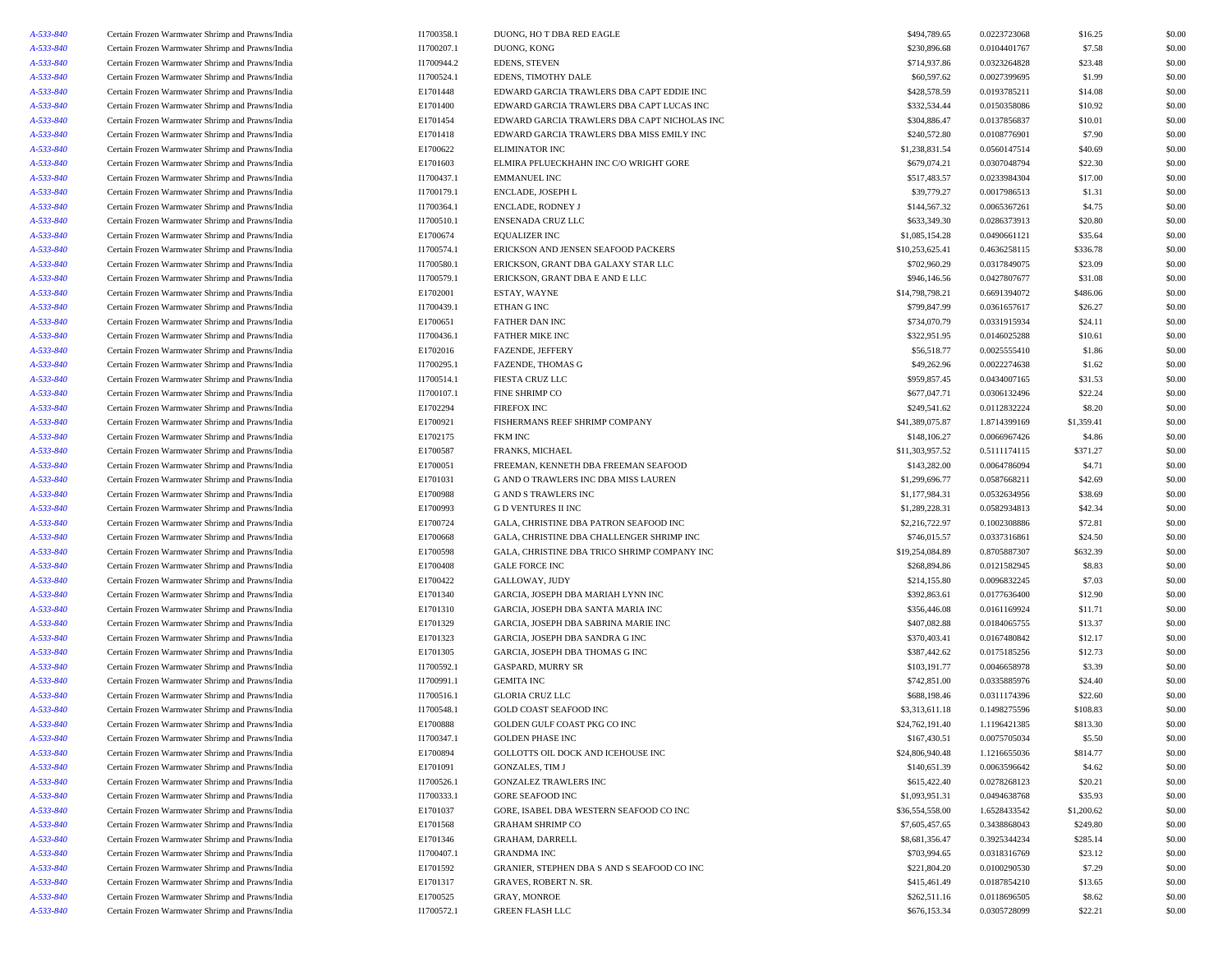| A-533-840 | Certain Frozen Warmwater Shrimp and Prawns/India                                                     | E1702263   | GROS, DANNY A                                       | \$1,077,552.91  | 0.0487224101                 | \$35.39    | \$0.00 |
|-----------|------------------------------------------------------------------------------------------------------|------------|-----------------------------------------------------|-----------------|------------------------------|------------|--------|
| A-533-840 | Certain Frozen Warmwater Shrimp and Prawns/India                                                     | I1700137.1 | GUIDRY, MICHAEL J                                   | \$112,145.61    | 0.0050707528                 | \$3.68     | \$0.00 |
| A-533-840 | Certain Frozen Warmwater Shrimp and Prawns/India                                                     | E1700768   | GULF CROWN SEAFOOD CO INC                           | \$90,945,837.20 | 4.1121882148                 | \$2,987.07 | \$0.00 |
| A-533-840 | Certain Frozen Warmwater Shrimp and Prawns/India                                                     | E1702301   | <b>GULF FISH INC</b>                                | \$14,456,254.03 | 0.6536510002                 | \$474.81   | \$0.00 |
| A-533-840 | Certain Frozen Warmwater Shrimp and Prawns/India                                                     | E1700349   | GULF ISLAND SHRIMP AND SEAFOOD II LLC               | \$42,498,155.47 | 1.9215878313                 | \$1,395.83 | \$0.00 |
| A-533-840 | Certain Frozen Warmwater Shrimp and Prawns/India                                                     | E1701767   | <b>GULF KING SERVICES INC</b>                       | \$40,203,688.63 | 1.8178416920                 | \$1,320.47 | \$0.00 |
| A-533-840 | Certain Frozen Warmwater Shrimp and Prawns/India                                                     | E1700981   | <b>GULF PRIDE ENTERPRISES INC</b>                   | \$24,148,087.68 | 1.0918749513                 | \$793.13   | \$0.00 |
| A-533-840 | Certain Frozen Warmwater Shrimp and Prawns/India                                                     | I1700325.1 | <b>GULF RUNNER</b>                                  | \$1,175,380.66  | 0.0531457695                 | \$38.60    | \$0.00 |
| A-533-840 | Certain Frozen Warmwater Shrimp and Prawns/India                                                     | E1701749   | <b>GULF SOUTH INC</b>                               | \$22,741,673.98 | 1.0282828396                 | \$746.94   | \$0.00 |
| A-533-840 | Certain Frozen Warmwater Shrimp and Prawns/India                                                     | E1700729   | <b>HAILEY MARIE INC</b>                             | \$683,954.35    | 0.0309255388                 | \$22.46    | \$0.00 |
| A-533-840 | Certain Frozen Warmwater Shrimp and Prawns/India                                                     | I1700755.1 | HAMMER, MICHAEL P                                   | \$28,689.25     | 0.0012972072                 | \$0.94     | \$0.00 |
| A-533-840 | Certain Frozen Warmwater Shrimp and Prawns/India                                                     | I1700738.1 | HANSEN, ERIC                                        | \$3,882,074.10  | 0.1755310617                 | \$127.50   | \$0.00 |
| A-533-840 | Certain Frozen Warmwater Shrimp and Prawns/India                                                     | E1700864   | HARDY, JOHN                                         | \$1,296,799.49  | 0.0586358182                 | \$42.59    | \$0.00 |
| A-533-840 | Certain Frozen Warmwater Shrimp and Prawns/India                                                     | I1700270.1 | HAYDEL, GREGORY DBA SHEENA GREG LLC                 | \$123,232.12    | 0.0055720381                 | \$4.05     | \$0.00 |
| A-533-840 | Certain Frozen Warmwater Shrimp and Prawns/India                                                     | E1700148   | HEBERT, ROBERT A                                    | \$152,488.87    | 0.0068949053                 | \$5.01     | \$0.00 |
| A-533-840 | Certain Frozen Warmwater Shrimp and Prawns/India                                                     | E1701598   | HELEN KAY INC C/O WRIGHT GORE                       | \$764,825.65    | 0.0345821988                 | \$25.12    | \$0.00 |
| A-533-840 | Certain Frozen Warmwater Shrimp and Prawns/India                                                     | E1700157   | HELMER, GERRY J.                                    | \$138,425.75    | 0.0062590302                 | \$4.55     | \$0.00 |
| A-533-840 | Certain Frozen Warmwater Shrimp and Prawns/India                                                     | E1700543   | HELMER, HERMAN C JR                                 | \$33,766.52     | 0.0015267800                 | \$1.11     | \$0.00 |
| A-533-840 | Certain Frozen Warmwater Shrimp and Prawns/India                                                     | I1700534.2 | HEMMENWAY, JACK                                     | \$1,915,365.03  | 0.0866047501                 | \$62.91    | \$0.00 |
| A-533-840 | Certain Frozen Warmwater Shrimp and Prawns/India                                                     | I1700518.1 | HERMOSA CRUZ LLC                                    | \$993,702.77    | 0.0449310595                 | \$32.64    | \$0.00 |
| A-533-840 | Certain Frozen Warmwater Shrimp and Prawns/India                                                     | E1700633   | HI SEAS OF DULAC INC                                | \$37,513,544.40 | 1.6962046854                 | \$1,232.12 | \$0.00 |
| A-533-840 | Certain Frozen Warmwater Shrimp and Prawns/India                                                     | I1700950.1 | HO, NGA THI                                         | \$1,360,505.43  | 0.0615163329                 | \$44.69    | \$0.00 |
|           |                                                                                                      | I1700743.1 |                                                     | \$86,474.65     |                              | \$2.84     | \$0.00 |
| A-533-840 | Certain Frozen Warmwater Shrimp and Prawns/India<br>Certain Frozen Warmwater Shrimp and Prawns/India | I1700977.1 | HOANG, TRUNG TUAN<br>HONDUMEX ENTERPRISES INC       | \$838,657.35    | 0.0039100199<br>0.0379205577 | \$27.55    | \$0.00 |
| A-533-840 |                                                                                                      |            | <b>HONGRI INC</b>                                   |                 |                              |            |        |
| A-533-840 | Certain Frozen Warmwater Shrimp and Prawns/India                                                     | I1700014.1 |                                                     | \$598,120.15    | 0.0270444773<br>0.0053683586 | \$19.64    | \$0.00 |
| A-533-840 | Certain Frozen Warmwater Shrimp and Prawns/India                                                     | I1700372.1 | HT SEAMAN                                           | \$118,727.51    |                              | \$3.90     | \$0.00 |
| A-533-840 | Certain Frozen Warmwater Shrimp and Prawns/India                                                     | I1700752.1 | HUBER, CHARLES A<br>HUYNH, DOMINIC T FKA HUYNH, TRI | \$142,328.02    | 0.0064354744                 | \$4.67     | \$0.00 |
| A-533-840 | Certain Frozen Warmwater Shrimp and Prawns/India                                                     | I1700891.1 |                                                     | \$65,067.47     | 0.0029420773                 | \$2.14     | \$0.00 |
| A-533-840 | Certain Frozen Warmwater Shrimp and Prawns/India                                                     | I1700357.1 | HUYNH, HAI                                          | \$184,858.44    | 0.0083585211                 | \$6.07     | \$0.00 |
| A-533-840 | Certain Frozen Warmwater Shrimp and Prawns/India                                                     | E1701637   | HUYNH, HUNG V DBA BLUE OCEAN SEAFOOD LLC            | \$9,889,143.94  | 0.4471454925                 | \$324.80   | \$0.00 |
| A-533-840 | Certain Frozen Warmwater Shrimp and Prawns/India                                                     | I1700383.2 | IKE AND ZACK INC                                    | \$277,218.93    | 0.0125346740                 | \$9.11     | \$0.00 |
| A-533-840 | Certain Frozen Warmwater Shrimp and Prawns/India                                                     | E1700573   | INGRAHAM, JOYCE                                     | \$262,073.04    | 0.0118498405                 | \$8.61     | \$0.00 |
| A-533-840 | Certain Frozen Warmwater Shrimp and Prawns/India                                                     | I1700931.1 | INTEGRITY FISHING INC                               | \$841,701.70    | 0.0380582104                 | \$27.65    | \$0.00 |
| A-533-840 | Certain Frozen Warmwater Shrimp and Prawns/India                                                     | I1700520.1 | <b>ISLA CRUZ LLC</b>                                | \$930,845.05    | 0.0420888978                 | \$30.57    | \$0.00 |
| A-533-840 | Certain Frozen Warmwater Shrimp and Prawns/India                                                     | I1700005.1 | J AND J RENTALS INC                                 | \$754,745.40    | 0.0341264123                 | \$24.79    | \$0.00 |
| A-533-840 | Certain Frozen Warmwater Shrimp and Prawns/India                                                     | E1701964   | JACKSON, JOHN ELTON SR                              | \$126,178.06    | 0.0057052411                 | \$4.14     | \$0.00 |
| A-533-840 | Certain Frozen Warmwater Shrimp and Prawns/India                                                     | E1700639   | JACOB A INC                                         | \$730,810.15    | 0.0330441610                 | \$24.00    | \$0.00 |
| A-533-840 | Certain Frozen Warmwater Shrimp and Prawns/India                                                     | I1700531.2 | JBS PACKING COMPANY INC                             | \$78,284,439.54 | 3.5396930700                 | \$2,571.22 | \$0.00 |
| A-533-840 | Certain Frozen Warmwater Shrimp and Prawns/India                                                     | I1700009.1 | JD LAND CO INC                                      | \$626,888.62    | 0.0283452665                 | \$20.59    | \$0.00 |
| A-533-840 | Certain Frozen Warmwater Shrimp and Prawns/India                                                     | I1700571.1 | JENNA DAWN LLC                                      | \$613,776.61    | 0.0277523966                 | \$20.16    | \$0.00 |
| A-533-840 | Certain Frozen Warmwater Shrimp and Prawns/India                                                     | I1700248.1 | <b>JIMMY LE INC</b>                                 | \$824,964.12    | 0.0373014075                 | \$27.10    | \$0.00 |
| A-533-840 | Certain Frozen Warmwater Shrimp and Prawns/India                                                     | E1701805   | JOSEPH ANTHONY INC                                  | \$1,307,243.59  | 0.0591080565                 | \$42.94    | \$0.00 |
| A-533-840 | Certain Frozen Warmwater Shrimp and Prawns/India                                                     | I1700427.1 | JOSH AND JAKE INC                                   | \$356,019.57    | 0.0160977074                 | \$11.69    | \$0.00 |
| A-533-840 | Certain Frozen Warmwater Shrimp and Prawns/India                                                     | I1700522.1 | JOYA CRUZ LLC                                       | \$998,965.78    | 0.0451690306                 | \$32.81    | \$0.00 |
| A-533-840 | Certain Frozen Warmwater Shrimp and Prawns/India                                                     | I1700313.1 | JOYCE                                               | \$348,104.41    | 0.0157398172                 | \$11.43    | \$0.00 |
| A-533-840 | Certain Frozen Warmwater Shrimp and Prawns/India                                                     | E1700706   | <b>JULIE ANN LLC</b>                                | \$656,498.43    | 0.0296840976                 | \$21.56    | \$0.00 |
| A-533-840 | Certain Frozen Warmwater Shrimp and Prawns/India                                                     | I1700733.1 | KANG, CHAMROEUN                                     | \$174,554.76    | 0.0078926320                 | \$5.73     | \$0.00 |
| A-533-840 | Certain Frozen Warmwater Shrimp and Prawns/India                                                     | I1700264.1 | <b>KEENAN, ROBERT M</b>                             | \$396,996.10    | 0.0179504938                 | \$13.04    | \$0.00 |
| A-533-840 | Certain Frozen Warmwater Shrimp and Prawns/India                                                     | I1700426.2 | KELLY MARIE INC                                     | \$441,965.64    | 0.0199838272                 | \$14.52    | \$0.00 |
| A-533-840 | Certain Frozen Warmwater Shrimp and Prawns/India                                                     | E1701575   | KEN LEES DOCK LLC                                   | \$7,532,982.57  | 0.3406097860                 | \$247.42   | \$0.00 |
| A-533-840 | Certain Frozen Warmwater Shrimp and Prawns/India                                                     | I1700278.1 | KEO, BUNLY                                          | \$203,259.92    | 0.0091905586                 | \$6.68     | \$0.00 |
| A-533-840 | Certain Frozen Warmwater Shrimp and Prawns/India                                                     | I1700222.1 | KHIN, SOCHENDA                                      | \$38,566.67     | 0.0017438226                 | \$1.27     | \$0.00 |
| A-533-840 | Certain Frozen Warmwater Shrimp and Prawns/India                                                     | I1700201.1 | KIT, AN                                             | \$17,146.04     | 0.0007752718                 | \$0.56     | \$0.00 |
| A-533-840 | Certain Frozen Warmwater Shrimp and Prawns/India                                                     | I1700975.1 | KNIGHT SEAFOOD INC                                  | \$1,910,092.52  | 0.0863663494                 | \$62.74    | \$0.00 |
| A-533-840 | Certain Frozen Warmwater Shrimp and Prawns/India                                                     | I1700974.1 | KNIGHT, ROBERT E DBA MISS SAVANNAH 11               | \$323,288.54    | 0.0146177479                 | \$10.62    | \$0.00 |
| A-533-840 | Certain Frozen Warmwater Shrimp and Prawns/India                                                     | I1700765.1 | KONG, SENG                                          | \$190,078.68    | 0.0085945584                 | \$6.24     | \$0.00 |
| A-533-840 | Certain Frozen Warmwater Shrimp and Prawns/India                                                     | E1701862   | KRIS AND CODY INC                                   | \$1,396,459.81  | 0.0631420387                 | \$45.87    | \$0.00 |
| A-533-840 | Certain Frozen Warmwater Shrimp and Prawns/India                                                     | I1700221.1 | KRUTH, FRANK D                                      | \$168,993.50    | 0.0076411752                 | \$5.55     | \$0.00 |
| A-533-840 | Certain Frozen Warmwater Shrimp and Prawns/India                                                     | I1700327.1 | KUHN, GERARD R SR                                   | \$56,087.02     | 0.0025360191                 | \$1.84     | \$0.00 |
| A-533-840 | Certain Frozen Warmwater Shrimp and Prawns/India                                                     | I1700302.1 | KYLE AND COURTNEY                                   | \$171,866.58    | 0.0077710838                 | \$5.64     | \$0.00 |
| A-533-840 | Certain Frozen Warmwater Shrimp and Prawns/India                                                     | I1700917.1 | L AND O TRAWLERS INC                                | \$1,545,152.64  | 0.0698653030                 | \$50.75    | \$0.00 |
| A-533-840 | Certain Frozen Warmwater Shrimp and Prawns/India                                                     | E1701901   | L T INC                                             | \$955,721.58    | 0.0432137098                 | \$31.39    | \$0.00 |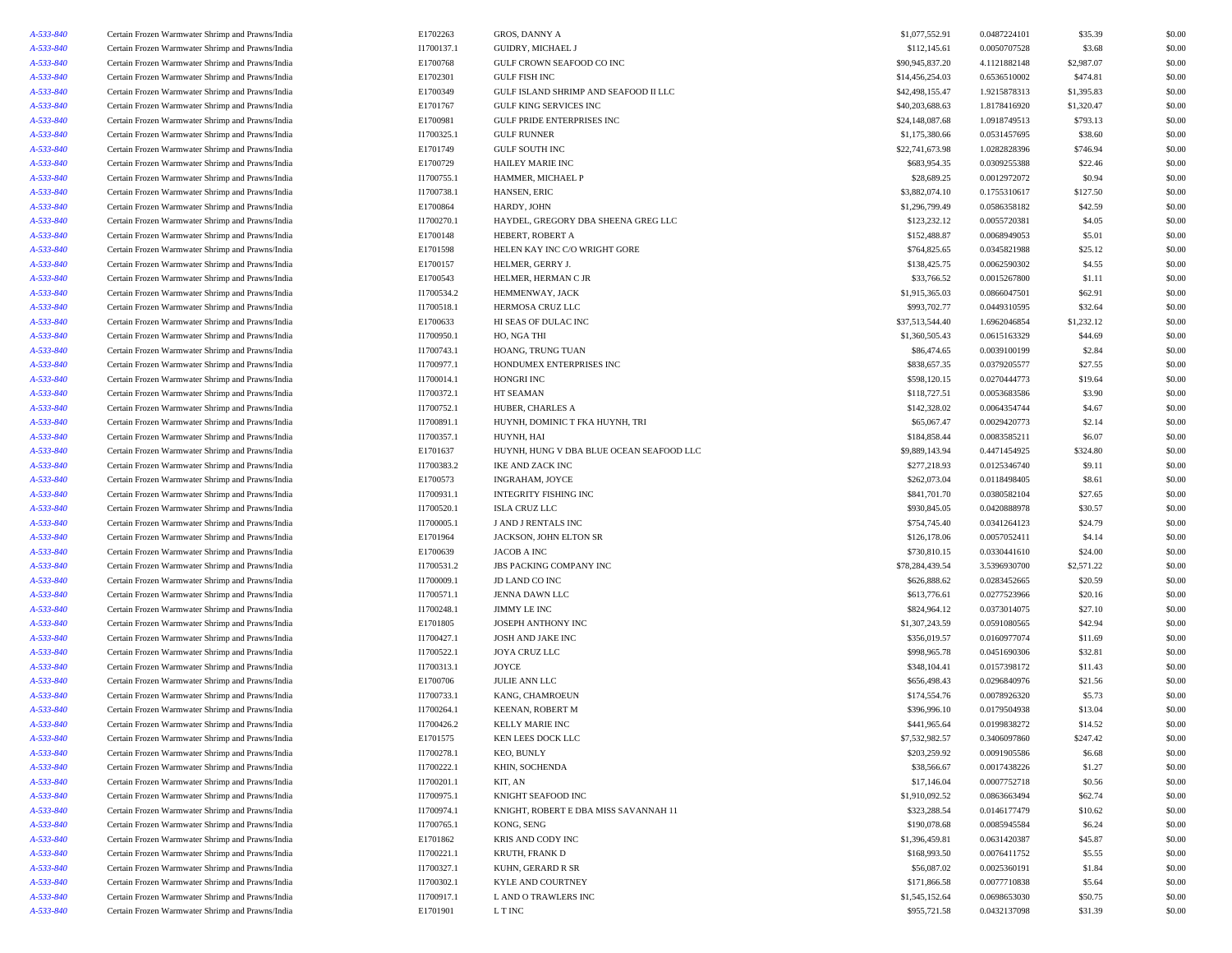| A-533-840 | Certain Frozen Warmwater Shrimp and Prawns/India | I1700114.1 | LA MACARELA INC                             | \$102,620.73     | 0.0046400778 | \$3.37     | \$0.00 |
|-----------|--------------------------------------------------|------------|---------------------------------------------|------------------|--------------|------------|--------|
| A-533-840 | Certain Frozen Warmwater Shrimp and Prawns/India | I1700039.1 | LA PACHITA INC                              | \$570,303.80     | 0.0257867390 | \$18.73    | \$0.00 |
| A-533-840 | Certain Frozen Warmwater Shrimp and Prawns/India | I1701005.2 | <b>LABAUVE INC</b>                          | \$450,965.83     | 0.0203907779 | \$14.81    | \$0.00 |
| A-533-840 | Certain Frozen Warmwater Shrimp and Prawns/India | I1700306.1 | <b>LADY GWEN DOE</b>                        | \$368,337.01     | 0.0166546503 | \$12.10    | \$0.00 |
| A-533-840 | Certain Frozen Warmwater Shrimp and Prawns/India | E1701912   | <b>LADY MARIE INC</b>                       | \$1,159,478.15   | 0.0524267249 | \$38.08    | \$0.00 |
| A-533-840 | Certain Frozen Warmwater Shrimp and Prawns/India | I1700435.2 | <b>LADY TONI INC</b>                        | \$409,619.63     | 0.0185212767 | \$13.45    | \$0.00 |
| A-533-840 | Certain Frozen Warmwater Shrimp and Prawns/India | E1700443   | LAFITTE FROZEN FOODS CORPORATION            | \$127,813,510.94 | 5.7791893457 | \$4,197.98 | \$0.00 |
| A-533-840 | Certain Frozen Warmwater Shrimp and Prawns/India | E1701364   | LAGASSE, MICHAEL DBA BONNIE DIANA           | \$621,835.99     | 0.0281168079 | \$20.42    | \$0.00 |
| A-533-840 | Certain Frozen Warmwater Shrimp and Prawns/India | E1702331   | LAM, HIEP TAN                               | \$78,076.78      | 0.0035303036 | \$2.56     | \$0.00 |
| A-533-840 | Certain Frozen Warmwater Shrimp and Prawns/India | I1700751.1 | LAM, LEE PHENH                              | \$58,695.02      | 0.0026539419 | \$1.93     | \$0.00 |
| A-533-840 |                                                  | E1702337   | LAM, PHAN                                   | \$719,527.88     | 0.0325340242 | \$23.63    | \$0.00 |
|           | Certain Frozen Warmwater Shrimp and Prawns/India |            |                                             |                  |              |            |        |
| A-533-840 | Certain Frozen Warmwater Shrimp and Prawns/India | I1700535.1 | <b>LANCERO INC</b>                          | \$1,152,403.72   | 0.0521068489 | \$37.85    | \$0.00 |
| A-533-840 | Certain Frozen Warmwater Shrimp and Prawns/India | E1700548   | LANDRY, ROBERT E                            | \$86,010.29      | 0.0038890235 | \$2.82     | \$0.00 |
| A-533-840 | Certain Frozen Warmwater Shrimp and Prawns/India | E1700252   | LASSEIGNE, FLOYD                            | \$71,921.00      | 0.0032519651 | \$2.36     | \$0.00 |
| A-533-840 | Certain Frozen Warmwater Shrimp and Prawns/India | I1700202.1 | LAT, CHHIET                                 | \$197,787.10     | 0.0089431007 | \$6.50     | \$0.00 |
| A-533-840 | Certain Frozen Warmwater Shrimp and Prawns/India | I1700198.1 | LE FAMILY INC                               | \$1,153,789.07   | 0.0521694886 | \$37.90    | \$0.00 |
| A-533-840 | Certain Frozen Warmwater Shrimp and Prawns/India | I1700737.1 | LE, HUNG                                    | \$111,258.20     | 0.0050306278 | \$3.65     | \$0.00 |
| A-533-840 | Certain Frozen Warmwater Shrimp and Prawns/India | I1700246.1 | LE, KEVIN M                                 | \$260,226.21     | 0.0117663346 | \$8.55     | \$0.00 |
| A-533-840 | Certain Frozen Warmwater Shrimp and Prawns/India | I1700200.1 | LE, KHOA HONG                               | \$123,472.71     | 0.0055829166 | \$4.06     | \$0.00 |
| A-533-840 | Certain Frozen Warmwater Shrimp and Prawns/India | I1700277.1 | LE, KY VAN                                  | \$171,097.92     | 0.0077363283 | \$5.62     | \$0.00 |
| A-533-840 | Certain Frozen Warmwater Shrimp and Prawns/India | E1702168   | LE, MINH VAN DBA CAPT PHILLIP               | \$1,109,043.78   | 0.0501462948 | \$36.43    | \$0.00 |
| A-533-840 | Certain Frozen Warmwater Shrimp and Prawns/India | E1702162   | LE, MINH VAN DBA ST PHILLIP INC             | \$1,074,385.62   | 0.0485791986 | \$35.29    | \$0.00 |
| A-533-840 | Certain Frozen Warmwater Shrimp and Prawns/India | E1701123   | LE, PHAT AND TRAN, LE                       | \$969,250.02     | 0.0438254090 | \$31.83    | \$0.00 |
| A-533-840 | Certain Frozen Warmwater Shrimp and Prawns/India | I1700285.1 | LE, QUE VAN                                 | \$54,288.91      | 0.0024547162 | \$1.78     | \$0.00 |
| A-533-840 | Certain Frozen Warmwater Shrimp and Prawns/India | E1701394   | LE, TONY                                    | \$77,978.53      | 0.0035258611 | \$2.56     | \$0.00 |
| A-533-840 | Certain Frozen Warmwater Shrimp and Prawns/India | I1700961.1 | LEBLANC, GARETH R JR                        | \$647,483.16     | 0.0292764650 | \$21.27    | \$0.00 |
| A-533-840 | Certain Frozen Warmwater Shrimp and Prawns/India | E1702186   | LEBLANC, LANVIN J                           | \$199,468.49     | 0.0090191261 | \$6.55     | \$0.00 |
| A-533-840 | Certain Frozen Warmwater Shrimp and Prawns/India | I1700157.1 | LEBLANC, MARTY                              | \$91,322.94      | 0.0041292392 | \$3.00     | \$0.00 |
| A-533-840 | Certain Frozen Warmwater Shrimp and Prawns/India | E1700192   | LEBOUEF, LESLIE                             | \$92,518.38      | 0.0041832920 | \$3.04     | \$0.00 |
| A-533-840 | Certain Frozen Warmwater Shrimp and Prawns/India | I1700982.1 | LECOMPTE, JESSE JR DBA BOAT JOSEY WALES LLC | \$715,140.38     | 0.0323356399 | \$23.49    | \$0.00 |
| A-533-840 | Certain Frozen Warmwater Shrimp and Prawns/India | I1700527.1 | LIBERTAD FISHERIES INC                      | \$845,204.26     | 0.0382165815 | \$27.76    | \$0.00 |
|           | Certain Frozen Warmwater Shrimp and Prawns/India |            |                                             |                  |              |            |        |
| A-533-840 |                                                  | I1700331.2 | LICATINO, DANIEL JR                         | \$106,125.79     | 0.0047985618 | \$3.49     | \$0.00 |
| A-533-840 | Certain Frozen Warmwater Shrimp and Prawns/India | I1700956.1 | LIL ROBBIE INC                              | \$90,077.98      | 0.0040729474 | \$2.96     | \$0.00 |
| A-533-840 | Certain Frozen Warmwater Shrimp and Prawns/India | I1700624.1 | LINDA CRUZ LLC                              | \$892,930.16     | 0.0403745459 | \$29.33    | \$0.00 |
| A-533-840 | Certain Frozen Warmwater Shrimp and Prawns/India | I1700308.1 | LINDA JUNE                                  | \$19,842.62      | 0.0008971998 | \$0.65     | \$0.00 |
| A-533-840 | Certain Frozen Warmwater Shrimp and Prawns/India | E1700591   | LITTLE DAVID GULF TRAWLER INC               | \$871,071.06     | 0.0393861694 | \$28.61    | \$0.00 |
| A-533-840 | Certain Frozen Warmwater Shrimp and Prawns/India | E1700699   | LITTLE ERNIE GULF TRAWLER INC               | \$891,717.52     | 0.0403197154 | \$29.29    | \$0.00 |
| A-533-840 | Certain Frozen Warmwater Shrimp and Prawns/India | I1700434.1 | LITTLE KEN INC                              | \$355,631.97     | 0.0160801818 | \$11.68    | \$0.00 |
| A-533-840 | Certain Frozen Warmwater Shrimp and Prawns/India | I1700747.1 | LIV, NIEM                                   | \$185,383.97     | 0.0083822833 | \$6.09     | \$0.00 |
| A-533-840 | Certain Frozen Warmwater Shrimp and Prawns/India | I1700942.1 | LONG, ROBERT DBA PREDATOR INC               | \$518,617.79     | 0.0234497150 | \$17.03    | \$0.00 |
| A-533-840 | Certain Frozen Warmwater Shrimp and Prawns/India | E1701736   | LOUISIANA GULF SHRIMP LLC                   | \$1,076,334.59   | 0.0486673228 | \$35.35    | \$0.00 |
| A-533-840 | Certain Frozen Warmwater Shrimp and Prawns/India | I1700988.2 | LOUISIANA SHRIMP AND PACKING INC            | \$35,120,608.49  | 1.5880061889 | \$1,153.52 | \$0.00 |
| A-533-840 | Certain Frozen Warmwater Shrimp and Prawns/India | I1700192.1 | LUONG, THU X                                | \$69,928.11      | 0.0031618550 | \$2.30     | \$0.00 |
| A-533-840 | Certain Frozen Warmwater Shrimp and Prawns/India | I1700500.1 | MADERA CRUZ LLC                             | \$1,168,187.26   | 0.0528205142 | \$38.37    | \$0.00 |
| A-533-840 | Certain Frozen Warmwater Shrimp and Prawns/India | I1700547.1 | <b>MADISON SEAFOOD</b>                      | \$4,135,817.03   | 0.1870042497 | \$135.84   | \$0.00 |
| A-533-840 | Certain Frozen Warmwater Shrimp and Prawns/India | E1702121   | MALIBU                                      | \$883,060.35     | 0.0399282746 | \$29.00    | \$0.00 |
| A-533-840 | Certain Frozen Warmwater Shrimp and Prawns/India | I1700569.1 | MALOLO LLC                                  | \$671,223.56     | 0.0303499060 | \$22.05    | \$0.00 |
| A-533-840 | Certain Frozen Warmwater Shrimp and Prawns/India | I1700078.1 | MANTEO SHRIMP CO                            | \$799,028.77     | 0.0361287200 | \$26.24    | \$0.00 |
| A-533-840 | Certain Frozen Warmwater Shrimp and Prawns/India | I1700292.1 | MAO, CHANDARASY                             | \$172,786.41     | 0.0078126747 | \$5.68     | \$0.00 |
| A-533-840 | Certain Frozen Warmwater Shrimp and Prawns/India | I1700861.1 | MAO, KIM                                    | \$220,300.39     | 0.0099610570 | \$7.24     | \$0.00 |
| A-533-840 | Certain Frozen Warmwater Shrimp and Prawns/India | I1700042.1 | <b>MARCO CORP</b>                           | \$642,077.45     | 0.0290320415 | \$21.09    | \$0.00 |
| A-533-840 | Certain Frozen Warmwater Shrimp and Prawns/India | E1700237   | MARENO, ANSLEY                              | \$201,330.64     | 0.0091033247 | \$6.61     | \$0.00 |
| A-533-840 | Certain Frozen Warmwater Shrimp and Prawns/India | E1700243   | MARENO, KENNETH                             | \$204,540.77     | 0.0092484733 | \$6.72     | \$0.00 |
| A-533-840 | Certain Frozen Warmwater Shrimp and Prawns/India | I1700401.1 | <b>MARIA ELENA INC</b>                      | \$66,140.81      | 0.0029906092 | \$2.17     | \$0.00 |
| A-533-840 | Certain Frozen Warmwater Shrimp and Prawns/India | I1700538.2 | MARIACHI TRAWLERS INC                       | \$661,844.95     | 0.0299258447 | \$21.74    | \$0.00 |
| A-533-840 | Certain Frozen Warmwater Shrimp and Prawns/India | E1701895   | <b>MARIE TERESA INC</b>                     | \$1,368,587.02   | 0.0618817484 | \$44.95    | \$0.00 |
|           | Certain Frozen Warmwater Shrimp and Prawns/India |            |                                             |                  | 0.0516788190 |            |        |
| A-533-840 |                                                  | I1700378.1 | MARY BEA INC<br><b>MASTER ALSTON</b>        | \$1,142,937.34   |              | \$37.54    | \$0.00 |
| A-533-840 | Certain Frozen Warmwater Shrimp and Prawns/India | I1700314.1 |                                             | \$1,070,443.03   | 0.0484009312 | \$35.16    | \$0.00 |
| A-533-840 | Certain Frozen Warmwater Shrimp and Prawns/India | E1701026   | MASTER GERALD TRAWLERS INC                  | \$1,333,174.37   | 0.0602805373 | \$43.79    | \$0.00 |
| A-533-840 | Certain Frozen Warmwater Shrimp and Prawns/India | E1700447   | MASTER JIMBO INC                            | \$425,088.94     | 0.0192207338 | \$13.96    | \$0.00 |
| A-533-840 | Certain Frozen Warmwater Shrimp and Prawns/India | I1700431.1 | <b>MASTER KEN INC</b>                       | \$462,385.05     | 0.0209071070 | \$15.19    | \$0.00 |
| A-533-840 | Certain Frozen Warmwater Shrimp and Prawns/India | E1700830   | <b>MASTER MIKE INC</b>                      | \$1,374,785.45   | 0.0621620153 | \$45.15    | \$0.00 |
|           |                                                  |            |                                             |                  |              |            |        |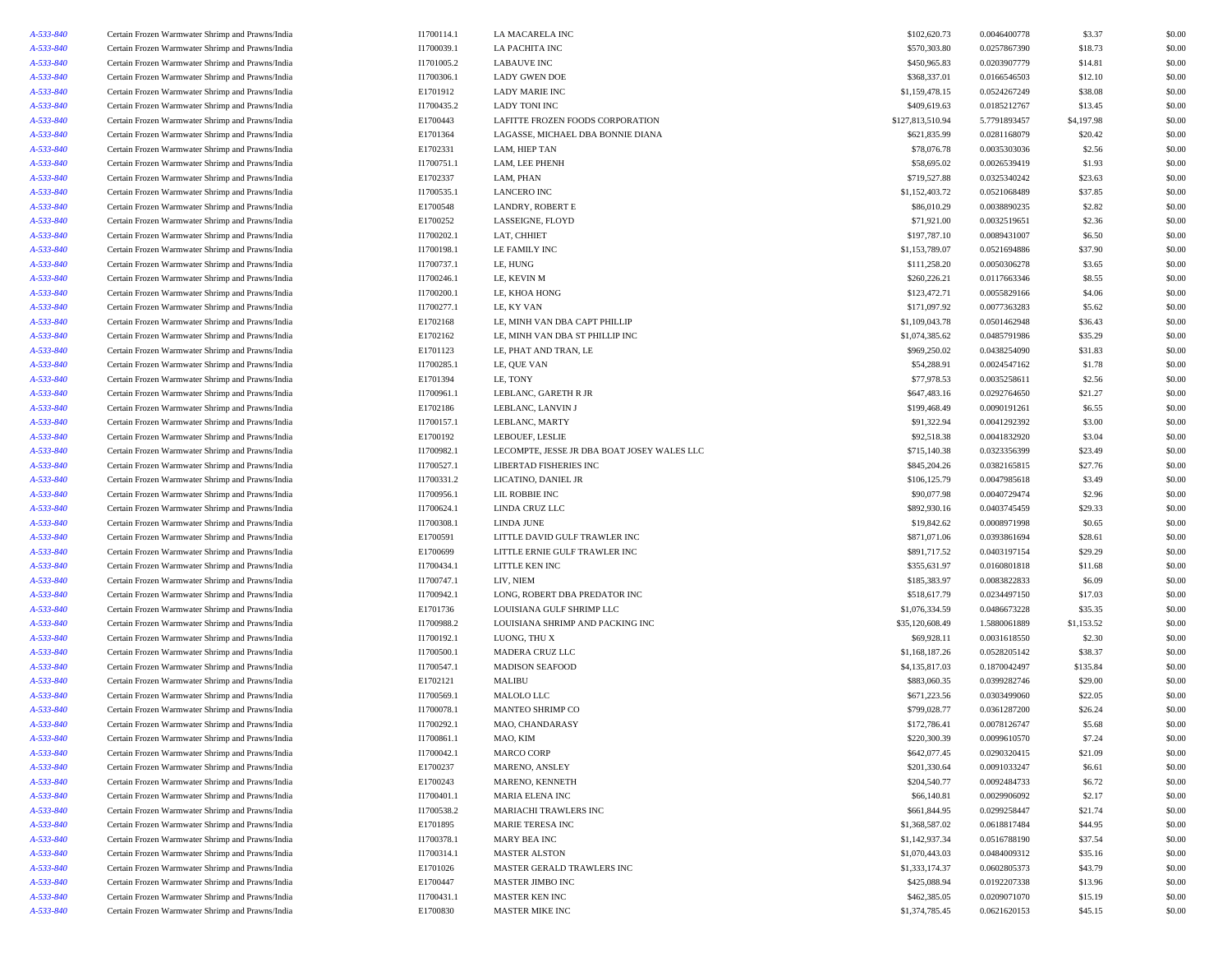| A-533-840 | Certain Frozen Warmwater Shrimp and Prawns/India | E1701014   | MASTER RONALD INC DBA RONALD E             | \$1,225,645.08  | 0.0554185151 | \$40.26  | \$0.00 |
|-----------|--------------------------------------------------|------------|--------------------------------------------|-----------------|--------------|----------|--------|
| A-533-840 | Certain Frozen Warmwater Shrimp and Prawns/India | E1700561   | MATHERNE, JAMES J JR                       | \$144,130.52    | 0.0065169759 | \$4.73   | \$0.00 |
| A-533-840 | Certain Frozen Warmwater Shrimp and Prawns/India | E1700554   | MATHERNE, JAMES J SR                       | \$168,469.09    | 0.0076174636 | \$5.53   | \$0.00 |
| A-533-840 | Certain Frozen Warmwater Shrimp and Prawns/India | I1700539.1 | MAVAR, MARK D                              | \$24,880,247.58 | 1.1249801424 | \$817.18 | \$0.00 |
| A-533-840 | Certain Frozen Warmwater Shrimp and Prawns/India | I1700181.1 | MCANESPY, HENRY                            | \$130,799.53    | 0.0059142046 | \$4.30   | \$0.00 |
| A-533-840 | Certain Frozen Warmwater Shrimp and Prawns/India | I1700180.1 | MCANESPY, LOUIS                            | \$76,962.73     | 0.0034799309 | \$2.53   | \$0.00 |
| A-533-840 | Certain Frozen Warmwater Shrimp and Prawns/India | E1700749   | MCCLELLAN, EUGENE GARDNER DBA MISS GEORGIA | \$246,673.49    | 0.0111535376 | \$8.10   | \$0.00 |
| A-533-840 | Certain Frozen Warmwater Shrimp and Prawns/India | I1700553.1 | MILLIS, TIMMIE LEE                         | \$277,530.99    | 0.0125487840 | \$9.12   | \$0.00 |
| A-533-840 | Certain Frozen Warmwater Shrimp and Prawns/India | I1700425.1 | MISS ADRIANNA INC                          | \$320,844.84    | 0.0145072541 | \$10.54  | \$0.00 |
| A-533-840 | Certain Frozen Warmwater Shrimp and Prawns/India | E1701784   | MISS ASHLEIGH INC                          | \$1,331,995.13  | 0.0602272170 | \$43.75  | \$0.00 |
| A-533-840 | Certain Frozen Warmwater Shrimp and Prawns/India | E1701800   | MISS BARBARA INC                           | \$1,197,590.77  | 0.0541500172 | \$39.33  | \$0.00 |
| A-533-840 | Certain Frozen Warmwater Shrimp and Prawns/India | E1700657   | MISS BERNADETTE A INC                      | \$845,222.88    | 0.0382174234 | \$27.76  | \$0.00 |
| A-533-840 | Certain Frozen Warmwater Shrimp and Prawns/India | I1700832.1 | MISS CANDACE NICOLE INC                    | \$1,160,082.97  | 0.0524540723 | \$38.10  | \$0.00 |
| A-533-840 | Certain Frozen Warmwater Shrimp and Prawns/India | I1700915.1 | MISS CAROLINE INC                          | \$813,048.92    | 0.0367626523 | \$26.70  | \$0.00 |
| A-533-840 | Certain Frozen Warmwater Shrimp and Prawns/India | I1701009.1 | MISS CAROLYN LOUISE INC                    | \$1,434,823.16  | 0.0648766680 | \$47.13  | \$0.00 |
| A-533-840 | Certain Frozen Warmwater Shrimp and Prawns/India | I1700609.1 | MISS CLEDA JO INC                          | \$1,172,190.70  | 0.0530015329 | \$38.50  | \$0.00 |
| A-533-840 | Certain Frozen Warmwater Shrimp and Prawns/India | I1700429.2 | MISS DANIELLE GULF TRAWLER INC             | \$791,257.77    | 0.0357773481 | \$25.99  | \$0.00 |
| A-533-840 | Certain Frozen Warmwater Shrimp and Prawns/India | E1700718   | MISS ELLIE INC                             | \$623,507.91    | 0.0281924050 | \$20.48  | \$0.00 |
|           |                                                  | I1700007.1 | MISS FINA INC                              | \$683,724.47    | 0.0309151446 | \$22.46  | \$0.00 |
| A-533-840 | Certain Frozen Warmwater Shrimp and Prawns/India |            |                                            |                 |              |          |        |
| A-533-840 | Certain Frozen Warmwater Shrimp and Prawns/India | E1701789   | MISS HANNAH INC                            | \$1,454,338.02  | 0.0657590479 | \$47.77  | \$0.00 |
| A-533-840 | Certain Frozen Warmwater Shrimp and Prawns/India | I1700438.2 | MISS HILARY INC                            | \$841,914.44    | 0.0380678297 | \$27.65  | \$0.00 |
| A-533-840 | Certain Frozen Warmwater Shrimp and Prawns/India | I1700219.1 | MISS KANDY TRAN LLC                        | \$1,793,069.70  | 0.0810750697 | \$58.89  | \$0.00 |
| A-533-840 | Certain Frozen Warmwater Shrimp and Prawns/India | I1700304.1 | <b>MISS KELSEY</b>                         | \$940,961.52    | 0.0425463220 | \$30.91  | \$0.00 |
| A-533-840 | Certain Frozen Warmwater Shrimp and Prawns/India | E1701779   | MISS LORAINE INC                           | \$1,050,796.35  | 0.0475125910 | \$34.51  | \$0.00 |
| A-533-840 | Certain Frozen Warmwater Shrimp and Prawns/India | E1701719   | <b>MISS LORIE</b>                          | \$901,858.41    | 0.0407782438 | \$29.62  | \$0.00 |
| A-533-840 | Certain Frozen Warmwater Shrimp and Prawns/India | E1700688   | MISS MADELINE INC                          | \$864,479.46    | 0.0390881249 | \$28.39  | \$0.00 |
| A-533-840 | Certain Frozen Warmwater Shrimp and Prawns/India | I1700932.1 | MISS MARIE INC                             | \$650,177.39    | 0.0293982867 | \$21.35  | \$0.00 |
| A-533-840 | Certain Frozen Warmwater Shrimp and Prawns/India | I1700827.1 | MISS MARILYN LOUISE INC                    | \$1,086,991.14  | 0.0491491672 | \$35.70  | \$0.00 |
| A-533-840 | Certain Frozen Warmwater Shrimp and Prawns/India | E1701924   | MISS MARISSA INC                           | \$745,736.67    | 0.0337190754 | \$24.49  | \$0.00 |
| A-533-840 | Certain Frozen Warmwater Shrimp and Prawns/India | I1700996.1 | MISS VERNA INC                             | \$788,139.48    | 0.0356363522 | \$25.89  | \$0.00 |
| A-533-840 | Certain Frozen Warmwater Shrimp and Prawns/India | I1700405.2 | MISS WINNIE INC                            | \$684,452.49    | 0.0309480626 | \$22.48  | \$0.00 |
| A-533-840 | Certain Frozen Warmwater Shrimp and Prawns/India | I1700382.1 | MIZ SHIRLEY INC                            | \$618,421.69    | 0.0279624276 | \$20.31  | \$0.00 |
| A-533-840 | Certain Frozen Warmwater Shrimp and Prawns/India | E1700813   | MOLL, JERRY JR                             | \$45,753.03     | 0.0020687596 | \$1.50   | \$0.00 |
| A-533-840 | Certain Frozen Warmwater Shrimp and Prawns/India | E1701162   | MOM AND DAD INC                            | \$373,424.72    | 0.0168846951 | \$12.26  | \$0.00 |
| A-533-840 | Certain Frozen Warmwater Shrimp and Prawns/India | I1700112.1 | MOORE, RICHARD E DBA JP MOORE INC          | \$460,910.21    | 0.0208404210 | \$15.14  | \$0.00 |
| A-533-840 | Certain Frozen Warmwater Shrimp and Prawns/India | E1702205   | MORRISON, STEPHEN D JR                     | \$490,351.90    | 0.0221716504 | \$16.11  | \$0.00 |
| A-533-840 | Certain Frozen Warmwater Shrimp and Prawns/India | E1700567   | MUTH, GARY J SR                            | \$148,178.08    | 0.0066999895 | \$4.87   | \$0.00 |
| A-533-840 | Certain Frozen Warmwater Shrimp and Prawns/India | I1700587.1 | MY THREE SONS INC                          | \$170,079.57    | 0.0076902828 | \$5.59   | \$0.00 |
| A-533-840 | Certain Frozen Warmwater Shrimp and Prawns/India | I1700462.1 | NANCY JOY INC                              | \$663,484.03    | 0.0299999570 | \$21.79  | \$0.00 |
| A-533-840 | Certain Frozen Warmwater Shrimp and Prawns/India | I1700360.2 | NAQUIN, ANTOINE JR                         | \$156,714.85    | 0.0070859863 | \$5.15   | \$0.00 |
| A-533-840 | Certain Frozen Warmwater Shrimp and Prawns/India | I1700567.1 | NAUTILUS LLC                               | \$782,619.13    | 0.0353867451 | \$25.70  | \$0.00 |
| A-533-840 | Certain Frozen Warmwater Shrimp and Prawns/India | E1702180   | NGO, DUC NGOC                              | \$320,683.94    | 0.0144999789 | \$10.53  | \$0.00 |
| A-533-840 | Certain Frozen Warmwater Shrimp and Prawns/India | I1700744.1 | NGO, VU HOANG                              | \$310,211.65    | 0.0140264660 | \$10.19  | \$0.00 |
| A-533-840 | Certain Frozen Warmwater Shrimp and Prawns/India | E1702145   | NGUYEN, ANDY THUY                          | \$930,601.23    | 0.0420778733 | \$30.57  | \$0.00 |
| A-533-840 | Certain Frozen Warmwater Shrimp and Prawns/India | E1702068   | NGUYEN, BA                                 | \$85,980.37     | 0.0038876707 | \$2.82   | \$0.00 |
| A-533-840 | Certain Frozen Warmwater Shrimp and Prawns/India | E1701135   | NGUYEN, BE                                 | \$59,461.96     | 0.0026886197 | \$1.95   | \$0.00 |
| A-533-840 | Certain Frozen Warmwater Shrimp and Prawns/India | I1700762.1 | NGUYEN, BINH V                             | \$219,201.26    | 0.0099113590 | \$7.20   | \$0.00 |
| A-533-840 | Certain Frozen Warmwater Shrimp and Prawns/India | E1702109   | NGUYEN, BINH VAN                           | \$635,082.54    | 0.0287157611 | \$20.86  | \$0.00 |
| A-533-840 | Certain Frozen Warmwater Shrimp and Prawns/India | I1700199.1 | NGUYEN, CANH DBA SIM CORPORATION           | \$274,935.42    | 0.0124314232 | \$9.03   | \$0.00 |
| A-533-840 |                                                  | E1702098   |                                            | \$1,405,380.57  | 0.0635453980 | \$46.16  | \$0.00 |
|           | Certain Frozen Warmwater Shrimp and Prawns/India |            | NGUYEN, CHUC TAN                           |                 |              |          |        |
| A-533-840 | Certain Frozen Warmwater Shrimp and Prawns/India | E1702080   | NGUYEN, DANG                               | \$1,525,869.77  | 0.0689934128 | \$50.12  | \$0.00 |
| A-533-840 | Certain Frozen Warmwater Shrimp and Prawns/India | E1702343   | NGUYEN, DAY                                | \$41,522.45     | 0.0018774705 | \$1.36   | \$0.00 |
| A-533-840 | Certain Frozen Warmwater Shrimp and Prawns/India | E1701049   | NGUYEN, DINH DBA BIG LUCAS                 | \$1,064,022.54  | 0.0481106237 | \$34.95  | \$0.00 |
| A-533-840 | Certain Frozen Warmwater Shrimp and Prawns/India | E1701055   | NGUYEN, DINH DBA ST LUCAS                  | \$802,733.20    | 0.0362962188 | \$26.37  | \$0.00 |
| A-533-840 | Certain Frozen Warmwater Shrimp and Prawns/India | I1700237.1 | NGUYEN, DUC                                | \$203,282.41    | 0.0091915755 | \$6.68   | \$0.00 |
| A-533-840 | Certain Frozen Warmwater Shrimp and Prawns/India | E1701412   | NGUYEN, DUNG                               | \$50,883.73     | 0.0023007482 | \$1.67   | \$0.00 |
| A-533-840 | Certain Frozen Warmwater Shrimp and Prawns/India | I1700863.1 | NGUYEN, GIAU V                             | \$141,686.25    | 0.0064064563 | \$4.65   | \$0.00 |
| A-533-840 | Certain Frozen Warmwater Shrimp and Prawns/India | I1700860.1 | NGUYEN, HA                                 | \$165,593.66    | 0.0074874488 | \$5.44   | \$0.00 |
| A-533-840 | Certain Frozen Warmwater Shrimp and Prawns/India | E1702348   | NGUYEN, HAN VAN                            | \$627,127.80    | 0.0283560812 | \$20.60  | \$0.00 |
| A-533-840 | Certain Frozen Warmwater Shrimp and Prawns/India | E1701674   | NGUYEN, HANH                               | \$477,605.58    | 0.0215953154 | \$15.69  | \$0.00 |
| A-533-840 | Certain Frozen Warmwater Shrimp and Prawns/India | E1701755   | NGUYEN, HARRY DBA HARRY AND MARK INC       | \$869,378.09    | 0.0393096204 | \$28.55  | \$0.00 |
| A-533-840 | Certain Frozen Warmwater Shrimp and Prawns/India | I1700758.1 | NGUYEN, HENRY TRANG                        | \$200,661.79    | 0.0090730821 | \$6.59   | \$0.00 |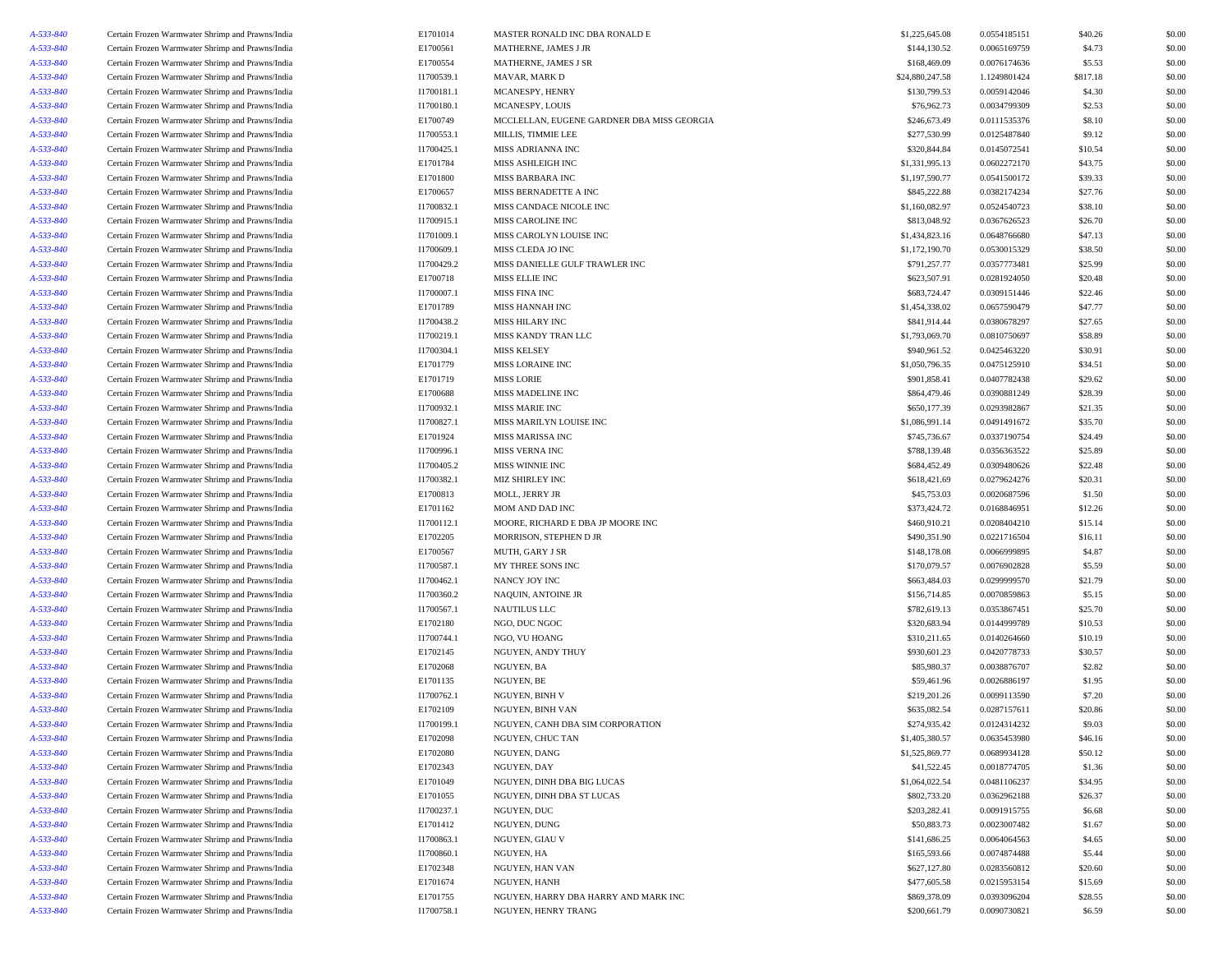| A-533-840              | Certain Frozen Warmwater Shrimp and Prawns/India                                                     | E1701650                 | NGUYEN, HIEN                         | \$640,537.63                | 0.0289624173                 | \$21.04           | \$0.00 |
|------------------------|------------------------------------------------------------------------------------------------------|--------------------------|--------------------------------------|-----------------------------|------------------------------|-------------------|--------|
| A-533-840              | Certain Frozen Warmwater Shrimp and Prawns/India                                                     | I1700223.1               | NGUYEN, HOANG                        | \$407,220.54                | 0.0184127999                 | \$13.37           | \$0.00 |
| A-533-840              | Certain Frozen Warmwater Shrimp and Prawns/India                                                     | E1702151                 | NGUYEN, HUNG MANH                    | \$1,022,524.82              | 0.0462342713                 | \$33.58           | \$0.00 |
| A-533-840              | Certain Frozen Warmwater Shrimp and Prawns/India                                                     | I1700266.1               | NGUYEN, HUNG V                       | \$184,330.75                | 0.0083346612                 | \$6.05            | \$0.00 |
| A-533-840              | Certain Frozen Warmwater Shrimp and Prawns/India                                                     | E1701460                 | NGUYEN, JEFFERSON                    | \$56,657.67                 | 0.0025618215                 | \$1.86            | \$0.00 |
| A-533-840              | Certain Frozen Warmwater Shrimp and Prawns/India                                                     | E1701821                 | NGUYEN, KIM MAI                      | \$1,626,352.29              | 0.0735368097                 | \$53.42           | \$0.00 |
| A-533-840              | Certain Frozen Warmwater Shrimp and Prawns/India                                                     | E1701129                 | NGUYEN, LAM VAN                      | \$1,037,090.70              | 0.0468928792                 | \$34.06           | \$0.00 |
| A-533-840              | Certain Frozen Warmwater Shrimp and Prawns/India                                                     | E1701793                 | NGUYEN, LANG                         | \$298,994.18                | 0.0135192592                 | \$9.82            | \$0.00 |
| A-533-840              | Certain Frozen Warmwater Shrimp and Prawns/India                                                     | I1700869.1               | NGUYEN, LAP VAN                      | \$209,230.54                | 0.0094605249                 | \$6.87            | \$0.00 |
| A-533-840              | Certain Frozen Warmwater Shrimp and Prawns/India                                                     | I1700413.1               | NGUYEN, LIEN THI                     | \$143,720.26                | 0.0064984256                 | \$4.72            | \$0.00 |
| A-533-840              | Certain Frozen Warmwater Shrimp and Prawns/India                                                     | I1700276.1               | NGUYEN, LONG THANH                   | \$93,974.51                 | 0.0042491321                 | \$3.09            | \$0.00 |
| A-533-840              | Certain Frozen Warmwater Shrimp and Prawns/India                                                     | I1700867.1               | NGUYEN, LUOM T                       | \$185,942.76                | 0.0084075495                 | \$6.11            | \$0.00 |
| A-533-840              | Certain Frozen Warmwater Shrimp and Prawns/India                                                     | I1700766.1               | NGUYEN, MAO V                        | \$73,561.30                 | 0.0033261326                 | \$2.42            | \$0.00 |
| A-533-840              | Certain Frozen Warmwater Shrimp and Prawns/India                                                     | E1702103                 | NGUYEN, MARY                         | \$504,321.60                | 0.0228033014                 | \$16.56           | \$0.00 |
| A-533-840              | Certain Frozen Warmwater Shrimp and Prawns/India                                                     | I1701002.2               | NGUYEN, MINH Q                       | \$1,220,563.88              | 0.0551887646                 | \$40.09           | \$0.00 |
| A-533-840              | Certain Frozen Warmwater Shrimp and Prawns/India                                                     | E1702326                 | NGUYEN, MINH                         | \$644,012.81                | 0.0291195504                 | \$21.15           | \$0.00 |
| A-533-840              | Certain Frozen Warmwater Shrimp and Prawns/India                                                     | E1701560                 | NGUYEN, MINH                         | \$205,050.61                | 0.0092715261                 | \$6.73            | \$0.00 |
| A-533-840              | Certain Frozen Warmwater Shrimp and Prawns/India                                                     | I1700263.1               | NGUYEN, MUOI                         | \$427,150.57                | 0.0193139521                 | \$14.03           | \$0.00 |
| A-533-840              | Certain Frozen Warmwater Shrimp and Prawns/India                                                     | E1702073                 | NGUYEN, NAM VAN                      | \$40,798.92                 | 0.0018447556                 | \$1.34            | \$0.00 |
| A-533-840              | Certain Frozen Warmwater Shrimp and Prawns/India                                                     | E1702133                 | NGUYEN, NGHIEP THANH DBA BETHANY INC | \$724,745.30                | 0.0327699340                 | \$23.80           | \$0.00 |
| A-533-840              | Certain Frozen Warmwater Shrimp and Prawns/India                                                     | E1702127                 | NGUYEN, NGHIEP THANH DBA SAINT CLARA | \$1,053,768.76              | 0.0476469909                 | \$34.61           | \$0.00 |
| A-533-840              |                                                                                                      | E1701809                 | NGUYEN, NGOC TIM                     | \$206,529.98                | 0.0093384170                 |                   | \$0.00 |
|                        | Certain Frozen Warmwater Shrimp and Prawns/India                                                     |                          | NGUYEN, NGOC VAN                     |                             |                              | \$6.78            | \$0.00 |
| A-533-840<br>A-533-840 | Certain Frozen Warmwater Shrimp and Prawns/India<br>Certain Frozen Warmwater Shrimp and Prawns/India | I1700739.1<br>I1700244.1 | NGUYEN, NUONG DBA CAPT SANG LLC      | \$94,305.57<br>\$751,516.83 | 0.0042641012<br>0.0339804300 | \$3.10<br>\$24.68 | \$0.00 |
|                        |                                                                                                      |                          |                                      |                             |                              |                   |        |
| A-533-840              | Certain Frozen Warmwater Shrimp and Prawns/India                                                     | I1700746.1               | NGUYEN, QUYEN M                      | \$150,622.26                | 0.0068105050                 | \$4.95            | \$0.00 |
| A-533-840              | Certain Frozen Warmwater Shrimp and Prawns/India                                                     | I1700528.1               | NGUYEN, ROE VAN                      | \$388,316.70                | 0.0175580478                 | \$12.75           | \$0.00 |
| A-533-840              | Certain Frozen Warmwater Shrimp and Prawns/India                                                     | E1701815                 | NGUYEN, ROSE DBA S AND T MARINE INC  | \$864,877.75                | 0.0391061339                 | \$28.41           | \$0.00 |
| A-533-840              | Certain Frozen Warmwater Shrimp and Prawns/India                                                     | E1701667                 | NGUYEN, ROSE DBA R AND C MARINE INC  | \$841,051.58                | 0.0380288148                 | \$27.62           | \$0.00 |
| A-533-840              | Certain Frozen Warmwater Shrimp and Prawns/India                                                     | I1700105.1               | NGUYEN, SANG VAN                     | \$461,564.68                | 0.0208700134                 | \$15.16           | \$0.00 |
| A-533-840              | Certain Frozen Warmwater Shrimp and Prawns/India                                                     | I1700234.1               | <b>NGUYEN, SAU VAN</b>               | \$144,597.41                | 0.0065380867                 | \$4.75            | \$0.00 |
| A-533-840              | Certain Frozen Warmwater Shrimp and Prawns/India                                                     | I1700756.1               | NGUYEN, TAI T                        | \$70,693.22                 | 0.0031964501                 | \$2.32            | \$0.00 |
| A-533-840              | Certain Frozen Warmwater Shrimp and Prawns/India                                                     | E1702086                 | NGUYEN, TAM MINH                     | \$826,593.02                | 0.0373750595                 | \$27.15           | \$0.00 |
| A-533-840              | Certain Frozen Warmwater Shrimp and Prawns/India                                                     | I1700239.1               | NGUYEN, TAM VAN                      | \$185,068.14                | 0.0083680028                 | \$6.08            | \$0.00 |
| A-533-840              | Certain Frozen Warmwater Shrimp and Prawns/India                                                     | E1700975                 | NGUYEN, TAN                          | \$425,914.35                | 0.0192580554                 | \$13.99           | \$0.00 |
| A-533-840              | Certain Frozen Warmwater Shrimp and Prawns/India                                                     | E1701662                 | NGUYEN, THU VAN                      | \$7,388,677.54              | 0.3340849195                 | \$242.68          | \$0.00 |
| A-533-840              | Certain Frozen Warmwater Shrimp and Prawns/India                                                     | I1700749.1               | NGUYEN, THUONG VAN                   | \$319,568.04                | 0.0144495226                 | \$10.50           | \$0.00 |
| A-533-840              | Certain Frozen Warmwater Shrimp and Prawns/India                                                     | E1701761                 | NGUYEN, TRICH VAN                    | \$866,868.90                | 0.0391961654                 | \$28.47           | \$0.00 |
| A-533-840              | Certain Frozen Warmwater Shrimp and Prawns/India                                                     | I1700761.1               | NGUYEN, TUNG                         | \$285,124.69                | 0.0128921392                 | \$9.36            | \$0.00 |
| A-533-840              | Certain Frozen Warmwater Shrimp and Prawns/India                                                     | I1700895.1               | NGUYEN, VAN H                        | \$75,975.68                 | 0.0034353007                 | \$2.50            | \$0.00 |
| A-533-840              | Certain Frozen Warmwater Shrimp and Prawns/India                                                     | I1700260.1               | NGUYEN, VIET                         | \$413,066.50                | 0.0186771297                 | \$13.57           | \$0.00 |
| A-533-840              | Certain Frozen Warmwater Shrimp and Prawns/India                                                     | I1700238.1               | NGUYEN, VU                           | \$129,929.76                | 0.0058748772                 | \$4.27            | \$0.00 |
| A-533-840              | Certain Frozen Warmwater Shrimp and Prawns/India                                                     | I1700501.1               | NUESTRA CRUZ LLC                     | \$306,878.05                | 0.0138757346                 | \$10.08           | \$0.00 |
| A-533-840              | Certain Frozen Warmwater Shrimp and Prawns/India                                                     | E1700454                 | <b>NUNEZ SEAFOOD</b>                 | \$4,441,797.65              | 0.2008394063                 | \$145.89          | \$0.00 |
| A-533-840              | Certain Frozen Warmwater Shrimp and Prawns/India                                                     | I1700065.1               | NUNEZ, CONRAD J                      | \$165,633.13                | 0.0074892334                 | \$5.44            | \$0.00 |
| A-533-840              | Certain Frozen Warmwater Shrimp and Prawns/India                                                     | I1700734.1               | <b>OCEAN EMPEROR INC</b>             | \$594,830.14                | 0.0268957169                 | \$19.54           | \$0.00 |
| A-533-840              | Certain Frozen Warmwater Shrimp and Prawns/India                                                     | E1700167                 | OCEAN HARVEST WHOLESALE INC          | \$30,189,694.60             | 1.3650510036                 | \$991.57          | \$0.00 |
| A-533-840              | Certain Frozen Warmwater Shrimp and Prawns/India                                                     | E1701172                 | OCEAN PRIDE SEAFOOD INC              | \$3,678,822.86              | 0.1663408956                 | \$120.83          | \$0.00 |
| A-533-840              | Certain Frozen Warmwater Shrimp and Prawns/India                                                     | E1700009                 | OCEAN SELECT SEAFOOD LLC             | \$11,054,551.29             | 0.4998403108                 | \$363.08          | \$0.00 |
| A-533-840              | Certain Frozen Warmwater Shrimp and Prawns/India                                                     | E1702220                 | OCEAN SPRINGS SEAFOOD MARKET INC     | \$20,559,576.97             | 0.9296175913                 | \$675.27          | \$0.00 |
| A-533-840              | Certain Frozen Warmwater Shrimp and Prawns/India                                                     | E1701889                 | OCEAN WIND INC                       | \$1,773,219.87              | 0.0801775439                 | \$58.24           | \$0.00 |
| A-533-840              | Certain Frozen Warmwater Shrimp and Prawns/India                                                     | I1700466.2               | OCEANICA CRUZ LLC                    | \$1,311,188.12              | 0.0592864116                 | \$43.07           | \$0.00 |
| A-533-840              | Certain Frozen Warmwater Shrimp and Prawns/India                                                     | I1700558.1               | ODIN LLC                             | \$623,321.15                | 0.0281839605                 | \$20.47           | \$0.00 |
| A-533-840              | Certain Frozen Warmwater Shrimp and Prawns/India                                                     | I1700979.1               | OLANDER, RODNEY P                    | \$147,085.83                | 0.0066506025                 | \$4.83            | \$0.00 |
| A-533-840              | Certain Frozen Warmwater Shrimp and Prawns/India                                                     | E1701542                 | OLANDER, THOMAS                      | \$73,683.27                 | 0.0033316475                 | \$2.42            | \$0.00 |
| A-533-840              | Certain Frozen Warmwater Shrimp and Prawns/India                                                     | I1700235.1               | P T FISHERIES INC                    | \$400,586.88                | 0.0181128537                 | \$13.16           | \$0.00 |
| A-533-840              | Certain Frozen Warmwater Shrimp and Prawns/India                                                     | E1701189                 | PALMISANO, DANIEL                    | \$163,079.35                | 0.0073737623                 | \$5.36            | \$0.00 |
| A-533-840              | Certain Frozen Warmwater Shrimp and Prawns/India                                                     | E1700436                 | PALMISANO, DWAYNE JR                 | \$129,659.37                | 0.0058626513                 | \$4.26            | \$0.00 |
| A-533-840              | Certain Frozen Warmwater Shrimp and Prawns/India                                                     | I1701001.2               | PAPA ROD INC                         | \$697,872.94                | 0.0315548789                 | \$22.92           | \$0.00 |
| A-533-840              | Certain Frozen Warmwater Shrimp and Prawns/India                                                     | E1700060                 | PARFAIT, ROBERT C SR                 | \$89,801.52                 | 0.0040604470                 | \$2.95            | \$0.00 |
| A-533-840              | Certain Frozen Warmwater Shrimp and Prawns/India                                                     | I1700196.1               | PARRIA, GAVINC                       | \$600,121.97                | 0.0271349912                 | \$19.71           | \$0.00 |
| A-533-840              | Certain Frozen Warmwater Shrimp and Prawns/India                                                     | E1700840                 | PARRIA, JERRY D                      | \$217,889.91                | 0.0098520652                 | \$7.16            | \$0.00 |
| A-533-840              | Certain Frozen Warmwater Shrimp and Prawns/India                                                     | I1700085.1               | PARRIA, LOUIS III                    | \$334,740.67                | 0.0151355651                 | \$10.99           | \$0.00 |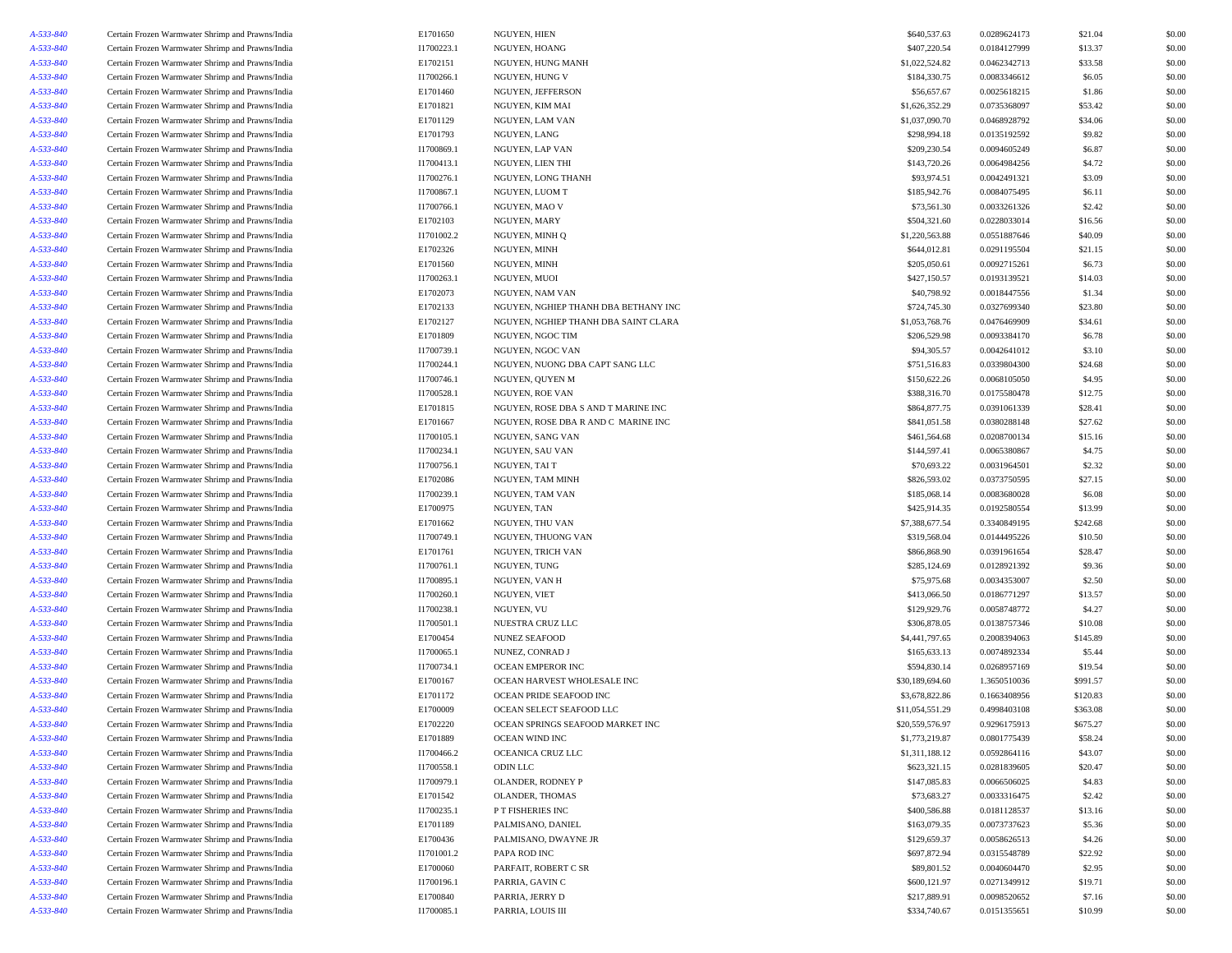| A-533-840 | Certain Frozen Warmwater Shrimp and Prawns/India | I1700074.1 | PARRIA, LOUIS JR                       | \$559,869.53    | 0.0253149452 | \$18.39    | \$0.00 |
|-----------|--------------------------------------------------|------------|----------------------------------------|-----------------|--------------|------------|--------|
| A-533-840 | Certain Frozen Warmwater Shrimp and Prawns/India | I1700075.1 | PARRIA, RONALD                         | \$463,035.63    | 0.0209365235 | \$15.21    | \$0.00 |
| A-533-840 | Certain Frozen Warmwater Shrimp and Prawns/India | E1700398   | PAUL PIAZZA AND SON INC                | \$89,558,259.79 | 4.0494478009 | \$2,941.50 | \$0.00 |
| A-533-840 | Certain Frozen Warmwater Shrimp and Prawns/India | E1700359   | PEARL INC DBA INDIAN RIDGE SHRIMP CO   | \$15,405,281.51 | 0.6965620310 | \$505.98   | \$0.00 |
| A-533-840 | Certain Frozen Warmwater Shrimp and Prawns/India | E1700712   | PELICAN POINT SEAFOOD INC              | \$830,966.29    | 0.0375728004 | \$27.29    | \$0.00 |
| A-533-840 | Certain Frozen Warmwater Shrimp and Prawns/India | I1700555.1 | PENNY V LLC                            | \$674,444.64    | 0.0304955497 | \$22.15    | \$0.00 |
| A-533-840 | Certain Frozen Warmwater Shrimp and Prawns/India | E1700125   | PERRIN, DAVID M                        | \$72,973.89     | 0.0032995724 | \$2.40     | \$0.00 |
| A-533-840 | Certain Frozen Warmwater Shrimp and Prawns/India | E1700137   | PERRIN, KENNETH V                      | \$39,404.30     | 0.0017816967 | \$1.29     | \$0.00 |
| A-533-840 | Certain Frozen Warmwater Shrimp and Prawns/India | I1700605.1 | PERSEVERANCE I LLC                     | \$661,946.67    | 0.0299304441 | \$21.74    | \$0.00 |
| A-533-840 | Certain Frozen Warmwater Shrimp and Prawns/India | E1701870   | PHAM, JOSEPH SON                       | \$992,663.80    | 0.0448840816 | \$32.60    | \$0.00 |
| A-533-840 | Certain Frozen Warmwater Shrimp and Prawns/India | E1702092   | PHAM, THANH DUC                        | \$1,059,179.99  | 0.0478916639 | \$34.79    | \$0.00 |
|           |                                                  |            |                                        |                 |              |            |        |
| A-533-840 | Certain Frozen Warmwater Shrimp and Prawns/India | E1700083   | PIZANI, TERRILL                        | \$253,988.09    | 0.0114842731 | \$8.34     | \$0.00 |
| A-533-840 | Certain Frozen Warmwater Shrimp and Prawns/India | E1700089   | PIZANI, TERRY JR                       | \$576,371.95    | 0.0260611152 | \$18.93    | \$0.00 |
| A-533-840 | Certain Frozen Warmwater Shrimp and Prawns/India | I1700272.1 | PLAISANCE, EARL J JR                   | \$93,267.30     | 0.0042171550 | \$3.06     | \$0.00 |
| A-533-840 | Certain Frozen Warmwater Shrimp and Prawns/India | I1700959.1 | PLAISANCE, KEITH                       | \$111,343.84    | 0.0050345001 | \$3.66     | \$0.00 |
| A-533-840 | Certain Frozen Warmwater Shrimp and Prawns/India | I1700468.1 | PLATA CRUZ LLC                         | \$1,089,493.24  | 0.0492623016 | \$35.78    | \$0.00 |
| A-533-840 | Certain Frozen Warmwater Shrimp and Prawns/India | I1700281.1 | PLORK, PHAN                            | \$211,056.60    | 0.0095430917 | \$6.93     | \$0.00 |
| A-533-840 | Certain Frozen Warmwater Shrimp and Prawns/India | E1701019   | POC TAL TRAWLERS INC DBA BEN AND CASEY | \$1,449,551.95  | 0.0655426420 | \$47.61    | \$0.00 |
| A-533-840 | Certain Frozen Warmwater Shrimp and Prawns/India | E1700131   | POLKEY, RICHARD JR                     | \$244,809.77    | 0.0110692681 | \$8.04     | \$0.00 |
| A-533-840 | Certain Frozen Warmwater Shrimp and Prawns/India | E1700036   | PORT ROYAL SEAFOOD INC                 | \$6,842,687.24  | 0.3093975348 | \$224.74   | \$0.00 |
| A-533-840 | Certain Frozen Warmwater Shrimp and Prawns/India | E1700899   | POTEET SEAFOOD INC                     | \$7,749,056.60  | 0.3503797448 | \$254.51   | \$0.00 |
| A-533-840 | Certain Frozen Warmwater Shrimp and Prawns/India | E1701744   | PRINCESS LORIE LLC                     | \$872,299.02    | 0.0394416926 | \$28.65    | \$0.00 |
| A-533-840 | Certain Frozen Warmwater Shrimp and Prawns/India | E1701712   | PRINCESS MARY INC                      | \$1,178,831.83  | 0.0533018169 | \$38.72    | \$0.00 |
| A-533-840 | Certain Frozen Warmwater Shrimp and Prawns/India | I1700908.1 | PURATA TRAWLER INC                     | \$678,276.69    | 0.0306688189 | \$22.28    | \$0.00 |
| A-533-840 | Certain Frozen Warmwater Shrimp and Prawns/India | E1700736   | PURSUER INC                            | \$517,150.84    | 0.0233833857 | \$16.99    | \$0.00 |
| A-533-840 | Certain Frozen Warmwater Shrimp and Prawns/India | E1701437   | QUACH, DUC                             | \$71,662.91     | 0.0032402954 | \$2.35     | \$0.00 |
| A-533-840 | Certain Frozen Warmwater Shrimp and Prawns/India | I1700469.1 | QUEEN MARY LLC                         | \$1,088,276.44  | 0.0492072830 | \$35.74    | \$0.00 |
| A-533-840 | Certain Frozen Warmwater Shrimp and Prawns/India | I1700483.1 | <b>QUINTA CRUZ LLC</b>                 | \$905,529.38    | 0.0409442297 | \$29.74    | \$0.00 |
| A-533-840 | Certain Frozen Warmwater Shrimp and Prawns/India | E1700162   | R A LESSO BROKERAGE INC                | \$32,740,014.74 | 1.4803657530 | \$1,075.33 | \$0.00 |
| A-533-840 | Certain Frozen Warmwater Shrimp and Prawns/India | E1701946   | R AND J INC                            | \$1,136,455.35  | 0.0513857307 | \$37.33    | \$0.00 |
| A-533-840 | Certain Frozen Warmwater Shrimp and Prawns/India | E1700537   | R AND K FISHERIES LLC                  | \$110,980.38    | 0.0050180660 | \$3.65     | \$0.00 |
| A-533-840 | Certain Frozen Warmwater Shrimp and Prawns/India | I1700339.1 | R AND T ATOCHA LLC                     | \$338,242.16    | 0.0152938877 | \$11.11    | \$0.00 |
| A-533-840 | Certain Frozen Warmwater Shrimp and Prawns/India | E1702211   | RACINE, SYLVAN P JR DBA CAPE ROMAIN    | \$289,983.88    | 0.0131118513 | \$9.52     | \$0.00 |
| A-533-840 | Certain Frozen Warmwater Shrimp and Prawns/India | I1700541.1 | RANCHERO TRAWLERS INC                  | \$801,669.13    | 0.0362481060 | \$26.33    | \$0.00 |
| A-533-840 | Certain Frozen Warmwater Shrimp and Prawns/India | I1700797.1 | RANDALL J PINELL INC                   | \$631,382.12    | 0.0285484437 | \$20.74    | \$0.00 |
| A-533-840 | Certain Frozen Warmwater Shrimp and Prawns/India | E1700628   | RAWLINGS, JOHN H SR                    | \$504,825.95    | 0.0228261060 | \$16.58    | \$0.00 |
| A-533-840 | Certain Frozen Warmwater Shrimp and Prawns/India | E1702039   | RCP SEAFOOD INC                        | \$11,827,323.96 | 0.5347818405 | \$388.46   | \$0.00 |
| A-533-840 | Certain Frozen Warmwater Shrimp and Prawns/India | E1701157   | REAGAN, ROY                            | \$516,594.41    | 0.0233582263 | \$16.97    | \$0.00 |
| A-533-840 | Certain Frozen Warmwater Shrimp and Prawns/India | E1702251   | REAVES, LATEN                          | \$183,182.11    | 0.0082827245 | \$6.02     | \$0.00 |
| A-533-840 | Certain Frozen Warmwater Shrimp and Prawns/India | I1700532.1 | REVELL, BEN D                          | \$257,599.80    | 0.0116475794 | \$8.46     | \$0.00 |
| A-533-840 | Certain Frozen Warmwater Shrimp and Prawns/India | I1700993.1 | REYES TRAWLERS INC                     | \$759,636.64    | 0.0343475736 | \$24.95    | \$0.00 |
| A-533-840 |                                                  | I1700936.1 | RHODES, RANDOLPH N                     | \$273,533.71    | 0.0123680438 | \$8.98     | \$0.00 |
|           | Certain Frozen Warmwater Shrimp and Prawns/India |            |                                        |                 |              |            |        |
| A-533-840 | Certain Frozen Warmwater Shrimp and Prawns/India | I1700418.1 | RHONDA LYNN INC                        | \$991,061.31    | 0.0448116238 | \$32.55    | \$0.00 |
| A-533-840 | Certain Frozen Warmwater Shrimp and Prawns/India | I1700379.1 | RICKS SEAFOOD INC                      | \$838,787.44    | 0.0379264399 | \$27.55    | \$0.00 |
| A-533-840 | Certain Frozen Warmwater Shrimp and Prawns/India | I1700775.2 | RICKY G INC                            | \$1,264,892.15  | 0.0571931025 | \$41.54    | \$0.00 |
| A-533-840 | Certain Frozen Warmwater Shrimp and Prawns/India | I1700973.1 | ROATEX ENTERPRISES INC                 | \$726,352.59    | 0.0328426089 | \$23.86    | \$0.00 |
| A-533-840 | Certain Frozen Warmwater Shrimp and Prawns/India | I1700893.1 | ROBIN, CHARLES III                     | \$89,041.09     | 0.0040260636 | \$2.92     | \$0.00 |
| A-533-840 | Certain Frozen Warmwater Shrimp and Prawns/India | I1700224.1 | ROBIN, FLOYD                           | \$38,008.69     | 0.0017185931 | \$1.25     | \$0.00 |
| A-533-840 | Certain Frozen Warmwater Shrimp and Prawns/India | I1700897.1 | ROBIN, RICKY R                         | \$92,610.42     | 0.0041874536 | \$3.04     | \$0.00 |
| A-533-840 | Certain Frozen Warmwater Shrimp and Prawns/India | E1702322   | ROCKIN ROBBIN FISHING BOAT INC         | \$143,524.80    | 0.0064895878 | \$4.71     | \$0.00 |
| A-533-840 | Certain Frozen Warmwater Shrimp and Prawns/India | I1700051.1 | ROJAS, KERRY D JR                      | \$699,144.85    | 0.0316123893 | \$22.96    | \$0.00 |
| A-533-840 | Certain Frozen Warmwater Shrimp and Prawns/India | I1700115.1 | ROMO INC                               | \$532,056.75    | 0.0240573683 | \$17.48    | \$0.00 |
| A-533-840 | Certain Frozen Warmwater Shrimp and Prawns/India | I1700127.1 | RONQUILLO, EARL                        | \$161,949.90    | 0.0073226933 | \$5.32     | \$0.00 |
| A-533-840 | Certain Frozen Warmwater Shrimp and Prawns/India | E1701972   | <b>ROSA MARIE INC</b>                  | \$1,213,212.47  | 0.0548563648 | \$39.85    | \$0.00 |
| A-533-840 | Certain Frozen Warmwater Shrimp and Prawns/India | I1700485.1 | RUBI CRUZ LLC                          | \$794,641.98    | 0.0359303679 | \$26.10    | \$0.00 |
| A-533-840 | Certain Frozen Warmwater Shrimp and Prawns/India | E1701935   | RUSSELL, CASEY                         | \$162,841.55    | 0.0073630099 | \$5.35     | \$0.00 |
| A-533-840 | Certain Frozen Warmwater Shrimp and Prawns/India | E1701844   | RUSSELL, DANIEL                        | \$177,965.92    | 0.0080468703 | \$5.85     | \$0.00 |
| A-533-840 | Certain Frozen Warmwater Shrimp and Prawns/India | E1701856   | RUSSELL, MICHAEL J                     | \$240,336.15    | 0.0108669898 | \$7.89     | \$0.00 |
| A-533-840 | Certain Frozen Warmwater Shrimp and Prawns/India | E1701850   | RUSSELL, NICHOLAS M                    | \$176,574.89    | 0.0079839738 | \$5.80     | \$0.00 |
| A-533-840 | Certain Frozen Warmwater Shrimp and Prawns/India | I1700236.1 | RUTTLEY BOYS INC                       | \$567,071.41    | 0.0256405839 | \$18.63    | \$0.00 |
| A-533-840 | Certain Frozen Warmwater Shrimp and Prawns/India | I1700488.1 | SALINA CRUZ LLC                        | \$717,442.43    | 0.0324397289 | \$23.56    | \$0.00 |
| A-533-840 | Certain Frozen Warmwater Shrimp and Prawns/India | I1700301.1 | <b>SANDRA KAY</b>                      | \$1,010,364.09  | 0.0456844143 | \$33.18    | \$0.00 |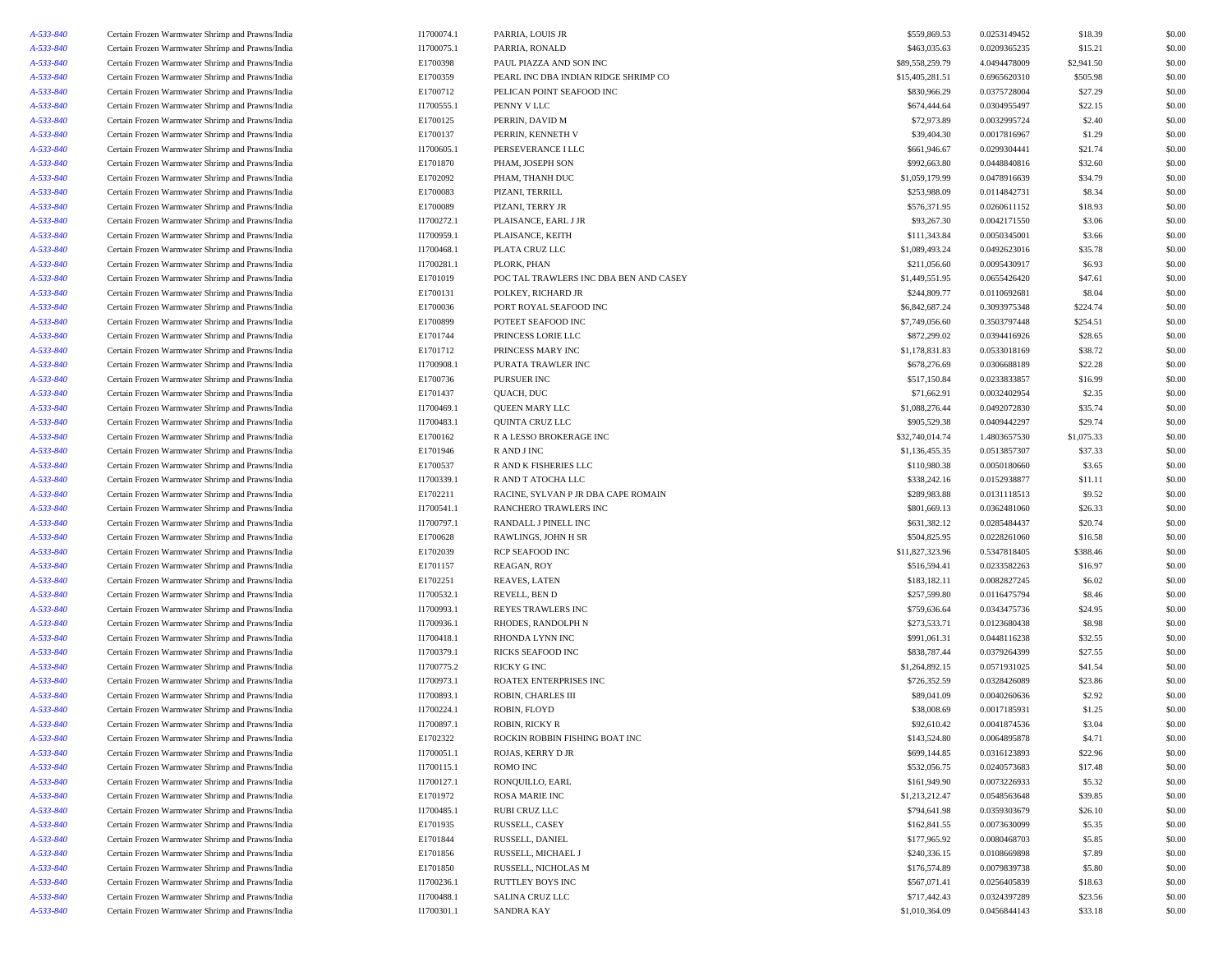| A-533-840 | Certain Frozen Warmwater Shrimp and Prawns/India | I1700489.1 | SANTA FE CRUZ LLC                             | \$909,064.08    | 0.0411040539 | \$29.86    | \$0.00 |
|-----------|--------------------------------------------------|------------|-----------------------------------------------|-----------------|--------------|------------|--------|
| A-533-840 | Certain Frozen Warmwater Shrimp and Prawns/India | E1701099   | SANTA MARIA I INC                             | \$1,633,285.39  | 0.0738502953 | \$53.64    | \$0.00 |
| A-533-840 | Certain Frozen Warmwater Shrimp and Prawns/India | I1700491.1 | SANTA MONICA LLC                              | \$878,540.21    | 0.0397238929 | \$28.86    | \$0.00 |
| A-533-840 | Certain Frozen Warmwater Shrimp and Prawns/India | E1700927   | <b>SCHMIT, PAUL A JR</b>                      | \$50,416.91     | 0.0022796406 | \$1.66     | \$0.00 |
| A-533-840 | Certain Frozen Warmwater Shrimp and Prawns/India | E1700795   | <b>SCHULTZ, TROY A</b>                        | \$109,416.86    | 0.0049473702 | \$3.59     | \$0.00 |
| A-533-840 | Certain Frozen Warmwater Shrimp and Prawns/India | I1700081.1 | <b>SCOOBY INC</b>                             | \$319,748.56    | 0.0144576849 | \$10.50    | \$0.00 |
| A-533-840 | Certain Frozen Warmwater Shrimp and Prawns/India | I1700928.2 | SEA EAGLE FISHERIES INC                       | \$568,638.38    | 0.0257114357 | \$18.68    | \$0.00 |
| A-533-840 | Certain Frozen Warmwater Shrimp and Prawns/India | E1700916   | SEA PEARL SEAFOOD CO INC                      | \$48,542,831.92 | 2.1949026748 | \$1,594.37 | \$0.00 |
| A-533-840 | Certain Frozen Warmwater Shrimp and Prawns/India | E1700024   | <b>SEAFOOD SHED</b>                           | \$5,051,353.19  | 0.2284009439 | \$165.91   | \$0.00 |
| A-533-840 | Certain Frozen Warmwater Shrimp and Prawns/India | I1700414.1 | SEAMAN, GREG DBA SEAMAN TRAWLERS INC          | \$835,647.18    | 0.0377844505 | \$27.45    | \$0.00 |
| A-533-840 | Certain Frozen Warmwater Shrimp and Prawns/India | I1700283.1 | SEANG, MENG                                   | \$132,392.02    | 0.0059862103 | \$4.35     | \$0.00 |
|           | Certain Frozen Warmwater Shrimp and Prawns/India | E1701883   | SECOND GENERATION SEAFOOD                     |                 |              |            |        |
| A-533-840 |                                                  |            | SELLERS. ISAAC CHARLES                        | \$2,101,426.11  | 0.0950176495 | \$69.02    | \$0.00 |
| A-533-840 | Certain Frozen Warmwater Shrimp and Prawns/India | E1700372   |                                               | \$462,249.20    | 0.0209009645 | \$15.18    | \$0.00 |
| A-533-840 | Certain Frozen Warmwater Shrimp and Prawns/India | E1700282   | SERIGNE, JAMES J III                          | \$81,459.40     | 0.0036832514 | \$2.68     | \$0.00 |
| A-533-840 | Certain Frozen Warmwater Shrimp and Prawns/India | E1701707   | SEVEL, MICHAEL D                              | \$266,140.36    | 0.0120337476 | \$8.74     | \$0.00 |
| A-533-840 | Certain Frozen Warmwater Shrimp and Prawns/India | I1700403.1 | SHRIMP TEXAS 1 INC                            | \$868,404.01    | 0.0392655766 | \$28.52    | \$0.00 |
| A-533-840 | Certain Frozen Warmwater Shrimp and Prawns/India | I1700745.1 | SI KY LAN INC                                 | \$397,914.45    | 0.0179920177 | \$13.07    | \$0.00 |
| A-533-840 | Certain Frozen Warmwater Shrimp and Prawns/India | I1700229.1 | <b>SKINNER, RICHARD</b>                       | \$157,241.85    | 0.0071098151 | \$5.16     | \$0.00 |
| A-533-840 | Certain Frozen Warmwater Shrimp and Prawns/India | I1700560.2 | SMITH, MARK                                   | \$1,100,264.27  | 0.0497493223 | \$36.14    | \$0.00 |
| A-533-840 | Certain Frozen Warmwater Shrimp and Prawns/India | E1701150   | SMITH, WALTER M                               | \$16,795,318.13 | 0.7594136401 | \$551.63   | \$0.00 |
| A-533-840 | Certain Frozen Warmwater Shrimp and Prawns/India | I1700297.1 | SMITHWICK, TED W                              | \$349,693.59    | 0.0158116732 | \$11.49    | \$0.00 |
| A-533-840 | Certain Frozen Warmwater Shrimp and Prawns/India | E1700506   | SNODGRASS, SAM DBA SHRIMP TRAWLER VALLY INC   | \$878,481.11    | 0.0397212207 | \$28.85    | \$0.00 |
| A-533-840 | Certain Frozen Warmwater Shrimp and Prawns/India | E1700465   | SNODGRASS, SAM DBA MICHAEL S INC              | \$894,365.77    | 0.0404394582 | \$29.38    | \$0.00 |
| A-533-840 | Certain Frozen Warmwater Shrimp and Prawns/India | E1700500   | SNODGRASS, SAM DBA SNODGRASS BROTHERS INC     | \$806,434.30    | 0.0364635670 | \$26.49    | \$0.00 |
| A-533-840 | Certain Frozen Warmwater Shrimp and Prawns/India | E1700512   | SNODGRASS, SAM DBA LA RETA INC                | \$1,098,454.08  | 0.0496674731 | \$36.08    | \$0.00 |
| A-533-840 | Certain Frozen Warmwater Shrimp and Prawns/India | E1700495   | SNODGRASS, SAM DBA SHRIMP TRAWLER PLAYBOY INC | \$853,730.50    | 0.0386021022 | \$28.04    | \$0.00 |
| A-533-840 | Certain Frozen Warmwater Shrimp and Prawns/India | E1700459   | SNODGRASS, SAM DBA ANDY DOS INC               | \$857,045.92    | 0.0387520115 | \$28.15    | \$0.00 |
| A-533-840 | Certain Frozen Warmwater Shrimp and Prawns/India | E1700518   | SNODGRASS, SAM DBA CHALLENGE 42 INC           | \$753,826.37    | 0.0340848576 | \$24.76    | \$0.00 |
| A-533-840 | Certain Frozen Warmwater Shrimp and Prawns/India | E1700480   | SNODGRASS, SAM DBA WAR WAGON INC              | \$851,177.82    | 0.0384866807 | \$27.96    | \$0.00 |
| A-533-840 | Certain Frozen Warmwater Shrimp and Prawns/India | I1700772.1 | SOEUNG, PHAT                                  | \$65,095.67     | 0.0029433524 | \$2.14     | \$0.00 |
| A-533-840 | Certain Frozen Warmwater Shrimp and Prawns/India | I1700905.1 | SOK, KHENG                                    | \$123,500.03    | 0.0055841519 | \$4.06     | \$0.00 |
|           |                                                  |            |                                               |                 |              |            |        |
| A-533-840 | Certain Frozen Warmwater Shrimp and Prawns/India | E1701423   | SOK, MONTHA                                   | \$1,417,663.87  | 0.0641007971 | \$46.56    | \$0.00 |
| A-533-840 | Certain Frozen Warmwater Shrimp and Prawns/India | I1700748.1 | SON, SAMAY                                    | \$241,467.99    | 0.0109181668 | \$7.93     | \$0.00 |
| A-533-840 | Certain Frozen Warmwater Shrimp and Prawns/India | I1700958.1 | SOUL MAMA INC                                 | \$93,200.71     | 0.0042141441 | \$3.06     | \$0.00 |
| A-533-840 | Certain Frozen Warmwater Shrimp and Prawns/India | I1700233.1 | SREIY, SIPHAN                                 | \$137,828.67    | 0.0062320327 | \$4.53     | \$0.00 |
| A-533-840 | Certain Frozen Warmwater Shrimp and Prawns/India | I1700433.1 | ST DANIEL PHILLIP III INC                     | \$409,366.19    | 0.0185098172 | \$13.45    | \$0.00 |
| A-533-840 | Certain Frozen Warmwater Shrimp and Prawns/India | I1700473.1 | ST VINCENT ANDREW INC                         | \$613,157.08    | 0.0277243840 | \$20.14    | \$0.00 |
| A-533-840 | Certain Frozen Warmwater Shrimp and Prawns/India | I1700006.1 | START YOUNG INC                               | \$749,407.81    | 0.0338850690 | \$24.61    | \$0.00 |
| A-533-840 | Certain Frozen Warmwater Shrimp and Prawns/India | E1701479   | STEEN, CARL L                                 | \$419,512.67    | 0.0189685984 | \$13.78    | \$0.00 |
| A-533-840 | Certain Frozen Warmwater Shrimp and Prawns/India | I1700380.1 | STELLA MESTRE INC                             | \$529,633.96    | 0.0239478199 | \$17.40    | \$0.00 |
| A-533-840 | Certain Frozen Warmwater Shrimp and Prawns/India | I1700317.1 | STRICKLAND, KEN                               | \$119,898.06    | 0.0054212859 | \$3.94     | \$0.00 |
| A-533-840 | Certain Frozen Warmwater Shrimp and Prawns/India | E1701941   | <b>SUN STAR INCORPORATED</b>                  | \$489,805.00    | 0.0221469218 | \$16.09    | \$0.00 |
| A-533-840 | Certain Frozen Warmwater Shrimp and Prawns/India | I1700265.1 | <b>SUN, HONG SRENG</b>                        | \$100,545.20    | 0.0045462310 | \$3.30     | \$0.00 |
| A-533-840 | Certain Frozen Warmwater Shrimp and Prawns/India | E1702320   | T CVITANOVICH SEAFOOD LLC                     | \$14,266,871.78 | 0.6450879315 | \$468.59   | \$0.00 |
| A-533-840 | Certain Frozen Warmwater Shrimp and Prawns/India | E1700185   | TAN, LAN T                                    | \$328,495.83    | 0.0148531997 | \$10.79    | \$0.00 |
| A-533-840 | Certain Frozen Warmwater Shrimp and Prawns/India | I1700889.1 | TARAVELLA, RAYMOND P                          | \$39,100.04     | 0.0017679393 | \$1.28     | \$0.00 |
| A-533-840 | Certain Frozen Warmwater Shrimp and Prawns/India | E1700819   | TASSIN, KEITH P                               | \$116,440.44    | 0.0052649469 | \$3.82     | \$0.00 |
| A-533-840 | Certain Frozen Warmwater Shrimp and Prawns/India | I1700344.1 | TAYLOR, DOYLE L                               | \$164,697.19    | 0.0074469142 | \$5.41     | \$0.00 |
| A-533-840 | Certain Frozen Warmwater Shrimp and Prawns/India | I1700899.1 | TEAP, PHAL                                    | \$134,165.30    | 0.0060663905 | \$4.41     | \$0.00 |
| A-533-840 | Certain Frozen Warmwater Shrimp and Prawns/India | I1700493.1 | <b>TERCERA CRUZ LLC</b>                       | \$831,028.12    | 0.0375755961 | \$27.29    | \$0.00 |
| A-533-840 | Certain Frozen Warmwater Shrimp and Prawns/India | E1701686   | TEXAS PACK INC                                | \$17,901,296.39 | 0.8094213249 | \$587.96   | \$0.00 |
| A-533-840 | Certain Frozen Warmwater Shrimp and Prawns/India | E1702139   | THANH, THIEN and TRAN, TRANG (MELISSA)        | \$1,833,476.95  | 0.0829021156 | \$60.22    | \$0.00 |
| A-533-840 | Certain Frozen Warmwater Shrimp and Prawns/India | I1700456.2 | THIBODEAUX, BART                              | \$171,063.87    | 0.0077347887 | \$5.62     | \$0.00 |
| A-533-840 | Certain Frozen Warmwater Shrimp and Prawns/India | E1701654   | THOMAS, KENNETH                               | \$330,025.53    | 0.0149223663 | \$10.84    | \$0.00 |
| A-533-840 | Certain Frozen Warmwater Shrimp and Prawns/India | E1702285   | THUNDERBOLT FISHERMANS SEAFOOD INC            | \$1,648,260.19  | 0.0745273928 | \$54.14    | \$0.00 |
|           |                                                  |            |                                               | \$4,558,548.93  |              |            |        |
| A-533-840 | Certain Frozen Warmwater Shrimp and Prawns/India | E1700858   | TIDELANDS SEAFOOD CO INC                      |                 | 0.2061184081 | \$149.72   | \$0.00 |
| A-533-840 | Certain Frozen Warmwater Shrimp and Prawns/India | I1700332.2 | <b>TIFFANI CLAIRE INC</b>                     | \$975,408.51    | 0.0441038700 | \$32.04    | \$0.00 |
| A-533-840 | Certain Frozen Warmwater Shrimp and Prawns/India | I1700203.1 | TO, DU                                        | \$60,631.62     | 0.0027415068 | \$1.99     | \$0.00 |
| A-533-840 | Certain Frozen Warmwater Shrimp and Prawns/India | E1701984   | TODD, FRED N DBA TODD SHRIMPING INC           | \$318,699.75    | 0.0144102622 | \$10.47    | \$0.00 |
| A-533-840 | Certain Frozen Warmwater Shrimp and Prawns/India | I1700139.5 | TOMMYS SEAFOOD INC                            | \$16,530,860.90 | 0.7474559965 | \$542.95   | \$0.00 |
| A-533-840 | Certain Frozen Warmwater Shrimp and Prawns/India | I1700773.1 | TONG, HAI V                                   | \$163,913.08    | 0.0074114600 | \$5.38     | \$0.00 |
| A-533-840 | Certain Frozen Warmwater Shrimp and Prawns/India | I1700902.1 | TONG, LINH CHI                                | \$42,987.10     | 0.0019436958 | \$1.41     | \$0.00 |
|           |                                                  |            |                                               |                 |              |            |        |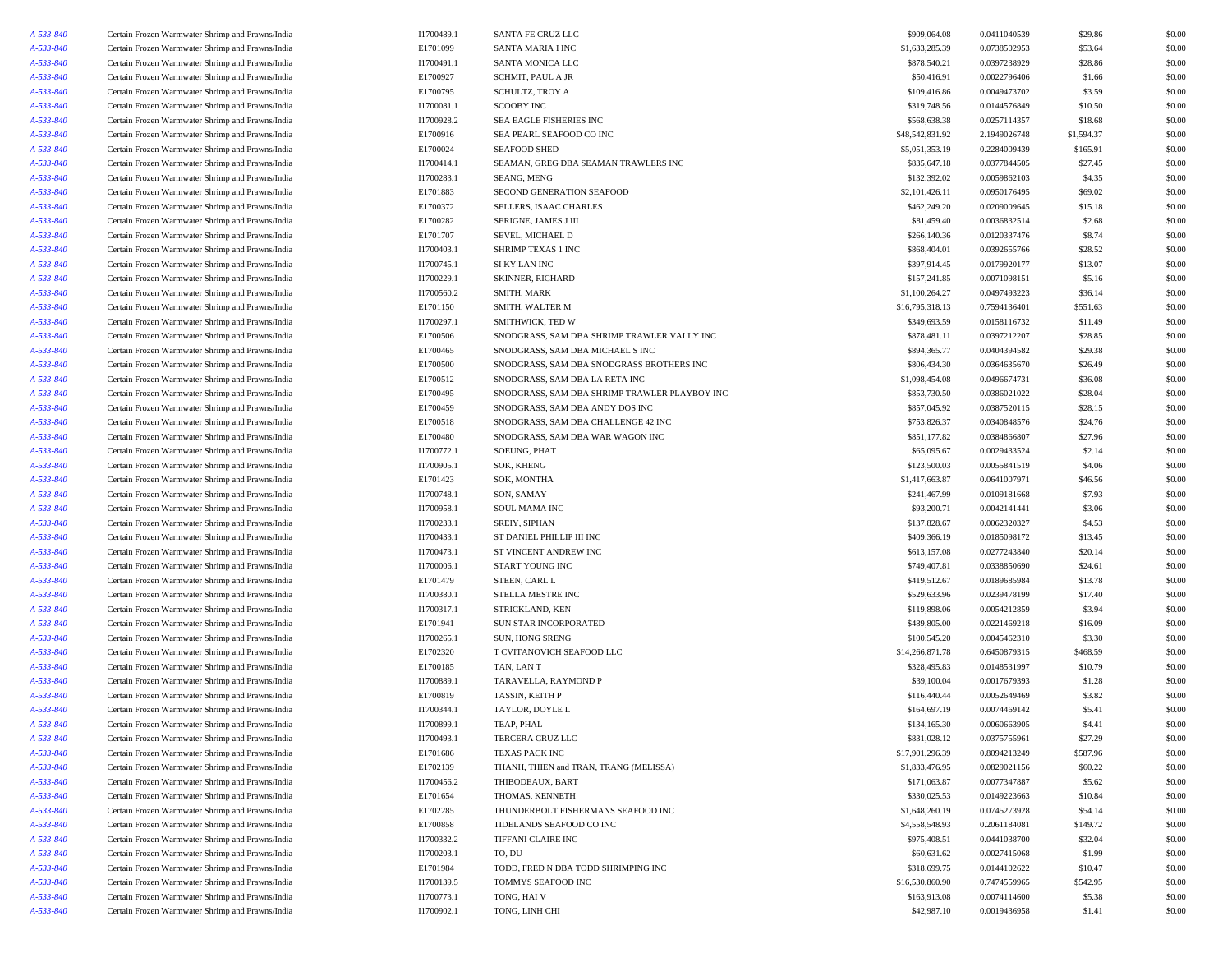| A-533-840              | Certain Frozen Warmwater Shrimp and Prawns/India | I1700551.1 | TRAHAN, RICKY                                   |                             | \$248,103.42                 | 0.0112181931                 | \$8.15      | \$0.00 |
|------------------------|--------------------------------------------------|------------|-------------------------------------------------|-----------------------------|------------------------------|------------------------------|-------------|--------|
| A-533-840              | Certain Frozen Warmwater Shrimp and Prawns/India | I1700291.1 | TRAN, CAM VAN                                   |                             | \$234,150.25                 | 0.0105872894                 | \$7.69      | \$0.00 |
| A-533-840              | Certain Frozen Warmwater Shrimp and Prawns/India | I1700865.1 | TRAN, DINH QUOC                                 |                             | \$135,954.57                 | 0.0061472938                 | \$4.47      | \$0.00 |
| A-533-840              | Certain Frozen Warmwater Shrimp and Prawns/India | I1700353.1 | TRAN, DUONG DBA D AND C SEAFOOD INC             |                             | \$20,043,954.49              | 0.9063033116                 | \$658.33    | \$0.00 |
| A-533-840              | Certain Frozen Warmwater Shrimp and Prawns/India | I1700735.1 | TRAN, HUNG P                                    |                             | \$376,753.69                 | 0.0170352171                 | \$12.37     | \$0.00 |
| A-533-840              | Certain Frozen Warmwater Shrimp and Prawns/India | E1702355   | TRAN, PHU VAN DBA BAMA EXPRESS V                |                             | \$844,029.11                 | 0.0381634461                 | \$27.72     | \$0.00 |
| A-533-840              | Certain Frozen Warmwater Shrimp and Prawns/India | I1700948.1 | TRAN, STEVEN TUAN                               |                             | \$81,300.12                  | 0.0036760495                 | \$2.67      | \$0.00 |
| A-533-840              | Certain Frozen Warmwater Shrimp and Prawns/India | I1700750.1 | TRAN, THAN VAN                                  |                             | \$214,030.90                 | 0.0096775770                 | \$7.03      | \$0.00 |
| A-533-840              | Certain Frozen Warmwater Shrimp and Prawns/India | I1700218.1 | TRAN, THANH VAN                                 |                             | \$159,907.52                 | 0.0072303454                 | \$5.25      | \$0.00 |
| A-533-840              | Certain Frozen Warmwater Shrimp and Prawns/India | I1700938.1 | TRAN, TUONG DBA ST MARTIN VI                    |                             | \$492,016.00                 | 0.0222468940                 | \$16.16     | \$0.00 |
| A-533-840              | Certain Frozen Warmwater Shrimp and Prawns/India | E1702044   | TREYBIG, ERNEST H JR                            |                             | \$203,110.69                 | 0.0091838111                 | \$6.67      | \$0.00 |
| A-533-840              | Certain Frozen Warmwater Shrimp and Prawns/India | I1700370.1 | TRIEU, JACKIE AND HIEP                          |                             | \$1,398,205.62               | 0.0632209769                 | \$45.92     | \$0.00 |
| A-533-840              | Certain Frozen Warmwater Shrimp and Prawns/India | I1700268.1 | TRINH, PHILIP P                                 |                             | \$118,778.04                 | 0.0053706434                 | \$3.90      | \$0.00 |
| A-533-840              | Certain Frozen Warmwater Shrimp and Prawns/India | I1700940.1 | <b>TROPICAL SEAFOOD</b>                         |                             | \$7,437,135.83               | 0.3362759996                 | \$244.27    | \$0.00 |
| A-533-840              | Certain Frozen Warmwater Shrimp and Prawns/India | E1701529   | TRUONG, BENJAMIN                                |                             | \$425,161.45                 | 0.0192240124                 | \$13.96     | \$0.00 |
| A-533-840              | Certain Frozen Warmwater Shrimp and Prawns/India | E1701586   | TRUONG, KIM                                     |                             | \$354,701.68                 | 0.0160381180                 | \$11.65     | \$0.00 |
| A-533-840              | Certain Frozen Warmwater Shrimp and Prawns/India | I1700034.1 | TWO FLAGS INC                                   |                             | \$463,285.93                 | 0.0209478410                 | \$15.22     | \$0.00 |
| A-533-840              | Certain Frozen Warmwater Shrimp and Prawns/India | I1701014   | ULTIMA CRUZ LLC                                 |                             | \$1,164,929.80               | 0.0526732255                 | \$38.26     | \$0.00 |
| A-533-840              | Certain Frozen Warmwater Shrimp and Prawns/India | I1700077.1 | VAN BURREN SHRIMP CO                            |                             | \$762,232.24                 | 0.0344649357                 | \$25.04     | \$0.00 |
| A-533-840              | Certain Frozen Warmwater Shrimp and Prawns/India | I1700864.1 | VAN, VUI                                        |                             | \$427,329.05                 | 0.0193220222                 | \$14.04     | \$0.00 |
| A-533-840              | Certain Frozen Warmwater Shrimp and Prawns/India | I1700544.2 | <b>VARON INC</b>                                |                             | \$777,848.42                 | 0.0351710337                 | \$25.55     | \$0.00 |
| A-533-840              | Certain Frozen Warmwater Shrimp and Prawns/India | E1700113   | <b>VEGAS, PERCY J</b>                           |                             | \$257,475.28                 | 0.0116419491                 | \$8.46      | \$0.00 |
| A-533-840              | Certain Frozen Warmwater Shrimp and Prawns/India | E1701631   | VENICE SEAFOOD LLC                              |                             | \$22,144,321.53              | 1.0012730744                 | \$727.32    | \$0.00 |
| A-533-840              | Certain Frozen Warmwater Shrimp and Prawns/India | I1700498.1 | VERA CRUZ LLC                                   |                             | \$1,075,975.56               | 0.0486510890                 | \$35.34     | \$0.00 |
| A-533-840              | Certain Frozen Warmwater Shrimp and Prawns/India | I1700349.1 | <b>VERSAGGI SHRIMP CORP</b>                     |                             | \$2,436,094.33               | 0.1101499387                 | \$80.01     | \$0.00 |
| A-533-840              | Certain Frozen Warmwater Shrimp and Prawns/India | I1700563.1 | VICKNAIR, DUANE                                 |                             | \$86,801.06                  | 0.0039247788                 | \$2.85      | \$0.00 |
| A-533-840              | Certain Frozen Warmwater Shrimp and Prawns/India | I1700432.2 | VICTORIA ROSE INC                               |                             | \$437,268.88                 | 0.0197714595                 | \$14.36     | \$0.00 |
| A-533-840              | Certain Frozen Warmwater Shrimp and Prawns/India | E1702115   | VIETNAMESE AMERICAN COMMERCIAL FISHERMENS UNION |                             | \$91,267,790.95              | 4.1267456092                 | \$2,997.65  | \$0.00 |
| A-533-840              | Certain Frozen Warmwater Shrimp and Prawns/India | I1700546.2 | <b>VIGILANTE INC</b>                            |                             | \$677,133.29                 | 0.0306171192                 | \$22.24     | \$0.00 |
| A-533-840              | Certain Frozen Warmwater Shrimp and Prawns/India | E1700003   | VINCENT PIAZZA JR AND SONS SEAFOOD INC          |                             | \$5,158,516.25               | 0.2332464067                 | \$169.43    | \$0.00 |
| A-533-840              | Certain Frozen Warmwater Shrimp and Prawns/India | I1700194.1 | VINCENT, GENE B                                 |                             | \$154,720.66                 | 0.0069958174                 | \$5.08      | \$0.00 |
| A-533-840              | Certain Frozen Warmwater Shrimp and Prawns/India | I1700195.1 | VO, DUSTIN                                      |                             | \$91,437.49                  | 0.0041344187                 | \$3.00      | \$0.00 |
| A-533-840              |                                                  |            |                                                 |                             | \$514,529.54                 | 0.0232648615                 | \$16.90     |        |
|                        | Certain Frozen Warmwater Shrimp and Prawns/India | I1700866.1 | VO, HANH X                                      |                             |                              |                              |             | \$0.00 |
| A-533-840<br>A-533-840 | Certain Frozen Warmwater Shrimp and Prawns/India | I1700279.1 | VO, HIEN VAN<br>VO, MINH NGOC                   |                             | \$151,154.87<br>\$288,101.80 | 0.0068345874<br>0.0130267516 | \$4.96      | \$0.00 |
|                        | Certain Frozen Warmwater Shrimp and Prawns/India | I1700220.1 |                                                 |                             |                              |                              | \$9.46      | \$0.00 |
| A-533-840              | Certain Frozen Warmwater Shrimp and Prawns/India | I1700741.1 | VO, MONG                                        |                             | \$183,456.57                 | 0.0082951344                 | \$6.03      | \$0.00 |
| A-533-840              | Certain Frozen Warmwater Shrimp and Prawns/India | E1701183   | VO, NHON TAI                                    |                             | \$1,651,865.95               | 0.0746904301                 | \$54.25     | \$0.00 |
| A-533-840              | Certain Frozen Warmwater Shrimp and Prawns/India | I1700736.1 | VO, SANG M                                      |                             | \$213,438.19                 | 0.0096507772                 | \$7.01      | \$0.00 |
| A-533-840              | Certain Frozen Warmwater Shrimp and Prawns/India | E1702062   | VO, TIEN                                        |                             | \$45,712.16                  | 0.0020669116                 | \$1.50      | \$0.00 |
| A-533-840              | Certain Frozen Warmwater Shrimp and Prawns/India | E1701906   | VU, KHANH DBA C T INC                           |                             | \$855,633.13                 | 0.0386881311                 | \$28.10     | \$0.00 |
| A-533-840              | Certain Frozen Warmwater Shrimp and Prawns/India | E1702367   | VU, KHOI                                        |                             | \$35,096.13                  | 0.0015868994                 | \$1.15      | \$0.00 |
| A-533-840              | Certain Frozen Warmwater Shrimp and Prawns/India | E1702361   | VU, RUYEN                                       |                             | \$32,960.31                  | 0.0014903266                 | \$1.08      | \$0.00 |
| A-533-840              | Certain Frozen Warmwater Shrimp and Prawns/India | E1701917   | VU, TOM                                         |                             | \$943,185.81                 | 0.0426468950                 | \$30.98     | \$0.00 |
| A-533-840              | Certain Frozen Warmwater Shrimp and Prawns/India | E1701995   | VU, TU VIET                                     |                             | \$1,350,990.48               | 0.0610861069                 | \$44.37     | \$0.00 |
| A-533-840              | Certain Frozen Warmwater Shrimp and Prawns/India | E1702049   | VU, TUYEN VIET DBA MISS ANNA V FRANCIS VU       |                             | \$950,672.55                 | 0.0429854139                 | \$31.22     | \$0.00 |
| A-533-840              | Certain Frozen Warmwater Shrimp and Prawns/India | E1702054   | VU, TUYEN VIET JACK DBA ST DOMINIC              |                             | \$987,256.44                 | 0.0446395835                 | \$32.43     | \$0.00 |
| A-533-840              | Certain Frozen Warmwater Shrimp and Prawns/India | E1702008   | WADE, CALVIN J JR                               |                             | \$73,173.88                  | 0.0033086151                 | \$2.40      | \$0.00 |
| A-533-840              | Certain Frozen Warmwater Shrimp and Prawns/India | E1700402   | WAIT N SEA INC                                  |                             | \$273,232.88                 | 0.0123544415                 | \$8.97      | \$0.00 |
| A-533-840              | Certain Frozen Warmwater Shrimp and Prawns/India | I1700324.1 | <b>WALLACE B</b>                                |                             | \$1,115,320.26               | 0.0504300908                 | \$36.63     | \$0.00 |
| A-533-840              | Certain Frozen Warmwater Shrimp and Prawns/India | I1700611.1 | WC TRAWLERS INC                                 |                             | \$732,092.62                 | 0.0331021489                 | \$24.05     | \$0.00 |
| A-533-840              | Certain Frozen Warmwater Shrimp and Prawns/India | E1700741   | WENDY AND ERIC INC                              |                             | \$516,550.09                 | 0.0233562223                 | \$16.97     | \$0.00 |
| A-533-840              | Certain Frozen Warmwater Shrimp and Prawns/India | I1700740.1 | WHITE BIRD INC                                  |                             | \$337,546.18                 | 0.0152624184                 | \$11.09     | \$0.00 |
| A-533-840              | Certain Frozen Warmwater Shrimp and Prawns/India | E1701555   | WILES, SONNY JOEL SR                            |                             | \$240,417.87                 | 0.0108706848                 | \$7.90      | \$0.00 |
| A-533-840              | Certain Frozen Warmwater Shrimp and Prawns/India | I1700601.1 | WILLIAM PATRICK INC                             |                             | \$197,017.98                 | 0.0089083243                 | \$6.47      | \$0.00 |
| A-533-840              | Certain Frozen Warmwater Shrimp and Prawns/India | E1700417   | WILLIAMS, JOSEPH H DBA JOANN B INC              |                             | \$821,802.92                 | 0.0371584713                 | \$26.99     | \$0.00 |
| A-533-840              | Certain Frozen Warmwater Shrimp and Prawns/India | I1700913.1 | WL AND O INC                                    |                             | \$914,912.30                 | 0.0413684858                 | \$30.05     | \$0.00 |
| A-533-840              | Certain Frozen Warmwater Shrimp and Prawns/India | I1700375.2 | WYLIE MILAM INC                                 |                             | \$654,515.58                 | 0.0295944415                 | \$21.50     | \$0.00 |
| A-533-840              | Certain Frozen Warmwater Shrimp and Prawns/India | E1700846   | ZAR, JOHN III                                   |                             | \$193,964.47                 | 0.0087702575                 | \$6.37      | \$0.00 |
| A-533-840              | Certain Frozen Warmwater Shrimp and Prawns/India | E1700932   | ZAR, TROY DBA TROY AND PENNY ZAR LLC            |                             | \$165,870.20                 | 0.0074999527                 | \$5.45      | \$0.00 |
| A-533-840              | Certain Frozen Warmwater Shrimp and Prawns/India | E1701352   | ZIRLOTT TRAWLERS INC                            |                             | \$3,680,474.88               | 0.1664155930                 | \$120.88    | \$0.00 |
| A-533-840              | Certain Frozen Warmwater Shrimp and Prawns/India | E1701977   | ZIRLOTT, ROSA                                   |                             | \$1,039,843.01               | 0.0470173270                 | \$34.15     | \$0.00 |
|                        |                                                  |            |                                                 | <b>Total for: A-533-840</b> | \$2,211,616,600.44           |                              | \$72,639.57 | \$0.00 |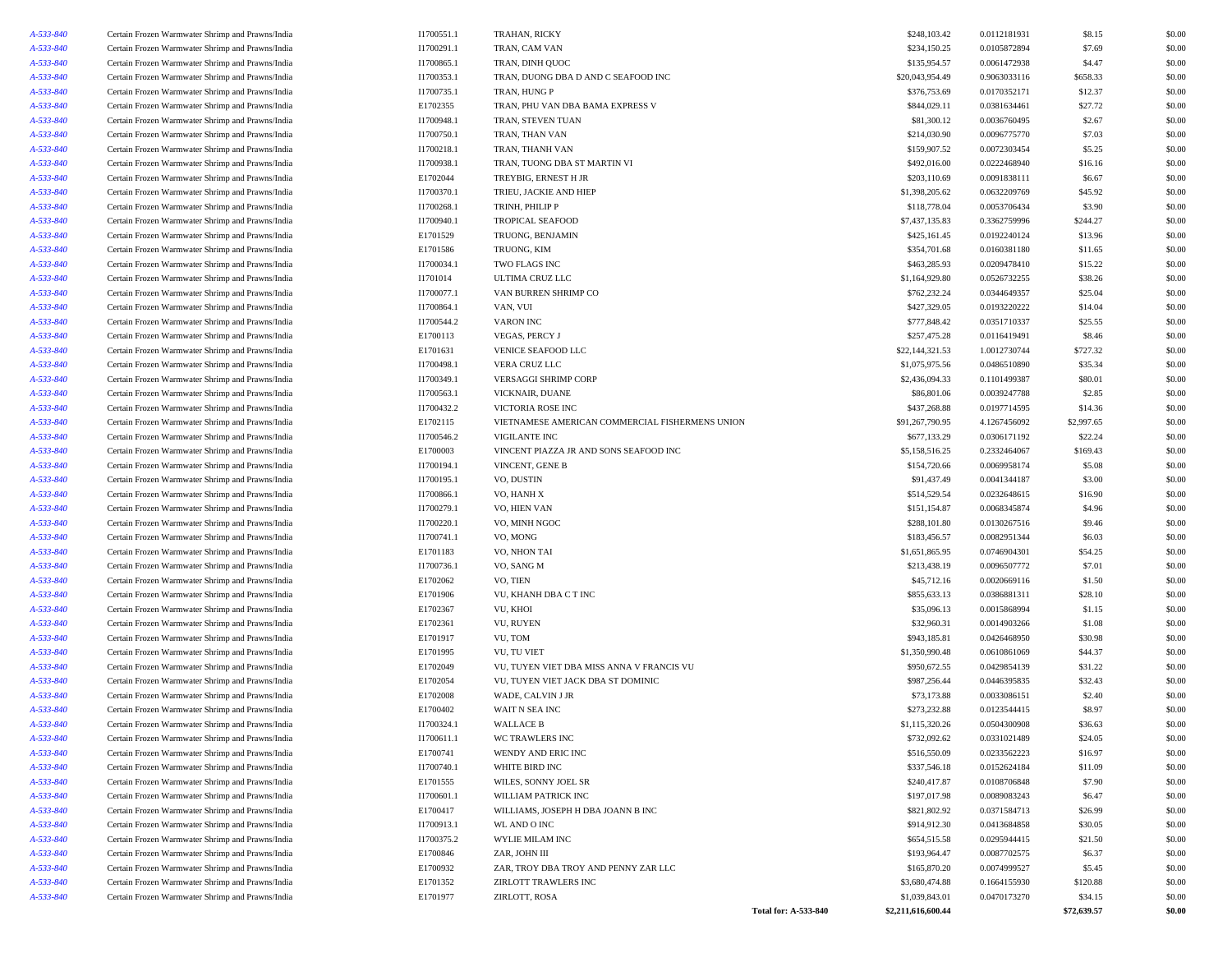| A-533-843       | Certain Lined Paper School Supplies/India           | E1701492   | ACCO BRANDS USA LLC                       |                             | \$110,169,056.29    | 43.9229521550 | \$6,717.93   | \$0.00 |
|-----------------|-----------------------------------------------------|------------|-------------------------------------------|-----------------------------|---------------------|---------------|--------------|--------|
| A-533-843       | Certain Lined Paper School Supplies/India           | E1701194   | NORCOM INC                                |                             | \$103,698,225.15    | 41.3431169804 | \$6,323.35   | \$0.00 |
| A-533-843       | Certain Lined Paper School Supplies/India           | E1700200   | ROARING SPRING BLANK BOOK CO              |                             | \$12,789,392.17     | 5.0989622612  | \$779.88     | \$0.00 |
| A-533-843       | Certain Lined Paper School Supplies/India           | E1701199   | TOP FLIGHT INC                            |                             | \$24,166,758.98     | 9.6349686034  | \$1,473.65   | \$0.00 |
|                 |                                                     |            |                                           | <b>Total for: A-533-843</b> | \$250,823,432.59    |               | \$15,294.81  | \$0.00 |
| A-549-502       | Welded Carbon Steel Pipe and Tube/Thailand          | I1700793   | ARCELORMITTAL USA LLC                     |                             | \$5,260,519,513.00  | 0.0000000000  | \$0.00       | \$0.00 |
| A-549-502       | Welded Carbon Steel Pipe and Tube/Thailand          | E1701613   | MAVERICK TUBE CORPORATION                 |                             | \$1,963,936,802.69  | 0.0000000000  | \$0.00       | \$0.00 |
|                 |                                                     |            |                                           | <b>Total for: A-549-502</b> | \$7,224,456,315.69  |               | \$0.00       | \$0.00 |
| A-549-601       | Malleable Cast Iron Pipe Fittings/Thailand          | E1700391   | WARD MANUFACTURING LLC                    |                             | \$549,988,519.00    | 0.0000000000  | \$0.00       | \$0.00 |
|                 |                                                     |            |                                           | <b>Total for: A-549-601</b> | \$549,988,519.00    |               | \$0.00       | \$0.00 |
| A-549-817       | Hot-Rolled Steel Products/Thailand                  | I1700170.1 | AK STEEL CORP - DEARBORN WORKS            |                             | \$3,939,306,010.79  | 0.0000000000  | \$0.00       | \$0.00 |
| A-549-817       | Hot-Rolled Steel Products/Thailand                  | I1700701   | ARCELORMITTAL USA LLC                     |                             | \$14,355,319,679.00 | 0.0000000000  | \$0.00       | \$0.00 |
| A-549-817       | Hot-Rolled Steel Products/Thailand                  | E1701223   | NUCOR CORPORATION                         |                             | \$18,078,744,249.55 | 0.0000000000  | \$0.00       | \$0.00 |
| A-549-817       | Hot-Rolled Steel Products/Thailand                  | E1701076   | STEEL DYNAMICS INC                        |                             | \$4,371,204,471.09  | 0.0000000000  | \$0.00       | \$0.00 |
| A-549-817       | Hot-Rolled Steel Products/Thailand                  | I1700677   | UNITED STATES STEEL CORPORATION           |                             | \$17,276,289,252.19 | 0.0000000000  | \$0.00       | \$0.00 |
|                 |                                                     |            |                                           | <b>Total for: A-549-817</b> | \$58,020,863,662.62 |               | \$0.00       | \$0.00 |
| A-549-821       | Polyethylene Retail Carrier Bags/Thailand           | I1700091   | ADVANCE POLYBAG NORTHEAST INC             |                             | \$119,319,867.12    | 4.3475971436  | \$4,808.32   | \$0.00 |
| A-549-821       | Polyethylene Retail Carrier Bags/Thailand           | I1700092   | ADVANCE POLYBAGS NEVADA INC               |                             | \$116,428,865.21    | 4.2422591814  | \$4,691.82   | \$0.00 |
| A-549-821       | Polyethylene Retail Carrier Bags/Thailand           | I1700089.2 | ALPINE PLASTICS INC                       |                             | \$51,817,455.47     | 1.8880461974  | \$2,088.13   | \$0.00 |
| A-549-821       | Polyethylene Retail Carrier Bags/Thailand           | I1700090.1 | API ENTERPRISES INC                       |                             | \$225,771,912.56    | 8.2263360313  | \$9,098.10   | \$0.00 |
| A-549-821       | Polyethylene Retail Carrier Bags/Thailand           | E1700016   | GRAND PACKAGING INC DBA COMMAND PACKAGING |                             | \$105,076,184.27    | 3.8286073360  | \$4,234.34   | \$0.00 |
| A-549-821       | Polyethylene Retail Carrier Bags/Thailand           | E1701619   | HILEX POLY CO LLC                         |                             | \$1,691,975,440.00  | 61.6496461777 | \$68,182.84  | \$0.00 |
| A-549-821       | Polyethylene Retail Carrier Bags/Thailand           | E1700945   | ROPLAST INDUSTRIES INC                    |                             | \$35,423,350.43     | 1.2907025532  | \$1,427.48   | \$0.00 |
| A-549-821       | Polyethylene Retail Carrier Bags/Thailand           | E1700904   | SUPERBAG CORPORATION                      |                             | \$305,202,512.33    | 11.1205082845 | \$12,298.98  | \$0.00 |
| $A - 549 - 821$ | Polyethylene Retail Carrier Bags/Thailand           | E1700259   | UNISTAR PLASTICS LLC                      |                             | \$93,485,873.53     | 3.4062970948  | \$3,767.27   | \$0.00 |
|                 |                                                     |            |                                           | <b>Total for: A-549-821</b> | \$2,744,501,460.92  |               | \$110,597.28 | \$0.00 |
| A-549-822       | Certain Frozen Warmwater Shrimp and Prawns/Thailand | I1700943.2 | ACKERMAN, DALE                            |                             | \$227,567.36        | 0.0107243202  | \$41.84      | \$0.00 |
| A-549-822       | Certain Frozen Warmwater Shrimp and Prawns/Thailand | E1700580   | ADAMS, TED SR                             |                             | \$118,119.73        | 0.0055665004  | \$21.72      | \$0.00 |
| A-549-822       | Certain Frozen Warmwater Shrimp and Prawns/Thailand | I1700109.2 | ALARIO, NAT                               |                             | \$261,322.32        | 0.0123150536  | \$48.04      | \$0.00 |
| A-549-822       | Certain Frozen Warmwater Shrimp and Prawns/Thailand | E1700790   | ALEXIE, BENNY J                           |                             | \$117,718.83        | 0.0055476077  | \$21.64      | \$0.00 |
| A-549-822       | Certain Frozen Warmwater Shrimp and Prawns/Thailand | E1700808   | ALEXIE, FELIX                             |                             | \$98,554.74         | 0.0046444824  | \$18.12      | \$0.00 |
| A-549-822       | Certain Frozen Warmwater Shrimp and Prawns/Thailand | E1700784   | ALEXIE, JOHN J                            |                             | \$38,948.47         | 0.0018354823  | \$7.16       | \$0.00 |
| A-549-822       | Certain Frozen Warmwater Shrimp and Prawns/Thailand | E1700778   | ALEXIE, JOHN V                            |                             | \$95,416.67         | 0.0044965980  | \$17.54      | \$0.00 |
| A-549-822       | Certain Frozen Warmwater Shrimp and Prawns/Thailand | E1700072   | ALEXIE, LARRY J SR                        |                             | \$204,434.11        | 0.0096341446  | \$37.58      | \$0.00 |
| A-549-822       | Certain Frozen Warmwater Shrimp and Prawns/Thailand | E1700079   | ALEXIE, LARRY JR                          |                             | \$148,525.41        | 0.0069993960  | \$27.30      | \$0.00 |
| A-549-822       | Certain Frozen Warmwater Shrimp and Prawns/Thailand | I1700012.2 | ALFRED TRAWLERS INC                       |                             | \$584,191.83        | 0.0275305750  | \$107.40     | \$0.00 |
| A-549-822       | Certain Frozen Warmwater Shrimp and Prawns/Thailand | I1700457.3 | ALS SHRIMP CO LLC                         |                             | \$4,131,184.81      | 0.1946858673  | \$759.48     | \$0.00 |
| A-549-822       | Certain Frozen Warmwater Shrimp and Prawns/Thailand | E1700343   | ANGELA MARIE INC                          |                             | \$910,342.21        | 0.0429007103  | \$167.36     | \$0.00 |
| A-549-822       | Certain Frozen Warmwater Shrimp and Prawns/Thailand | E1700611   | ANGELINA INC                              |                             | \$1,148,875.40      | 0.0541418053  | \$211.21     | \$0.00 |
| A-549-822       | Certain Frozen Warmwater Shrimp and Prawns/Thailand | I1700983.2 | APALACHEE GIRL INC                        |                             | \$826,714.85        | 0.0389596944  | \$151.98     | \$0.00 |
| A-549-822       | Certain Frozen Warmwater Shrimp and Prawns/Thailand | E1700645   | APARICIO TRAWLERS INC                     |                             | \$774,026.19        | 0.0364766930  | \$142.30     | \$0.00 |
| A-549-822       | Certain Frozen Warmwater Shrimp and Prawns/Thailand | I1700481.2 | APARICIO, ALFRED DBA FATHER CASIMIR INC   |                             | \$399,073.27        | 0.0188066933  | \$73.37      | \$0.00 |
| A-549-822       | Certain Frozen Warmwater Shrimp and Prawns/Thailand | I1700474.2 | APARICIO, ALFRED DBA MRS MINA INC         |                             | \$677,456.07        | 0.0319257377  | \$124.54     | \$0.00 |
| A-549-822       | Certain Frozen Warmwater Shrimp and Prawns/Thailand | E1700694   | APARICIO, ERNEST DBA MOTHER T INC         |                             | \$773,161.00        | 0.0364359201  | \$142.14     | \$0.00 |
| A-549-822       | Certain Frozen Warmwater Shrimp and Prawns/Thailand | I1700513.2 | ARROYA CRUZ LLC                           |                             | \$955,913.99        | 0.0450483222  | \$175.74     | \$0.00 |
| A-549-822       | Certain Frozen Warmwater Shrimp and Prawns/Thailand | I1700371.2 | ART AND RED INC DBA CAPT ROLANDO          |                             | \$60,822.05         | 0.0028662948  | \$11.18      | \$0.00 |
| A-549-822       | Certain Frozen Warmwater Shrimp and Prawns/Thailand | E1702227   | <b>B AND B BOATS INC</b>                  |                             | \$895,308.33        | 0.0421922249  | \$164.59     | \$0.00 |
| A-549-822       | Certain Frozen Warmwater Shrimp and Prawns/Thailand | I1700459.3 | <b>B F MILLIS AND SONS INC</b>            |                             | \$1,373,735.19      | 0.0647385288  | \$252.55     | \$0.00 |
| A-549-822       | Certain Frozen Warmwater Shrimp and Prawns/Thailand | E1701954   | BABIN, JOEY                               |                             | \$102,293.54        | 0.0048206767  | \$18.81      | \$0.00 |
| A-549-822       | Certain Frozen Warmwater Shrimp and Prawns/Thailand | E1701500   | BAMA SEA PRODUCTS INC                     |                             | \$110,212,781.24    | 5.1938782425  | \$20,261.54  | \$0.00 |
| A-549-822       | Certain Frozen Warmwater Shrimp and Prawns/Thailand | E1700096   | <b>BARBAREE, JOE</b>                      |                             | \$83,980.46         | 0.0039576561  | \$15.44      | \$0.00 |
| A-549-822       | Certain Frozen Warmwater Shrimp and Prawns/Thailand | E1700102   | <b>BARISICH INC</b>                       |                             | \$235,434.23        | 0.0110950537  | \$43.28      | \$0.00 |
| A-549-822       | Certain Frozen Warmwater Shrimp and Prawns/Thailand | I1700946.2 | <b>BAUDOIN, MURPHY</b>                    |                             | \$63,909.11         | 0.0030117753  | \$11.75      | \$0.00 |
| A-549-822       | Certain Frozen Warmwater Shrimp and Prawns/Thailand | I1700978.2 | <b>BAY ISLANDER INC</b>                   |                             | \$632,910.57        | 0.0298264902  | \$116.35     | \$0.00 |
| A-549-822       | Certain Frozen Warmwater Shrimp and Prawns/Thailand | E1701538   | <b>BAYOU CARLIN FISHERIES</b>             |                             | \$4,306,140.75      | 0.2029308262  | \$791.64     | \$0.00 |
| A-549-822       | Certain Frozen Warmwater Shrimp and Prawns/Thailand | E1700762   | BAYOU SHRIMP PROCESSORS INC               |                             | \$98,677,214.22     | 4.6502540831  | \$18,140.84  | \$0.00 |
| A-549-822       | Certain Frozen Warmwater Shrimp and Prawns/Thailand | I1700010.2 | <b>BBC TRAWLERS INC</b>                   |                             | \$573,193.34        | 0.0270122610  | \$105.38     | \$0.00 |
| A-549-822       | Certain Frozen Warmwater Shrimp and Prawns/Thailand | I1700035.2 | <b>BEAS CORPORATION</b>                   |                             | \$266,018.14        | 0.0125363485  | \$48.90      | \$0.00 |
| A-549-822       | Certain Frozen Warmwater Shrimp and Prawns/Thailand | I1700417.3 | BECKY LYN INC                             |                             | \$725,948.97        | 0.0342110100  | \$133.46     | \$0.00 |
| A-549-822       | Certain Frozen Warmwater Shrimp and Prawns/Thailand | I1700070.2 | <b>BERGERON, ULYSSES J</b>                |                             | \$136,075.30        | 0.0064126731  | \$25.02      | \$0.00 |
| A-549-822       | Certain Frozen Warmwater Shrimp and Prawns/Thailand | E1701001   | BEST SEA PACK OF TEXAS INC                |                             | \$37,454,686.21     | 1.7650863865  | \$6,885.68   | \$0.00 |
| A-549-822       | Certain Frozen Warmwater Shrimp and Prawns/Thailand | E1701643   | BETH LOMONTE INC C/O WRIGHT GORE          |                             | \$1,135,187.88      | 0.0534967684  | \$208.69     | \$0.00 |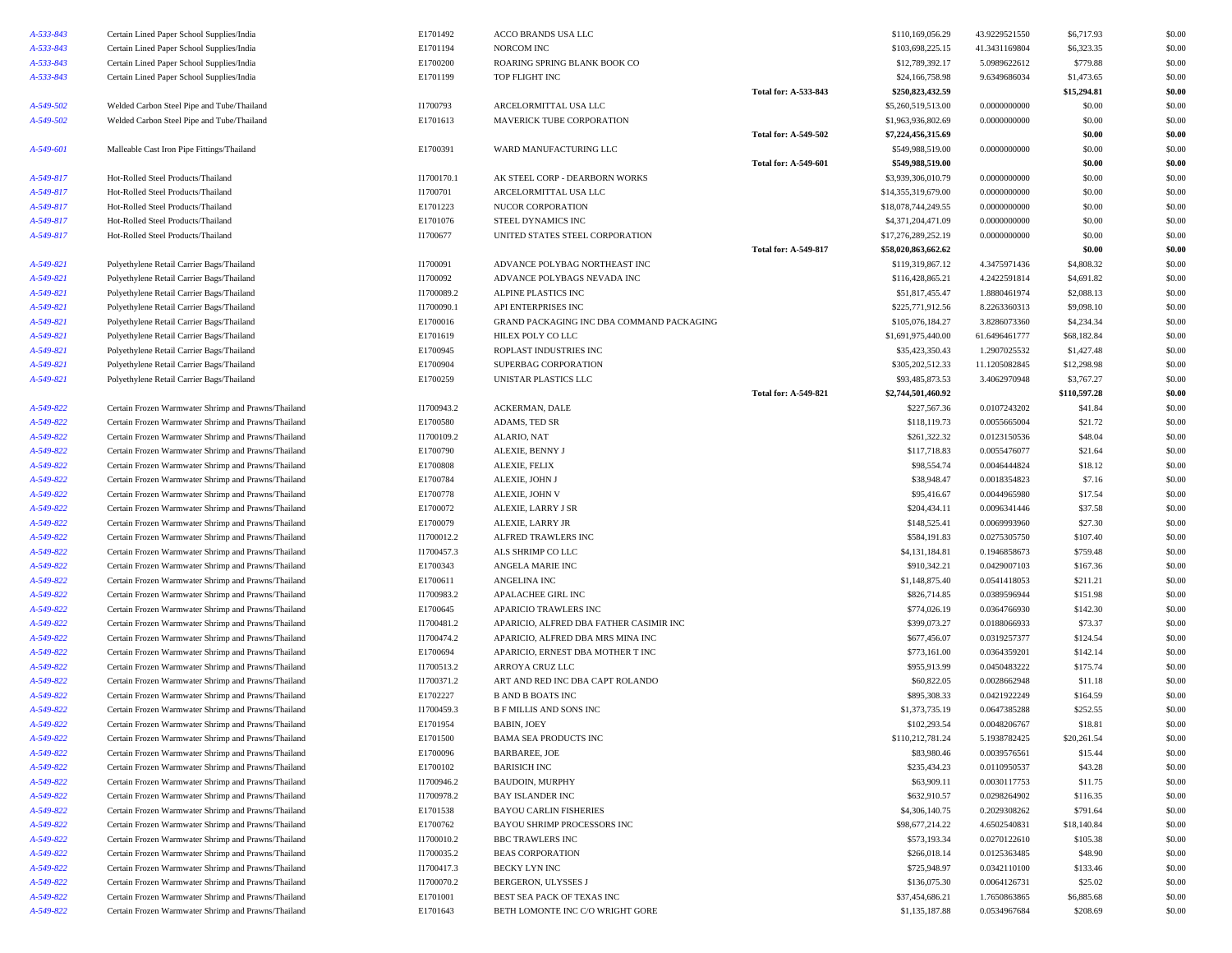| I1700478.3<br>\$624,448.37<br>A-549-822<br>Certain Frozen Warmwater Shrimp and Prawns/Thailand<br><b>BIG GRAPES INC</b><br>0.0294277013<br>0.0044052246<br>A-549-822<br>Certain Frozen Warmwater Shrimp and Prawns/Thailand<br>I1700100.2<br><b>BILLIOT, AUBREY</b><br>\$93,477.75<br>\$69,636.33<br>A-549-822<br>Certain Frozen Warmwater Shrimp and Prawns/Thailand<br>E1702373<br><b>BILLIOT, SHIRLEY</b><br>0.0032816758<br>A-549-822<br>Certain Frozen Warmwater Shrimp and Prawns/Thailand<br>I1700336.2<br><b>BJF INC</b><br>\$1,183,665.67<br>0.0557813286<br>A-549-822<br>Certain Frozen Warmwater Shrimp and Prawns/Thailand<br>E1700606<br>BLAIN AND MELISSA INC<br>\$1,521,221.10<br>0.0716889374<br>A-549-822<br>Certain Frozen Warmwater Shrimp and Prawns/Thailand<br>I1700508.2<br><b>BLANCA CRUZ LLC</b><br>\$804,868.36<br>0.0379301585<br>A-549-822<br>Certain Frozen Warmwater Shrimp and Prawns/Thailand<br>I1700910.2<br><b>BLANCHARD, DOUGLAS JR</b><br>\$338,470.22<br>0.0159507191<br>I1700463.3<br>A-549-822<br>Certain Frozen Warmwater Shrimp and Prawns/Thailand<br>BLUEWATER SHRIMP COMPANY<br>\$8,776,005.36<br>0.4135772892<br>I1700338.3<br>\$4,438,796.59<br>A-549-822<br>Certain Frozen Warmwater Shrimp and Prawns/Thailand<br>BLUME, JACK JR<br>0.2091823541<br>\$312,272.68<br>A-549-822<br>Certain Frozen Warmwater Shrimp and Prawns/Thailand<br>I1700110.2<br>0.0147161360<br>\$57.41<br><b>BOLILLO PRIETO INC</b><br>A-549-822<br>Certain Frozen Warmwater Shrimp and Prawns/Thailand<br>E1701526<br><b>BON SECOUR BOATS INC</b><br>\$1,728,309.31<br>0.0814481589<br>\$317.73<br>A-549-822<br>Certain Frozen Warmwater Shrimp and Prawns/Thailand<br>E1701552<br><b>BON SECOUR FISHERIES INC</b><br>\$13,324,767.39<br>0.6279418653<br>\$2,449.63<br>A-549-822<br>Certain Frozen Warmwater Shrimp and Prawns/Thailand<br>I1700576.2<br><b>BONNIE LASS INC</b><br>\$765,373.79<br>0.0360689407<br>\$140.71<br>I1700584.2<br>BOONE, DONALD F II<br>\$773,724.18<br>0.0364624605<br>A-549-822<br>Certain Frozen Warmwater Shrimp and Prawns/Thailand<br>I1700585.2<br>\$235,527.93<br>A-549-822<br>Certain Frozen Warmwater Shrimp and Prawns/Thailand<br><b>BOONE, DONALD F III</b><br>0.0110994694<br>A-549-822<br>Certain Frozen Warmwater Shrimp and Prawns/Thailand<br>E1701681<br><b>BOONE, GREGORY T</b><br>\$244,158.23<br>0.0115061802<br>A-549-822<br>Certain Frozen Warmwater Shrimp and Prawns/Thailand<br>E1701692<br><b>BOONES SEAFOOD</b><br>\$1,782,638.68<br>0.0840084802<br>A-549-822<br>Certain Frozen Warmwater Shrimp and Prawns/Thailand<br>E1702236<br>\$2,591,412.91<br>0.1221227065<br><b>BOSARGE BOATS INC</b><br>E1700045<br>A-549-822<br>Certain Frozen Warmwater Shrimp and Prawns/Thailand<br><b>BOUDREAUX, RONALD SR</b><br>\$298,990.39<br>0.0140901959<br>A-549-822<br>Certain Frozen Warmwater Shrimp and Prawns/Thailand<br>E1701878<br><b>BOWERS SHRIMP FARM</b><br>\$8,786,142.97<br>0.4140550333<br>\$230,807.30<br>A-549-822<br>Certain Frozen Warmwater Shrimp and Prawns/Thailand<br>I1700275.2<br>BRANDHURST, KAY<br>0.0108770054<br>A-549-822<br>Certain Frozen Warmwater Shrimp and Prawns/Thailand<br>I1700205.2<br><b>BRANDHURST, RAY</b><br>\$237,668.16<br>0.0112003297<br>\$930,237.15<br>A-549-822<br>Certain Frozen Warmwater Shrimp and Prawns/Thailand<br>I1700507.2<br><b>BRAVA CRUZ LLC</b><br>0.0438382776<br>A-549-822<br>Certain Frozen Warmwater Shrimp and Prawns/Thailand<br>E1700880<br><b>BROWN, JOHN</b><br>\$129,552.51<br>0.0061052807<br>\$1,115,047.06<br>A-549-822<br>Certain Frozen Warmwater Shrimp and Prawns/Thailand<br>E1701581<br><b>BROWN, RICKY</b><br>0.0525476138<br>A-549-822<br>Certain Frozen Warmwater Shrimp and Prawns/Thailand<br>I1700217.2<br><b>BRUCE, BOB</b><br>\$16,694.51<br>0.0007867441<br>I1700329.2<br>\$92,009.63<br>0.0043360381<br>A-549-822<br>Certain Frozen Warmwater Shrimp and Prawns/Thailand<br>BRUNET, LEVY JR<br>Certain Frozen Warmwater Shrimp and Prawns/Thailand<br>I1700072.2<br>\$780,764.65<br>0.0367942491<br>A-549-822<br><b>BUCCANEER SHRIMP CO</b><br>Certain Frozen Warmwater Shrimp and Prawns/Thailand<br>E1701726<br>\$443,301.89<br>0.0208910075<br>A-549-822<br>BUI, NUOI VAN DBA MISS THU THAO<br>A-549-822<br>Certain Frozen Warmwater Shrimp and Prawns/Thailand<br>E1701731<br>BUI, NUOI VAN DBA MISS THU THAO II<br>\$957,067.81<br>0.0451026970<br>\$175.95<br>A-549-822<br>Certain Frozen Warmwater Shrimp and Prawns/Thailand<br>E1701468<br><b>BURAS, WAYLON</b><br>\$320,251.71<br>0.0150921551<br>\$58.88<br>A-549-822<br>Certain Frozen Warmwater Shrimp and Prawns/Thailand<br>E1701431<br>CAO, GIO VAN DBA CAPT DENNIS INC<br>\$1,181,340.42<br>0.0556717491<br>\$217.18<br>E1700617<br>\$467,628.66<br>\$85.97<br>A-549-822<br>Certain Frozen Warmwater Shrimp and Prawns/Thailand<br>CAPN BOZO INC<br>0.0220374288<br>I1700011.2<br>\$726,315.74<br>0.0342282944<br>\$133.53<br>A-549-822<br>Certain Frozen Warmwater Shrimp and Prawns/Thailand<br>CAPN JASPERS SEAFOOD INC<br>A-549-822<br>Certain Frozen Warmwater Shrimp and Prawns/Thailand<br>E1701335<br>CAPT BUBBA INC<br>\$433,072.79<br>0.0204089518<br>A-549-822<br>Certain Frozen Warmwater Shrimp and Prawns/Thailand<br>I1700013.2<br>CAPT CARLOS TRAWLERS INC<br>\$765,670.10<br>0.0360829046<br>A-549-822<br>Certain Frozen Warmwater Shrimp and Prawns/Thailand<br>I1700388.2<br>CAPT CHRISTOPHER INC<br>\$228,136.08<br>0.0107511217<br>\$756,085.31<br>A-549-822<br>Certain Frozen Warmwater Shrimp and Prawns/Thailand<br>I1700409.3<br>CAPT EDWARD INC<br>0.0356312126<br>I1700925.2<br>\$768,955.20<br>A-549-822<br>Certain Frozen Warmwater Shrimp and Prawns/Thailand<br>CAPT GDA INC<br>0.0362377180<br>\$724,945.51<br>A-549-822<br>Certain Frozen Warmwater Shrimp and Prawns/Thailand<br>I1700923.2<br>CAPT JDL INC<br>0.0341637210<br>A-549-822<br>Certain Frozen Warmwater Shrimp and Prawns/Thailand<br>I1700424.2<br>\$314,361.90<br>0.0148145924<br>CAPT MARCUS INC<br>A-549-822<br>Certain Frozen Warmwater Shrimp and Prawns/Thailand<br>E1700664<br>CAPT PAPPIE INC DBA M/V DANA BROOK<br>\$613,140.63<br>0.0288948137<br>A-549-822<br>Certain Frozen Warmwater Shrimp and Prawns/Thailand<br>E1702029<br><b>CAPT ROSS INC</b><br>\$406,714.36<br>0.0191667867<br>A-549-822<br>Certain Frozen Warmwater Shrimp and Prawns/Thailand<br>I1700920.2<br>CAPT WALLEY INC<br>\$759,606.94<br>0.0357971727<br>A-549-822<br>Certain Frozen Warmwater Shrimp and Prawns/Thailand<br>I1700430.2<br>CAPTAIN ARNULFO INC<br>\$677,150.34<br>0.0319113299<br>A-549-822<br>Certain Frozen Warmwater Shrimp and Prawns/Thailand<br>I1700859.2<br>CARMADELLE, RUDY J<br>\$80,146.51<br>0.0037769777<br>A-549-822<br>Certain Frozen Warmwater Shrimp and Prawns/Thailand<br>I1700505.2<br>CARMELITA LLC<br>\$887,711.28<br>0.0418342070<br>E1701061<br>\$8,734,603.15<br>A-549-822<br>Certain Frozen Warmwater Shrimp and Prawns/Thailand<br>CAROLINA SEAFOODS INC<br>0.4116261721<br>A-549-822<br>Certain Frozen Warmwater Shrimp and Prawns/Thailand<br>E1700031<br>CARSON AND CO INC<br>\$111,022,115.35<br>5.2320188536<br>A-549-822<br>Certain Frozen Warmwater Shrimp and Prawns/Thailand<br>I1700153.3<br>CF GOLLOTT AND SON SEAFOOD INC<br>\$59,888,279.24<br>2.8222900015<br>A-549-822<br>Certain Frozen Warmwater Shrimp and Prawns/Thailand<br>I1700250.2<br>CHAU, MINH HUU<br>\$203,267.57<br>0.0095791704<br>A-549-822<br>Certain Frozen Warmwater Shrimp and Prawns/Thailand<br>E1701991<br>CHAUVIN, CAREY M<br>\$336,667.42<br>0.0158657605<br>A-549-822<br>Certain Frozen Warmwater Shrimp and Prawns/Thailand<br>I1700984.3<br>CHAUVIN, DAVID<br>\$1,926,748.82<br>0.0907998025<br>A-549-822<br>Certain Frozen Warmwater Shrimp and Prawns/Thailand<br>I1701008.3<br>\$6,424,589.21<br>0.3027646498<br>CHAUVIN, KIMBERLY<br>\$1,181.10<br>A-549-822<br>Certain Frozen Warmwater Shrimp and Prawns/Thailand<br>I1700231.2<br>CHERAMIE, JAMES P<br>\$129,255.33<br>0.0060912758<br>E1700683<br>A-549-822<br>Certain Frozen Warmwater Shrimp and Prawns/Thailand<br>CHERAMIE, JOEY J<br>\$183,540.59<br>0.0086495184<br>A-549-822<br>Certain Frozen Warmwater Shrimp and Prawns/Thailand<br>E1700956<br>CHERAMIE, WAYNE<br>\$550,026.35<br>0.0259204954<br>A-549-822<br>Certain Frozen Warmwater Shrimp and Prawns/Thailand<br>E1700108<br>CHERAMIE, WEBB JR<br>\$153,386.70<br>0.0072284887<br>A-549-822<br>Certain Frozen Warmwater Shrimp and Prawns/Thailand<br>E1701474<br>CHEW, THOMAS J<br>\$81,871.31<br>0.0038582605<br>A-549-822<br>Certain Frozen Warmwater Shrimp and Prawns/Thailand<br>I1700400.2<br>CHRISTIAN G INC<br>\$514,115.57<br>0.0242281670<br>A-549-822<br>Certain Frozen Warmwater Shrimp and Prawns/Thailand<br>I1700981.2<br>CITY MARKET INC<br>\$4,025,601.30<br>0.1897101477 | A-549-822 | Certain Frozen Warmwater Shrimp and Prawns/Thailand | I1700037.2 | <b>BETY INC</b> | \$676,276.66 | 0.0318701569 | \$124.33    | \$0.00 |
|-----------------------------------------------------------------------------------------------------------------------------------------------------------------------------------------------------------------------------------------------------------------------------------------------------------------------------------------------------------------------------------------------------------------------------------------------------------------------------------------------------------------------------------------------------------------------------------------------------------------------------------------------------------------------------------------------------------------------------------------------------------------------------------------------------------------------------------------------------------------------------------------------------------------------------------------------------------------------------------------------------------------------------------------------------------------------------------------------------------------------------------------------------------------------------------------------------------------------------------------------------------------------------------------------------------------------------------------------------------------------------------------------------------------------------------------------------------------------------------------------------------------------------------------------------------------------------------------------------------------------------------------------------------------------------------------------------------------------------------------------------------------------------------------------------------------------------------------------------------------------------------------------------------------------------------------------------------------------------------------------------------------------------------------------------------------------------------------------------------------------------------------------------------------------------------------------------------------------------------------------------------------------------------------------------------------------------------------------------------------------------------------------------------------------------------------------------------------------------------------------------------------------------------------------------------------------------------------------------------------------------------------------------------------------------------------------------------------------------------------------------------------------------------------------------------------------------------------------------------------------------------------------------------------------------------------------------------------------------------------------------------------------------------------------------------------------------------------------------------------------------------------------------------------------------------------------------------------------------------------------------------------------------------------------------------------------------------------------------------------------------------------------------------------------------------------------------------------------------------------------------------------------------------------------------------------------------------------------------------------------------------------------------------------------------------------------------------------------------------------------------------------------------------------------------------------------------------------------------------------------------------------------------------------------------------------------------------------------------------------------------------------------------------------------------------------------------------------------------------------------------------------------------------------------------------------------------------------------------------------------------------------------------------------------------------------------------------------------------------------------------------------------------------------------------------------------------------------------------------------------------------------------------------------------------------------------------------------------------------------------------------------------------------------------------------------------------------------------------------------------------------------------------------------------------------------------------------------------------------------------------------------------------------------------------------------------------------------------------------------------------------------------------------------------------------------------------------------------------------------------------------------------------------------------------------------------------------------------------------------------------------------------------------------------------------------------------------------------------------------------------------------------------------------------------------------------------------------------------------------------------------------------------------------------------------------------------------------------------------------------------------------------------------------------------------------------------------------------------------------------------------------------------------------------------------------------------------------------------------------------------------------------------------------------------------------------------------------------------------------------------------------------------------------------------------------------------------------------------------------------------------------------------------------------------------------------------------------------------------------------------------------------------------------------------------------------------------------------------------------------------------------------------------------------------------------------------------------------------------------------------------------------------------------------------------------------------------------------------------------------------------------------------------------------------------------------------------------------------------------------------------------------------------------------------------------------------------------------------------------------------------------------------------------------------------------------------------------------------------------------------------------------------------------------------------------------------------------------------------------------------------------------------------------------------------------------------------------------------------------------------------------------------------------------------------------------------------------------------------------------------------------------------------------------------------------------------------------------------------------------------------------------------------------------------------------------------------------------------------------------------------------------------------------------------------------------------------------------------------------------------------------------------------------------------------------------------------------------------------------------------------------------------------------------------------------------------------------------------------------------------------------------------------------------------------------------------------------------------------------------------------------------------------------------------------------------------------------------------------------------------------------------------------------------------------------------------------------------------------------------------------------------------------------------------------------------------------------------------------------------------------------------------------------------------------------------------------------------------------------------------------------------------------------------------------------------------------------------------------------------------------------------------------------------------------------------------------------------------------------------------------|-----------|-----------------------------------------------------|------------|-----------------|--------------|--------------|-------------|--------|
|                                                                                                                                                                                                                                                                                                                                                                                                                                                                                                                                                                                                                                                                                                                                                                                                                                                                                                                                                                                                                                                                                                                                                                                                                                                                                                                                                                                                                                                                                                                                                                                                                                                                                                                                                                                                                                                                                                                                                                                                                                                                                                                                                                                                                                                                                                                                                                                                                                                                                                                                                                                                                                                                                                                                                                                                                                                                                                                                                                                                                                                                                                                                                                                                                                                                                                                                                                                                                                                                                                                                                                                                                                                                                                                                                                                                                                                                                                                                                                                                                                                                                                                                                                                                                                                                                                                                                                                                                                                                                                                                                                                                                                                                                                                                                                                                                                                                                                                                                                                                                                                                                                                                                                                                                                                                                                                                                                                                                                                                                                                                                                                                                                                                                                                                                                                                                                                                                                                                                                                                                                                                                                                                                                                                                                                                                                                                                                                                                                                                                                                                                                                                                                                                                                                                                                                                                                                                                                                                                                                                                                                                                                                                                                                                                                                                                                                                                                                                                                                                                                                                                                                                                                                                                                                                                                                                                                                                                                                                                                                                                                                                                                                                                                                                                                                                                                                                                                                                                                                                                                                                                                                                                                                                                                                                                                                                                                                                                   |           |                                                     |            |                 |              |              | \$114.80    | \$0.00 |
|                                                                                                                                                                                                                                                                                                                                                                                                                                                                                                                                                                                                                                                                                                                                                                                                                                                                                                                                                                                                                                                                                                                                                                                                                                                                                                                                                                                                                                                                                                                                                                                                                                                                                                                                                                                                                                                                                                                                                                                                                                                                                                                                                                                                                                                                                                                                                                                                                                                                                                                                                                                                                                                                                                                                                                                                                                                                                                                                                                                                                                                                                                                                                                                                                                                                                                                                                                                                                                                                                                                                                                                                                                                                                                                                                                                                                                                                                                                                                                                                                                                                                                                                                                                                                                                                                                                                                                                                                                                                                                                                                                                                                                                                                                                                                                                                                                                                                                                                                                                                                                                                                                                                                                                                                                                                                                                                                                                                                                                                                                                                                                                                                                                                                                                                                                                                                                                                                                                                                                                                                                                                                                                                                                                                                                                                                                                                                                                                                                                                                                                                                                                                                                                                                                                                                                                                                                                                                                                                                                                                                                                                                                                                                                                                                                                                                                                                                                                                                                                                                                                                                                                                                                                                                                                                                                                                                                                                                                                                                                                                                                                                                                                                                                                                                                                                                                                                                                                                                                                                                                                                                                                                                                                                                                                                                                                                                                                                                   |           |                                                     |            |                 |              |              | \$17.18     | \$0.00 |
|                                                                                                                                                                                                                                                                                                                                                                                                                                                                                                                                                                                                                                                                                                                                                                                                                                                                                                                                                                                                                                                                                                                                                                                                                                                                                                                                                                                                                                                                                                                                                                                                                                                                                                                                                                                                                                                                                                                                                                                                                                                                                                                                                                                                                                                                                                                                                                                                                                                                                                                                                                                                                                                                                                                                                                                                                                                                                                                                                                                                                                                                                                                                                                                                                                                                                                                                                                                                                                                                                                                                                                                                                                                                                                                                                                                                                                                                                                                                                                                                                                                                                                                                                                                                                                                                                                                                                                                                                                                                                                                                                                                                                                                                                                                                                                                                                                                                                                                                                                                                                                                                                                                                                                                                                                                                                                                                                                                                                                                                                                                                                                                                                                                                                                                                                                                                                                                                                                                                                                                                                                                                                                                                                                                                                                                                                                                                                                                                                                                                                                                                                                                                                                                                                                                                                                                                                                                                                                                                                                                                                                                                                                                                                                                                                                                                                                                                                                                                                                                                                                                                                                                                                                                                                                                                                                                                                                                                                                                                                                                                                                                                                                                                                                                                                                                                                                                                                                                                                                                                                                                                                                                                                                                                                                                                                                                                                                                                                   |           |                                                     |            |                 |              |              | \$12.80     | \$0.00 |
|                                                                                                                                                                                                                                                                                                                                                                                                                                                                                                                                                                                                                                                                                                                                                                                                                                                                                                                                                                                                                                                                                                                                                                                                                                                                                                                                                                                                                                                                                                                                                                                                                                                                                                                                                                                                                                                                                                                                                                                                                                                                                                                                                                                                                                                                                                                                                                                                                                                                                                                                                                                                                                                                                                                                                                                                                                                                                                                                                                                                                                                                                                                                                                                                                                                                                                                                                                                                                                                                                                                                                                                                                                                                                                                                                                                                                                                                                                                                                                                                                                                                                                                                                                                                                                                                                                                                                                                                                                                                                                                                                                                                                                                                                                                                                                                                                                                                                                                                                                                                                                                                                                                                                                                                                                                                                                                                                                                                                                                                                                                                                                                                                                                                                                                                                                                                                                                                                                                                                                                                                                                                                                                                                                                                                                                                                                                                                                                                                                                                                                                                                                                                                                                                                                                                                                                                                                                                                                                                                                                                                                                                                                                                                                                                                                                                                                                                                                                                                                                                                                                                                                                                                                                                                                                                                                                                                                                                                                                                                                                                                                                                                                                                                                                                                                                                                                                                                                                                                                                                                                                                                                                                                                                                                                                                                                                                                                                                                   |           |                                                     |            |                 |              |              | \$217.61    | \$0.00 |
|                                                                                                                                                                                                                                                                                                                                                                                                                                                                                                                                                                                                                                                                                                                                                                                                                                                                                                                                                                                                                                                                                                                                                                                                                                                                                                                                                                                                                                                                                                                                                                                                                                                                                                                                                                                                                                                                                                                                                                                                                                                                                                                                                                                                                                                                                                                                                                                                                                                                                                                                                                                                                                                                                                                                                                                                                                                                                                                                                                                                                                                                                                                                                                                                                                                                                                                                                                                                                                                                                                                                                                                                                                                                                                                                                                                                                                                                                                                                                                                                                                                                                                                                                                                                                                                                                                                                                                                                                                                                                                                                                                                                                                                                                                                                                                                                                                                                                                                                                                                                                                                                                                                                                                                                                                                                                                                                                                                                                                                                                                                                                                                                                                                                                                                                                                                                                                                                                                                                                                                                                                                                                                                                                                                                                                                                                                                                                                                                                                                                                                                                                                                                                                                                                                                                                                                                                                                                                                                                                                                                                                                                                                                                                                                                                                                                                                                                                                                                                                                                                                                                                                                                                                                                                                                                                                                                                                                                                                                                                                                                                                                                                                                                                                                                                                                                                                                                                                                                                                                                                                                                                                                                                                                                                                                                                                                                                                                                                   |           |                                                     |            |                 |              |              | \$279.66    | \$0.00 |
|                                                                                                                                                                                                                                                                                                                                                                                                                                                                                                                                                                                                                                                                                                                                                                                                                                                                                                                                                                                                                                                                                                                                                                                                                                                                                                                                                                                                                                                                                                                                                                                                                                                                                                                                                                                                                                                                                                                                                                                                                                                                                                                                                                                                                                                                                                                                                                                                                                                                                                                                                                                                                                                                                                                                                                                                                                                                                                                                                                                                                                                                                                                                                                                                                                                                                                                                                                                                                                                                                                                                                                                                                                                                                                                                                                                                                                                                                                                                                                                                                                                                                                                                                                                                                                                                                                                                                                                                                                                                                                                                                                                                                                                                                                                                                                                                                                                                                                                                                                                                                                                                                                                                                                                                                                                                                                                                                                                                                                                                                                                                                                                                                                                                                                                                                                                                                                                                                                                                                                                                                                                                                                                                                                                                                                                                                                                                                                                                                                                                                                                                                                                                                                                                                                                                                                                                                                                                                                                                                                                                                                                                                                                                                                                                                                                                                                                                                                                                                                                                                                                                                                                                                                                                                                                                                                                                                                                                                                                                                                                                                                                                                                                                                                                                                                                                                                                                                                                                                                                                                                                                                                                                                                                                                                                                                                                                                                                                                   |           |                                                     |            |                 |              |              | \$147.97    | \$0.00 |
|                                                                                                                                                                                                                                                                                                                                                                                                                                                                                                                                                                                                                                                                                                                                                                                                                                                                                                                                                                                                                                                                                                                                                                                                                                                                                                                                                                                                                                                                                                                                                                                                                                                                                                                                                                                                                                                                                                                                                                                                                                                                                                                                                                                                                                                                                                                                                                                                                                                                                                                                                                                                                                                                                                                                                                                                                                                                                                                                                                                                                                                                                                                                                                                                                                                                                                                                                                                                                                                                                                                                                                                                                                                                                                                                                                                                                                                                                                                                                                                                                                                                                                                                                                                                                                                                                                                                                                                                                                                                                                                                                                                                                                                                                                                                                                                                                                                                                                                                                                                                                                                                                                                                                                                                                                                                                                                                                                                                                                                                                                                                                                                                                                                                                                                                                                                                                                                                                                                                                                                                                                                                                                                                                                                                                                                                                                                                                                                                                                                                                                                                                                                                                                                                                                                                                                                                                                                                                                                                                                                                                                                                                                                                                                                                                                                                                                                                                                                                                                                                                                                                                                                                                                                                                                                                                                                                                                                                                                                                                                                                                                                                                                                                                                                                                                                                                                                                                                                                                                                                                                                                                                                                                                                                                                                                                                                                                                                                                   |           |                                                     |            |                 |              |              | \$62.22     | \$0.00 |
|                                                                                                                                                                                                                                                                                                                                                                                                                                                                                                                                                                                                                                                                                                                                                                                                                                                                                                                                                                                                                                                                                                                                                                                                                                                                                                                                                                                                                                                                                                                                                                                                                                                                                                                                                                                                                                                                                                                                                                                                                                                                                                                                                                                                                                                                                                                                                                                                                                                                                                                                                                                                                                                                                                                                                                                                                                                                                                                                                                                                                                                                                                                                                                                                                                                                                                                                                                                                                                                                                                                                                                                                                                                                                                                                                                                                                                                                                                                                                                                                                                                                                                                                                                                                                                                                                                                                                                                                                                                                                                                                                                                                                                                                                                                                                                                                                                                                                                                                                                                                                                                                                                                                                                                                                                                                                                                                                                                                                                                                                                                                                                                                                                                                                                                                                                                                                                                                                                                                                                                                                                                                                                                                                                                                                                                                                                                                                                                                                                                                                                                                                                                                                                                                                                                                                                                                                                                                                                                                                                                                                                                                                                                                                                                                                                                                                                                                                                                                                                                                                                                                                                                                                                                                                                                                                                                                                                                                                                                                                                                                                                                                                                                                                                                                                                                                                                                                                                                                                                                                                                                                                                                                                                                                                                                                                                                                                                                                                   |           |                                                     |            |                 |              |              | \$1,613.38  | \$0.00 |
|                                                                                                                                                                                                                                                                                                                                                                                                                                                                                                                                                                                                                                                                                                                                                                                                                                                                                                                                                                                                                                                                                                                                                                                                                                                                                                                                                                                                                                                                                                                                                                                                                                                                                                                                                                                                                                                                                                                                                                                                                                                                                                                                                                                                                                                                                                                                                                                                                                                                                                                                                                                                                                                                                                                                                                                                                                                                                                                                                                                                                                                                                                                                                                                                                                                                                                                                                                                                                                                                                                                                                                                                                                                                                                                                                                                                                                                                                                                                                                                                                                                                                                                                                                                                                                                                                                                                                                                                                                                                                                                                                                                                                                                                                                                                                                                                                                                                                                                                                                                                                                                                                                                                                                                                                                                                                                                                                                                                                                                                                                                                                                                                                                                                                                                                                                                                                                                                                                                                                                                                                                                                                                                                                                                                                                                                                                                                                                                                                                                                                                                                                                                                                                                                                                                                                                                                                                                                                                                                                                                                                                                                                                                                                                                                                                                                                                                                                                                                                                                                                                                                                                                                                                                                                                                                                                                                                                                                                                                                                                                                                                                                                                                                                                                                                                                                                                                                                                                                                                                                                                                                                                                                                                                                                                                                                                                                                                                                                   |           |                                                     |            |                 |              |              | \$816.03    | \$0.00 |
|                                                                                                                                                                                                                                                                                                                                                                                                                                                                                                                                                                                                                                                                                                                                                                                                                                                                                                                                                                                                                                                                                                                                                                                                                                                                                                                                                                                                                                                                                                                                                                                                                                                                                                                                                                                                                                                                                                                                                                                                                                                                                                                                                                                                                                                                                                                                                                                                                                                                                                                                                                                                                                                                                                                                                                                                                                                                                                                                                                                                                                                                                                                                                                                                                                                                                                                                                                                                                                                                                                                                                                                                                                                                                                                                                                                                                                                                                                                                                                                                                                                                                                                                                                                                                                                                                                                                                                                                                                                                                                                                                                                                                                                                                                                                                                                                                                                                                                                                                                                                                                                                                                                                                                                                                                                                                                                                                                                                                                                                                                                                                                                                                                                                                                                                                                                                                                                                                                                                                                                                                                                                                                                                                                                                                                                                                                                                                                                                                                                                                                                                                                                                                                                                                                                                                                                                                                                                                                                                                                                                                                                                                                                                                                                                                                                                                                                                                                                                                                                                                                                                                                                                                                                                                                                                                                                                                                                                                                                                                                                                                                                                                                                                                                                                                                                                                                                                                                                                                                                                                                                                                                                                                                                                                                                                                                                                                                                                                   |           |                                                     |            |                 |              |              |             | \$0.00 |
|                                                                                                                                                                                                                                                                                                                                                                                                                                                                                                                                                                                                                                                                                                                                                                                                                                                                                                                                                                                                                                                                                                                                                                                                                                                                                                                                                                                                                                                                                                                                                                                                                                                                                                                                                                                                                                                                                                                                                                                                                                                                                                                                                                                                                                                                                                                                                                                                                                                                                                                                                                                                                                                                                                                                                                                                                                                                                                                                                                                                                                                                                                                                                                                                                                                                                                                                                                                                                                                                                                                                                                                                                                                                                                                                                                                                                                                                                                                                                                                                                                                                                                                                                                                                                                                                                                                                                                                                                                                                                                                                                                                                                                                                                                                                                                                                                                                                                                                                                                                                                                                                                                                                                                                                                                                                                                                                                                                                                                                                                                                                                                                                                                                                                                                                                                                                                                                                                                                                                                                                                                                                                                                                                                                                                                                                                                                                                                                                                                                                                                                                                                                                                                                                                                                                                                                                                                                                                                                                                                                                                                                                                                                                                                                                                                                                                                                                                                                                                                                                                                                                                                                                                                                                                                                                                                                                                                                                                                                                                                                                                                                                                                                                                                                                                                                                                                                                                                                                                                                                                                                                                                                                                                                                                                                                                                                                                                                                                   |           |                                                     |            |                 |              |              |             | \$0.00 |
|                                                                                                                                                                                                                                                                                                                                                                                                                                                                                                                                                                                                                                                                                                                                                                                                                                                                                                                                                                                                                                                                                                                                                                                                                                                                                                                                                                                                                                                                                                                                                                                                                                                                                                                                                                                                                                                                                                                                                                                                                                                                                                                                                                                                                                                                                                                                                                                                                                                                                                                                                                                                                                                                                                                                                                                                                                                                                                                                                                                                                                                                                                                                                                                                                                                                                                                                                                                                                                                                                                                                                                                                                                                                                                                                                                                                                                                                                                                                                                                                                                                                                                                                                                                                                                                                                                                                                                                                                                                                                                                                                                                                                                                                                                                                                                                                                                                                                                                                                                                                                                                                                                                                                                                                                                                                                                                                                                                                                                                                                                                                                                                                                                                                                                                                                                                                                                                                                                                                                                                                                                                                                                                                                                                                                                                                                                                                                                                                                                                                                                                                                                                                                                                                                                                                                                                                                                                                                                                                                                                                                                                                                                                                                                                                                                                                                                                                                                                                                                                                                                                                                                                                                                                                                                                                                                                                                                                                                                                                                                                                                                                                                                                                                                                                                                                                                                                                                                                                                                                                                                                                                                                                                                                                                                                                                                                                                                                                                   |           |                                                     |            |                 |              |              |             |        |
|                                                                                                                                                                                                                                                                                                                                                                                                                                                                                                                                                                                                                                                                                                                                                                                                                                                                                                                                                                                                                                                                                                                                                                                                                                                                                                                                                                                                                                                                                                                                                                                                                                                                                                                                                                                                                                                                                                                                                                                                                                                                                                                                                                                                                                                                                                                                                                                                                                                                                                                                                                                                                                                                                                                                                                                                                                                                                                                                                                                                                                                                                                                                                                                                                                                                                                                                                                                                                                                                                                                                                                                                                                                                                                                                                                                                                                                                                                                                                                                                                                                                                                                                                                                                                                                                                                                                                                                                                                                                                                                                                                                                                                                                                                                                                                                                                                                                                                                                                                                                                                                                                                                                                                                                                                                                                                                                                                                                                                                                                                                                                                                                                                                                                                                                                                                                                                                                                                                                                                                                                                                                                                                                                                                                                                                                                                                                                                                                                                                                                                                                                                                                                                                                                                                                                                                                                                                                                                                                                                                                                                                                                                                                                                                                                                                                                                                                                                                                                                                                                                                                                                                                                                                                                                                                                                                                                                                                                                                                                                                                                                                                                                                                                                                                                                                                                                                                                                                                                                                                                                                                                                                                                                                                                                                                                                                                                                                                                   |           |                                                     |            |                 |              |              |             | \$0.00 |
|                                                                                                                                                                                                                                                                                                                                                                                                                                                                                                                                                                                                                                                                                                                                                                                                                                                                                                                                                                                                                                                                                                                                                                                                                                                                                                                                                                                                                                                                                                                                                                                                                                                                                                                                                                                                                                                                                                                                                                                                                                                                                                                                                                                                                                                                                                                                                                                                                                                                                                                                                                                                                                                                                                                                                                                                                                                                                                                                                                                                                                                                                                                                                                                                                                                                                                                                                                                                                                                                                                                                                                                                                                                                                                                                                                                                                                                                                                                                                                                                                                                                                                                                                                                                                                                                                                                                                                                                                                                                                                                                                                                                                                                                                                                                                                                                                                                                                                                                                                                                                                                                                                                                                                                                                                                                                                                                                                                                                                                                                                                                                                                                                                                                                                                                                                                                                                                                                                                                                                                                                                                                                                                                                                                                                                                                                                                                                                                                                                                                                                                                                                                                                                                                                                                                                                                                                                                                                                                                                                                                                                                                                                                                                                                                                                                                                                                                                                                                                                                                                                                                                                                                                                                                                                                                                                                                                                                                                                                                                                                                                                                                                                                                                                                                                                                                                                                                                                                                                                                                                                                                                                                                                                                                                                                                                                                                                                                                                   |           |                                                     |            |                 |              |              |             | \$0.00 |
|                                                                                                                                                                                                                                                                                                                                                                                                                                                                                                                                                                                                                                                                                                                                                                                                                                                                                                                                                                                                                                                                                                                                                                                                                                                                                                                                                                                                                                                                                                                                                                                                                                                                                                                                                                                                                                                                                                                                                                                                                                                                                                                                                                                                                                                                                                                                                                                                                                                                                                                                                                                                                                                                                                                                                                                                                                                                                                                                                                                                                                                                                                                                                                                                                                                                                                                                                                                                                                                                                                                                                                                                                                                                                                                                                                                                                                                                                                                                                                                                                                                                                                                                                                                                                                                                                                                                                                                                                                                                                                                                                                                                                                                                                                                                                                                                                                                                                                                                                                                                                                                                                                                                                                                                                                                                                                                                                                                                                                                                                                                                                                                                                                                                                                                                                                                                                                                                                                                                                                                                                                                                                                                                                                                                                                                                                                                                                                                                                                                                                                                                                                                                                                                                                                                                                                                                                                                                                                                                                                                                                                                                                                                                                                                                                                                                                                                                                                                                                                                                                                                                                                                                                                                                                                                                                                                                                                                                                                                                                                                                                                                                                                                                                                                                                                                                                                                                                                                                                                                                                                                                                                                                                                                                                                                                                                                                                                                                                   |           |                                                     |            |                 |              |              | \$142.24    | \$0.00 |
|                                                                                                                                                                                                                                                                                                                                                                                                                                                                                                                                                                                                                                                                                                                                                                                                                                                                                                                                                                                                                                                                                                                                                                                                                                                                                                                                                                                                                                                                                                                                                                                                                                                                                                                                                                                                                                                                                                                                                                                                                                                                                                                                                                                                                                                                                                                                                                                                                                                                                                                                                                                                                                                                                                                                                                                                                                                                                                                                                                                                                                                                                                                                                                                                                                                                                                                                                                                                                                                                                                                                                                                                                                                                                                                                                                                                                                                                                                                                                                                                                                                                                                                                                                                                                                                                                                                                                                                                                                                                                                                                                                                                                                                                                                                                                                                                                                                                                                                                                                                                                                                                                                                                                                                                                                                                                                                                                                                                                                                                                                                                                                                                                                                                                                                                                                                                                                                                                                                                                                                                                                                                                                                                                                                                                                                                                                                                                                                                                                                                                                                                                                                                                                                                                                                                                                                                                                                                                                                                                                                                                                                                                                                                                                                                                                                                                                                                                                                                                                                                                                                                                                                                                                                                                                                                                                                                                                                                                                                                                                                                                                                                                                                                                                                                                                                                                                                                                                                                                                                                                                                                                                                                                                                                                                                                                                                                                                                                                   |           |                                                     |            |                 |              |              | \$43.30     | \$0.00 |
|                                                                                                                                                                                                                                                                                                                                                                                                                                                                                                                                                                                                                                                                                                                                                                                                                                                                                                                                                                                                                                                                                                                                                                                                                                                                                                                                                                                                                                                                                                                                                                                                                                                                                                                                                                                                                                                                                                                                                                                                                                                                                                                                                                                                                                                                                                                                                                                                                                                                                                                                                                                                                                                                                                                                                                                                                                                                                                                                                                                                                                                                                                                                                                                                                                                                                                                                                                                                                                                                                                                                                                                                                                                                                                                                                                                                                                                                                                                                                                                                                                                                                                                                                                                                                                                                                                                                                                                                                                                                                                                                                                                                                                                                                                                                                                                                                                                                                                                                                                                                                                                                                                                                                                                                                                                                                                                                                                                                                                                                                                                                                                                                                                                                                                                                                                                                                                                                                                                                                                                                                                                                                                                                                                                                                                                                                                                                                                                                                                                                                                                                                                                                                                                                                                                                                                                                                                                                                                                                                                                                                                                                                                                                                                                                                                                                                                                                                                                                                                                                                                                                                                                                                                                                                                                                                                                                                                                                                                                                                                                                                                                                                                                                                                                                                                                                                                                                                                                                                                                                                                                                                                                                                                                                                                                                                                                                                                                                                   |           |                                                     |            |                 |              |              | \$44.89     | \$0.00 |
|                                                                                                                                                                                                                                                                                                                                                                                                                                                                                                                                                                                                                                                                                                                                                                                                                                                                                                                                                                                                                                                                                                                                                                                                                                                                                                                                                                                                                                                                                                                                                                                                                                                                                                                                                                                                                                                                                                                                                                                                                                                                                                                                                                                                                                                                                                                                                                                                                                                                                                                                                                                                                                                                                                                                                                                                                                                                                                                                                                                                                                                                                                                                                                                                                                                                                                                                                                                                                                                                                                                                                                                                                                                                                                                                                                                                                                                                                                                                                                                                                                                                                                                                                                                                                                                                                                                                                                                                                                                                                                                                                                                                                                                                                                                                                                                                                                                                                                                                                                                                                                                                                                                                                                                                                                                                                                                                                                                                                                                                                                                                                                                                                                                                                                                                                                                                                                                                                                                                                                                                                                                                                                                                                                                                                                                                                                                                                                                                                                                                                                                                                                                                                                                                                                                                                                                                                                                                                                                                                                                                                                                                                                                                                                                                                                                                                                                                                                                                                                                                                                                                                                                                                                                                                                                                                                                                                                                                                                                                                                                                                                                                                                                                                                                                                                                                                                                                                                                                                                                                                                                                                                                                                                                                                                                                                                                                                                                                                   |           |                                                     |            |                 |              |              | \$327.72    | \$0.00 |
|                                                                                                                                                                                                                                                                                                                                                                                                                                                                                                                                                                                                                                                                                                                                                                                                                                                                                                                                                                                                                                                                                                                                                                                                                                                                                                                                                                                                                                                                                                                                                                                                                                                                                                                                                                                                                                                                                                                                                                                                                                                                                                                                                                                                                                                                                                                                                                                                                                                                                                                                                                                                                                                                                                                                                                                                                                                                                                                                                                                                                                                                                                                                                                                                                                                                                                                                                                                                                                                                                                                                                                                                                                                                                                                                                                                                                                                                                                                                                                                                                                                                                                                                                                                                                                                                                                                                                                                                                                                                                                                                                                                                                                                                                                                                                                                                                                                                                                                                                                                                                                                                                                                                                                                                                                                                                                                                                                                                                                                                                                                                                                                                                                                                                                                                                                                                                                                                                                                                                                                                                                                                                                                                                                                                                                                                                                                                                                                                                                                                                                                                                                                                                                                                                                                                                                                                                                                                                                                                                                                                                                                                                                                                                                                                                                                                                                                                                                                                                                                                                                                                                                                                                                                                                                                                                                                                                                                                                                                                                                                                                                                                                                                                                                                                                                                                                                                                                                                                                                                                                                                                                                                                                                                                                                                                                                                                                                                                                   |           |                                                     |            |                 |              |              | \$476.41    | \$0.00 |
|                                                                                                                                                                                                                                                                                                                                                                                                                                                                                                                                                                                                                                                                                                                                                                                                                                                                                                                                                                                                                                                                                                                                                                                                                                                                                                                                                                                                                                                                                                                                                                                                                                                                                                                                                                                                                                                                                                                                                                                                                                                                                                                                                                                                                                                                                                                                                                                                                                                                                                                                                                                                                                                                                                                                                                                                                                                                                                                                                                                                                                                                                                                                                                                                                                                                                                                                                                                                                                                                                                                                                                                                                                                                                                                                                                                                                                                                                                                                                                                                                                                                                                                                                                                                                                                                                                                                                                                                                                                                                                                                                                                                                                                                                                                                                                                                                                                                                                                                                                                                                                                                                                                                                                                                                                                                                                                                                                                                                                                                                                                                                                                                                                                                                                                                                                                                                                                                                                                                                                                                                                                                                                                                                                                                                                                                                                                                                                                                                                                                                                                                                                                                                                                                                                                                                                                                                                                                                                                                                                                                                                                                                                                                                                                                                                                                                                                                                                                                                                                                                                                                                                                                                                                                                                                                                                                                                                                                                                                                                                                                                                                                                                                                                                                                                                                                                                                                                                                                                                                                                                                                                                                                                                                                                                                                                                                                                                                                                   |           |                                                     |            |                 |              |              | \$54.97     | \$0.00 |
|                                                                                                                                                                                                                                                                                                                                                                                                                                                                                                                                                                                                                                                                                                                                                                                                                                                                                                                                                                                                                                                                                                                                                                                                                                                                                                                                                                                                                                                                                                                                                                                                                                                                                                                                                                                                                                                                                                                                                                                                                                                                                                                                                                                                                                                                                                                                                                                                                                                                                                                                                                                                                                                                                                                                                                                                                                                                                                                                                                                                                                                                                                                                                                                                                                                                                                                                                                                                                                                                                                                                                                                                                                                                                                                                                                                                                                                                                                                                                                                                                                                                                                                                                                                                                                                                                                                                                                                                                                                                                                                                                                                                                                                                                                                                                                                                                                                                                                                                                                                                                                                                                                                                                                                                                                                                                                                                                                                                                                                                                                                                                                                                                                                                                                                                                                                                                                                                                                                                                                                                                                                                                                                                                                                                                                                                                                                                                                                                                                                                                                                                                                                                                                                                                                                                                                                                                                                                                                                                                                                                                                                                                                                                                                                                                                                                                                                                                                                                                                                                                                                                                                                                                                                                                                                                                                                                                                                                                                                                                                                                                                                                                                                                                                                                                                                                                                                                                                                                                                                                                                                                                                                                                                                                                                                                                                                                                                                                                   |           |                                                     |            |                 |              |              | \$1,615.25  | \$0.00 |
|                                                                                                                                                                                                                                                                                                                                                                                                                                                                                                                                                                                                                                                                                                                                                                                                                                                                                                                                                                                                                                                                                                                                                                                                                                                                                                                                                                                                                                                                                                                                                                                                                                                                                                                                                                                                                                                                                                                                                                                                                                                                                                                                                                                                                                                                                                                                                                                                                                                                                                                                                                                                                                                                                                                                                                                                                                                                                                                                                                                                                                                                                                                                                                                                                                                                                                                                                                                                                                                                                                                                                                                                                                                                                                                                                                                                                                                                                                                                                                                                                                                                                                                                                                                                                                                                                                                                                                                                                                                                                                                                                                                                                                                                                                                                                                                                                                                                                                                                                                                                                                                                                                                                                                                                                                                                                                                                                                                                                                                                                                                                                                                                                                                                                                                                                                                                                                                                                                                                                                                                                                                                                                                                                                                                                                                                                                                                                                                                                                                                                                                                                                                                                                                                                                                                                                                                                                                                                                                                                                                                                                                                                                                                                                                                                                                                                                                                                                                                                                                                                                                                                                                                                                                                                                                                                                                                                                                                                                                                                                                                                                                                                                                                                                                                                                                                                                                                                                                                                                                                                                                                                                                                                                                                                                                                                                                                                                                                                   |           |                                                     |            |                 |              |              | \$42.43     | \$0.00 |
|                                                                                                                                                                                                                                                                                                                                                                                                                                                                                                                                                                                                                                                                                                                                                                                                                                                                                                                                                                                                                                                                                                                                                                                                                                                                                                                                                                                                                                                                                                                                                                                                                                                                                                                                                                                                                                                                                                                                                                                                                                                                                                                                                                                                                                                                                                                                                                                                                                                                                                                                                                                                                                                                                                                                                                                                                                                                                                                                                                                                                                                                                                                                                                                                                                                                                                                                                                                                                                                                                                                                                                                                                                                                                                                                                                                                                                                                                                                                                                                                                                                                                                                                                                                                                                                                                                                                                                                                                                                                                                                                                                                                                                                                                                                                                                                                                                                                                                                                                                                                                                                                                                                                                                                                                                                                                                                                                                                                                                                                                                                                                                                                                                                                                                                                                                                                                                                                                                                                                                                                                                                                                                                                                                                                                                                                                                                                                                                                                                                                                                                                                                                                                                                                                                                                                                                                                                                                                                                                                                                                                                                                                                                                                                                                                                                                                                                                                                                                                                                                                                                                                                                                                                                                                                                                                                                                                                                                                                                                                                                                                                                                                                                                                                                                                                                                                                                                                                                                                                                                                                                                                                                                                                                                                                                                                                                                                                                                                   |           |                                                     |            |                 |              |              | \$43.69     | \$0.00 |
|                                                                                                                                                                                                                                                                                                                                                                                                                                                                                                                                                                                                                                                                                                                                                                                                                                                                                                                                                                                                                                                                                                                                                                                                                                                                                                                                                                                                                                                                                                                                                                                                                                                                                                                                                                                                                                                                                                                                                                                                                                                                                                                                                                                                                                                                                                                                                                                                                                                                                                                                                                                                                                                                                                                                                                                                                                                                                                                                                                                                                                                                                                                                                                                                                                                                                                                                                                                                                                                                                                                                                                                                                                                                                                                                                                                                                                                                                                                                                                                                                                                                                                                                                                                                                                                                                                                                                                                                                                                                                                                                                                                                                                                                                                                                                                                                                                                                                                                                                                                                                                                                                                                                                                                                                                                                                                                                                                                                                                                                                                                                                                                                                                                                                                                                                                                                                                                                                                                                                                                                                                                                                                                                                                                                                                                                                                                                                                                                                                                                                                                                                                                                                                                                                                                                                                                                                                                                                                                                                                                                                                                                                                                                                                                                                                                                                                                                                                                                                                                                                                                                                                                                                                                                                                                                                                                                                                                                                                                                                                                                                                                                                                                                                                                                                                                                                                                                                                                                                                                                                                                                                                                                                                                                                                                                                                                                                                                                                   |           |                                                     |            |                 |              |              | \$171.01    | \$0.00 |
|                                                                                                                                                                                                                                                                                                                                                                                                                                                                                                                                                                                                                                                                                                                                                                                                                                                                                                                                                                                                                                                                                                                                                                                                                                                                                                                                                                                                                                                                                                                                                                                                                                                                                                                                                                                                                                                                                                                                                                                                                                                                                                                                                                                                                                                                                                                                                                                                                                                                                                                                                                                                                                                                                                                                                                                                                                                                                                                                                                                                                                                                                                                                                                                                                                                                                                                                                                                                                                                                                                                                                                                                                                                                                                                                                                                                                                                                                                                                                                                                                                                                                                                                                                                                                                                                                                                                                                                                                                                                                                                                                                                                                                                                                                                                                                                                                                                                                                                                                                                                                                                                                                                                                                                                                                                                                                                                                                                                                                                                                                                                                                                                                                                                                                                                                                                                                                                                                                                                                                                                                                                                                                                                                                                                                                                                                                                                                                                                                                                                                                                                                                                                                                                                                                                                                                                                                                                                                                                                                                                                                                                                                                                                                                                                                                                                                                                                                                                                                                                                                                                                                                                                                                                                                                                                                                                                                                                                                                                                                                                                                                                                                                                                                                                                                                                                                                                                                                                                                                                                                                                                                                                                                                                                                                                                                                                                                                                                                   |           |                                                     |            |                 |              |              | \$23.82     | \$0.00 |
|                                                                                                                                                                                                                                                                                                                                                                                                                                                                                                                                                                                                                                                                                                                                                                                                                                                                                                                                                                                                                                                                                                                                                                                                                                                                                                                                                                                                                                                                                                                                                                                                                                                                                                                                                                                                                                                                                                                                                                                                                                                                                                                                                                                                                                                                                                                                                                                                                                                                                                                                                                                                                                                                                                                                                                                                                                                                                                                                                                                                                                                                                                                                                                                                                                                                                                                                                                                                                                                                                                                                                                                                                                                                                                                                                                                                                                                                                                                                                                                                                                                                                                                                                                                                                                                                                                                                                                                                                                                                                                                                                                                                                                                                                                                                                                                                                                                                                                                                                                                                                                                                                                                                                                                                                                                                                                                                                                                                                                                                                                                                                                                                                                                                                                                                                                                                                                                                                                                                                                                                                                                                                                                                                                                                                                                                                                                                                                                                                                                                                                                                                                                                                                                                                                                                                                                                                                                                                                                                                                                                                                                                                                                                                                                                                                                                                                                                                                                                                                                                                                                                                                                                                                                                                                                                                                                                                                                                                                                                                                                                                                                                                                                                                                                                                                                                                                                                                                                                                                                                                                                                                                                                                                                                                                                                                                                                                                                                                   |           |                                                     |            |                 |              |              | \$204.99    | \$0.00 |
|                                                                                                                                                                                                                                                                                                                                                                                                                                                                                                                                                                                                                                                                                                                                                                                                                                                                                                                                                                                                                                                                                                                                                                                                                                                                                                                                                                                                                                                                                                                                                                                                                                                                                                                                                                                                                                                                                                                                                                                                                                                                                                                                                                                                                                                                                                                                                                                                                                                                                                                                                                                                                                                                                                                                                                                                                                                                                                                                                                                                                                                                                                                                                                                                                                                                                                                                                                                                                                                                                                                                                                                                                                                                                                                                                                                                                                                                                                                                                                                                                                                                                                                                                                                                                                                                                                                                                                                                                                                                                                                                                                                                                                                                                                                                                                                                                                                                                                                                                                                                                                                                                                                                                                                                                                                                                                                                                                                                                                                                                                                                                                                                                                                                                                                                                                                                                                                                                                                                                                                                                                                                                                                                                                                                                                                                                                                                                                                                                                                                                                                                                                                                                                                                                                                                                                                                                                                                                                                                                                                                                                                                                                                                                                                                                                                                                                                                                                                                                                                                                                                                                                                                                                                                                                                                                                                                                                                                                                                                                                                                                                                                                                                                                                                                                                                                                                                                                                                                                                                                                                                                                                                                                                                                                                                                                                                                                                                                                   |           |                                                     |            |                 |              |              | \$3.07      | \$0.00 |
|                                                                                                                                                                                                                                                                                                                                                                                                                                                                                                                                                                                                                                                                                                                                                                                                                                                                                                                                                                                                                                                                                                                                                                                                                                                                                                                                                                                                                                                                                                                                                                                                                                                                                                                                                                                                                                                                                                                                                                                                                                                                                                                                                                                                                                                                                                                                                                                                                                                                                                                                                                                                                                                                                                                                                                                                                                                                                                                                                                                                                                                                                                                                                                                                                                                                                                                                                                                                                                                                                                                                                                                                                                                                                                                                                                                                                                                                                                                                                                                                                                                                                                                                                                                                                                                                                                                                                                                                                                                                                                                                                                                                                                                                                                                                                                                                                                                                                                                                                                                                                                                                                                                                                                                                                                                                                                                                                                                                                                                                                                                                                                                                                                                                                                                                                                                                                                                                                                                                                                                                                                                                                                                                                                                                                                                                                                                                                                                                                                                                                                                                                                                                                                                                                                                                                                                                                                                                                                                                                                                                                                                                                                                                                                                                                                                                                                                                                                                                                                                                                                                                                                                                                                                                                                                                                                                                                                                                                                                                                                                                                                                                                                                                                                                                                                                                                                                                                                                                                                                                                                                                                                                                                                                                                                                                                                                                                                                                                   |           |                                                     |            |                 |              |              | \$16.92     | \$0.00 |
|                                                                                                                                                                                                                                                                                                                                                                                                                                                                                                                                                                                                                                                                                                                                                                                                                                                                                                                                                                                                                                                                                                                                                                                                                                                                                                                                                                                                                                                                                                                                                                                                                                                                                                                                                                                                                                                                                                                                                                                                                                                                                                                                                                                                                                                                                                                                                                                                                                                                                                                                                                                                                                                                                                                                                                                                                                                                                                                                                                                                                                                                                                                                                                                                                                                                                                                                                                                                                                                                                                                                                                                                                                                                                                                                                                                                                                                                                                                                                                                                                                                                                                                                                                                                                                                                                                                                                                                                                                                                                                                                                                                                                                                                                                                                                                                                                                                                                                                                                                                                                                                                                                                                                                                                                                                                                                                                                                                                                                                                                                                                                                                                                                                                                                                                                                                                                                                                                                                                                                                                                                                                                                                                                                                                                                                                                                                                                                                                                                                                                                                                                                                                                                                                                                                                                                                                                                                                                                                                                                                                                                                                                                                                                                                                                                                                                                                                                                                                                                                                                                                                                                                                                                                                                                                                                                                                                                                                                                                                                                                                                                                                                                                                                                                                                                                                                                                                                                                                                                                                                                                                                                                                                                                                                                                                                                                                                                                                                   |           |                                                     |            |                 |              |              | \$143.54    | \$0.00 |
|                                                                                                                                                                                                                                                                                                                                                                                                                                                                                                                                                                                                                                                                                                                                                                                                                                                                                                                                                                                                                                                                                                                                                                                                                                                                                                                                                                                                                                                                                                                                                                                                                                                                                                                                                                                                                                                                                                                                                                                                                                                                                                                                                                                                                                                                                                                                                                                                                                                                                                                                                                                                                                                                                                                                                                                                                                                                                                                                                                                                                                                                                                                                                                                                                                                                                                                                                                                                                                                                                                                                                                                                                                                                                                                                                                                                                                                                                                                                                                                                                                                                                                                                                                                                                                                                                                                                                                                                                                                                                                                                                                                                                                                                                                                                                                                                                                                                                                                                                                                                                                                                                                                                                                                                                                                                                                                                                                                                                                                                                                                                                                                                                                                                                                                                                                                                                                                                                                                                                                                                                                                                                                                                                                                                                                                                                                                                                                                                                                                                                                                                                                                                                                                                                                                                                                                                                                                                                                                                                                                                                                                                                                                                                                                                                                                                                                                                                                                                                                                                                                                                                                                                                                                                                                                                                                                                                                                                                                                                                                                                                                                                                                                                                                                                                                                                                                                                                                                                                                                                                                                                                                                                                                                                                                                                                                                                                                                                                   |           |                                                     |            |                 |              |              | \$81.50     | \$0.00 |
|                                                                                                                                                                                                                                                                                                                                                                                                                                                                                                                                                                                                                                                                                                                                                                                                                                                                                                                                                                                                                                                                                                                                                                                                                                                                                                                                                                                                                                                                                                                                                                                                                                                                                                                                                                                                                                                                                                                                                                                                                                                                                                                                                                                                                                                                                                                                                                                                                                                                                                                                                                                                                                                                                                                                                                                                                                                                                                                                                                                                                                                                                                                                                                                                                                                                                                                                                                                                                                                                                                                                                                                                                                                                                                                                                                                                                                                                                                                                                                                                                                                                                                                                                                                                                                                                                                                                                                                                                                                                                                                                                                                                                                                                                                                                                                                                                                                                                                                                                                                                                                                                                                                                                                                                                                                                                                                                                                                                                                                                                                                                                                                                                                                                                                                                                                                                                                                                                                                                                                                                                                                                                                                                                                                                                                                                                                                                                                                                                                                                                                                                                                                                                                                                                                                                                                                                                                                                                                                                                                                                                                                                                                                                                                                                                                                                                                                                                                                                                                                                                                                                                                                                                                                                                                                                                                                                                                                                                                                                                                                                                                                                                                                                                                                                                                                                                                                                                                                                                                                                                                                                                                                                                                                                                                                                                                                                                                                                                   |           |                                                     |            |                 |              |              |             | \$0.00 |
|                                                                                                                                                                                                                                                                                                                                                                                                                                                                                                                                                                                                                                                                                                                                                                                                                                                                                                                                                                                                                                                                                                                                                                                                                                                                                                                                                                                                                                                                                                                                                                                                                                                                                                                                                                                                                                                                                                                                                                                                                                                                                                                                                                                                                                                                                                                                                                                                                                                                                                                                                                                                                                                                                                                                                                                                                                                                                                                                                                                                                                                                                                                                                                                                                                                                                                                                                                                                                                                                                                                                                                                                                                                                                                                                                                                                                                                                                                                                                                                                                                                                                                                                                                                                                                                                                                                                                                                                                                                                                                                                                                                                                                                                                                                                                                                                                                                                                                                                                                                                                                                                                                                                                                                                                                                                                                                                                                                                                                                                                                                                                                                                                                                                                                                                                                                                                                                                                                                                                                                                                                                                                                                                                                                                                                                                                                                                                                                                                                                                                                                                                                                                                                                                                                                                                                                                                                                                                                                                                                                                                                                                                                                                                                                                                                                                                                                                                                                                                                                                                                                                                                                                                                                                                                                                                                                                                                                                                                                                                                                                                                                                                                                                                                                                                                                                                                                                                                                                                                                                                                                                                                                                                                                                                                                                                                                                                                                                                   |           |                                                     |            |                 |              |              |             | \$0.00 |
|                                                                                                                                                                                                                                                                                                                                                                                                                                                                                                                                                                                                                                                                                                                                                                                                                                                                                                                                                                                                                                                                                                                                                                                                                                                                                                                                                                                                                                                                                                                                                                                                                                                                                                                                                                                                                                                                                                                                                                                                                                                                                                                                                                                                                                                                                                                                                                                                                                                                                                                                                                                                                                                                                                                                                                                                                                                                                                                                                                                                                                                                                                                                                                                                                                                                                                                                                                                                                                                                                                                                                                                                                                                                                                                                                                                                                                                                                                                                                                                                                                                                                                                                                                                                                                                                                                                                                                                                                                                                                                                                                                                                                                                                                                                                                                                                                                                                                                                                                                                                                                                                                                                                                                                                                                                                                                                                                                                                                                                                                                                                                                                                                                                                                                                                                                                                                                                                                                                                                                                                                                                                                                                                                                                                                                                                                                                                                                                                                                                                                                                                                                                                                                                                                                                                                                                                                                                                                                                                                                                                                                                                                                                                                                                                                                                                                                                                                                                                                                                                                                                                                                                                                                                                                                                                                                                                                                                                                                                                                                                                                                                                                                                                                                                                                                                                                                                                                                                                                                                                                                                                                                                                                                                                                                                                                                                                                                                                                   |           |                                                     |            |                 |              |              |             |        |
|                                                                                                                                                                                                                                                                                                                                                                                                                                                                                                                                                                                                                                                                                                                                                                                                                                                                                                                                                                                                                                                                                                                                                                                                                                                                                                                                                                                                                                                                                                                                                                                                                                                                                                                                                                                                                                                                                                                                                                                                                                                                                                                                                                                                                                                                                                                                                                                                                                                                                                                                                                                                                                                                                                                                                                                                                                                                                                                                                                                                                                                                                                                                                                                                                                                                                                                                                                                                                                                                                                                                                                                                                                                                                                                                                                                                                                                                                                                                                                                                                                                                                                                                                                                                                                                                                                                                                                                                                                                                                                                                                                                                                                                                                                                                                                                                                                                                                                                                                                                                                                                                                                                                                                                                                                                                                                                                                                                                                                                                                                                                                                                                                                                                                                                                                                                                                                                                                                                                                                                                                                                                                                                                                                                                                                                                                                                                                                                                                                                                                                                                                                                                                                                                                                                                                                                                                                                                                                                                                                                                                                                                                                                                                                                                                                                                                                                                                                                                                                                                                                                                                                                                                                                                                                                                                                                                                                                                                                                                                                                                                                                                                                                                                                                                                                                                                                                                                                                                                                                                                                                                                                                                                                                                                                                                                                                                                                                                                   |           |                                                     |            |                 |              |              |             | \$0.00 |
|                                                                                                                                                                                                                                                                                                                                                                                                                                                                                                                                                                                                                                                                                                                                                                                                                                                                                                                                                                                                                                                                                                                                                                                                                                                                                                                                                                                                                                                                                                                                                                                                                                                                                                                                                                                                                                                                                                                                                                                                                                                                                                                                                                                                                                                                                                                                                                                                                                                                                                                                                                                                                                                                                                                                                                                                                                                                                                                                                                                                                                                                                                                                                                                                                                                                                                                                                                                                                                                                                                                                                                                                                                                                                                                                                                                                                                                                                                                                                                                                                                                                                                                                                                                                                                                                                                                                                                                                                                                                                                                                                                                                                                                                                                                                                                                                                                                                                                                                                                                                                                                                                                                                                                                                                                                                                                                                                                                                                                                                                                                                                                                                                                                                                                                                                                                                                                                                                                                                                                                                                                                                                                                                                                                                                                                                                                                                                                                                                                                                                                                                                                                                                                                                                                                                                                                                                                                                                                                                                                                                                                                                                                                                                                                                                                                                                                                                                                                                                                                                                                                                                                                                                                                                                                                                                                                                                                                                                                                                                                                                                                                                                                                                                                                                                                                                                                                                                                                                                                                                                                                                                                                                                                                                                                                                                                                                                                                                                   |           |                                                     |            |                 |              |              |             | \$0.00 |
|                                                                                                                                                                                                                                                                                                                                                                                                                                                                                                                                                                                                                                                                                                                                                                                                                                                                                                                                                                                                                                                                                                                                                                                                                                                                                                                                                                                                                                                                                                                                                                                                                                                                                                                                                                                                                                                                                                                                                                                                                                                                                                                                                                                                                                                                                                                                                                                                                                                                                                                                                                                                                                                                                                                                                                                                                                                                                                                                                                                                                                                                                                                                                                                                                                                                                                                                                                                                                                                                                                                                                                                                                                                                                                                                                                                                                                                                                                                                                                                                                                                                                                                                                                                                                                                                                                                                                                                                                                                                                                                                                                                                                                                                                                                                                                                                                                                                                                                                                                                                                                                                                                                                                                                                                                                                                                                                                                                                                                                                                                                                                                                                                                                                                                                                                                                                                                                                                                                                                                                                                                                                                                                                                                                                                                                                                                                                                                                                                                                                                                                                                                                                                                                                                                                                                                                                                                                                                                                                                                                                                                                                                                                                                                                                                                                                                                                                                                                                                                                                                                                                                                                                                                                                                                                                                                                                                                                                                                                                                                                                                                                                                                                                                                                                                                                                                                                                                                                                                                                                                                                                                                                                                                                                                                                                                                                                                                                                                   |           |                                                     |            |                 |              |              |             | \$0.00 |
|                                                                                                                                                                                                                                                                                                                                                                                                                                                                                                                                                                                                                                                                                                                                                                                                                                                                                                                                                                                                                                                                                                                                                                                                                                                                                                                                                                                                                                                                                                                                                                                                                                                                                                                                                                                                                                                                                                                                                                                                                                                                                                                                                                                                                                                                                                                                                                                                                                                                                                                                                                                                                                                                                                                                                                                                                                                                                                                                                                                                                                                                                                                                                                                                                                                                                                                                                                                                                                                                                                                                                                                                                                                                                                                                                                                                                                                                                                                                                                                                                                                                                                                                                                                                                                                                                                                                                                                                                                                                                                                                                                                                                                                                                                                                                                                                                                                                                                                                                                                                                                                                                                                                                                                                                                                                                                                                                                                                                                                                                                                                                                                                                                                                                                                                                                                                                                                                                                                                                                                                                                                                                                                                                                                                                                                                                                                                                                                                                                                                                                                                                                                                                                                                                                                                                                                                                                                                                                                                                                                                                                                                                                                                                                                                                                                                                                                                                                                                                                                                                                                                                                                                                                                                                                                                                                                                                                                                                                                                                                                                                                                                                                                                                                                                                                                                                                                                                                                                                                                                                                                                                                                                                                                                                                                                                                                                                                                                                   |           |                                                     |            |                 |              |              | \$79.62     | \$0.00 |
|                                                                                                                                                                                                                                                                                                                                                                                                                                                                                                                                                                                                                                                                                                                                                                                                                                                                                                                                                                                                                                                                                                                                                                                                                                                                                                                                                                                                                                                                                                                                                                                                                                                                                                                                                                                                                                                                                                                                                                                                                                                                                                                                                                                                                                                                                                                                                                                                                                                                                                                                                                                                                                                                                                                                                                                                                                                                                                                                                                                                                                                                                                                                                                                                                                                                                                                                                                                                                                                                                                                                                                                                                                                                                                                                                                                                                                                                                                                                                                                                                                                                                                                                                                                                                                                                                                                                                                                                                                                                                                                                                                                                                                                                                                                                                                                                                                                                                                                                                                                                                                                                                                                                                                                                                                                                                                                                                                                                                                                                                                                                                                                                                                                                                                                                                                                                                                                                                                                                                                                                                                                                                                                                                                                                                                                                                                                                                                                                                                                                                                                                                                                                                                                                                                                                                                                                                                                                                                                                                                                                                                                                                                                                                                                                                                                                                                                                                                                                                                                                                                                                                                                                                                                                                                                                                                                                                                                                                                                                                                                                                                                                                                                                                                                                                                                                                                                                                                                                                                                                                                                                                                                                                                                                                                                                                                                                                                                                                   |           |                                                     |            |                 |              |              | \$140.76    | \$0.00 |
|                                                                                                                                                                                                                                                                                                                                                                                                                                                                                                                                                                                                                                                                                                                                                                                                                                                                                                                                                                                                                                                                                                                                                                                                                                                                                                                                                                                                                                                                                                                                                                                                                                                                                                                                                                                                                                                                                                                                                                                                                                                                                                                                                                                                                                                                                                                                                                                                                                                                                                                                                                                                                                                                                                                                                                                                                                                                                                                                                                                                                                                                                                                                                                                                                                                                                                                                                                                                                                                                                                                                                                                                                                                                                                                                                                                                                                                                                                                                                                                                                                                                                                                                                                                                                                                                                                                                                                                                                                                                                                                                                                                                                                                                                                                                                                                                                                                                                                                                                                                                                                                                                                                                                                                                                                                                                                                                                                                                                                                                                                                                                                                                                                                                                                                                                                                                                                                                                                                                                                                                                                                                                                                                                                                                                                                                                                                                                                                                                                                                                                                                                                                                                                                                                                                                                                                                                                                                                                                                                                                                                                                                                                                                                                                                                                                                                                                                                                                                                                                                                                                                                                                                                                                                                                                                                                                                                                                                                                                                                                                                                                                                                                                                                                                                                                                                                                                                                                                                                                                                                                                                                                                                                                                                                                                                                                                                                                                                                   |           |                                                     |            |                 |              |              | \$41.94     | \$0.00 |
|                                                                                                                                                                                                                                                                                                                                                                                                                                                                                                                                                                                                                                                                                                                                                                                                                                                                                                                                                                                                                                                                                                                                                                                                                                                                                                                                                                                                                                                                                                                                                                                                                                                                                                                                                                                                                                                                                                                                                                                                                                                                                                                                                                                                                                                                                                                                                                                                                                                                                                                                                                                                                                                                                                                                                                                                                                                                                                                                                                                                                                                                                                                                                                                                                                                                                                                                                                                                                                                                                                                                                                                                                                                                                                                                                                                                                                                                                                                                                                                                                                                                                                                                                                                                                                                                                                                                                                                                                                                                                                                                                                                                                                                                                                                                                                                                                                                                                                                                                                                                                                                                                                                                                                                                                                                                                                                                                                                                                                                                                                                                                                                                                                                                                                                                                                                                                                                                                                                                                                                                                                                                                                                                                                                                                                                                                                                                                                                                                                                                                                                                                                                                                                                                                                                                                                                                                                                                                                                                                                                                                                                                                                                                                                                                                                                                                                                                                                                                                                                                                                                                                                                                                                                                                                                                                                                                                                                                                                                                                                                                                                                                                                                                                                                                                                                                                                                                                                                                                                                                                                                                                                                                                                                                                                                                                                                                                                                                                   |           |                                                     |            |                 |              |              | \$139.00    | \$0.00 |
|                                                                                                                                                                                                                                                                                                                                                                                                                                                                                                                                                                                                                                                                                                                                                                                                                                                                                                                                                                                                                                                                                                                                                                                                                                                                                                                                                                                                                                                                                                                                                                                                                                                                                                                                                                                                                                                                                                                                                                                                                                                                                                                                                                                                                                                                                                                                                                                                                                                                                                                                                                                                                                                                                                                                                                                                                                                                                                                                                                                                                                                                                                                                                                                                                                                                                                                                                                                                                                                                                                                                                                                                                                                                                                                                                                                                                                                                                                                                                                                                                                                                                                                                                                                                                                                                                                                                                                                                                                                                                                                                                                                                                                                                                                                                                                                                                                                                                                                                                                                                                                                                                                                                                                                                                                                                                                                                                                                                                                                                                                                                                                                                                                                                                                                                                                                                                                                                                                                                                                                                                                                                                                                                                                                                                                                                                                                                                                                                                                                                                                                                                                                                                                                                                                                                                                                                                                                                                                                                                                                                                                                                                                                                                                                                                                                                                                                                                                                                                                                                                                                                                                                                                                                                                                                                                                                                                                                                                                                                                                                                                                                                                                                                                                                                                                                                                                                                                                                                                                                                                                                                                                                                                                                                                                                                                                                                                                                                                   |           |                                                     |            |                 |              |              | \$141.36    | \$0.00 |
|                                                                                                                                                                                                                                                                                                                                                                                                                                                                                                                                                                                                                                                                                                                                                                                                                                                                                                                                                                                                                                                                                                                                                                                                                                                                                                                                                                                                                                                                                                                                                                                                                                                                                                                                                                                                                                                                                                                                                                                                                                                                                                                                                                                                                                                                                                                                                                                                                                                                                                                                                                                                                                                                                                                                                                                                                                                                                                                                                                                                                                                                                                                                                                                                                                                                                                                                                                                                                                                                                                                                                                                                                                                                                                                                                                                                                                                                                                                                                                                                                                                                                                                                                                                                                                                                                                                                                                                                                                                                                                                                                                                                                                                                                                                                                                                                                                                                                                                                                                                                                                                                                                                                                                                                                                                                                                                                                                                                                                                                                                                                                                                                                                                                                                                                                                                                                                                                                                                                                                                                                                                                                                                                                                                                                                                                                                                                                                                                                                                                                                                                                                                                                                                                                                                                                                                                                                                                                                                                                                                                                                                                                                                                                                                                                                                                                                                                                                                                                                                                                                                                                                                                                                                                                                                                                                                                                                                                                                                                                                                                                                                                                                                                                                                                                                                                                                                                                                                                                                                                                                                                                                                                                                                                                                                                                                                                                                                                                   |           |                                                     |            |                 |              |              | \$133.27    | \$0.00 |
|                                                                                                                                                                                                                                                                                                                                                                                                                                                                                                                                                                                                                                                                                                                                                                                                                                                                                                                                                                                                                                                                                                                                                                                                                                                                                                                                                                                                                                                                                                                                                                                                                                                                                                                                                                                                                                                                                                                                                                                                                                                                                                                                                                                                                                                                                                                                                                                                                                                                                                                                                                                                                                                                                                                                                                                                                                                                                                                                                                                                                                                                                                                                                                                                                                                                                                                                                                                                                                                                                                                                                                                                                                                                                                                                                                                                                                                                                                                                                                                                                                                                                                                                                                                                                                                                                                                                                                                                                                                                                                                                                                                                                                                                                                                                                                                                                                                                                                                                                                                                                                                                                                                                                                                                                                                                                                                                                                                                                                                                                                                                                                                                                                                                                                                                                                                                                                                                                                                                                                                                                                                                                                                                                                                                                                                                                                                                                                                                                                                                                                                                                                                                                                                                                                                                                                                                                                                                                                                                                                                                                                                                                                                                                                                                                                                                                                                                                                                                                                                                                                                                                                                                                                                                                                                                                                                                                                                                                                                                                                                                                                                                                                                                                                                                                                                                                                                                                                                                                                                                                                                                                                                                                                                                                                                                                                                                                                                                                   |           |                                                     |            |                 |              |              | \$57.79     | \$0.00 |
|                                                                                                                                                                                                                                                                                                                                                                                                                                                                                                                                                                                                                                                                                                                                                                                                                                                                                                                                                                                                                                                                                                                                                                                                                                                                                                                                                                                                                                                                                                                                                                                                                                                                                                                                                                                                                                                                                                                                                                                                                                                                                                                                                                                                                                                                                                                                                                                                                                                                                                                                                                                                                                                                                                                                                                                                                                                                                                                                                                                                                                                                                                                                                                                                                                                                                                                                                                                                                                                                                                                                                                                                                                                                                                                                                                                                                                                                                                                                                                                                                                                                                                                                                                                                                                                                                                                                                                                                                                                                                                                                                                                                                                                                                                                                                                                                                                                                                                                                                                                                                                                                                                                                                                                                                                                                                                                                                                                                                                                                                                                                                                                                                                                                                                                                                                                                                                                                                                                                                                                                                                                                                                                                                                                                                                                                                                                                                                                                                                                                                                                                                                                                                                                                                                                                                                                                                                                                                                                                                                                                                                                                                                                                                                                                                                                                                                                                                                                                                                                                                                                                                                                                                                                                                                                                                                                                                                                                                                                                                                                                                                                                                                                                                                                                                                                                                                                                                                                                                                                                                                                                                                                                                                                                                                                                                                                                                                                                                   |           |                                                     |            |                 |              |              | \$112.72    | \$0.00 |
|                                                                                                                                                                                                                                                                                                                                                                                                                                                                                                                                                                                                                                                                                                                                                                                                                                                                                                                                                                                                                                                                                                                                                                                                                                                                                                                                                                                                                                                                                                                                                                                                                                                                                                                                                                                                                                                                                                                                                                                                                                                                                                                                                                                                                                                                                                                                                                                                                                                                                                                                                                                                                                                                                                                                                                                                                                                                                                                                                                                                                                                                                                                                                                                                                                                                                                                                                                                                                                                                                                                                                                                                                                                                                                                                                                                                                                                                                                                                                                                                                                                                                                                                                                                                                                                                                                                                                                                                                                                                                                                                                                                                                                                                                                                                                                                                                                                                                                                                                                                                                                                                                                                                                                                                                                                                                                                                                                                                                                                                                                                                                                                                                                                                                                                                                                                                                                                                                                                                                                                                                                                                                                                                                                                                                                                                                                                                                                                                                                                                                                                                                                                                                                                                                                                                                                                                                                                                                                                                                                                                                                                                                                                                                                                                                                                                                                                                                                                                                                                                                                                                                                                                                                                                                                                                                                                                                                                                                                                                                                                                                                                                                                                                                                                                                                                                                                                                                                                                                                                                                                                                                                                                                                                                                                                                                                                                                                                                                   |           |                                                     |            |                 |              |              | \$74.77     | \$0.00 |
|                                                                                                                                                                                                                                                                                                                                                                                                                                                                                                                                                                                                                                                                                                                                                                                                                                                                                                                                                                                                                                                                                                                                                                                                                                                                                                                                                                                                                                                                                                                                                                                                                                                                                                                                                                                                                                                                                                                                                                                                                                                                                                                                                                                                                                                                                                                                                                                                                                                                                                                                                                                                                                                                                                                                                                                                                                                                                                                                                                                                                                                                                                                                                                                                                                                                                                                                                                                                                                                                                                                                                                                                                                                                                                                                                                                                                                                                                                                                                                                                                                                                                                                                                                                                                                                                                                                                                                                                                                                                                                                                                                                                                                                                                                                                                                                                                                                                                                                                                                                                                                                                                                                                                                                                                                                                                                                                                                                                                                                                                                                                                                                                                                                                                                                                                                                                                                                                                                                                                                                                                                                                                                                                                                                                                                                                                                                                                                                                                                                                                                                                                                                                                                                                                                                                                                                                                                                                                                                                                                                                                                                                                                                                                                                                                                                                                                                                                                                                                                                                                                                                                                                                                                                                                                                                                                                                                                                                                                                                                                                                                                                                                                                                                                                                                                                                                                                                                                                                                                                                                                                                                                                                                                                                                                                                                                                                                                                                                   |           |                                                     |            |                 |              |              | \$139.65    | \$0.00 |
|                                                                                                                                                                                                                                                                                                                                                                                                                                                                                                                                                                                                                                                                                                                                                                                                                                                                                                                                                                                                                                                                                                                                                                                                                                                                                                                                                                                                                                                                                                                                                                                                                                                                                                                                                                                                                                                                                                                                                                                                                                                                                                                                                                                                                                                                                                                                                                                                                                                                                                                                                                                                                                                                                                                                                                                                                                                                                                                                                                                                                                                                                                                                                                                                                                                                                                                                                                                                                                                                                                                                                                                                                                                                                                                                                                                                                                                                                                                                                                                                                                                                                                                                                                                                                                                                                                                                                                                                                                                                                                                                                                                                                                                                                                                                                                                                                                                                                                                                                                                                                                                                                                                                                                                                                                                                                                                                                                                                                                                                                                                                                                                                                                                                                                                                                                                                                                                                                                                                                                                                                                                                                                                                                                                                                                                                                                                                                                                                                                                                                                                                                                                                                                                                                                                                                                                                                                                                                                                                                                                                                                                                                                                                                                                                                                                                                                                                                                                                                                                                                                                                                                                                                                                                                                                                                                                                                                                                                                                                                                                                                                                                                                                                                                                                                                                                                                                                                                                                                                                                                                                                                                                                                                                                                                                                                                                                                                                                                   |           |                                                     |            |                 |              |              | \$124.49    | \$0.00 |
|                                                                                                                                                                                                                                                                                                                                                                                                                                                                                                                                                                                                                                                                                                                                                                                                                                                                                                                                                                                                                                                                                                                                                                                                                                                                                                                                                                                                                                                                                                                                                                                                                                                                                                                                                                                                                                                                                                                                                                                                                                                                                                                                                                                                                                                                                                                                                                                                                                                                                                                                                                                                                                                                                                                                                                                                                                                                                                                                                                                                                                                                                                                                                                                                                                                                                                                                                                                                                                                                                                                                                                                                                                                                                                                                                                                                                                                                                                                                                                                                                                                                                                                                                                                                                                                                                                                                                                                                                                                                                                                                                                                                                                                                                                                                                                                                                                                                                                                                                                                                                                                                                                                                                                                                                                                                                                                                                                                                                                                                                                                                                                                                                                                                                                                                                                                                                                                                                                                                                                                                                                                                                                                                                                                                                                                                                                                                                                                                                                                                                                                                                                                                                                                                                                                                                                                                                                                                                                                                                                                                                                                                                                                                                                                                                                                                                                                                                                                                                                                                                                                                                                                                                                                                                                                                                                                                                                                                                                                                                                                                                                                                                                                                                                                                                                                                                                                                                                                                                                                                                                                                                                                                                                                                                                                                                                                                                                                                                   |           |                                                     |            |                 |              |              | \$14.73     | \$0.00 |
|                                                                                                                                                                                                                                                                                                                                                                                                                                                                                                                                                                                                                                                                                                                                                                                                                                                                                                                                                                                                                                                                                                                                                                                                                                                                                                                                                                                                                                                                                                                                                                                                                                                                                                                                                                                                                                                                                                                                                                                                                                                                                                                                                                                                                                                                                                                                                                                                                                                                                                                                                                                                                                                                                                                                                                                                                                                                                                                                                                                                                                                                                                                                                                                                                                                                                                                                                                                                                                                                                                                                                                                                                                                                                                                                                                                                                                                                                                                                                                                                                                                                                                                                                                                                                                                                                                                                                                                                                                                                                                                                                                                                                                                                                                                                                                                                                                                                                                                                                                                                                                                                                                                                                                                                                                                                                                                                                                                                                                                                                                                                                                                                                                                                                                                                                                                                                                                                                                                                                                                                                                                                                                                                                                                                                                                                                                                                                                                                                                                                                                                                                                                                                                                                                                                                                                                                                                                                                                                                                                                                                                                                                                                                                                                                                                                                                                                                                                                                                                                                                                                                                                                                                                                                                                                                                                                                                                                                                                                                                                                                                                                                                                                                                                                                                                                                                                                                                                                                                                                                                                                                                                                                                                                                                                                                                                                                                                                                                   |           |                                                     |            |                 |              |              | \$163.20    | \$0.00 |
|                                                                                                                                                                                                                                                                                                                                                                                                                                                                                                                                                                                                                                                                                                                                                                                                                                                                                                                                                                                                                                                                                                                                                                                                                                                                                                                                                                                                                                                                                                                                                                                                                                                                                                                                                                                                                                                                                                                                                                                                                                                                                                                                                                                                                                                                                                                                                                                                                                                                                                                                                                                                                                                                                                                                                                                                                                                                                                                                                                                                                                                                                                                                                                                                                                                                                                                                                                                                                                                                                                                                                                                                                                                                                                                                                                                                                                                                                                                                                                                                                                                                                                                                                                                                                                                                                                                                                                                                                                                                                                                                                                                                                                                                                                                                                                                                                                                                                                                                                                                                                                                                                                                                                                                                                                                                                                                                                                                                                                                                                                                                                                                                                                                                                                                                                                                                                                                                                                                                                                                                                                                                                                                                                                                                                                                                                                                                                                                                                                                                                                                                                                                                                                                                                                                                                                                                                                                                                                                                                                                                                                                                                                                                                                                                                                                                                                                                                                                                                                                                                                                                                                                                                                                                                                                                                                                                                                                                                                                                                                                                                                                                                                                                                                                                                                                                                                                                                                                                                                                                                                                                                                                                                                                                                                                                                                                                                                                                                   |           |                                                     |            |                 |              |              | \$1,605.77  | \$0.00 |
|                                                                                                                                                                                                                                                                                                                                                                                                                                                                                                                                                                                                                                                                                                                                                                                                                                                                                                                                                                                                                                                                                                                                                                                                                                                                                                                                                                                                                                                                                                                                                                                                                                                                                                                                                                                                                                                                                                                                                                                                                                                                                                                                                                                                                                                                                                                                                                                                                                                                                                                                                                                                                                                                                                                                                                                                                                                                                                                                                                                                                                                                                                                                                                                                                                                                                                                                                                                                                                                                                                                                                                                                                                                                                                                                                                                                                                                                                                                                                                                                                                                                                                                                                                                                                                                                                                                                                                                                                                                                                                                                                                                                                                                                                                                                                                                                                                                                                                                                                                                                                                                                                                                                                                                                                                                                                                                                                                                                                                                                                                                                                                                                                                                                                                                                                                                                                                                                                                                                                                                                                                                                                                                                                                                                                                                                                                                                                                                                                                                                                                                                                                                                                                                                                                                                                                                                                                                                                                                                                                                                                                                                                                                                                                                                                                                                                                                                                                                                                                                                                                                                                                                                                                                                                                                                                                                                                                                                                                                                                                                                                                                                                                                                                                                                                                                                                                                                                                                                                                                                                                                                                                                                                                                                                                                                                                                                                                                                                   |           |                                                     |            |                 |              |              | \$20,410.33 | \$0.00 |
|                                                                                                                                                                                                                                                                                                                                                                                                                                                                                                                                                                                                                                                                                                                                                                                                                                                                                                                                                                                                                                                                                                                                                                                                                                                                                                                                                                                                                                                                                                                                                                                                                                                                                                                                                                                                                                                                                                                                                                                                                                                                                                                                                                                                                                                                                                                                                                                                                                                                                                                                                                                                                                                                                                                                                                                                                                                                                                                                                                                                                                                                                                                                                                                                                                                                                                                                                                                                                                                                                                                                                                                                                                                                                                                                                                                                                                                                                                                                                                                                                                                                                                                                                                                                                                                                                                                                                                                                                                                                                                                                                                                                                                                                                                                                                                                                                                                                                                                                                                                                                                                                                                                                                                                                                                                                                                                                                                                                                                                                                                                                                                                                                                                                                                                                                                                                                                                                                                                                                                                                                                                                                                                                                                                                                                                                                                                                                                                                                                                                                                                                                                                                                                                                                                                                                                                                                                                                                                                                                                                                                                                                                                                                                                                                                                                                                                                                                                                                                                                                                                                                                                                                                                                                                                                                                                                                                                                                                                                                                                                                                                                                                                                                                                                                                                                                                                                                                                                                                                                                                                                                                                                                                                                                                                                                                                                                                                                                                   |           |                                                     |            |                 |              |              | \$11,009.87 | \$0.00 |
|                                                                                                                                                                                                                                                                                                                                                                                                                                                                                                                                                                                                                                                                                                                                                                                                                                                                                                                                                                                                                                                                                                                                                                                                                                                                                                                                                                                                                                                                                                                                                                                                                                                                                                                                                                                                                                                                                                                                                                                                                                                                                                                                                                                                                                                                                                                                                                                                                                                                                                                                                                                                                                                                                                                                                                                                                                                                                                                                                                                                                                                                                                                                                                                                                                                                                                                                                                                                                                                                                                                                                                                                                                                                                                                                                                                                                                                                                                                                                                                                                                                                                                                                                                                                                                                                                                                                                                                                                                                                                                                                                                                                                                                                                                                                                                                                                                                                                                                                                                                                                                                                                                                                                                                                                                                                                                                                                                                                                                                                                                                                                                                                                                                                                                                                                                                                                                                                                                                                                                                                                                                                                                                                                                                                                                                                                                                                                                                                                                                                                                                                                                                                                                                                                                                                                                                                                                                                                                                                                                                                                                                                                                                                                                                                                                                                                                                                                                                                                                                                                                                                                                                                                                                                                                                                                                                                                                                                                                                                                                                                                                                                                                                                                                                                                                                                                                                                                                                                                                                                                                                                                                                                                                                                                                                                                                                                                                                                                   |           |                                                     |            |                 |              |              | \$37.37     | \$0.00 |
|                                                                                                                                                                                                                                                                                                                                                                                                                                                                                                                                                                                                                                                                                                                                                                                                                                                                                                                                                                                                                                                                                                                                                                                                                                                                                                                                                                                                                                                                                                                                                                                                                                                                                                                                                                                                                                                                                                                                                                                                                                                                                                                                                                                                                                                                                                                                                                                                                                                                                                                                                                                                                                                                                                                                                                                                                                                                                                                                                                                                                                                                                                                                                                                                                                                                                                                                                                                                                                                                                                                                                                                                                                                                                                                                                                                                                                                                                                                                                                                                                                                                                                                                                                                                                                                                                                                                                                                                                                                                                                                                                                                                                                                                                                                                                                                                                                                                                                                                                                                                                                                                                                                                                                                                                                                                                                                                                                                                                                                                                                                                                                                                                                                                                                                                                                                                                                                                                                                                                                                                                                                                                                                                                                                                                                                                                                                                                                                                                                                                                                                                                                                                                                                                                                                                                                                                                                                                                                                                                                                                                                                                                                                                                                                                                                                                                                                                                                                                                                                                                                                                                                                                                                                                                                                                                                                                                                                                                                                                                                                                                                                                                                                                                                                                                                                                                                                                                                                                                                                                                                                                                                                                                                                                                                                                                                                                                                                                                   |           |                                                     |            |                 |              |              | \$61.89     | \$0.00 |
|                                                                                                                                                                                                                                                                                                                                                                                                                                                                                                                                                                                                                                                                                                                                                                                                                                                                                                                                                                                                                                                                                                                                                                                                                                                                                                                                                                                                                                                                                                                                                                                                                                                                                                                                                                                                                                                                                                                                                                                                                                                                                                                                                                                                                                                                                                                                                                                                                                                                                                                                                                                                                                                                                                                                                                                                                                                                                                                                                                                                                                                                                                                                                                                                                                                                                                                                                                                                                                                                                                                                                                                                                                                                                                                                                                                                                                                                                                                                                                                                                                                                                                                                                                                                                                                                                                                                                                                                                                                                                                                                                                                                                                                                                                                                                                                                                                                                                                                                                                                                                                                                                                                                                                                                                                                                                                                                                                                                                                                                                                                                                                                                                                                                                                                                                                                                                                                                                                                                                                                                                                                                                                                                                                                                                                                                                                                                                                                                                                                                                                                                                                                                                                                                                                                                                                                                                                                                                                                                                                                                                                                                                                                                                                                                                                                                                                                                                                                                                                                                                                                                                                                                                                                                                                                                                                                                                                                                                                                                                                                                                                                                                                                                                                                                                                                                                                                                                                                                                                                                                                                                                                                                                                                                                                                                                                                                                                                                                   |           |                                                     |            |                 |              |              | \$354.21    | \$0.00 |
|                                                                                                                                                                                                                                                                                                                                                                                                                                                                                                                                                                                                                                                                                                                                                                                                                                                                                                                                                                                                                                                                                                                                                                                                                                                                                                                                                                                                                                                                                                                                                                                                                                                                                                                                                                                                                                                                                                                                                                                                                                                                                                                                                                                                                                                                                                                                                                                                                                                                                                                                                                                                                                                                                                                                                                                                                                                                                                                                                                                                                                                                                                                                                                                                                                                                                                                                                                                                                                                                                                                                                                                                                                                                                                                                                                                                                                                                                                                                                                                                                                                                                                                                                                                                                                                                                                                                                                                                                                                                                                                                                                                                                                                                                                                                                                                                                                                                                                                                                                                                                                                                                                                                                                                                                                                                                                                                                                                                                                                                                                                                                                                                                                                                                                                                                                                                                                                                                                                                                                                                                                                                                                                                                                                                                                                                                                                                                                                                                                                                                                                                                                                                                                                                                                                                                                                                                                                                                                                                                                                                                                                                                                                                                                                                                                                                                                                                                                                                                                                                                                                                                                                                                                                                                                                                                                                                                                                                                                                                                                                                                                                                                                                                                                                                                                                                                                                                                                                                                                                                                                                                                                                                                                                                                                                                                                                                                                                                                   |           |                                                     |            |                 |              |              |             | \$0.00 |
|                                                                                                                                                                                                                                                                                                                                                                                                                                                                                                                                                                                                                                                                                                                                                                                                                                                                                                                                                                                                                                                                                                                                                                                                                                                                                                                                                                                                                                                                                                                                                                                                                                                                                                                                                                                                                                                                                                                                                                                                                                                                                                                                                                                                                                                                                                                                                                                                                                                                                                                                                                                                                                                                                                                                                                                                                                                                                                                                                                                                                                                                                                                                                                                                                                                                                                                                                                                                                                                                                                                                                                                                                                                                                                                                                                                                                                                                                                                                                                                                                                                                                                                                                                                                                                                                                                                                                                                                                                                                                                                                                                                                                                                                                                                                                                                                                                                                                                                                                                                                                                                                                                                                                                                                                                                                                                                                                                                                                                                                                                                                                                                                                                                                                                                                                                                                                                                                                                                                                                                                                                                                                                                                                                                                                                                                                                                                                                                                                                                                                                                                                                                                                                                                                                                                                                                                                                                                                                                                                                                                                                                                                                                                                                                                                                                                                                                                                                                                                                                                                                                                                                                                                                                                                                                                                                                                                                                                                                                                                                                                                                                                                                                                                                                                                                                                                                                                                                                                                                                                                                                                                                                                                                                                                                                                                                                                                                                                                   |           |                                                     |            |                 |              |              | \$23.76     | \$0.00 |
|                                                                                                                                                                                                                                                                                                                                                                                                                                                                                                                                                                                                                                                                                                                                                                                                                                                                                                                                                                                                                                                                                                                                                                                                                                                                                                                                                                                                                                                                                                                                                                                                                                                                                                                                                                                                                                                                                                                                                                                                                                                                                                                                                                                                                                                                                                                                                                                                                                                                                                                                                                                                                                                                                                                                                                                                                                                                                                                                                                                                                                                                                                                                                                                                                                                                                                                                                                                                                                                                                                                                                                                                                                                                                                                                                                                                                                                                                                                                                                                                                                                                                                                                                                                                                                                                                                                                                                                                                                                                                                                                                                                                                                                                                                                                                                                                                                                                                                                                                                                                                                                                                                                                                                                                                                                                                                                                                                                                                                                                                                                                                                                                                                                                                                                                                                                                                                                                                                                                                                                                                                                                                                                                                                                                                                                                                                                                                                                                                                                                                                                                                                                                                                                                                                                                                                                                                                                                                                                                                                                                                                                                                                                                                                                                                                                                                                                                                                                                                                                                                                                                                                                                                                                                                                                                                                                                                                                                                                                                                                                                                                                                                                                                                                                                                                                                                                                                                                                                                                                                                                                                                                                                                                                                                                                                                                                                                                                                                   |           |                                                     |            |                 |              |              |             |        |
|                                                                                                                                                                                                                                                                                                                                                                                                                                                                                                                                                                                                                                                                                                                                                                                                                                                                                                                                                                                                                                                                                                                                                                                                                                                                                                                                                                                                                                                                                                                                                                                                                                                                                                                                                                                                                                                                                                                                                                                                                                                                                                                                                                                                                                                                                                                                                                                                                                                                                                                                                                                                                                                                                                                                                                                                                                                                                                                                                                                                                                                                                                                                                                                                                                                                                                                                                                                                                                                                                                                                                                                                                                                                                                                                                                                                                                                                                                                                                                                                                                                                                                                                                                                                                                                                                                                                                                                                                                                                                                                                                                                                                                                                                                                                                                                                                                                                                                                                                                                                                                                                                                                                                                                                                                                                                                                                                                                                                                                                                                                                                                                                                                                                                                                                                                                                                                                                                                                                                                                                                                                                                                                                                                                                                                                                                                                                                                                                                                                                                                                                                                                                                                                                                                                                                                                                                                                                                                                                                                                                                                                                                                                                                                                                                                                                                                                                                                                                                                                                                                                                                                                                                                                                                                                                                                                                                                                                                                                                                                                                                                                                                                                                                                                                                                                                                                                                                                                                                                                                                                                                                                                                                                                                                                                                                                                                                                                                                   |           |                                                     |            |                 |              |              | \$33.74     | \$0.00 |
|                                                                                                                                                                                                                                                                                                                                                                                                                                                                                                                                                                                                                                                                                                                                                                                                                                                                                                                                                                                                                                                                                                                                                                                                                                                                                                                                                                                                                                                                                                                                                                                                                                                                                                                                                                                                                                                                                                                                                                                                                                                                                                                                                                                                                                                                                                                                                                                                                                                                                                                                                                                                                                                                                                                                                                                                                                                                                                                                                                                                                                                                                                                                                                                                                                                                                                                                                                                                                                                                                                                                                                                                                                                                                                                                                                                                                                                                                                                                                                                                                                                                                                                                                                                                                                                                                                                                                                                                                                                                                                                                                                                                                                                                                                                                                                                                                                                                                                                                                                                                                                                                                                                                                                                                                                                                                                                                                                                                                                                                                                                                                                                                                                                                                                                                                                                                                                                                                                                                                                                                                                                                                                                                                                                                                                                                                                                                                                                                                                                                                                                                                                                                                                                                                                                                                                                                                                                                                                                                                                                                                                                                                                                                                                                                                                                                                                                                                                                                                                                                                                                                                                                                                                                                                                                                                                                                                                                                                                                                                                                                                                                                                                                                                                                                                                                                                                                                                                                                                                                                                                                                                                                                                                                                                                                                                                                                                                                                                   |           |                                                     |            |                 |              |              | \$101.12    | \$0.00 |
|                                                                                                                                                                                                                                                                                                                                                                                                                                                                                                                                                                                                                                                                                                                                                                                                                                                                                                                                                                                                                                                                                                                                                                                                                                                                                                                                                                                                                                                                                                                                                                                                                                                                                                                                                                                                                                                                                                                                                                                                                                                                                                                                                                                                                                                                                                                                                                                                                                                                                                                                                                                                                                                                                                                                                                                                                                                                                                                                                                                                                                                                                                                                                                                                                                                                                                                                                                                                                                                                                                                                                                                                                                                                                                                                                                                                                                                                                                                                                                                                                                                                                                                                                                                                                                                                                                                                                                                                                                                                                                                                                                                                                                                                                                                                                                                                                                                                                                                                                                                                                                                                                                                                                                                                                                                                                                                                                                                                                                                                                                                                                                                                                                                                                                                                                                                                                                                                                                                                                                                                                                                                                                                                                                                                                                                                                                                                                                                                                                                                                                                                                                                                                                                                                                                                                                                                                                                                                                                                                                                                                                                                                                                                                                                                                                                                                                                                                                                                                                                                                                                                                                                                                                                                                                                                                                                                                                                                                                                                                                                                                                                                                                                                                                                                                                                                                                                                                                                                                                                                                                                                                                                                                                                                                                                                                                                                                                                                                   |           |                                                     |            |                 |              |              | \$28.20     | \$0.00 |
|                                                                                                                                                                                                                                                                                                                                                                                                                                                                                                                                                                                                                                                                                                                                                                                                                                                                                                                                                                                                                                                                                                                                                                                                                                                                                                                                                                                                                                                                                                                                                                                                                                                                                                                                                                                                                                                                                                                                                                                                                                                                                                                                                                                                                                                                                                                                                                                                                                                                                                                                                                                                                                                                                                                                                                                                                                                                                                                                                                                                                                                                                                                                                                                                                                                                                                                                                                                                                                                                                                                                                                                                                                                                                                                                                                                                                                                                                                                                                                                                                                                                                                                                                                                                                                                                                                                                                                                                                                                                                                                                                                                                                                                                                                                                                                                                                                                                                                                                                                                                                                                                                                                                                                                                                                                                                                                                                                                                                                                                                                                                                                                                                                                                                                                                                                                                                                                                                                                                                                                                                                                                                                                                                                                                                                                                                                                                                                                                                                                                                                                                                                                                                                                                                                                                                                                                                                                                                                                                                                                                                                                                                                                                                                                                                                                                                                                                                                                                                                                                                                                                                                                                                                                                                                                                                                                                                                                                                                                                                                                                                                                                                                                                                                                                                                                                                                                                                                                                                                                                                                                                                                                                                                                                                                                                                                                                                                                                                   |           |                                                     |            |                 |              |              | \$15.05     | \$0.00 |
|                                                                                                                                                                                                                                                                                                                                                                                                                                                                                                                                                                                                                                                                                                                                                                                                                                                                                                                                                                                                                                                                                                                                                                                                                                                                                                                                                                                                                                                                                                                                                                                                                                                                                                                                                                                                                                                                                                                                                                                                                                                                                                                                                                                                                                                                                                                                                                                                                                                                                                                                                                                                                                                                                                                                                                                                                                                                                                                                                                                                                                                                                                                                                                                                                                                                                                                                                                                                                                                                                                                                                                                                                                                                                                                                                                                                                                                                                                                                                                                                                                                                                                                                                                                                                                                                                                                                                                                                                                                                                                                                                                                                                                                                                                                                                                                                                                                                                                                                                                                                                                                                                                                                                                                                                                                                                                                                                                                                                                                                                                                                                                                                                                                                                                                                                                                                                                                                                                                                                                                                                                                                                                                                                                                                                                                                                                                                                                                                                                                                                                                                                                                                                                                                                                                                                                                                                                                                                                                                                                                                                                                                                                                                                                                                                                                                                                                                                                                                                                                                                                                                                                                                                                                                                                                                                                                                                                                                                                                                                                                                                                                                                                                                                                                                                                                                                                                                                                                                                                                                                                                                                                                                                                                                                                                                                                                                                                                                                   |           |                                                     |            |                 |              |              | \$94.52     | \$0.00 |
|                                                                                                                                                                                                                                                                                                                                                                                                                                                                                                                                                                                                                                                                                                                                                                                                                                                                                                                                                                                                                                                                                                                                                                                                                                                                                                                                                                                                                                                                                                                                                                                                                                                                                                                                                                                                                                                                                                                                                                                                                                                                                                                                                                                                                                                                                                                                                                                                                                                                                                                                                                                                                                                                                                                                                                                                                                                                                                                                                                                                                                                                                                                                                                                                                                                                                                                                                                                                                                                                                                                                                                                                                                                                                                                                                                                                                                                                                                                                                                                                                                                                                                                                                                                                                                                                                                                                                                                                                                                                                                                                                                                                                                                                                                                                                                                                                                                                                                                                                                                                                                                                                                                                                                                                                                                                                                                                                                                                                                                                                                                                                                                                                                                                                                                                                                                                                                                                                                                                                                                                                                                                                                                                                                                                                                                                                                                                                                                                                                                                                                                                                                                                                                                                                                                                                                                                                                                                                                                                                                                                                                                                                                                                                                                                                                                                                                                                                                                                                                                                                                                                                                                                                                                                                                                                                                                                                                                                                                                                                                                                                                                                                                                                                                                                                                                                                                                                                                                                                                                                                                                                                                                                                                                                                                                                                                                                                                                                                   |           |                                                     |            |                 |              |              | \$740.07    | \$0.00 |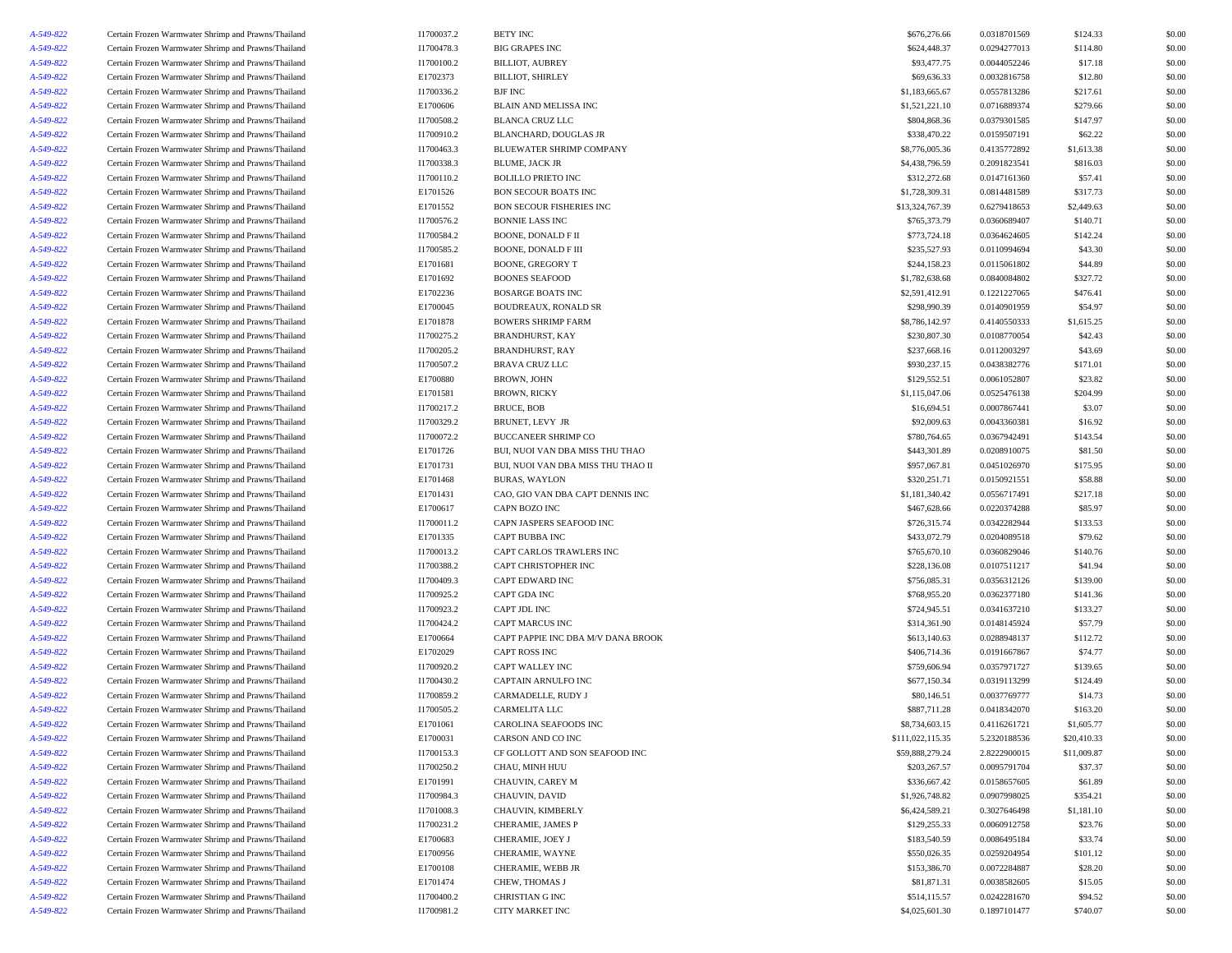| A-549-822 | Certain Frozen Warmwater Shrimp and Prawns/Thailand | E1702258   | CJ SEAFOOD                                          | \$351,121.05    | 0.0165469010 | \$64.55    | \$0.00 |
|-----------|-----------------------------------------------------|------------|-----------------------------------------------------|-----------------|--------------|------------|--------|
| A-549-822 | Certain Frozen Warmwater Shrimp and Prawns/Thailand | E1700220   | COOPER, ACY J III                                   | \$66,538.36     | 0.0031356811 | \$12.23    | \$0.00 |
| A-549-822 | Certain Frozen Warmwater Shrimp and Prawns/Thailand | E1700208   | COOPER, ACY J JR                                    | \$173,996.00    | 0.0081997208 | \$31.99    | \$0.00 |
| A-549-822 | Certain Frozen Warmwater Shrimp and Prawns/Thailand | E1700232   | COOPER, ACY SR                                      | \$34,669.78     | 0.0016338451 | \$6.37     | \$0.00 |
| A-549-822 | Certain Frozen Warmwater Shrimp and Prawns/Thailand | E1700215   | COOPER, CHRISTOPHER W                               | \$24,381.91     | 0.0011490198 | \$4.48     | \$0.00 |
| A-549-822 | Certain Frozen Warmwater Shrimp and Prawns/Thailand | E1700756   | COULON, DON                                         | \$165,555.95    | 0.0078019758 | \$30.44    | \$0.00 |
| A-549-822 | Certain Frozen Warmwater Shrimp and Prawns/Thailand | E1700826   | CREPPEL, KENNETH A                                  | \$95,313.05     | 0.0044917148 | \$17.52    | \$0.00 |
| A-549-822 | Certain Frozen Warmwater Shrimp and Prawns/Thailand | I1700954.3 | CRJ INC                                             | \$961,227.86    | 0.0452987431 | \$176.71   | \$0.00 |
| A-549-822 | Certain Frozen Warmwater Shrimp and Prawns/Thailand | E1701485   | CROSBY, BENJY                                       | \$136,792.33    | 0.0064464638 | \$25.15    | \$0.00 |
| A-549-822 | Certain Frozen Warmwater Shrimp and Prawns/Thailand | E1702023   | CROSBY, THOMAS                                      | \$10,908.93     | 0.0005140933 | \$2.01     | \$0.00 |
| A-549-822 | Certain Frozen Warmwater Shrimp and Prawns/Thailand | I1700934.2 | CROSBYS FISH AND SHRIMP CO                          | \$331,172.64    | 0.0156068139 | \$60.88    | \$0.00 |
| A-549-822 | Certain Frozen Warmwater Shrimp and Prawns/Thailand | E1700531   | CRUSADER INC                                        | \$323,842.38    | 0.0152613687 | \$59.54    | \$0.00 |
| A-549-822 | Certain Frozen Warmwater Shrimp and Prawns/Thailand | E1700852   | <b>CUSTOM PACK INC</b>                              | \$32,694,496.93 | 1.5407581076 | \$6,010.56 | \$0.00 |
| A-549-822 | Certain Frozen Warmwater Shrimp and Prawns/Thailand | E1702193   | D AND L SEAFOOD CORP DBA BLUFFTON OYSTER CO         | \$210,716.95    | 0.0099302292 | \$38.74    | \$0.00 |
| A-549-822 | Certain Frozen Warmwater Shrimp and Prawns/Thailand | I1700901.2 | D DITCHARO JR SEAFOODS LLC                          | \$16,014,850.69 | 0.7547145043 | \$2,944.17 | \$0.00 |
| A-549-822 | Certain Frozen Warmwater Shrimp and Prawns/Thailand | I1700482.2 | DAIGLE, MICHAEL WAYNE                               | \$222,148.16    | 0.0104689355 | \$40.84    | \$0.00 |
| A-549-822 | Certain Frozen Warmwater Shrimp and Prawns/Thailand | I1700381.2 | DALES SEAFOOD INC                                   | \$291,175.24    | 0.0137218998 | \$53.53    | \$0.00 |
| A-549-822 | Certain Frozen Warmwater Shrimp and Prawns/Thailand | E1701444   | DANG, DAP                                           | \$342,804.22    | 0.0161549628 | \$63.02    | \$0.00 |
| A-549-822 | Certain Frozen Warmwater Shrimp and Prawns/Thailand | E1701389   | DANG, KHANG                                         | \$1,245,938.94  | 0.0587160135 | \$229.05   | \$0.00 |
| A-549-822 | Certain Frozen Warmwater Shrimp and Prawns/Thailand | E1701383   | DANG, KHANG                                         | \$1,139,800.06  | 0.0537141216 | \$209.54   | \$0.00 |
| A-549-822 | Certain Frozen Warmwater Shrimp and Prawns/Thailand | E1701376   | DANG, KHANG                                         | \$1,153,744.84  | 0.0543712821 | \$212.10   | \$0.00 |
| A-549-822 | Certain Frozen Warmwater Shrimp and Prawns/Thailand | E1700969   | DANG, SON                                           | \$372,615.06    | 0.0175598259 | \$68.50    | \$0.00 |
| A-549-822 | Certain Frozen Warmwater Shrimp and Prawns/Thailand | E1701406   | DANG, THUONG                                        | \$1,131,974.67  | 0.0533453429 | \$208.10   | \$0.00 |
| A-549-822 | Certain Frozen Warmwater Shrimp and Prawns/Thailand | E1700120   | DARDA, HERBERT                                      | \$133,403.21    | 0.0062867484 | \$24.52    | \$0.00 |
| A-549-822 | Certain Frozen Warmwater Shrimp and Prawns/Thailand | E1700355   | DARDAR, DAVID                                       | \$167,538.82    | 0.0078954203 | \$30.80    | \$0.00 |
| A-549-822 | Certain Frozen Warmwater Shrimp and Prawns/Thailand | E1700226   | DARDAR, JONATHAN M                                  | \$118,096.96    | 0.0055654274 | \$21.71    | \$0.00 |
| A-549-822 | Certain Frozen Warmwater Shrimp and Prawns/Thailand | I1700365.2 | DASSAU, LOUIS                                       | \$383,011.46    | 0.0180497658 | \$70.41    | \$0.00 |
| A-549-822 | Certain Frozen Warmwater Shrimp and Prawns/Thailand | I1700586.2 | DAVIS, JOHN W                                       | \$160,235.60    | 0.0075512494 | \$29.46    | \$0.00 |
| A-549-822 | Certain Frozen Warmwater Shrimp and Prawns/Thailand | I1700368   | DEAN BLANCHARD SEAFOOD INC                          | \$30,090,533.47 | 1.4180439450 | \$5,531.85 | \$0.00 |
| A-549-822 | Certain Frozen Warmwater Shrimp and Prawns/Thailand | E1701290   | DEVANEY, BOBBY CJR                                  | \$2,395,062.39  | 0.1128695084 | \$440.31   | \$0.00 |
| A-549-822 | Certain Frozen Warmwater Shrimp and Prawns/Thailand | I1700927.2 | DG AND RC INC                                       | \$774,304.05    | 0.0364897874 | \$142.35   | \$0.00 |
| A-549-822 | Certain Frozen Warmwater Shrimp and Prawns/Thailand | E1701008   | DINH, CHAU T                                        | \$1,845,867.17  | 0.0869881807 | \$339.34   | \$0.00 |
| A-549-822 | Certain Frozen Warmwater Shrimp and Prawns/Thailand | E1702157   | DINH, VINCENT                                       | \$592,919.12    | 0.0279418565 | \$109.00   | \$0.00 |
| A-549-822 | Certain Frozen Warmwater Shrimp and Prawns/Thailand | I1700028.3 | DION, PAUL ADAM                                     | \$39,277.64     | 0.0018509948 | \$7.22     | \$0.00 |
| A-549-822 | Certain Frozen Warmwater Shrimp and Prawns/Thailand | I1700206.2 | DO, DAN C.                                          | \$135,617.83    | 0.0063911144 | \$24.93    | \$0.00 |
| A-549-822 | Certain Frozen Warmwater Shrimp and Prawns/Thailand | I1700900.2 | DO, HUNG                                            | \$221,397.66    | 0.0104335675 | \$40.70    | \$0.00 |
| A-549-822 | Certain Frozen Warmwater Shrimp and Prawns/Thailand | I1700197.2 | DO, KIET V                                          | \$151,639.81    | 0.0071461649 | \$27.88    | \$0.00 |
| A-549-822 | Certain Frozen Warmwater Shrimp and Prawns/Thailand | E1702199   | DO, LIET VAN                                        | \$1,080,954.87  | 0.0509409881 | \$198.72   | \$0.00 |
| A-549-822 | Certain Frozen Warmwater Shrimp and Prawns/Thailand | E1701930   | DO, THAN VIET                                       | \$1,121,417.76  | 0.0528478389 | \$206.16   | \$0.00 |
| A-549-822 | Certain Frozen Warmwater Shrimp and Prawns/Thailand | I1700862.2 | DO, THANH VAN                                       | \$156,074.65    | 0.0073551608 | \$28.69    | \$0.00 |
| A-549-822 | Certain Frozen Warmwater Shrimp and Prawns/Thailand | I1700204.2 | DO, TINH                                            | \$101,397.22    | 0.0047784368 | \$18.64    | \$0.00 |
| A-549-822 | Certain Frozen Warmwater Shrimp and Prawns/Thailand | E1701107   | DOAN, LIEM AND DOAN, MINH                           | \$801,538.22    | 0.0377732226 | \$147.35   | \$0.00 |
| A-549-822 | Certain Frozen Warmwater Shrimp and Prawns/Thailand | E1701119   | DOAN, MAI                                           | \$228,708.31    | 0.0107780885 | \$42.05    | \$0.00 |
| A-549-822 | Certain Frozen Warmwater Shrimp and Prawns/Thailand | E1701112   | DOAN, MINH                                          | \$1,014,988.50  | 0.0478322625 | \$186.60   | \$0.00 |
| A-549-822 | Certain Frozen Warmwater Shrimp and Prawns/Thailand | E1700938   | DOAN, TRAN VAN                                      | \$166,661.47    | 0.0078540744 | \$30.64    | \$0.00 |
| A-549-822 | Certain Frozen Warmwater Shrimp and Prawns/Thailand | I1700311.2 | <b>DOCTOR BILL</b>                                  | \$993,136.05    | 0.0468024458 | \$182.58   | \$0.00 |
| A-549-822 | Certain Frozen Warmwater Shrimp and Prawns/Thailand | E1701775   | DOMINICKS SEAFOOD INC                               | \$17,305,530.95 | 0.8155389934 | \$3,181.45 | \$0.00 |
| A-549-822 | Certain Frozen Warmwater Shrimp and Prawns/Thailand | I1700044.2 | DON PACO INC                                        | \$635,824.59    | 0.0299638161 | \$116.89   | \$0.00 |
| A-549-822 | Certain Frozen Warmwater Shrimp and Prawns/Thailand | E1700365   | DONNELLY, DAVID C DBA VILLAGE LADY                  | \$263,228.52    | 0.0124048851 | \$48.39    | \$0.00 |
| A-549-822 | Certain Frozen Warmwater Shrimp and Prawns/Thailand | E1701285   | DOPSON, CRAIG B                                     | \$845,458.46    | 0.0398430042 | \$155.43   | \$0.00 |
| A-549-822 | Certain Frozen Warmwater Shrimp and Prawns/Thailand | I1700502.2 | DORADA CRUZ LLC                                     | \$885,160.17    | 0.0417139836 | \$162.73   | \$0.00 |
| A-549-822 | Certain Frozen Warmwater Shrimp and Prawns/Thailand | I1700800.2 | DRAGNET SEAFOOD LLC                                 | \$576,674.44    | 0.0271763111 | \$106.02   | \$0.00 |
| A-549-822 | Certain Frozen Warmwater Shrimp and Prawns/Thailand | E1700306   | DRURY, BRUCE JR                                     | \$17,231.40     | 0.0008120455 | \$3.17     | \$0.00 |
| A-549-822 | Certain Frozen Warmwater Shrimp and Prawns/Thailand | E1700294   | DRURY, BRUCE W SR                                   | \$573,098.81    | 0.0270078062 | \$105.36   | \$0.00 |
| A-549-822 | Certain Frozen Warmwater Shrimp and Prawns/Thailand | E1700320   | DRURY, ERIC S                                       | \$152,270.39    | 0.0071758816 | \$27.99    | \$0.00 |
| A-549-822 | Certain Frozen Warmwater Shrimp and Prawns/Thailand | E1700332   | DRURY, KEVIN SR                                     | \$115,680.60    | 0.0054515542 | \$21.27    | \$0.00 |
| A-549-822 | Certain Frozen Warmwater Shrimp and Prawns/Thailand | I1700918.2 | DSL AND R INC                                       | \$1,370,832.72  | 0.0646017473 | \$252.01   | \$0.00 |
| A-549-822 | Certain Frozen Warmwater Shrimp and Prawns/Thailand | E1702276   | DUBBERLY, JAMES F DBA DADDYS BOY                    | \$823,701.08    | 0.0388176677 | \$151.43   | \$0.00 |
| A-549-822 | Certain Frozen Warmwater Shrimp and Prawns/Thailand | E1702281   | DUBBERLY, JAMES F DBA JULIE SHEA                    | \$702,149.91    | 0.0330894575 | \$129.08   | \$0.00 |
| A-549-822 | Certain Frozen Warmwater Shrimp and Prawns/Thailand | E1702271   | DUBBERLY, JAMES F DBA DUBBERLYS SEAFOOD             | \$2,756,390.71  | 0.1298974364 | \$506.74   | \$0.00 |
| A-549-822 | Certain Frozen Warmwater Shrimp and Prawns/Thailand | I1700261.2 | <b>DUFRENE, ERIC F</b>                              | \$21,407.33     | 0.0010088400 | \$3.94     | \$0.00 |
| A-549-822 | Certain Frozen Warmwater Shrimp and Prawns/Thailand | I1700742.2 | DUFRENE, RONALD SR DBA MILTON J DUFRENE AND SON INC | \$667,019.78    | 0.0314339180 | \$122.63   | \$0.00 |
|           |                                                     |            |                                                     |                 |              |            |        |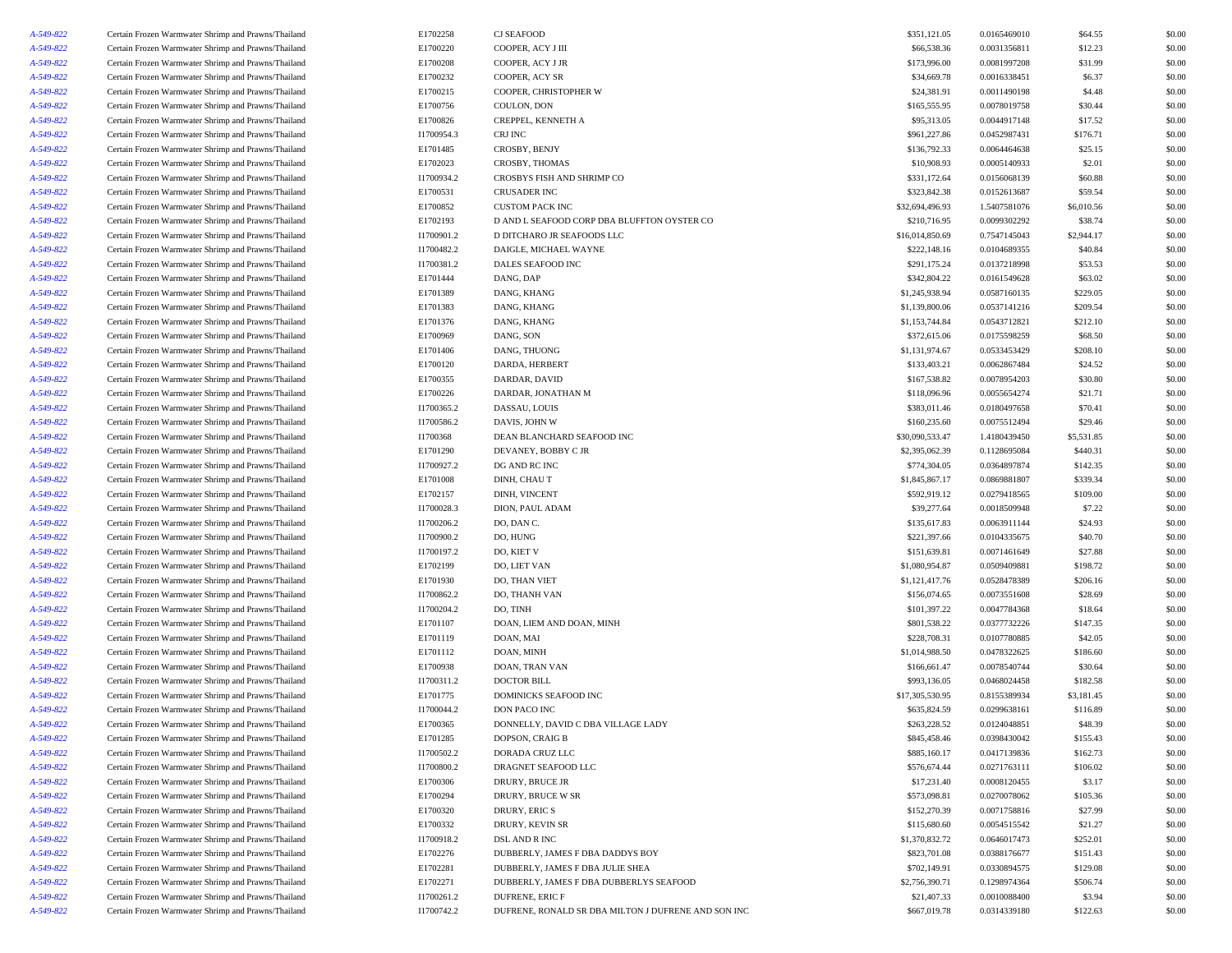| A-549-822 | Certain Frozen Warmwater Shrimp and Prawns/Thailand                                                        | I1700986.2 | <b>DUNAMIS TOWING INC</b>                    | \$3,381,337.81  | 0.1593486407 | \$621.63   | \$0.00 |
|-----------|------------------------------------------------------------------------------------------------------------|------------|----------------------------------------------|-----------------|--------------|------------|--------|
| A-549-822 | Certain Frozen Warmwater Shrimp and Prawns/Thailand                                                        | I1700358.2 | DUONG, HO T DBA RED EAGLE                    | \$476,994.85    | 0.0224788191 | \$87.69    | \$0.00 |
| A-549-822 | Certain Frozen Warmwater Shrimp and Prawns/Thailand                                                        | I1700207.2 | DUONG, KONG                                  | \$224,684.34    | 0.0105884553 | \$41.31    | \$0.00 |
| A-549-822 | Certain Frozen Warmwater Shrimp and Prawns/Thailand                                                        | I1700944.3 | <b>EDENS, STEVEN</b>                         | \$685,990.44    | 0.0323279277 | \$126.11   | \$0.00 |
| A-549-822 | Certain Frozen Warmwater Shrimp and Prawns/Thailand                                                        | I1700524.2 | EDENS, TIMOTHY DALE                          | \$58,070.97     | 0.0027366476 | \$10.68    | \$0.00 |
| A-549-822 | Certain Frozen Warmwater Shrimp and Prawns/Thailand                                                        | E1701449   | EDWARD GARCIA TRAWLERS DBA CAPT EDDIE INC    | \$414,573.44    | 0.0195371530 | \$76.22    | \$0.00 |
| A-549-822 | Certain Frozen Warmwater Shrimp and Prawns/Thailand                                                        | E1701401   | EDWARD GARCIA TRAWLERS DBA CAPT LUCAS INC    | \$323,533.95    | 0.0152468337 | \$59.48    | \$0.00 |
| A-549-822 | Certain Frozen Warmwater Shrimp and Prawns/Thailand                                                        | E1701455   | EDWARD GARCIA TRAWLERS DBA CAPT NICHOLAS INC | \$294,020.92    | 0.0138560051 | \$54.05    | \$0.00 |
| A-549-822 | Certain Frozen Warmwater Shrimp and Prawns/Thailand                                                        | E1701419   | EDWARD GARCIA TRAWLERS DBA MISS EMILY INC    | \$231,675.03    | 0.0109178979 | \$42.59    | \$0.00 |
| A-549-822 | Certain Frozen Warmwater Shrimp and Prawns/Thailand                                                        | E1700623   | <b>ELIMINATOR INC</b>                        | \$1,190,003.22  | 0.0560799915 | \$218.77   | \$0.00 |
| A-549-822 | Certain Frozen Warmwater Shrimp and Prawns/Thailand                                                        | E1701604   | ELMIRA PFLUECKHAHN INC C/O WRIGHT GORE       | \$653,236.14    | 0.0307843513 | \$120.09   | \$0.00 |
| A-549-822 | Certain Frozen Warmwater Shrimp and Prawns/Thailand                                                        | I1700437.2 | <b>EMMANUEL INC</b>                          | \$495,412.67    | 0.0233467757 | \$91.08    | \$0.00 |
| A-549-822 | Certain Frozen Warmwater Shrimp and Prawns/Thailand                                                        | I1700179.2 | ENCLADE, JOSEPH L                            | \$38,963.27     | 0.0018361798 | \$7.16     | \$0.00 |
| A-549-822 | Certain Frozen Warmwater Shrimp and Prawns/Thailand                                                        | I1700364.2 | <b>ENCLADE, RODNEY J</b>                     | \$140,799.97    | 0.0066353275 | \$25.88    | \$0.00 |
| A-549-822 | Certain Frozen Warmwater Shrimp and Prawns/Thailand                                                        | I1700510.2 | <b>ENSENADA CRUZ LLC</b>                     | \$587,682.52    | 0.0276950769 | \$108.04   | \$0.00 |
|           | Certain Frozen Warmwater Shrimp and Prawns/Thailand                                                        | E1700675   | <b>EQUALIZER INC</b>                         | \$1,041,934.28  | 0.0491021071 | \$191.55   | \$0.00 |
| A-549-822 |                                                                                                            |            |                                              |                 |              |            |        |
| A-549-822 | Certain Frozen Warmwater Shrimp and Prawns/Thailand                                                        | I1700574.2 | ERICKSON AND JENSEN SEAFOOD PACKERS          | \$9,842,338.07  | 0.4638291946 | \$1,809.42 | \$0.00 |
| A-549-822 | Certain Frozen Warmwater Shrimp and Prawns/Thailand                                                        | I1700580.2 | ERICKSON, GRANT DBA GALAXY STAR LLC          | \$675,312.97    | 0.0318247421 | \$124.15   | \$0.00 |
| A-549-822 | Certain Frozen Warmwater Shrimp and Prawns/Thailand                                                        | I1700579.2 | ERICKSON, GRANT DBA E AND E LLC              | \$912,603.04    | 0.0430072540 | \$167.77   | \$0.00 |
| A-549-822 | Certain Frozen Warmwater Shrimp and Prawns/Thailand                                                        | E1702002   | ESTAY, WAYNE                                 | \$14,311,575.94 | 0.6744461219 | \$2,631.04 | \$0.00 |
| A-549-822 | Certain Frozen Warmwater Shrimp and Prawns/Thailand                                                        | I1700439.2 | ETHAN G INC                                  | \$770,060.20    | 0.0362897921 | \$141.57   | \$0.00 |
| A-549-822 | Certain Frozen Warmwater Shrimp and Prawns/Thailand                                                        | E1700652   | FATHER DAN INC                               | \$706,030.68    | 0.0332723423 | \$129.80   | \$0.00 |
| A-549-822 | Certain Frozen Warmwater Shrimp and Prawns/Thailand                                                        | I1700436.2 | <b>FATHER MIKE INC</b>                       | \$309,030.99    | 0.0145633684 | \$56.81    | \$0.00 |
| A-549-822 | Certain Frozen Warmwater Shrimp and Prawns/Thailand                                                        | E1702017   | FAZENDE, JEFFERY                             | \$54,940.42     | 0.0025891176 | \$10.10    | \$0.00 |
| A-549-822 | Certain Frozen Warmwater Shrimp and Prawns/Thailand                                                        | I1700295.2 | <b>FAZENDE, THOMAS G</b>                     | \$46,003.17     | 0.0021679415 | \$8.46     | \$0.00 |
| A-549-822 | Certain Frozen Warmwater Shrimp and Prawns/Thailand                                                        | I1700514.2 | <b>FIESTA CRUZ LLC</b>                       | \$897,967.49    | 0.0423175403 | \$165.08   | \$0.00 |
| A-549-822 | Certain Frozen Warmwater Shrimp and Prawns/Thailand                                                        | I1700107.2 | <b>FINE SHRIMP CO</b>                        | \$647,745.32    | 0.0305255914 | \$119.08   | \$0.00 |
| A-549-822 | Certain Frozen Warmwater Shrimp and Prawns/Thailand                                                        | E1702295   | <b>FIREFOX INC</b>                           | \$239,253.08    | 0.0112750205 | \$43.98    | \$0.00 |
| A-549-822 | Certain Frozen Warmwater Shrimp and Prawns/Thailand                                                        | E1700922   | FISHERMANS REEF SHRIMP COMPANY               | \$39,655,778.73 | 1.8688148872 | \$7,290.33 | \$0.00 |
| A-549-822 | Certain Frozen Warmwater Shrimp and Prawns/Thailand                                                        | E1702176   | FKM INC                                      | \$145,322.35    | 0.0068484488 | \$26.72    | \$0.00 |
| A-549-822 | Certain Frozen Warmwater Shrimp and Prawns/Thailand                                                        | E1700588   | FRANKS, MICHAEL                              | \$10,857,590.52 | 0.5116738960 | \$1,996.06 | \$0.00 |
| A-549-822 | Certain Frozen Warmwater Shrimp and Prawns/Thailand                                                        | E1700052   | FREEMAN, KENNETH DBA FREEMAN SEAFOOD         | \$137,791.96    | 0.0064935723 | \$25.33    | \$0.00 |
| A-549-822 | Certain Frozen Warmwater Shrimp and Prawns/Thailand                                                        | E1701032   | G AND O TRAWLERS INC DBA MISS LAUREN         | \$1,248,957.18  | 0.0588582508 | \$229.61   | \$0.00 |
| A-549-822 | Certain Frozen Warmwater Shrimp and Prawns/Thailand                                                        | E1700989   | <b>G AND S TRAWLERS INC</b>                  | \$1,132,649.76  | 0.0533771572 | \$208.23   | \$0.00 |
| A-549-822 | Certain Frozen Warmwater Shrimp and Prawns/Thailand                                                        | E1700994   | <b>GD VENTURES II INC</b>                    | \$1,240,117.20  | 0.0584416587 | \$227.98   | \$0.00 |
| A-549-822 | Certain Frozen Warmwater Shrimp and Prawns/Thailand                                                        | E1700725   | GALA, CHRISTINE DBA PATRON SEAFOOD INC       | \$2,131,791.69  | 0.1004626356 | \$391.91   | \$0.00 |
| A-549-822 | Certain Frozen Warmwater Shrimp and Prawns/Thailand                                                        | E1700669   | GALA, CHRISTINE DBA CHALLENGER SHRIMP INC    | \$716,538.04    | 0.0337675113 | \$131.73   | \$0.00 |
| A-549-822 | Certain Frozen Warmwater Shrimp and Prawns/Thailand                                                        | E1700599   | GALA, CHRISTINE DBA TRICO SHRIMP COMPANY INC | \$18,522,626.55 | 0.8728957381 | \$3,405.20 | \$0.00 |
| A-549-822 | Certain Frozen Warmwater Shrimp and Prawns/Thailand                                                        | E1700409   | <b>GALE FORCE INC</b>                        | \$258,366.13    | 0.0121757405 | \$47.50    | \$0.00 |
| A-549-822 | Certain Frozen Warmwater Shrimp and Prawns/Thailand                                                        | E1700423   | GALLOWAY, JUDY                               | \$202,739.81    | 0.0095542992 | \$37.27    | \$0.00 |
| A-549-822 | Certain Frozen Warmwater Shrimp and Prawns/Thailand                                                        | E1701341   | GARCIA, JOSEPH DBA MARIAH LYNN INC           | \$379,070.74    | 0.0178640558 | \$69.69    | \$0.00 |
| A-549-822 | Certain Frozen Warmwater Shrimp and Prawns/Thailand                                                        | E1701311   | GARCIA, JOSEPH DBA SANTA MARIA INC           | \$343,959.50    | 0.0162094064 | \$63.23    | \$0.00 |
| A-549-822 | Certain Frozen Warmwater Shrimp and Prawns/Thailand                                                        | E1701330   | GARCIA, JOSEPH DBA SABRINA MARIE INC         | \$390,856.08    | 0.0184194507 | \$71.86    | \$0.00 |
| A-549-822 | Certain Frozen Warmwater Shrimp and Prawns/Thailand                                                        | E1701324   | GARCIA, JOSEPH DBA SANDRA G INC              | \$355,365.58    | 0.0167469284 | \$65.33    | \$0.00 |
|           |                                                                                                            |            |                                              |                 |              |            |        |
| A-549-822 | Certain Frozen Warmwater Shrimp and Prawns/Thailand<br>Certain Frozen Warmwater Shrimp and Prawns/Thailand | E1701306   | GARCIA, JOSEPH DBA THOMAS G INC              | \$364,607.28    | 0.0171824520 | \$67.03    | \$0.00 |
| A-549-822 |                                                                                                            | I1700592.2 | <b>GASPARD, MURRY SR</b>                     | \$98,692.44     | 0.0046509716 | \$18.14    | \$0.00 |
| A-549-822 | Certain Frozen Warmwater Shrimp and Prawns/Thailand                                                        | I1700991.2 | <b>GEMITA INC</b>                            | \$713,431.06    | 0.0336210920 | \$131.16   | \$0.00 |
| A-549-822 | Certain Frozen Warmwater Shrimp and Prawns/Thailand                                                        | I1700516.2 | <b>GLORIA CRUZ LLC</b>                       | \$641,174.99    | 0.0302159586 | \$117.87   | \$0.00 |
| A-549-822 | Certain Frozen Warmwater Shrimp and Prawns/Thailand                                                        | I1700548.2 | GOLD COAST SEAFOOD INC                       | \$3,185,442.47  | 0.1501168934 | \$585.61   | \$0.00 |
| A-549-822 | Certain Frozen Warmwater Shrimp and Prawns/Thailand                                                        | E1700889   | GOLDEN GULF COAST PKG CO INC                 | \$23,675,484.73 | 1.1157288986 | \$4,352.51 | \$0.00 |
| A-549-822 | Certain Frozen Warmwater Shrimp and Prawns/Thailand                                                        | I1700347.2 | <b>GOLDEN PHASE INC</b>                      | \$160,593.32    | 0.0075681073 | \$29.52    | \$0.00 |
| A-549-822 | Certain Frozen Warmwater Shrimp and Prawns/Thailand                                                        | E1700895   | GOLLOTTS OIL DOCK AND ICEHOUSE INC           | \$23,778,292.15 | 1.1205737924 | \$4,371.41 | \$0.00 |
| A-549-822 | Certain Frozen Warmwater Shrimp and Prawns/Thailand                                                        | E1701092   | <b>GONZALES, TIM J</b>                       | \$135,714.80    | 0.0063956842 | \$24.95    | \$0.00 |
| A-549-822 | Certain Frozen Warmwater Shrimp and Prawns/Thailand                                                        | I1700526.2 | <b>GONZALEZ TRAWLERS INC</b>                 | \$574,981.72    | 0.0270965401 | \$105.70   | \$0.00 |
| A-549-822 | Certain Frozen Warmwater Shrimp and Prawns/Thailand                                                        | I1700333.2 | <b>GORE SEAFOOD INC</b>                      | \$1,050,673.20  | 0.0495139367 | \$193.16   | \$0.00 |
| A-549-822 | Certain Frozen Warmwater Shrimp and Prawns/Thailand                                                        | E1701038   | GORE, ISABEL DBA WESTERN SEAFOOD CO INC      | \$35,425,239.32 | 1.6694468434 | \$6,512.58 | \$0.00 |
| A-549-822 | Certain Frozen Warmwater Shrimp and Prawns/Thailand                                                        | E1701569   | <b>GRAHAM SHRIMP CO</b>                      | \$7,299,965.10  | 0.3440175402 | \$1,342.03 | \$0.00 |
| A-549-822 | Certain Frozen Warmwater Shrimp and Prawns/Thailand                                                        | E1701347   | GRAHAM, DARRELL                              | \$8,351,548.26  | 0.3935743596 | \$1,535.35 | \$0.00 |
| A-549-822 | Certain Frozen Warmwater Shrimp and Prawns/Thailand                                                        | I1700407.2 | <b>GRANDMA INC</b>                           | \$675,312.01    | 0.0318246969 | \$124.15   | \$0.00 |
| A-549-822 | Certain Frozen Warmwater Shrimp and Prawns/Thailand                                                        | E1701593   | GRANIER, STEPHEN DBA S AND S SEAFOOD CO INC  | \$213,698.71    | 0.0100707474 | \$39.29    | \$0.00 |
| A-549-822 | Certain Frozen Warmwater Shrimp and Prawns/Thailand                                                        | E1701318   | GRAVES, ROBERT N. SR.                        | \$402,376.44    | 0.0189623582 | \$73.97    | \$0.00 |
| A-549-822 | Certain Frozen Warmwater Shrimp and Prawns/Thailand                                                        | E1700526   | GRAY, MONROE                                 | \$257,690.93    | 0.0121439211 | \$47.37    | \$0.00 |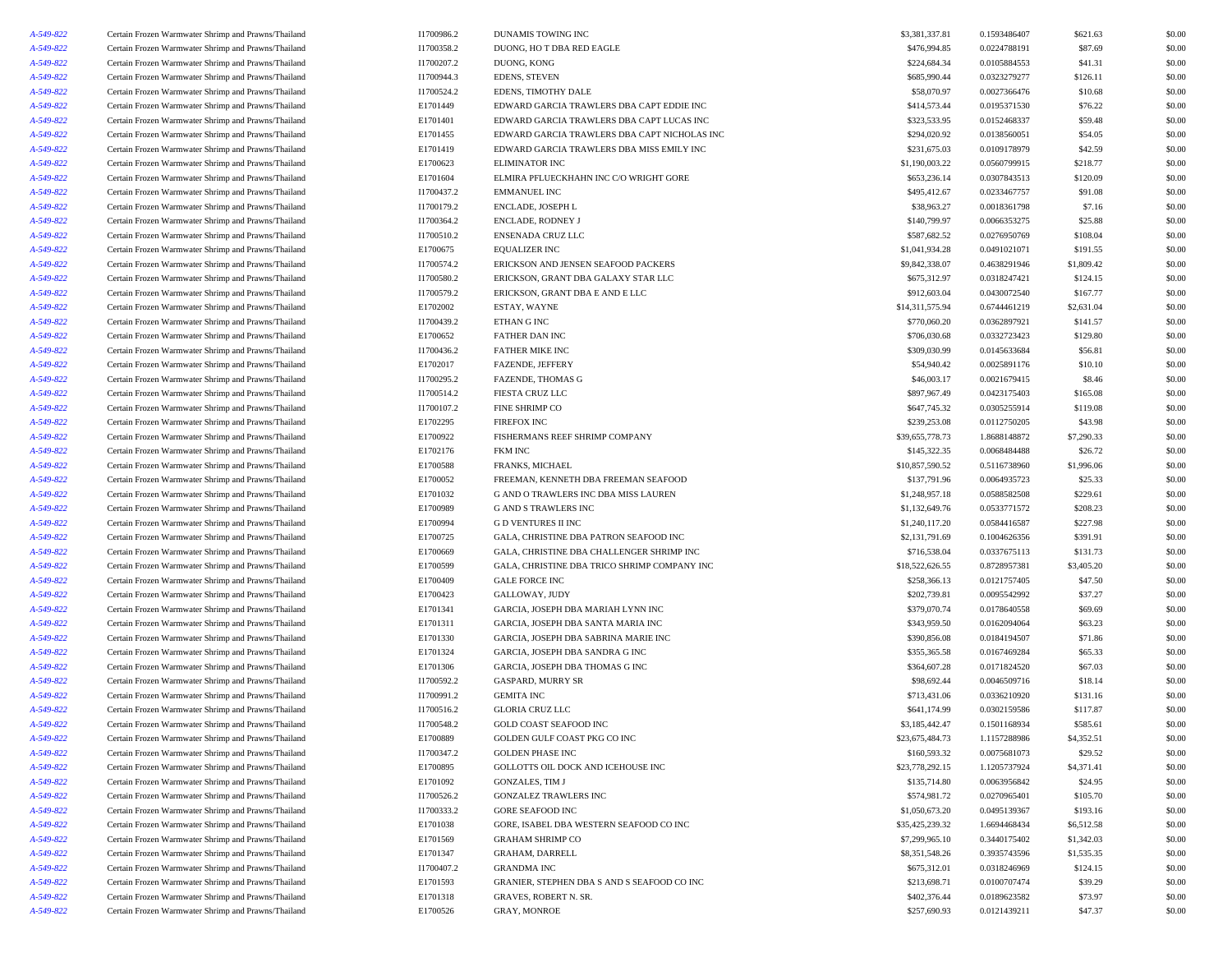|                                                     |                                                                                                                                                                                                                                                                                                                                                                                                                                                                                                                                                                                                                                                                                                                                                                                                                                                                                                                                                                                                                                                                                                                                                                                                                                                                                                                                                                                                                                                                                                                                                                                                                                                                                                                                                                                                                                                                                                                                            |                                                                                                                                                                                                                                                                                                                                                                                                                                      |                                                                                                                                                                                                                                                                                                                                                                                                                                                                                                                                                                                                                                                                                                                                                           |                                                                                                                                                                                                                                                                                                                                                                                                                                                                                                                               |                                                                                                                                                                                                                                                                                                                                                                                                                                                                                              | \$0.00                                                                                                                                                                                                                                                                                                                                                                                          |
|-----------------------------------------------------|--------------------------------------------------------------------------------------------------------------------------------------------------------------------------------------------------------------------------------------------------------------------------------------------------------------------------------------------------------------------------------------------------------------------------------------------------------------------------------------------------------------------------------------------------------------------------------------------------------------------------------------------------------------------------------------------------------------------------------------------------------------------------------------------------------------------------------------------------------------------------------------------------------------------------------------------------------------------------------------------------------------------------------------------------------------------------------------------------------------------------------------------------------------------------------------------------------------------------------------------------------------------------------------------------------------------------------------------------------------------------------------------------------------------------------------------------------------------------------------------------------------------------------------------------------------------------------------------------------------------------------------------------------------------------------------------------------------------------------------------------------------------------------------------------------------------------------------------------------------------------------------------------------------------------------------------|--------------------------------------------------------------------------------------------------------------------------------------------------------------------------------------------------------------------------------------------------------------------------------------------------------------------------------------------------------------------------------------------------------------------------------------|-----------------------------------------------------------------------------------------------------------------------------------------------------------------------------------------------------------------------------------------------------------------------------------------------------------------------------------------------------------------------------------------------------------------------------------------------------------------------------------------------------------------------------------------------------------------------------------------------------------------------------------------------------------------------------------------------------------------------------------------------------------|-------------------------------------------------------------------------------------------------------------------------------------------------------------------------------------------------------------------------------------------------------------------------------------------------------------------------------------------------------------------------------------------------------------------------------------------------------------------------------------------------------------------------------|----------------------------------------------------------------------------------------------------------------------------------------------------------------------------------------------------------------------------------------------------------------------------------------------------------------------------------------------------------------------------------------------------------------------------------------------------------------------------------------------|-------------------------------------------------------------------------------------------------------------------------------------------------------------------------------------------------------------------------------------------------------------------------------------------------------------------------------------------------------------------------------------------------|
|                                                     |                                                                                                                                                                                                                                                                                                                                                                                                                                                                                                                                                                                                                                                                                                                                                                                                                                                                                                                                                                                                                                                                                                                                                                                                                                                                                                                                                                                                                                                                                                                                                                                                                                                                                                                                                                                                                                                                                                                                            |                                                                                                                                                                                                                                                                                                                                                                                                                                      |                                                                                                                                                                                                                                                                                                                                                                                                                                                                                                                                                                                                                                                                                                                                                           |                                                                                                                                                                                                                                                                                                                                                                                                                                                                                                                               |                                                                                                                                                                                                                                                                                                                                                                                                                                                                                              | \$0.00                                                                                                                                                                                                                                                                                                                                                                                          |
|                                                     |                                                                                                                                                                                                                                                                                                                                                                                                                                                                                                                                                                                                                                                                                                                                                                                                                                                                                                                                                                                                                                                                                                                                                                                                                                                                                                                                                                                                                                                                                                                                                                                                                                                                                                                                                                                                                                                                                                                                            |                                                                                                                                                                                                                                                                                                                                                                                                                                      |                                                                                                                                                                                                                                                                                                                                                                                                                                                                                                                                                                                                                                                                                                                                                           |                                                                                                                                                                                                                                                                                                                                                                                                                                                                                                                               |                                                                                                                                                                                                                                                                                                                                                                                                                                                                                              | \$0.00                                                                                                                                                                                                                                                                                                                                                                                          |
| Certain Frozen Warmwater Shrimp and Prawns/Thailand |                                                                                                                                                                                                                                                                                                                                                                                                                                                                                                                                                                                                                                                                                                                                                                                                                                                                                                                                                                                                                                                                                                                                                                                                                                                                                                                                                                                                                                                                                                                                                                                                                                                                                                                                                                                                                                                                                                                                            | GULF CROWN SEAFOOD CO INC                                                                                                                                                                                                                                                                                                                                                                                                            | \$87,281,413.69                                                                                                                                                                                                                                                                                                                                                                                                                                                                                                                                                                                                                                                                                                                                           | 4.1132165475                                                                                                                                                                                                                                                                                                                                                                                                                                                                                                                  | \$16,045.83                                                                                                                                                                                                                                                                                                                                                                                                                                                                                  | \$0.00                                                                                                                                                                                                                                                                                                                                                                                          |
| Certain Frozen Warmwater Shrimp and Prawns/Thailand | E1702315                                                                                                                                                                                                                                                                                                                                                                                                                                                                                                                                                                                                                                                                                                                                                                                                                                                                                                                                                                                                                                                                                                                                                                                                                                                                                                                                                                                                                                                                                                                                                                                                                                                                                                                                                                                                                                                                                                                                   | <b>GULF FISH INC</b>                                                                                                                                                                                                                                                                                                                                                                                                                 | \$13,992,403.84                                                                                                                                                                                                                                                                                                                                                                                                                                                                                                                                                                                                                                                                                                                                           | 0.6594048444                                                                                                                                                                                                                                                                                                                                                                                                                                                                                                                  |                                                                                                                                                                                                                                                                                                                                                                                                                                                                                              | \$0.00                                                                                                                                                                                                                                                                                                                                                                                          |
| Certain Frozen Warmwater Shrimp and Prawns/Thailand | E1700350                                                                                                                                                                                                                                                                                                                                                                                                                                                                                                                                                                                                                                                                                                                                                                                                                                                                                                                                                                                                                                                                                                                                                                                                                                                                                                                                                                                                                                                                                                                                                                                                                                                                                                                                                                                                                                                                                                                                   | GULF ISLAND SHRIMP AND SEAFOOD II LLC                                                                                                                                                                                                                                                                                                                                                                                                | \$42,498,155.47                                                                                                                                                                                                                                                                                                                                                                                                                                                                                                                                                                                                                                                                                                                                           | 2.0027644939                                                                                                                                                                                                                                                                                                                                                                                                                                                                                                                  | \$7,812.87                                                                                                                                                                                                                                                                                                                                                                                                                                                                                   | \$0.00                                                                                                                                                                                                                                                                                                                                                                                          |
| Certain Frozen Warmwater Shrimp and Prawns/Thailand | E1701768                                                                                                                                                                                                                                                                                                                                                                                                                                                                                                                                                                                                                                                                                                                                                                                                                                                                                                                                                                                                                                                                                                                                                                                                                                                                                                                                                                                                                                                                                                                                                                                                                                                                                                                                                                                                                                                                                                                                   | <b>GULF KING SERVICES INC</b>                                                                                                                                                                                                                                                                                                                                                                                                        | \$38,601,377.73                                                                                                                                                                                                                                                                                                                                                                                                                                                                                                                                                                                                                                                                                                                                           | 1.8191252745                                                                                                                                                                                                                                                                                                                                                                                                                                                                                                                  | \$7,096.49                                                                                                                                                                                                                                                                                                                                                                                                                                                                                   | \$0.00                                                                                                                                                                                                                                                                                                                                                                                          |
| Certain Frozen Warmwater Shrimp and Prawns/Thailand | E1700982                                                                                                                                                                                                                                                                                                                                                                                                                                                                                                                                                                                                                                                                                                                                                                                                                                                                                                                                                                                                                                                                                                                                                                                                                                                                                                                                                                                                                                                                                                                                                                                                                                                                                                                                                                                                                                                                                                                                   | <b>GULF PRIDE ENTERPRISES INC</b>                                                                                                                                                                                                                                                                                                                                                                                                    | \$23,173,056.43                                                                                                                                                                                                                                                                                                                                                                                                                                                                                                                                                                                                                                                                                                                                           | 1.0920515048                                                                                                                                                                                                                                                                                                                                                                                                                                                                                                                  | \$4,260.14                                                                                                                                                                                                                                                                                                                                                                                                                                                                                   | \$0.00                                                                                                                                                                                                                                                                                                                                                                                          |
| Certain Frozen Warmwater Shrimp and Prawns/Thailand | I1700325.2                                                                                                                                                                                                                                                                                                                                                                                                                                                                                                                                                                                                                                                                                                                                                                                                                                                                                                                                                                                                                                                                                                                                                                                                                                                                                                                                                                                                                                                                                                                                                                                                                                                                                                                                                                                                                                                                                                                                 | <b>GULF RUNNER</b>                                                                                                                                                                                                                                                                                                                                                                                                                   | \$1,132,950.58                                                                                                                                                                                                                                                                                                                                                                                                                                                                                                                                                                                                                                                                                                                                            | 0.0533913336                                                                                                                                                                                                                                                                                                                                                                                                                                                                                                                  | \$208.28                                                                                                                                                                                                                                                                                                                                                                                                                                                                                     | \$0.00                                                                                                                                                                                                                                                                                                                                                                                          |
| Certain Frozen Warmwater Shrimp and Prawns/Thailand | E1701750                                                                                                                                                                                                                                                                                                                                                                                                                                                                                                                                                                                                                                                                                                                                                                                                                                                                                                                                                                                                                                                                                                                                                                                                                                                                                                                                                                                                                                                                                                                                                                                                                                                                                                                                                                                                                                                                                                                                   | GULF SOUTH INC                                                                                                                                                                                                                                                                                                                                                                                                                       | \$21,836,403.76                                                                                                                                                                                                                                                                                                                                                                                                                                                                                                                                                                                                                                                                                                                                           | 1.0290605237                                                                                                                                                                                                                                                                                                                                                                                                                                                                                                                  | \$4,014.41                                                                                                                                                                                                                                                                                                                                                                                                                                                                                   | \$0.00                                                                                                                                                                                                                                                                                                                                                                                          |
| Certain Frozen Warmwater Shrimp and Prawns/Thailand | E1700730                                                                                                                                                                                                                                                                                                                                                                                                                                                                                                                                                                                                                                                                                                                                                                                                                                                                                                                                                                                                                                                                                                                                                                                                                                                                                                                                                                                                                                                                                                                                                                                                                                                                                                                                                                                                                                                                                                                                   | <b>HAILEY MARIE INC</b>                                                                                                                                                                                                                                                                                                                                                                                                              | \$656,929.05                                                                                                                                                                                                                                                                                                                                                                                                                                                                                                                                                                                                                                                                                                                                              | 0.0309583831                                                                                                                                                                                                                                                                                                                                                                                                                                                                                                                  | \$120.77                                                                                                                                                                                                                                                                                                                                                                                                                                                                                     | \$0.00                                                                                                                                                                                                                                                                                                                                                                                          |
|                                                     |                                                                                                                                                                                                                                                                                                                                                                                                                                                                                                                                                                                                                                                                                                                                                                                                                                                                                                                                                                                                                                                                                                                                                                                                                                                                                                                                                                                                                                                                                                                                                                                                                                                                                                                                                                                                                                                                                                                                            | HAMMER, MICHAEL P                                                                                                                                                                                                                                                                                                                                                                                                                    | \$28,682.62                                                                                                                                                                                                                                                                                                                                                                                                                                                                                                                                                                                                                                                                                                                                               | 0.0013516947                                                                                                                                                                                                                                                                                                                                                                                                                                                                                                                  |                                                                                                                                                                                                                                                                                                                                                                                                                                                                                              | \$0.00                                                                                                                                                                                                                                                                                                                                                                                          |
|                                                     |                                                                                                                                                                                                                                                                                                                                                                                                                                                                                                                                                                                                                                                                                                                                                                                                                                                                                                                                                                                                                                                                                                                                                                                                                                                                                                                                                                                                                                                                                                                                                                                                                                                                                                                                                                                                                                                                                                                                            |                                                                                                                                                                                                                                                                                                                                                                                                                                      |                                                                                                                                                                                                                                                                                                                                                                                                                                                                                                                                                                                                                                                                                                                                                           |                                                                                                                                                                                                                                                                                                                                                                                                                                                                                                                               |                                                                                                                                                                                                                                                                                                                                                                                                                                                                                              | \$0.00                                                                                                                                                                                                                                                                                                                                                                                          |
|                                                     |                                                                                                                                                                                                                                                                                                                                                                                                                                                                                                                                                                                                                                                                                                                                                                                                                                                                                                                                                                                                                                                                                                                                                                                                                                                                                                                                                                                                                                                                                                                                                                                                                                                                                                                                                                                                                                                                                                                                            |                                                                                                                                                                                                                                                                                                                                                                                                                                      |                                                                                                                                                                                                                                                                                                                                                                                                                                                                                                                                                                                                                                                                                                                                                           |                                                                                                                                                                                                                                                                                                                                                                                                                                                                                                                               |                                                                                                                                                                                                                                                                                                                                                                                                                                                                                              | \$0.00                                                                                                                                                                                                                                                                                                                                                                                          |
|                                                     |                                                                                                                                                                                                                                                                                                                                                                                                                                                                                                                                                                                                                                                                                                                                                                                                                                                                                                                                                                                                                                                                                                                                                                                                                                                                                                                                                                                                                                                                                                                                                                                                                                                                                                                                                                                                                                                                                                                                            |                                                                                                                                                                                                                                                                                                                                                                                                                                      |                                                                                                                                                                                                                                                                                                                                                                                                                                                                                                                                                                                                                                                                                                                                                           |                                                                                                                                                                                                                                                                                                                                                                                                                                                                                                                               |                                                                                                                                                                                                                                                                                                                                                                                                                                                                                              | \$0.00                                                                                                                                                                                                                                                                                                                                                                                          |
|                                                     |                                                                                                                                                                                                                                                                                                                                                                                                                                                                                                                                                                                                                                                                                                                                                                                                                                                                                                                                                                                                                                                                                                                                                                                                                                                                                                                                                                                                                                                                                                                                                                                                                                                                                                                                                                                                                                                                                                                                            |                                                                                                                                                                                                                                                                                                                                                                                                                                      |                                                                                                                                                                                                                                                                                                                                                                                                                                                                                                                                                                                                                                                                                                                                                           |                                                                                                                                                                                                                                                                                                                                                                                                                                                                                                                               |                                                                                                                                                                                                                                                                                                                                                                                                                                                                                              | \$0.00                                                                                                                                                                                                                                                                                                                                                                                          |
|                                                     |                                                                                                                                                                                                                                                                                                                                                                                                                                                                                                                                                                                                                                                                                                                                                                                                                                                                                                                                                                                                                                                                                                                                                                                                                                                                                                                                                                                                                                                                                                                                                                                                                                                                                                                                                                                                                                                                                                                                            |                                                                                                                                                                                                                                                                                                                                                                                                                                      |                                                                                                                                                                                                                                                                                                                                                                                                                                                                                                                                                                                                                                                                                                                                                           |                                                                                                                                                                                                                                                                                                                                                                                                                                                                                                                               |                                                                                                                                                                                                                                                                                                                                                                                                                                                                                              | \$0.00                                                                                                                                                                                                                                                                                                                                                                                          |
|                                                     |                                                                                                                                                                                                                                                                                                                                                                                                                                                                                                                                                                                                                                                                                                                                                                                                                                                                                                                                                                                                                                                                                                                                                                                                                                                                                                                                                                                                                                                                                                                                                                                                                                                                                                                                                                                                                                                                                                                                            |                                                                                                                                                                                                                                                                                                                                                                                                                                      |                                                                                                                                                                                                                                                                                                                                                                                                                                                                                                                                                                                                                                                                                                                                                           |                                                                                                                                                                                                                                                                                                                                                                                                                                                                                                                               |                                                                                                                                                                                                                                                                                                                                                                                                                                                                                              |                                                                                                                                                                                                                                                                                                                                                                                                 |
|                                                     |                                                                                                                                                                                                                                                                                                                                                                                                                                                                                                                                                                                                                                                                                                                                                                                                                                                                                                                                                                                                                                                                                                                                                                                                                                                                                                                                                                                                                                                                                                                                                                                                                                                                                                                                                                                                                                                                                                                                            |                                                                                                                                                                                                                                                                                                                                                                                                                                      |                                                                                                                                                                                                                                                                                                                                                                                                                                                                                                                                                                                                                                                                                                                                                           |                                                                                                                                                                                                                                                                                                                                                                                                                                                                                                                               |                                                                                                                                                                                                                                                                                                                                                                                                                                                                                              | \$0.00                                                                                                                                                                                                                                                                                                                                                                                          |
|                                                     |                                                                                                                                                                                                                                                                                                                                                                                                                                                                                                                                                                                                                                                                                                                                                                                                                                                                                                                                                                                                                                                                                                                                                                                                                                                                                                                                                                                                                                                                                                                                                                                                                                                                                                                                                                                                                                                                                                                                            |                                                                                                                                                                                                                                                                                                                                                                                                                                      |                                                                                                                                                                                                                                                                                                                                                                                                                                                                                                                                                                                                                                                                                                                                                           |                                                                                                                                                                                                                                                                                                                                                                                                                                                                                                                               |                                                                                                                                                                                                                                                                                                                                                                                                                                                                                              | \$0.00                                                                                                                                                                                                                                                                                                                                                                                          |
|                                                     |                                                                                                                                                                                                                                                                                                                                                                                                                                                                                                                                                                                                                                                                                                                                                                                                                                                                                                                                                                                                                                                                                                                                                                                                                                                                                                                                                                                                                                                                                                                                                                                                                                                                                                                                                                                                                                                                                                                                            |                                                                                                                                                                                                                                                                                                                                                                                                                                      |                                                                                                                                                                                                                                                                                                                                                                                                                                                                                                                                                                                                                                                                                                                                                           |                                                                                                                                                                                                                                                                                                                                                                                                                                                                                                                               |                                                                                                                                                                                                                                                                                                                                                                                                                                                                                              | \$0.00                                                                                                                                                                                                                                                                                                                                                                                          |
|                                                     |                                                                                                                                                                                                                                                                                                                                                                                                                                                                                                                                                                                                                                                                                                                                                                                                                                                                                                                                                                                                                                                                                                                                                                                                                                                                                                                                                                                                                                                                                                                                                                                                                                                                                                                                                                                                                                                                                                                                            |                                                                                                                                                                                                                                                                                                                                                                                                                                      |                                                                                                                                                                                                                                                                                                                                                                                                                                                                                                                                                                                                                                                                                                                                                           |                                                                                                                                                                                                                                                                                                                                                                                                                                                                                                                               |                                                                                                                                                                                                                                                                                                                                                                                                                                                                                              | \$0.00                                                                                                                                                                                                                                                                                                                                                                                          |
|                                                     |                                                                                                                                                                                                                                                                                                                                                                                                                                                                                                                                                                                                                                                                                                                                                                                                                                                                                                                                                                                                                                                                                                                                                                                                                                                                                                                                                                                                                                                                                                                                                                                                                                                                                                                                                                                                                                                                                                                                            |                                                                                                                                                                                                                                                                                                                                                                                                                                      |                                                                                                                                                                                                                                                                                                                                                                                                                                                                                                                                                                                                                                                                                                                                                           |                                                                                                                                                                                                                                                                                                                                                                                                                                                                                                                               |                                                                                                                                                                                                                                                                                                                                                                                                                                                                                              | \$0.00                                                                                                                                                                                                                                                                                                                                                                                          |
|                                                     | I1700950.2                                                                                                                                                                                                                                                                                                                                                                                                                                                                                                                                                                                                                                                                                                                                                                                                                                                                                                                                                                                                                                                                                                                                                                                                                                                                                                                                                                                                                                                                                                                                                                                                                                                                                                                                                                                                                                                                                                                                 | HO, NGA THI                                                                                                                                                                                                                                                                                                                                                                                                                          |                                                                                                                                                                                                                                                                                                                                                                                                                                                                                                                                                                                                                                                                                                                                                           | 0.0616839434                                                                                                                                                                                                                                                                                                                                                                                                                                                                                                                  | \$240.63                                                                                                                                                                                                                                                                                                                                                                                                                                                                                     | \$0.00                                                                                                                                                                                                                                                                                                                                                                                          |
| Certain Frozen Warmwater Shrimp and Prawns/Thailand | I1700743.2                                                                                                                                                                                                                                                                                                                                                                                                                                                                                                                                                                                                                                                                                                                                                                                                                                                                                                                                                                                                                                                                                                                                                                                                                                                                                                                                                                                                                                                                                                                                                                                                                                                                                                                                                                                                                                                                                                                                 | HOANG, TRUNG TUAN                                                                                                                                                                                                                                                                                                                                                                                                                    | \$84,413.95                                                                                                                                                                                                                                                                                                                                                                                                                                                                                                                                                                                                                                                                                                                                               | 0.0039780847                                                                                                                                                                                                                                                                                                                                                                                                                                                                                                                  | \$15.52                                                                                                                                                                                                                                                                                                                                                                                                                                                                                      | \$0.00                                                                                                                                                                                                                                                                                                                                                                                          |
| Certain Frozen Warmwater Shrimp and Prawns/Thailand | I1700977.2                                                                                                                                                                                                                                                                                                                                                                                                                                                                                                                                                                                                                                                                                                                                                                                                                                                                                                                                                                                                                                                                                                                                                                                                                                                                                                                                                                                                                                                                                                                                                                                                                                                                                                                                                                                                                                                                                                                                 | HONDUMEX ENTERPRISES INC                                                                                                                                                                                                                                                                                                                                                                                                             | \$805,510.97                                                                                                                                                                                                                                                                                                                                                                                                                                                                                                                                                                                                                                                                                                                                              | 0.0379604421                                                                                                                                                                                                                                                                                                                                                                                                                                                                                                                  | \$148.09                                                                                                                                                                                                                                                                                                                                                                                                                                                                                     | \$0.00                                                                                                                                                                                                                                                                                                                                                                                          |
| Certain Frozen Warmwater Shrimp and Prawns/Thailand | I1700014.2                                                                                                                                                                                                                                                                                                                                                                                                                                                                                                                                                                                                                                                                                                                                                                                                                                                                                                                                                                                                                                                                                                                                                                                                                                                                                                                                                                                                                                                                                                                                                                                                                                                                                                                                                                                                                                                                                                                                 | HONGRI INC                                                                                                                                                                                                                                                                                                                                                                                                                           | \$576,304.41                                                                                                                                                                                                                                                                                                                                                                                                                                                                                                                                                                                                                                                                                                                                              | 0.0271588731                                                                                                                                                                                                                                                                                                                                                                                                                                                                                                                  | \$105.95                                                                                                                                                                                                                                                                                                                                                                                                                                                                                     | \$0.00                                                                                                                                                                                                                                                                                                                                                                                          |
| Certain Frozen Warmwater Shrimp and Prawns/Thailand | I1700372.2                                                                                                                                                                                                                                                                                                                                                                                                                                                                                                                                                                                                                                                                                                                                                                                                                                                                                                                                                                                                                                                                                                                                                                                                                                                                                                                                                                                                                                                                                                                                                                                                                                                                                                                                                                                                                                                                                                                                 | HT SEAMAN                                                                                                                                                                                                                                                                                                                                                                                                                            | \$113,693.73                                                                                                                                                                                                                                                                                                                                                                                                                                                                                                                                                                                                                                                                                                                                              | 0.0053579211                                                                                                                                                                                                                                                                                                                                                                                                                                                                                                                  | \$20.90                                                                                                                                                                                                                                                                                                                                                                                                                                                                                      | \$0.00                                                                                                                                                                                                                                                                                                                                                                                          |
| Certain Frozen Warmwater Shrimp and Prawns/Thailand | I1700752.2                                                                                                                                                                                                                                                                                                                                                                                                                                                                                                                                                                                                                                                                                                                                                                                                                                                                                                                                                                                                                                                                                                                                                                                                                                                                                                                                                                                                                                                                                                                                                                                                                                                                                                                                                                                                                                                                                                                                 | HUBER, CHARLES A                                                                                                                                                                                                                                                                                                                                                                                                                     | \$136,181.61                                                                                                                                                                                                                                                                                                                                                                                                                                                                                                                                                                                                                                                                                                                                              | 0.0064176831                                                                                                                                                                                                                                                                                                                                                                                                                                                                                                                  | \$25.04                                                                                                                                                                                                                                                                                                                                                                                                                                                                                      | \$0.00                                                                                                                                                                                                                                                                                                                                                                                          |
| Certain Frozen Warmwater Shrimp and Prawns/Thailand | I1700891.2                                                                                                                                                                                                                                                                                                                                                                                                                                                                                                                                                                                                                                                                                                                                                                                                                                                                                                                                                                                                                                                                                                                                                                                                                                                                                                                                                                                                                                                                                                                                                                                                                                                                                                                                                                                                                                                                                                                                 | HUYNH, DOMINIC T FKA HUYNH, TRI                                                                                                                                                                                                                                                                                                                                                                                                      | \$63,168.97                                                                                                                                                                                                                                                                                                                                                                                                                                                                                                                                                                                                                                                                                                                                               | 0.0029768956                                                                                                                                                                                                                                                                                                                                                                                                                                                                                                                  | \$11.61                                                                                                                                                                                                                                                                                                                                                                                                                                                                                      | \$0.00                                                                                                                                                                                                                                                                                                                                                                                          |
| Certain Frozen Warmwater Shrimp and Prawns/Thailand | I1700357.2                                                                                                                                                                                                                                                                                                                                                                                                                                                                                                                                                                                                                                                                                                                                                                                                                                                                                                                                                                                                                                                                                                                                                                                                                                                                                                                                                                                                                                                                                                                                                                                                                                                                                                                                                                                                                                                                                                                                 | HUYNH, HAI                                                                                                                                                                                                                                                                                                                                                                                                                           | \$178,414.71                                                                                                                                                                                                                                                                                                                                                                                                                                                                                                                                                                                                                                                                                                                                              | 0.0084079566                                                                                                                                                                                                                                                                                                                                                                                                                                                                                                                  | \$32.80                                                                                                                                                                                                                                                                                                                                                                                                                                                                                      | \$0.00                                                                                                                                                                                                                                                                                                                                                                                          |
| Certain Frozen Warmwater Shrimp and Prawns/Thailand | E1701638                                                                                                                                                                                                                                                                                                                                                                                                                                                                                                                                                                                                                                                                                                                                                                                                                                                                                                                                                                                                                                                                                                                                                                                                                                                                                                                                                                                                                                                                                                                                                                                                                                                                                                                                                                                                                                                                                                                                   | HUYNH, HUNG V DBA BLUE OCEAN SEAFOOD LLC                                                                                                                                                                                                                                                                                                                                                                                             | \$9,595,109.87                                                                                                                                                                                                                                                                                                                                                                                                                                                                                                                                                                                                                                                                                                                                            | 0.4521783393                                                                                                                                                                                                                                                                                                                                                                                                                                                                                                                  | \$1,763.97                                                                                                                                                                                                                                                                                                                                                                                                                                                                                   | \$0.00                                                                                                                                                                                                                                                                                                                                                                                          |
|                                                     | I1700383.3                                                                                                                                                                                                                                                                                                                                                                                                                                                                                                                                                                                                                                                                                                                                                                                                                                                                                                                                                                                                                                                                                                                                                                                                                                                                                                                                                                                                                                                                                                                                                                                                                                                                                                                                                                                                                                                                                                                                 | IKE AND ZACK INC                                                                                                                                                                                                                                                                                                                                                                                                                     | \$264,009.08                                                                                                                                                                                                                                                                                                                                                                                                                                                                                                                                                                                                                                                                                                                                              | 0.0124416697                                                                                                                                                                                                                                                                                                                                                                                                                                                                                                                  | \$48.54                                                                                                                                                                                                                                                                                                                                                                                                                                                                                      | \$0.00                                                                                                                                                                                                                                                                                                                                                                                          |
|                                                     | E1700574                                                                                                                                                                                                                                                                                                                                                                                                                                                                                                                                                                                                                                                                                                                                                                                                                                                                                                                                                                                                                                                                                                                                                                                                                                                                                                                                                                                                                                                                                                                                                                                                                                                                                                                                                                                                                                                                                                                                   | INGRAHAM, JOYCE                                                                                                                                                                                                                                                                                                                                                                                                                      | \$250,788.68                                                                                                                                                                                                                                                                                                                                                                                                                                                                                                                                                                                                                                                                                                                                              | 0.0118186462                                                                                                                                                                                                                                                                                                                                                                                                                                                                                                                  | \$46.11                                                                                                                                                                                                                                                                                                                                                                                                                                                                                      | \$0.00                                                                                                                                                                                                                                                                                                                                                                                          |
|                                                     |                                                                                                                                                                                                                                                                                                                                                                                                                                                                                                                                                                                                                                                                                                                                                                                                                                                                                                                                                                                                                                                                                                                                                                                                                                                                                                                                                                                                                                                                                                                                                                                                                                                                                                                                                                                                                                                                                                                                            |                                                                                                                                                                                                                                                                                                                                                                                                                                      |                                                                                                                                                                                                                                                                                                                                                                                                                                                                                                                                                                                                                                                                                                                                                           |                                                                                                                                                                                                                                                                                                                                                                                                                                                                                                                               |                                                                                                                                                                                                                                                                                                                                                                                                                                                                                              | \$0.00                                                                                                                                                                                                                                                                                                                                                                                          |
|                                                     |                                                                                                                                                                                                                                                                                                                                                                                                                                                                                                                                                                                                                                                                                                                                                                                                                                                                                                                                                                                                                                                                                                                                                                                                                                                                                                                                                                                                                                                                                                                                                                                                                                                                                                                                                                                                                                                                                                                                            |                                                                                                                                                                                                                                                                                                                                                                                                                                      |                                                                                                                                                                                                                                                                                                                                                                                                                                                                                                                                                                                                                                                                                                                                                           |                                                                                                                                                                                                                                                                                                                                                                                                                                                                                                                               |                                                                                                                                                                                                                                                                                                                                                                                                                                                                                              | \$0.00                                                                                                                                                                                                                                                                                                                                                                                          |
|                                                     |                                                                                                                                                                                                                                                                                                                                                                                                                                                                                                                                                                                                                                                                                                                                                                                                                                                                                                                                                                                                                                                                                                                                                                                                                                                                                                                                                                                                                                                                                                                                                                                                                                                                                                                                                                                                                                                                                                                                            |                                                                                                                                                                                                                                                                                                                                                                                                                                      |                                                                                                                                                                                                                                                                                                                                                                                                                                                                                                                                                                                                                                                                                                                                                           |                                                                                                                                                                                                                                                                                                                                                                                                                                                                                                                               |                                                                                                                                                                                                                                                                                                                                                                                                                                                                                              | \$0.00                                                                                                                                                                                                                                                                                                                                                                                          |
|                                                     |                                                                                                                                                                                                                                                                                                                                                                                                                                                                                                                                                                                                                                                                                                                                                                                                                                                                                                                                                                                                                                                                                                                                                                                                                                                                                                                                                                                                                                                                                                                                                                                                                                                                                                                                                                                                                                                                                                                                            |                                                                                                                                                                                                                                                                                                                                                                                                                                      |                                                                                                                                                                                                                                                                                                                                                                                                                                                                                                                                                                                                                                                                                                                                                           |                                                                                                                                                                                                                                                                                                                                                                                                                                                                                                                               |                                                                                                                                                                                                                                                                                                                                                                                                                                                                                              | \$0.00                                                                                                                                                                                                                                                                                                                                                                                          |
|                                                     |                                                                                                                                                                                                                                                                                                                                                                                                                                                                                                                                                                                                                                                                                                                                                                                                                                                                                                                                                                                                                                                                                                                                                                                                                                                                                                                                                                                                                                                                                                                                                                                                                                                                                                                                                                                                                                                                                                                                            |                                                                                                                                                                                                                                                                                                                                                                                                                                      |                                                                                                                                                                                                                                                                                                                                                                                                                                                                                                                                                                                                                                                                                                                                                           |                                                                                                                                                                                                                                                                                                                                                                                                                                                                                                                               |                                                                                                                                                                                                                                                                                                                                                                                                                                                                                              | \$0.00                                                                                                                                                                                                                                                                                                                                                                                          |
|                                                     |                                                                                                                                                                                                                                                                                                                                                                                                                                                                                                                                                                                                                                                                                                                                                                                                                                                                                                                                                                                                                                                                                                                                                                                                                                                                                                                                                                                                                                                                                                                                                                                                                                                                                                                                                                                                                                                                                                                                            |                                                                                                                                                                                                                                                                                                                                                                                                                                      |                                                                                                                                                                                                                                                                                                                                                                                                                                                                                                                                                                                                                                                                                                                                                           |                                                                                                                                                                                                                                                                                                                                                                                                                                                                                                                               |                                                                                                                                                                                                                                                                                                                                                                                                                                                                                              | \$0.00                                                                                                                                                                                                                                                                                                                                                                                          |
|                                                     |                                                                                                                                                                                                                                                                                                                                                                                                                                                                                                                                                                                                                                                                                                                                                                                                                                                                                                                                                                                                                                                                                                                                                                                                                                                                                                                                                                                                                                                                                                                                                                                                                                                                                                                                                                                                                                                                                                                                            |                                                                                                                                                                                                                                                                                                                                                                                                                                      |                                                                                                                                                                                                                                                                                                                                                                                                                                                                                                                                                                                                                                                                                                                                                           |                                                                                                                                                                                                                                                                                                                                                                                                                                                                                                                               |                                                                                                                                                                                                                                                                                                                                                                                                                                                                                              | \$0.00                                                                                                                                                                                                                                                                                                                                                                                          |
|                                                     |                                                                                                                                                                                                                                                                                                                                                                                                                                                                                                                                                                                                                                                                                                                                                                                                                                                                                                                                                                                                                                                                                                                                                                                                                                                                                                                                                                                                                                                                                                                                                                                                                                                                                                                                                                                                                                                                                                                                            |                                                                                                                                                                                                                                                                                                                                                                                                                                      |                                                                                                                                                                                                                                                                                                                                                                                                                                                                                                                                                                                                                                                                                                                                                           |                                                                                                                                                                                                                                                                                                                                                                                                                                                                                                                               |                                                                                                                                                                                                                                                                                                                                                                                                                                                                                              | \$0.00                                                                                                                                                                                                                                                                                                                                                                                          |
|                                                     |                                                                                                                                                                                                                                                                                                                                                                                                                                                                                                                                                                                                                                                                                                                                                                                                                                                                                                                                                                                                                                                                                                                                                                                                                                                                                                                                                                                                                                                                                                                                                                                                                                                                                                                                                                                                                                                                                                                                            |                                                                                                                                                                                                                                                                                                                                                                                                                                      |                                                                                                                                                                                                                                                                                                                                                                                                                                                                                                                                                                                                                                                                                                                                                           |                                                                                                                                                                                                                                                                                                                                                                                                                                                                                                                               |                                                                                                                                                                                                                                                                                                                                                                                                                                                                                              |                                                                                                                                                                                                                                                                                                                                                                                                 |
|                                                     |                                                                                                                                                                                                                                                                                                                                                                                                                                                                                                                                                                                                                                                                                                                                                                                                                                                                                                                                                                                                                                                                                                                                                                                                                                                                                                                                                                                                                                                                                                                                                                                                                                                                                                                                                                                                                                                                                                                                            |                                                                                                                                                                                                                                                                                                                                                                                                                                      |                                                                                                                                                                                                                                                                                                                                                                                                                                                                                                                                                                                                                                                                                                                                                           |                                                                                                                                                                                                                                                                                                                                                                                                                                                                                                                               |                                                                                                                                                                                                                                                                                                                                                                                                                                                                                              | \$0.00                                                                                                                                                                                                                                                                                                                                                                                          |
|                                                     |                                                                                                                                                                                                                                                                                                                                                                                                                                                                                                                                                                                                                                                                                                                                                                                                                                                                                                                                                                                                                                                                                                                                                                                                                                                                                                                                                                                                                                                                                                                                                                                                                                                                                                                                                                                                                                                                                                                                            |                                                                                                                                                                                                                                                                                                                                                                                                                                      |                                                                                                                                                                                                                                                                                                                                                                                                                                                                                                                                                                                                                                                                                                                                                           |                                                                                                                                                                                                                                                                                                                                                                                                                                                                                                                               |                                                                                                                                                                                                                                                                                                                                                                                                                                                                                              | \$0.00                                                                                                                                                                                                                                                                                                                                                                                          |
|                                                     |                                                                                                                                                                                                                                                                                                                                                                                                                                                                                                                                                                                                                                                                                                                                                                                                                                                                                                                                                                                                                                                                                                                                                                                                                                                                                                                                                                                                                                                                                                                                                                                                                                                                                                                                                                                                                                                                                                                                            |                                                                                                                                                                                                                                                                                                                                                                                                                                      |                                                                                                                                                                                                                                                                                                                                                                                                                                                                                                                                                                                                                                                                                                                                                           |                                                                                                                                                                                                                                                                                                                                                                                                                                                                                                                               |                                                                                                                                                                                                                                                                                                                                                                                                                                                                                              | \$0.00                                                                                                                                                                                                                                                                                                                                                                                          |
|                                                     |                                                                                                                                                                                                                                                                                                                                                                                                                                                                                                                                                                                                                                                                                                                                                                                                                                                                                                                                                                                                                                                                                                                                                                                                                                                                                                                                                                                                                                                                                                                                                                                                                                                                                                                                                                                                                                                                                                                                            |                                                                                                                                                                                                                                                                                                                                                                                                                                      |                                                                                                                                                                                                                                                                                                                                                                                                                                                                                                                                                                                                                                                                                                                                                           |                                                                                                                                                                                                                                                                                                                                                                                                                                                                                                                               |                                                                                                                                                                                                                                                                                                                                                                                                                                                                                              | \$0.00                                                                                                                                                                                                                                                                                                                                                                                          |
|                                                     |                                                                                                                                                                                                                                                                                                                                                                                                                                                                                                                                                                                                                                                                                                                                                                                                                                                                                                                                                                                                                                                                                                                                                                                                                                                                                                                                                                                                                                                                                                                                                                                                                                                                                                                                                                                                                                                                                                                                            |                                                                                                                                                                                                                                                                                                                                                                                                                                      |                                                                                                                                                                                                                                                                                                                                                                                                                                                                                                                                                                                                                                                                                                                                                           |                                                                                                                                                                                                                                                                                                                                                                                                                                                                                                                               |                                                                                                                                                                                                                                                                                                                                                                                                                                                                                              | \$0.00                                                                                                                                                                                                                                                                                                                                                                                          |
|                                                     |                                                                                                                                                                                                                                                                                                                                                                                                                                                                                                                                                                                                                                                                                                                                                                                                                                                                                                                                                                                                                                                                                                                                                                                                                                                                                                                                                                                                                                                                                                                                                                                                                                                                                                                                                                                                                                                                                                                                            |                                                                                                                                                                                                                                                                                                                                                                                                                                      |                                                                                                                                                                                                                                                                                                                                                                                                                                                                                                                                                                                                                                                                                                                                                           |                                                                                                                                                                                                                                                                                                                                                                                                                                                                                                                               |                                                                                                                                                                                                                                                                                                                                                                                                                                                                                              | \$0.00                                                                                                                                                                                                                                                                                                                                                                                          |
|                                                     |                                                                                                                                                                                                                                                                                                                                                                                                                                                                                                                                                                                                                                                                                                                                                                                                                                                                                                                                                                                                                                                                                                                                                                                                                                                                                                                                                                                                                                                                                                                                                                                                                                                                                                                                                                                                                                                                                                                                            |                                                                                                                                                                                                                                                                                                                                                                                                                                      |                                                                                                                                                                                                                                                                                                                                                                                                                                                                                                                                                                                                                                                                                                                                                           |                                                                                                                                                                                                                                                                                                                                                                                                                                                                                                                               |                                                                                                                                                                                                                                                                                                                                                                                                                                                                                              | \$0.00                                                                                                                                                                                                                                                                                                                                                                                          |
|                                                     |                                                                                                                                                                                                                                                                                                                                                                                                                                                                                                                                                                                                                                                                                                                                                                                                                                                                                                                                                                                                                                                                                                                                                                                                                                                                                                                                                                                                                                                                                                                                                                                                                                                                                                                                                                                                                                                                                                                                            |                                                                                                                                                                                                                                                                                                                                                                                                                                      |                                                                                                                                                                                                                                                                                                                                                                                                                                                                                                                                                                                                                                                                                                                                                           |                                                                                                                                                                                                                                                                                                                                                                                                                                                                                                                               |                                                                                                                                                                                                                                                                                                                                                                                                                                                                                              | \$0.00                                                                                                                                                                                                                                                                                                                                                                                          |
|                                                     |                                                                                                                                                                                                                                                                                                                                                                                                                                                                                                                                                                                                                                                                                                                                                                                                                                                                                                                                                                                                                                                                                                                                                                                                                                                                                                                                                                                                                                                                                                                                                                                                                                                                                                                                                                                                                                                                                                                                            |                                                                                                                                                                                                                                                                                                                                                                                                                                      |                                                                                                                                                                                                                                                                                                                                                                                                                                                                                                                                                                                                                                                                                                                                                           |                                                                                                                                                                                                                                                                                                                                                                                                                                                                                                                               |                                                                                                                                                                                                                                                                                                                                                                                                                                                                                              | \$0.00                                                                                                                                                                                                                                                                                                                                                                                          |
| Certain Frozen Warmwater Shrimp and Prawns/Thailand | E1701576                                                                                                                                                                                                                                                                                                                                                                                                                                                                                                                                                                                                                                                                                                                                                                                                                                                                                                                                                                                                                                                                                                                                                                                                                                                                                                                                                                                                                                                                                                                                                                                                                                                                                                                                                                                                                                                                                                                                   | KEN LEES DOCK LLC                                                                                                                                                                                                                                                                                                                                                                                                                    | \$7,377,438.35                                                                                                                                                                                                                                                                                                                                                                                                                                                                                                                                                                                                                                                                                                                                            | 0.3476685381                                                                                                                                                                                                                                                                                                                                                                                                                                                                                                                  | \$1,356.27                                                                                                                                                                                                                                                                                                                                                                                                                                                                                   | \$0.00                                                                                                                                                                                                                                                                                                                                                                                          |
| Certain Frozen Warmwater Shrimp and Prawns/Thailand | I1700278.2                                                                                                                                                                                                                                                                                                                                                                                                                                                                                                                                                                                                                                                                                                                                                                                                                                                                                                                                                                                                                                                                                                                                                                                                                                                                                                                                                                                                                                                                                                                                                                                                                                                                                                                                                                                                                                                                                                                                 | KEO, BUNLY                                                                                                                                                                                                                                                                                                                                                                                                                           | \$197,122.15                                                                                                                                                                                                                                                                                                                                                                                                                                                                                                                                                                                                                                                                                                                                              | 0.0092895618                                                                                                                                                                                                                                                                                                                                                                                                                                                                                                                  | \$36.24                                                                                                                                                                                                                                                                                                                                                                                                                                                                                      | \$0.00                                                                                                                                                                                                                                                                                                                                                                                          |
| Certain Frozen Warmwater Shrimp and Prawns/Thailand | I1700222.2                                                                                                                                                                                                                                                                                                                                                                                                                                                                                                                                                                                                                                                                                                                                                                                                                                                                                                                                                                                                                                                                                                                                                                                                                                                                                                                                                                                                                                                                                                                                                                                                                                                                                                                                                                                                                                                                                                                                 | KHIN, SOCHENDA                                                                                                                                                                                                                                                                                                                                                                                                                       | \$37,964.78                                                                                                                                                                                                                                                                                                                                                                                                                                                                                                                                                                                                                                                                                                                                               | 0.0017891250                                                                                                                                                                                                                                                                                                                                                                                                                                                                                                                  | \$6.98                                                                                                                                                                                                                                                                                                                                                                                                                                                                                       | \$0.00                                                                                                                                                                                                                                                                                                                                                                                          |
| Certain Frozen Warmwater Shrimp and Prawns/Thailand | I1700201.2                                                                                                                                                                                                                                                                                                                                                                                                                                                                                                                                                                                                                                                                                                                                                                                                                                                                                                                                                                                                                                                                                                                                                                                                                                                                                                                                                                                                                                                                                                                                                                                                                                                                                                                                                                                                                                                                                                                                 | KIT, AN                                                                                                                                                                                                                                                                                                                                                                                                                              | \$13,471.99                                                                                                                                                                                                                                                                                                                                                                                                                                                                                                                                                                                                                                                                                                                                               | 0.0006348799                                                                                                                                                                                                                                                                                                                                                                                                                                                                                                                  | \$2.48                                                                                                                                                                                                                                                                                                                                                                                                                                                                                       | \$0.00                                                                                                                                                                                                                                                                                                                                                                                          |
| Certain Frozen Warmwater Shrimp and Prawns/Thailand | I1700975.2                                                                                                                                                                                                                                                                                                                                                                                                                                                                                                                                                                                                                                                                                                                                                                                                                                                                                                                                                                                                                                                                                                                                                                                                                                                                                                                                                                                                                                                                                                                                                                                                                                                                                                                                                                                                                                                                                                                                 | KNIGHT SEAFOOD INC                                                                                                                                                                                                                                                                                                                                                                                                                   | \$1,832,757.62                                                                                                                                                                                                                                                                                                                                                                                                                                                                                                                                                                                                                                                                                                                                            | 0.0863703812                                                                                                                                                                                                                                                                                                                                                                                                                                                                                                                  | \$336.93                                                                                                                                                                                                                                                                                                                                                                                                                                                                                     | \$0.00                                                                                                                                                                                                                                                                                                                                                                                          |
| Certain Frozen Warmwater Shrimp and Prawns/Thailand | I1700974.2                                                                                                                                                                                                                                                                                                                                                                                                                                                                                                                                                                                                                                                                                                                                                                                                                                                                                                                                                                                                                                                                                                                                                                                                                                                                                                                                                                                                                                                                                                                                                                                                                                                                                                                                                                                                                                                                                                                                 | KNIGHT, ROBERT E DBA MISS SAVANNAH 11                                                                                                                                                                                                                                                                                                                                                                                                | \$310,053.11                                                                                                                                                                                                                                                                                                                                                                                                                                                                                                                                                                                                                                                                                                                                              | 0.0146115367                                                                                                                                                                                                                                                                                                                                                                                                                                                                                                                  | \$57.00                                                                                                                                                                                                                                                                                                                                                                                                                                                                                      | \$0.00                                                                                                                                                                                                                                                                                                                                                                                          |
| Certain Frozen Warmwater Shrimp and Prawns/Thailand | I1700765.2                                                                                                                                                                                                                                                                                                                                                                                                                                                                                                                                                                                                                                                                                                                                                                                                                                                                                                                                                                                                                                                                                                                                                                                                                                                                                                                                                                                                                                                                                                                                                                                                                                                                                                                                                                                                                                                                                                                                 | KONG, SENG                                                                                                                                                                                                                                                                                                                                                                                                                           | \$185,020.49                                                                                                                                                                                                                                                                                                                                                                                                                                                                                                                                                                                                                                                                                                                                              | 0.0087192600                                                                                                                                                                                                                                                                                                                                                                                                                                                                                                                  | \$34.01                                                                                                                                                                                                                                                                                                                                                                                                                                                                                      | \$0.00                                                                                                                                                                                                                                                                                                                                                                                          |
| Certain Frozen Warmwater Shrimp and Prawns/Thailand | E1701863                                                                                                                                                                                                                                                                                                                                                                                                                                                                                                                                                                                                                                                                                                                                                                                                                                                                                                                                                                                                                                                                                                                                                                                                                                                                                                                                                                                                                                                                                                                                                                                                                                                                                                                                                                                                                                                                                                                                   | KRIS AND CODY INC                                                                                                                                                                                                                                                                                                                                                                                                                    | \$1,341,032.42                                                                                                                                                                                                                                                                                                                                                                                                                                                                                                                                                                                                                                                                                                                                            | 0.0631973808                                                                                                                                                                                                                                                                                                                                                                                                                                                                                                                  | \$246.54                                                                                                                                                                                                                                                                                                                                                                                                                                                                                     | \$0.00                                                                                                                                                                                                                                                                                                                                                                                          |
| Certain Frozen Warmwater Shrimp and Prawns/Thailand | I1700221.2                                                                                                                                                                                                                                                                                                                                                                                                                                                                                                                                                                                                                                                                                                                                                                                                                                                                                                                                                                                                                                                                                                                                                                                                                                                                                                                                                                                                                                                                                                                                                                                                                                                                                                                                                                                                                                                                                                                                 | KRUTH, FRANK D                                                                                                                                                                                                                                                                                                                                                                                                                       | \$163,984.39                                                                                                                                                                                                                                                                                                                                                                                                                                                                                                                                                                                                                                                                                                                                              | 0.0077279145                                                                                                                                                                                                                                                                                                                                                                                                                                                                                                                  | \$30.15                                                                                                                                                                                                                                                                                                                                                                                                                                                                                      | \$0.00                                                                                                                                                                                                                                                                                                                                                                                          |
|                                                     |                                                                                                                                                                                                                                                                                                                                                                                                                                                                                                                                                                                                                                                                                                                                                                                                                                                                                                                                                                                                                                                                                                                                                                                                                                                                                                                                                                                                                                                                                                                                                                                                                                                                                                                                                                                                                                                                                                                                            |                                                                                                                                                                                                                                                                                                                                                                                                                                      | \$52,942.46                                                                                                                                                                                                                                                                                                                                                                                                                                                                                                                                                                                                                                                                                                                                               | 0.0024949619                                                                                                                                                                                                                                                                                                                                                                                                                                                                                                                  |                                                                                                                                                                                                                                                                                                                                                                                                                                                                                              | \$0.00                                                                                                                                                                                                                                                                                                                                                                                          |
|                                                     |                                                                                                                                                                                                                                                                                                                                                                                                                                                                                                                                                                                                                                                                                                                                                                                                                                                                                                                                                                                                                                                                                                                                                                                                                                                                                                                                                                                                                                                                                                                                                                                                                                                                                                                                                                                                                                                                                                                                            |                                                                                                                                                                                                                                                                                                                                                                                                                                      |                                                                                                                                                                                                                                                                                                                                                                                                                                                                                                                                                                                                                                                                                                                                                           |                                                                                                                                                                                                                                                                                                                                                                                                                                                                                                                               |                                                                                                                                                                                                                                                                                                                                                                                                                                                                                              |                                                                                                                                                                                                                                                                                                                                                                                                 |
| Certain Frozen Warmwater Shrimp and Prawns/Thailand | I1700302.2                                                                                                                                                                                                                                                                                                                                                                                                                                                                                                                                                                                                                                                                                                                                                                                                                                                                                                                                                                                                                                                                                                                                                                                                                                                                                                                                                                                                                                                                                                                                                                                                                                                                                                                                                                                                                                                                                                                                 | KYLE AND COURTNEY                                                                                                                                                                                                                                                                                                                                                                                                                    | \$163,351.10                                                                                                                                                                                                                                                                                                                                                                                                                                                                                                                                                                                                                                                                                                                                              | 0.0076980702                                                                                                                                                                                                                                                                                                                                                                                                                                                                                                                  | \$30.03                                                                                                                                                                                                                                                                                                                                                                                                                                                                                      | \$0.00                                                                                                                                                                                                                                                                                                                                                                                          |
|                                                     | Certain Frozen Warmwater Shrimp and Prawns/Thailand<br>Certain Frozen Warmwater Shrimp and Prawns/Thailand<br>Certain Frozen Warmwater Shrimp and Prawns/Thailand<br>Certain Frozen Warmwater Shrimp and Prawns/Thailand<br>Certain Frozen Warmwater Shrimp and Prawns/Thailand<br>Certain Frozen Warmwater Shrimp and Prawns/Thailand<br>Certain Frozen Warmwater Shrimp and Prawns/Thailand<br>Certain Frozen Warmwater Shrimp and Prawns/Thailand<br>Certain Frozen Warmwater Shrimp and Prawns/Thailand<br>Certain Frozen Warmwater Shrimp and Prawns/Thailand<br>Certain Frozen Warmwater Shrimp and Prawns/Thailand<br>Certain Frozen Warmwater Shrimp and Prawns/Thailand<br>Certain Frozen Warmwater Shrimp and Prawns/Thailand<br>Certain Frozen Warmwater Shrimp and Prawns/Thailand<br>Certain Frozen Warmwater Shrimp and Prawns/Thailand<br>Certain Frozen Warmwater Shrimp and Prawns/Thailand<br>Certain Frozen Warmwater Shrimp and Prawns/Thailand<br>Certain Frozen Warmwater Shrimp and Prawns/Thailand<br>Certain Frozen Warmwater Shrimp and Prawns/Thailand<br>Certain Frozen Warmwater Shrimp and Prawns/Thailand<br>Certain Frozen Warmwater Shrimp and Prawns/Thailand<br>Certain Frozen Warmwater Shrimp and Prawns/Thailand<br>Certain Frozen Warmwater Shrimp and Prawns/Thailand<br>Certain Frozen Warmwater Shrimp and Prawns/Thailand<br>Certain Frozen Warmwater Shrimp and Prawns/Thailand<br>Certain Frozen Warmwater Shrimp and Prawns/Thailand<br>Certain Frozen Warmwater Shrimp and Prawns/Thailand<br>Certain Frozen Warmwater Shrimp and Prawns/Thailand<br>Certain Frozen Warmwater Shrimp and Prawns/Thailand<br>Certain Frozen Warmwater Shrimp and Prawns/Thailand<br>Certain Frozen Warmwater Shrimp and Prawns/Thailand<br>Certain Frozen Warmwater Shrimp and Prawns/Thailand<br>Certain Frozen Warmwater Shrimp and Prawns/Thailand<br>Certain Frozen Warmwater Shrimp and Prawns/Thailand | I1700572.2<br>E1702264<br>I1700137.2<br>E1700769<br>I1700755.2<br>I1700738.2<br>E1700865<br>I1700270.2<br>E1700149<br>E1701599<br>E1700158<br>E1700544<br>I1700534.3<br>I1700518.2<br>E1700634<br>I1700931.2<br>I1700520.2<br>I1700005.2<br>E1701965<br>E1700640<br>I1700531.3<br>I1700009.2<br>I1700571.2<br>I1700248.2<br>E1701806<br>I1700427.2<br>I1700522.2<br>I1700313.2<br>E1700707<br>I1700733.2<br>I1700264.2<br>I1700426.3 | <b>GREEN FLASH LLC</b><br>GROS, DANNY A<br>GUIDRY, MICHAEL J<br>HANSEN, ERIC<br>HARDY, JOHN<br>HAYDEL, GREGORY DBA SHEENA GREG LLC<br>HEBERT, ROBERT A<br>HELEN KAY INC C/O WRIGHT GORE<br>HELMER, GERRY J.<br>HELMER, HERMAN C JR<br>HEMMENWAY, JACK<br>HERMOSA CRUZ LLC<br>HI SEAS OF DULAC INC<br>INTEGRITY FISHING INC<br>ISLA CRUZ LLC<br>J AND J RENTALS INC<br>JACKSON, JOHN ELTON SR<br>JACOB A INC<br>JBS PACKING COMPANY INC<br>JD LAND CO INC<br>JENNA DAWN LLC<br>JIMMY LE INC<br><b>JOSEPH ANTHONY INC</b><br>JOSH AND JAKE INC<br>JOYA CRUZ LLC<br>JOYCE<br>JULIE ANN LLC<br>KANG, CHAMROEUN<br><b>KEENAN, ROBERT M</b><br><b>KELLY MARIE INC</b><br>I1700327.2<br>Certain Frozen Warmwater Shrimp and Prawns/Thailand<br>KUHN, GERARD R SR | \$648,461.07<br>\$1,043,199.86<br>\$107,543.05<br>\$3,757,375.57<br>\$1,245,426.79<br>\$119,500.85<br>\$146,324.01<br>\$734,963.01<br>\$132,808.53<br>\$33,089.31<br>\$1,841,714.92<br>\$927,448.98<br>\$35,962,726.50<br>\$1,308,917.66<br>\$809,955.61<br>\$867,709.45<br>\$725,772.57<br>\$118,533.26<br>\$702,652.11<br>\$73,945,111.98<br>\$603,787.61<br>\$589,351.83<br>\$800,256.67<br>\$1,254,394.39<br>\$335,580.93<br>\$930,054.32<br>\$333,725.52<br>\$619,457.34<br>\$175,514.44<br>\$383,793.33<br>\$420,882.30 | 0.0305593217<br>0.0491617487<br>0.0050680647<br>0.1770697645<br>0.0586918780<br>0.0056315870<br>0.0068956530<br>0.0346358049<br>0.0062587236<br>0.0015593640<br>0.0867925021<br>0.0437068825<br>1.6947764189<br>0.0381698998<br>0.0408916024<br>0.0342026970<br>0.0055859884<br>0.0331131241<br>3.4847311168<br>0.0284540440<br>0.0277737447<br>0.0377128284<br>0.0591144843<br>0.0158145586<br>0.0438296615<br>0.0157271207<br>0.0291924944<br>0.0082712787<br>0.0180866121<br>0.0198344638 | \$119.21<br>\$191.78<br>\$19.77<br>\$2,572.37<br>\$5.27<br>\$690.76<br>\$228.96<br>\$21.97<br>\$26.90<br>\$135.12<br>\$24.42<br>\$6.08<br>\$338.58<br>\$170.50<br>\$6,611.40<br>\$148.90<br>\$159.52<br>\$133.43<br>\$21.79<br>\$129.18<br>\$13,594.09<br>\$111.00<br>\$108.35<br>\$147.12<br>\$230.61<br>\$61.69<br>\$170.98<br>\$61.35<br>\$113.88<br>\$32.27<br>\$70.56<br>\$77.38<br>\$9.73 |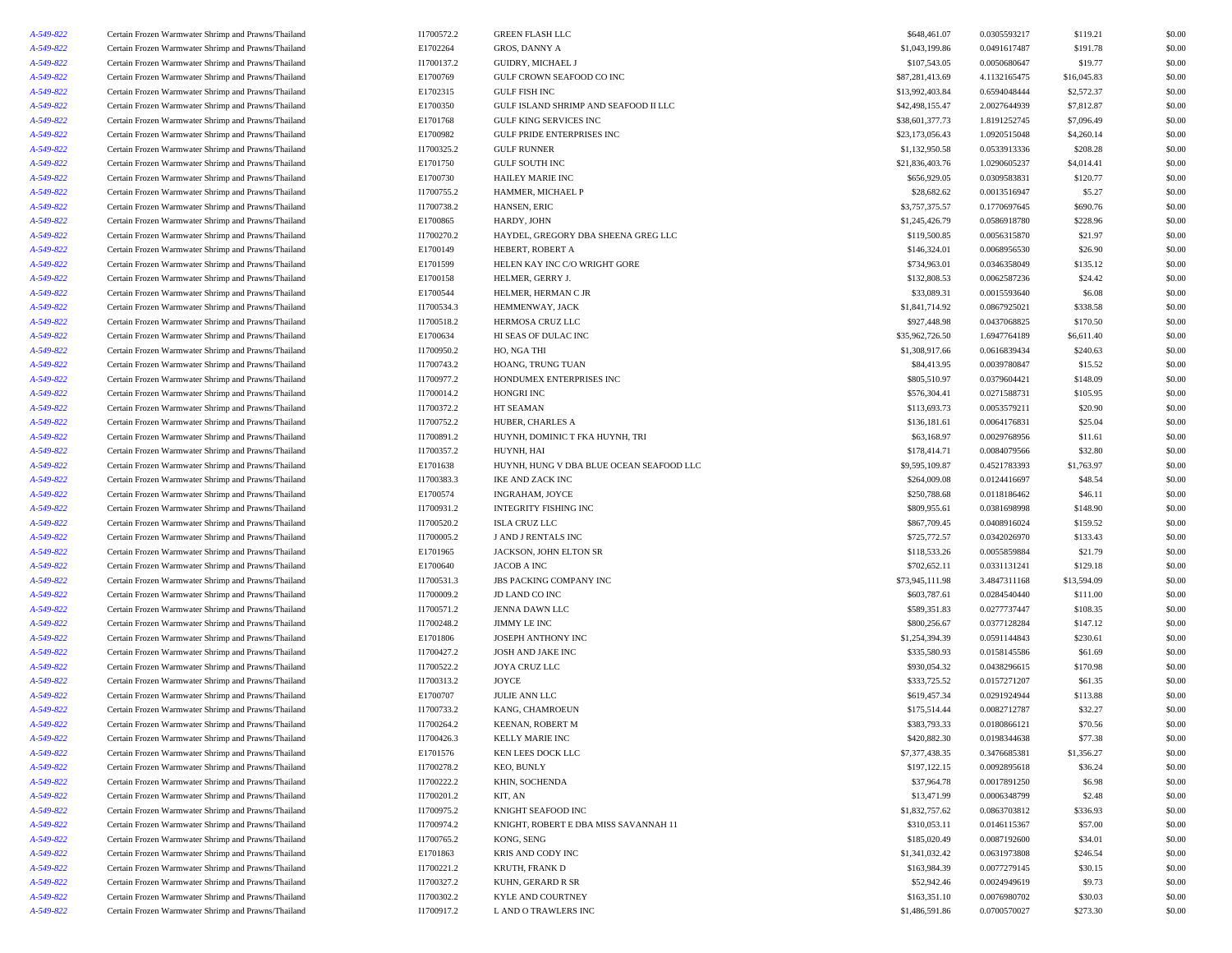| A-549-822 | Certain Frozen Warmwater Shrimp and Prawns/Thailand | E1701902   | L T INC                                     | \$919,772.37     | 0.0433451152 | \$169.09             | \$0.00 |
|-----------|-----------------------------------------------------|------------|---------------------------------------------|------------------|--------------|----------------------|--------|
| A-549-822 | Certain Frozen Warmwater Shrimp and Prawns/Thailand | I1700114.2 | LA MACARELA INC                             | \$97,992.44      | 0.0046179835 | \$18.01              | \$0.00 |
| A-549-822 | Certain Frozen Warmwater Shrimp and Prawns/Thailand | I1700039.2 | LA PACHITA INC                              | \$548,353.82     | 0.0258416759 | \$100.81             | \$0.00 |
| A-549-822 | Certain Frozen Warmwater Shrimp and Prawns/Thailand | I1701005.3 | <b>LABAUVE INC</b>                          | \$430,084.01     | 0.0202681028 | \$79.07              | \$0.00 |
| A-549-822 | Certain Frozen Warmwater Shrimp and Prawns/Thailand | I1700306.2 | <b>LADY GWEN DOE</b>                        | \$355,514.85     | 0.0167539629 | \$65.36              | \$0.00 |
| A-549-822 | Certain Frozen Warmwater Shrimp and Prawns/Thailand | E1701913   | <b>LADY MARIE INC</b>                       | \$1,112,526.51   | 0.0524288306 | \$204.53             | \$0.00 |
| A-549-822 | Certain Frozen Warmwater Shrimp and Prawns/Thailand | I1700435.3 | <b>LADY TONI INC</b>                        | \$391,096.97     | 0.0184308029 | \$71.90              | \$0.00 |
| A-549-822 | Certain Frozen Warmwater Shrimp and Prawns/Thailand | E1700444   | LAFITTE FROZEN FOODS CORPORATION            | \$122,575,510.02 | 5.7764831574 | \$22,534.31          | \$0.00 |
| A-549-822 | Certain Frozen Warmwater Shrimp and Prawns/Thailand | E1701365   | LAGASSE, MICHAEL DBA BONNIE DIANA           | \$596,161.49     | 0.0280946561 | \$109.60             | \$0.00 |
| A-549-822 | Certain Frozen Warmwater Shrimp and Prawns/Thailand | E1702332   | LAM, HIEP TAN                               | \$74,959.53      | 0.0035325365 | \$13.78              | \$0.00 |
|           |                                                     |            |                                             |                  |              | \$10.80              |        |
| A-549-822 | Certain Frozen Warmwater Shrimp and Prawns/Thailand | I1700751.2 | LAM, LEE PHENH                              | \$58,766.84      | 0.0027694412 |                      | \$0.00 |
| A-549-822 | Certain Frozen Warmwater Shrimp and Prawns/Thailand | E1702338   | LAM, PHAN                                   | \$691,983.25     | 0.0326103443 | \$127.21             | \$0.00 |
| A-549-822 | Certain Frozen Warmwater Shrimp and Prawns/Thailand | I1700535.2 | <b>LANCERO INC</b>                          | \$1,075,160.74   | 0.0506679344 | \$197.66             | \$0.00 |
| A-549-822 | Certain Frozen Warmwater Shrimp and Prawns/Thailand | E1700549   | LANDRY, ROBERT E                            | \$83,757.84      | 0.0039471649 | \$15.40              | \$0.00 |
| A-549-822 | Certain Frozen Warmwater Shrimp and Prawns/Thailand | E1700253   | LASSEIGNE, FLOYD                            | \$71,921.00      | 0.0033893430 | \$13.22              | \$0.00 |
| A-549-822 | Certain Frozen Warmwater Shrimp and Prawns/Thailand | I1700202.2 | LAT, CHHIET                                 | \$191,577.67     | 0.0090282731 | \$35.22              | \$0.00 |
| A-549-822 | Certain Frozen Warmwater Shrimp and Prawns/Thailand | I1700198.2 | LE FAMILY INC                               | \$1,118,998.87   | 0.0527338465 | \$205.72             | \$0.00 |
| A-549-822 | Certain Frozen Warmwater Shrimp and Prawns/Thailand | I1700737.2 | LE, HUNG                                    | \$107,770.97     | 0.0050788057 | \$19.81              | \$0.00 |
| A-549-822 | Certain Frozen Warmwater Shrimp and Prawns/Thailand | I1700246.2 | LE, KEVIN M                                 | \$252,322.76     | 0.0118909411 | \$46.39              | \$0.00 |
| A-549-822 | Certain Frozen Warmwater Shrimp and Prawns/Thailand | I1700200.2 | LE, KHOA HONG                               | \$119,596.37     | 0.0056360885 | \$21.99              | \$0.00 |
| A-549-822 | Certain Frozen Warmwater Shrimp and Prawns/Thailand | I1700277.2 | LE, KY VAN                                  | \$165,838.53     | 0.0078152926 | \$30.49              | \$0.00 |
| A-549-822 | Certain Frozen Warmwater Shrimp and Prawns/Thailand | E1702169   | LE, MINH VAN DBA CAPT PHILLIP               | \$1,064,681.47   | 0.0501740892 | \$195.73             | \$0.00 |
| A-549-822 | Certain Frozen Warmwater Shrimp and Prawns/Thailand | E1702163   | LE, MINH VAN DBA ST PHILLIP INC             | \$1,031,183.09   | 0.0485954474 | \$189.57             | \$0.00 |
| A-549-822 | Certain Frozen Warmwater Shrimp and Prawns/Thailand | E1701124   | LE, PHAT AND TRAN, LE                       | \$932,056.07     | 0.0439239958 | \$171.35             | \$0.00 |
| A-549-822 | Certain Frozen Warmwater Shrimp and Prawns/Thailand | I1700285.2 | LE, QUE VAN                                 | \$52,584.10      | 0.0024780739 | \$9.67               | \$0.00 |
| A-549-822 | Certain Frozen Warmwater Shrimp and Prawns/Thailand | E1701395   | LE, TONY                                    | \$75,193.97      | 0.0035435847 | \$13.82              | \$0.00 |
| A-549-822 | Certain Frozen Warmwater Shrimp and Prawns/Thailand | I1700961.2 | LEBLANC, GARETH R JR                        | \$615,547.67     | 0.0290082476 | \$113.16             | \$0.00 |
| A-549-822 | Certain Frozen Warmwater Shrimp and Prawns/Thailand | E1702187   | LEBLANC, LANVIN J                           | \$197,488.86     | 0.0093068434 | \$36.31              | \$0.00 |
| A-549-822 | Certain Frozen Warmwater Shrimp and Prawns/Thailand | I1700157.2 | LEBLANC, MARTY                              | \$89,158.21      | 0.0042016623 | \$16.39              | \$0.00 |
| A-549-822 | Certain Frozen Warmwater Shrimp and Prawns/Thailand | E1700193   | LEBOUEF, LESLIE                             | \$88,615.96      | 0.0041761083 | \$16.29              | \$0.00 |
| A-549-822 | Certain Frozen Warmwater Shrimp and Prawns/Thailand | I1700982.2 | LECOMPTE, JESSE JR DBA BOAT JOSEY WALES LLC | \$686,729.33     | 0.0323627485 | \$126.25             | \$0.00 |
|           |                                                     |            |                                             |                  | 0.0371886139 |                      |        |
| A-549-822 | Certain Frozen Warmwater Shrimp and Prawns/Thailand | I1700527.2 | LIBERTAD FISHERIES INC                      | \$789,132.97     |              | \$145.07             | \$0.00 |
| A-549-822 | Certain Frozen Warmwater Shrimp and Prawns/Thailand | I1700331.3 | LICATINO, DANIEL JR                         | \$101,748.69     | 0.0047950002 | \$18.71              | \$0.00 |
| A-549-822 | Certain Frozen Warmwater Shrimp and Prawns/Thailand | I1700956.2 | LIL ROBBIE INC                              | \$85,102.29      | 0.0040105233 | \$15.65              | \$0.00 |
| A-549-822 | Certain Frozen Warmwater Shrimp and Prawns/Thailand | I1700624.2 | LINDA CRUZ LLC                              | \$832,126.03     | 0.0392147012 | \$152.98             | \$0.00 |
| A-549-822 | Certain Frozen Warmwater Shrimp and Prawns/Thailand | I1700308.2 | LINDA JUNE                                  | \$18,770.34      | 0.0008845695 | \$3.45               | \$0.00 |
| A-549-822 | Certain Frozen Warmwater Shrimp and Prawns/Thailand | E1700592   | LITTLE DAVID GULF TRAWLER INC               | \$836,612.72     | 0.0394261406 | \$153.80             | \$0.00 |
| A-549-822 | Certain Frozen Warmwater Shrimp and Prawns/Thailand | E1700700   | LITTLE ERNIE GULF TRAWLER INC               | \$856,545.67     | 0.0403654991 | \$157.47             | \$0.00 |
| A-549-822 | Certain Frozen Warmwater Shrimp and Prawns/Thailand | I1700434.2 | LITTLE KEN INC                              | \$340,488.64     | 0.0160458390 | \$62.60              | \$0.00 |
| A-549-822 | Certain Frozen Warmwater Shrimp and Prawns/Thailand | I1700747.2 | LIV, NIEM                                   | \$180,247.93     | 0.0084943488 | \$33.14              | \$0.00 |
| A-549-822 | Certain Frozen Warmwater Shrimp and Prawns/Thailand | I1700942.2 | LONG, ROBERT DBA PREDATOR INC               | \$498,965.19     | 0.0235141915 | \$91.73              | \$0.00 |
| A-549-822 | Certain Frozen Warmwater Shrimp and Prawns/Thailand | E1701737   | LOUISIANA GULF SHRIMP LLC                   | \$1,047,375.36   | 0.0493585230 | \$192.55             | \$0.00 |
| A-549-822 | Certain Frozen Warmwater Shrimp and Prawns/Thailand | I1700988.3 | LOUISIANA SHRIMP AND PACKING INC            | \$34,309,357.10  | 1.6168598719 | \$6,307.44           | \$0.00 |
| A-549-822 | Certain Frozen Warmwater Shrimp and Prawns/Thailand | I1700192.2 | LUONG, THU X                                | \$67,734.24      | 0.0031920381 | \$12.45              | \$0.00 |
| A-549-822 | Certain Frozen Warmwater Shrimp and Prawns/Thailand | I1700500.2 | MADERA CRUZ LLC                             | \$1,087,596.12   | 0.0512539631 | \$199.94             | \$0.00 |
| A-549-822 | Certain Frozen Warmwater Shrimp and Prawns/Thailand | I1700547.2 | <b>MADISON SEAFOOD</b>                      | \$4,046,971.06   | 0.1907172172 | \$744.00             | \$0.00 |
| A-549-822 | Certain Frozen Warmwater Shrimp and Prawns/Thailand | E1702122   | MALIBU                                      | \$857,909.30     | 0.0404297614 | \$157.72             | \$0.00 |
| A-549-822 | Certain Frozen Warmwater Shrimp and Prawns/Thailand | I1700569.2 | MALOLO LLC                                  | \$644,017.48     | 0.0303499135 | \$118.40             | \$0.00 |
| A-549-822 | Certain Frozen Warmwater Shrimp and Prawns/Thailand | I1700078.2 | MANTEO SHRIMP CO                            | \$764,765.59     | 0.0360402788 | \$140.59             | \$0.00 |
| A-549-822 | Certain Frozen Warmwater Shrimp and Prawns/Thailand | I1700292.2 | MAO, CHANDARASY                             | \$167,624.07     | 0.0078994378 | \$30.82              | \$0.00 |
| A-549-822 | Certain Frozen Warmwater Shrimp and Prawns/Thailand | I1700861.2 | MAO, KIM                                    | \$213,570.91     | 0.0100647247 | \$39.26              | \$0.00 |
| A-549-822 | Certain Frozen Warmwater Shrimp and Prawns/Thailand | I1700042.2 | <b>MARCO CORP</b>                           | \$607,270.02     | 0.0286181558 | \$111.64             | \$0.00 |
| A-549-822 | Certain Frozen Warmwater Shrimp and Prawns/Thailand | E1700238   | MARENO, ANSLEY                              | \$193,941.87     | 0.0091396882 | \$35.65              | \$0.00 |
| A-549-822 | Certain Frozen Warmwater Shrimp and Prawns/Thailand | E1700244   | MARENO, KENNETH                             | \$195,931.84     | 0.0092334674 | \$36.02              | \$0.00 |
| A-549-822 | Certain Frozen Warmwater Shrimp and Prawns/Thailand | I1700401.2 | MARIA ELENA INC                             | \$59,689.80      | 0.0028129365 | \$10.97              | \$0.00 |
| A-549-822 | Certain Frozen Warmwater Shrimp and Prawns/Thailand | I1700538.3 | MARIACHI TRAWLERS INC                       | \$618,058.80     | 0.0291265869 | \$113.62             | \$0.00 |
| A-549-822 | Certain Frozen Warmwater Shrimp and Prawns/Thailand | E1701896   | MARIE TERESA INC                            | \$1,315,009.74   | 0.0619710382 | \$241.75             | \$0.00 |
| A-549-822 | Certain Frozen Warmwater Shrimp and Prawns/Thailand | I1700378.2 | MARY BEA INC                                | \$1,098,552.85   | 0.0517703090 | \$201.96             | \$0.00 |
|           |                                                     |            |                                             |                  | 0.0485837357 |                      |        |
| A-549-822 | Certain Frozen Warmwater Shrimp and Prawns/Thailand | I1700314.2 | <b>MASTER ALSTON</b>                        | \$1,030,934.57   |              | \$189.53<br>\$235.68 | \$0.00 |
| A-549-822 | Certain Frozen Warmwater Shrimp and Prawns/Thailand | E1701027   | MASTER GERALD TRAWLERS INC                  | \$1,281,990.67   | 0.0604149843 |                      | \$0.00 |
| A-549-822 | Certain Frozen Warmwater Shrimp and Prawns/Thailand | E1700448   | MASTER JIMBO INC                            | \$408,010.15     | 0.0192278520 | \$75.01              | \$0.00 |
| A-549-822 | Certain Frozen Warmwater Shrimp and Prawns/Thailand | I1700431.2 | MASTER KEN INC                              | \$437,472.37     | 0.0206162860 | \$80.43              | \$0.00 |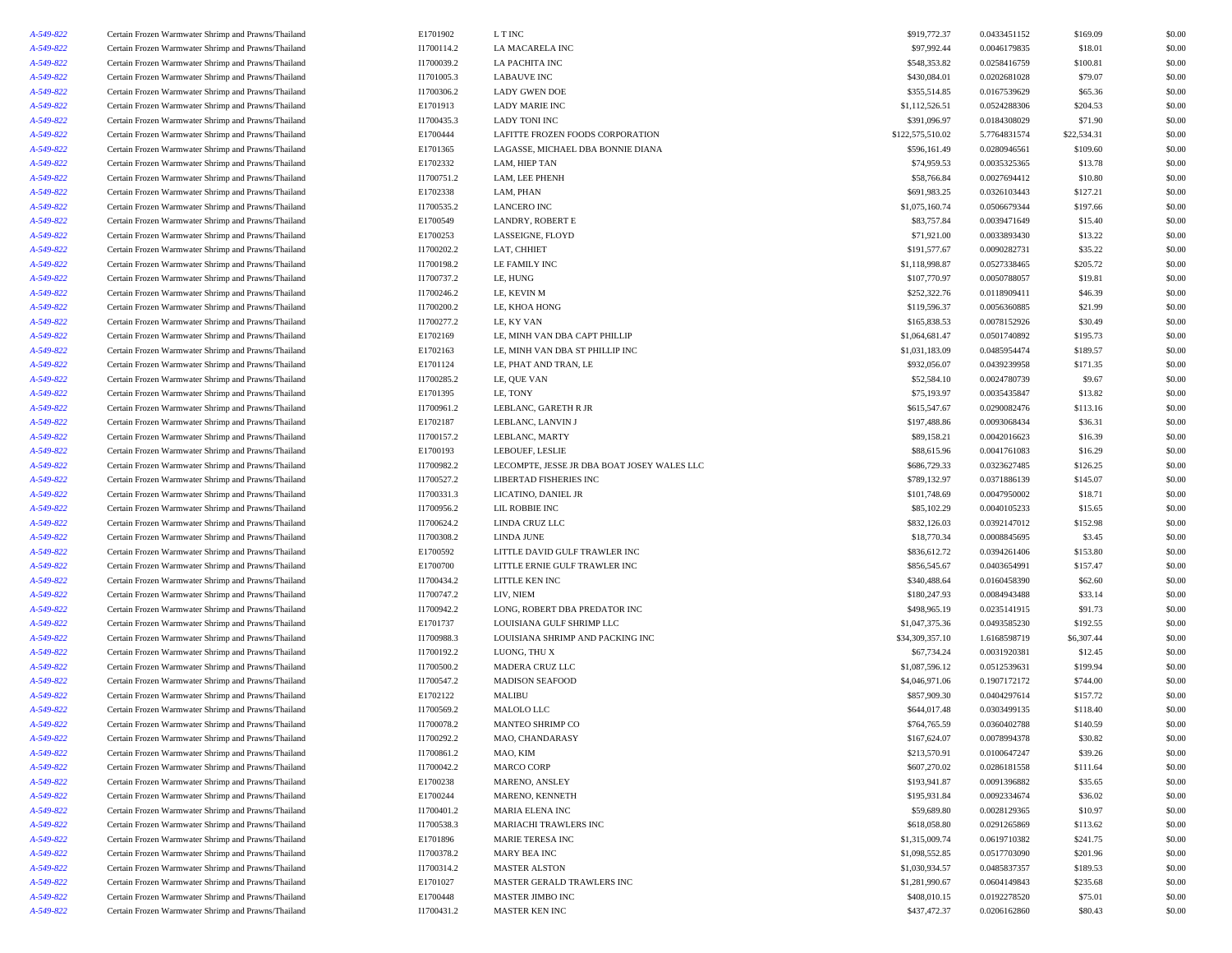| A-549-822 | Certain Frozen Warmwater Shrimp and Prawns/Thailand                                                        | E1700831   | <b>MASTER MIKE INC</b>                     | \$1,321,058.66  | 0.0622560991 | \$242.86   | \$0.00 |
|-----------|------------------------------------------------------------------------------------------------------------|------------|--------------------------------------------|-----------------|--------------|------------|--------|
| A-549-822 | Certain Frozen Warmwater Shrimp and Prawns/Thailand                                                        | E1701015   | MASTER RONALD INC DBA RONALD E             | \$1,178,047.72  | 0.0555165776 | \$216.57   | \$0.00 |
| A-549-822 | Certain Frozen Warmwater Shrimp and Prawns/Thailand                                                        | E1700562   | MATHERNE, JAMES J JR                       | \$139,737.23    | 0.0065852449 | \$25.69    | \$0.00 |
| A-549-822 | Certain Frozen Warmwater Shrimp and Prawns/Thailand                                                        | E1700555   | MATHERNE, JAMES J SR                       | \$161,686.05    | 0.0076196032 | \$29.72    | \$0.00 |
| A-549-822 | Certain Frozen Warmwater Shrimp and Prawns/Thailand                                                        | I1700539.2 | MAVAR, MARK D                              | \$23,985,825.09 | 1.1303539722 | \$4,409.56 | \$0.00 |
| A-549-822 | Certain Frozen Warmwater Shrimp and Prawns/Thailand                                                        | I1700181.2 | MCANESPY, HENRY                            | \$126,599.71    | 0.0059661273 | \$23.27    | \$0.00 |
| A-549-822 | Certain Frozen Warmwater Shrimp and Prawns/Thailand                                                        | I1700180.2 | MCANESPY, LOUIS                            | \$74,947.42     | 0.0035319658 | \$13.78    | \$0.00 |
| A-549-822 | Certain Frozen Warmwater Shrimp and Prawns/Thailand                                                        | E1700750   | MCCLELLAN, EUGENE GARDNER DBA MISS GEORGIA | \$236,893.39    | 0.0111638179 | \$43.55    | \$0.00 |
| A-549-822 | Certain Frozen Warmwater Shrimp and Prawns/Thailand                                                        | I1700553.2 | MILLIS, TIMMIE LEE                         | \$267,158.57    | 0.0125900923 | \$49.11    | \$0.00 |
| A-549-822 | Certain Frozen Warmwater Shrimp and Prawns/Thailand                                                        | I1700425.2 | MISS ADRIANNA INC                          | \$304,649.78    | 0.0143568999 | \$56.01    | \$0.00 |
| A-549-822 | Certain Frozen Warmwater Shrimp and Prawns/Thailand                                                        | E1701785   | MISS ASHLEIGH INC                          | \$1,278,674.31  | 0.0602586978 | \$235.07   | \$0.00 |
|           |                                                                                                            |            |                                            |                 |              |            |        |
| A-549-822 | Certain Frozen Warmwater Shrimp and Prawns/Thailand                                                        | E1701801   | MISS BARBARA INC                           | \$1,148,162.83  | 0.0541082248 | \$211.08   | \$0.00 |
| A-549-822 | Certain Frozen Warmwater Shrimp and Prawns/Thailand                                                        | E1700658   | MISS BERNADETTE A INC                      | \$811,128.36    | 0.0382251668 | \$149.12   | \$0.00 |
| A-549-822 | Certain Frozen Warmwater Shrimp and Prawns/Thailand                                                        | I1700832.2 | MISS CANDACE NICOLE INC                    | \$1,128,788.21  | 0.0531951781 | \$207.52   | \$0.00 |
| A-549-822 | Certain Frozen Warmwater Shrimp and Prawns/Thailand                                                        | I1700915.2 | MISS CAROLINE INC                          | \$782,322.77    | 0.0368676769 | \$143.82   | \$0.00 |
| A-549-822 | Certain Frozen Warmwater Shrimp and Prawns/Thailand                                                        | I1701009.2 | MISS CAROLYN LOUISE INC                    | \$1,383,216.19  | 0.0651853296 | \$254.29   | \$0.00 |
| A-549-822 | Certain Frozen Warmwater Shrimp and Prawns/Thailand                                                        | I1700609.2 | MISS CLEDA JO INC                          | \$1,125,799.55  | 0.0530543347 | \$206.97   | \$0.00 |
| A-549-822 | Certain Frozen Warmwater Shrimp and Prawns/Thailand                                                        | I1700429.3 | MISS DANIELLE GULF TRAWLER INC             | \$758,913.12    | 0.0357644757 | \$139.52   | \$0.00 |
| A-549-822 | Certain Frozen Warmwater Shrimp and Prawns/Thailand                                                        | E1700719   | <b>MISS ELLIE INC</b>                      | \$599,384.84    | 0.0282465595 | \$110.19   | \$0.00 |
| A-549-822 | Certain Frozen Warmwater Shrimp and Prawns/Thailand                                                        | I1700007.2 | MISS FINA INC                              | \$658,238.29    | 0.0310200822 | \$121.01   | \$0.00 |
| A-549-822 | Certain Frozen Warmwater Shrimp and Prawns/Thailand                                                        | E1701790   | MISS HANNAH INC                            | \$1,394,875.04  | 0.0657347636 | \$256.43   | \$0.00 |
| A-549-822 | Certain Frozen Warmwater Shrimp and Prawns/Thailand                                                        | I1700438.3 | MISS HILARY INC                            | \$807,439.02    | 0.0380513032 | \$148.44   | \$0.00 |
| A-549-822 | Certain Frozen Warmwater Shrimp and Prawns/Thailand                                                        | I1700219.2 | MISS KANDY TRAN LLC                        | \$1,740,836.51  | 0.0820385147 | \$320.04   | \$0.00 |
| A-549-822 | Certain Frozen Warmwater Shrimp and Prawns/Thailand                                                        | I1700304.2 | <b>MISS KELSEY</b>                         | \$907,247.35    | 0.0427548622 | \$166.79   | \$0.00 |
| A-549-822 | Certain Frozen Warmwater Shrimp and Prawns/Thailand                                                        | E1701780   | MISS LORAINE INC                           | \$1,008,559.49  | 0.0475292895 | \$185.41   | \$0.00 |
| A-549-822 | Certain Frozen Warmwater Shrimp and Prawns/Thailand                                                        | E1701720   | <b>MISS LORIE</b>                          | \$864,136.59    | 0.0407232281 | \$158.86   | \$0.00 |
| A-549-822 | Certain Frozen Warmwater Shrimp and Prawns/Thailand                                                        | E1700689   | MISS MADELINE INC                          | \$830,158.61    | 0.0391219847 | \$152.62   | \$0.00 |
| A-549-822 | Certain Frozen Warmwater Shrimp and Prawns/Thailand                                                        | I1700932.2 | MISS MARIE INC                             | \$627,792.44    | 0.0295852936 | \$115.41   | \$0.00 |
| A-549-822 | Certain Frozen Warmwater Shrimp and Prawns/Thailand                                                        | I1700827.2 | MISS MARILYN LOUISE INC                    | \$1,044,386.06  | 0.0492176495 | \$192.00   | \$0.00 |
| A-549-822 | Certain Frozen Warmwater Shrimp and Prawns/Thailand                                                        | E1701925   | <b>MISS MARISSA INC</b>                    | \$716,718.56    | 0.0337760185 | \$131.76   | \$0.00 |
|           | Certain Frozen Warmwater Shrimp and Prawns/Thailand                                                        |            |                                            |                 | 0.0357485821 |            |        |
| A-549-822 |                                                                                                            | I1700996.2 | MISS VERNA INC                             | \$758,575.86    |              | \$139.46   | \$0.00 |
| A-549-822 | Certain Frozen Warmwater Shrimp and Prawns/Thailand                                                        | I1700405.3 | MISS WINNIE INC                            | \$658,529.77    | 0.0310338185 | \$121.06   | \$0.00 |
| A-549-822 | Certain Frozen Warmwater Shrimp and Prawns/Thailand                                                        | I1700382.2 | MIZ SHIRLEY INC                            | \$600,007.64    | 0.0282759095 | \$110.31   | \$0.00 |
| A-549-822 | Certain Frozen Warmwater Shrimp and Prawns/Thailand                                                        | E1700814   | MOLL, JERRY JR                             | \$44,586.70     | 0.0021011891 | \$8.20     | \$0.00 |
| A-549-822 | Certain Frozen Warmwater Shrimp and Prawns/Thailand                                                        | E1701163   | MOM AND DAD INC                            | \$361,768.01    | 0.0170486488 | \$66.51    | \$0.00 |
| A-549-822 | Certain Frozen Warmwater Shrimp and Prawns/Thailand                                                        | I1700112.2 | MOORE, RICHARD E DBA JP MOORE INC          | \$442,785.57    | 0.0208666755 | \$81.40    | \$0.00 |
| A-549-822 | Certain Frozen Warmwater Shrimp and Prawns/Thailand                                                        | E1702206   | MORRISON, STEPHEN D JR                     | \$462,951.62    | 0.0218170190 | \$85.11    | \$0.00 |
| A-549-822 | Certain Frozen Warmwater Shrimp and Prawns/Thailand                                                        | E1700568   | MUTH, GARY J SR                            | \$142,516.00    | 0.0067161970 | \$26.20    | \$0.00 |
| A-549-822 | Certain Frozen Warmwater Shrimp and Prawns/Thailand                                                        | I1700587.2 | MY THREE SONS INC                          | \$165,160.03    | 0.0077833177 | \$30.36    | \$0.00 |
| A-549-822 | Certain Frozen Warmwater Shrimp and Prawns/Thailand                                                        | I1700462.2 | NANCY JOY INC                              | \$621,189.92    | 0.0292741438 | \$114.20   | \$0.00 |
| A-549-822 | Certain Frozen Warmwater Shrimp and Prawns/Thailand                                                        | I1700360.3 | NAQUIN, ANTOINE JR                         | \$151,871.96    | 0.0071571052 | \$27.92    | \$0.00 |
| A-549-822 | Certain Frozen Warmwater Shrimp and Prawns/Thailand                                                        | I1700567.2 | <b>NAUTILUS LLC</b>                        | \$750,654.98    | 0.0353753033 | \$138.00   | \$0.00 |
| A-549-822 | Certain Frozen Warmwater Shrimp and Prawns/Thailand                                                        | E1702181   | NGO, DUC NGOC                              | \$280,878.35    | 0.0132366495 | \$51.64    | \$0.00 |
| A-549-822 | Certain Frozen Warmwater Shrimp and Prawns/Thailand                                                        | I1700744.2 | NGO, VU HOANG                              | \$300,676.20    | 0.0141696413 | \$55.28    | \$0.00 |
| A-549-822 | Certain Frozen Warmwater Shrimp and Prawns/Thailand                                                        | E1702146   | NGUYEN, ANDY THUY                          | \$894,671.46    | 0.0421622118 | \$164.48   | \$0.00 |
| A-549-822 | Certain Frozen Warmwater Shrimp and Prawns/Thailand                                                        | E1702069   | NGUYEN, BA                                 | \$82,918.86     | 0.0039076272 | \$15.24    | \$0.00 |
| A-549-822 | Certain Frozen Warmwater Shrimp and Prawns/Thailand                                                        | E1701136   | NGUYEN, BE                                 | \$57,245.59     | 0.0026977509 | \$10.52    | \$0.00 |
| A-549-822 | Certain Frozen Warmwater Shrimp and Prawns/Thailand                                                        | I1700762.2 | <b>NGUYEN, BINH V</b>                      | \$213,562.36    | 0.0100643218 | \$39.26    | \$0.00 |
| A-549-822 | Certain Frozen Warmwater Shrimp and Prawns/Thailand                                                        | E1702110   | NGUYEN, BINH VAN                           | \$618,145.01    | 0.0291306497 | \$113.64   | \$0.00 |
| A-549-822 | Certain Frozen Warmwater Shrimp and Prawns/Thailand                                                        | I1700199.2 | NGUYEN, CANH DBA SIM CORPORATION           | \$266,612.77    | 0.0125643709 | \$49.01    | \$0.00 |
| A-549-822 | Certain Frozen Warmwater Shrimp and Prawns/Thailand                                                        | E1702099   | NGUYEN, CHUC TAN                           | \$1,349,583.71  | 0.0636003682 | \$248.11   | \$0.00 |
|           |                                                                                                            |            | NGUYEN, DANG                               |                 |              |            |        |
| A-549-822 | Certain Frozen Warmwater Shrimp and Prawns/Thailand<br>Certain Frozen Warmwater Shrimp and Prawns/Thailand | E1702081   |                                            | \$1,463,265.26  | 0.0689577154 | \$269.01   | \$0.00 |
| A-549-822 |                                                                                                            | E1702344   | NGUYEN, DAY                                | \$40,032.00     | 0.0018865447 | \$7.36     | \$0.00 |
| A-549-822 | Certain Frozen Warmwater Shrimp and Prawns/Thailand                                                        | E1701050   | NGUYEN, DINH DBA BIG LUCAS                 | \$1,008,465.36  | 0.0475248536 | \$185.40   | \$0.00 |
| A-549-822 | Certain Frozen Warmwater Shrimp and Prawns/Thailand                                                        | E1701056   | NGUYEN, DINH DBA ST LUCAS                  | \$761,640.39    | 0.0358930008 | \$140.02   | \$0.00 |
| A-549-822 | Certain Frozen Warmwater Shrimp and Prawns/Thailand                                                        | I1700237.2 | NGUYEN, DUC                                | \$197,785.00    | 0.0093207992 | \$36.36    | \$0.00 |
| A-549-822 | Certain Frozen Warmwater Shrimp and Prawns/Thailand                                                        | E1701413   | NGUYEN, DUNG                               | \$49,440.31     | 0.0023299199 | \$9.09     | \$0.00 |
| A-549-822 | Certain Frozen Warmwater Shrimp and Prawns/Thailand                                                        | I1700863.2 | NGUYEN, GIAU V                             | \$137,334.21    | 0.0064720004 | \$25.25    | \$0.00 |
| A-549-822 | Certain Frozen Warmwater Shrimp and Prawns/Thailand                                                        | I1700860.2 | NGUYEN, HA                                 | \$161,004.57    | 0.0075874878 | \$29.60    | \$0.00 |
| A-549-822 | Certain Frozen Warmwater Shrimp and Prawns/Thailand                                                        | E1702349   | NGUYEN, HAN VAN                            | \$603,784.48    | 0.0284538965 | \$111.00   | \$0.00 |
| A-549-822 | Certain Frozen Warmwater Shrimp and Prawns/Thailand                                                        | E1701675   | NGUYEN, HANH                               | \$475,391.90    | 0.0224032786 | \$87.40    | \$0.00 |
| A-549-822 | Certain Frozen Warmwater Shrimp and Prawns/Thailand                                                        | E1701756   | NGUYEN, HARRY DBA HARRY AND MARK INC       | \$835,049.59    | 0.0393524766 | \$153.52   | \$0.00 |
|           |                                                                                                            |            |                                            |                 |              |            |        |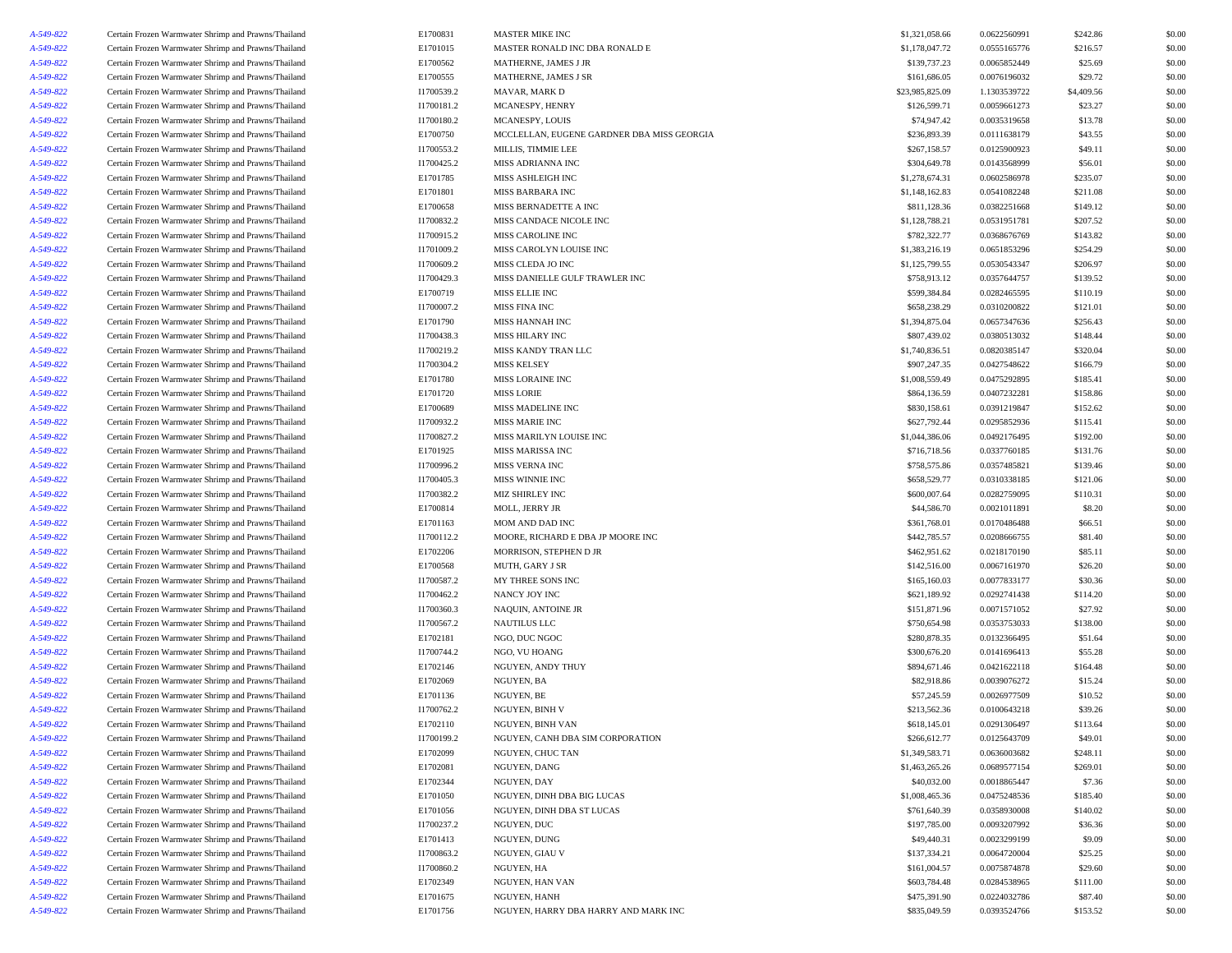| A-549-822 | Certain Frozen Warmwater Shrimp and Prawns/Thailand | I1700758.2 | NGUYEN, HENRY TRANG                  | \$196,822.58    | 0.0092754443 | \$36.18    | \$0.00 |
|-----------|-----------------------------------------------------|------------|--------------------------------------|-----------------|--------------|------------|--------|
| A-549-822 | Certain Frozen Warmwater Shrimp and Prawns/Thailand | E1701649   | NGUYEN, HIEN                         | \$614,490.89    | 0.0289584459 | \$112.97   | \$0.00 |
| A-549-822 | Certain Frozen Warmwater Shrimp and Prawns/Thailand | I1700223.3 | NGUYEN, HOANG                        | \$394,771.70    | 0.0186039779 | \$72.57    | \$0.00 |
| A-549-822 | Certain Frozen Warmwater Shrimp and Prawns/Thailand | E1702152   | NGUYEN, HUNG MANH                    | \$984,235.54    | 0.0463830011 | \$180.94   | \$0.00 |
| A-549-822 | Certain Frozen Warmwater Shrimp and Prawns/Thailand | I1700266.2 | NGUYEN, HUNG V                       | \$178,600.63    | 0.0084167182 | \$32.83    | \$0.00 |
| A-549-822 | Certain Frozen Warmwater Shrimp and Prawns/Thailand | E1701461   | NGUYEN, JEFFERSON                    | \$55,345.07     | 0.0026081871 | \$10.17    | \$0.00 |
| A-549-822 | Certain Frozen Warmwater Shrimp and Prawns/Thailand | E1701822   | NGUYEN, KIM MAI                      | \$1,572,338.21  | 0.0740978780 | \$289.06   | \$0.00 |
| A-549-822 | Certain Frozen Warmwater Shrimp and Prawns/Thailand | E1701130   | NGUYEN, LAM VAN                      | \$1,013,255.51  | 0.0477505938 | \$186.28   | \$0.00 |
| A-549-822 | Certain Frozen Warmwater Shrimp and Prawns/Thailand | E1701794   | NGUYEN, LANG                         | \$289,709.51    | 0.0136528260 | \$53.26    | \$0.00 |
| A-549-822 | Certain Frozen Warmwater Shrimp and Prawns/Thailand | I1700869.2 | NGUYEN, LAP VAN                      | \$202,586.02    | 0.0095470517 | \$37.24    | \$0.00 |
| A-549-822 | Certain Frozen Warmwater Shrimp and Prawns/Thailand | I1700413.2 | NGUYEN, LIEN THI                     | \$139,431.85    | 0.0065708536 | \$25.63    | \$0.00 |
| A-549-822 | Certain Frozen Warmwater Shrimp and Prawns/Thailand | I1700276.2 | NGUYEN, LONG THANH                   | \$85,166.35     | 0.0040135422 | \$15.66    | \$0.00 |
| A-549-822 | Certain Frozen Warmwater Shrimp and Prawns/Thailand | I1700867.2 | NGUYEN, LUOM T                       | \$180,211.30    | 0.0084926225 | \$33.13    | \$0.00 |
| A-549-822 | Certain Frozen Warmwater Shrimp and Prawns/Thailand | I1700766.2 | NGUYEN, MAO V                        | \$71,656.52     | 0.0033768791 | \$13.17    | \$0.00 |
|           |                                                     |            |                                      |                 |              |            |        |
| A-549-822 | Certain Frozen Warmwater Shrimp and Prawns/Thailand | E1702104   | NGUYEN, MARY                         | \$484,981.70    | 0.0228552067 | \$89.16    | \$0.00 |
| A-549-822 | Certain Frozen Warmwater Shrimp and Prawns/Thailand | I1701002.3 | NGUYEN, MINH Q                       | \$1,169,962.95  | 0.0551355754 | \$215.09   | \$0.00 |
| A-549-822 | Certain Frozen Warmwater Shrimp and Prawns/Thailand | E1702299   | NGUYEN, MINH                         | \$618,783.39    | 0.0291607339 | \$113.76   | \$0.00 |
| A-549-822 | Certain Frozen Warmwater Shrimp and Prawns/Thailand | E1701561   | NGUYEN, MINH                         | \$198,898.13    | 0.0093732565 | \$36.57    | \$0.00 |
| A-549-822 | Certain Frozen Warmwater Shrimp and Prawns/Thailand | I1700263.2 | NGUYEN, MUOI                         | \$411,967.59    | 0.0194143499 | \$75.74    | \$0.00 |
| A-549-822 | Certain Frozen Warmwater Shrimp and Prawns/Thailand | E1702074   | NGUYEN, NAM VAN                      | \$39,063.96     | 0.0018409249 | \$7.18     | \$0.00 |
| A-549-822 | Certain Frozen Warmwater Shrimp and Prawns/Thailand | E1702134   | NGUYEN, NGHIEP THANH DBA BETHANY INC | \$697,385.29    | 0.0328649204 | \$128.21   | \$0.00 |
| A-549-822 | Certain Frozen Warmwater Shrimp and Prawns/Thailand | E1702128   | NGUYEN, NGHIEP THANH DBA SAINT CLARA | \$1,012,378.08  | 0.0477092441 | \$186.12   | \$0.00 |
| A-549-822 | Certain Frozen Warmwater Shrimp and Prawns/Thailand | E1701810   | NGUYEN, NGOC TIM                     | \$200,336.14    | 0.0094410241 | \$36.83    | \$0.00 |
| A-549-822 | Certain Frozen Warmwater Shrimp and Prawns/Thailand | I1700739.2 | NGUYEN, NGOC VAN                     | \$91,409.50     | 0.0043077564 | \$16.80    | \$0.00 |
| A-549-822 | Certain Frozen Warmwater Shrimp and Prawns/Thailand | I1700244.2 | NGUYEN, NUONG DBA CAPT SANG LLC      | \$728,721.89    | 0.0343416864 | \$133.97   | \$0.00 |
| A-549-822 | Certain Frozen Warmwater Shrimp and Prawns/Thailand | I1700746.2 | NGUYEN, QUYEN M                      | \$148,586.98    | 0.0070022975 | \$27.32    | \$0.00 |
| A-549-822 | Certain Frozen Warmwater Shrimp and Prawns/Thailand | I1700528.2 | NGUYEN, ROE VAN                      | \$369,135.61    | 0.0173958537 | \$67.86    | \$0.00 |
| A-549-822 | Certain Frozen Warmwater Shrimp and Prawns/Thailand | E1701816   | NGUYEN, ROSE DBA S AND T MARINE INC  | \$846,391.24    | 0.0398869623 | \$155.60   | \$0.00 |
| A-549-822 | Certain Frozen Warmwater Shrimp and Prawns/Thailand | E1701668   | NGUYEN, ROSE DBA R AND C MARINE INC  | \$823,354.11    | 0.0388013164 | \$151.37   | \$0.00 |
| A-549-822 | Certain Frozen Warmwater Shrimp and Prawns/Thailand | I1700105.2 | NGUYEN, SANG VAN                     | \$451,140.37    | 0.0212604031 | \$82.94    | \$0.00 |
| A-549-822 | Certain Frozen Warmwater Shrimp and Prawns/Thailand | I1700234.2 | NGUYEN, SAU VAN                      | \$139,041.53    | 0.0065524594 | \$25.56    | \$0.00 |
| A-549-822 | Certain Frozen Warmwater Shrimp and Prawns/Thailand | I1700756.2 | NGUYEN, TAI T                        | \$68,259.37     | 0.0032167853 | \$12.55    | \$0.00 |
| A-549-822 | Certain Frozen Warmwater Shrimp and Prawns/Thailand | E1702087   | NGUYEN, TAM MINH                     | \$795,323.05    | 0.0374803270 | \$146.21   | \$0.00 |
| A-549-822 | Certain Frozen Warmwater Shrimp and Prawns/Thailand | I1700239.2 | NGUYEN, TAM VAN                      | \$181,531.47    | 0.0085548368 | \$33.37    | \$0.00 |
| A-549-822 | Certain Frozen Warmwater Shrimp and Prawns/Thailand | E1700976   | NGUYEN, TAN                          | \$416,442.87    | 0.0196252516 | \$76.56    | \$0.00 |
| A-549-822 | Certain Frozen Warmwater Shrimp and Prawns/Thailand | E1701663   | NGUYEN, THU VAN                      | \$7,231,267.94  | 0.3407801237 | \$1,329.40 | \$0.00 |
| A-549-822 | Certain Frozen Warmwater Shrimp and Prawns/Thailand | I1700749.2 | NGUYEN, THUONG VAN                   | \$309,874.32    | 0.0146031111 | \$56.97    | \$0.00 |
| A-549-822 | Certain Frozen Warmwater Shrimp and Prawns/Thailand | E1701762   | NGUYEN, TRICH VAN                    | \$834,802.97    | 0.0393408544 | \$153.47   | \$0.00 |
| A-549-822 | Certain Frozen Warmwater Shrimp and Prawns/Thailand | I1700761.2 | NGUYEN, TUNG                         | \$279,691.14    | 0.0131807011 | \$51.42    | \$0.00 |
| A-549-822 | Certain Frozen Warmwater Shrimp and Prawns/Thailand | I1700895.2 | NGUYEN, VAN H                        | \$73,590.41     | 0.0034680155 | \$13.53    | \$0.00 |
| A-549-822 | Certain Frozen Warmwater Shrimp and Prawns/Thailand | I1700260.2 | NGUYEN, VIET                         | \$404,147.59    | 0.0190458253 | \$74.30    | \$0.00 |
| A-549-822 | Certain Frozen Warmwater Shrimp and Prawns/Thailand | I1700238.2 | NGUYEN, VU                           | \$126,652.70    | 0.0059686245 | \$23.28    | \$0.00 |
| A-549-822 | Certain Frozen Warmwater Shrimp and Prawns/Thailand | I1700501.2 | NUESTRA CRUZ LLC                     | \$280,646.20    | 0.0132257092 | \$51.59    | \$0.00 |
| A-549-822 | Certain Frozen Warmwater Shrimp and Prawns/Thailand | E1700455   | <b>NUNEZ SEAFOOD</b>                 | \$4,297,110.96  | 0.2025052890 | \$789.98   | \$0.00 |
| A-549-822 | Certain Frozen Warmwater Shrimp and Prawns/Thailand | I1700065.2 | NUNEZ, CONRAD J                      | \$158,757.79    | 0.0074816062 | \$29.19    | \$0.00 |
| A-549-822 | Certain Frozen Warmwater Shrimp and Prawns/Thailand | I1700734.2 | OCEAN EMPEROR INC                    | \$576,818.67    | 0.0271831080 | \$106.04   | \$0.00 |
| A-549-822 | Certain Frozen Warmwater Shrimp and Prawns/Thailand | E1700168   | OCEAN HARVEST WHOLESALE INC          | \$29,100,716.43 | 1.3713979105 | \$5,349.88 | \$0.00 |
| A-549-822 | Certain Frozen Warmwater Shrimp and Prawns/Thailand | E1701173   | OCEAN PRIDE SEAFOOD INC              | \$3,520,010.73  | 0.1658837291 | \$647.12   | \$0.00 |
| A-549-822 | Certain Frozen Warmwater Shrimp and Prawns/Thailand | E1700010   | OCEAN SELECT SEAFOOD LLC             | \$10,782,008.06 | 0.5081120034 | \$1,982.17 | \$0.00 |
| A-549-822 | Certain Frozen Warmwater Shrimp and Prawns/Thailand | E1702221   | OCEAN SPRINGS SEAFOOD MARKET INC     | \$19,800,296.81 | 0.9331071192 | \$3,640.09 | \$0.00 |
| A-549-822 | Certain Frozen Warmwater Shrimp and Prawns/Thailand | E1701890   | OCEAN WIND INC                       | \$1,703,111.77  | 0.0802607018 | \$313.10   | \$0.00 |
| A-549-822 | Certain Frozen Warmwater Shrimp and Prawns/Thailand | I1700466.3 | OCEANICA CRUZ LLC                    | \$1,227,937.38  | 0.0578676735 | \$225.74   | \$0.00 |
| A-549-822 | Certain Frozen Warmwater Shrimp and Prawns/Thailand | I1700558.2 | ODIN LLC                             | \$597,940.67    | 0.0281785016 | \$109.93   | \$0.00 |
| A-549-822 | Certain Frozen Warmwater Shrimp and Prawns/Thailand | I1700979.2 | OLANDER, RODNEY P                    | \$142,067.08    | 0.0066950412 | \$26.12    | \$0.00 |
| A-549-822 | Certain Frozen Warmwater Shrimp and Prawns/Thailand | E1701543   | OLANDER, THOMAS                      | \$70,251.48     | 0.0033106653 | \$12.92    | \$0.00 |
| A-549-822 | Certain Frozen Warmwater Shrimp and Prawns/Thailand | I1700235.2 | P T FISHERIES INC                    | \$388,426.59    | 0.0183049588 | \$71.41    | \$0.00 |
| A-549-822 | Certain Frozen Warmwater Shrimp and Prawns/Thailand | E1701190   | PALMISANO, DANIEL                    | \$158,849.09    | 0.0074859088 | \$29.20    | \$0.00 |
| A-549-822 | Certain Frozen Warmwater Shrimp and Prawns/Thailand | E1700437   | PALMISANO, DWAYNE JR                 | \$126,294.64    | 0.0059517506 | \$23.22    | \$0.00 |
| A-549-822 | Certain Frozen Warmwater Shrimp and Prawns/Thailand | I1701001.3 | PAPA ROD INC                         | \$666,933.41    | 0.0314298477 | \$122.61   | \$0.00 |
| A-549-822 | Certain Frozen Warmwater Shrimp and Prawns/Thailand | E1700061   | PARFAIT, ROBERT C SR                 | \$86,175.26     | 0.0040610880 | \$15.84    | \$0.00 |
| A-549-822 | Certain Frozen Warmwater Shrimp and Prawns/Thailand | I1700196.2 |                                      |                 |              |            | \$0.00 |
|           |                                                     |            | PARRIA, GAVIN C                      | \$575,066.58    | 0.0271005392 | \$105.72   |        |
| A-549-822 | Certain Frozen Warmwater Shrimp and Prawns/Thailand | E1700841   | PARRIA, JERRY D                      | \$211,270.03    | 0.0099562936 | \$38.84    | \$0.00 |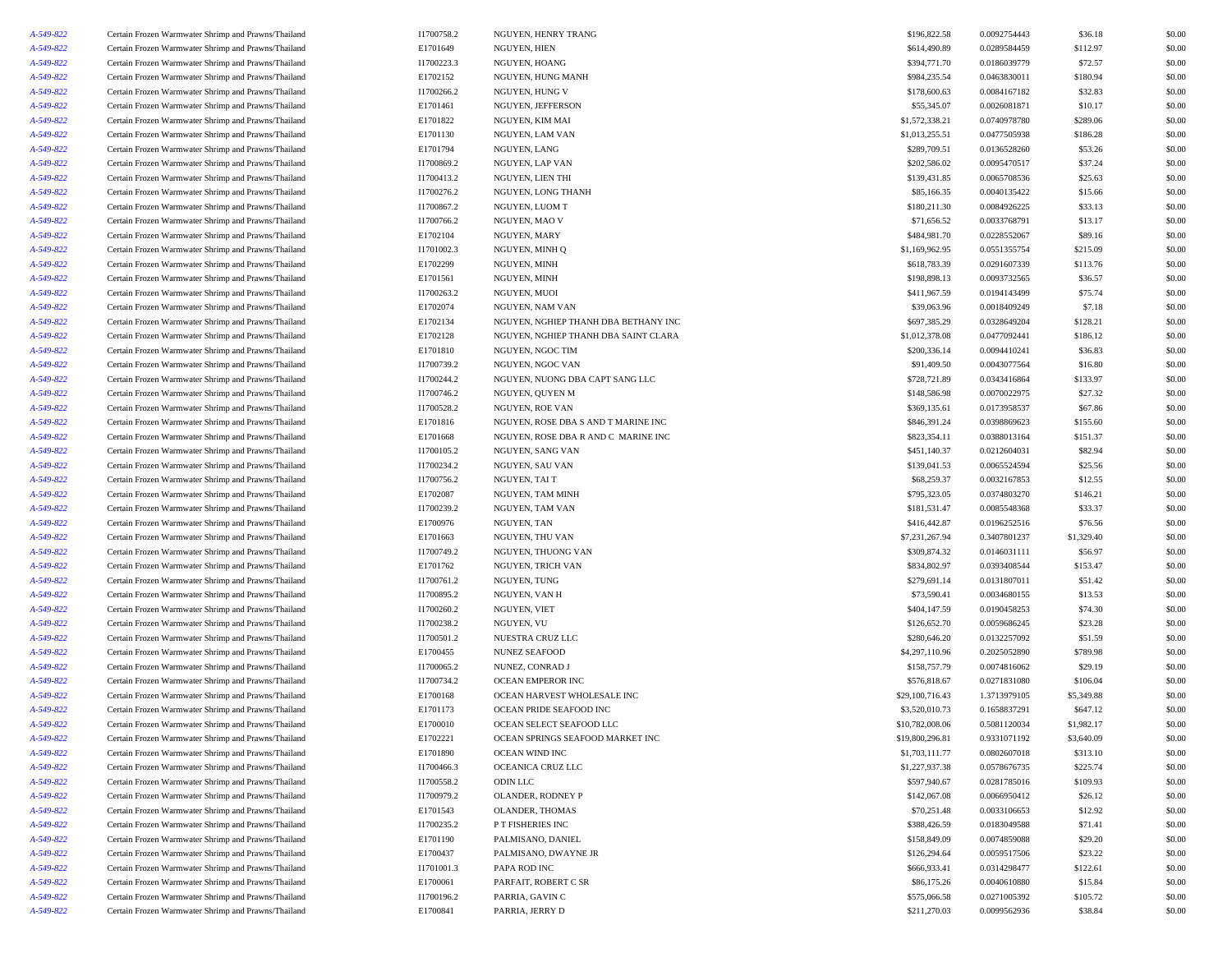| A-549-822 | Certain Frozen Warmwater Shrimp and Prawns/Thailand | I1700085.2 | PARRIA, LOUIS III                      | \$322,604.81    | 0.0152030471 | \$59.31     | \$0.00 |
|-----------|-----------------------------------------------------|------------|----------------------------------------|-----------------|--------------|-------------|--------|
| A-549-822 | Certain Frozen Warmwater Shrimp and Prawns/Thailand | I1700074.2 | PARRIA, LOUIS JR                       | \$541,146.15    | 0.0255020079 | \$99.48     | \$0.00 |
| A-549-822 | Certain Frozen Warmwater Shrimp and Prawns/Thailand | I1700075.2 | PARRIA, RONALD                         | \$444,054.56    | 0.0209264778 | \$81.64     | \$0.00 |
| A-549-822 | Certain Frozen Warmwater Shrimp and Prawns/Thailand | E1700399   | PAUL PIAZZA AND SON INC                | \$86,137,130.89 | 4.0592911727 | \$15,835.47 | \$0.00 |
| A-549-822 | Certain Frozen Warmwater Shrimp and Prawns/Thailand | E1700360   | PEARL INC DBA INDIAN RIDGE SHRIMP CO   | \$14,794,555.64 | 0.6972069825 | \$2,719.83  | \$0.00 |
| A-549-822 | Certain Frozen Warmwater Shrimp and Prawns/Thailand | E1700713   | PELICAN POINT SEAFOOD INC              | \$788,559.27    | 0.0371615777 | \$144.97    | \$0.00 |
| A-549-822 | Certain Frozen Warmwater Shrimp and Prawns/Thailand | I1700555.2 | PENNY V LLC                            | \$646,413.04    | 0.0304628065 | \$118.84    | \$0.00 |
| A-549-822 | Certain Frozen Warmwater Shrimp and Prawns/Thailand | E1700126   | PERRIN, DAVID M                        | \$70,369.61     | 0.0033162323 | \$12.94     | \$0.00 |
| A-549-822 | Certain Frozen Warmwater Shrimp and Prawns/Thailand | E1700138   | PERRIN, KENNETH V                      | \$37,519.39     | 0.0017681356 | \$6.90      | \$0.00 |
| A-549-822 | Certain Frozen Warmwater Shrimp and Prawns/Thailand | I1700605.2 | PERSEVERANCE I LLC                     | \$635,256.74    | 0.0299370556 | \$116.79    | \$0.00 |
| A-549-822 | Certain Frozen Warmwater Shrimp and Prawns/Thailand | E1701871   | PHAM, JOSEPH SON                       | \$952,552.53    | 0.0448899103 | \$175.12    | \$0.00 |
| A-549-822 | Certain Frozen Warmwater Shrimp and Prawns/Thailand | E1702093   | PHAM, THANH DUC                        | \$1,017,100.62  | 0.0479317981 | \$186.98    | \$0.00 |
| A-549-822 | Certain Frozen Warmwater Shrimp and Prawns/Thailand | E1700084   | PIZANI, TERRILL                        | \$244,335.55    | 0.0115145365 | \$44.92     | \$0.00 |
| A-549-822 | Certain Frozen Warmwater Shrimp and Prawns/Thailand | E1700090   | PIZANI, TERRY JR                       | \$552,391.30    | 0.0260319459 | \$101.55    | \$0.00 |
| A-549-822 | Certain Frozen Warmwater Shrimp and Prawns/Thailand | I1700272.2 | PLAISANCE, EARL J JR                   | \$90,474.37     | 0.0042636875 | \$16.63     | \$0.00 |
| A-549-822 | Certain Frozen Warmwater Shrimp and Prawns/Thailand | I1700959.2 | PLAISANCE, KEITH                       | \$105,280.84    | 0.0049614560 | \$19.35     | \$0.00 |
| A-549-822 | Certain Frozen Warmwater Shrimp and Prawns/Thailand | I1700468.2 | PLATA CRUZ LLC                         | \$1,014,420.77  | 0.0478055077 | \$186.49    | \$0.00 |
| A-549-822 | Certain Frozen Warmwater Shrimp and Prawns/Thailand | I1700281.2 | PLORK, PHAN                            | \$205,036.28    | 0.0096625225 | \$37.69     | \$0.00 |
| A-549-822 | Certain Frozen Warmwater Shrimp and Prawns/Thailand | E1701020   | POC TAL TRAWLERS INC DBA BEN AND CASEY | \$1,394,351.06  | 0.0657100706 | \$256.34    | \$0.00 |
| A-549-822 | Certain Frozen Warmwater Shrimp and Prawns/Thailand | E1700132   | POLKEY, RICHARD JR                     | \$237,343.54    | 0.0111850317 | \$43.63     | \$0.00 |
| A-549-822 | Certain Frozen Warmwater Shrimp and Prawns/Thailand | E1700037   | PORT ROYAL SEAFOOD INC                 | \$6,556,756.45  | 0.3089931520 | \$1,205.40  | \$0.00 |
| A-549-822 | Certain Frozen Warmwater Shrimp and Prawns/Thailand | E1700900   | POTEET SEAFOOD INC                     | \$7,428,386.06  | 0.3500694956 | \$1,365.64  | \$0.00 |
| A-549-822 | Certain Frozen Warmwater Shrimp and Prawns/Thailand | E1701745   | PRINCESS LORIE LLC                     | \$835,618.09    | 0.0393792677 | \$153.62    | \$0.00 |
| A-549-822 | Certain Frozen Warmwater Shrimp and Prawns/Thailand | E1701713   | PRINCESS MARY INC                      | \$1,131,293.07  | 0.0533132219 | \$207.98    | \$0.00 |
| A-549-822 | Certain Frozen Warmwater Shrimp and Prawns/Thailand | I1700908.2 | PURATA TRAWLER INC                     | \$645,323.63    | 0.0304114670 | \$118.64    | \$0.00 |
| A-549-822 | Certain Frozen Warmwater Shrimp and Prawns/Thailand | E1700737   | PURSUER INC                            | \$496,281.19    | 0.0233877055 | \$91.24     | \$0.00 |
| A-549-822 | Certain Frozen Warmwater Shrimp and Prawns/Thailand | E1701438   | QUACH, DUC                             | \$68,797.60     | 0.0032421499 | \$12.65     | \$0.00 |
| A-549-822 | Certain Frozen Warmwater Shrimp and Prawns/Thailand | I1700469.2 | QUEEN MARY LLC                         | \$1,015,430.79  | 0.0478531059 | \$186.68    | \$0.00 |
| A-549-822 | Certain Frozen Warmwater Shrimp and Prawns/Thailand | I1700483.2 | QUINTA CRUZ LLC                        | \$843,383.36    | 0.0397452132 | \$155.05    | \$0.00 |
| A-549-822 | Certain Frozen Warmwater Shrimp and Prawns/Thailand | E1700163   | R A LESSO BROKERAGE INC                | \$31,352,023.23 | 1.4774928051 | \$5,763.76  | \$0.00 |
| A-549-822 | Certain Frozen Warmwater Shrimp and Prawns/Thailand | E1701947   | R AND J INC                            | \$1,095,785.95  | 0.0516399164 | \$201.45    | \$0.00 |
| A-549-822 | Certain Frozen Warmwater Shrimp and Prawns/Thailand | E1700538   | R AND K FISHERIES LLC                  | \$106,570.33    | 0.0050222244 | \$19.59     | \$0.00 |
| A-549-822 | Certain Frozen Warmwater Shrimp and Prawns/Thailand | I1700339.2 | R AND T ATOCHA LLC                     | \$324,734.16    | 0.0153033947 | \$59.70     | \$0.00 |
| A-549-822 | Certain Frozen Warmwater Shrimp and Prawns/Thailand | E1702212   | RACINE, SYLVAN P JR DBA CAPE ROMAIN    | \$278,819.35    | 0.0131396172 | \$51.26     | \$0.00 |
| A-549-822 | Certain Frozen Warmwater Shrimp and Prawns/Thailand | I1700541.2 | RANCHERO TRAWLERS INC                  | \$748,311.18    | 0.0352648496 | \$137.57    | \$0.00 |
| A-549-822 | Certain Frozen Warmwater Shrimp and Prawns/Thailand | I1700797.2 | RANDALL J PINELL INC                   | \$605,401.51    | 0.0285301006 | \$111.30    | \$0.00 |
| A-549-822 | Certain Frozen Warmwater Shrimp and Prawns/Thailand | E1700629   | RAWLINGS, JOHN H SR                    | \$488,511.38    | 0.0230215461 | \$89.81     | \$0.00 |
| A-549-822 | Certain Frozen Warmwater Shrimp and Prawns/Thailand | E1702040   | <b>RCP SEAFOOD INC</b>                 | \$11,474,267.16 | 0.5407353474 | \$2,109.43  | \$0.00 |
| A-549-822 | Certain Frozen Warmwater Shrimp and Prawns/Thailand | E1701158   | REAGAN, ROY                            | \$488,407.68    | 0.0230166592 | \$89.79     | \$0.00 |
| A-549-822 | Certain Frozen Warmwater Shrimp and Prawns/Thailand | E1702252   | REAVES, LATEN                          | \$177,738.80    | 0.0083761037 | \$32.68     | \$0.00 |
| A-549-822 | Certain Frozen Warmwater Shrimp and Prawns/Thailand | I1700532.2 | REVELL, BEN D                          | \$247,124.02    | 0.0116459457 | \$45.43     | \$0.00 |
| A-549-822 | Certain Frozen Warmwater Shrimp and Prawns/Thailand | I1700993.2 | REYES TRAWLERS INC                     | \$729,843.32    | 0.0343945348 | \$134.17    | \$0.00 |
| A-549-822 | Certain Frozen Warmwater Shrimp and Prawns/Thailand | I1700936.2 | RHODES, RANDOLPH N                     | \$266,964.84    | 0.0125809626 | \$49.08     | \$0.00 |
| A-549-822 | Certain Frozen Warmwater Shrimp and Prawns/Thailand | I1700418.2 | RHONDA LYNN INC                        | \$951,942.15    | 0.0448611456 | \$175.01    | \$0.00 |
| A-549-822 | Certain Frozen Warmwater Shrimp and Prawns/Thailand | I1700379.2 | RICKS SEAFOOD INC                      | \$808,190.47    | 0.0380867160 | \$148.58    | \$0.00 |
| A-549-822 | Certain Frozen Warmwater Shrimp and Prawns/Thailand | I1700775.3 | RICKY G INC                            | \$1,212,524.18  | 0.0571413123 | \$222.91    | \$0.00 |
| A-549-822 | Certain Frozen Warmwater Shrimp and Prawns/Thailand | I1700973.2 | ROATEX ENTERPRISES INC                 | \$697,557.19    | 0.0328730214 | \$128.24    | \$0.00 |
| A-549-822 |                                                     | I1700893.2 |                                        | \$87,744.19     | 0.0041350253 |             | \$0.00 |
| A-549-822 | Certain Frozen Warmwater Shrimp and Prawns/Thailand | I1700224.2 | ROBIN, CHARLES III                     | \$37,415.52     |              | \$16.13     |        |
|           | Certain Frozen Warmwater Shrimp and Prawns/Thailand |            | ROBIN, FLOYD                           |                 | 0.0017632406 | \$6.88      | \$0.00 |
| A-549-822 | Certain Frozen Warmwater Shrimp and Prawns/Thailand | I1700897.2 | ROBIN, RICKY R                         | \$91,278.50     | 0.0043015829 | \$16.78     | \$0.00 |
| A-549-822 | Certain Frozen Warmwater Shrimp and Prawns/Thailand | E1702310   | ROCKIN ROBBIN FISHING BOAT INC         | \$138,455.76    | 0.0065248545 | \$25.45     | \$0.00 |
| A-549-822 | Certain Frozen Warmwater Shrimp and Prawns/Thailand | I1700051.2 | ROJAS, KERRY D JR                      | \$672,378.44    | 0.0316864497 | \$123.61    | \$0.00 |
| A-549-822 | Certain Frozen Warmwater Shrimp and Prawns/Thailand | I1700115.2 | ROMO INC                               | \$511,321.67    | 0.0240965019 | \$94.00     | \$0.00 |
| A-549-822 | Certain Frozen Warmwater Shrimp and Prawns/Thailand | I1700127.2 | RONQUILLO, EARL                        | \$156,049.18    | 0.0073539605 | \$28.69     | \$0.00 |
| A-549-822 | Certain Frozen Warmwater Shrimp and Prawns/Thailand | E1701973   | <b>ROSA MARIE INC</b>                  | \$1,164,716.83  | 0.0548883472 | \$214.12    | \$0.00 |
| A-549-822 | Certain Frozen Warmwater Shrimp and Prawns/Thailand | I1700485.2 | RUBI CRUZ LLC                          | \$740,949.84    | 0.0349179397 | \$136.22    | \$0.00 |
| A-549-822 | Certain Frozen Warmwater Shrimp and Prawns/Thailand | E1701936   | RUSSELL, CASEY                         | \$162,116.44    | 0.0076398857 | \$29.80     | \$0.00 |
| A-549-822 | Certain Frozen Warmwater Shrimp and Prawns/Thailand | E1701845   | RUSSELL, DANIEL                        | \$177,558.04    | 0.0083675852 | \$32.64     | \$0.00 |
| A-549-822 | Certain Frozen Warmwater Shrimp and Prawns/Thailand | E1701857   | RUSSELL, MICHAEL J                     | \$239,594.62    | 0.0112911159 | \$44.05     | \$0.00 |
| A-549-822 | Certain Frozen Warmwater Shrimp and Prawns/Thailand | E1701851   | RUSSELL, NICHOLAS M                    | \$175,104.73    | 0.0082519708 | \$32.19     | \$0.00 |
| A-549-822 | Certain Frozen Warmwater Shrimp and Prawns/Thailand | I1700236.2 | <b>RUTTLEY BOYS INC</b>                | \$545,236.27    | 0.0256947585 | \$100.24    | \$0.00 |
| A-549-822 | Certain Frozen Warmwater Shrimp and Prawns/Thailand | I1700488.2 | SALINA CRUZ LLC                        | \$668,812.53    | 0.0315184029 | \$122.95    | \$0.00 |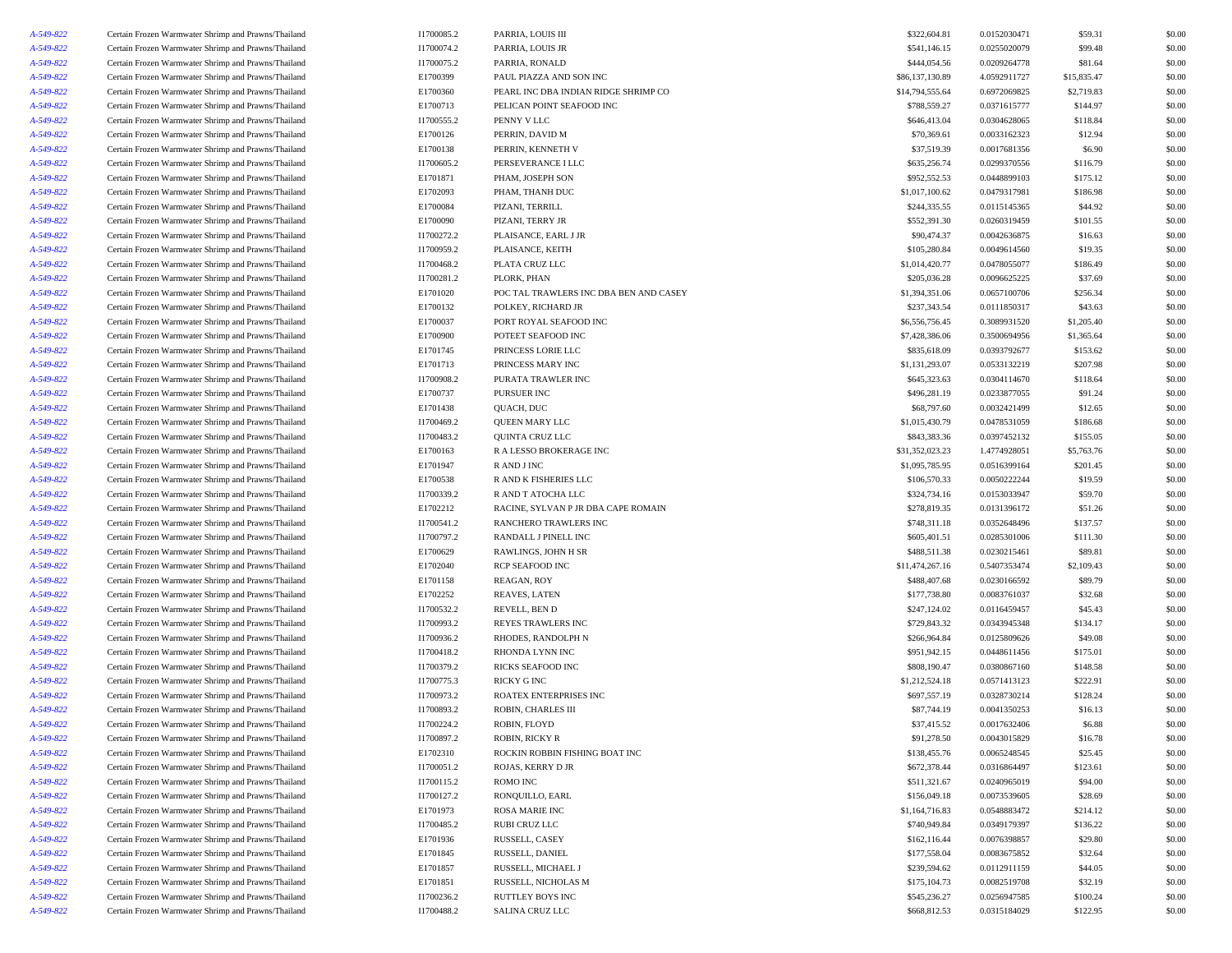| A-549-822              | Certain Frozen Warmwater Shrimp and Prawns/Thailand                                                        | I1700301.2           | <b>SANDRA KAY</b>                                                               | \$972,407.48                 | 0.0458255930                 | \$178.77             | \$0.00           |
|------------------------|------------------------------------------------------------------------------------------------------------|----------------------|---------------------------------------------------------------------------------|------------------------------|------------------------------|----------------------|------------------|
| A-549-822              | Certain Frozen Warmwater Shrimp and Prawns/Thailand                                                        | I1700489.2           | SANTA FE CRUZ LLC                                                               | \$848,137.31                 | 0.0399692474                 | \$155.92             | \$0.00           |
| A-549-822              | Certain Frozen Warmwater Shrimp and Prawns/Thailand                                                        | E1701100             | SANTA MARIA I INC                                                               | \$1,569,828.74               | 0.0739796169                 | \$288.60             | \$0.00           |
| A-549-822              | Certain Frozen Warmwater Shrimp and Prawns/Thailand                                                        | I1700491.2           | SANTA MONICA LLC                                                                | \$819,981.40                 | 0.0386423744                 | \$150.75             | \$0.00           |
| A-549-822              | Certain Frozen Warmwater Shrimp and Prawns/Thailand                                                        | E1700928             | SCHMIT, PAUL A JR                                                               | \$48,905.63                  | 0.0023047226                 | \$8.99               | \$0.00           |
| A-549-822              | Certain Frozen Warmwater Shrimp and Prawns/Thailand                                                        | E1700796             | SCHULTZ, TROY A                                                                 | \$104,980.52                 | 0.0049473031                 | \$19.30              | \$0.00           |
| A-549-822              | Certain Frozen Warmwater Shrimp and Prawns/Thailand                                                        | I1700081.2           | <b>SCOOBY INC</b>                                                               | \$306,505.02                 | 0.0144443297                 | \$56.35              | \$0.00           |
| A-549-822              | Certain Frozen Warmwater Shrimp and Prawns/Thailand                                                        | I1700928.3           | SEA EAGLE FISHERIES INC                                                         | \$547,125.94                 | 0.0257838109                 | \$100.58             | \$0.00           |
| A-549-822              | Certain Frozen Warmwater Shrimp and Prawns/Thailand                                                        | E1700917             | SEA PEARL SEAFOOD CO INC                                                        | \$46,618,010.23              | 2.1969164222                 | \$8,570.26           | \$0.00           |
| A-549-822              | Certain Frozen Warmwater Shrimp and Prawns/Thailand                                                        | E1700025             | <b>SEAFOOD SHED</b>                                                             | \$4,831,206.78               | 0.2276750437                 | \$888.17             | \$0.00           |
| A-549-822              | Certain Frozen Warmwater Shrimp and Prawns/Thailand                                                        | I1700414.2           | SEAMAN, GREG DBA SEAMAN TRAWLERS INC                                            | \$803,536.28                 | 0.0378673830                 | \$147.72             | \$0.00           |
| A-549-822              | Certain Frozen Warmwater Shrimp and Prawns/Thailand                                                        | I1700283.2           | SEANG, MENG                                                                     | \$128,925.25                 | 0.0060757205                 | \$23.70              | \$0.00           |
| A-549-822              | Certain Frozen Warmwater Shrimp and Prawns/Thailand                                                        | E1701884             | SECOND GENERATION SEAFOOD                                                       | \$2,025,018.20               | 0.0954308371                 | \$372.28             | \$0.00           |
| A-549-822              | Certain Frozen Warmwater Shrimp and Prawns/Thailand                                                        | E1700371             | SELLERS, ISAAC CHARLES                                                          | \$450,982.56                 | 0.0212529661                 | \$82.91              | \$0.00           |
| A-549-822              | Certain Frozen Warmwater Shrimp and Prawns/Thailand                                                        | E1700283             | SERIGNE, JAMES J III                                                            | \$79,132.48                  | 0.0037291906                 | \$14.55              | \$0.00           |
| A-549-822              | Certain Frozen Warmwater Shrimp and Prawns/Thailand                                                        | E1701708             | SEVEL, MICHAEL D                                                                | \$243,025.52                 | 0.0114528002                 | \$44.68              | \$0.00           |
| A-549-822              | Certain Frozen Warmwater Shrimp and Prawns/Thailand                                                        | I1700403.2           | SHRIMP TEXAS 1 INC                                                              | \$834,345.96                 | 0.0393193174                 | \$153.39             | \$0.00           |
| A-549-822              | Certain Frozen Warmwater Shrimp and Prawns/Thailand                                                        | I1700745.2           | SI KY LAN INC                                                                   | \$382,810.64                 | 0.0180403020                 | \$70.38              | \$0.00           |
| A-549-822              | Certain Frozen Warmwater Shrimp and Prawns/Thailand                                                        | I1700229.2           | SKINNER, RICHARD                                                                | \$150,774.71                 | 0.0071053963                 | \$27.72              | \$0.00           |
| A-549-822              | Certain Frozen Warmwater Shrimp and Prawns/Thailand                                                        | I1700560.3           | SMITH, MARK                                                                     | \$1,061,201.38               | 0.0500100868                 | \$195.09             | \$0.00           |
| A-549-822              | Certain Frozen Warmwater Shrimp and Prawns/Thailand                                                        | E1701151             | SMITH, WALTER M                                                                 | \$16,334,267.87              | 0.7697673314                 | \$3,002.90           | \$0.00           |
| A-549-822              | Certain Frozen Warmwater Shrimp and Prawns/Thailand                                                        | I1700297.2           | SMITHWICK, TED W                                                                | \$336,341.83                 | 0.0158504167                 | \$61.83              | \$0.00           |
| A-549-822              | Certain Frozen Warmwater Shrimp and Prawns/Thailand                                                        | E1700507             | SNODGRASS, SAM DBA SHRIMP TRAWLER VALLY INC                                     | \$843,564.83                 | 0.0397537651                 | \$155.08             | \$0.00           |
| A-549-822              | Certain Frozen Warmwater Shrimp and Prawns/Thailand                                                        | E1700466             | SNODGRASS, SAM DBA MICHAEL S INC                                                | \$861,053.14                 | 0.0405779177                 | \$158.30             | \$0.00           |
| A-549-822              |                                                                                                            | E1700501             | SNODGRASS, SAM DBA SNODGRASS BROTHERS INC                                       | \$775,905.63                 | 0.0365652633                 | \$142.64             | \$0.00           |
| A-549-822              | Certain Frozen Warmwater Shrimp and Prawns/Thailand<br>Certain Frozen Warmwater Shrimp and Prawns/Thailand | E1700513             |                                                                                 | \$1,056,476.94               | 0.0497874433                 | \$194.22             |                  |
| A-549-822              | Certain Frozen Warmwater Shrimp and Prawns/Thailand                                                        | E1700496             | SNODGRASS, SAM DBA LA RETA INC<br>SNODGRASS, SAM DBA SHRIMP TRAWLER PLAYBOY INC | \$820,421.13                 | 0.0386630970                 | \$150.83             | \$0.00<br>\$0.00 |
|                        | Certain Frozen Warmwater Shrimp and Prawns/Thailand                                                        |                      | SNODGRASS, SAM DBA ANDY DOS INC                                                 |                              | 0.0392427651                 |                      | \$0.00           |
| A-549-822              |                                                                                                            | E1700461             |                                                                                 | \$832,721.54                 |                              | \$153.09             |                  |
| A-549-822<br>A-549-822 | Certain Frozen Warmwater Shrimp and Prawns/Thailand<br>Certain Frozen Warmwater Shrimp and Prawns/Thailand | E1700519<br>E1700481 | SNODGRASS, SAM DBA CHALLENGE 42 INC<br>SNODGRASS, SAM DBA WAR WAGON INC         | \$724,802.56<br>\$817,870.14 | 0.0341569844<br>0.0385428793 | \$133.25<br>\$150.36 | \$0.00<br>\$0.00 |
|                        |                                                                                                            |                      | <b>SOEUNG, PHAT</b>                                                             |                              |                              |                      |                  |
| A-549-822              | Certain Frozen Warmwater Shrimp and Prawns/Thailand                                                        | I1700772.2           |                                                                                 | \$63,391.48                  | 0.0029873815                 | \$11.65              | \$0.00           |
| A-549-822              | Certain Frozen Warmwater Shrimp and Prawns/Thailand                                                        | I1700905.2           | SOK, KHENG                                                                      | \$119,692.22                 | 0.0056406055                 | \$22.00              | \$0.00           |
| A-549-822              | Certain Frozen Warmwater Shrimp and Prawns/Thailand                                                        | E1701424             | SOK, MONTHA                                                                     | \$1,366,435.63               | 0.0643945304                 | \$251.21             | \$0.00           |
| A-549-822              | Certain Frozen Warmwater Shrimp and Prawns/Thailand                                                        | I1700748.2           | SON, SAMAY                                                                      | \$234,032.03                 | 0.0110289737                 | \$43.02              | \$0.00           |
| A-549-822              | Certain Frozen Warmwater Shrimp and Prawns/Thailand                                                        | I1700958.2           | <b>SOUL MAMA INC</b>                                                            | \$89,086.98                  | 0.0041983055                 | \$16.38              | \$0.00           |
| A-549-822              | Certain Frozen Warmwater Shrimp and Prawns/Thailand                                                        | I1700233.2           | SREIY, SIPHAN                                                                   | \$133,619.02                 | 0.0062969187                 | \$24.56              | \$0.00           |
| A-549-822              | Certain Frozen Warmwater Shrimp and Prawns/Thailand                                                        | I1700433.2           | ST DANIEL PHILLIP III INC                                                       | \$389,965.38                 | 0.0183774756                 | \$71.69              | \$0.00           |
| A-549-822              | Certain Frozen Warmwater Shrimp and Prawns/Thailand                                                        | I1700473.2           | ST VINCENT ANDREW INC                                                           | \$588,206.82                 | 0.0277197850                 | \$108.14             | \$0.00           |
| A-549-822              | Certain Frozen Warmwater Shrimp and Prawns/Thailand                                                        | I1700006.2           | START YOUNG INC                                                                 | \$721,099.76                 | 0.0339824865                 | \$132.57             | \$0.00           |
| A-549-822              | Certain Frozen Warmwater Shrimp and Prawns/Thailand                                                        | E1701480             | STEEN, CARL L                                                                   | \$393,358.23                 | 0.0185373668                 | \$72.32              | \$0.00           |
| A-549-822              | Certain Frozen Warmwater Shrimp and Prawns/Thailand                                                        | I1700380.2           | STELLA MESTRE INC                                                               | \$510,341.10                 | 0.0240502917                 | \$93.82              | \$0.00           |
| A-549-822              | Certain Frozen Warmwater Shrimp and Prawns/Thailand                                                        | I1700317.2           | STRICKLAND, KEN                                                                 | \$114,969.54                 | 0.0054180449                 | \$21.14              | \$0.00           |
| A-549-822              | Certain Frozen Warmwater Shrimp and Prawns/Thailand                                                        | E1701942             | <b>SUN STAR INCORPORATED</b>                                                    | \$462,784.00                 | 0.0218091198                 | \$85.08              | \$0.00           |
| A-549-822              | Certain Frozen Warmwater Shrimp and Prawns/Thailand                                                        | I1700265.2           | SUN, HONG SRENG                                                                 | \$97,838.94                  | 0.0046107496                 | \$17.99              | \$0.00           |
| A-549-822              | Certain Frozen Warmwater Shrimp and Prawns/Thailand                                                        | E1702304             | T CVITANOVICH SEAFOOD LLC                                                       | \$13,771,874.98              | 0.6490122199                 | \$2,531.82           | \$0.00           |
| A-549-822              | Certain Frozen Warmwater Shrimp and Prawns/Thailand                                                        | E1700186             | TAN, LAN T                                                                      | \$315,356.91                 | 0.0148614832                 | \$57.98              | \$0.00           |
| A-549-822              | Certain Frozen Warmwater Shrimp and Prawns/Thailand                                                        | I1700889.2           | TARAVELLA, RAYMOND P                                                            | \$37,849.38                  | 0.0017836867                 | \$6.96               | \$0.00           |
| A-549-822              | Certain Frozen Warmwater Shrimp and Prawns/Thailand                                                        | E1700820             | TASSIN, KEITH P                                                                 | \$113,418.58                 | 0.0053449544                 | \$20.85              | \$0.00           |
| A-549-822              | Certain Frozen Warmwater Shrimp and Prawns/Thailand                                                        | I1700344.2           | TAYLOR, DOYLE L                                                                 | \$156,231.39                 | 0.0073625473                 | \$28.72              | \$0.00           |
| A-549-822              | Certain Frozen Warmwater Shrimp and Prawns/Thailand                                                        | I1700899.2           | TEAP, PHAL                                                                      | \$130,237.25                 | 0.0061375497                 | \$23.94              | \$0.00           |
| A-549-822              | Certain Frozen Warmwater Shrimp and Prawns/Thailand                                                        | I1700493.2           | TERCERA CRUZ LLC                                                                | \$772,271.36                 | 0.0363939950                 | \$141.97             | \$0.00           |
| A-549-822              | Certain Frozen Warmwater Shrimp and Prawns/Thailand                                                        | E1701687             | <b>TEXAS PACK INC</b>                                                           | \$16,834,481.66              | 0.7933403643                 | \$3,094.85           | \$0.00           |
| A-549-822              | Certain Frozen Warmwater Shrimp and Prawns/Thailand                                                        | E1702140             | THANH, THIEN and TRAN, TRANG (MELISSA)                                          | \$1,778,083.45               | 0.0837938108                 | \$326.88             | \$0.00           |
| A-549-822              | Certain Frozen Warmwater Shrimp and Prawns/Thailand                                                        | I1700456.3           | THIBODEAUX, BART                                                                | \$166,226.60                 | 0.0078335807                 | \$30.56              | \$0.00           |
| A-549-822              | Certain Frozen Warmwater Shrimp and Prawns/Thailand                                                        | E1701657             | THOMAS, KENNETH                                                                 | \$312,110.21                 | 0.0147084795                 | \$57.38              | \$0.00           |
| A-549-822              | Certain Frozen Warmwater Shrimp and Prawns/Thailand                                                        | E1702286             | THUNDERBOLT FISHERMANS SEAFOOD INC                                              | \$1,575,299.55               | 0.0742374339                 | \$289.60             | \$0.00           |
| A-549-822              | Certain Frozen Warmwater Shrimp and Prawns/Thailand                                                        | E1700859             | TIDELANDS SEAFOOD CO INC                                                        | \$4,307,304.89               | 0.2029856873                 | \$791.86             | \$0.00           |
| A-549-822              | Certain Frozen Warmwater Shrimp and Prawns/Thailand                                                        | I1700332.3           | TIFFANI CLAIRE INC                                                              | \$942,355.31                 | 0.0444093569                 | \$173.24             | \$0.00           |
| A-549-822              | Certain Frozen Warmwater Shrimp and Prawns/Thailand                                                        | I1700203.2           | TO, DU                                                                          | \$58,143.35                  | 0.0027400586                 | \$10.69              | \$0.00           |
| A-549-822              | Certain Frozen Warmwater Shrimp and Prawns/Thailand                                                        | E1701985             | TODD, FRED N DBA TODD SHRIMPING INC                                             | \$306,309.14                 | 0.0144350987                 | \$56.31              | \$0.00           |
| A-549-822              | Certain Frozen Warmwater Shrimp and Prawns/Thailand                                                        | I1700139.3           | TOMMYS SEAFOOD INC                                                              | \$15,897,537.24              | 0.7491860005                 | \$2,922.61           | \$0.00           |
| A-549-822              | Certain Frozen Warmwater Shrimp and Prawns/Thailand                                                        | I1700773.2           | TONG, HAI V                                                                     | \$160,507.37                 | 0.0075640568                 | \$29.51              | \$0.00           |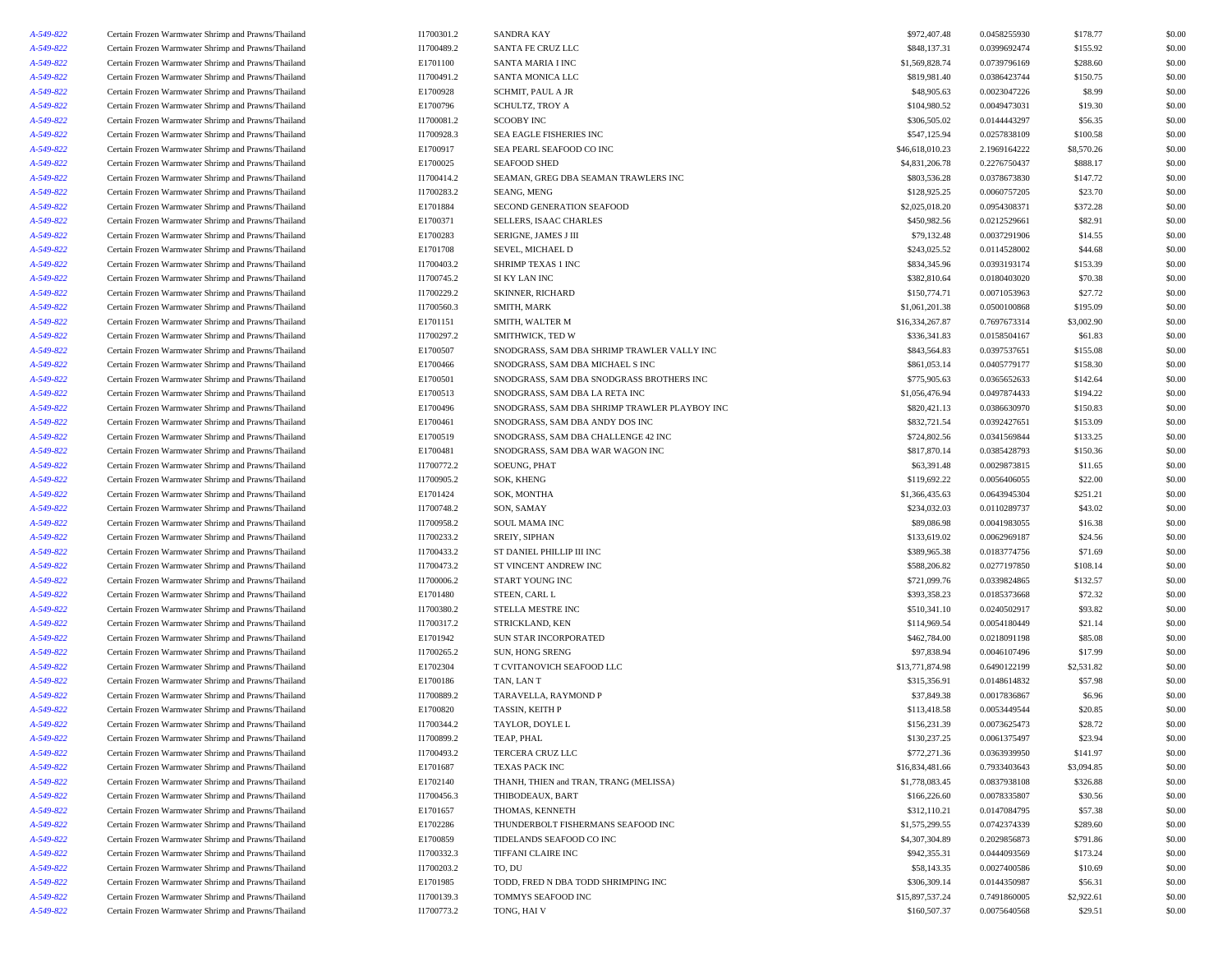| A-549-822              | Certain Frozen Warmwater Shrimp and Prawns/Thailand                                                        | I1700902.2               | TONG, LINH CHI                                                          | \$41,602.96                     | 0.0019605776                 | \$7.65      | \$0.00 |
|------------------------|------------------------------------------------------------------------------------------------------------|--------------------------|-------------------------------------------------------------------------|---------------------------------|------------------------------|-------------|--------|
| A-549-822              | Certain Frozen Warmwater Shrimp and Prawns/Thailand                                                        | I1700551.2               | <b>TRAHAN, RICKY</b>                                                    | \$238,835.07                    | 0.0112553214                 | \$43.91     | \$0.00 |
| A-549-822              | Certain Frozen Warmwater Shrimp and Prawns/Thailand                                                        | I1700291.2               | TRAN, CAM VAN                                                           | \$226,939.02                    | 0.0106947091                 | \$41.72     | \$0.00 |
| A-549-822              | Certain Frozen Warmwater Shrimp and Prawns/Thailand                                                        | I1700865.2               | TRAN, DINH QUOC                                                         | \$132,296.66                    | 0.0062346013                 | \$24.32     | \$0.00 |
| A-549-822              | Certain Frozen Warmwater Shrimp and Prawns/Thailand                                                        | I1700353.2               | TRAN, DUONG DBA D AND C SEAFOOD INC                                     | \$19,344,330.02                 | 0.9116192666                 | \$3,556.27  | \$0.00 |
| A-549-822              | Certain Frozen Warmwater Shrimp and Prawns/Thailand                                                        | I1700735.2               | TRAN, HUNG P                                                            | \$366,222.92                    | 0.0172585905                 | \$67.33     | \$0.00 |
| A-549-822              | Certain Frozen Warmwater Shrimp and Prawns/Thailand                                                        | E1702356                 | TRAN, PHU VAN DBA BAMA EXPRESS V                                        | \$818,368.18                    | 0.0385663499                 | \$150.45    | \$0.00 |
| A-549-822              | Certain Frozen Warmwater Shrimp and Prawns/Thailand                                                        | I1700948.2               | TRAN, STEVEN TUAN                                                       | \$80,177.31                     | 0.0037784292                 | \$14.74     | \$0.00 |
| A-549-822              | Certain Frozen Warmwater Shrimp and Prawns/Thailand                                                        | I1700750.2               | TRAN, THAN VAN                                                          | \$209,990.95                    | 0.0098960158                 | \$38.60     | \$0.00 |
| A-549-822              | Certain Frozen Warmwater Shrimp and Prawns/Thailand                                                        | I1700218.2               | TRAN, THANH VAN                                                         | \$154,614.76                    | 0.0072863622                 | \$28.42     | \$0.00 |
| A-549-822              | Certain Frozen Warmwater Shrimp and Prawns/Thailand                                                        | I1700938.2               | TRAN, TUONG DBA ST MARTIN VI                                            | \$477,432.97                    | 0.0224994659                 | \$87.77     | \$0.00 |
| A-549-822              | Certain Frozen Warmwater Shrimp and Prawns/Thailand                                                        | E1702046                 | TREYBIG, ERNEST H JR                                                    | \$196,037.17                    | 0.0092384312                 | \$36.04     | \$0.00 |
| A-549-822              | Certain Frozen Warmwater Shrimp and Prawns/Thailand                                                        | I1700370.2               | TRIEU, JACKIE AND HIEP                                                  | \$1,343,639.15                  | 0.0633202254                 | \$247.01    | \$0.00 |
| A-549-822              | Certain Frozen Warmwater Shrimp and Prawns/Thailand                                                        | I1700268.2               | TRINH, PHILIP P                                                         | \$115,232.83                    | 0.0054304526                 | \$21.18     | \$0.00 |
| A-549-822              | Certain Frozen Warmwater Shrimp and Prawns/Thailand                                                        | I1700940.2               | TROPICAL SEAFOOD                                                        | \$7,236,467.89                  | 0.3410251761                 | \$1,330.35  | \$0.00 |
| A-549-822              | Certain Frozen Warmwater Shrimp and Prawns/Thailand                                                        | E1701530                 | TRUONG, BENJAMIN                                                        | \$418,217.87                    | 0.0197089001                 | \$76.89     | \$0.00 |
| A-549-822              | Certain Frozen Warmwater Shrimp and Prawns/Thailand                                                        | E1701587                 | TRUONG, KIM                                                             | \$347,864.26                    | 0.0163934218                 | \$63.95     | \$0.00 |
| A-549-822              | Certain Frozen Warmwater Shrimp and Prawns/Thailand                                                        | I1700034.2               | <b>TWO FLAGS INC</b>                                                    | \$445,107.18                    | 0.0209760835                 | \$81.83     | \$0.00 |
| A-549-822              | Certain Frozen Warmwater Shrimp and Prawns/Thailand                                                        | I1700495.2               | ULTIMA CRUZ LLC                                                         | \$1,086,895.38                  | 0.0512209401                 | \$199.82    | \$0.00 |
| A-549-822              | Certain Frozen Warmwater Shrimp and Prawns/Thailand                                                        | I1700077.2               | VAN BURREN SHRIMP CO                                                    | \$729,529.38                    | 0.0343797401                 | \$134.12    | \$0.00 |
| A-549-822              | Certain Frozen Warmwater Shrimp and Prawns/Thailand                                                        | I1700864.2               | VAN, VUI                                                                | \$419,839.05                    | 0.0197852997                 | \$77.18     | \$0.00 |
| A-549-822              | Certain Frozen Warmwater Shrimp and Prawns/Thailand                                                        | I1700544.3               | <b>VARON INC</b>                                                        | \$725,062.27                    | 0.0341692234                 | \$133.30    | \$0.00 |
| A-549-822              | Certain Frozen Warmwater Shrimp and Prawns/Thailand                                                        | E1700114                 | VEGAS, PERCY J                                                          | \$251,190.94                    | 0.0118376031                 | \$46.18     | \$0.00 |
| A-549-822              | Certain Frozen Warmwater Shrimp and Prawns/Thailand                                                        | E1701632                 | VENICE SEAFOOD LLC                                                      | \$21,470,574.21                 | 1.0118204712                 | \$3,947.15  | \$0.00 |
| A-549-822              | Certain Frozen Warmwater Shrimp and Prawns/Thailand                                                        | I1700498.2               | <b>VERA CRUZ LLC</b>                                                    | \$1,002,956.91                  | 0.0472652628                 | \$184.38    | \$0.00 |
|                        |                                                                                                            |                          | <b>VERSAGGI SHRIMP CORP</b>                                             | \$2,296,295.15                  | 0.1082150118                 | \$422.15    | \$0.00 |
| A-549-822<br>A-549-822 | Certain Frozen Warmwater Shrimp and Prawns/Thailand                                                        | I1700349.2<br>I1700563.2 | VICKNAIR, DUANE                                                         | \$82,638.02                     | 0.0038943924                 | \$15.19     | \$0.00 |
|                        | Certain Frozen Warmwater Shrimp and Prawns/Thailand<br>Certain Frozen Warmwater Shrimp and Prawns/Thailand | I1700432.3               |                                                                         | \$415,955.95                    |                              | \$76.47     | \$0.00 |
| A-549-822              |                                                                                                            |                          | VICTORIA ROSE INC                                                       |                                 | 0.0196023051                 |             |        |
| A-549-822              | Certain Frozen Warmwater Shrimp and Prawns/Thailand                                                        | E1702116                 | VIETNAMESE AMERICAN COMMERCIAL FISHERMENS UNION<br><b>VIGILANTE INC</b> | \$81,442,433.18<br>\$631,163.30 | 3.8380492440<br>0.0297441485 | \$14,972.39 | \$0.00 |
| A-549-822              | Certain Frozen Warmwater Shrimp and Prawns/Thailand                                                        | I1700546.3               |                                                                         |                                 | 0.2430998022                 | \$116.03    | \$0.00 |
| A-549-822              | Certain Frozen Warmwater Shrimp and Prawns/Thailand                                                        | E1700004                 | VINCENT PIAZZA JR AND SONS SEAFOOD INC                                  | \$5,158,516.25                  |                              | \$948.34    | \$0.00 |
| A-549-822              | Certain Frozen Warmwater Shrimp and Prawns/Thailand                                                        | I1700194.2               | VINCENT, GENE B                                                         | \$149,069.19                    | 0.0070250221                 | \$27.40     | \$0.00 |
| A-549-822              | Certain Frozen Warmwater Shrimp and Prawns/Thailand                                                        | I1700195.2               | VO, DUSTIN                                                              | \$88,307.99                     | 0.0041615949                 | \$16.23     | \$0.00 |
| A-549-822              | Certain Frozen Warmwater Shrimp and Prawns/Thailand                                                        | I1700866.2               | VO, HANH X                                                              | \$498,985.42                    | 0.0235151449                 | \$91.73     | \$0.00 |
| A-549-822              | Certain Frozen Warmwater Shrimp and Prawns/Thailand                                                        | I1700279.2               | VO, HIEN VAN                                                            | \$146,294.77                    | 0.0068942750                 | \$26.89     | \$0.00 |
| A-549-822              | Certain Frozen Warmwater Shrimp and Prawns/Thailand                                                        | I1700220.2               | VO, MINH NGOC                                                           | \$278,797.13                    | 0.0131385701                 | \$51.25     | \$0.00 |
| A-549-822              | Certain Frozen Warmwater Shrimp and Prawns/Thailand                                                        | I1700741.2               | VO, MONG                                                                | \$178,520.63                    | 0.0084129482                 | \$32.82     | \$0.00 |
| A-549-822              | Certain Frozen Warmwater Shrimp and Prawns/Thailand                                                        | E1701184                 | VO, NHON TAI                                                            | \$1,597,842.11                  | 0.0752997726                 | \$293.75    | \$0.00 |
| A-549-822              | Certain Frozen Warmwater Shrimp and Prawns/Thailand                                                        | I1700736.2               | VO, SANG M                                                              | \$210,398.95                    | 0.0099152432                 | \$38.68     | \$0.00 |
| A-549-822              | Certain Frozen Warmwater Shrimp and Prawns/Thailand                                                        | E1702063                 | VO, TIEN                                                                | \$44,068.54                     | 0.0020767703                 | \$8.10      | \$0.00 |
| A-549-822              | Certain Frozen Warmwater Shrimp and Prawns/Thailand                                                        | E1701907                 | VU, KHANH DBA C T INC                                                   | \$823,035.48                    | 0.0387863007                 | \$151.31    | \$0.00 |
| A-549-822              | Certain Frozen Warmwater Shrimp and Prawns/Thailand                                                        | E1702368                 | VU, KHOI                                                                | \$33,788.31                     | 0.0015923051                 | \$6.21      | \$0.00 |
| A-549-822              | Certain Frozen Warmwater Shrimp and Prawns/Thailand                                                        | E1702362                 | VU, RUYEN                                                               | \$31,592.16                     | 0.0014888095                 | \$5.81      | \$0.00 |
| A-549-822              | Certain Frozen Warmwater Shrimp and Prawns/Thailand                                                        | E1701918                 | VU, TOM                                                                 | \$906,280.76                    | 0.0427093107                 | \$166.61    | \$0.00 |
| A-549-822              | Certain Frozen Warmwater Shrimp and Prawns/Thailand                                                        | E1701996                 | VU, TU VIET                                                             | \$1,296,247.48                  | 0.0610868495                 | \$238.30    | \$0.00 |
| A-549-822              | Certain Frozen Warmwater Shrimp and Prawns/Thailand                                                        | E1702050                 | VU, TUYEN VIET DBA MISS ANNA V FRANCIS VU                               | \$914,641.37                    | 0.0431033121                 | \$168.15    | \$0.00 |
| A-549-822              | Certain Frozen Warmwater Shrimp and Prawns/Thailand                                                        | E1702055                 | VU, TUYEN VIET JACK DBA ST DOMINIC                                      | \$948,690.47                    | 0.0447079072                 | \$174.41    | \$0.00 |
| A-549-822              | Certain Frozen Warmwater Shrimp and Prawns/Thailand                                                        | E1702009                 | WADE, CALVIN J JR                                                       | \$71,448.06                     | 0.0033670553                 | \$13.14     | \$0.00 |
| A-549-822              | Certain Frozen Warmwater Shrimp and Prawns/Thailand                                                        | E1700403                 | WAIT N SEA INC                                                          | \$260,991.82                    | 0.0122994785                 | \$47.98     | \$0.00 |
| A-549-822              | Certain Frozen Warmwater Shrimp and Prawns/Thailand                                                        | I1700324.2               | <b>WALLACE B</b>                                                        | \$1,073,917.91                  | 0.0506093649                 | \$197.43    | \$0.00 |
| A-549-822              | Certain Frozen Warmwater Shrimp and Prawns/Thailand                                                        | I1700611.2               | WC TRAWLERS INC                                                         | \$702,718.68                    | 0.0331162613                 | \$129.19    | \$0.00 |
| A-549-822              | Certain Frozen Warmwater Shrimp and Prawns/Thailand                                                        | E1700742                 | WENDY AND ERIC INC                                                      | \$496,415.62                    | 0.0233940407                 | \$91.26     | \$0.00 |
| A-549-822              | Certain Frozen Warmwater Shrimp and Prawns/Thailand                                                        | I1700740.2               | WHITE BIRD INC                                                          | \$327,263.79                    | 0.0154226058                 | \$60.16     | \$0.00 |
| A-549-822              | Certain Frozen Warmwater Shrimp and Prawns/Thailand                                                        | E1701556                 | WILES, SONNY JOEL SR                                                    | \$220,832.05                    | 0.0104069126                 | \$40.60     | \$0.00 |
| A-549-822              | Certain Frozen Warmwater Shrimp and Prawns/Thailand                                                        | I1700601.2               | WILLIAM PATRICK INC                                                     | \$188,930.01                    | 0.0089034997                 | \$34.73     | \$0.00 |
| A-549-822              | Certain Frozen Warmwater Shrimp and Prawns/Thailand                                                        | E1700414                 | WILLIAMS. JOSEPH H DBA JOANN B INC                                      | \$790,809.89                    | 0.0372676402                 | \$145.38    | \$0.00 |
| A-549-822              | Certain Frozen Warmwater Shrimp and Prawns/Thailand                                                        | I1700913.2               | WL AND O INC                                                            | \$880,790.92                    | 0.0415080787                 | \$161.92    | \$0.00 |
| A-549-822              | Certain Frozen Warmwater Shrimp and Prawns/Thailand                                                        | I1700375.3               | WYLIE MILAM INC                                                         | \$629,025.76                    | 0.0296434150                 | \$115.64    | \$0.00 |
| A-549-822              | Certain Frozen Warmwater Shrimp and Prawns/Thailand                                                        | E1700847                 | ZAR, JOHN III                                                           | \$188,086.81                    | 0.0088637632                 | \$34.58     | \$0.00 |
| A-549-822              | Certain Frozen Warmwater Shrimp and Prawns/Thailand                                                        | E1700933                 | ZAR, TROY DBA TROY AND PENNY ZAR LLC                                    | \$160,102.93                    | 0.0075449972                 | \$29.43     | \$0.00 |
| A-549-822              | Certain Frozen Warmwater Shrimp and Prawns/Thailand                                                        | E1701353                 | ZIRLOTT TRAWLERS INC                                                    | \$3,536,730.81                  | 0.1666716782                 | \$650.19    | \$0.00 |
| A-549-822              | Certain Frozen Warmwater Shrimp and Prawns/Thailand                                                        | E1701978                 | ZIRLOTT, ROSA                                                           | \$996,991.26                    | 0.0469841261                 | \$183.29    | \$0.00 |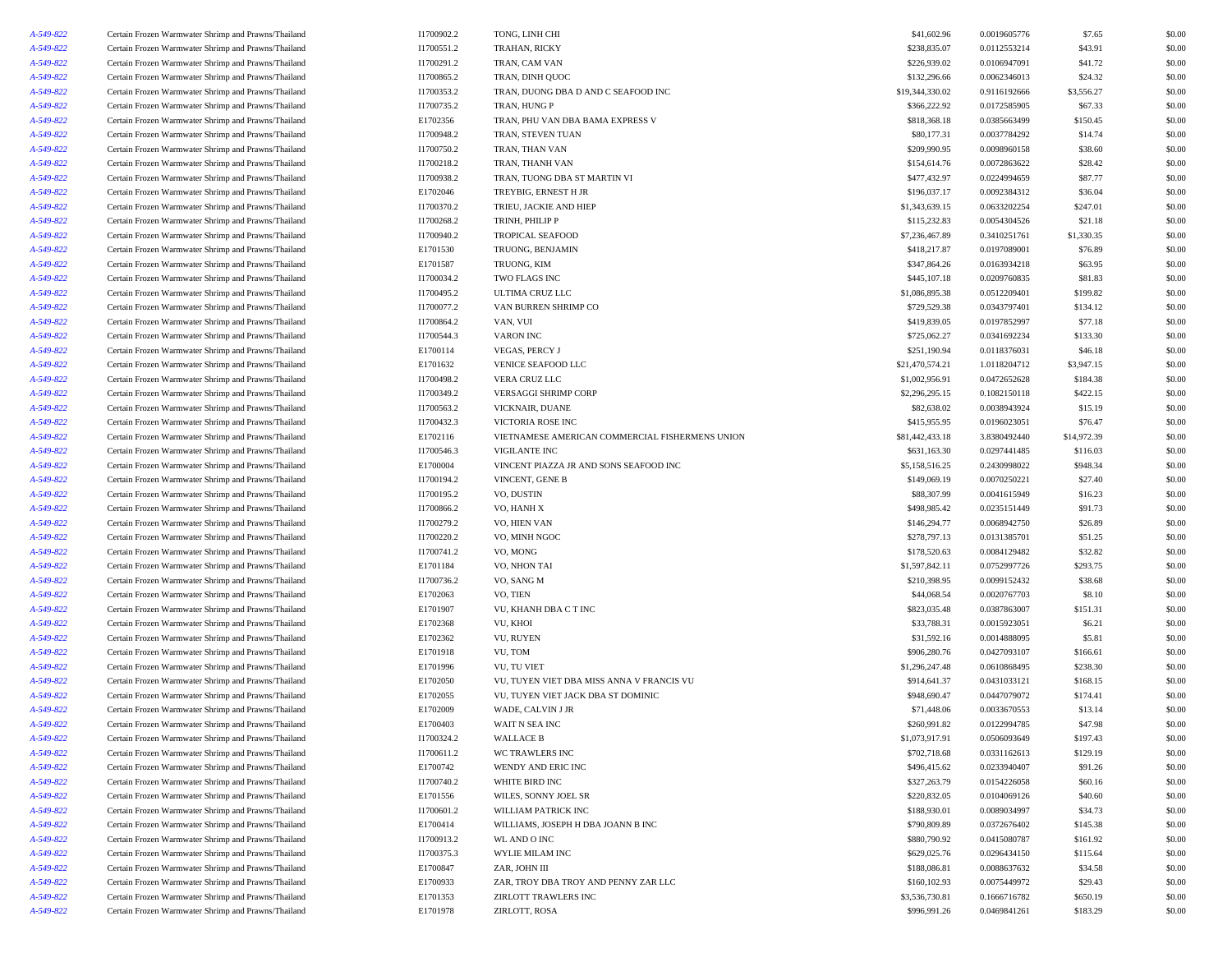|                        |                                                                                                          |                        | <b>Total for: A-549-822</b>                          | \$2,121,974,680.45             |                              | \$390,104.37     | \$0.00           |
|------------------------|----------------------------------------------------------------------------------------------------------|------------------------|------------------------------------------------------|--------------------------------|------------------------------|------------------|------------------|
| A-552-801              | Certain Frozen Fish Fillets/Vietnam                                                                      | E1700280               | ALABAMA CATFISH INC DBA HARVEST SELECT CATFISH       | \$101,472,274.44               | 14.0683108451                | \$3,934.28       | \$0.00           |
| A-552-801              | Certain Frozen Fish Fillets/Vietnam                                                                      | I1700046               | AMERICAS CATCH INC                                   | \$132,435,694.59               | 18.3611388309                | \$5,134.79       | \$0.00           |
| A-552-801              | Certain Frozen Fish Fillets/Vietnam                                                                      | I1700049               | CATFISH FARMERS OF AMERICA                           | \$2,743,202.09                 | 0.3803228017                 | \$106.36         | \$0.00           |
| A-552-801              | Certain Frozen Fish Fillets/Vietnam                                                                      | E1700267               | CONSOLIDATED CATFISH CO LLC                          | \$104,456,183.62               | 14.4820057397                | \$4,049.97       | \$0.00           |
| A-552-801              | Certain Frozen Fish Fillets/Vietnam                                                                      | E1700941               | DELTA PRIDE CATFISH INC                              | \$93,428,927.29                | 12.9531657617                | \$3,622.42       | \$0.00           |
| A-552-801              | Certain Frozen Fish Fillets/Vietnam                                                                      | E1700007               | <b>GUIDRYS CATFISH INC</b>                           | \$81,920,212.31                | 11.3575754327                | \$3,176.21       | \$0.00           |
| A-552-801              | Certain Frozen Fish Fillets/Vietnam                                                                      | I1700068               | PRIDE OF THE POND                                    | \$26,690,725.98                | 3.7004534671                 | \$1,034.85       | \$0.00           |
| A-552-801              | Certain Frozen Fish Fillets/Vietnam                                                                      | E1701658               | SIMMONS FARM RAISED CATFISH INC                      | \$46,228,249.88                | 6.4091732715                 | \$1,792.36       | \$0.00           |
| A-552-801              | Certain Frozen Fish Fillets/Vietnam                                                                      | E1700173               | T T AND W FARM PRODUCTS INC DBA HEARTLAND CATFISH CO | \$131,907,102.79               | 18.2878538495                | \$5,114.29       | \$0.00           |
|                        |                                                                                                          |                        | <b>Total for: A-552-801</b>                          | \$721,282,572.99               |                              | \$27,965.53      | \$0.00           |
| A-552-802              | Certain Frozen Warmwater Shrimp and Prawns/Vietnam                                                       | I1700943.3             | ACKERMAN, DALE                                       | \$229,084.72                   | 0.0103436625                 | \$0.07           | \$0.00           |
| A-552-802              | Certain Frozen Warmwater Shrimp and Prawns/Vietnam                                                       | E1700581               | ADAMS, TED SR                                        | \$123,070.37                   | 0.0055568890                 | \$0.04           | \$0.00           |
| A-552-802              | Certain Frozen Warmwater Shrimp and Prawns/Vietnam                                                       | I1700109.3             | ALARIO, NAT                                          | \$272,934.11                   | 0.0123235557                 | \$0.09           | \$0.00           |
| A-552-802              | Certain Frozen Warmwater Shrimp and Prawns/Vietnam                                                       | E1700791               | <b>ALEXIE, BENNY J</b>                               | \$122,718.23                   | 0.0055409892                 | \$0.04           | \$0.00           |
| A-552-802              | Certain Frozen Warmwater Shrimp and Prawns/Vietnam                                                       | E1700809               | ALEXIE, FELIX                                        | \$102,161.31                   | 0.0046128005                 | \$0.03           | \$0.00           |
| A-552-802              | Certain Frozen Warmwater Shrimp and Prawns/Vietnam                                                       | E1700785               | ALEXIE, JOHN J                                       | \$40,664.39                    | 0.0018360837                 | \$0.01           | \$0.00           |
| A-552-802              | Certain Frozen Warmwater Shrimp and Prawns/Vietnam                                                       | E1700779               | ALEXIE, JOHN V                                       | \$99,139.57                    | 0.0044763625                 | \$0.03           | \$0.00           |
| A-552-802              | Certain Frozen Warmwater Shrimp and Prawns/Vietnam                                                       | E1700073               | ALEXIE, LARRY J SR                                   | \$212,240.12                   | 0.0095830930                 | \$0.07           | \$0.00           |
| A-552-802              | Certain Frozen Warmwater Shrimp and Prawns/Vietnam                                                       | E1700080               | ALEXIE, LARRY JR                                     | \$152,785.65                   | 0.0068985971                 | \$0.05           | \$0.00           |
| A-552-802              | Certain Frozen Warmwater Shrimp and Prawns/Vietnam                                                       | I1700012.3             | ALFRED TRAWLERS INC                                  | \$607,801.69                   | 0.0274435394                 | \$0.20           | \$0.00           |
| A-552-802              | Certain Frozen Warmwater Shrimp and Prawns/Vietnam                                                       | I1700457.4             | ALS SHRIMP CO LLC                                    | \$4,238,653.83                 | 0.1913842382                 | \$1.36           | \$0.00           |
| A-552-802              | Certain Frozen Warmwater Shrimp and Prawns/Vietnam                                                       | E1700344               | ANGELA MARIE INC                                     | \$959,738.35                   | 0.0433342283                 | \$0.31           | \$0.00           |
| A-552-802              | Certain Frozen Warmwater Shrimp and Prawns/Vietnam                                                       | E1700612               | ANGELINA INC                                         | \$1,196,598.82                 | 0.0540289825                 | \$0.38           | \$0.00           |
| A-552-802              | Certain Frozen Warmwater Shrimp and Prawns/Vietnam                                                       | I1700983.3             | APALACHEE GIRL INC                                   | \$920,221.34                   | 0.0415499513                 | \$0.30           | \$0.00           |
| A-552-802              | Certain Frozen Warmwater Shrimp and Prawns/Vietnam                                                       | E1700646               | <b>APARICIO TRAWLERS INC</b>                         | \$806,572.05                   | 0.0364184440                 | \$0.26           | \$0.00           |
| A-552-802              | Certain Frozen Warmwater Shrimp and Prawns/Vietnam                                                       | I1700481.3             | APARICIO, ALFRED DBA FATHER CASIMIR INC              | \$416,062.41                   | 0.0187861030                 | \$0.13           | \$0.00           |
| A-552-802              | Certain Frozen Warmwater Shrimp and Prawns/Vietnam                                                       | I1700474.3             | APARICIO, ALFRED DBA MRS MINA INC                    | \$706,307.46                   | 0.0318912845                 | \$0.23           | \$0.00           |
| A-552-802<br>A-552-802 | Certain Frozen Warmwater Shrimp and Prawns/Vietnam                                                       | E1700695<br>I1700513.3 | APARICIO, ERNEST DBA MOTHER T INC<br>ARROYA CRUZ LLC | \$806,095.35<br>\$1,020,496.13 | 0.0363969200<br>0.0460775714 | \$0.26<br>\$0.33 | \$0.00<br>\$0.00 |
| A-552-802              | Certain Frozen Warmwater Shrimp and Prawns/Vietnam<br>Certain Frozen Warmwater Shrimp and Prawns/Vietnam | I1700371.3             | ART AND RED INC DBA CAPT ROLANDO                     | \$68,389.94                    | 0.0030879513                 | \$0.02           | \$0.00           |
| A-552-802              | Certain Frozen Warmwater Shrimp and Prawns/Vietnam                                                       | E1702228               | <b>B AND B BOATS INC</b>                             | \$933,742.52                   | 0.0421604613                 | \$0.30           | \$0.00           |
| A-552-802              | Certain Frozen Warmwater Shrimp and Prawns/Vietnam                                                       | I1700459.4             | <b>B F MILLIS AND SONS INC</b>                       | \$1,429,289.36                 | 0.0645354554                 | \$0.46           | \$0.00           |
| A-552-802              | Certain Frozen Warmwater Shrimp and Prawns/Vietnam                                                       | E1701955               | <b>BABIN, JOEY</b>                                   | \$106,212.11                   | 0.0047957027                 | \$0.03           | \$0.00           |
| A-552-802              | Certain Frozen Warmwater Shrimp and Prawns/Vietnam                                                       | E1701501               | <b>BAMA SEA PRODUCTS INC</b>                         | \$114,796,677.37               | 5.1833142134                 | \$36.85          | \$0.00           |
| A-552-802              | Certain Frozen Warmwater Shrimp and Prawns/Vietnam                                                       | E1700097               | <b>BARBAREE, JOE</b>                                 | \$87,373.25                    | 0.0039450881                 | \$0.03           | \$0.00           |
| A-552-802              | Certain Frozen Warmwater Shrimp and Prawns/Vietnam                                                       | E1700103               | <b>BARISICH INC</b>                                  | \$245,828.05                   | 0.0110996595                 | \$0.08           | \$0.00           |
| A-552-802              | Certain Frozen Warmwater Shrimp and Prawns/Vietnam                                                       | I1700946.3             | <b>BAUDOIN, MURPHY</b>                               | \$66,876.19                    | 0.0030196023                 | \$0.02           | \$0.00           |
| A-552-802              | Certain Frozen Warmwater Shrimp and Prawns/Vietnam                                                       | I1700978.3             | <b>BAY ISLANDER INC</b>                              | \$658,501.43                   | 0.0297327405                 | \$0.21           | \$0.00           |
| A-552-802              | Certain Frozen Warmwater Shrimp and Prawns/Vietnam                                                       | E1701539               | <b>BAYOU CARLIN FISHERIES</b>                        | \$4,467,440.16                 | 0.2017144277                 | \$1.43           | \$0.00           |
| A-552-802              | Certain Frozen Warmwater Shrimp and Prawns/Vietnam                                                       | E1700763               | BAYOU SHRIMP PROCESSORS INC                          | \$102,636,942.58               | 4.6342763178                 | \$32.95          | \$0.00           |
| A-552-802              | Certain Frozen Warmwater Shrimp and Prawns/Vietnam                                                       | I1700010.3             | <b>BBC TRAWLERS INC</b>                              | \$596,489.31                   | 0.0269327614                 | \$0.19           | \$0.00           |
| A-552-802              | Certain Frozen Warmwater Shrimp and Prawns/Vietnam                                                       | I1700035.3             | <b>BEAS CORPORATION</b>                              | \$277,645.39                   | 0.0125362800                 | \$0.09           | \$0.00           |
| A-552-802              | Certain Frozen Warmwater Shrimp and Prawns/Vietnam                                                       | I1700417.4             | BECKY LYN INC                                        | \$771,187.84                   | 0.0348207717                 | \$0.25           | \$0.00           |
| A-552-802              | Certain Frozen Warmwater Shrimp and Prawns/Vietnam                                                       | I1700070.3             | BERGERON, ULYSSES J                                  | \$141,865.17                   | 0.0064055142                 | \$0.05           | \$0.00           |
| A-552-802              | Certain Frozen Warmwater Shrimp and Prawns/Vietnam                                                       | E1701002               | BEST SEA PACK OF TEXAS INC                           | \$39,052,724.06                | 1.7633135761                 | \$12.54          | \$0.00           |
| A-552-802              | Certain Frozen Warmwater Shrimp and Prawns/Vietnam                                                       | E1701644               | BETH LOMONTE INC C/O WRIGHT GORE                     | \$1,181,868.25                 | 0.0533638659                 | \$0.38           | \$0.00           |
| A-552-802              | Certain Frozen Warmwater Shrimp and Prawns/Vietnam                                                       | I1700037.3             | BETY INC                                             | \$705,122.31                   | 0.0318377724                 | \$0.23           | \$0.00           |
| A-552-802              | Certain Frozen Warmwater Shrimp and Prawns/Vietnam                                                       | I1700478.4             | BIG GRAPES INC                                       | \$650,726.94                   | 0.0293817058                 | \$0.21           | \$0.00           |
| A-552-802              | Certain Frozen Warmwater Shrimp and Prawns/Vietnam                                                       | I1700100.3             | BILLIOT, AUBREY                                      | \$96,374.28                    | 0.0043515038                 | \$0.03           | \$0.00           |
| A-552-802              | Certain Frozen Warmwater Shrimp and Prawns/Vietnam                                                       | E1702374               | <b>BILLIOT, SHIRLEY</b>                              | \$71,862.60                    | 0.0032447493                 | \$0.02           | \$0.00           |
| A-552-802              | Certain Frozen Warmwater Shrimp and Prawns/Vietnam                                                       | I1700336.3             | BJF INC                                              | \$1,235,048.61                 | 0.0557650723                 | \$0.40           | \$0.00           |
| A-552-802              | Certain Frozen Warmwater Shrimp and Prawns/Vietnam                                                       | E1700607               | BLAIN AND MELISSA INC                                | \$1,584,243.20                 | 0.0715319510                 | \$0.51           | \$0.00           |
| A-552-802              | Certain Frozen Warmwater Shrimp and Prawns/Vietnam                                                       | I1700508.3             | <b>BLANCA CRUZ LLC</b>                               | \$858,044.07                   | 0.0387425153                 | \$0.28           | \$0.00           |
| A-552-802              | Certain Frozen Warmwater Shrimp and Prawns/Vietnam                                                       | I1700910.3             | <b>BLANCHARD, DOUGLAS JR</b>                         | \$352,776.08                   | 0.0159285905                 | \$0.11           | \$0.00           |
| A-552-802              | Certain Frozen Warmwater Shrimp and Prawns/Vietnam                                                       | I1700463.4             | BLUEWATER SHRIMP COMPANY                             | \$9,122,581.77                 | 0.4119039752                 | \$2.93           | \$0.00           |
| A-552-802              | Certain Frozen Warmwater Shrimp and Prawns/Vietnam                                                       | I1700338.4             | BLUME, JACK JR                                       | \$4,438,796.59                 | 0.2004211096                 | \$1.42           | \$0.00           |
| A-552-802              | Certain Frozen Warmwater Shrimp and Prawns/Vietnam                                                       | I1700110.3             | <b>BOLILLO PRIETO INC</b>                            | \$325,275.47                   | 0.0146868795                 | \$0.10           | \$0.00           |
| A-552-802              | Certain Frozen Warmwater Shrimp and Prawns/Vietnam                                                       | E1701527               | <b>BON SECOUR BOATS INC</b>                          | \$1,802,102.55                 | 0.0813687641                 | \$0.58           | \$0.00           |
| A-552-802              | Certain Frozen Warmwater Shrimp and Prawns/Vietnam                                                       | E1701553               | BON SECOUR FISHERIES INC                             | \$13,832,252.35                | 0.6245556217                 | \$4.44           | \$0.00           |
| A-552-802              | Certain Frozen Warmwater Shrimp and Prawns/Vietnam                                                       | I1700576.3             | <b>BONNIE LASS INC</b>                               | \$797,408.95                   | 0.0360047106                 | \$0.26           | \$0.00           |
| A-552-802              | Certain Frozen Warmwater Shrimp and Prawns/Vietnam                                                       | I1700584.3             | <b>BOONE, DONALD F II</b>                            | \$807,318.24                   | 0.0364521361                 | \$0.26           | \$0.00           |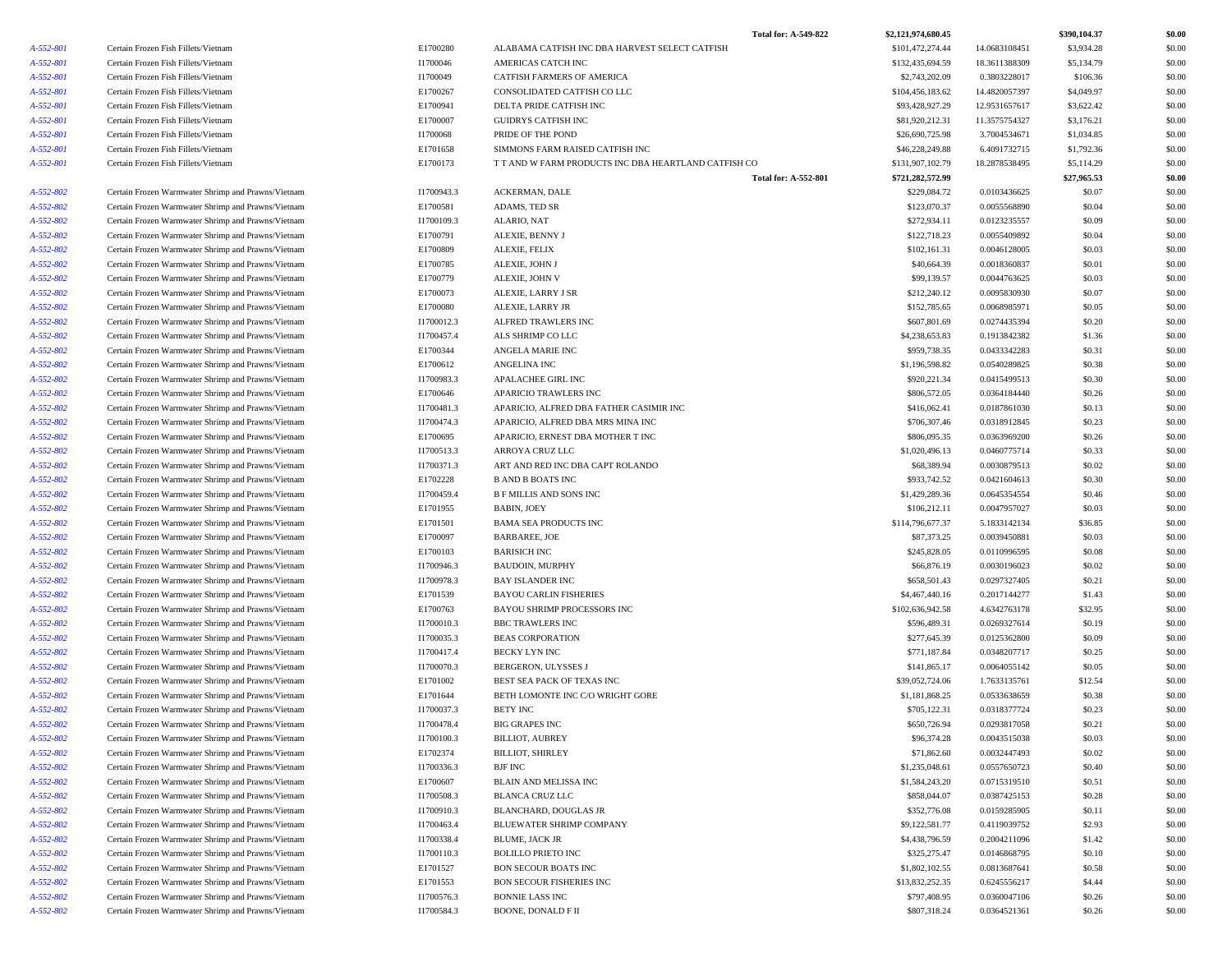| A-552-802 | Certain Frozen Warmwater Shrimp and Prawns/Vietnam                                                       | 11700585.3 | BOONE, DONALD F III                         | \$244,894.91     | 0.0110575262                 | \$0.08  | \$0.00 |
|-----------|----------------------------------------------------------------------------------------------------------|------------|---------------------------------------------|------------------|------------------------------|---------|--------|
| A-552-802 | Certain Frozen Warmwater Shrimp and Prawns/Vietnam                                                       | E1701682   | <b>BOONE, GREGORY T</b>                     | \$254,766.11     | 0.0115032319                 | \$0.08  | \$0.00 |
| A-552-802 | Certain Frozen Warmwater Shrimp and Prawns/Vietnam                                                       | E1701693   | <b>BOONES SEAFOOD</b>                       | \$1,849,526.98   | 0.0835100780                 | \$0.59  | \$0.00 |
| A-552-802 | Certain Frozen Warmwater Shrimp and Prawns/Vietnam                                                       | E1702237   | <b>BOSARGE BOATS INC</b>                    | \$2,699,956.07   | 0.1219087607                 | \$0.87  | \$0.00 |
| A-552-802 | Certain Frozen Warmwater Shrimp and Prawns/Vietnam                                                       | E1700046   | BOUDREAUX, RONALD SR                        | \$311,906.92     | 0.0140832610                 | \$0.10  | \$0.00 |
| A-552-802 | Certain Frozen Warmwater Shrimp and Prawns/Vietnam                                                       | E1701879   | <b>BOWERS SHRIMP FARM</b>                   | \$9,187,333.95   | 0.4148276739                 | \$2.95  | \$0.00 |
| A-552-802 | Certain Frozen Warmwater Shrimp and Prawns/Vietnam                                                       | I1700275.3 | <b>BRANDHURST, KAY</b>                      | \$236,800.53     | 0.0106920477                 | \$0.08  | \$0.00 |
| A-552-802 | Certain Frozen Warmwater Shrimp and Prawns/Vietnam                                                       | I1700205.3 | BRANDHURST, RAY                             | \$244,422.03     | 0.0110361747                 | \$0.08  | \$0.00 |
| A-552-802 | Certain Frozen Warmwater Shrimp and Prawns/Vietnam                                                       | I1700507.3 | <b>BRAVA CRUZ LLC</b>                       | \$993,374.33     | 0.0448529644                 | \$0.32  | \$0.00 |
| A-552-802 | Certain Frozen Warmwater Shrimp and Prawns/Vietnam                                                       | E1700881   | <b>BROWN, JOHN</b>                          | \$134,712.88     | 0.0060825731                 | \$0.04  | \$0.00 |
| A-552-802 | Certain Frozen Warmwater Shrimp and Prawns/Vietnam                                                       | E1701582   | <b>BROWN, RICKY</b>                         | \$1,156,376.01   | 0.0522128370                 | \$0.37  | \$0.00 |
| A-552-802 | Certain Frozen Warmwater Shrimp and Prawns/Vietnam                                                       | I1700217.3 | <b>BRUCE, BOB</b>                           | \$16,812.10      | 0.0007591021                 | \$0.01  | \$0.00 |
| A-552-802 | Certain Frozen Warmwater Shrimp and Prawns/Vietnam                                                       | I1700329.3 | BRUNET, LEVY JR                             | \$96,049.95      | 0.0043368596                 | \$0.03  | \$0.00 |
| A-552-802 | Certain Frozen Warmwater Shrimp and Prawns/Vietnam                                                       | I1700072.3 | <b>BUCCANEER SHRIMP CO</b>                  | \$816,371.34     | 0.0368609028                 | \$0.26  | \$0.00 |
| A-552-802 | Certain Frozen Warmwater Shrimp and Prawns/Vietnam                                                       | E1701727   | BUI, NUOI VAN DBA MISS THU THAO             | \$461,076.07     | 0.0208185655                 | \$0.15  | \$0.00 |
| A-552-802 | Certain Frozen Warmwater Shrimp and Prawns/Vietnam                                                       | E1701732   | BUI, NUOI VAN DBA MISS THU THAO II          | \$996,291.48     | 0.0449846799                 | \$0.32  | \$0.00 |
| A-552-802 | Certain Frozen Warmwater Shrimp and Prawns/Vietnam                                                       | E1701469   | <b>BURAS, WAYLON</b>                        | \$328,526.32     | 0.0148336623                 | \$0.11  | \$0.00 |
|           |                                                                                                          |            |                                             |                  |                              |         |        |
| A-552-802 | Certain Frozen Warmwater Shrimp and Prawns/Vietnam<br>Certain Frozen Warmwater Shrimp and Prawns/Vietnam | E1701432   | CAO, GIO VAN DBA CAPT DENNIS INC            | \$1,231,300.13   | 0.0555958205<br>0.0219960476 | \$0.40  | \$0.00 |
| A-552-802 |                                                                                                          | E1700618   | CAPN BOZO INC                               | \$487,154.18     |                              | \$0.16  | \$0.00 |
| A-552-802 | Certain Frozen Warmwater Shrimp and Prawns/Vietnam                                                       | I1700011.3 | CAPN JASPERS SEAFOOD INC                    | \$756,128.08     | 0.0341407915                 | \$0.24  | \$0.00 |
| A-552-802 | Certain Frozen Warmwater Shrimp and Prawns/Vietnam                                                       | E1701336   | CAPT BUBBA INC                              | \$448,558.40     | 0.0202533661                 | \$0.14  | \$0.00 |
| A-552-802 | Certain Frozen Warmwater Shrimp and Prawns/Vietnam                                                       | I1700013.3 | CAPT CARLOS TRAWLERS INC                    | \$797,713.36     | 0.0360184553                 | \$0.26  | \$0.00 |
| A-552-802 | Certain Frozen Warmwater Shrimp and Prawns/Vietnam                                                       | I1700388.3 | <b>CAPT CHRISTOPHER INC</b>                 | \$242,840.59     | 0.0109647693                 | \$0.08  | \$0.00 |
| A-552-802 | Certain Frozen Warmwater Shrimp and Prawns/Vietnam                                                       | I1700409.4 | CAPT EDWARD INC                             | \$784,099.33     | 0.0354037529                 | \$0.25  | \$0.00 |
| A-552-802 | Certain Frozen Warmwater Shrimp and Prawns/Vietnam                                                       | I1700925.3 | CAPT GDA INC                                | \$800,493.89     | 0.0361440022                 | \$0.26  | \$0.00 |
| A-552-802 | Certain Frozen Warmwater Shrimp and Prawns/Vietnam                                                       | I1700923.3 | CAPT JDL INC                                | \$754,242.65     | 0.0340556603                 | \$0.24  | \$0.00 |
| A-552-802 | Certain Frozen Warmwater Shrimp and Prawns/Vietnam                                                       | I1700424.3 | CAPT MARCUS INC                             | \$330,801.75     | 0.0149364028                 | \$0.11  | \$0.00 |
| A-552-802 | Certain Frozen Warmwater Shrimp and Prawns/Vietnam                                                       | E1700665   | CAPT PAPPIE INC DBA M/V DANA BROOK          | \$638,429.96     | 0.0288264710                 | \$0.20  | \$0.00 |
| A-552-802 | Certain Frozen Warmwater Shrimp and Prawns/Vietnam                                                       | E1702030   | <b>CAPT ROSS INC</b>                        | \$423,825.57     | 0.0191366262                 | \$0.14  | \$0.00 |
| A-552-802 | Certain Frozen Warmwater Shrimp and Prawns/Vietnam                                                       | I1700920.3 | CAPT WALLEY INC                             | \$791,167.80     | 0.0357229094                 | \$0.25  | \$0.00 |
| A-552-802 | Certain Frozen Warmwater Shrimp and Prawns/Vietnam                                                       | I1700430.3 | CAPTAIN ARNULFO INC                         | \$706,127.52     | 0.0318831598                 | \$0.23  | \$0.00 |
| A-552-802 | Certain Frozen Warmwater Shrimp and Prawns/Vietnam                                                       | I1700859.3 | CARMADELLE, RUDY J                          | \$83,669.46      | 0.0037778541                 | \$0.03  | \$0.00 |
| A-552-802 | Certain Frozen Warmwater Shrimp and Prawns/Vietnam                                                       | I1700505.3 | CARMELITA LLC                               | \$946,680.31     | 0.0427446301                 | \$0.30  | \$0.00 |
| A-552-802 | Certain Frozen Warmwater Shrimp and Prawns/Vietnam                                                       | E1701062   | CAROLINA SEAFOODS INC                       | \$9,071,747.83   | 0.4096087147                 | \$2.91  | \$0.00 |
| A-552-802 | Certain Frozen Warmwater Shrimp and Prawns/Vietnam                                                       | E1700032   | CARSON AND CO INC                           | \$115,262,743.21 | 5.2043580776                 | \$37.00 | \$0.00 |
| A-552-802 | Certain Frozen Warmwater Shrimp and Prawns/Vietnam                                                       | I1700153.4 | CF GOLLOTT AND SON SEAFOOD INC              | \$62,680,136.80  | 2.8301415286                 | \$20.12 | \$0.00 |
| A-552-802 | Certain Frozen Warmwater Shrimp and Prawns/Vietnam                                                       | I1700250.3 | CHAU, MINH HUU                              | \$210,987.22     | 0.0095265219                 | \$0.07  | \$0.00 |
| A-552-802 | Certain Frozen Warmwater Shrimp and Prawns/Vietnam                                                       | E1701992   | CHAUVIN, CAREY M                            | \$348,526.58     | 0.0157367166                 | \$0.11  | \$0.00 |
| A-552-802 | Certain Frozen Warmwater Shrimp and Prawns/Vietnam                                                       | I1700984.4 | CHAUVIN, DAVID                              | \$2,007,068.04   | 0.0906233920                 | \$0.64  | \$0.00 |
| A-552-802 | Certain Frozen Warmwater Shrimp and Prawns/Vietnam                                                       | I1701008.4 | CHAUVIN, KIMBERLY                           | \$6,615,217.86   | 0.2986911603                 | \$2.12  | \$0.00 |
| A-552-802 | Certain Frozen Warmwater Shrimp and Prawns/Vietnam                                                       | I1700231.3 | CHERAMIE, JAMES P                           | \$136,229.57     | 0.0061510549                 | \$0.04  | \$0.00 |
| A-552-802 | Certain Frozen Warmwater Shrimp and Prawns/Vietnam                                                       | E1700684   | CHERAMIE, JOEY J                            | \$190,272.40     | 0.0085912037                 | \$0.06  | \$0.00 |
| A-552-802 | Certain Frozen Warmwater Shrimp and Prawns/Vietnam                                                       | E1700959   | CHERAMIE, WAYNE                             | \$573,803.26     | 0.0259084380                 | \$0.18  | \$0.00 |
| A-552-802 | Certain Frozen Warmwater Shrimp and Prawns/Vietnam                                                       | E1700109   | CHERAMIE, WEBB JR                           | \$160,060.58     | 0.0072270757                 | \$0.05  | \$0.00 |
| A-552-802 | Certain Frozen Warmwater Shrimp and Prawns/Vietnam                                                       | E1701475   | CHEW, THOMAS J                              | \$80,060.90      | 0.0036149200                 | \$0.03  | \$0.00 |
| A-552-802 | Certain Frozen Warmwater Shrimp and Prawns/Vietnam                                                       | I1700400.3 | <b>CHRISTIAN G INC</b>                      | \$532,966.09     | 0.0240645528                 | \$0.17  | \$0.00 |
| A-552-802 | Certain Frozen Warmwater Shrimp and Prawns/Vietnam                                                       | I1700981.3 | CITY MARKET INC                             | \$4,190,664.63   | 0.1892174237                 | \$1.35  | \$0.00 |
| A-552-802 | Certain Frozen Warmwater Shrimp and Prawns/Vietnam                                                       | E1702259   | <b>CJ SEAFOOD</b>                           | \$364,328.25     | 0.0164501956                 | \$0.12  | \$0.00 |
| A-552-802 | Certain Frozen Warmwater Shrimp and Prawns/Vietnam                                                       | E1700221   | COOPER, ACY J III                           | \$69,166.91      | 0.0031230331                 | \$0.02  | \$0.00 |
| A-552-802 | Certain Frozen Warmwater Shrimp and Prawns/Vietnam                                                       | E1700209   | COOPER, ACY J JR                            | \$181,427.87     | 0.0081918543                 | \$0.06  | \$0.00 |
| A-552-802 | Certain Frozen Warmwater Shrimp and Prawns/Vietnam                                                       | E1700233   | COOPER, ACY SR                              | \$35,966.78      | 0.0016239766                 | \$0.01  | \$0.00 |
| A-552-802 | Certain Frozen Warmwater Shrimp and Prawns/Vietnam                                                       | E1700216   | COOPER, CHRISTOPHER W                       | \$25,352.39      | 0.0011447143                 | \$0.01  | \$0.00 |
| A-552-802 | Certain Frozen Warmwater Shrimp and Prawns/Vietnam                                                       | E1700757   | COULON, DON                                 | \$171,633.19     | 0.0077496037                 | \$0.06  | \$0.00 |
| A-552-802 | Certain Frozen Warmwater Shrimp and Prawns/Vietnam                                                       | E1700827   | CREPPEL, KENNETH A                          | \$98,808.79      | 0.0044614271                 | \$0.03  | \$0.00 |
| A-552-802 | Certain Frozen Warmwater Shrimp and Prawns/Vietnam                                                       | I1700954.4 | CRJ INC                                     | \$1,004,601.95   | 0.0453599153                 | \$0.32  | \$0.00 |
| A-552-802 | Certain Frozen Warmwater Shrimp and Prawns/Vietnam                                                       | E1701484   | CROSBY, BENJY                               | \$141,679.01     | 0.0063971087                 | \$0.05  | \$0.00 |
| A-552-802 |                                                                                                          |            |                                             |                  |                              |         |        |
| A-552-802 | Certain Frozen Warmwater Shrimp and Prawns/Vietnam<br>Certain Frozen Warmwater Shrimp and Prawns/Vietnam | E1702024   | CROSBY, THOMAS                              | \$10,908.94      | 0.0004925618                 | \$0.00  | \$0.00 |
|           |                                                                                                          | I1700934.3 | CROSBYS FISH AND SHRIMP CO                  | \$344,548.39     | 0.0155570928                 | \$0.11  | \$0.00 |
| A-552-802 | Certain Frozen Warmwater Shrimp and Prawns/Vietnam                                                       | E1700532   | <b>CRUSADER INC</b>                         | \$337,696.52     | 0.0152477163                 | \$0.11  | \$0.00 |
| A-552-802 | Certain Frozen Warmwater Shrimp and Prawns/Vietnam                                                       | E1700853   | <b>CUSTOM PACK INC</b>                      | \$34,069,038.73  | 1.5382895806                 | \$10.94 | \$0.00 |
| A-552-802 | Certain Frozen Warmwater Shrimp and Prawns/Vietnam                                                       | E1702194   | D AND L SEAFOOD CORP DBA BLUFFTON OYSTER CO | \$216,700.14     | 0.0097844724                 | \$0.07  | \$0.00 |
| A-552-802 | Certain Frozen Warmwater Shrimp and Prawns/Vietnam                                                       | I1700901.3 | D DITCHARO JR SEAFOODS LLC                  | \$16,618,476.97  | 0.7503595910                 | \$5.34  | \$0.00 |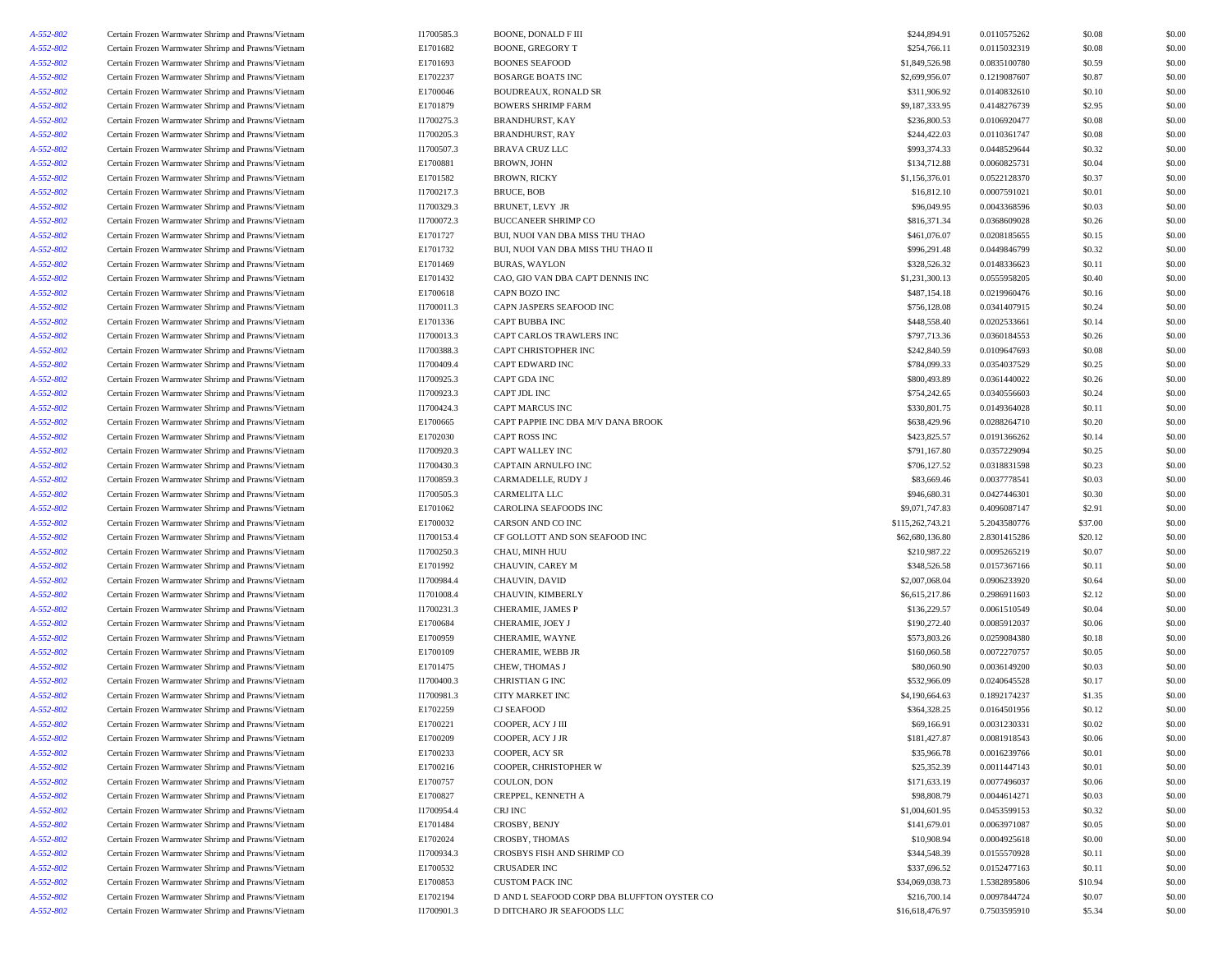| A-552-802 | Certain Frozen Warmwater Shrimp and Prawns/Vietnam                                                       | I1700482.3 | DAIGLE, MICHAEL WAYNE                               | \$231,974.33    | 0.0104741345 | \$0.07 | \$0.00 |
|-----------|----------------------------------------------------------------------------------------------------------|------------|-----------------------------------------------------|-----------------|--------------|--------|--------|
| A-552-802 | Certain Frozen Warmwater Shrimp and Prawns/Vietnam                                                       | I1700381.3 | DALES SEAFOOD INC                                   | \$303,199.76    | 0.0136901142 | \$0.10 | \$0.00 |
| A-552-802 | Certain Frozen Warmwater Shrimp and Prawns/Vietnam                                                       | E1701445   | DANG, DAP                                           | \$356,803.68    | 0.0161104453 | \$0.11 | \$0.00 |
| A-552-802 | Certain Frozen Warmwater Shrimp and Prawns/Vietnam                                                       | E1701390   | DANG, KHANG                                         | \$1,298,244.94  | 0.0586185211 | \$0.42 | \$0.00 |
| A-552-802 | Certain Frozen Warmwater Shrimp and Prawns/Vietnam                                                       | E1701384   | DANG, KHANG                                         | \$1,187,993.28  | 0.0536404241 | \$0.38 | \$0.00 |
| A-552-802 | Certain Frozen Warmwater Shrimp and Prawns/Vietnam                                                       | E1701377   | DANG, KHANG                                         | \$1,202,206.93  | 0.0542822006 | \$0.39 | \$0.00 |
| A-552-802 | Certain Frozen Warmwater Shrimp and Prawns/Vietnam                                                       | E1700970   | DANG, SON                                           | \$388,426.41    | 0.0175382788 | \$0.12 | \$0.00 |
| A-552-802 | Certain Frozen Warmwater Shrimp and Prawns/Vietnam                                                       | E1701407   | DANG, THUONG                                        | \$1,178,603.79  | 0.0532164686 | \$0.38 | \$0.00 |
|           |                                                                                                          |            |                                                     |                 |              |        |        |
| A-552-802 | Certain Frozen Warmwater Shrimp and Prawns/Vietnam                                                       | E1700121   | DARDA, HERBERT                                      | \$139,121.57    | 0.0062816349 | \$0.04 | \$0.00 |
| A-552-802 | Certain Frozen Warmwater Shrimp and Prawns/Vietnam                                                       | E1700356   | DARDAR, DAVID                                       | \$177,093.87    | 0.0079961650 | \$0.06 | \$0.00 |
| A-552-802 | Certain Frozen Warmwater Shrimp and Prawns/Vietnam                                                       | E1700227   | DARDAR, JONATHAN M                                  | \$122,982.79    | 0.0055529346 | \$0.04 | \$0.00 |
| A-552-802 | Certain Frozen Warmwater Shrimp and Prawns/Vietnam                                                       | I1700365.3 | DASSAU, LOUIS                                       | \$405,713.76    | 0.0183188394 | \$0.13 | \$0.00 |
| A-552-802 | Certain Frozen Warmwater Shrimp and Prawns/Vietnam                                                       | I1700586.3 | DAVIS, JOHN W                                       | \$167,015.24    | 0.0075410934 | \$0.05 | \$0.00 |
| A-552-802 | Certain Frozen Warmwater Shrimp and Prawns/Vietnam                                                       | I1700440   | DEAN BLANCHARD SEAFOOD INC                          | \$30,972,720.64 | 1.3984842314 | \$9.94 | \$0.00 |
| A-552-802 | Certain Frozen Warmwater Shrimp and Prawns/Vietnam                                                       | E1701291   | DEVANEY, BOBBY CJR                                  | \$2,495,241.32  | 0.1126654542 | \$0.80 | \$0.00 |
| A-552-802 | Certain Frozen Warmwater Shrimp and Prawns/Vietnam                                                       | I1700927.3 | DG AND RC INC                                       | \$806,601.93    | 0.0364197932 | \$0.26 | \$0.00 |
| A-552-802 | Certain Frozen Warmwater Shrimp and Prawns/Vietnam                                                       | E1701009   | DINH, CHAU T                                        | \$1,925,322.78  | 0.0869324196 | \$0.62 | \$0.00 |
| A-552-802 | Certain Frozen Warmwater Shrimp and Prawns/Vietnam                                                       | E1702158   | DINH, VINCENT                                       | \$611,624.49    | 0.0276161470 | \$0.20 | \$0.00 |
| A-552-802 | Certain Frozen Warmwater Shrimp and Prawns/Vietnam                                                       | I1700028.4 | DION, PAUL ADAM                                     | \$43,658.31     | 0.0019712656 | \$0.01 | \$0.00 |
| A-552-802 | Certain Frozen Warmwater Shrimp and Prawns/Vietnam                                                       | I1700206.3 | DO, DAN C.                                          | \$139,454.00    | 0.0062966448 | \$0.04 | \$0.00 |
| A-552-802 | Certain Frozen Warmwater Shrimp and Prawns/Vietnam                                                       | I1700900.3 | DO, HUNG                                            | \$229,714.15    | 0.0103720826 | \$0.07 | \$0.00 |
| A-552-802 | Certain Frozen Warmwater Shrimp and Prawns/Vietnam                                                       | I1700197.3 | DO, KIET V                                          | \$152,955.78    | 0.0069062789 | \$0.05 | \$0.00 |
| A-552-802 | Certain Frozen Warmwater Shrimp and Prawns/Vietnam                                                       | E1702200   | DO, LIET VAN                                        | \$1,124,836.23  | 0.0507887489 | \$0.36 | \$0.00 |
| A-552-802 |                                                                                                          | E1701931   | DO, THAN VIET                                       | \$1,168,247.71  | 0.0527488696 | \$0.38 | \$0.00 |
|           | Certain Frozen Warmwater Shrimp and Prawns/Vietnam                                                       |            |                                                     |                 |              |        |        |
| A-552-802 | Certain Frozen Warmwater Shrimp and Prawns/Vietnam                                                       | I1700862.3 | DO, THANH VAN                                       | \$159,958.12    | 0.0072224494 | \$0.05 | \$0.00 |
| A-552-802 | Certain Frozen Warmwater Shrimp and Prawns/Vietnam                                                       | I1700204.3 | DO, TINH                                            | \$104,995.59    | 0.0047407743 | \$0.03 | \$0.00 |
| A-552-802 | Certain Frozen Warmwater Shrimp and Prawns/Vietnam                                                       | E1701108   | DOAN, LIEM AND DOAN, MINH                           | \$834,865.85    | 0.0376959693 | \$0.27 | \$0.00 |
| A-552-802 | Certain Frozen Warmwater Shrimp and Prawns/Vietnam                                                       | E1701120   | DOAN, MAI                                           | \$238,040.77    | 0.0107480472 | \$0.08 | \$0.00 |
| A-552-802 | Certain Frozen Warmwater Shrimp and Prawns/Vietnam                                                       | E1701113   | DOAN, MINH                                          | \$1,057,659.61  | 0.0477555816 | \$0.34 | \$0.00 |
| A-552-802 | Certain Frozen Warmwater Shrimp and Prawns/Vietnam                                                       | E1700939   | DOAN, TRAN VAN                                      | \$173,069.36    | 0.0078144498 | \$0.06 | \$0.00 |
| A-552-802 | Certain Frozen Warmwater Shrimp and Prawns/Vietnam                                                       | I1700311.3 | <b>DOCTOR BILL</b>                                  | \$1,033,070.51  | 0.0466453314 | \$0.33 | \$0.00 |
| A-552-802 | Certain Frozen Warmwater Shrimp and Prawns/Vietnam                                                       | E1701776   | DOMINICKS SEAFOOD INC                               | \$18,067,913.06 | 0.8158047142 | \$5.80 | \$0.00 |
| A-552-802 | Certain Frozen Warmwater Shrimp and Prawns/Vietnam                                                       | I1700044.3 | DON PACO INC                                        | \$673,277.98    | 0.0303999332 | \$0.22 | \$0.00 |
| A-552-802 | Certain Frozen Warmwater Shrimp and Prawns/Vietnam                                                       | E1700366   | DONNELLY, DAVID C DBA VILLAGE LADY                  | \$274,575.06    | 0.0123976481 | \$0.09 | \$0.00 |
| A-552-802 | Certain Frozen Warmwater Shrimp and Prawns/Vietnam                                                       | E1701286   | DOPSON, CRAIG B                                     | \$880,783.15    | 0.0397692331 | \$0.28 | \$0.00 |
| A-552-802 | Certain Frozen Warmwater Shrimp and Prawns/Vietnam                                                       | I1700502.3 | DORADA CRUZ LLC                                     | \$943,757.04    | 0.0426126382 | \$0.30 | \$0.00 |
| A-552-802 | Certain Frozen Warmwater Shrimp and Prawns/Vietnam                                                       | I1700800.3 | DRAGNET SEAFOOD LLC                                 | \$601,926.69    | 0.0271782707 | \$0.19 | \$0.00 |
| A-552-802 | Certain Frozen Warmwater Shrimp and Prawns/Vietnam                                                       | E1700307   | DRURY, BRUCE JR                                     | \$18,535.11     | 0.0008368996 | \$0.01 | \$0.00 |
| A-552-802 | Certain Frozen Warmwater Shrimp and Prawns/Vietnam                                                       | E1700295   | DRURY, BRUCE W SR                                   | \$598,534.68    | 0.0270251142 | \$0.19 | \$0.00 |
| A-552-802 | Certain Frozen Warmwater Shrimp and Prawns/Vietnam                                                       | E1700321   | DRURY, ERIC S                                       | \$158,427.33    | 0.0071533310 | \$0.05 | \$0.00 |
| A-552-802 | Certain Frozen Warmwater Shrimp and Prawns/Vietnam                                                       | E1700333   | DRURY, KEVIN SR                                     | \$121,803.21    | 0.0054996741 | \$0.04 | \$0.00 |
| A-552-802 | Certain Frozen Warmwater Shrimp and Prawns/Vietnam                                                       | I1700918.3 | DSL AND R INC                                       | \$1,428,178.84  | 0.0644853131 | \$0.46 | \$0.00 |
|           |                                                                                                          |            |                                                     |                 |              |        |        |
| A-552-802 | Certain Frozen Warmwater Shrimp and Prawns/Vietnam                                                       | E1702277   | DUBBERLY, JAMES F DBA DADDYS BOY                    | \$859,535.43    | 0.0388098533 | \$0.28 | \$0.00 |
| A-552-802 | Certain Frozen Warmwater Shrimp and Prawns/Vietnam                                                       | E1702282   | DUBBERLY, JAMES F DBA JULIE SHEA                    | \$732,728.78    | 0.0330842633 | \$0.24 | \$0.00 |
| A-552-802 | Certain Frozen Warmwater Shrimp and Prawns/Vietnam                                                       | E1702272   | DUBBERLY, JAMES F DBA DUBBERLYS SEAFOOD             | \$2,878,429.94  | 0.1299672357 | \$0.92 | \$0.00 |
| A-552-802 | Certain Frozen Warmwater Shrimp and Prawns/Vietnam                                                       | I1700261.3 | DUFRENE, ERIC F                                     | \$21,731.98     | 0.0009812451 | \$0.01 | \$0.00 |
| A-552-802 | Certain Frozen Warmwater Shrimp and Prawns/Vietnam                                                       | I1700742.3 | DUFRENE, RONALD SR DBA MILTON J DUFRENE AND SON INC | \$676,890.93    | 0.0305630656 | \$0.22 | \$0.00 |
| A-552-802 | Certain Frozen Warmwater Shrimp and Prawns/Vietnam                                                       | I1700986.3 | <b>DUNAMIS TOWING INC</b>                           | \$3,469,290.28  | 0.1566458371 | \$1.11 | \$0.00 |
| A-552-802 | Certain Frozen Warmwater Shrimp and Prawns/Vietnam                                                       | I1700358.3 | DUONG. HO T DBA RED EAGLE                           | \$503,779.22    | 0.0227467036 | \$0.16 | \$0.00 |
| A-552-802 | Certain Frozen Warmwater Shrimp and Prawns/Vietnam                                                       | I1700207.3 | DUONG, KONG                                         | \$231,039.92    | 0.0104319439 | \$0.07 | \$0.00 |
| A-552-802 | Certain Frozen Warmwater Shrimp and Prawns/Vietnam                                                       | I1700944.4 | <b>EDENS, STEVEN</b>                                | \$717,182.68    | 0.0323823238 | \$0.23 | \$0.00 |
| A-552-802 | Certain Frozen Warmwater Shrimp and Prawns/Vietnam                                                       | I1700524.3 | EDENS, TIMOTHY DALE                                 | \$60,761.49     | 0.0027435105 | \$0.02 | \$0.00 |
| A-552-802 | Certain Frozen Warmwater Shrimp and Prawns/Vietnam                                                       | E1701450   | EDWARD GARCIA TRAWLERS DBA CAPT EDDIE INC           | \$429,129.42    | 0.0193761063 | \$0.14 | \$0.00 |
| A-552-802 | Certain Frozen Warmwater Shrimp and Prawns/Vietnam                                                       | E1701402   | EDWARD GARCIA TRAWLERS DBA CAPT LUCAS INC           | \$331,699.16    | 0.0149769228 | \$0.11 | \$0.00 |
| A-552-802 | Certain Frozen Warmwater Shrimp and Prawns/Vietnam                                                       | E1701456   | EDWARD GARCIA TRAWLERS DBA CAPT NICHOLAS INC        | \$302,945.38    | 0.0136786284 | \$0.10 | \$0.00 |
| A-552-802 | Certain Frozen Warmwater Shrimp and Prawns/Vietnam                                                       | E1701420   | EDWARD GARCIA TRAWLERS DBA MISS EMILY INC           | \$240,277.21    | 0.0108490272 | \$0.08 | \$0.00 |
| A-552-802 | Certain Frozen Warmwater Shrimp and Prawns/Vietnam                                                       | E1700624   | <b>ELIMINATOR INC</b>                               | \$1,239,400.33  | 0.0559615617 | \$0.40 | \$0.00 |
| A-552-802 | Certain Frozen Warmwater Shrimp and Prawns/Vietnam                                                       | E1701605   | ELMIRA PFLUECKHAHN INC C/O WRIGHT GORE              | \$680,292.65    | 0.0307166605 | \$0.22 | \$0.00 |
|           |                                                                                                          |            | <b>EMMANUEL INC</b>                                 |                 | 0.0233856653 |        |        |
| A-552-802 | Certain Frozen Warmwater Shrimp and Prawns/Vietnam<br>Certain Frozen Warmwater Shrimp and Prawns/Vietnam | I1700437.3 |                                                     | \$517,930.53    |              | \$0.17 | \$0.00 |
| A-552-802 |                                                                                                          | I1700179.3 | ENCLADE, JOSEPH L                                   | \$39,997.53     | 0.0018059736 | \$0.01 | \$0.00 |
| A-552-802 | Certain Frozen Warmwater Shrimp and Prawns/Vietnam                                                       | I1700364.3 | ENCLADE, RODNEY J                                   | \$144,936.87    | 0.0065442080 | \$0.05 | \$0.00 |
| A-552-802 | Certain Frozen Warmwater Shrimp and Prawns/Vietnam                                                       | I1700510.3 | <b>ENSENADA CRUZ LLC</b>                            | \$629,376.17    | 0.0284176731 | \$0.20 | \$0.00 |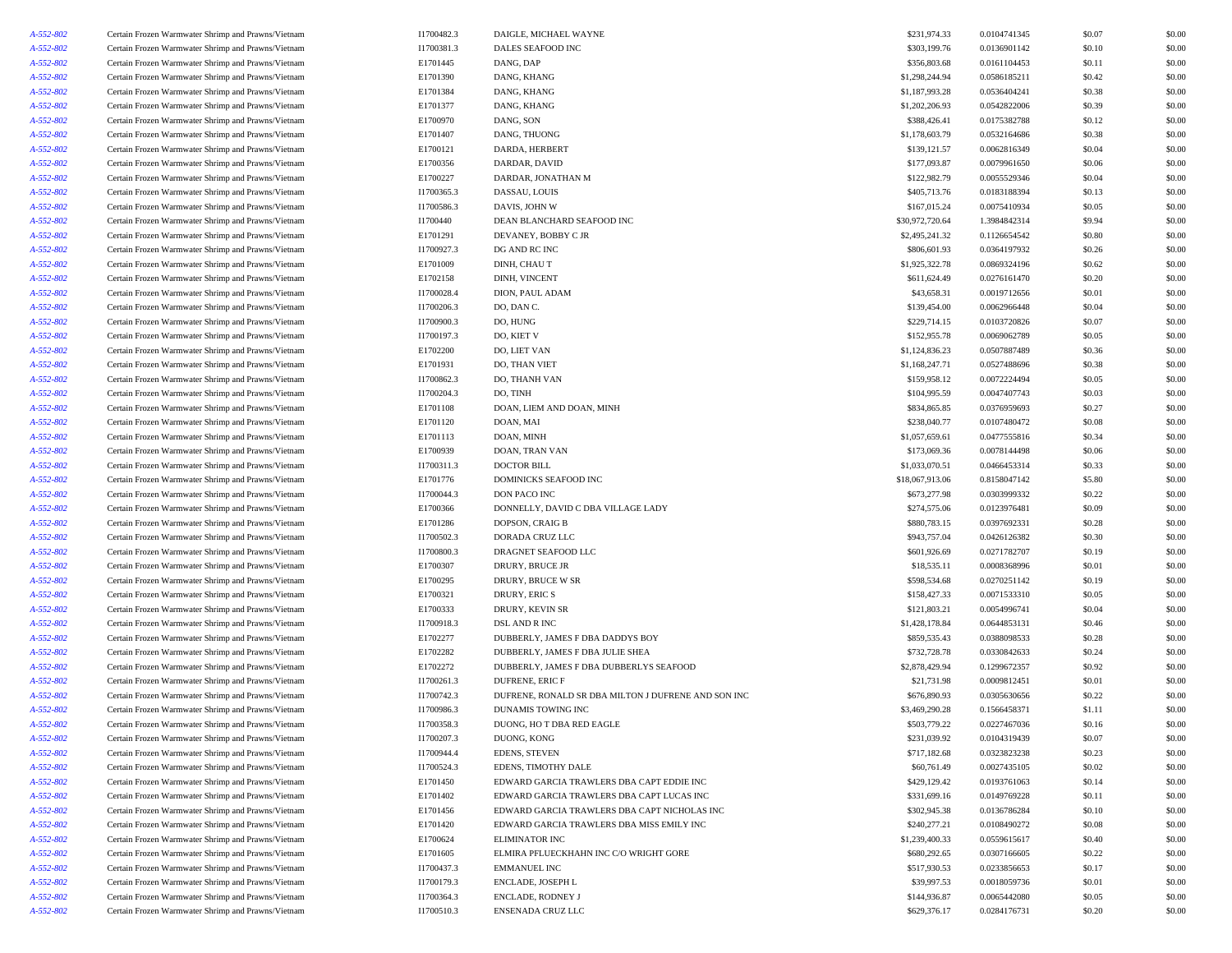| A-552-802              | Certain Frozen Warmwater Shrimp and Prawns/Vietnam | E1700676   | <b>EQUALIZER INC</b>                         | \$1,085,457.74                    | 0.0490107263 | \$0.35  | \$0.00           |
|------------------------|----------------------------------------------------|------------|----------------------------------------------|-----------------------------------|--------------|---------|------------------|
| A-552-802              | Certain Frozen Warmwater Shrimp and Prawns/Vietnam | I1700574.3 | ERICKSON AND JENSEN SEAFOOD PACKERS          | \$10,262,710.25                   | 0.4633832017 | \$3.29  | \$0.00           |
| A-552-802              | Certain Frozen Warmwater Shrimp and Prawns/Vietnam | I1700580.3 | ERICKSON, GRANT DBA GALAXY STAR LLC          | \$703,604.19                      | 0.0317692261 | \$0.23  | \$0.00           |
| A-552-802              | Certain Frozen Warmwater Shrimp and Prawns/Vietnam | I1700579.3 | ERICKSON, GRANT DBA E AND E LLC              | \$947,120.35                      | 0.0427644988 | \$0.30  | \$0.00           |
| A-552-802              | Certain Frozen Warmwater Shrimp and Prawns/Vietnam | E1702003   | ESTAY, WAYNE                                 | \$14,870,790.78                   | 0.6714478414 | \$4.77  | \$0.00           |
| A-552-802              | Certain Frozen Warmwater Shrimp and Prawns/Vietnam | I1700439.3 | ETHAN G INC                                  | \$798,579.46                      | 0.0360575616 | \$0.26  | \$0.00           |
| A-552-802              | Certain Frozen Warmwater Shrimp and Prawns/Vietnam | E1700653   | <b>FATHER DAN INC</b>                        | \$735,535.50                      | 0.0332109927 | \$0.24  | \$0.00           |
| A-552-802              | Certain Frozen Warmwater Shrimp and Prawns/Vietnam | I1700436.3 | <b>FATHER MIKE INC</b>                       | \$323,223.81                      | 0.0145942427 | \$0.10  | \$0.00           |
| A-552-802              | Certain Frozen Warmwater Shrimp and Prawns/Vietnam | E1702018   | FAZENDE, JEFFERY                             | \$56,493.64                       | 0.0025508080 | \$0.02  | \$0.00           |
| A-552-802              | Certain Frozen Warmwater Shrimp and Prawns/Vietnam | I1700295.3 | FAZENDE, THOMAS G                            | \$48,917.12                       | 0.0022087120 | \$0.02  | \$0.00           |
| A-552-802              | Certain Frozen Warmwater Shrimp and Prawns/Vietnam | I1700514.3 | <b>FIESTA CRUZ LLC</b>                       | \$956,216.97                      | 0.0431752305 | \$0.31  | \$0.00           |
| A-552-802              | Certain Frozen Warmwater Shrimp and Prawns/Vietnam | I1700107.3 | <b>FINE SHRIMP CO</b>                        | \$677,110.54                      | 0.0305729814 | \$0.22  | \$0.00           |
| A-552-802              | Certain Frozen Warmwater Shrimp and Prawns/Vietnam | E1702296   | <b>FIREFOX INC</b>                           | \$249,864.79                      | 0.0112819269 | \$0.08  | \$0.00           |
| A-552-802              | Certain Frozen Warmwater Shrimp and Prawns/Vietnam | E1700923   | FISHERMANS REEF SHRIMP COMPANY               | \$41,246,398.64                   | 1.8623626504 | \$13.24 | \$0.00           |
| A-552-802              | Certain Frozen Warmwater Shrimp and Prawns/Vietnam | E1702177   | <b>FKM INC</b>                               | \$148,761.04                      | 0.0067168774 | \$0.05  | \$0.00           |
| A-552-802              | Certain Frozen Warmwater Shrimp and Prawns/Vietnam | E1700589   | FRANKS, MICHAEL                              | \$11,313,021.53                   | 0.5108069906 | \$3.63  | \$0.00           |
| A-552-802              | Certain Frozen Warmwater Shrimp and Prawns/Vietnam | E1700053   | FREEMAN, KENNETH DBA FREEMAN SEAFOOD         | \$143,526.99                      | 0.0064805490 | \$0.05  | \$0.00           |
| A-552-802              | Certain Frozen Warmwater Shrimp and Prawns/Vietnam | E1701033   | G AND O TRAWLERS INC DBA MISS LAUREN         | \$1,301,259.35                    | 0.0587546281 | \$0.42  | \$0.00           |
| A-552-802              | Certain Frozen Warmwater Shrimp and Prawns/Vietnam | E1700987   | <b>G AND S TRAWLERS INC</b>                  | \$1,179,829.90                    | 0.0532718301 | \$0.38  | \$0.00           |
| A-552-802              | Certain Frozen Warmwater Shrimp and Prawns/Vietnam | E1700995   | <b>GD VENTURES II INC</b>                    | \$1,291,419.15                    | 0.0583103221 | \$0.41  | \$0.00           |
| A-552-802              | Certain Frozen Warmwater Shrimp and Prawns/Vietnam | E1700726   | GALA, CHRISTINE DBA PATRON SEAFOOD INC       | \$2,220,461.20                    | 0.1002585472 | \$0.71  | \$0.00           |
| A-552-802              | Certain Frozen Warmwater Shrimp and Prawns/Vietnam | E1700670   | GALA, CHRISTINE DBA CHALLENGER SHRIMP INC    | \$746,279.94                      | 0.0336961270 | \$0.24  | \$0.00           |
| A-552-802              | Certain Frozen Warmwater Shrimp and Prawns/Vietnam | E1700600   | GALA, CHRISTINE DBA TRICO SHRIMP COMPANY INC | \$19,225,039.99                   | 0.8680514569 | \$6.17  | \$0.00           |
| A-552-802              | Certain Frozen Warmwater Shrimp and Prawns/Vietnam | E1700410   | <b>GALE FORCE INC</b>                        | \$269,274.41                      | 0.0121583125 | \$0.09  | \$0.00           |
| A-552-802              | Certain Frozen Warmwater Shrimp and Prawns/Vietnam | E1700424   | GALLOWAY, JUDY                               | \$214,485.91                      | 0.0096844952 | \$0.07  | \$0.00           |
| A-552-802              | Certain Frozen Warmwater Shrimp and Prawns/Vietnam | E1701342   | GARCIA, JOSEPH DBA MARIAH LYNN INC           | \$392,953.12                      | 0.0177426694 | \$0.13  | \$0.00           |
| A-552-802              | Certain Frozen Warmwater Shrimp and Prawns/Vietnam | E1701312   | GARCIA, JOSEPH DBA SANTA MARIA INC           | \$356,558.11                      | 0.0160993572 | \$0.11  | \$0.00           |
| A-552-802              | Certain Frozen Warmwater Shrimp and Prawns/Vietnam | E1701331   | GARCIA, JOSEPH DBA SABRINA MARIE INC         | \$407,314.43                      | 0.0183911131 | \$0.13  | \$0.00           |
| A-552-802              | Certain Frozen Warmwater Shrimp and Prawns/Vietnam | E1701325   | GARCIA, JOSEPH DBA SANDRA G INC              | \$369,891.59                      | 0.0167013922 | \$0.12  | \$0.00           |
| A-552-802              | Certain Frozen Warmwater Shrimp and Prawns/Vietnam | E1701307   | GARCIA, JOSEPH DBA THOMAS G INC              | \$387,460.17                      | 0.0174946510 | \$0.12  | \$0.00           |
| A-552-802              | Certain Frozen Warmwater Shrimp and Prawns/Vietnam | I1700592.3 | <b>GASPARD, MURRY SR</b>                     | \$103,151.12                      | 0.0046574925 | \$0.03  | \$0.00           |
| A-552-802              | Certain Frozen Warmwater Shrimp and Prawns/Vietnam | I1700991.3 | <b>GEMITA INC</b>                            | \$743,634.24                      | 0.0335766680 | \$0.24  | \$0.00           |
| A-552-802              | Certain Frozen Warmwater Shrimp and Prawns/Vietnam | I1700516.3 | <b>GLORIA CRUZ LLC</b>                       | \$684,550.24                      | 0.0309088997 | \$0.22  | \$0.00           |
| A-552-802              | Certain Frozen Warmwater Shrimp and Prawns/Vietnam | I1700548.3 | GOLD COAST SEAFOOD INC                       | \$3,318,821.76                    | 0.1498518633 | \$1.07  | \$0.00           |
| A-552-802              | Certain Frozen Warmwater Shrimp and Prawns/Vietnam | E1700890   | GOLDEN GULF COAST PKG CO INC                 | \$24,741,594.11                   | 1.1171356119 | \$7.94  | \$0.00           |
| A-552-802              | Certain Frozen Warmwater Shrimp and Prawns/Vietnam | I1700347.3 | <b>GOLDEN PHASE INC</b>                      | \$167,573.90                      | 0.0075663181 | \$0.05  | \$0.00           |
|                        | Certain Frozen Warmwater Shrimp and Prawns/Vietnam | E1700896   | GOLLOTTS OIL DOCK AND ICEHOUSE INC           | \$24,809,536.70                   | 1.1202033643 | \$7.96  | \$0.00           |
| A-552-802<br>A-552-802 | Certain Frozen Warmwater Shrimp and Prawns/Vietnam | E1701093   | <b>GONZALES, TIM J</b>                       | \$142,978.54                      | 0.0064557853 | \$0.05  | \$0.00           |
|                        |                                                    |            |                                              |                                   |              |         |                  |
| A-552-802              | Certain Frozen Warmwater Shrimp and Prawns/Vietnam | I1700526.3 | <b>GONZALEZ TRAWLERS INC</b>                 | \$617,111.86                      | 0.0278639134 | \$0.20  | \$0.00           |
| A-552-802<br>A-552-802 | Certain Frozen Warmwater Shrimp and Prawns/Vietnam | I1700333.3 | <b>GORE SEAFOOD INC</b>                      | \$1,095,350.71<br>\$36,759,365.69 | 0.0494574149 | \$0.35  | \$0.00<br>\$0.00 |
|                        | Certain Frozen Warmwater Shrimp and Prawns/Vietnam | E1701039   | GORE, ISABEL DBA WESTERN SEAFOOD CO INC      |                                   | 1.6597635665 | \$11.80 |                  |
| A-552-802              | Certain Frozen Warmwater Shrimp and Prawns/Vietnam | E1701570   | <b>GRAHAM SHRIMP CO</b>                      | \$7,608,545.12                    | 0.3435419994 | \$2.44  | \$0.00           |
| A-552-802              | Certain Frozen Warmwater Shrimp and Prawns/Vietnam | E1701348   | GRAHAM, DARRELL                              | \$8,697,199.12                    | 0.3926970436 | \$2.79  | \$0.00           |
| A-552-802              | Certain Frozen Warmwater Shrimp and Prawns/Vietnam | I1700407.3 | <b>GRANDMA INC</b>                           | \$701,496.28                      | 0.0316740495 | \$0.23  | \$0.00           |
| A-552-802              | Certain Frozen Warmwater Shrimp and Prawns/Vietnam | E1701594   | GRANIER, STEPHEN DBA S AND S SEAFOOD CO INC  | \$222,123.86                      | 0.0100293648 | \$0.07  | \$0.00           |
| A-552-802              | Certain Frozen Warmwater Shrimp and Prawns/Vietnam | E1701319   | GRAVES, ROBERT N. SR.                        | \$415,508.31                      | 0.0187610842 | \$0.13  | \$0.00           |
| A-552-802              | Certain Frozen Warmwater Shrimp and Prawns/Vietnam | E1700527   | <b>GRAY, MONROE</b>                          | \$263,707.29                      | 0.0119069452 | \$0.08  | \$0.00           |
| A-552-802              | Certain Frozen Warmwater Shrimp and Prawns/Vietnam | I1700572.3 | <b>GREEN FLASH LLC</b>                       | \$676,093.21                      | 0.0305270468 | \$0.22  | \$0.00           |
| A-552-802              | Certain Frozen Warmwater Shrimp and Prawns/Vietnam | E1702265   | <b>GROS, DANNY A</b>                         | \$1.082.768.05                    | 0.0488892810 | \$0.35  | \$0.00           |
| A-552-802              | Certain Frozen Warmwater Shrimp and Prawns/Vietnam | I1700137.3 | GUIDRY, MICHAEL J                            | \$112,216.50                      | 0.0050668137 | \$0.04  | \$0.00           |
| A-552-802              | Certain Frozen Warmwater Shrimp and Prawns/Vietnam | E1700770   | GULF CROWN SEAFOOD CO INC                    | \$91,024,954.60                   | 4.1099703560 | \$29.22 | \$0.00           |
| A-552-802              | Certain Frozen Warmwater Shrimp and Prawns/Vietnam | E1702325   | <b>GULF FISH INC</b>                         | \$14,516,187.95                   | 0.6554367692 | \$4.66  | \$0.00           |
| A-552-802              | Certain Frozen Warmwater Shrimp and Prawns/Vietnam | E1700351   | GULF ISLAND SHRIMP AND SEAFOOD II LLC        | \$42,498,155.47                   | 1.9188821344 | \$13.64 | \$0.00           |
| A-552-802              | Certain Frozen Warmwater Shrimp and Prawns/Vietnam | E1701769   | GULF KING SERVICES INC                       | \$40,230,275.22                   | 1.8164825162 | \$12.92 | \$0.00           |
| A-552-802              | Certain Frozen Warmwater Shrimp and Prawns/Vietnam | E1700983   | GULF PRIDE ENTERPRISES INC                   | \$24,170,047.88                   | 1.0913290836 | \$7.76  | \$0.00           |
| A-552-802              | Certain Frozen Warmwater Shrimp and Prawns/Vietnam | I1700325.3 | <b>GULF RUNNER</b>                           | \$1,177,859.75                    | 0.0531828736 | \$0.38  | \$0.00           |
| A-552-802              | Certain Frozen Warmwater Shrimp and Prawns/Vietnam | E1701751   | GULF SOUTH INC                               | \$22,770,307.24                   | 1.0281278158 | \$7.31  | \$0.00           |
| A-552-802              | Certain Frozen Warmwater Shrimp and Prawns/Vietnam | E1700731   | <b>HAILEY MARIE INC</b>                      | \$684,291.97                      | 0.0308972383 | \$0.22  | \$0.00           |
| A-552-802              | Certain Frozen Warmwater Shrimp and Prawns/Vietnam | I1700755.3 | HAMMER, MICHAEL P                            | \$28,683.85                       | 0.0012951369 | \$0.01  | \$0.00           |
| A-552-802              | Certain Frozen Warmwater Shrimp and Prawns/Vietnam | I1700738.3 | HANSEN, ERIC                                 | \$3,890,726.70                    | 0.1756745880 | \$1.25  | \$0.00           |
| A-552-802              | Certain Frozen Warmwater Shrimp and Prawns/Vietnam | E1700866   | HARDY, JOHN                                  | \$1,298,261.63                    | 0.0586192746 | \$0.42  | \$0.00           |
| A-552-802              | Certain Frozen Warmwater Shrimp and Prawns/Vietnam | I1700270.3 | HAYDEL, GREGORY DBA SHEENA GREG LLC          | \$124,012.88                      | 0.0055994454 | \$0.04  | \$0.00           |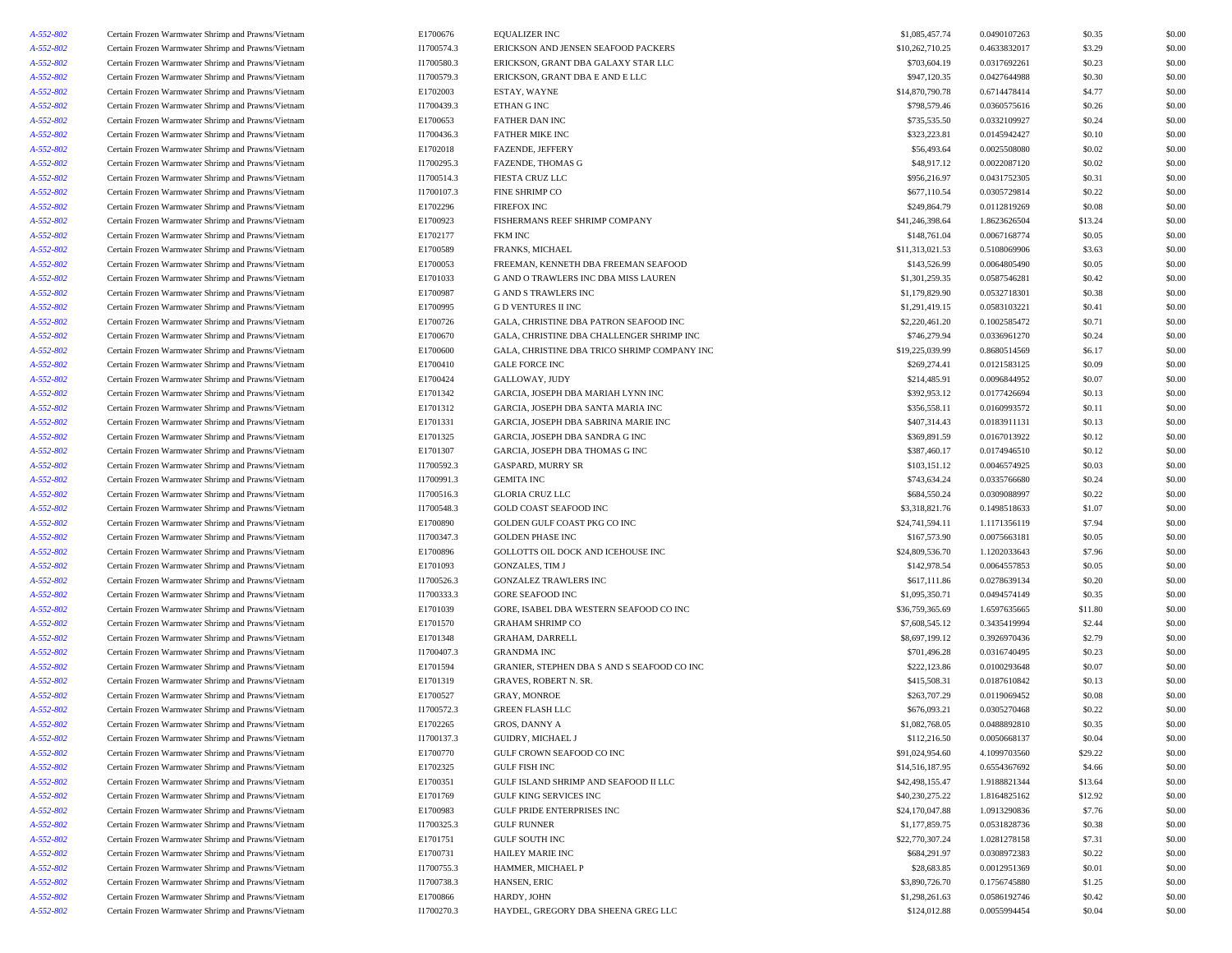| Certain Frozen Warmwater Shrimp and Prawns/Vietnam                                                       | E1700150                                                                                                                                                                                                                                                                                                                                                                                                                                                                                                                                                                                                                                                                                                                                                                                                                                                                                                                                                                                                                                                                                                                                                                                                                                                                                                                                                                                                                                                                                                                                                                                                                                                                                                                                                                                                                                           | HEBERT, ROBERT A                                                                                                                                                                                                                                                                                                                                                                                                                                                       | \$152,594.77                                                                                                                                                                                                                                                                                                                                                                                                                                                                                                                                                                                                                                                      | 0.0068899785                                                                                                                                                                                                                                                                                                                                                                                                                                                                                                                                                          | \$0.05                                                                                                                                                                                                                                                                                                                                                                                                                                                                                                                       | \$0.00                                                                                                                                                                                                                                                                                                                         |
|----------------------------------------------------------------------------------------------------------|----------------------------------------------------------------------------------------------------------------------------------------------------------------------------------------------------------------------------------------------------------------------------------------------------------------------------------------------------------------------------------------------------------------------------------------------------------------------------------------------------------------------------------------------------------------------------------------------------------------------------------------------------------------------------------------------------------------------------------------------------------------------------------------------------------------------------------------------------------------------------------------------------------------------------------------------------------------------------------------------------------------------------------------------------------------------------------------------------------------------------------------------------------------------------------------------------------------------------------------------------------------------------------------------------------------------------------------------------------------------------------------------------------------------------------------------------------------------------------------------------------------------------------------------------------------------------------------------------------------------------------------------------------------------------------------------------------------------------------------------------------------------------------------------------------------------------------------------------|------------------------------------------------------------------------------------------------------------------------------------------------------------------------------------------------------------------------------------------------------------------------------------------------------------------------------------------------------------------------------------------------------------------------------------------------------------------------|-------------------------------------------------------------------------------------------------------------------------------------------------------------------------------------------------------------------------------------------------------------------------------------------------------------------------------------------------------------------------------------------------------------------------------------------------------------------------------------------------------------------------------------------------------------------------------------------------------------------------------------------------------------------|-----------------------------------------------------------------------------------------------------------------------------------------------------------------------------------------------------------------------------------------------------------------------------------------------------------------------------------------------------------------------------------------------------------------------------------------------------------------------------------------------------------------------------------------------------------------------|------------------------------------------------------------------------------------------------------------------------------------------------------------------------------------------------------------------------------------------------------------------------------------------------------------------------------------------------------------------------------------------------------------------------------------------------------------------------------------------------------------------------------|--------------------------------------------------------------------------------------------------------------------------------------------------------------------------------------------------------------------------------------------------------------------------------------------------------------------------------|
| Certain Frozen Warmwater Shrimp and Prawns/Vietnam                                                       | E1701600                                                                                                                                                                                                                                                                                                                                                                                                                                                                                                                                                                                                                                                                                                                                                                                                                                                                                                                                                                                                                                                                                                                                                                                                                                                                                                                                                                                                                                                                                                                                                                                                                                                                                                                                                                                                                                           | HELEN KAY INC C/O WRIGHT GORE                                                                                                                                                                                                                                                                                                                                                                                                                                          | \$765,770.81                                                                                                                                                                                                                                                                                                                                                                                                                                                                                                                                                                                                                                                      | 0.0345761813                                                                                                                                                                                                                                                                                                                                                                                                                                                                                                                                                          | \$0.25                                                                                                                                                                                                                                                                                                                                                                                                                                                                                                                       | \$0.00                                                                                                                                                                                                                                                                                                                         |
|                                                                                                          | E1700159                                                                                                                                                                                                                                                                                                                                                                                                                                                                                                                                                                                                                                                                                                                                                                                                                                                                                                                                                                                                                                                                                                                                                                                                                                                                                                                                                                                                                                                                                                                                                                                                                                                                                                                                                                                                                                           | HELMER, GERRY J.                                                                                                                                                                                                                                                                                                                                                                                                                                                       | \$138,532.69                                                                                                                                                                                                                                                                                                                                                                                                                                                                                                                                                                                                                                                      | 0.0062550457                                                                                                                                                                                                                                                                                                                                                                                                                                                                                                                                                          | \$0.04                                                                                                                                                                                                                                                                                                                                                                                                                                                                                                                       | \$0.00                                                                                                                                                                                                                                                                                                                         |
|                                                                                                          |                                                                                                                                                                                                                                                                                                                                                                                                                                                                                                                                                                                                                                                                                                                                                                                                                                                                                                                                                                                                                                                                                                                                                                                                                                                                                                                                                                                                                                                                                                                                                                                                                                                                                                                                                                                                                                                    |                                                                                                                                                                                                                                                                                                                                                                                                                                                                        |                                                                                                                                                                                                                                                                                                                                                                                                                                                                                                                                                                                                                                                                   |                                                                                                                                                                                                                                                                                                                                                                                                                                                                                                                                                                       |                                                                                                                                                                                                                                                                                                                                                                                                                                                                                                                              | \$0.00                                                                                                                                                                                                                                                                                                                         |
|                                                                                                          |                                                                                                                                                                                                                                                                                                                                                                                                                                                                                                                                                                                                                                                                                                                                                                                                                                                                                                                                                                                                                                                                                                                                                                                                                                                                                                                                                                                                                                                                                                                                                                                                                                                                                                                                                                                                                                                    |                                                                                                                                                                                                                                                                                                                                                                                                                                                                        |                                                                                                                                                                                                                                                                                                                                                                                                                                                                                                                                                                                                                                                                   |                                                                                                                                                                                                                                                                                                                                                                                                                                                                                                                                                                       |                                                                                                                                                                                                                                                                                                                                                                                                                                                                                                                              | \$0.00                                                                                                                                                                                                                                                                                                                         |
|                                                                                                          |                                                                                                                                                                                                                                                                                                                                                                                                                                                                                                                                                                                                                                                                                                                                                                                                                                                                                                                                                                                                                                                                                                                                                                                                                                                                                                                                                                                                                                                                                                                                                                                                                                                                                                                                                                                                                                                    |                                                                                                                                                                                                                                                                                                                                                                                                                                                                        |                                                                                                                                                                                                                                                                                                                                                                                                                                                                                                                                                                                                                                                                   |                                                                                                                                                                                                                                                                                                                                                                                                                                                                                                                                                                       |                                                                                                                                                                                                                                                                                                                                                                                                                                                                                                                              | \$0.00                                                                                                                                                                                                                                                                                                                         |
|                                                                                                          |                                                                                                                                                                                                                                                                                                                                                                                                                                                                                                                                                                                                                                                                                                                                                                                                                                                                                                                                                                                                                                                                                                                                                                                                                                                                                                                                                                                                                                                                                                                                                                                                                                                                                                                                                                                                                                                    |                                                                                                                                                                                                                                                                                                                                                                                                                                                                        |                                                                                                                                                                                                                                                                                                                                                                                                                                                                                                                                                                                                                                                                   |                                                                                                                                                                                                                                                                                                                                                                                                                                                                                                                                                                       |                                                                                                                                                                                                                                                                                                                                                                                                                                                                                                                              | \$0.00                                                                                                                                                                                                                                                                                                                         |
|                                                                                                          |                                                                                                                                                                                                                                                                                                                                                                                                                                                                                                                                                                                                                                                                                                                                                                                                                                                                                                                                                                                                                                                                                                                                                                                                                                                                                                                                                                                                                                                                                                                                                                                                                                                                                                                                                                                                                                                    |                                                                                                                                                                                                                                                                                                                                                                                                                                                                        |                                                                                                                                                                                                                                                                                                                                                                                                                                                                                                                                                                                                                                                                   |                                                                                                                                                                                                                                                                                                                                                                                                                                                                                                                                                                       | \$0.44                                                                                                                                                                                                                                                                                                                                                                                                                                                                                                                       | \$0.00                                                                                                                                                                                                                                                                                                                         |
|                                                                                                          |                                                                                                                                                                                                                                                                                                                                                                                                                                                                                                                                                                                                                                                                                                                                                                                                                                                                                                                                                                                                                                                                                                                                                                                                                                                                                                                                                                                                                                                                                                                                                                                                                                                                                                                                                                                                                                                    |                                                                                                                                                                                                                                                                                                                                                                                                                                                                        |                                                                                                                                                                                                                                                                                                                                                                                                                                                                                                                                                                                                                                                                   |                                                                                                                                                                                                                                                                                                                                                                                                                                                                                                                                                                       |                                                                                                                                                                                                                                                                                                                                                                                                                                                                                                                              | \$0.00                                                                                                                                                                                                                                                                                                                         |
|                                                                                                          |                                                                                                                                                                                                                                                                                                                                                                                                                                                                                                                                                                                                                                                                                                                                                                                                                                                                                                                                                                                                                                                                                                                                                                                                                                                                                                                                                                                                                                                                                                                                                                                                                                                                                                                                                                                                                                                    |                                                                                                                                                                                                                                                                                                                                                                                                                                                                        |                                                                                                                                                                                                                                                                                                                                                                                                                                                                                                                                                                                                                                                                   |                                                                                                                                                                                                                                                                                                                                                                                                                                                                                                                                                                       |                                                                                                                                                                                                                                                                                                                                                                                                                                                                                                                              | \$0.00                                                                                                                                                                                                                                                                                                                         |
|                                                                                                          |                                                                                                                                                                                                                                                                                                                                                                                                                                                                                                                                                                                                                                                                                                                                                                                                                                                                                                                                                                                                                                                                                                                                                                                                                                                                                                                                                                                                                                                                                                                                                                                                                                                                                                                                                                                                                                                    |                                                                                                                                                                                                                                                                                                                                                                                                                                                                        |                                                                                                                                                                                                                                                                                                                                                                                                                                                                                                                                                                                                                                                                   |                                                                                                                                                                                                                                                                                                                                                                                                                                                                                                                                                                       |                                                                                                                                                                                                                                                                                                                                                                                                                                                                                                                              | \$0.00                                                                                                                                                                                                                                                                                                                         |
|                                                                                                          |                                                                                                                                                                                                                                                                                                                                                                                                                                                                                                                                                                                                                                                                                                                                                                                                                                                                                                                                                                                                                                                                                                                                                                                                                                                                                                                                                                                                                                                                                                                                                                                                                                                                                                                                                                                                                                                    |                                                                                                                                                                                                                                                                                                                                                                                                                                                                        |                                                                                                                                                                                                                                                                                                                                                                                                                                                                                                                                                                                                                                                                   |                                                                                                                                                                                                                                                                                                                                                                                                                                                                                                                                                                       |                                                                                                                                                                                                                                                                                                                                                                                                                                                                                                                              | \$0.00                                                                                                                                                                                                                                                                                                                         |
|                                                                                                          |                                                                                                                                                                                                                                                                                                                                                                                                                                                                                                                                                                                                                                                                                                                                                                                                                                                                                                                                                                                                                                                                                                                                                                                                                                                                                                                                                                                                                                                                                                                                                                                                                                                                                                                                                                                                                                                    |                                                                                                                                                                                                                                                                                                                                                                                                                                                                        |                                                                                                                                                                                                                                                                                                                                                                                                                                                                                                                                                                                                                                                                   |                                                                                                                                                                                                                                                                                                                                                                                                                                                                                                                                                                       |                                                                                                                                                                                                                                                                                                                                                                                                                                                                                                                              | \$0.00                                                                                                                                                                                                                                                                                                                         |
|                                                                                                          |                                                                                                                                                                                                                                                                                                                                                                                                                                                                                                                                                                                                                                                                                                                                                                                                                                                                                                                                                                                                                                                                                                                                                                                                                                                                                                                                                                                                                                                                                                                                                                                                                                                                                                                                                                                                                                                    |                                                                                                                                                                                                                                                                                                                                                                                                                                                                        |                                                                                                                                                                                                                                                                                                                                                                                                                                                                                                                                                                                                                                                                   |                                                                                                                                                                                                                                                                                                                                                                                                                                                                                                                                                                       |                                                                                                                                                                                                                                                                                                                                                                                                                                                                                                                              | \$0.00                                                                                                                                                                                                                                                                                                                         |
|                                                                                                          |                                                                                                                                                                                                                                                                                                                                                                                                                                                                                                                                                                                                                                                                                                                                                                                                                                                                                                                                                                                                                                                                                                                                                                                                                                                                                                                                                                                                                                                                                                                                                                                                                                                                                                                                                                                                                                                    |                                                                                                                                                                                                                                                                                                                                                                                                                                                                        |                                                                                                                                                                                                                                                                                                                                                                                                                                                                                                                                                                                                                                                                   |                                                                                                                                                                                                                                                                                                                                                                                                                                                                                                                                                                       |                                                                                                                                                                                                                                                                                                                                                                                                                                                                                                                              | \$0.00                                                                                                                                                                                                                                                                                                                         |
|                                                                                                          |                                                                                                                                                                                                                                                                                                                                                                                                                                                                                                                                                                                                                                                                                                                                                                                                                                                                                                                                                                                                                                                                                                                                                                                                                                                                                                                                                                                                                                                                                                                                                                                                                                                                                                                                                                                                                                                    |                                                                                                                                                                                                                                                                                                                                                                                                                                                                        |                                                                                                                                                                                                                                                                                                                                                                                                                                                                                                                                                                                                                                                                   |                                                                                                                                                                                                                                                                                                                                                                                                                                                                                                                                                                       |                                                                                                                                                                                                                                                                                                                                                                                                                                                                                                                              | \$0.00                                                                                                                                                                                                                                                                                                                         |
|                                                                                                          |                                                                                                                                                                                                                                                                                                                                                                                                                                                                                                                                                                                                                                                                                                                                                                                                                                                                                                                                                                                                                                                                                                                                                                                                                                                                                                                                                                                                                                                                                                                                                                                                                                                                                                                                                                                                                                                    |                                                                                                                                                                                                                                                                                                                                                                                                                                                                        |                                                                                                                                                                                                                                                                                                                                                                                                                                                                                                                                                                                                                                                                   |                                                                                                                                                                                                                                                                                                                                                                                                                                                                                                                                                                       |                                                                                                                                                                                                                                                                                                                                                                                                                                                                                                                              | \$0.00                                                                                                                                                                                                                                                                                                                         |
|                                                                                                          |                                                                                                                                                                                                                                                                                                                                                                                                                                                                                                                                                                                                                                                                                                                                                                                                                                                                                                                                                                                                                                                                                                                                                                                                                                                                                                                                                                                                                                                                                                                                                                                                                                                                                                                                                                                                                                                    |                                                                                                                                                                                                                                                                                                                                                                                                                                                                        |                                                                                                                                                                                                                                                                                                                                                                                                                                                                                                                                                                                                                                                                   |                                                                                                                                                                                                                                                                                                                                                                                                                                                                                                                                                                       |                                                                                                                                                                                                                                                                                                                                                                                                                                                                                                                              | \$0.00                                                                                                                                                                                                                                                                                                                         |
|                                                                                                          |                                                                                                                                                                                                                                                                                                                                                                                                                                                                                                                                                                                                                                                                                                                                                                                                                                                                                                                                                                                                                                                                                                                                                                                                                                                                                                                                                                                                                                                                                                                                                                                                                                                                                                                                                                                                                                                    |                                                                                                                                                                                                                                                                                                                                                                                                                                                                        |                                                                                                                                                                                                                                                                                                                                                                                                                                                                                                                                                                                                                                                                   |                                                                                                                                                                                                                                                                                                                                                                                                                                                                                                                                                                       |                                                                                                                                                                                                                                                                                                                                                                                                                                                                                                                              | \$0.00                                                                                                                                                                                                                                                                                                                         |
|                                                                                                          |                                                                                                                                                                                                                                                                                                                                                                                                                                                                                                                                                                                                                                                                                                                                                                                                                                                                                                                                                                                                                                                                                                                                                                                                                                                                                                                                                                                                                                                                                                                                                                                                                                                                                                                                                                                                                                                    |                                                                                                                                                                                                                                                                                                                                                                                                                                                                        |                                                                                                                                                                                                                                                                                                                                                                                                                                                                                                                                                                                                                                                                   |                                                                                                                                                                                                                                                                                                                                                                                                                                                                                                                                                                       |                                                                                                                                                                                                                                                                                                                                                                                                                                                                                                                              | \$0.00                                                                                                                                                                                                                                                                                                                         |
|                                                                                                          |                                                                                                                                                                                                                                                                                                                                                                                                                                                                                                                                                                                                                                                                                                                                                                                                                                                                                                                                                                                                                                                                                                                                                                                                                                                                                                                                                                                                                                                                                                                                                                                                                                                                                                                                                                                                                                                    |                                                                                                                                                                                                                                                                                                                                                                                                                                                                        |                                                                                                                                                                                                                                                                                                                                                                                                                                                                                                                                                                                                                                                                   |                                                                                                                                                                                                                                                                                                                                                                                                                                                                                                                                                                       |                                                                                                                                                                                                                                                                                                                                                                                                                                                                                                                              | \$0.00                                                                                                                                                                                                                                                                                                                         |
|                                                                                                          |                                                                                                                                                                                                                                                                                                                                                                                                                                                                                                                                                                                                                                                                                                                                                                                                                                                                                                                                                                                                                                                                                                                                                                                                                                                                                                                                                                                                                                                                                                                                                                                                                                                                                                                                                                                                                                                    |                                                                                                                                                                                                                                                                                                                                                                                                                                                                        |                                                                                                                                                                                                                                                                                                                                                                                                                                                                                                                                                                                                                                                                   |                                                                                                                                                                                                                                                                                                                                                                                                                                                                                                                                                                       |                                                                                                                                                                                                                                                                                                                                                                                                                                                                                                                              |                                                                                                                                                                                                                                                                                                                                |
|                                                                                                          |                                                                                                                                                                                                                                                                                                                                                                                                                                                                                                                                                                                                                                                                                                                                                                                                                                                                                                                                                                                                                                                                                                                                                                                                                                                                                                                                                                                                                                                                                                                                                                                                                                                                                                                                                                                                                                                    |                                                                                                                                                                                                                                                                                                                                                                                                                                                                        |                                                                                                                                                                                                                                                                                                                                                                                                                                                                                                                                                                                                                                                                   |                                                                                                                                                                                                                                                                                                                                                                                                                                                                                                                                                                       |                                                                                                                                                                                                                                                                                                                                                                                                                                                                                                                              | \$0.00                                                                                                                                                                                                                                                                                                                         |
|                                                                                                          |                                                                                                                                                                                                                                                                                                                                                                                                                                                                                                                                                                                                                                                                                                                                                                                                                                                                                                                                                                                                                                                                                                                                                                                                                                                                                                                                                                                                                                                                                                                                                                                                                                                                                                                                                                                                                                                    |                                                                                                                                                                                                                                                                                                                                                                                                                                                                        |                                                                                                                                                                                                                                                                                                                                                                                                                                                                                                                                                                                                                                                                   |                                                                                                                                                                                                                                                                                                                                                                                                                                                                                                                                                                       |                                                                                                                                                                                                                                                                                                                                                                                                                                                                                                                              | \$0.00                                                                                                                                                                                                                                                                                                                         |
|                                                                                                          |                                                                                                                                                                                                                                                                                                                                                                                                                                                                                                                                                                                                                                                                                                                                                                                                                                                                                                                                                                                                                                                                                                                                                                                                                                                                                                                                                                                                                                                                                                                                                                                                                                                                                                                                                                                                                                                    |                                                                                                                                                                                                                                                                                                                                                                                                                                                                        |                                                                                                                                                                                                                                                                                                                                                                                                                                                                                                                                                                                                                                                                   |                                                                                                                                                                                                                                                                                                                                                                                                                                                                                                                                                                       |                                                                                                                                                                                                                                                                                                                                                                                                                                                                                                                              | \$0.00                                                                                                                                                                                                                                                                                                                         |
|                                                                                                          |                                                                                                                                                                                                                                                                                                                                                                                                                                                                                                                                                                                                                                                                                                                                                                                                                                                                                                                                                                                                                                                                                                                                                                                                                                                                                                                                                                                                                                                                                                                                                                                                                                                                                                                                                                                                                                                    |                                                                                                                                                                                                                                                                                                                                                                                                                                                                        |                                                                                                                                                                                                                                                                                                                                                                                                                                                                                                                                                                                                                                                                   |                                                                                                                                                                                                                                                                                                                                                                                                                                                                                                                                                                       |                                                                                                                                                                                                                                                                                                                                                                                                                                                                                                                              | \$0.00                                                                                                                                                                                                                                                                                                                         |
|                                                                                                          |                                                                                                                                                                                                                                                                                                                                                                                                                                                                                                                                                                                                                                                                                                                                                                                                                                                                                                                                                                                                                                                                                                                                                                                                                                                                                                                                                                                                                                                                                                                                                                                                                                                                                                                                                                                                                                                    |                                                                                                                                                                                                                                                                                                                                                                                                                                                                        |                                                                                                                                                                                                                                                                                                                                                                                                                                                                                                                                                                                                                                                                   |                                                                                                                                                                                                                                                                                                                                                                                                                                                                                                                                                                       |                                                                                                                                                                                                                                                                                                                                                                                                                                                                                                                              | \$0.00                                                                                                                                                                                                                                                                                                                         |
|                                                                                                          |                                                                                                                                                                                                                                                                                                                                                                                                                                                                                                                                                                                                                                                                                                                                                                                                                                                                                                                                                                                                                                                                                                                                                                                                                                                                                                                                                                                                                                                                                                                                                                                                                                                                                                                                                                                                                                                    |                                                                                                                                                                                                                                                                                                                                                                                                                                                                        |                                                                                                                                                                                                                                                                                                                                                                                                                                                                                                                                                                                                                                                                   |                                                                                                                                                                                                                                                                                                                                                                                                                                                                                                                                                                       |                                                                                                                                                                                                                                                                                                                                                                                                                                                                                                                              | \$0.00                                                                                                                                                                                                                                                                                                                         |
|                                                                                                          |                                                                                                                                                                                                                                                                                                                                                                                                                                                                                                                                                                                                                                                                                                                                                                                                                                                                                                                                                                                                                                                                                                                                                                                                                                                                                                                                                                                                                                                                                                                                                                                                                                                                                                                                                                                                                                                    |                                                                                                                                                                                                                                                                                                                                                                                                                                                                        |                                                                                                                                                                                                                                                                                                                                                                                                                                                                                                                                                                                                                                                                   |                                                                                                                                                                                                                                                                                                                                                                                                                                                                                                                                                                       |                                                                                                                                                                                                                                                                                                                                                                                                                                                                                                                              | \$0.00                                                                                                                                                                                                                                                                                                                         |
|                                                                                                          |                                                                                                                                                                                                                                                                                                                                                                                                                                                                                                                                                                                                                                                                                                                                                                                                                                                                                                                                                                                                                                                                                                                                                                                                                                                                                                                                                                                                                                                                                                                                                                                                                                                                                                                                                                                                                                                    |                                                                                                                                                                                                                                                                                                                                                                                                                                                                        |                                                                                                                                                                                                                                                                                                                                                                                                                                                                                                                                                                                                                                                                   |                                                                                                                                                                                                                                                                                                                                                                                                                                                                                                                                                                       |                                                                                                                                                                                                                                                                                                                                                                                                                                                                                                                              | \$0.00                                                                                                                                                                                                                                                                                                                         |
|                                                                                                          |                                                                                                                                                                                                                                                                                                                                                                                                                                                                                                                                                                                                                                                                                                                                                                                                                                                                                                                                                                                                                                                                                                                                                                                                                                                                                                                                                                                                                                                                                                                                                                                                                                                                                                                                                                                                                                                    |                                                                                                                                                                                                                                                                                                                                                                                                                                                                        |                                                                                                                                                                                                                                                                                                                                                                                                                                                                                                                                                                                                                                                                   |                                                                                                                                                                                                                                                                                                                                                                                                                                                                                                                                                                       |                                                                                                                                                                                                                                                                                                                                                                                                                                                                                                                              | \$0.00                                                                                                                                                                                                                                                                                                                         |
|                                                                                                          |                                                                                                                                                                                                                                                                                                                                                                                                                                                                                                                                                                                                                                                                                                                                                                                                                                                                                                                                                                                                                                                                                                                                                                                                                                                                                                                                                                                                                                                                                                                                                                                                                                                                                                                                                                                                                                                    |                                                                                                                                                                                                                                                                                                                                                                                                                                                                        |                                                                                                                                                                                                                                                                                                                                                                                                                                                                                                                                                                                                                                                                   |                                                                                                                                                                                                                                                                                                                                                                                                                                                                                                                                                                       |                                                                                                                                                                                                                                                                                                                                                                                                                                                                                                                              | \$0.00                                                                                                                                                                                                                                                                                                                         |
|                                                                                                          |                                                                                                                                                                                                                                                                                                                                                                                                                                                                                                                                                                                                                                                                                                                                                                                                                                                                                                                                                                                                                                                                                                                                                                                                                                                                                                                                                                                                                                                                                                                                                                                                                                                                                                                                                                                                                                                    |                                                                                                                                                                                                                                                                                                                                                                                                                                                                        |                                                                                                                                                                                                                                                                                                                                                                                                                                                                                                                                                                                                                                                                   |                                                                                                                                                                                                                                                                                                                                                                                                                                                                                                                                                                       |                                                                                                                                                                                                                                                                                                                                                                                                                                                                                                                              | \$0.00                                                                                                                                                                                                                                                                                                                         |
|                                                                                                          |                                                                                                                                                                                                                                                                                                                                                                                                                                                                                                                                                                                                                                                                                                                                                                                                                                                                                                                                                                                                                                                                                                                                                                                                                                                                                                                                                                                                                                                                                                                                                                                                                                                                                                                                                                                                                                                    |                                                                                                                                                                                                                                                                                                                                                                                                                                                                        |                                                                                                                                                                                                                                                                                                                                                                                                                                                                                                                                                                                                                                                                   |                                                                                                                                                                                                                                                                                                                                                                                                                                                                                                                                                                       |                                                                                                                                                                                                                                                                                                                                                                                                                                                                                                                              | \$0.00                                                                                                                                                                                                                                                                                                                         |
| Certain Frozen Warmwater Shrimp and Prawns/Vietnam                                                       |                                                                                                                                                                                                                                                                                                                                                                                                                                                                                                                                                                                                                                                                                                                                                                                                                                                                                                                                                                                                                                                                                                                                                                                                                                                                                                                                                                                                                                                                                                                                                                                                                                                                                                                                                                                                                                                    | KEENAN, ROBERT M                                                                                                                                                                                                                                                                                                                                                                                                                                                       |                                                                                                                                                                                                                                                                                                                                                                                                                                                                                                                                                                                                                                                                   | 0.0179796756                                                                                                                                                                                                                                                                                                                                                                                                                                                                                                                                                          |                                                                                                                                                                                                                                                                                                                                                                                                                                                                                                                              | \$0.00                                                                                                                                                                                                                                                                                                                         |
|                                                                                                          |                                                                                                                                                                                                                                                                                                                                                                                                                                                                                                                                                                                                                                                                                                                                                                                                                                                                                                                                                                                                                                                                                                                                                                                                                                                                                                                                                                                                                                                                                                                                                                                                                                                                                                                                                                                                                                                    |                                                                                                                                                                                                                                                                                                                                                                                                                                                                        |                                                                                                                                                                                                                                                                                                                                                                                                                                                                                                                                                                                                                                                                   |                                                                                                                                                                                                                                                                                                                                                                                                                                                                                                                                                                       |                                                                                                                                                                                                                                                                                                                                                                                                                                                                                                                              | \$0.00                                                                                                                                                                                                                                                                                                                         |
| Certain Frozen Warmwater Shrimp and Prawns/Vietnam                                                       | E1701577                                                                                                                                                                                                                                                                                                                                                                                                                                                                                                                                                                                                                                                                                                                                                                                                                                                                                                                                                                                                                                                                                                                                                                                                                                                                                                                                                                                                                                                                                                                                                                                                                                                                                                                                                                                                                                           | KEN LEES DOCK LLC                                                                                                                                                                                                                                                                                                                                                                                                                                                      | \$7,572,265.20                                                                                                                                                                                                                                                                                                                                                                                                                                                                                                                                                                                                                                                    | 0.3419038838                                                                                                                                                                                                                                                                                                                                                                                                                                                                                                                                                          | \$2.43                                                                                                                                                                                                                                                                                                                                                                                                                                                                                                                       | \$0.00                                                                                                                                                                                                                                                                                                                         |
| Certain Frozen Warmwater Shrimp and Prawns/Vietnam                                                       | I1700278.3                                                                                                                                                                                                                                                                                                                                                                                                                                                                                                                                                                                                                                                                                                                                                                                                                                                                                                                                                                                                                                                                                                                                                                                                                                                                                                                                                                                                                                                                                                                                                                                                                                                                                                                                                                                                                                         | KEO, BUNLY                                                                                                                                                                                                                                                                                                                                                                                                                                                             | \$203,590.72                                                                                                                                                                                                                                                                                                                                                                                                                                                                                                                                                                                                                                                      | 0.0091925541                                                                                                                                                                                                                                                                                                                                                                                                                                                                                                                                                          | \$0.07                                                                                                                                                                                                                                                                                                                                                                                                                                                                                                                       | \$0.00                                                                                                                                                                                                                                                                                                                         |
| Certain Frozen Warmwater Shrimp and Prawns/Vietnam                                                       |                                                                                                                                                                                                                                                                                                                                                                                                                                                                                                                                                                                                                                                                                                                                                                                                                                                                                                                                                                                                                                                                                                                                                                                                                                                                                                                                                                                                                                                                                                                                                                                                                                                                                                                                                                                                                                                    | KHIN, SOCHENDA                                                                                                                                                                                                                                                                                                                                                                                                                                                         |                                                                                                                                                                                                                                                                                                                                                                                                                                                                                                                                                                                                                                                                   | 0.0017408331                                                                                                                                                                                                                                                                                                                                                                                                                                                                                                                                                          | \$0.01                                                                                                                                                                                                                                                                                                                                                                                                                                                                                                                       | \$0.00                                                                                                                                                                                                                                                                                                                         |
| Certain Frozen Warmwater Shrimp and Prawns/Vietnam                                                       | I1700201.3                                                                                                                                                                                                                                                                                                                                                                                                                                                                                                                                                                                                                                                                                                                                                                                                                                                                                                                                                                                                                                                                                                                                                                                                                                                                                                                                                                                                                                                                                                                                                                                                                                                                                                                                                                                                                                         | KIT, AN                                                                                                                                                                                                                                                                                                                                                                                                                                                                | \$18,292.30                                                                                                                                                                                                                                                                                                                                                                                                                                                                                                                                                                                                                                                       | 0.0008259363                                                                                                                                                                                                                                                                                                                                                                                                                                                                                                                                                          | \$0.01                                                                                                                                                                                                                                                                                                                                                                                                                                                                                                                       | \$0.00                                                                                                                                                                                                                                                                                                                         |
| Certain Frozen Warmwater Shrimp and Prawns/Vietnam                                                       | I1700975.3                                                                                                                                                                                                                                                                                                                                                                                                                                                                                                                                                                                                                                                                                                                                                                                                                                                                                                                                                                                                                                                                                                                                                                                                                                                                                                                                                                                                                                                                                                                                                                                                                                                                                                                                                                                                                                         | KNIGHT SEAFOOD INC                                                                                                                                                                                                                                                                                                                                                                                                                                                     | \$1,911,612.13                                                                                                                                                                                                                                                                                                                                                                                                                                                                                                                                                                                                                                                    | 0.0863133546                                                                                                                                                                                                                                                                                                                                                                                                                                                                                                                                                          | \$0.61                                                                                                                                                                                                                                                                                                                                                                                                                                                                                                                       | \$0.00                                                                                                                                                                                                                                                                                                                         |
| Certain Frozen Warmwater Shrimp and Prawns/Vietnam                                                       | I1700974.3                                                                                                                                                                                                                                                                                                                                                                                                                                                                                                                                                                                                                                                                                                                                                                                                                                                                                                                                                                                                                                                                                                                                                                                                                                                                                                                                                                                                                                                                                                                                                                                                                                                                                                                                                                                                                                         | KNIGHT, ROBERT E DBA MISS SAVANNAH 11                                                                                                                                                                                                                                                                                                                                                                                                                                  | \$323,547.26                                                                                                                                                                                                                                                                                                                                                                                                                                                                                                                                                                                                                                                      | 0.0146088471                                                                                                                                                                                                                                                                                                                                                                                                                                                                                                                                                          | \$0.10                                                                                                                                                                                                                                                                                                                                                                                                                                                                                                                       | \$0.00                                                                                                                                                                                                                                                                                                                         |
| Certain Frozen Warmwater Shrimp and Prawns/Vietnam                                                       | I1700765.3                                                                                                                                                                                                                                                                                                                                                                                                                                                                                                                                                                                                                                                                                                                                                                                                                                                                                                                                                                                                                                                                                                                                                                                                                                                                                                                                                                                                                                                                                                                                                                                                                                                                                                                                                                                                                                         | KONG, SENG                                                                                                                                                                                                                                                                                                                                                                                                                                                             | \$190,176.04                                                                                                                                                                                                                                                                                                                                                                                                                                                                                                                                                                                                                                                      | 0.0085868528                                                                                                                                                                                                                                                                                                                                                                                                                                                                                                                                                          | \$0.06                                                                                                                                                                                                                                                                                                                                                                                                                                                                                                                       | \$0.00                                                                                                                                                                                                                                                                                                                         |
| Certain Frozen Warmwater Shrimp and Prawns/Vietnam                                                       | E1701864                                                                                                                                                                                                                                                                                                                                                                                                                                                                                                                                                                                                                                                                                                                                                                                                                                                                                                                                                                                                                                                                                                                                                                                                                                                                                                                                                                                                                                                                                                                                                                                                                                                                                                                                                                                                                                           | KRIS AND CODY INC                                                                                                                                                                                                                                                                                                                                                                                                                                                      | \$1,398,201.08                                                                                                                                                                                                                                                                                                                                                                                                                                                                                                                                                                                                                                                    | 0.0631317534                                                                                                                                                                                                                                                                                                                                                                                                                                                                                                                                                          | \$0.45                                                                                                                                                                                                                                                                                                                                                                                                                                                                                                                       | \$0.00                                                                                                                                                                                                                                                                                                                         |
| Certain Frozen Warmwater Shrimp and Prawns/Vietnam                                                       | I1700221.3                                                                                                                                                                                                                                                                                                                                                                                                                                                                                                                                                                                                                                                                                                                                                                                                                                                                                                                                                                                                                                                                                                                                                                                                                                                                                                                                                                                                                                                                                                                                                                                                                                                                                                                                                                                                                                         | KRUTH, FRANK D                                                                                                                                                                                                                                                                                                                                                                                                                                                         | \$169,239.46                                                                                                                                                                                                                                                                                                                                                                                                                                                                                                                                                                                                                                                      | 0.0076415217                                                                                                                                                                                                                                                                                                                                                                                                                                                                                                                                                          | \$0.05                                                                                                                                                                                                                                                                                                                                                                                                                                                                                                                       | \$0.00                                                                                                                                                                                                                                                                                                                         |
| Certain Frozen Warmwater Shrimp and Prawns/Vietnam                                                       | I1700327.3                                                                                                                                                                                                                                                                                                                                                                                                                                                                                                                                                                                                                                                                                                                                                                                                                                                                                                                                                                                                                                                                                                                                                                                                                                                                                                                                                                                                                                                                                                                                                                                                                                                                                                                                                                                                                                         | KUHN, GERARD R SR                                                                                                                                                                                                                                                                                                                                                                                                                                                      | \$56,309.54                                                                                                                                                                                                                                                                                                                                                                                                                                                                                                                                                                                                                                                       | 0.0025424955                                                                                                                                                                                                                                                                                                                                                                                                                                                                                                                                                          | \$0.02                                                                                                                                                                                                                                                                                                                                                                                                                                                                                                                       | \$0.00                                                                                                                                                                                                                                                                                                                         |
| Certain Frozen Warmwater Shrimp and Prawns/Vietnam                                                       | I1700302.3                                                                                                                                                                                                                                                                                                                                                                                                                                                                                                                                                                                                                                                                                                                                                                                                                                                                                                                                                                                                                                                                                                                                                                                                                                                                                                                                                                                                                                                                                                                                                                                                                                                                                                                                                                                                                                         | KYLE AND COURTNEY                                                                                                                                                                                                                                                                                                                                                                                                                                                      | \$171,230.13                                                                                                                                                                                                                                                                                                                                                                                                                                                                                                                                                                                                                                                      | 0.0077314047                                                                                                                                                                                                                                                                                                                                                                                                                                                                                                                                                          | \$0.05                                                                                                                                                                                                                                                                                                                                                                                                                                                                                                                       | \$0.00                                                                                                                                                                                                                                                                                                                         |
| Certain Frozen Warmwater Shrimp and Prawns/Vietnam                                                       | I1700917.3                                                                                                                                                                                                                                                                                                                                                                                                                                                                                                                                                                                                                                                                                                                                                                                                                                                                                                                                                                                                                                                                                                                                                                                                                                                                                                                                                                                                                                                                                                                                                                                                                                                                                                                                                                                                                                         | L AND O TRAWLERS INC                                                                                                                                                                                                                                                                                                                                                                                                                                                   | \$1,547,381.36                                                                                                                                                                                                                                                                                                                                                                                                                                                                                                                                                                                                                                                    | 0.0698675605                                                                                                                                                                                                                                                                                                                                                                                                                                                                                                                                                          | \$0.50                                                                                                                                                                                                                                                                                                                                                                                                                                                                                                                       | \$0.00                                                                                                                                                                                                                                                                                                                         |
| Certain Frozen Warmwater Shrimp and Prawns/Vietnam                                                       | E1701903                                                                                                                                                                                                                                                                                                                                                                                                                                                                                                                                                                                                                                                                                                                                                                                                                                                                                                                                                                                                                                                                                                                                                                                                                                                                                                                                                                                                                                                                                                                                                                                                                                                                                                                                                                                                                                           | L T INC                                                                                                                                                                                                                                                                                                                                                                                                                                                                | \$957,516.12                                                                                                                                                                                                                                                                                                                                                                                                                                                                                                                                                                                                                                                      | 0.0432338899                                                                                                                                                                                                                                                                                                                                                                                                                                                                                                                                                          | \$0.31                                                                                                                                                                                                                                                                                                                                                                                                                                                                                                                       | \$0.00                                                                                                                                                                                                                                                                                                                         |
| Certain Frozen Warmwater Shrimp and Prawns/Vietnam                                                       | I1700114.3                                                                                                                                                                                                                                                                                                                                                                                                                                                                                                                                                                                                                                                                                                                                                                                                                                                                                                                                                                                                                                                                                                                                                                                                                                                                                                                                                                                                                                                                                                                                                                                                                                                                                                                                                                                                                                         | LA MACARELA INC                                                                                                                                                                                                                                                                                                                                                                                                                                                        | \$102,481.15                                                                                                                                                                                                                                                                                                                                                                                                                                                                                                                                                                                                                                                      | 0.0046272420                                                                                                                                                                                                                                                                                                                                                                                                                                                                                                                                                          | \$0.03                                                                                                                                                                                                                                                                                                                                                                                                                                                                                                                       | \$0.00                                                                                                                                                                                                                                                                                                                         |
| Certain Frozen Warmwater Shrimp and Prawns/Vietnam                                                       | I1700039.3                                                                                                                                                                                                                                                                                                                                                                                                                                                                                                                                                                                                                                                                                                                                                                                                                                                                                                                                                                                                                                                                                                                                                                                                                                                                                                                                                                                                                                                                                                                                                                                                                                                                                                                                                                                                                                         | LA PACHITA INC                                                                                                                                                                                                                                                                                                                                                                                                                                                         | \$571,245.54                                                                                                                                                                                                                                                                                                                                                                                                                                                                                                                                                                                                                                                      | 0.0257929515                                                                                                                                                                                                                                                                                                                                                                                                                                                                                                                                                          | \$0.18                                                                                                                                                                                                                                                                                                                                                                                                                                                                                                                       | \$0.00                                                                                                                                                                                                                                                                                                                         |
| Certain Frozen Warmwater Shrimp and Prawns/Vietnam                                                       | I1701005.1                                                                                                                                                                                                                                                                                                                                                                                                                                                                                                                                                                                                                                                                                                                                                                                                                                                                                                                                                                                                                                                                                                                                                                                                                                                                                                                                                                                                                                                                                                                                                                                                                                                                                                                                                                                                                                         | LABAUVE INC                                                                                                                                                                                                                                                                                                                                                                                                                                                            | \$452,039.73                                                                                                                                                                                                                                                                                                                                                                                                                                                                                                                                                                                                                                                      | 0.0204105555                                                                                                                                                                                                                                                                                                                                                                                                                                                                                                                                                          | \$0.15                                                                                                                                                                                                                                                                                                                                                                                                                                                                                                                       | \$0.00                                                                                                                                                                                                                                                                                                                         |
| Certain Frozen Warmwater Shrimp and Prawns/Vietnam                                                       | I1700306.3                                                                                                                                                                                                                                                                                                                                                                                                                                                                                                                                                                                                                                                                                                                                                                                                                                                                                                                                                                                                                                                                                                                                                                                                                                                                                                                                                                                                                                                                                                                                                                                                                                                                                                                                                                                                                                         | <b>LADY GWEN DOE</b>                                                                                                                                                                                                                                                                                                                                                                                                                                                   | \$369,304.34                                                                                                                                                                                                                                                                                                                                                                                                                                                                                                                                                                                                                                                      | 0.0166748766                                                                                                                                                                                                                                                                                                                                                                                                                                                                                                                                                          | \$0.12                                                                                                                                                                                                                                                                                                                                                                                                                                                                                                                       | \$0.00                                                                                                                                                                                                                                                                                                                         |
| Certain Frozen Warmwater Shrimp and Prawns/Vietnam                                                       | E1701914                                                                                                                                                                                                                                                                                                                                                                                                                                                                                                                                                                                                                                                                                                                                                                                                                                                                                                                                                                                                                                                                                                                                                                                                                                                                                                                                                                                                                                                                                                                                                                                                                                                                                                                                                                                                                                           | <b>LADY MARIE INC</b>                                                                                                                                                                                                                                                                                                                                                                                                                                                  | \$1,160,360.97                                                                                                                                                                                                                                                                                                                                                                                                                                                                                                                                                                                                                                                    | 0.0523927665                                                                                                                                                                                                                                                                                                                                                                                                                                                                                                                                                          | \$0.37                                                                                                                                                                                                                                                                                                                                                                                                                                                                                                                       | \$0.00                                                                                                                                                                                                                                                                                                                         |
| Certain Frozen Warmwater Shrimp and Prawns/Vietnam                                                       | I1700435.4                                                                                                                                                                                                                                                                                                                                                                                                                                                                                                                                                                                                                                                                                                                                                                                                                                                                                                                                                                                                                                                                                                                                                                                                                                                                                                                                                                                                                                                                                                                                                                                                                                                                                                                                                                                                                                         | <b>LADY TONI INC</b>                                                                                                                                                                                                                                                                                                                                                                                                                                                   | \$409,612.59                                                                                                                                                                                                                                                                                                                                                                                                                                                                                                                                                                                                                                                      | 0.0184948799                                                                                                                                                                                                                                                                                                                                                                                                                                                                                                                                                          | \$0.13                                                                                                                                                                                                                                                                                                                                                                                                                                                                                                                       | \$0.00                                                                                                                                                                                                                                                                                                                         |
| Certain Frozen Warmwater Shrimp and Prawns/Vietnam                                                       | E1700445                                                                                                                                                                                                                                                                                                                                                                                                                                                                                                                                                                                                                                                                                                                                                                                                                                                                                                                                                                                                                                                                                                                                                                                                                                                                                                                                                                                                                                                                                                                                                                                                                                                                                                                                                                                                                                           | LAFITTE FROZEN FOODS CORPORATION                                                                                                                                                                                                                                                                                                                                                                                                                                       | \$127,870,047.21                                                                                                                                                                                                                                                                                                                                                                                                                                                                                                                                                                                                                                                  | 5.7736046753                                                                                                                                                                                                                                                                                                                                                                                                                                                                                                                                                          | \$41.05                                                                                                                                                                                                                                                                                                                                                                                                                                                                                                                      | \$0.00                                                                                                                                                                                                                                                                                                                         |
| Certain Frozen Warmwater Shrimp and Prawns/Vietnam                                                       | E1701366                                                                                                                                                                                                                                                                                                                                                                                                                                                                                                                                                                                                                                                                                                                                                                                                                                                                                                                                                                                                                                                                                                                                                                                                                                                                                                                                                                                                                                                                                                                                                                                                                                                                                                                                                                                                                                           | LAGASSE, MICHAEL DBA BONNIE DIANA                                                                                                                                                                                                                                                                                                                                                                                                                                      | \$622,544.10                                                                                                                                                                                                                                                                                                                                                                                                                                                                                                                                                                                                                                                      | 0.0281091906                                                                                                                                                                                                                                                                                                                                                                                                                                                                                                                                                          | \$0.20                                                                                                                                                                                                                                                                                                                                                                                                                                                                                                                       | \$0.00                                                                                                                                                                                                                                                                                                                         |
|                                                                                                          |                                                                                                                                                                                                                                                                                                                                                                                                                                                                                                                                                                                                                                                                                                                                                                                                                                                                                                                                                                                                                                                                                                                                                                                                                                                                                                                                                                                                                                                                                                                                                                                                                                                                                                                                                                                                                                                    | LAM, HIEP TAN                                                                                                                                                                                                                                                                                                                                                                                                                                                          |                                                                                                                                                                                                                                                                                                                                                                                                                                                                                                                                                                                                                                                                   |                                                                                                                                                                                                                                                                                                                                                                                                                                                                                                                                                                       |                                                                                                                                                                                                                                                                                                                                                                                                                                                                                                                              | \$0.00                                                                                                                                                                                                                                                                                                                         |
|                                                                                                          |                                                                                                                                                                                                                                                                                                                                                                                                                                                                                                                                                                                                                                                                                                                                                                                                                                                                                                                                                                                                                                                                                                                                                                                                                                                                                                                                                                                                                                                                                                                                                                                                                                                                                                                                                                                                                                                    | LAM, LEE PHENH                                                                                                                                                                                                                                                                                                                                                                                                                                                         | \$58,771.85                                                                                                                                                                                                                                                                                                                                                                                                                                                                                                                                                                                                                                                       | 0.0026536741                                                                                                                                                                                                                                                                                                                                                                                                                                                                                                                                                          | \$0.02                                                                                                                                                                                                                                                                                                                                                                                                                                                                                                                       | \$0.00                                                                                                                                                                                                                                                                                                                         |
|                                                                                                          | I1700751.3                                                                                                                                                                                                                                                                                                                                                                                                                                                                                                                                                                                                                                                                                                                                                                                                                                                                                                                                                                                                                                                                                                                                                                                                                                                                                                                                                                                                                                                                                                                                                                                                                                                                                                                                                                                                                                         |                                                                                                                                                                                                                                                                                                                                                                                                                                                                        |                                                                                                                                                                                                                                                                                                                                                                                                                                                                                                                                                                                                                                                                   |                                                                                                                                                                                                                                                                                                                                                                                                                                                                                                                                                                       |                                                                                                                                                                                                                                                                                                                                                                                                                                                                                                                              |                                                                                                                                                                                                                                                                                                                                |
| Certain Frozen Warmwater Shrimp and Prawns/Vietnam                                                       |                                                                                                                                                                                                                                                                                                                                                                                                                                                                                                                                                                                                                                                                                                                                                                                                                                                                                                                                                                                                                                                                                                                                                                                                                                                                                                                                                                                                                                                                                                                                                                                                                                                                                                                                                                                                                                                    |                                                                                                                                                                                                                                                                                                                                                                                                                                                                        |                                                                                                                                                                                                                                                                                                                                                                                                                                                                                                                                                                                                                                                                   |                                                                                                                                                                                                                                                                                                                                                                                                                                                                                                                                                                       |                                                                                                                                                                                                                                                                                                                                                                                                                                                                                                                              |                                                                                                                                                                                                                                                                                                                                |
| Certain Frozen Warmwater Shrimp and Prawns/Vietnam                                                       | E1702339                                                                                                                                                                                                                                                                                                                                                                                                                                                                                                                                                                                                                                                                                                                                                                                                                                                                                                                                                                                                                                                                                                                                                                                                                                                                                                                                                                                                                                                                                                                                                                                                                                                                                                                                                                                                                                           | LAM, PHAN<br><b>LANCERO INC</b>                                                                                                                                                                                                                                                                                                                                                                                                                                        | \$720,713.98                                                                                                                                                                                                                                                                                                                                                                                                                                                                                                                                                                                                                                                      | 0.0325417695<br>0.0521515868                                                                                                                                                                                                                                                                                                                                                                                                                                                                                                                                          | \$0.23<br>\$0.37                                                                                                                                                                                                                                                                                                                                                                                                                                                                                                             | \$0.00<br>\$0.00                                                                                                                                                                                                                                                                                                               |
| Certain Frozen Warmwater Shrimp and Prawns/Vietnam<br>Certain Frozen Warmwater Shrimp and Prawns/Vietnam | I1700535.3<br>E1700550                                                                                                                                                                                                                                                                                                                                                                                                                                                                                                                                                                                                                                                                                                                                                                                                                                                                                                                                                                                                                                                                                                                                                                                                                                                                                                                                                                                                                                                                                                                                                                                                                                                                                                                                                                                                                             | LANDRY, ROBERT E                                                                                                                                                                                                                                                                                                                                                                                                                                                       | \$1,155,019.48<br>\$86,079.69                                                                                                                                                                                                                                                                                                                                                                                                                                                                                                                                                                                                                                     | 0.0038866811                                                                                                                                                                                                                                                                                                                                                                                                                                                                                                                                                          | \$0.03                                                                                                                                                                                                                                                                                                                                                                                                                                                                                                                       | \$0.00                                                                                                                                                                                                                                                                                                                         |
|                                                                                                          | Certain Frozen Warmwater Shrimp and Prawns/Vietnam<br>Certain Frozen Warmwater Shrimp and Prawns/Vietnam<br>Certain Frozen Warmwater Shrimp and Prawns/Vietnam<br>Certain Frozen Warmwater Shrimp and Prawns/Vietnam<br>Certain Frozen Warmwater Shrimp and Prawns/Vietnam<br>Certain Frozen Warmwater Shrimp and Prawns/Vietnam<br>Certain Frozen Warmwater Shrimp and Prawns/Vietnam<br>Certain Frozen Warmwater Shrimp and Prawns/Vietnam<br>Certain Frozen Warmwater Shrimp and Prawns/Vietnam<br>Certain Frozen Warmwater Shrimp and Prawns/Vietnam<br>Certain Frozen Warmwater Shrimp and Prawns/Vietnam<br>Certain Frozen Warmwater Shrimp and Prawns/Vietnam<br>Certain Frozen Warmwater Shrimp and Prawns/Vietnam<br>Certain Frozen Warmwater Shrimp and Prawns/Vietnam<br>Certain Frozen Warmwater Shrimp and Prawns/Vietnam<br>Certain Frozen Warmwater Shrimp and Prawns/Vietnam<br>Certain Frozen Warmwater Shrimp and Prawns/Vietnam<br>Certain Frozen Warmwater Shrimp and Prawns/Vietnam<br>Certain Frozen Warmwater Shrimp and Prawns/Vietnam<br>Certain Frozen Warmwater Shrimp and Prawns/Vietnam<br>Certain Frozen Warmwater Shrimp and Prawns/Vietnam<br>Certain Frozen Warmwater Shrimp and Prawns/Vietnam<br>Certain Frozen Warmwater Shrimp and Prawns/Vietnam<br>Certain Frozen Warmwater Shrimp and Prawns/Vietnam<br>Certain Frozen Warmwater Shrimp and Prawns/Vietnam<br>Certain Frozen Warmwater Shrimp and Prawns/Vietnam<br>Certain Frozen Warmwater Shrimp and Prawns/Vietnam<br>Certain Frozen Warmwater Shrimp and Prawns/Vietnam<br>Certain Frozen Warmwater Shrimp and Prawns/Vietnam<br>Certain Frozen Warmwater Shrimp and Prawns/Vietnam<br>Certain Frozen Warmwater Shrimp and Prawns/Vietnam<br>Certain Frozen Warmwater Shrimp and Prawns/Vietnam<br>Certain Frozen Warmwater Shrimp and Prawns/Vietnam | E1700545<br>I1700534.4<br>I1700518.3<br>E1700635<br>I1700950.3<br>I1700743.3<br>I1700977.3<br>I1700014.3<br>I1700372.3<br>I1700752.3<br>I1700891.3<br>I1700357.3<br>E1701639<br>I1700383.4<br>E1700575<br>I1700931.3<br>I1700520.3<br>I1700005.3<br>E1701966<br>E1700641<br>I1700531.4<br>I1700009.3<br>I1700571.3<br>I1700248.3<br>E1701807<br>I1700427.3<br>I1700522.3<br>I1700313.3<br>E1700708<br>I1700733.3<br>I1700264.3<br>I1700426.4<br>I1700222.3<br>E1702333 | HELMER, HERMAN C JR<br>HEMMENWAY, JACK<br>HERMOSA CRUZ LLC<br>HI SEAS OF DULAC INC<br>HO, NGA THI<br>HOANG, TRUNG TUAN<br>HONDUMEX ENTERPRISES INC<br>HONGRI INC<br>HT SEAMAN<br>HUBER, CHARLES A<br>HUYNH, DOMINIC T FKA HUYNH, TRI<br>HUYNH, HAI<br>HUYNH, HUNG V DBA BLUE OCEAN SEAFOOD LLC<br>IKE AND ZACK INC<br>INGRAHAM, JOYCE<br>INTEGRITY FISHING INC<br><b>ISLA CRUZ LLC</b><br>J AND J RENTALS INC<br>JACKSON, JOHN ELTON SR<br>JACOB A INC<br>JBS PACKING COMPANY INC<br>JD LAND CO INC<br>JENNA DAWN LLC<br>JIMMY LE INC<br>JOSEPH ANTHONY INC<br>JOSH AND JAKE INC<br>JOYA CRUZ LLC<br>JOYCE<br>JULIE ANN LLC<br>KANG, CHAMROEUN<br>KELLY MARIE INC | \$33,847.83<br>\$1,950,528.15<br>\$989,406.88<br>\$37,529,880.33<br>\$1,363,002.10<br>\$86,155.08<br>\$839,559.84<br>\$599,461.04<br>\$119,059.16<br>\$142,274.17<br>\$65,457.36<br>\$188,153.66<br>\$9,961,641.57<br>\$276,873.50<br>\$263,333.79<br>\$843,467.82<br>\$926,070.15<br>\$755,770.45<br>\$126,728.63<br>\$732,056.95<br>\$78,334,599.74<br>\$628,181.04<br>\$614,385.55<br>\$829,798.12<br>\$1,308,282.02<br>\$354,536.58<br>\$993,479.75<br>\$348,372.82<br>\$654,398.27<br>\$174,521.93<br>\$398,202.18<br>\$441,665.12<br>\$38,554.84<br>\$78,119.52 | 0.0015283015<br>0.0880704957<br>0.0446738256<br>1.6945539418<br>0.0615424446<br>0.0038900852<br>0.0379079129<br>0.0270669413<br>0.0053757744<br>0.0064239815<br>0.0029555391<br>0.0084955380<br>0.4497893103<br>0.0125014276<br>0.0118900809<br>0.0380843666<br>0.0418140375<br>0.0341246437<br>0.0057220673<br>0.0330539287<br>3.5369738353<br>0.0283637104<br>0.0277408147<br>0.0374671505<br>0.0590717166<br>0.0160080809<br>0.0448577243<br>0.0157297740<br>0.0295474741<br>0.0078800364<br>0.0199421198<br>0.0035272625 | \$0.01<br>\$0.63<br>\$0.32<br>\$12.05<br>\$0.03<br>\$0.27<br>\$0.19<br>\$0.04<br>\$0.05<br>\$0.02<br>\$0.06<br>\$3.20<br>\$0.09<br>\$0.08<br>\$0.27<br>\$0.30<br>\$0.24<br>\$0.04<br>\$0.24<br>\$25.15<br>\$0.20<br>\$0.20<br>\$0.27<br>\$0.42<br>\$0.11<br>\$0.32<br>\$0.11<br>\$0.21<br>\$0.06<br>\$0.13<br>\$0.14<br>\$0.03 |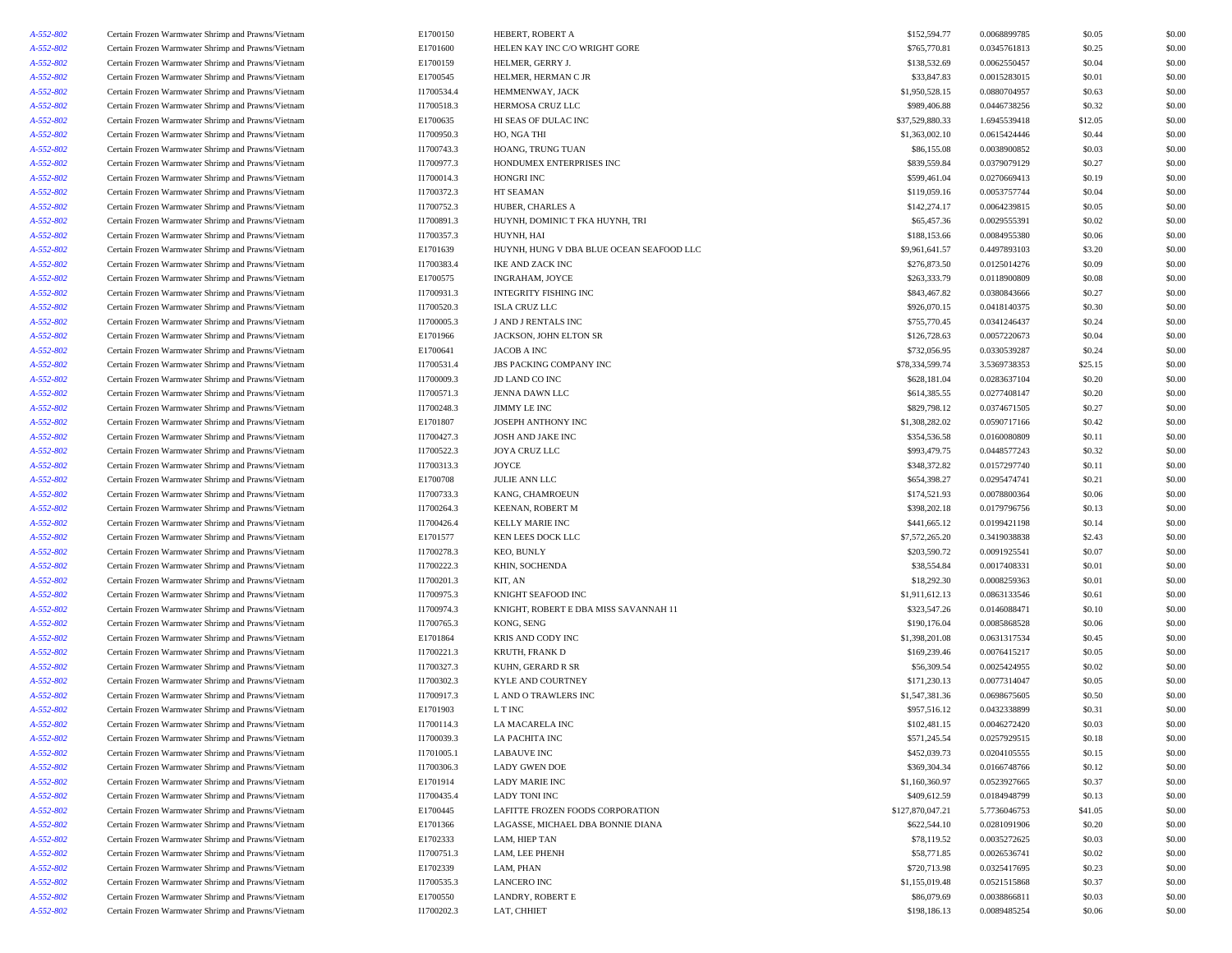| A-552-802              | Certain Frozen Warmwater Shrimp and Prawns/Vietnam                                                       | I1700198.3             | LE FAMILY INC                                    | \$1,160,580.07                   | 0.0524026593                 | \$0.37           | \$0.00           |
|------------------------|----------------------------------------------------------------------------------------------------------|------------------------|--------------------------------------------------|----------------------------------|------------------------------|------------------|------------------|
| A-552-802              | Certain Frozen Warmwater Shrimp and Prawns/Vietnam                                                       | I1700737.3             | LE, HUNG                                         | \$111,801.69                     | 0.0050480842                 | \$0.04           | \$0.00           |
| A-552-802              | Certain Frozen Warmwater Shrimp and Prawns/Vietnam                                                       | I1700246.3             | LE, KEVIN M                                      | \$260,522.51                     | 0.0117631456                 | \$0.08           | \$0.00           |
| A-552-802              | Certain Frozen Warmwater Shrimp and Prawns/Vietnam                                                       | I1700200.3             | LE, KHOA HONG                                    | \$123,772.33                     | 0.0055885840                 | \$0.04           | \$0.00           |
| A-552-802              | Certain Frozen Warmwater Shrimp and Prawns/Vietnam                                                       | I1700277.3             | LE, KY VAN                                       | \$172,136.53                     | 0.0077723306                 | \$0.06           | \$0.00           |
| A-552-802              | Certain Frozen Warmwater Shrimp and Prawns/Vietnam                                                       | E1702170               | LE, MINH VAN DBA CAPT PHILLIP                    | \$1,110,305.02                   | 0.0501326338                 | \$0.36           | \$0.00           |
| A-552-802              | Certain Frozen Warmwater Shrimp and Prawns/Vietnam                                                       | E1702164               | LE, MINH VAN DBA ST PHILLIP INC                  | \$1,075,412.66                   | 0.0485571695                 | \$0.35           | \$0.00           |
| A-552-802              | Certain Frozen Warmwater Shrimp and Prawns/Vietnam                                                       | E1701125               | LE, PHAT AND TRAN, LE                            | \$970,712.20                     | 0.0438297210                 | \$0.31           | \$0.00           |
| A-552-802              | Certain Frozen Warmwater Shrimp and Prawns/Vietnam                                                       | I1700285.3             | LE, QUE VAN                                      | \$54,420.16                      | 0.0024571860                 | \$0.02           | \$0.00           |
| A-552-802              | Certain Frozen Warmwater Shrimp and Prawns/Vietnam                                                       | E1701396               | LE, TONY                                         | \$78,114.22                      | 0.0035270232                 | \$0.03           | \$0.00           |
| A-552-802              | Certain Frozen Warmwater Shrimp and Prawns/Vietnam                                                       | I1700961.3             | LEBLANC, GARETH R JR                             | \$647,111.59                     | 0.0292184650                 | \$0.21           | \$0.00           |
| A-552-802              | Certain Frozen Warmwater Shrimp and Prawns/Vietnam                                                       | E1702188               | LEBLANC, LANVIN J                                | \$200,462.16                     | 0.0090512930                 | \$0.06           | \$0.00           |
| A-552-802              | Certain Frozen Warmwater Shrimp and Prawns/Vietnam                                                       | I1700157.3             | LEBLANC, MARTY                                   | \$91,575.55                      | 0.0041348309                 | \$0.03           | \$0.00           |
| A-552-802              | Certain Frozen Warmwater Shrimp and Prawns/Vietnam                                                       | E1700194               | LEBOUEF, LESLIE                                  | \$92,243.64                      | 0.0041649966                 | \$0.03           | \$0.00           |
| A-552-802              | Certain Frozen Warmwater Shrimp and Prawns/Vietnam                                                       | I1700982.3             | LECOMPTE, JESSE JR DBA BOAT JOSEY WALES LLC      | \$715,935.30                     | 0.0323260019                 | \$0.23           | \$0.00           |
| A-552-802              | Certain Frozen Warmwater Shrimp and Prawns/Vietnam                                                       | I1700527.3             | LIBERTAD FISHERIES INC                           | \$844,299.36                     | 0.0381219124                 | \$0.27           | \$0.00           |
| A-552-802              | Certain Frozen Warmwater Shrimp and Prawns/Vietnam                                                       | I1700331.4             | LICATINO, DANIEL JR                              | \$106,706.96                     | 0.0048180463                 | \$0.03           | \$0.00           |
| A-552-802              | Certain Frozen Warmwater Shrimp and Prawns/Vietnam                                                       | I1700956.3             | LIL ROBBIE INC                                   | \$89,890.50                      | 0.0040587473                 | \$0.03           | \$0.00           |
| A-552-802              | Certain Frozen Warmwater Shrimp and Prawns/Vietnam                                                       | I1700624.3             | LINDA CRUZ LLC                                   | \$888,247.03                     | 0.0401062432                 | \$0.29           | \$0.00           |
| A-552-802              | Certain Frozen Warmwater Shrimp and Prawns/Vietnam                                                       | I1700308.3             | LINDA JUNE                                       | \$19,758.65                      | 0.0008921451                 | \$0.01           | \$0.00           |
| A-552-802              | Certain Frozen Warmwater Shrimp and Prawns/Vietnam                                                       | E1700593               | LITTLE DAVID GULF TRAWLER INC                    | \$872,183.61                     | 0.0393809456                 | \$0.28           | \$0.00           |
| A-552-802              | Certain Frozen Warmwater Shrimp and Prawns/Vietnam                                                       | E1700701               | LITTLE ERNIE GULF TRAWLER INC                    | \$892,823.31                     | 0.0403128719                 | \$0.29           | \$0.00           |
| A-552-802              | Certain Frozen Warmwater Shrimp and Prawns/Vietnam                                                       | I1700434.3             | LITTLE KEN INC                                   | \$355,851.27                     | 0.0160674419                 | \$0.11           | \$0.00           |
| A-552-802              | Certain Frozen Warmwater Shrimp and Prawns/Vietnam                                                       | I1700747.3             | LIV, NIEM                                        | \$185,545.12                     | 0.0083777569                 | \$0.06           | \$0.00           |
| A-552-802              | Certain Frozen Warmwater Shrimp and Prawns/Vietnam                                                       | I1700942.3             | LONG, ROBERT DBA PREDATOR INC                    | \$519,587.44                     | 0.0234604783                 | \$0.17           | \$0.00           |
| A-552-802              | Certain Frozen Warmwater Shrimp and Prawns/Vietnam                                                       | E1701738               | LOUISIANA GULF SHRIMP LLC                        | \$1,077,022.29                   | 0.0486298478                 | \$0.35           | \$0.00           |
| A-552-802              | Certain Frozen Warmwater Shrimp and Prawns/Vietnam                                                       | I1700988.4             | LOUISIANA SHRIMP AND PACKING INC                 | \$35,184,285.37                  | 1.5886453391                 | \$11.30          | \$0.00           |
| A-552-802              | Certain Frozen Warmwater Shrimp and Prawns/Vietnam                                                       | I1700192.3             | LUONG, THU X                                     | \$70,105.15                      | 0.0031653967                 | \$0.02           | \$0.00           |
| A-552-802              | Certain Frozen Warmwater Shrimp and Prawns/Vietnam                                                       | I1700500.3             | MADERA CRUZ LLC                                  | \$1,161,635.80                   | 0.0524503278                 | \$0.37           | \$0.00           |
| A-552-802              | Certain Frozen Warmwater Shrimp and Prawns/Vietnam                                                       | I1700547.3             | <b>MADISON SEAFOOD</b>                           | \$4,114,002.65                   | 0.1857559722                 | \$1.32           | \$0.00           |
| A-552-802              | Certain Frozen Warmwater Shrimp and Prawns/Vietnam                                                       | E1702123               | MALIBU                                           | \$883,976.76                     | 0.0399134314                 | \$0.28           | \$0.00           |
| A-552-802              | Certain Frozen Warmwater Shrimp and Prawns/Vietnam                                                       | I1700569.3             | MALOLO LLC                                       | \$671,697.34                     | 0.0303285639                 | \$0.22           | \$0.00           |
| A-552-802              | Certain Frozen Warmwater Shrimp and Prawns/Vietnam                                                       | I1700078.3             | MANTEO SHRIMP CO                                 | \$799,484.83                     | 0.0360984410                 | \$0.26           | \$0.00           |
| A-552-802              | Certain Frozen Warmwater Shrimp and Prawns/Vietnam                                                       | I1700292.3             | MAO, CHANDARASY                                  | \$173,050.46                     | 0.0078135964                 | \$0.06           | \$0.00           |
| A-552-802              | Certain Frozen Warmwater Shrimp and Prawns/Vietnam                                                       | I1700861.3             | MAO, KIM                                         | \$220,686.70                     | 0.0099644740                 | \$0.07           | \$0.00           |
| A-552-802              | Certain Frozen Warmwater Shrimp and Prawns/Vietnam                                                       | I1700042.3             | <b>MARCO CORP</b>                                | \$642,844.64                     | 0.0290258031                 | \$0.21           | \$0.00           |
| A-552-802              | Certain Frozen Warmwater Shrimp and Prawns/Vietnam                                                       | E1700239               | MARENO, ANSLEY                                   | \$201,879.38                     | 0.0091152835                 | \$0.06           | \$0.00           |
| A-552-802              | Certain Frozen Warmwater Shrimp and Prawns/Vietnam                                                       | E1700245               | MARENO, KENNETH                                  | \$204,565.88                     | 0.0092365847                 | \$0.07           | \$0.00           |
| A-552-802              | Certain Frozen Warmwater Shrimp and Prawns/Vietnam                                                       | I1700401.3             | <b>MARIA ELENA INC</b>                           | \$65,759.84                      | 0.0029691967                 | \$0.02           | \$0.00           |
| A-552-802              | Certain Frozen Warmwater Shrimp and Prawns/Vietnam                                                       | I1700538.4             | MARIACHI TRAWLERS INC                            | \$663,432.67                     | 0.0299553965                 | \$0.21           | \$0.00           |
| A-552-802              | Certain Frozen Warmwater Shrimp and Prawns/Vietnam                                                       | E1701897               | MARIE TERESA INC                                 | \$1,370,435.18                   | 0.0618780640                 | \$0.44           | \$0.00           |
| A-552-802              | Certain Frozen Warmwater Shrimp and Prawns/Vietnam                                                       | I1700378.3             | MARY BEA INC                                     | \$1,144,630.61                   | 0.0516825072                 | \$0.37           | \$0.00           |
| A-552-802              | Certain Frozen Warmwater Shrimp and Prawns/Vietnam                                                       | I1700314.3             | <b>MASTER ALSTON</b>                             | \$1,072,364.29                   | 0.0484195292                 | \$0.34           | \$0.00           |
| A-552-802              | Certain Frozen Warmwater Shrimp and Prawns/Vietnam                                                       | E1701028               | MASTER GERALD TRAWLERS INC                       | \$1,335,181.89                   | 0.0602863029                 | \$0.43           | \$0.00           |
| A-552-802              | Certain Frozen Warmwater Shrimp and Prawns/Vietnam                                                       | E1700450               | <b>MASTER JIMBO INC</b>                          | \$425,687.55                     | 0.0192206985                 | \$0.14           | \$0.00           |
| A-552-802              | Certain Frozen Warmwater Shrimp and Prawns/Vietnam                                                       | I1700431.3             | MASTER KEN INC                                   | \$461,043.29                     | 0.0208170854                 | \$0.15           | \$0.00           |
| A-552-802              | Certain Frozen Warmwater Shrimp and Prawns/Vietnam                                                       | E1700832               | <b>MASTER MIKE INC</b>                           | \$1,376,852.58                   | 0.0621678232                 | \$0.44           | \$0.00           |
| A-552-802              | Certain Frozen Warmwater Shrimp and Prawns/Vietnam                                                       | E1701016               | MASTER RONALD INC DBA RONALD E                   | \$1,227,300.00                   | 0.0554152061                 | \$0.39           | \$0.00           |
| A-552-802              | Certain Frozen Warmwater Shrimp and Prawns/Vietnam                                                       | E1700563               | MATHERNE, JAMES J JR                             | \$144,993.83                     | 0.0065467799                 | \$0.05           | \$0.00           |
| A-552-802              | Certain Frozen Warmwater Shrimp and Prawns/Vietnam                                                       | E1700556               | MATHERNE, JAMES J SR                             | \$168,613.03                     | 0.0076132370                 | \$0.05           | \$0.00           |
| A-552-802              | Certain Frozen Warmwater Shrimp and Prawns/Vietnam                                                       | I1700539.3             | MAVAR, MARK D                                    | \$24,933,735.66                  | 1.1258112116                 | \$8.00           | \$0.00           |
| A-552-802              | Certain Frozen Warmwater Shrimp and Prawns/Vietnam                                                       | I1700181.3             | MCANESPY, HENRY                                  | \$131,092.45                     | 0.0059191030                 | \$0.04           | \$0.00           |
| A-552-802              | Certain Frozen Warmwater Shrimp and Prawns/Vietnam                                                       | I1700180.3             | MCANESPY, LOUIS                                  | \$77,024.75                      | 0.0034778313                 | \$0.02           | \$0.00           |
| A-552-802              | Certain Frozen Warmwater Shrimp and Prawns/Vietnam                                                       | E1700751               | MCCLELLAN, EUGENE GARDNER DBA MISS GEORGIA       | \$246,992.78                     | 0.0111522495                 | \$0.08           | \$0.00           |
| A-552-802              | Certain Frozen Warmwater Shrimp and Prawns/Vietnam                                                       | I1700553.3             | MILLIS, TIMMIE LEE                               | \$278,202.00                     | 0.0125614122                 | \$0.09           | \$0.00           |
|                        |                                                                                                          | I1700425.3             | MISS ADRIANNA INC                                | \$320,188.87                     | 0.0144572087                 | \$0.10           | \$0.00           |
| A-552-802              | Certain Frozen Warmwater Shrimp and Prawns/Vietnam                                                       |                        |                                                  |                                  |                              |                  |                  |
| A-552-802<br>A-552-802 | Certain Frozen Warmwater Shrimp and Prawns/Vietnam                                                       | E1701786<br>E1701802   | MISS ASHLEIGH INC<br>MISS BARBARA INC            | \$1,333,292.64<br>\$1,198,065.98 | 0.0602009993<br>0.0540952279 | \$0.43<br>\$0.38 | \$0.00<br>\$0.00 |
|                        | Certain Frozen Warmwater Shrimp and Prawns/Vietnam                                                       |                        |                                                  |                                  |                              |                  |                  |
| A-552-802<br>A-552-802 | Certain Frozen Warmwater Shrimp and Prawns/Vietnam<br>Certain Frozen Warmwater Shrimp and Prawns/Vietnam | E1700659<br>I1700832.3 | MISS BERNADETTE A INC<br>MISS CANDACE NICOLE INC | \$845,938.74<br>\$1,161,600.45   | 0.0381959338<br>0.0524487316 | \$0.27<br>\$0.37 | \$0.00<br>\$0.00 |
|                        | Certain Frozen Warmwater Shrimp and Prawns/Vietnam                                                       | I1700915.3             | MISS CAROLINE INC                                | \$814,346.90                     | 0.0367694951                 | \$0.26           | \$0.00           |
| A-552-802              | Certain Frozen Warmwater Shrimp and Prawns/Vietnam                                                       | I1701009.3             |                                                  | \$1,438,565.34                   | 0.0649542857                 | \$0.46           |                  |
| A-552-802              |                                                                                                          |                        | MISS CAROLYN LOUISE INC                          |                                  |                              |                  | \$0.00           |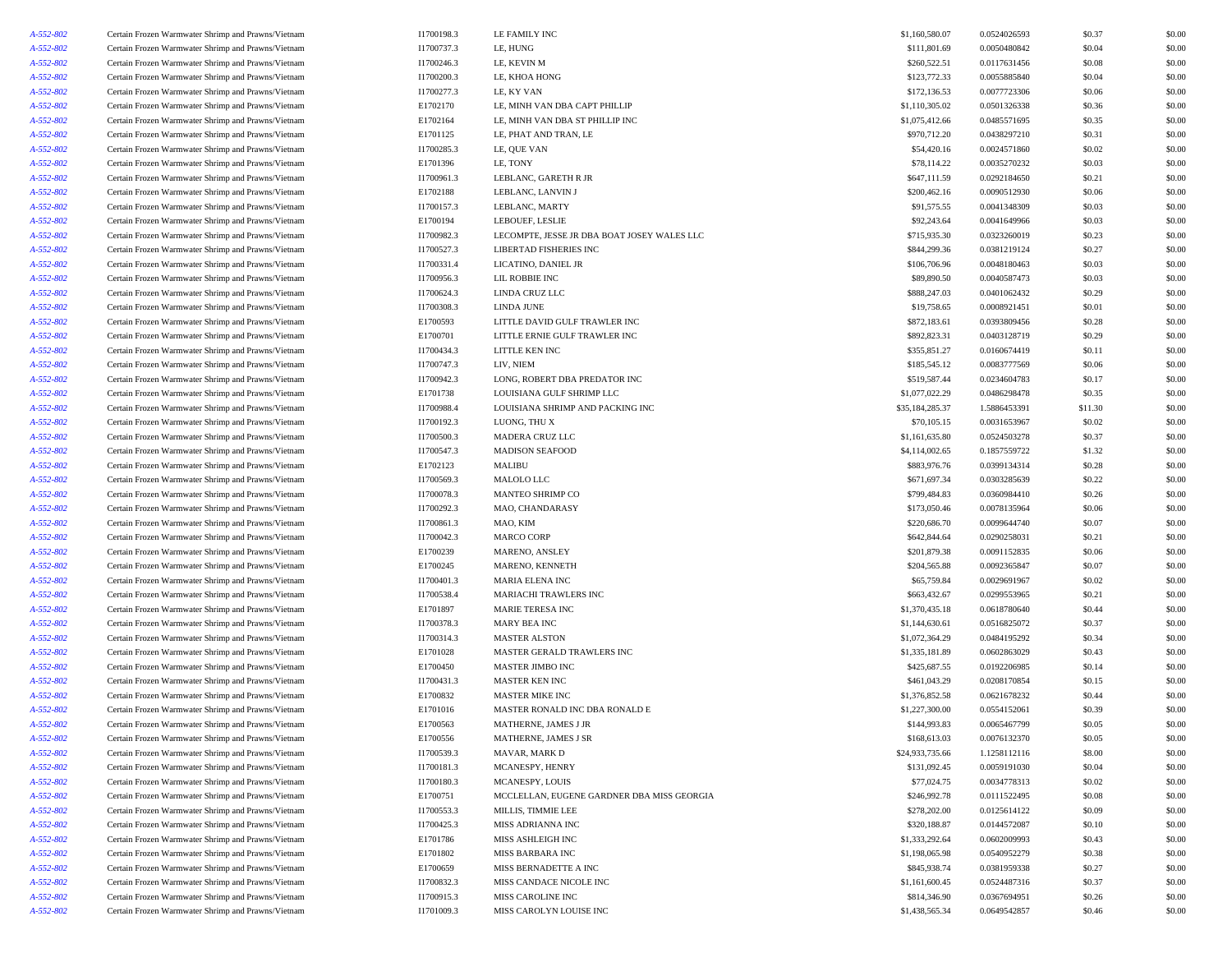| A-552-802 | Certain Frozen Warmwater Shrimp and Prawns/Vietnam | I1700609.3 | MISS CLEDA JO INC                    | \$1,184,979.70 | 0.0535043545 | \$0.38 | \$0.00 |
|-----------|----------------------------------------------------|------------|--------------------------------------|----------------|--------------|--------|--------|
| A-552-802 | Certain Frozen Warmwater Shrimp and Prawns/Vietnam | I1700429.1 | MISS DANIELLE GULF TRAWLER INC       | \$791,901.82   | 0.0357560519 | \$0.25 | \$0.00 |
| A-552-802 | Certain Frozen Warmwater Shrimp and Prawns/Vietnam | E1700720   | MISS ELLIE INC                       | \$623,989.64   | 0.0281744598 | \$0.20 | \$0.00 |
| A-552-802 | Certain Frozen Warmwater Shrimp and Prawns/Vietnam | I1700007.3 | MISS FINA INC                        | \$682,012.83   | 0.0307943303 | \$0.22 | \$0.00 |
| A-552-802 | Certain Frozen Warmwater Shrimp and Prawns/Vietnam | E1701791   | MISS HANNAH INC                      | \$1,455,214.99 | 0.0657060528 | \$0.47 | \$0.00 |
| A-552-802 | Certain Frozen Warmwater Shrimp and Prawns/Vietnam | I1700438.4 | MISS HILARY INC                      | \$838,989.61   | 0.0378821658 | \$0.27 | \$0.00 |
| A-552-802 | Certain Frozen Warmwater Shrimp and Prawns/Vietnam | I1700219.3 | MISS KANDY TRAN LLC                  | \$1,803,126.66 | 0.0814150049 | \$0.58 | \$0.00 |
| A-552-802 | Certain Frozen Warmwater Shrimp and Prawns/Vietnam | I1700304.3 | <b>MISS KELSEY</b>                   | \$943,012.20   | 0.0425790071 | \$0.30 | \$0.00 |
| A-552-802 | Certain Frozen Warmwater Shrimp and Prawns/Vietnam | E1701781   | MISS LORAINE INC                     | \$1,051,655.39 | 0.0474844783 | \$0.34 | \$0.00 |
| A-552-802 | Certain Frozen Warmwater Shrimp and Prawns/Vietnam | E1701721   | <b>MISS LORIE</b>                    | \$901,641.83   | 0.0407110469 | \$0.29 | \$0.00 |
| A-552-802 | Certain Frozen Warmwater Shrimp and Prawns/Vietnam | E1700690   | MISS MADELINE INC                    | \$865,501.11   | 0.0390792165 | \$0.28 | \$0.00 |
| A-552-802 | Certain Frozen Warmwater Shrimp and Prawns/Vietnam | I1700932.3 | <b>MISS MARIE INC</b>                | \$652,837.75   | 0.0294770133 | \$0.21 | \$0.00 |
| A-552-802 | Certain Frozen Warmwater Shrimp and Prawns/Vietnam | I1700827.3 | MISS MARILYN LOUISE INC              | \$1,089,108.35 | 0.0491755591 | \$0.35 | \$0.00 |
| A-552-802 | Certain Frozen Warmwater Shrimp and Prawns/Vietnam | E1701926   | MISS MARISSA INC                     | \$746,822.77   | 0.0337206369 | \$0.24 | \$0.00 |
| A-552-802 | Certain Frozen Warmwater Shrimp and Prawns/Vietnam | I1700996.3 | MISS VERNA INC                       | \$789,769.70   | 0.0356597822 | \$0.25 | \$0.00 |
| A-552-802 | Certain Frozen Warmwater Shrimp and Prawns/Vietnam | I1700405.4 | MISS WINNIE INC                      | \$683,047.88   | 0.0308410650 | \$0.22 | \$0.00 |
|           |                                                    |            |                                      |                |              |        | \$0.00 |
| A-552-802 | Certain Frozen Warmwater Shrimp and Prawns/Vietnam | I1700382.3 | MIZ SHIRLEY INC                      | \$621,667.24   | 0.0280695985 | \$0.20 |        |
| A-552-802 | Certain Frozen Warmwater Shrimp and Prawns/Vietnam | E1700815   | MOLL, JERRY JR                       | \$45,942.99    | 0.0020744237 | \$0.01 | \$0.00 |
| A-552-802 | Certain Frozen Warmwater Shrimp and Prawns/Vietnam | E1701164   | MOM AND DAD INC                      | \$373,849.67   | 0.0168801080 | \$0.12 | \$0.00 |
| A-552-802 | Certain Frozen Warmwater Shrimp and Prawns/Vietnam | I1700112.3 | MOORE, RICHARD E DBA JP MOORE INC    | \$461,551.49   | 0.0208400317 | \$0.15 | \$0.00 |
| A-552-802 | Certain Frozen Warmwater Shrimp and Prawns/Vietnam | E1702207   | MORRISON, STEPHEN D JR               | \$490,815.25   | 0.0221613527 | \$0.16 | \$0.00 |
| A-552-802 | Certain Frozen Warmwater Shrimp and Prawns/Vietnam | E1700569   | MUTH, GARY J SR                      | \$148,363.30   | 0.0066989186 | \$0.05 | \$0.00 |
| A-552-802 | Certain Frozen Warmwater Shrimp and Prawns/Vietnam | I1700587.3 | MY THREE SONS INC                    | \$170,192.88   | 0.0076845706 | \$0.05 | \$0.00 |
| A-552-802 | Certain Frozen Warmwater Shrimp and Prawns/Vietnam | I1700462.3 | NANCY JOY INC                        | \$666,468.88   | 0.0300924878 | \$0.21 | \$0.00 |
| A-552-802 | Certain Frozen Warmwater Shrimp and Prawns/Vietnam | I1700360.4 | NAQUIN, ANTOINE JR                   | \$157,673.96   | 0.0071193147 | \$0.05 | \$0.00 |
| A-552-802 | Certain Frozen Warmwater Shrimp and Prawns/Vietnam | I1700567.3 | <b>NAUTILUS LLC</b>                  | \$783,105.46   | 0.0353588776 | \$0.25 | \$0.00 |
| A-552-802 | Certain Frozen Warmwater Shrimp and Prawns/Vietnam | E1702182   | NGO, DUC NGOC                        | \$329,852.18   | 0.0148935277 | \$0.11 | \$0.00 |
| A-552-802 | Certain Frozen Warmwater Shrimp and Prawns/Vietnam | I1700744.3 | NGO, VU HOANG                        | \$312,094.23   | 0.0140917185 | \$0.10 | \$0.00 |
| A-552-802 | Certain Frozen Warmwater Shrimp and Prawns/Vietnam | E1702147   | NGUYEN, ANDY THUY                    | \$932,065.49   | 0.0420847398 | \$0.30 | \$0.00 |
| A-552-802 | Certain Frozen Warmwater Shrimp and Prawns/Vietnam | E1702070   | NGUYEN, BA                           | \$86,169.35    | 0.0038907295 | \$0.03 | \$0.00 |
| A-552-802 | Certain Frozen Warmwater Shrimp and Prawns/Vietnam | E1701137   | NGUYEN, BE                           | \$59,605.87    | 0.0026913318 | \$0.02 | \$0.00 |
| A-552-802 | Certain Frozen Warmwater Shrimp and Prawns/Vietnam | I1700762.3 | NGUYEN, BINH V                       | \$220,213.12   | 0.0099430909 | \$0.07 | \$0.00 |
| A-552-802 | Certain Frozen Warmwater Shrimp and Prawns/Vietnam | E1702111   | NGUYEN, BINH VAN                     | \$636,392.87   | 0.0287344920 | \$0.20 | \$0.00 |
| A-552-802 | Certain Frozen Warmwater Shrimp and Prawns/Vietnam | I1700199.3 | NGUYEN, CANH DBA SIM CORPORATION     | \$276,563.77   | 0.0124874426 | \$0.09 | \$0.00 |
| A-552-802 | Certain Frozen Warmwater Shrimp and Prawns/Vietnam | E1702100   | NGUYEN, CHUC TAN                     | \$1,407,047.39 | 0.0635311832 | \$0.45 | \$0.00 |
| A-552-802 | Certain Frozen Warmwater Shrimp and Prawns/Vietnam | E1702082   | NGUYEN, DANG                         | \$1,526,729.14 | 0.0689350688 | \$0.49 | \$0.00 |
| A-552-802 | Certain Frozen Warmwater Shrimp and Prawns/Vietnam | E1702345   | NGUYEN, DAY                          | \$41,611.61    | 0.0018788527 | \$0.01 | \$0.00 |
| A-552-802 | Certain Frozen Warmwater Shrimp and Prawns/Vietnam | E1701051   | NGUYEN, DINH DBA BIG LUCAS           | \$1,066,986.77 | 0.0481767227 | \$0.34 | \$0.00 |
| A-552-802 | Certain Frozen Warmwater Shrimp and Prawns/Vietnam | E1701057   | NGUYEN, DINH DBA ST LUCAS            | \$807,132.83   | 0.0364437645 | \$0.26 | \$0.00 |
| A-552-802 | Certain Frozen Warmwater Shrimp and Prawns/Vietnam | I1700237.3 | NGUYEN, DUC                          | \$204,009.91   | 0.0092114815 | \$0.07 | \$0.00 |
| A-552-802 | Certain Frozen Warmwater Shrimp and Prawns/Vietnam | E1701414   | NGUYEN, DUNG                         | \$51,129.75    | 0.0023086170 | \$0.02 | \$0.00 |
| A-552-802 | Certain Frozen Warmwater Shrimp and Prawns/Vietnam | I1700863.3 | NGUYEN, GIAU V                       | \$142,545.11   | 0.0064362150 | \$0.05 | \$0.00 |
| A-552-802 | Certain Frozen Warmwater Shrimp and Prawns/Vietnam | I1700860.3 | NGUYEN, HA                           | \$165,515.14   | 0.0074733607 | \$0.05 | \$0.00 |
| A-552-802 | Certain Frozen Warmwater Shrimp and Prawns/Vietnam | E1702350   | <b>NGUYEN, HAN VAN</b>               | \$628,500.92   | 0.0283781537 | \$0.20 | \$0.00 |
| A-552-802 | Certain Frozen Warmwater Shrimp and Prawns/Vietnam | E1701676   | NGUYEN, HANH                         | \$478,663.21   | 0.0216126623 | \$0.15 | \$0.00 |
| A-552-802 | Certain Frozen Warmwater Shrimp and Prawns/Vietnam | E1701757   | NGUYEN, HARRY DBA HARRY AND MARK INC | \$869,930.03   | 0.0392791916 | \$0.28 | \$0.00 |
| A-552-802 | Certain Frozen Warmwater Shrimp and Prawns/Vietnam | I1700758.3 | NGUYEN, HENRY TRANG                  | \$201,859.80   | 0.0091143994 | \$0.06 | \$0.00 |
| A-552-802 | Certain Frozen Warmwater Shrimp and Prawns/Vietnam | E1701651   | NGUYEN, HIEN                         | \$640,955.28   | 0.0289404945 | \$0.21 | \$0.00 |
| A-552-802 | Certain Frozen Warmwater Shrimp and Prawns/Vietnam | I1700223.2 | NGUYEN, HOANG                        | \$409,670.45   | 0.0184974924 | \$0.13 | \$0.00 |
| A-552-802 | Certain Frozen Warmwater Shrimp and Prawns/Vietnam | E1702153   | NGUYEN, HUNG MANH                    | \$1,024,796.12 | 0.0462717251 | \$0.33 | \$0.00 |
| A-552-802 | Certain Frozen Warmwater Shrimp and Prawns/Vietnam | I1700266.3 | NGUYEN, HUNG V                       | \$184,684.93   | 0.0083389175 | \$0.06 | \$0.00 |
| A-552-802 | Certain Frozen Warmwater Shrimp and Prawns/Vietnam | E1701462   | NGUYEN, JEFFERSON                    | \$56,862.80    | 0.0025674764 | \$0.02 | \$0.00 |
| A-552-802 | Certain Frozen Warmwater Shrimp and Prawns/Vietnam | E1701823   | NGUYEN, KIM MAI                      | \$1,634,382.41 | 0.0737958430 | \$0.52 | \$0.00 |
| A-552-802 | Certain Frozen Warmwater Shrimp and Prawns/Vietnam | E1701131   | NGUYEN, LAM VAN                      | \$1,039,592.86 | 0.0469398294 | \$0.33 | \$0.00 |
| A-552-802 | Certain Frozen Warmwater Shrimp and Prawns/Vietnam | E1701795   | NGUYEN, LANG                         | \$300,838.05   | 0.0135834780 | \$0.10 | \$0.00 |
| A-552-802 | Certain Frozen Warmwater Shrimp and Prawns/Vietnam | I1700869.3 | NGUYEN, LAP VAN                      | \$210,856.96   | 0.0095206403 | \$0.07 | \$0.00 |
|           | Certain Frozen Warmwater Shrimp and Prawns/Vietnam | I1700413.3 | NGUYEN, LIEN THI                     | \$143,565.73   | 0.0064822981 | \$0.05 | \$0.00 |
| A-552-802 | Certain Frozen Warmwater Shrimp and Prawns/Vietnam | I1700276.3 | NGUYEN, LONG THANH                   | \$94,558.93    | 0.0042695369 | \$0.03 | \$0.00 |
| A-552-802 |                                                    |            |                                      |                | 0.0084468857 |        |        |
| A-552-802 | Certain Frozen Warmwater Shrimp and Prawns/Vietnam | I1700867.3 | NGUYEN, LUOM T<br>NGUYEN, MAO V      | \$187,076.14   |              | \$0.06 | \$0.00 |
| A-552-802 | Certain Frozen Warmwater Shrimp and Prawns/Vietnam | I1700766.3 |                                      | \$73,612.70    | 0.0033237700 | \$0.02 | \$0.00 |
| A-552-802 | Certain Frozen Warmwater Shrimp and Prawns/Vietnam | E1702105   | NGUYEN, MARY<br>NGUYEN, MINH Q       | \$505,309.15   | 0.0228157832 | \$0.16 | \$0.00 |
| A-552-802 | Certain Frozen Warmwater Shrimp and Prawns/Vietnam | I1701002.4 |                                      | \$1,220,604.98 | 0.0551129117 | \$0.39 | \$0.00 |
|           |                                                    |            |                                      |                |              |        |        |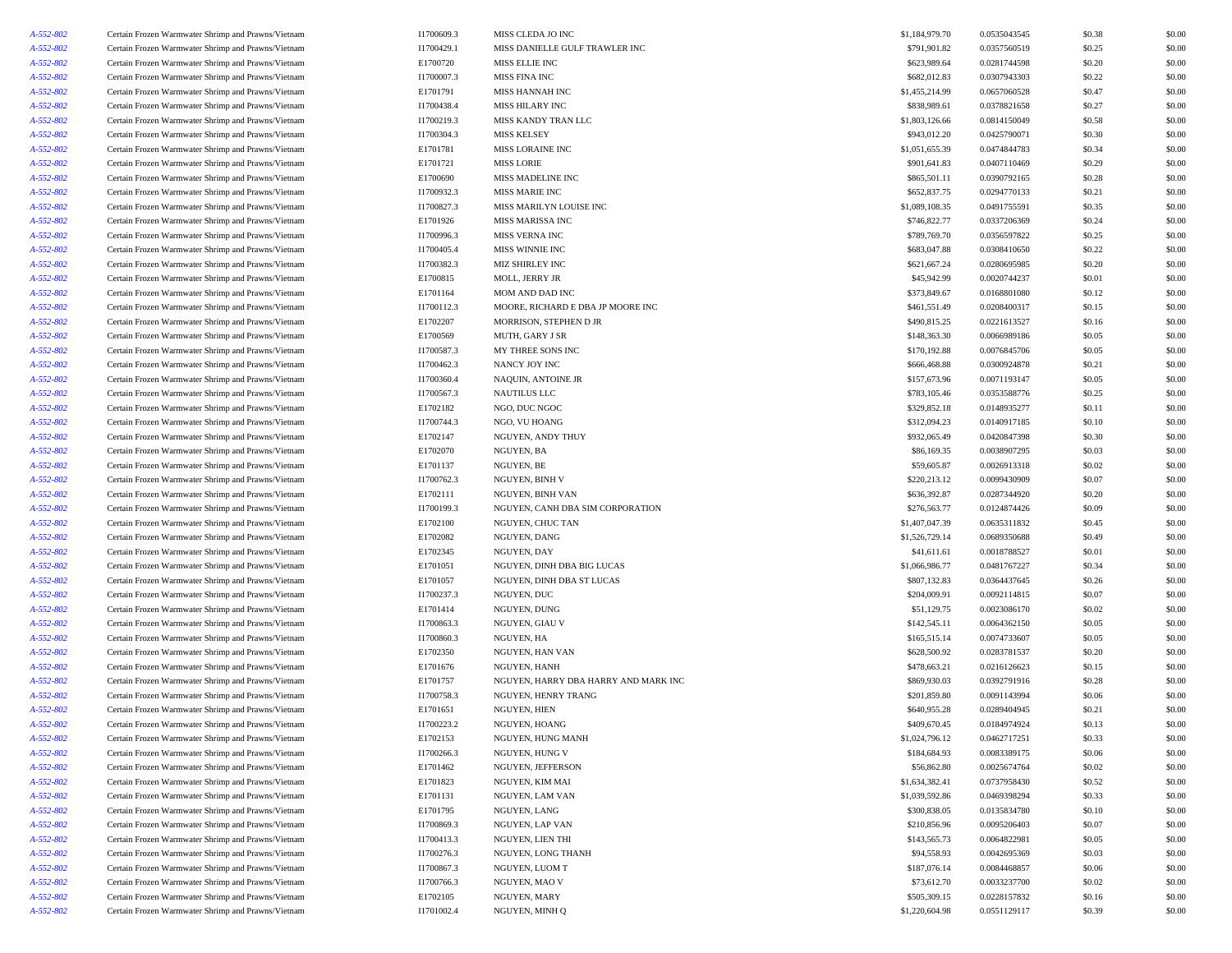| A-552-802 | Certain Frozen Warmwater Shrimp and Prawns/Vietnam | E1702309   | NGUYEN, MINH                         | \$645,133.52    | 0.0291291510 | \$0.21  | \$0.00 |
|-----------|----------------------------------------------------|------------|--------------------------------------|-----------------|--------------|---------|--------|
| A-552-802 | Certain Frozen Warmwater Shrimp and Prawns/Vietnam | E1701562   | NGUYEN, MINH                         | \$206,295.33    | 0.0093146730 | \$0.07  | \$0.00 |
| A-552-802 | Certain Frozen Warmwater Shrimp and Prawns/Vietnam | I1700263.3 | NGUYEN, MUOI                         | \$428,602.05    | 0.0193522944 | \$0.14  | \$0.00 |
| A-552-802 | Certain Frozen Warmwater Shrimp and Prawns/Vietnam | E1702075   | NGUYEN, NAM VAN                      | \$40,758.18     | 0.0018403185 | \$0.01  | \$0.00 |
| A-552-802 | Certain Frozen Warmwater Shrimp and Prawns/Vietnam | E1702135   | NGUYEN, NGHIEP THANH DBA BETHANY INC | \$726,054.91    | 0.0327829239 | \$0.23  | \$0.00 |
| A-552-802 | Certain Frozen Warmwater Shrimp and Prawns/Vietnam | E1702129   | NGUYEN, NGHIEP THANH DBA SAINT CLARA | \$1,054,943.21  | 0.0476329303 | \$0.34  | \$0.00 |
| A-552-802 | Certain Frozen Warmwater Shrimp and Prawns/Vietnam | E1701811   | NGUYEN, NGOC TIM                     | \$207,509.31    | 0.0093694868 | \$0.07  | \$0.00 |
| A-552-802 | Certain Frozen Warmwater Shrimp and Prawns/Vietnam | I1700739.3 | NGUYEN, NGOC VAN                     | \$94,868.31     | 0.0042835060 | \$0.03  | \$0.00 |
| A-552-802 | Certain Frozen Warmwater Shrimp and Prawns/Vietnam | I1700244.3 | NGUYEN, NUONG DBA CAPT SANG LLC      | \$755,985.36    | 0.0341343474 | \$0.24  | \$0.00 |
| A-552-802 | Certain Frozen Warmwater Shrimp and Prawns/Vietnam | I1700746.3 | NGUYEN, QUYEN M                      | \$151,319.57    | 0.0068324005 | \$0.05  | \$0.00 |
|           |                                                    |            | NGUYEN, ROE VAN                      |                 | 0.0179100515 | \$0.13  | \$0.00 |
| A-552-802 | Certain Frozen Warmwater Shrimp and Prawns/Vietnam | I1700528.3 |                                      | \$396,660.19    |              |         |        |
| A-552-802 | Certain Frozen Warmwater Shrimp and Prawns/Vietnam | E1701817   | NGUYEN, ROSE DBA S AND T MARINE INC  | \$876,573.52    | 0.0395791593 | \$0.28  | \$0.00 |
| A-552-802 | Certain Frozen Warmwater Shrimp and Prawns/Vietnam | E1701669   | NGUYEN, ROSE DBA R AND C MARINE INC  | \$852,340.81    | 0.0384850009 | \$0.27  | \$0.00 |
| A-552-802 | Certain Frozen Warmwater Shrimp and Prawns/Vietnam | I1700105.3 | NGUYEN, SANG VAN                     | \$462,525.10    | 0.0208839923 | \$0.15  | \$0.00 |
| A-552-802 | Certain Frozen Warmwater Shrimp and Prawns/Vietnam | I1700234.3 | NGUYEN, SAU VAN                      | \$144,842.17    | 0.0065399321 | \$0.05  | \$0.00 |
| A-552-802 | Certain Frozen Warmwater Shrimp and Prawns/Vietnam | I1700756.3 | NGUYEN, TAI T                        | \$71,160.24     | 0.0032130362 | \$0.02  | \$0.00 |
| A-552-802 | Certain Frozen Warmwater Shrimp and Prawns/Vietnam | E1702088   | NGUYEN, TAM MINH                     | \$828,130.63    | 0.0373918598 | \$0.27  | \$0.00 |
| A-552-802 | Certain Frozen Warmwater Shrimp and Prawns/Vietnam | I1700239.3 | NGUYEN, TAM VAN                      | \$186,163.62    | 0.0084056835 | \$0.06  | \$0.00 |
| A-552-802 | Certain Frozen Warmwater Shrimp and Prawns/Vietnam | E1700977   | NGUYEN, TAN                          | \$427,683.48    | 0.0193108190 | \$0.14  | \$0.00 |
| A-552-802 | Certain Frozen Warmwater Shrimp and Prawns/Vietnam | E1701664   | NGUYEN, THU VAN                      | \$7,488,603.85  | 0.3381263958 | \$2.40  | \$0.00 |
| A-552-802 | Certain Frozen Warmwater Shrimp and Prawns/Vietnam | I1700749.3 | NGUYEN, THUONG VAN                   | \$321,467.66    | 0.0145149488 | \$0.10  | \$0.00 |
| A-552-802 | Certain Frozen Warmwater Shrimp and Prawns/Vietnam | E1701763   | NGUYEN, TRICH VAN                    | \$864,385.51    | 0.0390288448 | \$0.28  | \$0.00 |
| A-552-802 | Certain Frozen Warmwater Shrimp and Prawns/Vietnam | I1700761.3 | NGUYEN, TUNG                         | \$286,814.73    | 0.0129502953 | \$0.09  | \$0.00 |
| A-552-802 | Certain Frozen Warmwater Shrimp and Prawns/Vietnam | I1700895.3 | NGUYEN, VAN H                        | \$76,160.06     | 0.0034387887 | \$0.02  | \$0.00 |
| A-552-802 | Certain Frozen Warmwater Shrimp and Prawns/Vietnam | I1700260.3 | NGUYEN, VIET                         | \$413,530.81    | 0.0186717959 | \$0.13  | \$0.00 |
| A-552-802 | Certain Frozen Warmwater Shrimp and Prawns/Vietnam | I1700238.3 | NGUYEN, VU                           | \$130,547.86    | 0.0058945136 | \$0.04  | \$0.00 |
| A-552-802 | Certain Frozen Warmwater Shrimp and Prawns/Vietnam | I1700501.4 | NUESTRA CRUZ LLC                     | \$302,774.25    | 0.0136709015 | \$0.10  | \$0.00 |
| A-552-802 | Certain Frozen Warmwater Shrimp and Prawns/Vietnam | E1700456   | <b>NUNEZ SEAFOOD</b>                 | \$4,462,961.52  | 0.2015122076 | \$1.43  | \$0.00 |
| A-552-802 | Certain Frozen Warmwater Shrimp and Prawns/Vietnam | I1700065.3 | NUNEZ, CONRAD J                      | \$165,429.23    | 0.0074694817 | \$0.05  | \$0.00 |
| A-552-802 | Certain Frozen Warmwater Shrimp and Prawns/Vietnam | I1700734.3 | OCEAN EMPEROR INC                    | \$598,395.10    | 0.0270188119 | \$0.19  | \$0.00 |
| A-552-802 | Certain Frozen Warmwater Shrimp and Prawns/Vietnam | E1700169   | OCEAN HARVEST WHOLESALE INC          | \$30,268,197.25 | 1.3666735015 | \$9.72  | \$0.00 |
| A-552-802 | Certain Frozen Warmwater Shrimp and Prawns/Vietnam | E1701175   | OCEAN PRIDE SEAFOOD INC              | \$3,675,804.25  | 0.1659703822 | \$1.18  | \$0.00 |
| A-552-802 | Certain Frozen Warmwater Shrimp and Prawns/Vietnam | E1700011   | OCEAN SELECT SEAFOOD LLC             | \$11,060,087.96 | 0.4993865018 | \$3.55  | \$0.00 |
| A-552-802 | Certain Frozen Warmwater Shrimp and Prawns/Vietnam | E1702222   | OCEAN SPRINGS SEAFOOD MARKET INC     | \$20,595,105.38 | 0.9299128240 | \$6.61  | \$0.00 |
| A-552-802 | Certain Frozen Warmwater Shrimp and Prawns/Vietnam | E1701891   | OCEAN WIND INC                       | \$1,775,427.94  | 0.0801643487 |         |        |
|           |                                                    |            |                                      |                 |              | \$0.57  | \$0.00 |
| A-552-802 | Certain Frozen Warmwater Shrimp and Prawns/Vietnam | I1700466.4 | OCEANICA CRUZ LLC                    | \$1,307,283.32  | 0.0590266231 | \$0.42  | \$0.00 |
| A-552-802 | Certain Frozen Warmwater Shrimp and Prawns/Vietnam | I1700558.3 | ODIN LLC                             | \$623,688.49    | 0.0281608622 | \$0.20  | \$0.00 |
| A-552-802 | Certain Frozen Warmwater Shrimp and Prawns/Vietnam | I1700979.3 | OLANDER, RODNEY P                    | \$147,486.70    | 0.0066593383 | \$0.05  | \$0.00 |
| A-552-802 | Certain Frozen Warmwater Shrimp and Prawns/Vietnam | E1701544   | OLANDER, THOMAS                      | \$73,488.53     | 0.0033181635 | \$0.02  | \$0.00 |
| A-552-802 | Certain Frozen Warmwater Shrimp and Prawns/Vietnam | I1700235.3 | P T FISHERIES INC                    | \$402,970.17    | 0.0181949605 | \$0.13  | \$0.00 |
| A-552-802 | Certain Frozen Warmwater Shrimp and Prawns/Vietnam | E1701191   | PALMISANO, DANIEL                    | \$163,824.62    | 0.0073970301 | \$0.05  | \$0.00 |
| A-552-802 | Certain Frozen Warmwater Shrimp and Prawns/Vietnam | E1700438   | PALMISANO, DWAYNE JR                 | \$130,251.90    | 0.0058811504 | \$0.04  | \$0.00 |
| A-552-802 | Certain Frozen Warmwater Shrimp and Prawns/Vietnam | I1701001.4 | PAPA ROD INC                         | \$696,851.40    | 0.0314643233 | \$0.22  | \$0.00 |
| A-552-802 | Certain Frozen Warmwater Shrimp and Prawns/Vietnam | E1700062   | PARFAIT, ROBERT C SR                 | \$89,900.97     | 0.0040592201 | \$0.03  | \$0.00 |
| A-552-802 | Certain Frozen Warmwater Shrimp and Prawns/Vietnam | I1700196.3 | PARRIA, GAVINC                       | \$600,377.91    | 0.0271083399 | \$0.19  | \$0.00 |
| A-552-802 | Certain Frozen Warmwater Shrimp and Prawns/Vietnam | E1700842   | PARRIA, JERRY D                      | \$219,187.94    | 0.0098968018 | \$0.07  | \$0.00 |
| A-552-802 | Certain Frozen Warmwater Shrimp and Prawns/Vietnam | I1700085.3 | PARRIA, LOUIS III                    | \$335,437.21    | 0.0151457037 | \$0.11  | \$0.00 |
| A-552-802 | Certain Frozen Warmwater Shrimp and Prawns/Vietnam | I1700074.3 | PARRIA, LOUIS JR                     | \$561,970.30    | 0.0253741546 | \$0.18  | \$0.00 |
| A-552-802 | Certain Frozen Warmwater Shrimp and Prawns/Vietnam | I1700075.3 | PARRIA, RONALD                       | \$463,017.11    | 0.0209062076 | \$0.15  | \$0.00 |
| A-552-802 | Certain Frozen Warmwater Shrimp and Prawns/Vietnam | E1700400   | PAUL PIAZZA AND SON INC              | \$89,706,854.63 | 4.0504553381 | \$28.80 | \$0.00 |
| A-552-802 | Certain Frozen Warmwater Shrimp and Prawns/Vietnam | E1700361   | PEARL INC DBA INDIAN RIDGE SHRIMP CO | \$15,426,230.88 | 0.6965271436 | \$4.95  | \$0.00 |
| A-552-802 | Certain Frozen Warmwater Shrimp and Prawns/Vietnam | E1700714   | PELICAN POINT SEAFOOD INC            | \$829,761.18    | 0.0374654826 | \$0.27  | \$0.00 |
| A-552-802 | Certain Frozen Warmwater Shrimp and Prawns/Vietnam | I1700555.3 | PENNY V LLC                          | \$674,528.59    | 0.0304564009 | \$0.22  | \$0.00 |
| A-552-802 | Certain Frozen Warmwater Shrimp and Prawns/Vietnam | E1700127   | PERRIN, DAVID M                      | \$73,255.14     | 0.0033076254 | \$0.02  | \$0.00 |
| A-552-802 | Certain Frozen Warmwater Shrimp and Prawns/Vietnam | E1700139   | PERRIN, KENNETH V                    | \$39,284.13     | 0.0017737620 | \$0.01  | \$0.00 |
| A-552-802 | Certain Frozen Warmwater Shrimp and Prawns/Vietnam | I1700605.3 | PERSEVERANCE I LLC                   | \$662,440.28    | 0.0299105880 | \$0.21  | \$0.00 |
| A-552-802 | Certain Frozen Warmwater Shrimp and Prawns/Vietnam | E1701872   | PHAM, JOSEPH SON                     | \$993,523.29    | 0.0448596903 | \$0.32  | \$0.00 |
| A-552-802 | Certain Frozen Warmwater Shrimp and Prawns/Vietnam | E1702094   | PHAM, THANH DUC                      | \$1,060,512.61  | 0.0478844006 | \$0.34  | \$0.00 |
| A-552-802 | Certain Frozen Warmwater Shrimp and Prawns/Vietnam | E1700085   | PIZANI, TERRILL                      | \$254,488.48    | 0.0114906963 | \$0.08  | \$0.00 |
| A-552-802 | Certain Frozen Warmwater Shrimp and Prawns/Vietnam | E1700091   | PIZANI, TERRY JR                     | \$574,506.26    | 0.0259401799 | \$0.18  | \$0.00 |
|           |                                                    |            |                                      | \$93,313.24     |              |         | \$0.00 |
| A-552-802 | Certain Frozen Warmwater Shrimp and Prawns/Vietnam | I1700272.3 | PLAISANCE, EARL J JR                 |                 | 0.0042132913 | \$0.03  |        |
| A-552-802 | Certain Frozen Warmwater Shrimp and Prawns/Vietnam | I1700959.3 | PLAISANCE, KEITH                     | \$114,198.34    | 0.0051562980 | \$0.04  | \$0.00 |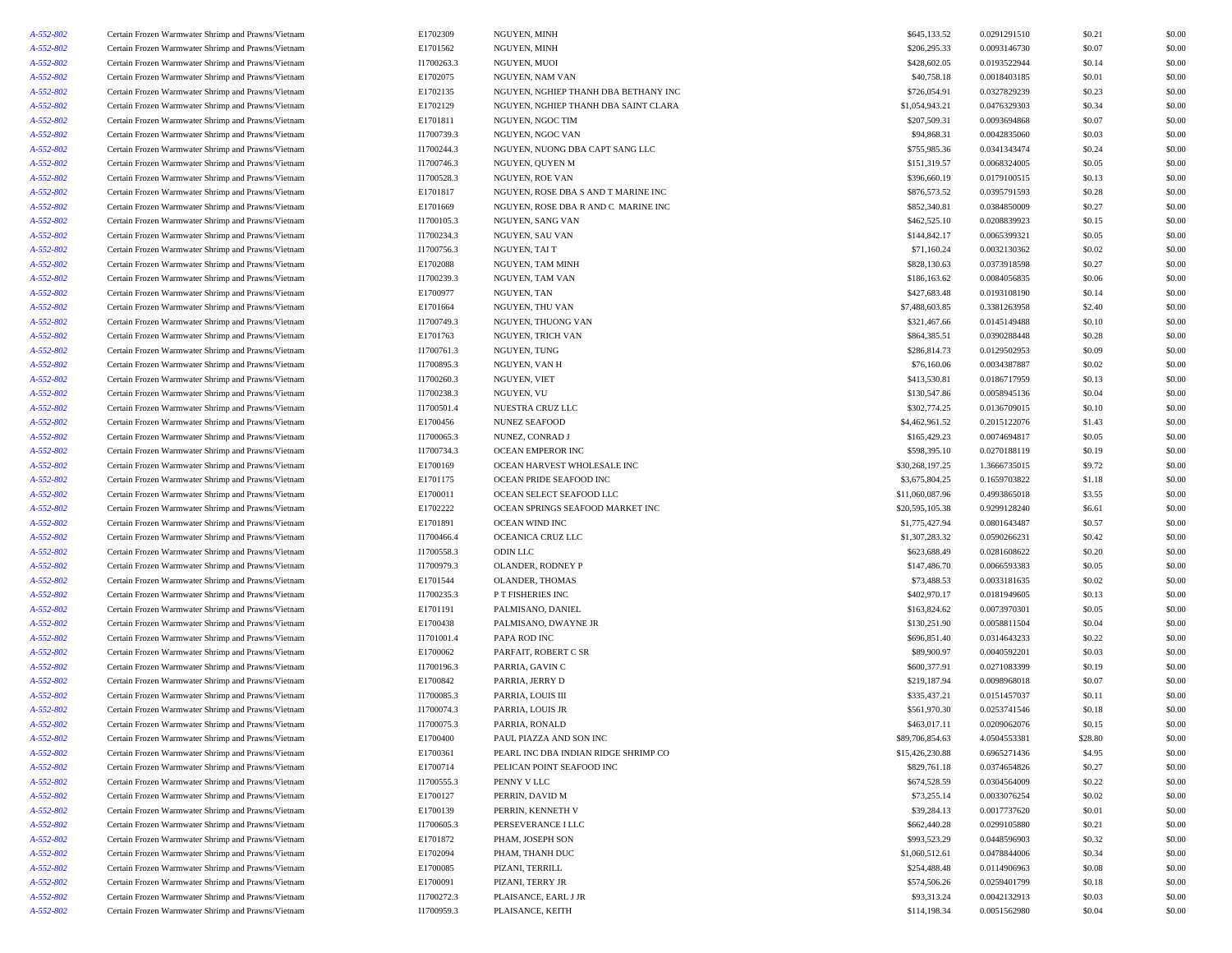| A-552-802       | Certain Frozen Warmwater Shrimp and Prawns/Vietnam | I1700468.3             | PLATA CRUZ LLC                                  | \$1,083,153.77                    | 0.0489066971                 | \$0.35            | \$0.00           |
|-----------------|----------------------------------------------------|------------------------|-------------------------------------------------|-----------------------------------|------------------------------|-------------------|------------------|
| A-552-802       | Certain Frozen Warmwater Shrimp and Prawns/Vietnam | I1700281.3             | PLORK, PHAN                                     | \$211,293.68                      | 0.0095403592                 | \$0.07            | \$0.00           |
| A-552-802       | Certain Frozen Warmwater Shrimp and Prawns/Vietnam | E1701021               | POC TAL TRAWLERS INC DBA BEN AND CASEY          | \$1,452,112.67                    | 0.0655659764                 | \$0.47            | \$0.00           |
| A-552-802       | Certain Frozen Warmwater Shrimp and Prawns/Vietnam | E1700133               | POLKEY, RICHARD JR                              | \$246,277.09                      | 0.0111199346                 | \$0.08            | \$0.00           |
| A-552-802       | Certain Frozen Warmwater Shrimp and Prawns/Vietnam | E1700038               | PORT ROYAL SEAFOOD INC                          | \$6,844,631.11                    | 0.3090496566                 | \$2.20            | \$0.00           |
| A-552-802       | Certain Frozen Warmwater Shrimp and Prawns/Vietnam | E1700901               | POTEET SEAFOOD INC                              | \$7,729,337.19                    | 0.3489960183                 | \$2.48            | \$0.00           |
| A-552-802       | Certain Frozen Warmwater Shrimp and Prawns/Vietnam | E1701746               | PRINCESS LORIE LLC                              | \$871,977.68                      | 0.0393716474                 | \$0.28            | \$0.00           |
| A-552-802       | Certain Frozen Warmwater Shrimp and Prawns/Vietnam | E1701714               | PRINCESS MARY INC                               | \$1,173,949.84                    | 0.0530063329                 | \$0.38            | \$0.00           |
| A-552-802       | Certain Frozen Warmwater Shrimp and Prawns/Vietnam | I1700908.3             | PURATA TRAWLER INC                              | \$681,400.32                      | 0.0307666741                 | \$0.22            | \$0.00           |
| A-552-802       | Certain Frozen Warmwater Shrimp and Prawns/Vietnam | E1700738               | PURSUER INC                                     | \$517,444.25                      | 0.0233637088                 | \$0.17            | \$0.00           |
| A-552-802       | Certain Frozen Warmwater Shrimp and Prawns/Vietnam | E1701439               | QUACH, DUC                                      | \$71,706.38                       | 0.0032376956                 | \$0.02            | \$0.00           |
| A-552-802       | Certain Frozen Warmwater Shrimp and Prawns/Vietnam | I1700469.3             | QUEEN MARY LLC                                  | \$1,082,922.02                    | 0.0488962331                 | \$0.35            | \$0.00           |
| A-552-802       | Certain Frozen Warmwater Shrimp and Prawns/Vietnam | I1700483.3             | QUINTA CRUZ LLC                                 | \$900,759.94                      | 0.0406712277                 | \$0.29            | \$0.00           |
| A-552-802       | Certain Frozen Warmwater Shrimp and Prawns/Vietnam | E1700164               | R A LESSO BROKERAGE INC                         | \$32,745,593.75                   | 1.4785332241                 | \$10.51           | \$0.00           |
| A-552-802       | Certain Frozen Warmwater Shrimp and Prawns/Vietnam | E1701948               | R AND J INC                                     | \$1,139,713.80                    | 0.0514605028                 | \$0.37            | \$0.00           |
| A-552-802       | Certain Frozen Warmwater Shrimp and Prawns/Vietnam | E1700539               | R AND K FISHERIES LLC                           | \$111,124.17                      | 0.0050174927                 | \$0.04            | \$0.00           |
| A-552-802       | Certain Frozen Warmwater Shrimp and Prawns/Vietnam | I1700339.3             | R AND T ATOCHA LLC                              | \$338,626.86                      | 0.0152897232                 | \$0.11            | \$0.00           |
| A-552-802       | Certain Frozen Warmwater Shrimp and Prawns/Vietnam | E1702213               | RACINE, SYLVAN P JR DBA CAPE ROMAIN             | \$290,531.61                      | 0.0131181203                 | \$0.09            | \$0.00           |
| A-552-802       | Certain Frozen Warmwater Shrimp and Prawns/Vietnam | I1700541.3             | RANCHERO TRAWLERS INC                           | \$803,644.94                      | 0.0362862788                 | \$0.26            | \$0.00           |
|                 |                                                    |                        |                                                 | \$631,733.02                      | 0.0285240899                 | \$0.20            | \$0.00           |
| A-552-802       | Certain Frozen Warmwater Shrimp and Prawns/Vietnam | I1700797.3<br>E1700630 | RANDALL J PINELL INC                            | \$502,624.88                      | 0.0226945827                 |                   |                  |
| A-552-802       | Certain Frozen Warmwater Shrimp and Prawns/Vietnam |                        | RAWLINGS, JOHN H SR                             |                                   |                              | \$0.16            | \$0.00           |
| A-552-802       | Certain Frozen Warmwater Shrimp and Prawns/Vietnam | E1702041               | RCP SEAFOOD INC                                 | \$11,826,034.11                   | 0.5339706000                 | \$3.80            | \$0.00           |
| A-552-802       | Certain Frozen Warmwater Shrimp and Prawns/Vietnam | E1701159               | REAGAN, ROY                                     | \$517,253.41                      | 0.0233550919                 | \$0.17            | \$0.00           |
| A-552-802       | Certain Frozen Warmwater Shrimp and Prawns/Vietnam | E1702253               | REAVES, LATEN                                   | \$184,259.58                      | 0.0083197120                 | \$0.06            | \$0.00           |
| $A - 552 - 802$ | Certain Frozen Warmwater Shrimp and Prawns/Vietnam | I1700532.3             | REVELL, BEN D                                   | \$257,746.60                      | 0.0116378073                 | \$0.08            | \$0.00           |
| A-552-802       | Certain Frozen Warmwater Shrimp and Prawns/Vietnam | I1700993.3             | REYES TRAWLERS INC                              | \$760,498.80                      | 0.0343381388                 | \$0.24            | \$0.00           |
| A-552-802       | Certain Frozen Warmwater Shrimp and Prawns/Vietnam | I1700936.3             | RHODES, RANDOLPH N                              | \$273,900.41                      | 0.0123671862                 | \$0.09            | \$0.00           |
| A-552-802       | Certain Frozen Warmwater Shrimp and Prawns/Vietnam | I1700418.3             | RHONDA LYNN INC                                 | \$992,315.44                      | 0.0448051533                 | \$0.32            | \$0.00           |
| A-552-802       | Certain Frozen Warmwater Shrimp and Prawns/Vietnam | I1700379.3             | RICKS SEAFOOD INC                               | \$840,849.23                      | 0.0379661316                 | \$0.27            | \$0.00           |
| A-552-802       | Certain Frozen Warmwater Shrimp and Prawns/Vietnam | I1700775.4             | RICKY G INC                                     | \$1,265,266.56                    | 0.0571294770                 | \$0.41            | \$0.00           |
| A-552-802       | Certain Frozen Warmwater Shrimp and Prawns/Vietnam | I1700973.3             | ROATEX ENTERPRISES INC                          | \$727,071.03                      | 0.0328288038                 | \$0.23            | \$0.00           |
| A-552-802       | Certain Frozen Warmwater Shrimp and Prawns/Vietnam | I1700893.3             | ROBIN, CHARLES III                              | \$88,758.75                       | 0.0040076464                 | \$0.03            | \$0.00           |
| A-552-802       | Certain Frozen Warmwater Shrimp and Prawns/Vietnam | I1700224.3             | ROBIN, FLOYD                                    | \$37,997.04                       | 0.0017156472                 | \$0.01            | \$0.00           |
| A-552-802       | Certain Frozen Warmwater Shrimp and Prawns/Vietnam | I1700897.3             | ROBIN, RICKY R                                  | \$92,325.44                       | 0.0041686900                 | \$0.03            | \$0.00           |
| A-552-802       | Certain Frozen Warmwater Shrimp and Prawns/Vietnam | E1702318               | ROCKIN ROBBIN FISHING BOAT INC                  | \$143,953.51                      | 0.0064998072                 | \$0.05            | \$0.00           |
| A-552-802       | Certain Frozen Warmwater Shrimp and Prawns/Vietnam | I1700051.3             | ROJAS, KERRY D JR                               | \$700,595.72                      | 0.0316333873                 | \$0.22            | \$0.00           |
| A-552-802       | Certain Frozen Warmwater Shrimp and Prawns/Vietnam | I1700115.3             | ROMO INC                                        | \$532,806.92                      | 0.0240573660                 | \$0.17            | \$0.00           |
| A-552-802       | Certain Frozen Warmwater Shrimp and Prawns/Vietnam | I1700127.3             | RONQUILLO, EARL                                 | \$162,358.98                      | 0.0073308534                 | \$0.05            | \$0.00           |
| A-552-802       | Certain Frozen Warmwater Shrimp and Prawns/Vietnam | I1700485.3             | RUBI CRUZ LLC                                   | \$791,044.82                      | 0.0357173566                 | \$0.25            | \$0.00           |
| A-552-802       | Certain Frozen Warmwater Shrimp and Prawns/Vietnam | E1701937               | RUSSELL, CASEY                                  | \$163,809.99                      | 0.0073963696                 | \$0.05            | \$0.00           |
| A-552-802       | Certain Frozen Warmwater Shrimp and Prawns/Vietnam | E1701847               | RUSSELL, DANIEL                                 | \$179,039.68                      | 0.0080840225                 | \$0.06            | \$0.00           |
| A-552-802       | Certain Frozen Warmwater Shrimp and Prawns/Vietnam | E1701859               | RUSSELL, MICHAEL J                              | \$241,845.32                      | 0.0109198307                 | \$0.08            | \$0.00           |
| A-552-802       | Certain Frozen Warmwater Shrimp and Prawns/Vietnam | E1701852               | RUSSELL, NICHOLAS M                             | \$177,116.96                      | 0.0079972076                 | \$0.06            | \$0.00           |
| A-552-802       | Certain Frozen Warmwater Shrimp and Prawns/Vietnam | I1700236.3             | RUTTLEY BOYS INC                                | \$568,258.33                      | 0.0256580726                 | \$0.18            | \$0.00           |
| A-552-802       | Certain Frozen Warmwater Shrimp and Prawns/Vietnam | I1700488.3             | SALINA CRUZ LLC                                 | \$713,954.03                      | 0.0322365434                 | \$0.23            | \$0.00           |
| A-552-802       | Certain Frozen Warmwater Shrimp and Prawns/Vietnam | I1700301.3             | <b>SANDRA KAY</b>                               | \$1,011,860.64                    | 0.0456876606                 | \$0.32            | \$0.00           |
| A-552-802       | Certain Frozen Warmwater Shrimp and Prawns/Vietnam | I1700489.3             | SANTA FE CRUZ LLC                               | \$904,955.91                      | 0.0408606846                 | \$0.29            | \$0.00           |
| A-552-802       | Certain Frozen Warmwater Shrimp and Prawns/Vietnam | E1701101               | <b>SANTA MARIA I INC</b>                        | \$1,635,738.63                    | 0.0738570792                 | \$0.53            | \$0.00           |
| $A - 552 - 802$ | Certain Frozen Warmwater Shrimp and Prawns/Vietnam | I1700491.3             | SANTA MONICA LLC                                | \$874.428.40                      | 0.0394823026                 | \$0.28            | \$0.00           |
| A-552-802       | Certain Frozen Warmwater Shrimp and Prawns/Vietnam | E1700929               | SCHMIT, PAUL A JR                               | \$50,727.18                       | 0.0022904401                 | \$0.02            | \$0.00           |
| A-552-802       | Certain Frozen Warmwater Shrimp and Prawns/Vietnam | E1700797               | SCHULTZ, TROY A                                 | \$109,597.63                      | 0.0049485662                 | \$0.04            | \$0.00           |
| A-552-802       | Certain Frozen Warmwater Shrimp and Prawns/Vietnam | I1700081.3             | <b>SCOOBY INC</b>                               | \$319,870.65                      | 0.0144428404                 | \$0.10            | \$0.00           |
| A-552-802       | Certain Frozen Warmwater Shrimp and Prawns/Vietnam | I1700928.4             | SEA EAGLE FISHERIES INC                         | \$569,330.11                      | 0.0257064657                 | \$0.18            | \$0.00           |
|                 |                                                    |                        |                                                 |                                   |                              |                   |                  |
| A-552-802       | Certain Frozen Warmwater Shrimp and Prawns/Vietnam | E1700918<br>E1700026   | SEA PEARL SEAFOOD CO INC<br><b>SEAFOOD SHED</b> | \$48,595,624.92<br>\$5,045,668.45 | 2.1941958524<br>0.2278226652 | \$15.60<br>\$1.62 | \$0.00<br>\$0.00 |
| A-552-802       | Certain Frozen Warmwater Shrimp and Prawns/Vietnam |                        |                                                 |                                   |                              |                   |                  |
| A-552-802       | Certain Frozen Warmwater Shrimp and Prawns/Vietnam | I1700414.3             | SEAMAN, GREG DBA SEAMAN TRAWLERS INC            | \$836,922.97                      | 0.0377888527                 | \$0.27            | \$0.00           |
| A-552-802       | Certain Frozen Warmwater Shrimp and Prawns/Vietnam | I1700283.3             | SEANG, MENG                                     | \$132,498.72                      | 0.0059825991                 | \$0.04            | \$0.00           |
| A-552-802       | Certain Frozen Warmwater Shrimp and Prawns/Vietnam | E1701885               | SECOND GENERATION SEAFOOD                       | \$2,148,332.53                    | 0.0970017843                 | \$0.69            | \$0.00           |
| A-552-802       | Certain Frozen Warmwater Shrimp and Prawns/Vietnam | E1700375               | SELLERS, ISAAC CHARLES                          | \$462,927.68                      | 0.0209021696                 | \$0.15            | \$0.00           |
| A-552-802       | Certain Frozen Warmwater Shrimp and Prawns/Vietnam | E1700284               | SERIGNE, JAMES J III                            | \$81,904.97                       | 0.0036981836                 | \$0.03            | \$0.00           |
| A-552-802       | Certain Frozen Warmwater Shrimp and Prawns/Vietnam | E1701709               | SEVEL, MICHAEL D                                | \$265,939.31                      | 0.0120077256                 | \$0.09            | \$0.00           |
| A-552-802       | Certain Frozen Warmwater Shrimp and Prawns/Vietnam | I1700403.3             | SHRIMP TEXAS 1 INC                              | \$866,147.55                      | 0.0391084046                 | \$0.28            | \$0.00           |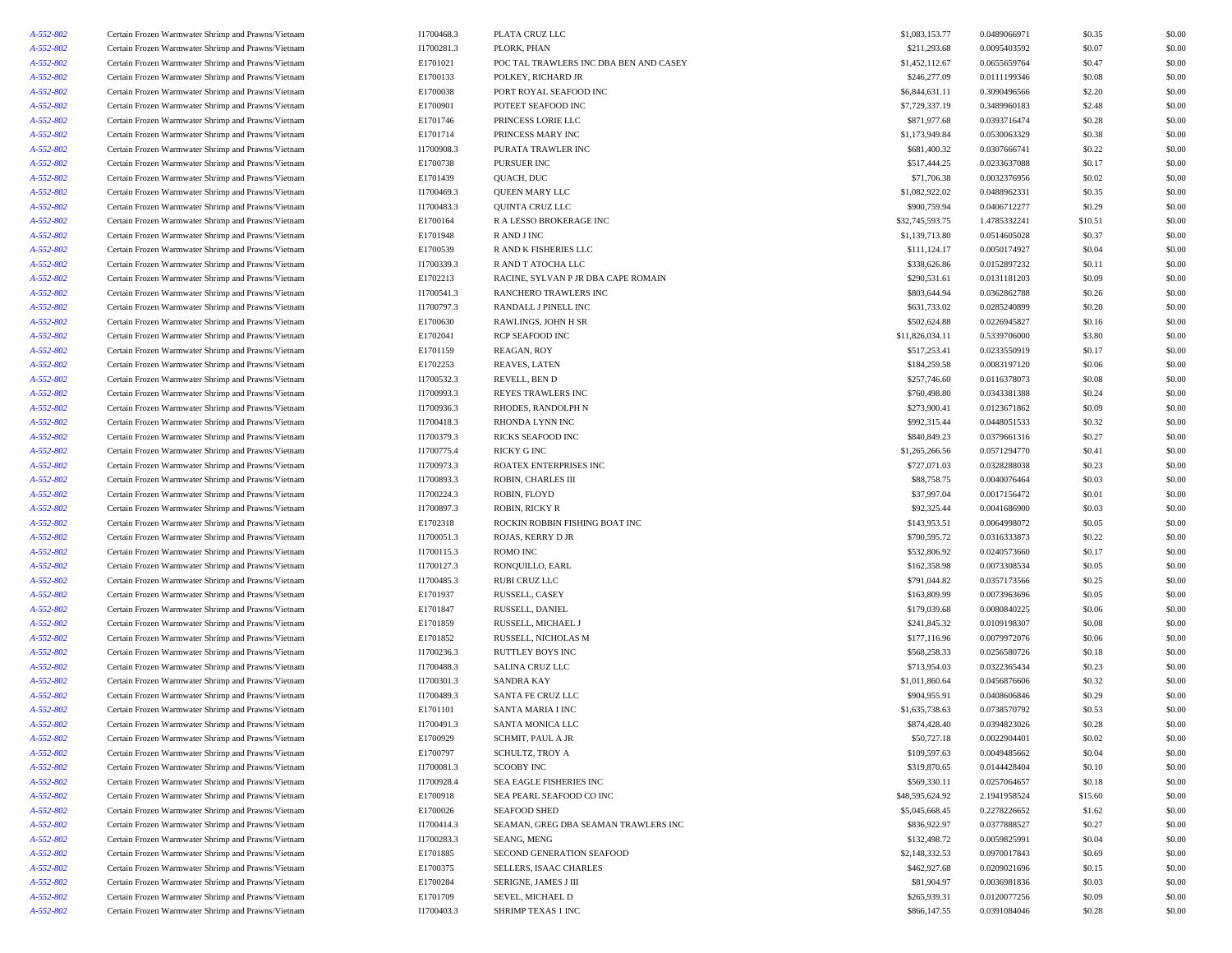| A-552-802 | Certain Frozen Warmwater Shrimp and Prawns/Vietnam | I1700745.3 | SI KY LAN INC                                 | \$398,682.87    | 0.0180013798 | \$0.13           | \$0.00 |
|-----------|----------------------------------------------------|------------|-----------------------------------------------|-----------------|--------------|------------------|--------|
| A-552-802 | Certain Frozen Warmwater Shrimp and Prawns/Vietnam | I1700229.3 | SKINNER, RICHARD                              | \$157,336.77    | 0.0071040899 | \$0.05           | \$0.00 |
| A-552-802 | Certain Frozen Warmwater Shrimp and Prawns/Vietnam | I1700560.4 | SMITH, MARK                                   | \$1,107,526.43  | 0.0500071746 | \$0.36           | \$0.00 |
| A-552-802 | Certain Frozen Warmwater Shrimp and Prawns/Vietnam | E1701152   | SMITH, WALTER M                               | \$16,817,018.94 | 0.7593241834 | \$5.40           | \$0.00 |
| A-552-802 | Certain Frozen Warmwater Shrimp and Prawns/Vietnam | I1700297.3 | SMITHWICK, TED W                              | \$350,261.06    | 0.0158150320 | \$0.11           | \$0.00 |
| A-552-802 | Certain Frozen Warmwater Shrimp and Prawns/Vietnam | E1700508   | SNODGRASS, SAM DBA SHRIMP TRAWLER VALLY INC   | \$876,455.22    | 0.0395738178 | \$0.28           | \$0.00 |
| A-552-802 | Certain Frozen Warmwater Shrimp and Prawns/Vietnam | E1700467   | SNODGRASS, SAM DBA MICHAEL S INC              | \$892,769.10    | 0.0403104242 | \$0.29           | \$0.00 |
| A-552-802 | Certain Frozen Warmwater Shrimp and Prawns/Vietnam | E1700502   | SNODGRASS, SAM DBA SNODGRASS BROTHERS INC     | \$805,239.35    | 0.0363582698 | \$0.26           | \$0.00 |
| A-552-802 | Certain Frozen Warmwater Shrimp and Prawns/Vietnam | E1700514   | SNODGRASS, SAM DBA LA RETA INC                | \$1,096,490.86  | 0.0495088951 | \$0.35           | \$0.00 |
| A-552-802 | Certain Frozen Warmwater Shrimp and Prawns/Vietnam | E1700497   | SNODGRASS, SAM DBA SHRIMP TRAWLER PLAYBOY INC | \$851,856.75    | 0.0384631446 | \$0.27           | \$0.00 |
| A-552-802 | Certain Frozen Warmwater Shrimp and Prawns/Vietnam | E1700462   | SNODGRASS, SAM DBA ANDY DOS INC               | \$854,976.85    | 0.0386040237 | \$0.27           | \$0.00 |
| A-552-802 | Certain Frozen Warmwater Shrimp and Prawns/Vietnam | E1700520   |                                               | \$752,466.46    | 0.0339754615 | \$0.24           | \$0.00 |
|           |                                                    |            | SNODGRASS, SAM DBA CHALLENGE 42 INC           |                 | 0.0383421807 |                  | \$0.00 |
| A-552-802 | Certain Frozen Warmwater Shrimp and Prawns/Vietnam | E1700482   | SNODGRASS, SAM DBA WAR WAGON INC              | \$849,177.72    |              | \$0.27           |        |
| A-552-802 | Certain Frozen Warmwater Shrimp and Prawns/Vietnam | I1700772.3 | SOEUNG, PHAT                                  | \$65,148.76     | 0.0029416051 | \$0.02           | \$0.00 |
| A-552-802 | Certain Frozen Warmwater Shrimp and Prawns/Vietnam | I1700905.3 | SOK, KHENG                                    | \$123,787.10    | 0.0055892509 | \$0.04           | \$0.00 |
| A-552-802 | Certain Frozen Warmwater Shrimp and Prawns/Vietnam | E1701425   | SOK, MONTHA                                   | \$1,421,072.94  | 0.0641644666 | \$0.46           | \$0.00 |
| A-552-802 | Certain Frozen Warmwater Shrimp and Prawns/Vietnam | I1700748.3 | SON, SAMAY                                    | \$242,937.63    | 0.0109691508 | \$0.08           | \$0.00 |
| A-552-802 | Certain Frozen Warmwater Shrimp and Prawns/Vietnam | I1700958.3 | SOUL MAMA INC                                 | \$92,993.44     | 0.0041988517 | \$0.03           | \$0.00 |
| A-552-802 | Certain Frozen Warmwater Shrimp and Prawns/Vietnam | I1700233.3 | SREIY, SIPHAN                                 | \$138,070.18    | 0.0062341624 | \$0.04           | \$0.00 |
| A-552-802 | Certain Frozen Warmwater Shrimp and Prawns/Vietnam | I1700433.3 | ST DANIEL PHILLIP III INC                     | \$408,952.95    | 0.0184650957 | \$0.13           | \$0.00 |
| A-552-802 | Certain Frozen Warmwater Shrimp and Prawns/Vietnam | I1700473.3 | ST VINCENT ANDREW INC                         | \$613,611.44    | 0.0277058620 | \$0.20           | \$0.00 |
| A-552-802 | Certain Frozen Warmwater Shrimp and Prawns/Vietnam | I1700006.3 | START YOUNG INC                               | \$750,667.77    | 0.0338942469 | \$0.24           | \$0.00 |
| A-552-802 | Certain Frozen Warmwater Shrimp and Prawns/Vietnam | E1701481   | STEEN, CARL L                                 | \$421,349.23    | 0.0190248142 | \$0.14           | \$0.00 |
| A-552-802 | Certain Frozen Warmwater Shrimp and Prawns/Vietnam | I1700380.3 | STELLA MESTRE INC                             | \$530,957.27    | 0.0239738504 | \$0.17           | \$0.00 |
| A-552-802 | Certain Frozen Warmwater Shrimp and Prawns/Vietnam | I1700317.3 | STRICKLAND, KEN                               | \$119,979.23    | 0.0054173175 | \$0.04           | \$0.00 |
| A-552-802 | Certain Frozen Warmwater Shrimp and Prawns/Vietnam | E1701943   | SUN STAR INCORPORATED                         | \$490,263.00    | 0.0221364175 | \$0.16           | \$0.00 |
| A-552-802 | Certain Frozen Warmwater Shrimp and Prawns/Vietnam | I1700265.3 | SUN, HONG SRENG                               | \$100,607.55    | 0.0045426449 | \$0.03           | \$0.00 |
| A-552-802 | Certain Frozen Warmwater Shrimp and Prawns/Vietnam | E1702319   | T CVITANOVICH SEAFOOD LLC                     | \$14,186,478.27 | 0.6405496757 | \$4.55           | \$0.00 |
| A-552-802 | Certain Frozen Warmwater Shrimp and Prawns/Vietnam | E1700187   | TAN, LAN T                                    | \$330,551.12    | 0.0149250863 | \$0.11           | \$0.00 |
| A-552-802 | Certain Frozen Warmwater Shrimp and Prawns/Vietnam | I1700889.3 | TARAVELLA, RAYMOND P                          | \$39,315.02     | 0.0017751568 | \$0.01           | \$0.00 |
| A-552-802 | Certain Frozen Warmwater Shrimp and Prawns/Vietnam | E1700821   | TASSIN, KEITH P                               | \$116,972.58    | 0.0052815608 | \$0.04           | \$0.00 |
| A-552-802 | Certain Frozen Warmwater Shrimp and Prawns/Vietnam | I1700344.3 | TAYLOR, DOYLE L                               | \$165,191.73    | 0.0074587581 | \$0.05           | \$0.00 |
| A-552-802 | Certain Frozen Warmwater Shrimp and Prawns/Vietnam | I1700899.3 | TEAP, PHAL                                    | \$134,347.59    | 0.0060660795 | \$0.04           | \$0.00 |
|           |                                                    |            |                                               |                 |              |                  | \$0.00 |
| A-552-802 | Certain Frozen Warmwater Shrimp and Prawns/Vietnam | I1700493.3 | TERCERA CRUZ LLC                              | \$826,743.70    | 0.0373292370 | \$0.27<br>\$5.82 | \$0.00 |
| A-552-802 | Certain Frozen Warmwater Shrimp and Prawns/Vietnam | E1701688   | TEXAS PACK INC                                | \$18,117,930.53 | 0.8180631094 |                  |        |
| A-552-802 | Certain Frozen Warmwater Shrimp and Prawns/Vietnam | E1702141   | THANH, THIEN and TRAN, TRANG (MELISSA)        | \$1,844,296.29  | 0.0832739012 | \$0.59           | \$0.00 |
| A-552-802 | Certain Frozen Warmwater Shrimp and Prawns/Vietnam | I1700456.4 | THIBODEAUX, BART                              | \$170,435.52    | 0.0076955263 | \$0.05           | \$0.00 |
| A-552-802 | Certain Frozen Warmwater Shrimp and Prawns/Vietnam | E1701655   | THOMAS, KENNETH                               | \$331,222.28    | 0.0149553906 | \$0.11           | \$0.00 |
| A-552-802 | Certain Frozen Warmwater Shrimp and Prawns/Vietnam | E1702287   | THUNDERBOLT FISHERMANS SEAFOOD INC            | \$1,646,730.44  | 0.0743533828 | \$0.53           | \$0.00 |
| A-552-802 | Certain Frozen Warmwater Shrimp and Prawns/Vietnam | E1700860   | TIDELANDS SEAFOOD CO INC                      | \$4,561,290.88  | 0.2059519874 | \$1.46           | \$0.00 |
| A-552-802 | Certain Frozen Warmwater Shrimp and Prawns/Vietnam | I1700332.4 | TIFFANI CLAIRE INC                            | \$996,682.96    | 0.0450023561 | \$0.32           | \$0.00 |
| A-552-802 | Certain Frozen Warmwater Shrimp and Prawns/Vietnam | I1700203.3 | TO, DU                                        | \$60,425.00     | 0.0027283173 | \$0.02           | \$0.00 |
| A-552-802 | Certain Frozen Warmwater Shrimp and Prawns/Vietnam | E1701986   | TODD, FRED N DBA TODD SHRIMPING INC           | \$319,169.51    | 0.0144111824 | \$0.10           | \$0.00 |
| A-552-802 | Certain Frozen Warmwater Shrimp and Prawns/Vietnam | I1700139.4 | TOMMYS SEAFOOD INC                            | \$16,558,317.88 | 0.7476432801 | \$5.32           | \$0.00 |
| A-552-802 | Certain Frozen Warmwater Shrimp and Prawns/Vietnam | I1700773.3 | TONG, HAI V                                   | \$164,277.13    | 0.0074174619 | \$0.05           | \$0.00 |
| A-552-802 | Certain Frozen Warmwater Shrimp and Prawns/Vietnam | I1700902.3 | TONG, LINH CHI                                | \$43,044.26     | 0.0019435399 | \$0.01           | \$0.00 |
| A-552-802 | Certain Frozen Warmwater Shrimp and Prawns/Vietnam | I1700551.3 | TRAHAN, RICKY                                 | \$248,638.17    | 0.0112265424 | \$0.08           | \$0.00 |
| A-552-802 | Certain Frozen Warmwater Shrimp and Prawns/Vietnam | I1700291.3 | TRAN, CAM VAN                                 | \$235,575.51    | 0.0106367355 | \$0.08           | \$0.00 |
| A-552-802 | Certain Frozen Warmwater Shrimp and Prawns/Vietnam | I1700865.3 | TRAN, DINH QUOC                               | \$136,038.92    | 0.0061424467 | \$0.04           | \$0.00 |
| A-552-802 | Certain Frozen Warmwater Shrimp and Prawns/Vietnam | I1700353.3 | TRAN, DUONG DBA D AND C SEAFOOD INC           | \$20,402,232.67 | 0.9212042108 | \$6.55           | \$0.00 |
| A-552-802 | Certain Frozen Warmwater Shrimp and Prawns/Vietnam | I1700735.3 | TRAN, HUNG P                                  | \$376,490.45    | 0.0169993448 | \$0.12           | \$0.00 |
| A-552-802 | Certain Frozen Warmwater Shrimp and Prawns/Vietnam | E1702357   | TRAN, PHU VAN DBA BAMA EXPRESS V              | \$849,126.35    | 0.0383398612 | \$0.27           | \$0.00 |
| A-552-802 | Certain Frozen Warmwater Shrimp and Prawns/Vietnam | I1700948.3 | TRAN, STEVEN TUAN                             | \$81,685.35     | 0.0036882673 | \$0.03           | \$0.00 |
| A-552-802 | Certain Frozen Warmwater Shrimp and Prawns/Vietnam | I1700750.3 | TRAN, THAN VAN                                | \$215,291.65    | 0.0097208760 | \$0.07           | \$0.00 |
| A-552-802 | Certain Frozen Warmwater Shrimp and Prawns/Vietnam | I1700218.3 | TRAN, THANH VAN                               | \$160,647.41    | 0.0072535723 | \$0.05           | \$0.00 |
| A-552-802 | Certain Frozen Warmwater Shrimp and Prawns/Vietnam | I1700938.3 | TRAN, TUONG DBA ST MARTIN VI                  | \$493,851.50    | 0.0222984459 | \$0.16           | \$0.00 |
|           |                                                    |            |                                               |                 |              |                  |        |
| A-552-802 | Certain Frozen Warmwater Shrimp and Prawns/Vietnam | E1702047   | TREYBIG, ERNEST H JR                          | \$203,728.57    | 0.0091987784 | \$0.07           | \$0.00 |
| A-552-802 | Certain Frozen Warmwater Shrimp and Prawns/Vietnam | I1700370.3 | TRIEU, JACKIE AND HIEP                        | \$1,399,936.32  | 0.0632101032 | \$0.45           | \$0.00 |
| A-552-802 | Certain Frozen Warmwater Shrimp and Prawns/Vietnam | I1700268.3 | TRINH, PHILIP P                               | \$119,461.13    | 0.0053939242 | \$0.04           | \$0.00 |
| A-552-802 | Certain Frozen Warmwater Shrimp and Prawns/Vietnam | I1700940.3 | <b>TROPICAL SEAFOOD</b>                       | \$7,442,901.07  | 0.3360628181 | \$2.39           | \$0.00 |
| A-552-802 | Certain Frozen Warmwater Shrimp and Prawns/Vietnam | E1701531   | TRUONG, BENJAMIN                              | \$424,951.89    | 0.0191874819 | \$0.14           | \$0.00 |
| A-552-802 | Certain Frozen Warmwater Shrimp and Prawns/Vietnam | E1701588   | TRUONG, KIM                                   | \$357,072.02    | 0.0161225614 | \$0.11           | \$0.00 |
|           |                                                    |            |                                               |                 |              |                  |        |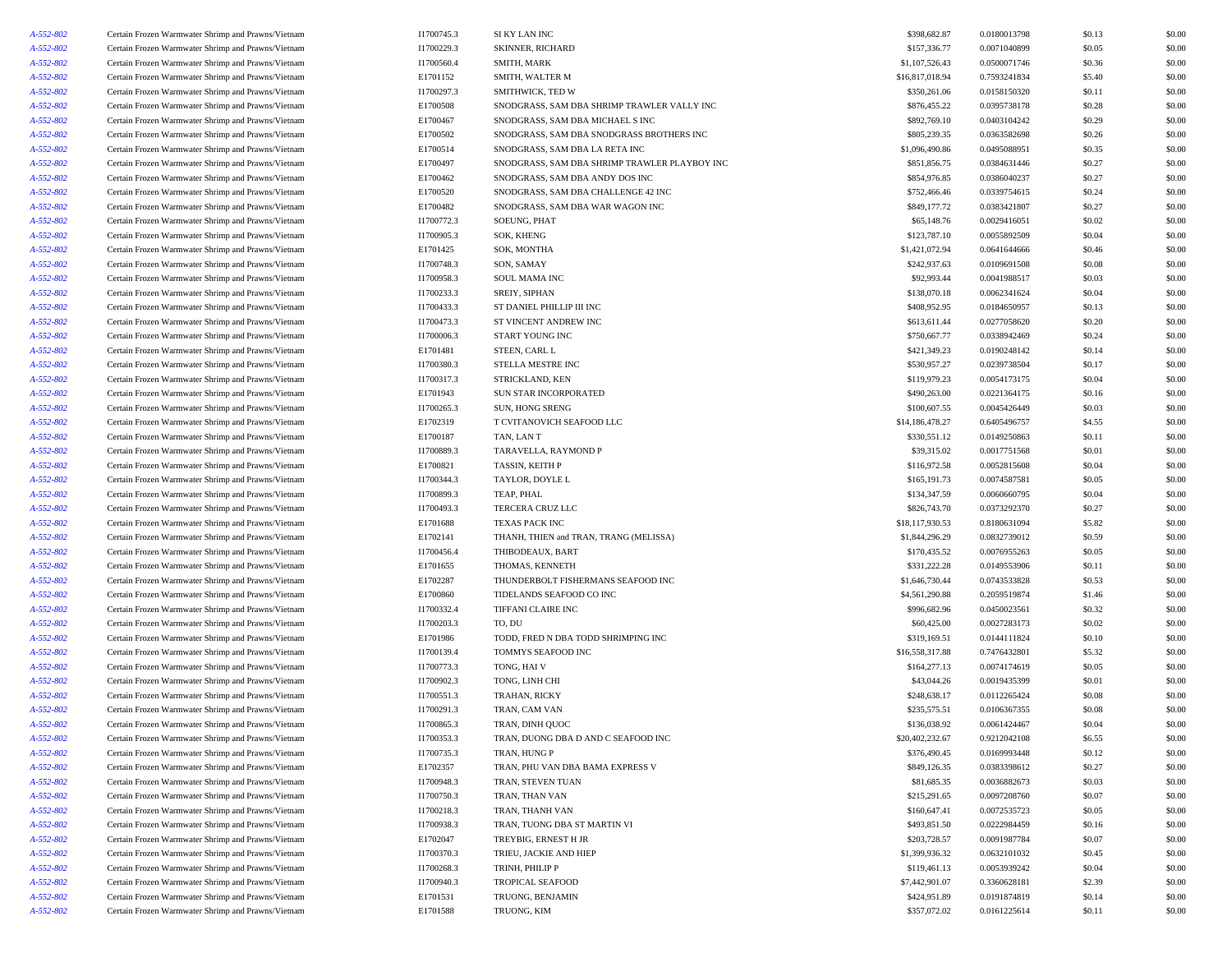| A-552-802 | Certain Frozen Warmwater Shrimp and Prawns/Vietnam | I1700034.3 | TWO FLAGS INC                                   |                             | \$463,911.83       | 0.0209466061   | \$0.15     | \$0.00           |
|-----------|----------------------------------------------------|------------|-------------------------------------------------|-----------------------------|--------------------|----------------|------------|------------------|
| A-552-802 | Certain Frozen Warmwater Shrimp and Prawns/Vietnam | I1700495.3 | <b>ULTIMA CRUZ LLC</b>                          |                             | \$1,159,572.83     | 0.0523571803   | \$0.37     | \$0.00           |
| A-552-802 | Certain Frozen Warmwater Shrimp and Prawns/Vietnam | I1700077.3 | VAN BURREN SHRIMP CO                            |                             | \$762,555.64       | 0.0344310095   | \$0.24     | \$0.00           |
| A-552-802 | Certain Frozen Warmwater Shrimp and Prawns/Vietnam | I1700864.3 | VAN, VUI                                        |                             | \$429,709.28       | 0.0194022882   | \$0.14     | \$0.00           |
| A-552-802 | Certain Frozen Warmwater Shrimp and Prawns/Vietnam | I1700544.4 | <b>VARON INC</b>                                |                             | \$776,835.42       | 0.0350757719   | \$0.25     | \$0.00           |
| A-552-802 | Certain Frozen Warmwater Shrimp and Prawns/Vietnam | E1700115   | <b>VEGAS, PERCY J</b>                           |                             | \$258,333.77       | 0.0116643193   | \$0.08     | \$0.00           |
| A-552-802 | Certain Frozen Warmwater Shrimp and Prawns/Vietnam | E1701633   | VENICE SEAFOOD LLC                              |                             | \$22,278,380.83    | 1.0059162918   | \$7.15     | \$0.00           |
| A-552-802 | Certain Frozen Warmwater Shrimp and Prawns/Vietnam | I1700498.3 | VERA CRUZ LLC                                   |                             | \$1,070,092.36     | 0.0483169467   | \$0.34     | \$0.00           |
| A-552-802 | Certain Frozen Warmwater Shrimp and Prawns/Vietnam | I1700349.3 | VERSAGGI SHRIMP CORP                            |                             | \$2,435,510.73     | 0.1099684910   | \$0.78     | \$0.00           |
| A-552-802 | Certain Frozen Warmwater Shrimp and Prawns/Vietnam | I1700563.3 | VICKNAIR, DUANE                                 |                             | \$87,286.05        | 0.0039411509   | \$0.03     | \$0.00           |
| A-552-802 | Certain Frozen Warmwater Shrimp and Prawns/Vietnam | I1700432.4 | VICTORIA ROSE INC                               |                             | \$436,652.09       | 0.0197157708   | \$0.14     | \$0.00           |
| A-552-802 | Certain Frozen Warmwater Shrimp and Prawns/Vietnam | E1702117   | VIETNAMESE AMERICAN COMMERCIAL FISHERMENS UNION |                             | \$91,994,467.38    | 4.1537459206   | \$29.53    | \$0.00           |
| A-552-802 | Certain Frozen Warmwater Shrimp and Prawns/Vietnam | I1700546.4 | VIGILANTE INC                                   |                             | \$678,253.97       | 0.0306246097   | \$0.22     | \$0.00           |
| A-552-802 | Certain Frozen Warmwater Shrimp and Prawns/Vietnam | E1700005   | VINCENT PIAZZA JR AND SONS SEAFOOD INC          |                             | \$5,158,516.25     | 0.2329179834   | \$1.66     | \$0.00           |
| A-552-802 | Certain Frozen Warmwater Shrimp and Prawns/Vietnam | I1700194.3 | VINCENT, GENE B                                 |                             | \$155,161.05       | 0.0070058515   | \$0.05     |                  |
| A-552-802 | Certain Frozen Warmwater Shrimp and Prawns/Vietnam | I1700195.3 | VO, DUSTIN                                      |                             | \$91,828.39        | 0.0041462472   | \$0.03     | \$0.00<br>\$0.00 |
|           |                                                    |            |                                                 |                             |                    |                |            |                  |
| A-552-802 | Certain Frozen Warmwater Shrimp and Prawns/Vietnam | I1700866.3 | VO, HANH X                                      |                             | \$517,567.18       | 0.0233692593   | \$0.17     | \$0.00           |
| A-552-802 | Certain Frozen Warmwater Shrimp and Prawns/Vietnam | I1700279.3 | VO, HIEN VAN                                    |                             | \$151,495.50       | 0.0068403441   | \$0.05     | \$0.00           |
| A-552-802 | Certain Frozen Warmwater Shrimp and Prawns/Vietnam | I1700220.3 | VO, MINH NGOC                                   |                             | \$286,949.07       | 0.0129563610   | \$0.09     | \$0.00           |
| A-552-802 | Certain Frozen Warmwater Shrimp and Prawns/Vietnam | I1700741.3 | VO, MONG                                        |                             | \$183,570.38       | 0.0082885932   | \$0.06     | \$0.00           |
| A-552-802 | Certain Frozen Warmwater Shrimp and Prawns/Vietnam | E1701185   | VO, NHON TAI                                    |                             | \$1,653,630.98     | 0.0746649569   | \$0.53     | \$0.00           |
| A-552-802 | Certain Frozen Warmwater Shrimp and Prawns/Vietnam | I1700736.3 | VO, SANG M                                      |                             | \$214,386.36       | 0.0096800003   | \$0.07     | \$0.00           |
| A-552-802 | Certain Frozen Warmwater Shrimp and Prawns/Vietnam | E1702064   | VO, TIEN                                        |                             | \$45,808.12        | 0.0020683341   | \$0.01     | \$0.00           |
| A-552-802 | Certain Frozen Warmwater Shrimp and Prawns/Vietnam | E1701908   | VU, KHANH DBA C T INC                           |                             | \$857,296.95       | 0.0387087812   | \$0.28     | \$0.00           |
| A-552-802 | Certain Frozen Warmwater Shrimp and Prawns/Vietnam | E1702369   | VU, KHOI                                        |                             | \$35,147.69        | 0.0015869930   | \$0.01     | \$0.00           |
| A-552-802 | Certain Frozen Warmwater Shrimp and Prawns/Vietnam | E1702363   | VU, RUYEN                                       |                             | \$32,954.38        | 0.0014879604   | \$0.01     | \$0.00           |
| A-552-802 | Certain Frozen Warmwater Shrimp and Prawns/Vietnam | E1701919   | VU, TOM                                         |                             | \$944,292.60       | 0.0426368199   | \$0.30     | \$0.00           |
| A-552-802 | Certain Frozen Warmwater Shrimp and Prawns/Vietnam | E1701997   | VU, TU VIET                                     |                             | \$1,352,335.14     | 0.0610608087   | \$0.43     | \$0.00           |
| A-552-802 | Certain Frozen Warmwater Shrimp and Prawns/Vietnam | E1702051   | VU, TUYEN VIET DBA MISS ANNA V FRANCIS VU       |                             | \$952,356.78       | 0.0430009348   | \$0.31     | \$0.00           |
| A-552-802 | Certain Frozen Warmwater Shrimp and Prawns/Vietnam | E1702056   | VU, TUYEN VIET JACK DBA ST DOMINIC              |                             | \$988,614.07       | 0.0446380285   | \$0.32     | \$0.00           |
| A-552-802 | Certain Frozen Warmwater Shrimp and Prawns/Vietnam | E1702010   | WADE, CALVIN J JR                               |                             | \$73,082.88        | 0.0032998475   | \$0.02     | \$0.00           |
| A-552-802 | Certain Frozen Warmwater Shrimp and Prawns/Vietnam | E1700404   | WAIT N SEA INC                                  |                             | \$272,921.73       | 0.0123229968   | \$0.09     | \$0.00           |
| A-552-802 | Certain Frozen Warmwater Shrimp and Prawns/Vietnam | I1700324.3 | <b>WALLACE B</b>                                |                             | \$1,117,123.29     | 0.0504404932   | \$0.36     | \$0.00           |
| A-552-802 | Certain Frozen Warmwater Shrimp and Prawns/Vietnam | I1700611.3 | WC TRAWLERS INC                                 |                             | \$730,614.20       | 0.0329887855   | \$0.23     | \$0.00           |
| A-552-802 | Certain Frozen Warmwater Shrimp and Prawns/Vietnam | E1700743   | WENDY AND ERIC INC                              |                             | \$516,821.57       | 0.0233355934   | \$0.17     | \$0.00           |
| A-552-802 | Certain Frozen Warmwater Shrimp and Prawns/Vietnam | I1700740.3 | WHITE BIRD INC                                  |                             | \$339,614.30       | 0.0153343082   | \$0.11     | \$0.00           |
| A-552-802 | Certain Frozen Warmwater Shrimp and Prawns/Vietnam | E1701557   | WILES, SONNY JOEL SR                            |                             | \$246,578.75       | 0.0111335552   | \$0.08     | \$0.00           |
| A-552-802 | Certain Frozen Warmwater Shrimp and Prawns/Vietnam | I1700601.3 | WILLIAM PATRICK INC                             |                             | \$197,149.85       | 0.0089017352   | \$0.06     | \$0.00           |
| A-552-802 | Certain Frozen Warmwater Shrimp and Prawns/Vietnam | E1700415   | WILLIAMS, JOSEPH H DBA JOANN B INC              |                             | \$824,506.78       | 0.0372282353   | \$0.26     | \$0.00           |
| A-552-802 | Certain Frozen Warmwater Shrimp and Prawns/Vietnam | I1700913.3 | WL AND O INC                                    |                             | \$916,601.03       | 0.0413864866   | \$0.29     | \$0.00           |
| A-552-802 | Certain Frozen Warmwater Shrimp and Prawns/Vietnam | I1700375.4 | WYLIE MILAM INC                                 |                             | \$655,533.36       | 0.0295987259   | \$0.21     | \$0.00           |
| A-552-802 | Certain Frozen Warmwater Shrimp and Prawns/Vietnam | E1700848   | ZAR, JOHN III                                   |                             | \$195,148.16       | 0.0088113546   | \$0.06     | \$0.00           |
| A-552-802 | Certain Frozen Warmwater Shrimp and Prawns/Vietnam | E1700934   | ZAR, TROY DBA TROY AND PENNY ZAR LLC            |                             | \$166,392.35       | 0.0075129686   | \$0.05     | \$0.00           |
| A-552-802 | Certain Frozen Warmwater Shrimp and Prawns/Vietnam | E1701354   | <b>ZIRLOTT TRAWLERS INC</b>                     |                             | \$3,686,453.18     | 0.1664512040   | \$1.18     | \$0.00           |
| A-552-802 | Certain Frozen Warmwater Shrimp and Prawns/Vietnam | E1701979   | ZIRLOTT, ROSA                                   |                             | \$1,040,348.10     | 0.0469739301   | \$0.33     | \$0.00           |
|           |                                                    |            |                                                 | <b>Total for: A-552-802</b> | \$2,214,735,064.16 |                | \$711.04   | \$0.00           |
| A-557-805 | Extruded Rubber Thread/Malaysia                    | I1700094   | FRIAR, JOHN II                                  |                             | \$1,411,265.00     | 100.0000000000 | \$6,218.08 | \$0.00           |
|           |                                                    |            |                                                 | Total for: A-557-805        | \$1,411,265.00     |                | \$6,218.08 | \$0.00           |
| A-557-809 | Stainless Steel Butt-Weld Pipe Fittings/Malaysia   | I1700448.1 | <b>GERLIN INC</b>                               |                             | \$15,895,858.00    | 0.0000000000   | \$0.00     | \$0.00           |
| A-557-809 | Stainless Steel Butt-Weld Pipe Fittings/Malaysia   | I1700452.1 | SHAW ALLOY PIPING PRODUCTS                      |                             | \$38,401,931.00    | 0.0000000000   | \$0.00     | \$0.00           |
| A-557-809 | Stainless Steel Butt-Weld Pipe Fittings/Malaysia   | I1700453.1 | TAYLOR FORGE STAINLESS INC                      |                             | \$34,397,216.98    | 0.0000000000   | \$0.00     | \$0.00           |
|           |                                                    |            |                                                 | Total for: A-557-809        | \$88,695,005.98    |                | \$0.00     | \$0.00           |
| A-557-813 | Polyethylene Retail Carrier Bags/Malaysia          | I1700091.1 | ADVANCE POLYBAG NORTHEAST INC                   |                             | \$119,631,367.29   | 0.0000000000   | \$0.00     | \$0.00           |
| A-557-813 | Polyethylene Retail Carrier Bags/Malaysia          | I1700092.1 | ADVANCE POLYBAGS NEVADA INC                     |                             | \$116,734,864.17   | 0.0000000000   | \$0.00     | \$0.00           |
| A-557-813 | Polyethylene Retail Carrier Bags/Malaysia          | I1700089.1 | ALPINE PLASTICS INC                             |                             | \$51,953,471.67    | 0.0000000000   | \$0.00     | \$0.00           |
| A-557-813 | Polyethylene Retail Carrier Bags/Malaysia          | I1700090.2 | API ENTERPRISES INC                             |                             | \$226,362,758.14   | 0.0000000000   | \$0.00     | \$0.00           |
| A-557-813 | Polyethylene Retail Carrier Bags/Malaysia          | E1700015   | GRAND PACKAGING INC DBA COMMAND PACKAGING       |                             | \$105,636,094.89   | 0.0000000000   | \$0.00     | \$0.00           |
| A-557-813 | Polyethylene Retail Carrier Bags/Malaysia          | E1701618   | HILEX POLY CO LLC                               |                             | \$1,701,019,685.00 | 0.0000000000   | \$0.00     | \$0.00           |
| A-557-813 | Polyethylene Retail Carrier Bags/Malaysia          | E1700944   | ROPLAST INDUSTRIES INC                          |                             | \$35,612,884.82    | 0.0000000000   | \$0.00     | \$0.00           |
| A-557-813 | Polyethylene Retail Carrier Bags/Malaysia          | E1700905   | SUPERBAG CORPORATION                            |                             | \$306,828,216.86   | 0.0000000000   | \$0.00     | \$0.00           |
| A-557-813 | Polyethylene Retail Carrier Bags/Malaysia          | E1700261   | UNISTAR PLASTICS LLC                            |                             | \$93,729,719.70    | 0.0000000000   | \$0.00     | \$0.00           |
|           |                                                    |            |                                                 | Total for: A-557-813        | \$2,757,509,062.54 |                | \$0.00     | \$0.00           |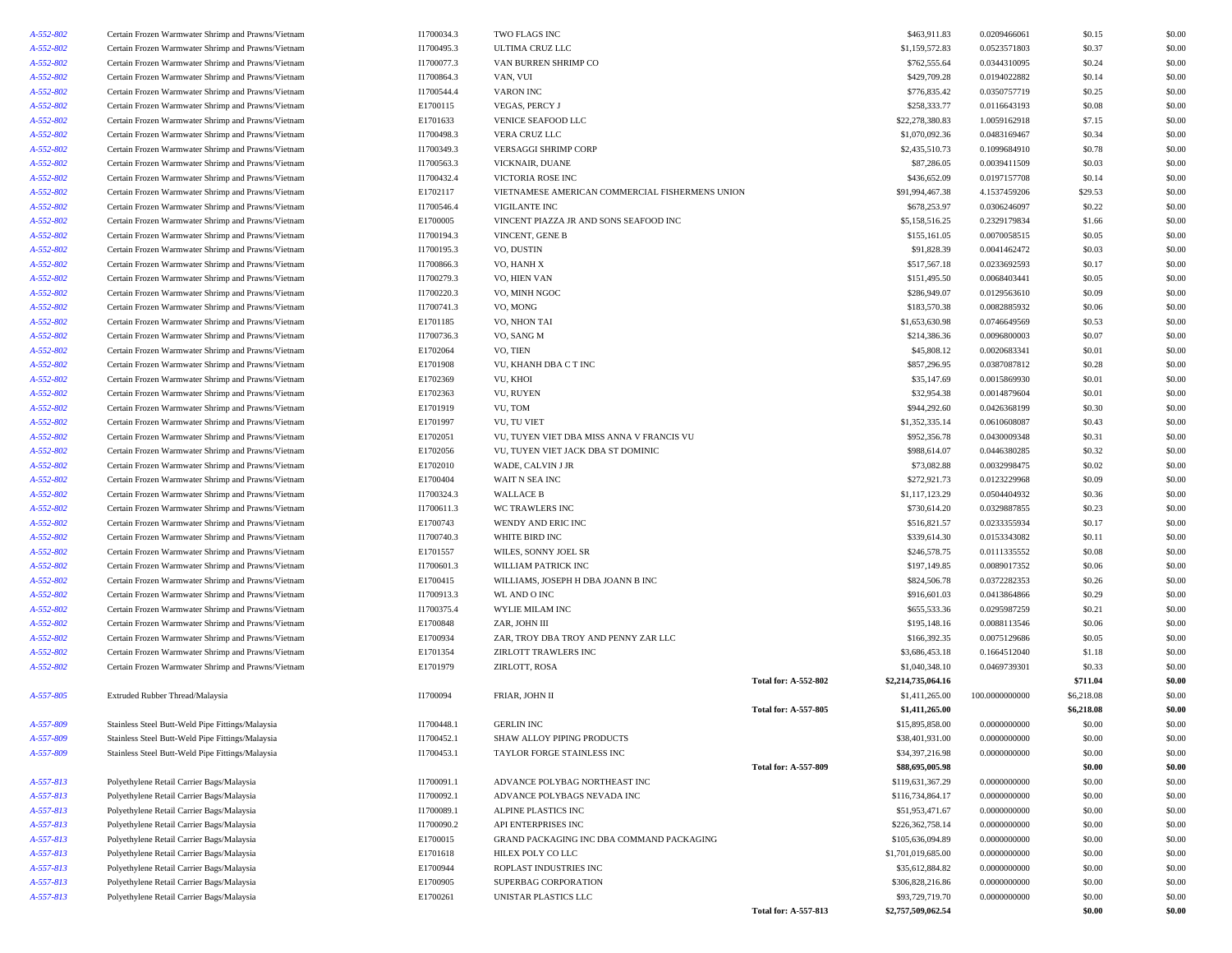| <b>Ball Bearings/Singapore</b>                                        | E1701507   | MCGILL MANUFACTURING COMPANY              |                             | \$87,677,238.04                                                                                               | 2.4402872230   | \$1.47                     | \$0.00           |
|-----------------------------------------------------------------------|------------|-------------------------------------------|-----------------------------|---------------------------------------------------------------------------------------------------------------|----------------|----------------------------|------------------|
| <b>Ball Bearings/Singapore</b>                                        | I1700722   |                                           |                             | \$839,097,768.35                                                                                              | 23.3542890804  | \$14.04                    | \$0.00           |
| <b>Ball Bearings/Singapore</b>                                        | I1700149   | PACAMOR KUBAR BEARINGS                    |                             | \$52,030,762.00                                                                                               | 1.4481524116   | \$0.87                     | \$0.00           |
| <b>Ball Bearings/Singapore</b>                                        | E1701508   | REGAL BELOIT AMERICA INC                  |                             | \$953,338,791.39                                                                                              | 26.5339160292  | \$15.95                    | \$0.00           |
| <b>Ball Bearings/Singapore</b>                                        | I1700711   | <b>TIMKEN COMPANY</b>                     |                             | \$1,660,761,931.45                                                                                            | 46.2233552558  | \$27.79                    | \$0.00           |
|                                                                       |            |                                           | <b>Total for: A-559-801</b> | \$3,592,906,491.23                                                                                            |                | \$60.12                    | \$0.00           |
| Preserved Mushrooms/Indonesia                                         | I1700024   | L K BOWMAN COMPANY                        |                             | \$54,517,933.57                                                                                               | 0.0000000000   | \$0.00                     | \$0.00           |
| Preserved Mushrooms/Indonesia                                         | I1700134   | MONTEREY MUSHROOMS INC                    |                             | \$94,456,844.17                                                                                               | 0.0000000000   | \$0.00                     | \$0.00           |
| Preserved Mushrooms/Indonesia                                         | I1700141   | SUNNY DELL FOODS INC                      |                             | \$47,023,792.51                                                                                               | 0.0000000000   | \$0.00                     | \$0.00           |
| Preserved Mushrooms/Indonesia                                         | I1700008.3 |                                           |                             | \$58,527,691.18                                                                                               | 0.0000000000   | \$0.00                     | \$0.00           |
|                                                                       |            |                                           | <b>Total for: A-560-802</b> | \$254,526,261.43                                                                                              |                | \$0.00                     | \$0.00           |
| Cut-to-Length Carbon Steel Plate/Indonesia                            | I1700839   | ARCELORMITTAL USA LLC                     |                             | \$9,749,894,514.00                                                                                            | 0.0000000000   | \$0.00                     | \$0.00           |
| Cut-to-Length Carbon Steel Plate/Indonesia                            | I1700643   | UNITED STATES STEEL CORPORATION           |                             | \$1,578,111,940.30                                                                                            | 0.0000000000   | \$0.00                     | \$0.00           |
|                                                                       |            |                                           | <b>Total for: A-560-805</b> | \$11,328,006,454.30                                                                                           |                | \$0.00                     | \$0.00           |
| Steel Concrete Reinforcing Bar/Indonesia                              | I1700702   | ARCELORMITTAL USA LLC                     |                             | \$440,143,101.00                                                                                              | 0.0000000000   | \$0.00                     | \$0.00           |
| Steel Concrete Reinforcing Bar/Indonesia                              | E1701257   | <b>NUCOR CORPORATION</b>                  |                             | \$5,135,104,563.00                                                                                            | 0.0000000000   | \$0.00                     | \$0.00           |
|                                                                       |            |                                           | <b>Total for: A-560-811</b> | \$5,575,247,664.00                                                                                            |                | \$0.00                     | \$0.00           |
| Hot-Rolled Steel Products/Indonesia                                   | I1700170.2 | AK STEEL CORP - DEARBORN WORKS            |                             | \$3,939,480,000.00                                                                                            | 0.0000000000   | \$0.00                     | \$0.00           |
| Hot-Rolled Steel Products/Indonesia                                   | I1700840   | ARCELORMITTAL USA LLC                     |                             | \$26,102,002,595.00                                                                                           | 0.0000000000   | \$0.00                     | \$0.00           |
| Hot-Rolled Steel Products/Indonesia                                   | E1701220   | NUCOR CORPORATION                         |                             | \$18,079,648,159.00                                                                                           | 0.0000000000   | \$0.00                     | \$0.00           |
| Hot-Rolled Steel Products/Indonesia                                   | E1701085   | STEEL DYNAMICS INC                        |                             | \$4,371,413,809.97                                                                                            | 0.0000000000   | \$0.00                     | \$0.00           |
| Hot-Rolled Steel Products/Indonesia                                   | I1700675   | UNITED STATES STEEL CORPORATION           |                             | \$17,276,289,252.19                                                                                           | 0.0000000000   | \$0.00                     | \$0.00           |
|                                                                       |            |                                           | <b>Total for: A-560-812</b> | \$69,768,833,816.16                                                                                           |                | \$0.00                     | \$0.00           |
| Carbon and Certain Alloy Steel Wire Rod/Indonesia                     | E1701207   | NUCOR CORPORATION                         |                             | \$489,279,208.00                                                                                              | 0.0000000000   | \$0.00                     | \$0.00           |
|                                                                       |            |                                           | <b>Total for: A-560-815</b> | \$489,279,208.00                                                                                              |                | \$0.00                     | \$0.00           |
| Certain Lined Paper School Supplies/Indonesia                         | E1701488   | ACCO BRANDS USA LLC                       |                             | \$110,469,579.49                                                                                              | 0.0000000000   | \$0.00                     | \$0.00           |
| Certain Lined Paper School Supplies/Indonesia                         | E1701195   | NORCOM INC                                |                             | \$103,980,369.33                                                                                              | 0.0000000000   | \$0.00                     | \$0.00           |
| Certain Lined Paper School Supplies/Indonesia                         | E1700203   | ROARING SPRING BLANK BOOK CO              |                             | \$12,812,717.89                                                                                               | 0.0000000000   | \$0.00                     | \$0.00           |
| Certain Lined Paper School Supplies/Indonesia                         | E1701200   | TOP FLIGHT INC                            |                             | \$24,232,592.90                                                                                               | 0.0000000000   | \$0.00                     | \$0.00           |
|                                                                       |            |                                           | <b>Total for: A-560-818</b> | \$251,495,259.61                                                                                              |                | \$0.00                     | \$0.00           |
| Stainless Steel Butt-Weld Pipe Fittings/Philippines                   | I1700448.2 | <b>GERLIN INC</b>                         |                             | \$15,980,909.00                                                                                               | 0.0000000000   | \$0.00                     | \$0.00           |
| Stainless Steel Butt-Weld Pipe Fittings/Philippines                   | I1700452.2 | SHAW ALLOY PIPING PRODUCTS                |                             | \$38,581,694.00                                                                                               | 0.0000000000   | \$0.00                     | \$0.00           |
| Stainless Steel Butt-Weld Pipe Fittings/Philippines                   | I1700453.2 | TAYLOR FORGE STAINLESS INC                |                             | \$34,572,247.29                                                                                               | 0.0000000000   | \$0.00                     | \$0.00           |
|                                                                       |            |                                           | <b>Total for: A-565-801</b> | \$89,134,850.29                                                                                               |                | \$0.00                     | \$0.00           |
| Petroleum Wax Candles/China                                           | I1700144   | A I ROOT COMPANY DBA ROOT CANDLES         |                             | \$205,436,242.00                                                                                              | 26.4539649174  | \$11,929.64                | \$0.00           |
| Petroleum Wax Candles/China                                           | E1700041   | CANDLE ARTISANS INC                       |                             | \$66,122,390.37                                                                                               | 8.5145609074   | \$3,839.71                 | \$0.00           |
| Petroleum Wax Candles/China                                           | I1700030   | CATHEDRAL CANDLE                          |                             | \$64,429,440.87                                                                                               | 8.2965602945   | \$3,741.40                 | \$0.00           |
| Petroleum Wax Candles/China                                           | E1700716   | GENERAL WAX CO INC                        |                             | \$173,775,212.00                                                                                              | 22.3769833259  | \$10,091.09                | \$0.00           |
| Petroleum Wax Candles/China                                           | E1700068   | LUMI LITE CANDLE COMPANY INC              |                             | \$93,645,375.82                                                                                               | 12.0586877101  | \$5,437.97                 | \$0.00           |
| Petroleum Wax Candles/China                                           | I1701000   | REED CANDLE COMPANY                       |                             | \$173,171,494.85                                                                                              | 22.2992428447  | \$10,056.03                | \$0.00           |
|                                                                       |            |                                           | <b>Total for: A-570-504</b> | \$776,580,155.91                                                                                              |                | \$45,095.84                | \$0.00           |
| Porcelain-on-Steel Cooking Ware/China                                 | I1700825   | COLUMBIAN HOME PRODUCTS LLC               |                             | \$171,775,443.21                                                                                              | 0.0000000000   | \$0.00                     | \$0.00           |
|                                                                       |            |                                           | <b>Total for: A-570-506</b> | \$171,775,443.21                                                                                              |                | \$0.00                     | \$0.00           |
| Tapered Roller Bearings/China                                         | I1700714   | TIMKEN COMPANY                            |                             | \$15,289,133,136.44                                                                                           | 100.0000000000 | \$3,281.82                 | \$0.00           |
|                                                                       |            |                                           | <b>Total for: A-570-601</b> | \$15,289,133,136.44                                                                                           |                | \$3,281.82                 | \$0.00           |
| Axes, Adzes, Bars, Hammers, Mattocks, Picks, Sledges and Wedges/China | I1700458   | COUNCIL TOOL CO INC                       |                             | \$57,370,846.50                                                                                               | 33.7121834174  | \$1,181.76                 | \$0.00           |
| Axes, Adzes, Bars, Hammers, Mattocks, Picks, Sledges and Wedges/China | E1701493   | THE AMES COMPANIES INC                    |                             | \$106,355,307.21                                                                                              | 62.4963695468  | \$2,190.77                 | \$0.00           |
| Axes, Adzes, Bars, Hammers, Mattocks, Picks, Sledges and Wedges/China | I1700472   | WARWOOD TOOL COMPANY                      |                             | \$6,452,223.02                                                                                                | 3.7914470357   | \$132.91                   | \$0.00           |
|                                                                       |            |                                           | Total for: A-570-803        | \$170,178,376.73                                                                                              |                | \$3,505.44                 | \$0.00           |
| Helical Spring Lock Washers/China                                     | E1701301   | ILLINOIS TOOL WORKS SHAKEPROOF INDUSTRIAL |                             | \$150,946,041.66                                                                                              | 0.0000000000   | \$0.00                     | \$0.00           |
|                                                                       |            |                                           | <b>Total for: A-570-822</b> | \$150,946,041.66                                                                                              |                | \$0.00                     | \$0.00           |
| Paper Clips/China                                                     | E1701193   | ACCO BRANDS USA LLC                       |                             | \$4,389,909.44                                                                                                | 0.0000000000   | \$0.00                     | \$0.00           |
|                                                                       |            |                                           | <b>Total for: A-570-826</b> | \$4,389,909.44                                                                                                |                | \$0.00                     | \$0.00           |
| Cased Pencils/China                                                   | I1700323   | DIXON TICONDEROGA COMPANY                 |                             | \$149,356,236.00                                                                                              | 0.0000000000   | \$(1,083.80)               | \$0.00           |
|                                                                       |            |                                           | <b>Total for: A-570-827</b> | \$149,356,236.00                                                                                              |                | \$(1,083.80)               | \$0.00           |
| Fresh Garlic/China                                                    | E1700257   | CHRISTOPHER RANCH LLC                     |                             | \$203,389,744.61                                                                                              | 46.0621800804  | \$2,870,224.34             | \$0.00           |
| Fresh Garlic/China                                                    | I1700031   | <b>GARLIC COMPANY</b>                     |                             | \$238,165,006.50                                                                                              | 53.9378199196  | \$3,360,970.83             | \$0.00           |
|                                                                       |            |                                           | <b>Total for: A-570-831</b> | \$441,554,751.11                                                                                              |                | \$6,231,195.17             | \$0.00           |
| Pure Magnesium/China                                                  | I1700780   | US MAGNESIUM LLC                          |                             | \$390,694,243.30                                                                                              | 0.0000000000   | \$0.00                     | \$0.00           |
|                                                                       |            |                                           | <b>Total for: A-570-832</b> | \$390,694,243.30                                                                                              |                | \$0.00                     | \$0.00           |
|                                                                       |            |                                           |                             |                                                                                                               |                |                            |                  |
| Glycine/China                                                         | I1700029   | GEO SPECIALTY CHEMICALS INC               | <b>Total for: A-570-836</b> | \$156,722,022.81<br>\$156,722,022.81                                                                          | 100.0000000000 | \$28,617.80<br>\$28,617.80 | \$0.00<br>\$0.00 |
|                                                                       |            |                                           |                             | MPB CORPORATION DBA TIMKEN AEROSPACE AND SUPER PRECISION<br>THE MUSHROOM COMPANY FKA MUSHROOM CANNING COMPANY |                |                            |                  |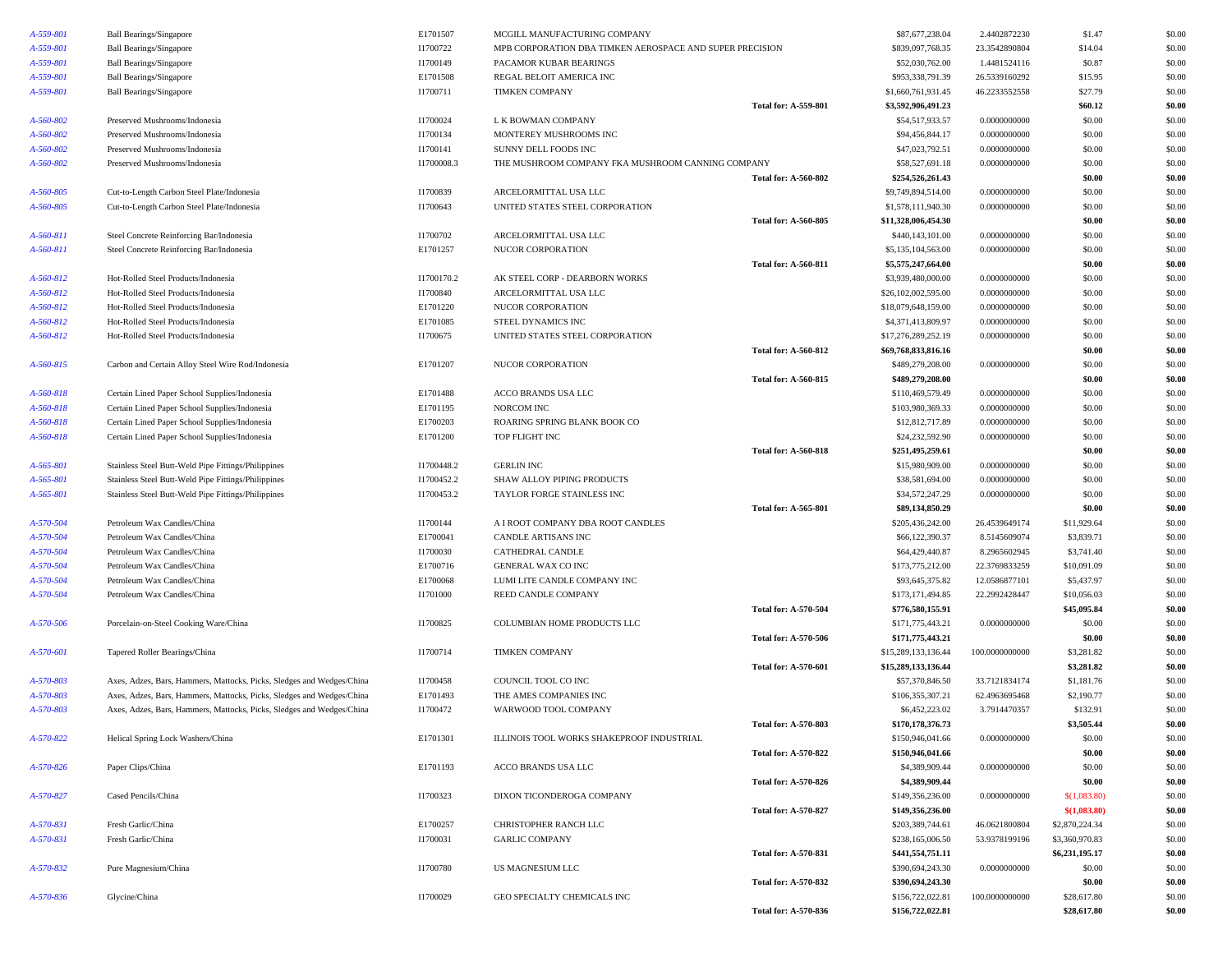| A-570-848 | Crawfish Tail Meat/China               | E1701011   | A AND S CRAWFISH                                        | \$947,309.91        | 5.3685716418  | \$238,696.28    | \$0.00 |
|-----------|----------------------------------------|------------|---------------------------------------------------------|---------------------|---------------|-----------------|--------|
| A-570-848 | Crawfish Tail Meat/China               | E1700440   | ACADIANA FISHERMENS CO OP                               | \$894,355.82        | 5.0684715131  | \$225,353.29    | \$0.00 |
| A-570-848 | Crawfish Tail Meat/China               | I1700350   | ARNAUDVILLE SEAFOOD                                     | \$65,597.00         | 0.3717497202  | \$16,528.66     | \$0.00 |
| A-570-848 | Crawfish Tail Meat/China               | I1700120   | ATCHAFALAYA CRAWFISH PROCESSORS                         | \$2,016,515.79      | 11.4279491549 | \$508,107.02    | \$0.00 |
| A-570-848 | Crawfish Tail Meat/China               | E1700420   | <b>BAYOU LAND SEAFOOD</b>                               | \$946,006.99        | 5.3611877653  | \$238,367.98    | \$0.00 |
| A-570-848 | Crawfish Tail Meat/China               | I1700232   | BLANCHARDS SEAFOOD INC                                  | \$422,684.50        | 2.3954273002  | \$106,504.97    | \$0.00 |
| A-570-848 | Crawfish Tail Meat/China               | E1700395   | BONANZA CRAWFISH FARM INC                               | \$816,218.53        | 4.6256537669  | \$205,664.83    | \$0.00 |
| A-570-848 | Crawfish Tail Meat/China               | E1701566   | CAJUN SEAFOOD DISTRIBUTORS                              | \$727,222.82        | 4.1212994475  | \$183,240.33    | \$0.00 |
| A-570-848 | Crawfish Tail Meat/China               | I1700337   | CARLS SEAFOOD INC                                       | \$293,116.09        | 1.6611403638  | \$73,857.27     | \$0.00 |
| A-570-848 | Crawfish Tail Meat/China               | E1700394   | CATAHOULA CRAWFISH INC                                  | \$1,176,522.76      | 6.6675611208  | \$296,451.67    | \$0.00 |
| A-570-848 | Crawfish Tail Meat/China               | E1700428   | <b>CHOPLIN SEAFOOD</b>                                  | \$397,826.59        | 2.2545531582  | \$100,241.46    | \$0.00 |
| A-570-848 | Crawfish Tail Meat/China               | I1700121   | CJS SEAFOOD AND PURGED CRAWFISH                         | \$1,095,529.49      | 6.2085580343  | \$276,043.58    | \$0.00 |
| A-570-848 | Crawfish Tail Meat/China               | E1700141   | CRAWFISH DISTRIBUTORS INC FKA BASIN CRAWFISH PROCESSORS | \$905,823.58        | 5.1334613232  | \$228,242.86    | \$0.00 |
| A-570-848 | Crawfish Tail Meat/China               | I1700132   | <b>CRAWFISH ENTERPRISES INC</b>                         | \$451,715.74        | 2.5599524362  | \$113,820.06    | \$0.00 |
| A-570-848 | Crawfish Tail Meat/China               | E1700431   | <b>HARVEYS SEAFOOD</b>                                  | \$288,847.35        | 1.6369486645  | \$72,781.66     | \$0.00 |
| A-570-848 | Crawfish Tail Meat/China               | I1700296   | L T WEST INC                                            | \$881,442.68        | 4.9952904807  | \$222,099.53    | \$0.00 |
| A-570-848 | Crawfish Tail Meat/China               | E1700998   | LOUISIANA PREMIUM SEAFOODS INC                          | \$88,915.01         | 0.5038969784  | \$22,404.16     | \$0.00 |
| A-570-848 | Crawfish Tail Meat/China               | E1700583   | LOUISIANA SEAFOOD CO                                    | \$508,761.46        | 2.8832405507  | \$128,194.02    | \$0.00 |
| A-570-848 | Crawfish Tail Meat/China               | E1700430   | PHILLIPS SEAFOOD                                        | \$130,653.14        | 0.7404342918  | \$32,921.03     | \$0.00 |
| A-570-848 | Crawfish Tail Meat/China               | E1701068   | PRAIRIE CAJUN WHOLESALE SEAFOOD DISTRIBUTORS INC        | \$837,825.70        | 4.7481053943  | \$211,109.24    | \$0.00 |
| A-570-848 | Crawfish Tail Meat/China               | E1700386   | <b>RANDOL INC</b>                                       | \$628,717.60        | 3.5630530647  | \$158,419.70    | \$0.00 |
| A-570-848 | Crawfish Tail Meat/China               | E1700427   | RICELAND CRAWFISH INC                                   | \$1,195,112.38      | 6.7729117623  | \$301,135.75    | \$0.00 |
| A-570-848 | Crawfish Tail Meat/China               | E1700429   | SEAFOOD INTERNATIONAL INC                               | \$1,485,529.34      | 8.4187556823  | \$374,312.91    | \$0.00 |
| A-570-848 | Crawfish Tail Meat/China               | I1700119   | <b>SYLVESTERS PROCESSORS</b>                            | \$384,605.57        | 2.1796273158  | \$96,910.12     | \$0.00 |
| A-570-848 | Crawfish Tail Meat/China               | I1700227   | TECHE VALLEY SEAFOOD INC                                | \$58,618.10         | 0.3321990682  | \$14,770.16     | \$0.00 |
|           |                                        |            | <b>Total for: A-570-848</b>                             | \$17,645,473.94     |               | \$4,446,178.54  | \$0.00 |
| A-570-849 | Cut-to-Length Carbon Steel Plate/China | I1700703   | ARCELORMITTAL USA LLC                                   | \$8,250,968,324.00  | 0.0000000000  | \$0.00          | \$0.00 |
| A-570-849 | Cut-to-Length Carbon Steel Plate/China | I1700658   | UNITED STATES STEEL CORPORATION                         | \$2,185,209,751.44  | 0.0000000000  | \$0.00          | \$0.00 |
|           |                                        |            | <b>Total for: A-570-849</b>                             | \$10,436,178,075.44 |               | \$0.00          | \$0.00 |
| A-570-851 | Preserved Mushrooms/China              | I1700025   | L K BOWMAN COMPANY                                      | \$52,053,603.01     | 21.7128273485 | \$2,556,868.21  | \$0.00 |
| A-570-851 | Preserved Mushrooms/China              | I1700138   | MONTEREY MUSHROOMS INC                                  | \$87,474,926.24     | 36.4879251568 | \$4,296,760.36  | \$0.00 |
| A-570-851 | Preserved Mushrooms/China              | I1700130   | SUNNY DELL FOODS INC                                    | \$41,680,420.84     | 17.3859200743 | \$2,047,338.45  | \$0.00 |
| A-570-851 | Preserved Mushrooms/China              | I1700008   | THE MUSHROOM COMPANY FKA MUSHROOM CANNING COMPANY       | \$58,527,691.18     | 24.4133274204 | \$2,874,874.83  | \$0.00 |
|           |                                        |            | <b>Total for: A-570-851</b>                             | \$239,736,641.27    |               | \$11,775,841.85 | \$0.00 |
| A-570-860 | Steel Concrete Reinforcing Bar/China   | I1700841   | ARCELORMITTAL USA LLC                                   | \$440,142,165.00    | 0.0000000000  | \$0.00          | \$0.00 |
| A-570-860 | Steel Concrete Reinforcing Bar/China   | E1701256   | NUCOR CORPORATION                                       | \$5,135,103,164.71  | 0.0000000000  | \$0.00          | \$0.00 |
|           |                                        |            | <b>Total for: A-570-860</b>                             | \$5,575,245,329.71  |               | \$0.00          | \$0.00 |
| A-570-863 | Honey/China                            | E1700143   | A H MEYER AND SONS INC                                  | \$4,362,861.45      | 0.7049947429  | \$169.15        | \$0.00 |
| A-570-863 | Honey/China                            | I1700907   | ADEE HONEY FARMS                                        | \$41,970,307.01     | 6.7819815363  | \$1,627.23      | \$0.00 |
| A-570-863 | Honey/China                            | I1700102   | ALMETER, MARK                                           | \$1,379,840.55      | 0.2229684222  | \$53.50         | \$0.00 |
| A-570-863 | Honey/China                            | E1700379   | BAERWALD, JIM                                           | \$1,316,601.00      | 0.2127495439  | \$51.05         | \$0.00 |
| A-570-863 | Honey/China                            | I1700628   | <b>BAILEY ENTERPRISES INC</b>                           | \$8,438,327.97      | 1.3635493416  | \$327.16        | \$0.00 |
| A-570-863 | Honey/China                            | I1700322   | BALDWIN, ALAN DBA BALDWIN APIARIES                      | \$549,222.35        | 0.0887488346  | \$21.29         | \$0.00 |
| A-570-863 | Honey/China                            | I1700226   | BEAVERHEAD HONEY CO INC                                 | \$3,334,197.95      | 0.5387730171  | \$129.27        | \$0.00 |
| A-570-863 | Honey/China                            | E1700268   | <b>BEE BOX RANCH</b>                                    | \$1,010,143.12      | 0.1632290178  | \$39.16         | \$0.00 |
| A-570-863 | Honey/China                            | I1700455   | BEE HAVEN INC                                           | \$3,613,868.85      | 0.5839650353  | \$140.11        | \$0.00 |
| A-570-863 | Honey/China                            | E1700962   | BERNARDS APIARIES INC                                   | \$1,097,341.62      | 0.1773194226  | \$42.55         | \$0.00 |
| A-570-863 | Honey/China                            | I1700346   | BILL RHODES HONEY COMPANY LLC                           | \$4,631,625.90      | 0.7484243880  | \$179.57        | \$0.00 |
| A-570-863 | Honey/China                            | I1700444   | BRADY, MARK T DBA BRADY BEES AND HONEY COMPANY          | \$3,670,217.96      | 0.5930704875  | \$142.30        | \$0.00 |
| A-570-863 | Honey/China                            | E1702216   | BRONNENBERG, CURT                                       | \$1,144,957.24      | 0.1850136302  | \$44.39         | \$0.00 |
| A-570-863 | Honey/China                            | I1700530   | <b>BROWNS HONEY FARMS</b>                               | \$782,098.31        | 0.1263792590  | \$30.32         | \$0.00 |
| A-570-863 | Honey/China                            | E1701066   | CAPTAIN COOK HONEY LTD                                  | \$2,240,437.06      | 0.3620322046  | \$86.86         | \$0.00 |
| A-570-863 | Honey/China                            | I1700032   | CARYS HONEY FARMS INC                                   | \$8,373,389.74      | 1.3530559736  | \$324.64        | \$0.00 |
| A-570-863 | Honey/China                            | I1700583   | COLORADO SUNSHINE HONEY COMPANY                         | \$398,723.60        | 0.0644297430  | \$15.46         | \$0.00 |
| A-570-863 | Honey/China                            | I1700104   | CULPS HONEY FARM LLC                                    | \$338,133.58        | 0.0546390022  | \$13.11         | \$0.00 |
| A-570-863 | Honey/China                            | I1700416   | DANZIG HONEY COMPANY                                    | \$6,708,170.18      | 1.0839731597  | \$260.08        | \$0.00 |
| A-570-863 | Honey/China                            | E1700772   | DAVID W STROOPE HONEY COMPANY                           | \$2,434,436.07      | 0.3933805029  | \$94.39         | \$0.00 |
| A-570-863 | Honey/China                            | E1700196   | DENCY'S INC                                             | \$4,573,586.06      | 0.7390457307  | \$177.32        | \$0.00 |
| A-570-863 | Honey/China                            | E1700966   | ELLINGSONS INC                                          | \$1,861,834.09      | 0.3008537540  | \$72.19         | \$0.00 |
| A-570-863 | Honey/China                            | I1700366.1 | EMMONS, CHARLES L                                       | \$1,385,088.79      | 0.2238164853  | \$53.70         | \$0.00 |
| A-570-863 | Honey/China                            | I1700061   | EVERGREEN HONEY COMPANY INC                             | \$3,749,541.92      | 0.6058884455  | \$145.37        | \$0.00 |
| A-570-863 | Honey/China                            | I1700050   | FULLERTON, ROBERT S DBA CHIEF MOUNTAIN HONEY CO         | \$603,226.52        | 0.0974753680  | \$23.39         | \$0.00 |
|           |                                        |            |                                                         |                     |               |                 |        |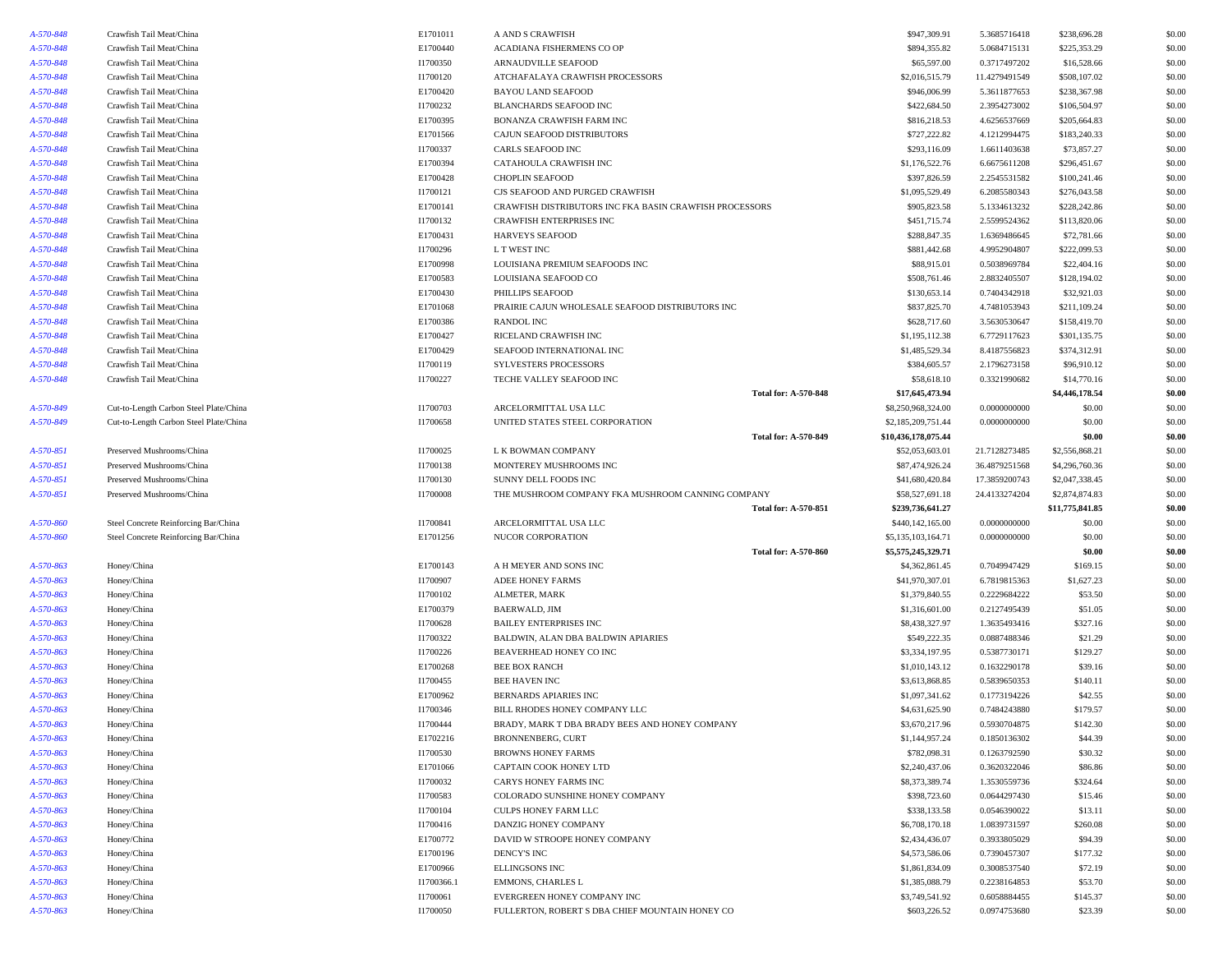| A-570-863 | Honey/China                                 | I1700564   | GILBERTS, MARK R DBA MARK GILBERTS APIARIES           |                             | \$641,449.00        | 0.1036517382  | \$24.87      | \$0.00 |
|-----------|---------------------------------------------|------------|-------------------------------------------------------|-----------------------------|---------------------|---------------|--------------|--------|
| A-570-863 | Honey/China                                 | E1700248   | <b>GODLIN BEES INC</b>                                |                             | \$1,490,674.75      | 0.2408781196  | \$57.79      | \$0.00 |
| A-570-863 | Honey/China                                 | I1700082   | GRAND RIVER HONEY COMPANY INC                         |                             | \$975,140.00        | 0.1575728639  | \$37.81      | \$0.00 |
| A-570-863 | Honey/China                                 | I1700087   | <b>GRAY, CLYDE A</b>                                  |                             | \$1,076,377.30      | 0.1739317983  | \$41.73      | \$0.00 |
| A-570-863 | Honey/China                                 | E1700153   | HANNA, STEVE                                          |                             | \$923,570.81        | 0.1492397990  | \$35.81      | \$0.00 |
| A-570-863 | Honey/China                                 | I1700361.1 | HANNAR, BRIAN N                                       |                             | \$569,971.56        | 0.0921016993  | \$22.10      | \$0.00 |
| A-570-863 | Honey/China                                 | E1700802   | HARVEST HONEY INC                                     |                             | \$9,497,550.85      | 1.5347091573  | \$368.23     | \$0.00 |
| A-570-863 | Honey/China                                 | E1700271   | <b>HAUKE HONEY CORP</b>                               |                             | \$2,604,004.24      | 0.4207810220  | \$100.96     | \$0.00 |
| A-570-863 | Honey/China                                 | I1700063   | <b>HIATT HONEY</b>                                    |                             | \$5,079,027.83      | 0.8207200619  | \$196.92     | \$0.00 |
| A-570-863 | Honey/China                                 | I1700106   | HONEY HOUSE ENT                                       |                             | \$1,112,255.24      | 0.1797293143  | \$43.12      | \$0.00 |
| A-570-863 | Honey/China                                 | I1700352   | HORACE BELL HONEY COMPANY                             |                             | \$7,719,091.58      | 1.2473279397  | \$299.28     | \$0.00 |
| A-570-863 | Honey/China                                 | E1700485   | JOHNSON, RAY L JR                                     |                             | \$2,486,401.14      | 0.4017775381  | \$96.40      | \$0.00 |
| A-570-863 | Honey/China                                 | I1700098   | JOHNSTON HONEY FARMS                                  |                             | \$1,731,244.38      | 0.2797517640  | \$67.12      | \$0.00 |
| A-570-863 | Honey/China                                 | I1700054   | KOHN, DONALD J                                        |                             | \$320,631.23        | 0.0518107976  | \$12.43      | \$0.00 |
| A-570-863 | Honey/China                                 | I1700476   | LAS FLORES APIARIES INC                               |                             | \$2,923,542.22      | 0.4724151613  | \$113.35     | \$0.00 |
| A-570-863 | Honey/China                                 | I1700093   | <b>LONGS APIARIES</b>                                 |                             | \$1,044,998.63      | 0.1688613193  | \$40.52      | \$0.00 |
| A-570-863 | Honey/China                                 | E1701095   | LONGS HONEY FARMS INC                                 |                             | \$2,762,451.32      | 0.4463844842  | \$107.10     | \$0.00 |
| A-570-863 | Honey/China                                 | I1700951   | MACKRILL HONEY FARMS AND SALES INC                    |                             | \$1,926,520.96      | 0.3113065048  | \$74.69      | \$0.00 |
| A-570-863 | Honey/China                                 | I1700057   | MAXWELL, TOM                                          |                             | \$2,356,897.05      | 0.3808509733  | \$91.38      | \$0.00 |
| A-570-863 | Honey/China                                 | I1700362   | MCCOYS SUNNY SOUTH APIARIES INC                       |                             | \$2,821,693.26      | 0.4559573888  | \$109.40     | \$0.00 |
| A-570-863 | Honey/China                                 | I1700062   | MERRIMACK VALLEY APIARIES INC                         |                             | \$5,186,143.33      | 0.8380288545  | \$201.07     | \$0.00 |
| A-570-863 | Honey/China                                 | I1700909   | <b>OLD MILL APIARIES</b>                              |                             | \$428,296.29        | 0.0692083937  | \$16.61      | \$0.00 |
| A-570-863 | Honey/China                                 | I1700117   | OLSEN, DIRK W DBA OLSEN HONEY FARMS                   |                             | \$1,872,789.23      | 0.3026239950  | \$72.61      | \$0.00 |
| A-570-863 | Honey/China                                 | E1701145   | POTOCZAK BEE FARMS                                    |                             | \$342,478.21        | 0.0553410509  | \$13.28      | \$0.00 |
| A-570-863 | Honey/China                                 | I1700343   | POWELL AND SONS INC                                   |                             | \$689,759.57        | 0.1114582428  | \$26.74      | \$0.00 |
| A-570-863 | Honey/China                                 | E1700265   | ROMANCE, JOE                                          |                             | \$5,354,275.99      | 0.8651974096  | \$207.59     | \$0.00 |
| A-570-863 | Honey/China                                 | E1700885   | RUBYS APIARIES INC                                    |                             | \$4,864,579.26      | 0.7860673193  | \$188.60     | \$0.00 |
| A-570-863 | Honey/China                                 | I1701010   | SCOTT JAYNES APIARIES                                 |                             | \$1,071,397.63      | 0.1731271335  | \$41.54      | \$0.00 |
| A-570-863 | Honey/China                                 | I1700060   | SIOUX HONEY ASSOCIATION                               |                             | \$391,507,503.39    | 63.2636939891 | \$15,179.14  | \$0.00 |
| A-570-863 | Honey/China                                 | E1701167   | SMOOT HONEY CO INC                                    |                             | \$4,097,135.54      | 0.6620560955  | \$158.85     | \$0.00 |
| A-570-863 | Honey/China                                 | E1700869   | STEPHENSON HONEY COMPANY                              |                             | \$862,731.93        | 0.1394088449  | \$33.45      | \$0.00 |
| A-570-863 | Honey/China                                 | E1701702   | STEVE E PARK APIARIES INC                             |                             | \$13,669,084.31     | 2.2087872120  | \$529.96     | \$0.00 |
| A-570-863 | Honey/China                                 | E1701826   | STODDARD HONEY COMPANY                                |                             | \$865,112.00        | 0.1397934404  | \$33.54      | \$0.00 |
| A-570-863 | Honey/China                                 | E1700287   | STRACHAN APIARIES INC                                 |                             | \$5,424,732.00      | 0.8765823956  | \$210.32     | \$0.00 |
| A-570-863 | Honey/China                                 | I1700047.1 | STROOPE HONEY FARMS LLC FKA STROOPE BEE AND HONEY INC |                             | \$10,885,135.29     | 1.7589289147  | \$422.03     | \$0.00 |
| A-570-863 | Honey/China                                 | E1700056   | TALBOTTS HONEY LLC                                    |                             | \$3,699,607.62      | 0.5978195624  | \$143.44     | \$0.00 |
| A-570-863 | Honey/China                                 | E1700836   | VAZZA, VINCENT                                        |                             | \$452,151.79        | 0.0730632037  | \$17.53      | \$0.00 |
| A-570-863 | Honey/China                                 | E1700064   | WAKEFIELD APIARIES LLC                                |                             | \$486,715.67        | 0.0786483808  | \$18.87      | \$0.00 |
| A-570-863 | Honey/China                                 | I1700629   | WIEBERSIEK, DON                                       |                             | \$1,672,785.00      | 0.2703053133  | \$64.86      | \$0.00 |
| A-570-863 | Honey/China                                 | E1700799   | WILMER FARMS INC                                      |                             | \$2,899,535.50      | 0.4685359156  | \$112.42     | \$0.00 |
| A-570-863 | Honey/China                                 | E1700470   | YADDOF, ELMER J JR                                    |                             | \$2,486,588.66      | 0.4018078394  | \$96.41      | \$0.00 |
|           |                                             |            |                                                       | Total for: A-570-863        | \$618,850,210.45    |               | \$23,993.43  | \$0.00 |
| A-570-864 | Pure Magnesium (Granular)/China             | I1700781   | US MAGNESIUM LLC                                      |                             | \$390,694,243.30    | 0.0000000000  | \$0.00       | \$0.00 |
|           |                                             |            |                                                       | <b>Total for: A-570-864</b> | \$390,694,243.30    |               | \$0.00       | \$0.00 |
| A-570-865 | Hot-Rolled Steel Products/China             | I1700170.3 | AK STEEL CORP - DEARBORN WORKS                        |                             | \$3,939,472,307.98  | 0.0000000000  | \$0.00       | \$0.00 |
| A-570-865 | Hot-Rolled Steel Products/China             | I1700842   | ARCELORMITTAL USA LLC                                 |                             | \$26,113,811,398.00 | 0.0000000000  | \$0.00       | \$0.00 |
| A-570-865 | Hot-Rolled Steel Products/China             | E1701217   | NUCOR CORPORATION                                     |                             | \$18,079,612,833.26 | 0.0000000000  | \$0.00       | \$0.00 |
| A-570-865 | Hot-Rolled Steel Products/China             | E1701077   | STEEL DYNAMICS INC                                    |                             | \$4,371,404,300.86  | 0.0000000000  | \$0.00       | \$0.00 |
| A-570-865 | Hot-Rolled Steel Products/China             | I1700673   | UNITED STATES STEEL CORPORATION                       |                             | \$17,276,289,252.19 | 0.0000000000  | \$0.00       | \$0.00 |
|           |                                             |            |                                                       | Total for: A-570-865        | \$69,780,590,092.29 |               | \$0.00       | \$0.00 |
| A-570-875 | Non-Malleable Cast Iron Pipe Fittings/China | I1700058   | ANVIL INTERNATIONAL LLC                               |                             | \$147,684,696.96    | 46.1782431056 | \$847.56     | \$0.00 |
| A-570-875 | Non-Malleable Cast Iron Pipe Fittings/China | E1700387   | WARD MANUFACTURING LLC                                |                             | \$172,129,759.00    | 53.8217568944 | \$987.85     | \$0.00 |
|           |                                             |            |                                                       | Total for: A-570-875        | \$319,814,455.96    |               | \$1,835.41   | \$0.00 |
| A-570-881 | Mallable Iron Pipe Fittings/China           | I1700064   | ANVIL INTERNATIONAL LLC                               |                             | \$230,118,009.55    | 53.2160803702 | \$5,822.44   | \$0.00 |
| A-570-881 | Mallable Iron Pipe Fittings/China           | E1700388   | WARD MANUFACTURING LLC                                |                             | \$202,303,935.00    | 46.7839196298 | \$5,118.68   | \$0.00 |
|           |                                             |            |                                                       | <b>Total for: A-570-881</b> | \$432,421,944.55    |               | \$10,941.12  | \$0.00 |
| A-570-886 | Polyethylene Retail Carrier Bags/China      | I1700091.2 | ADVANCE POLYBAG NORTHEAST INC                         |                             | \$118,946,122.94    | 4.3537215120  | \$10,476.01  | \$0.00 |
| A-570-886 | Polyethylene Retail Carrier Bags/China      | I1700092.2 | ADVANCE POLYBAGS NEVADA INC                           |                             | \$116,043,267.45    | 4.2474698404  | \$10,220.35  | \$0.00 |
| A-570-886 | Polyethylene Retail Carrier Bags/China      | I1700089   | ALPINE PLASTICS INC                                   |                             | \$51,630,976.92     | 1.8898211169  | \$4,547.32   | \$0.00 |
| A-570-886 | Polyethylene Retail Carrier Bags/China      | I1700090   | API ENTERPRISES INC                                   |                             | \$224,990,165.63    | 8.2351950604  | \$19,815.69  | \$0.00 |
| A-570-886 | Polyethylene Retail Carrier Bags/China      | E1700014   | GRAND PACKAGING INC DBA COMMAND PACKAGING             |                             | \$104,574,271.76    | 3.8276763068  | \$9,210.23   | \$0.00 |
| A-570-886 | Polyethylene Retail Carrier Bags/China      | E1701620   | HILEX POLY CO LLC                                     |                             | \$1,683,691,025.00  | 61.6272447887 | \$148,288.69 | \$0.00 |
|           |                                             |            |                                                       |                             |                     |               |              |        |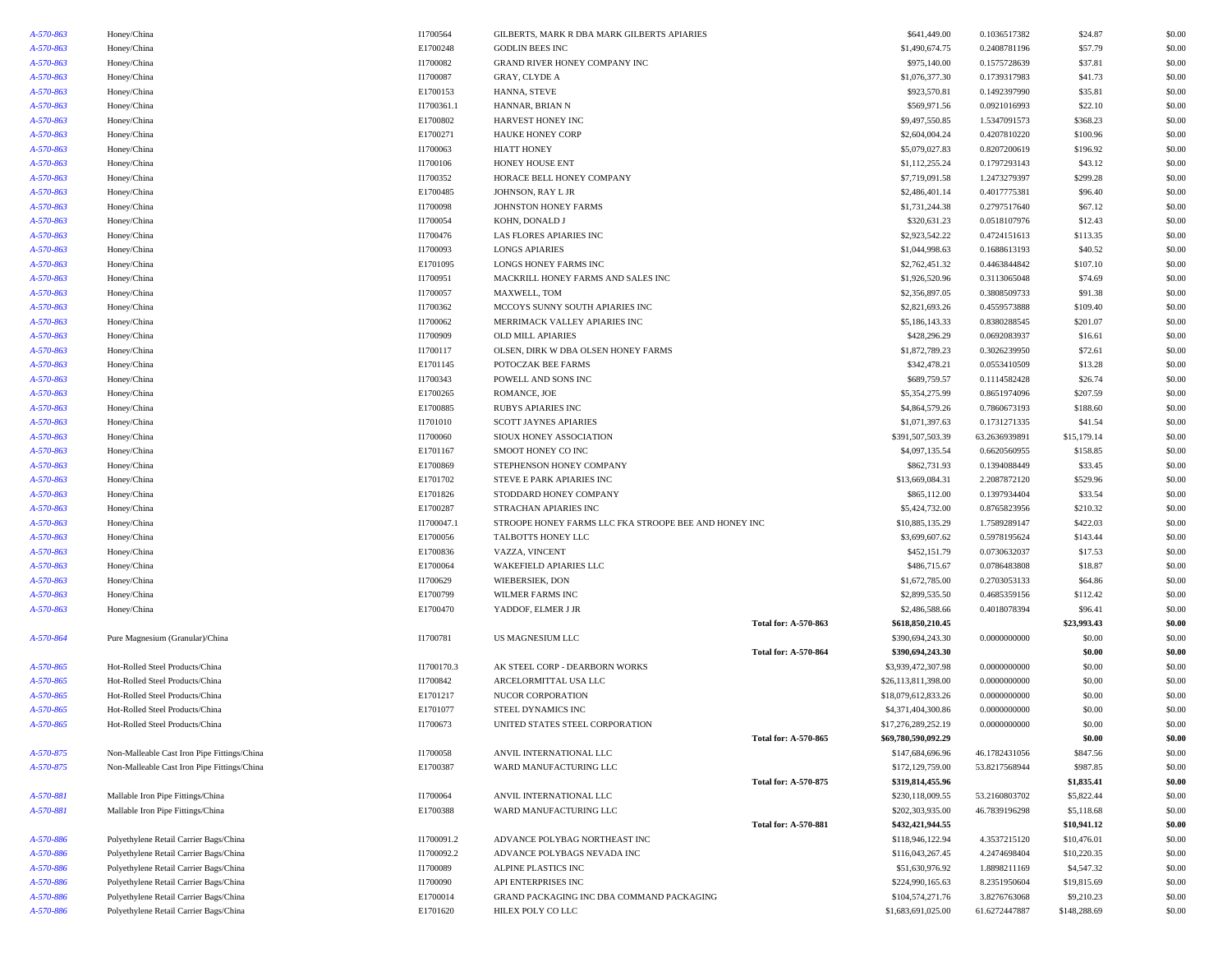| A-570-886 | Polyethylene Retail Carrier Bags/China           | E1700943   | ROPLAST INDUSTRIES INC                  |                             | \$35,245,129.69    | 1.2900586882   | \$3,104.16      | \$0.00 |
|-----------|--------------------------------------------------|------------|-----------------------------------------|-----------------------------|--------------------|----------------|-----------------|--------|
| A-570-886 | Polyethylene Retail Carrier Bags/China           | E1700906   | SUPERBAG CORPORATION                    |                             | \$303,773,274.40   | 11.1188511810  | \$26,754.40     | \$0.00 |
| A-570-886 | Polyethylene Retail Carrier Bags/China           | E1700260   | UNISTAR PLASTICS LLC                    |                             | \$93,162,068.21    | 3.4099615056   | \$8,205.12      | \$0.00 |
|           |                                                  |            |                                         | <b>Total for: A-570-886</b> | \$2,732,056,302.00 |                | \$240,621.97    | \$0.00 |
| A-570-888 | Ironing Tables and Certain Parts Thereof/China   | I1700001   | HOME PRODUCTS INTERNATIONAL INC         |                             | \$74,775,995.00    | 100.0000000000 | \$18,415,847.54 | \$0.00 |
|           |                                                  |            |                                         | Total for: A-570-888        | \$74,775,995.00    |                | \$18,415,847.54 | \$0.00 |
| A-570-890 | Wooden Bedroom Furniture/China                   | E1700262   | BASSETT FURNITURE INDUSTRIES INC        |                             | \$80,955,629.00    | 8.0816687596   | \$94,226.38     | \$0.00 |
| A-570-890 | Wooden Bedroom Furniture/China                   | E1700145   | CAROLINA FURNITURE WORKS INC            |                             | \$34,877,344.00    | 3.4817485196   | \$40,594.66     | \$0.00 |
| A-570-890 | Wooden Bedroom Furniture/China                   | I1700045   | CENTURY FURNITURE LLC                   |                             | \$27,505,361.00    | 2.7458154481   | \$32,014.21     | \$0.00 |
| A-570-890 | Wooden Bedroom Furniture/China                   | I1700591   | HARDEN FURNITURE LLC                    |                             | \$6,500,559.11     | 0.6489402421   | \$7,566.17      | \$0.00 |
| A-570-890 | Wooden Bedroom Furniture/China                   | E1701867   | JOHNSTON TOMBIGBEE FURNITURE MFG CO     |                             | \$60,558,074.23    | 6.0454140459   | \$70,485.13     | \$0.00 |
| A-570-890 | Wooden Bedroom Furniture/China                   | E1701148   | L AND J G STICKLEY INC                  |                             | \$40,994,033.00    | 4.0923676330   | \$47,714.03     | \$0.00 |
| A-570-890 | Wooden Bedroom Furniture/China                   | I1700952   | <b>OAKWOOD INTERIORS</b>                |                             | \$26,326,406.90    | 2.6281223780   | \$30,642.00     | \$0.00 |
| A-570-890 | Wooden Bedroom Furniture/China                   | E1700048   | PERDUES INC DBA PERDUE WOODWORKS INC    |                             | \$32,241,093.51    | 3.2185759213   | \$37,526.25     | \$0.00 |
| A-570-890 | Wooden Bedroom Furniture/China                   | E1700376   | SANDBERG FURNITURE MFG CO INC           |                             | \$64,714,498.48    | 6.4603431178   | \$75,322.90     | \$0.00 |
| A-570-890 | Wooden Bedroom Furniture/China                   | E1700263   | STANLEY FURNITURE COMPANY INC           |                             | \$371,668,332.04   | 37.1030450271  | \$432,594.52    | \$0.00 |
| A-570-890 | Wooden Bedroom Furniture/China                   | E1700199   | T COPELAND AND SONS INC                 |                             | \$12,331,350.85    | 1.2310186970   | \$14,352.78     | \$0.00 |
| A-570-890 | Wooden Bedroom Furniture/China                   | E1700049   | TOM SEELY FURNITURE                     |                             | \$6,076,679.64     | 0.6066250441   | \$7,072.81      | \$0.00 |
| A-570-890 | Wooden Bedroom Furniture/China                   | E1701546   | VAUGHAN BASSETT FURNITURE CO INC        |                             | \$236,969,855.00   | 23.6563151665  | \$275,815.43    | \$0.00 |
|           |                                                  |            |                                         | Total for: A-570-890        | \$1,001,719,216.76 |                | \$1,165,927.27  | \$0.00 |
| A-570-891 | Hand Trucks and Certain Parts Thereof/China      | I1700021   | GLEASON INDUSTRIAL PRODUCTS INC         |                             | \$23,195,904.28    | 37.2710794579  | \$38,240.35     | \$0.00 |
| A-570-891 | Hand Trucks and Certain Parts Thereof/China      | I1700022   | PRECISION PRODUCTS INC                  |                             | \$24,149,986.04    | 38.8040939356  | \$39,813.23     | \$0.00 |
| A-570-891 | Hand Trucks and Certain Parts Thereof/China      | E1700067   | WESCO INDUSTRIAL PRODUCTS INC           |                             | \$14,889,775.02    | 23.9248266065  | \$24,547.02     | \$0.00 |
|           |                                                  |            |                                         | Total for: A-570-891        | \$62,235,665.34    |                | \$102,600.60    | \$0.00 |
| A-570-893 | Certain Frozen Warmwater Shrimp and Prawns/China | I1700943.4 | ACKERMAN, DALE                          |                             | \$228,985.08       | 0.0000000000   | \$0.00          | \$0.00 |
| A-570-893 | Certain Frozen Warmwater Shrimp and Prawns/China | E1700582   | ADAMS, TED SR                           |                             | \$124,631.95       | 0.0000000000   | \$0.00          | \$0.00 |
| A-570-893 | Certain Frozen Warmwater Shrimp and Prawns/China | I1700109.4 | ALARIO, NAT                             |                             | \$276,794.23       | 0.0000000000   | \$0.00          | \$0.00 |
| A-570-893 | Certain Frozen Warmwater Shrimp and Prawns/China | E1700792   | ALEXIE, BENNY J                         |                             | \$124,173.99       | 0.0000000000   | \$0.00          | \$0.00 |
| A-570-893 | Certain Frozen Warmwater Shrimp and Prawns/China | E1700810   | ALEXIE, FELIX                           |                             | \$102,116.91       | 0.0000000000   | \$0.00          | \$0.00 |
| A-570-893 | Certain Frozen Warmwater Shrimp and Prawns/China | E1700786   | ALEXIE, JOHN J                          |                             | \$41,214.97        | 0.0000000000   | \$0.00          | \$0.00 |
| A-570-893 | Certain Frozen Warmwater Shrimp and Prawns/China | E1700780   | ALEXIE, JOHN V                          |                             | \$99,743.24        | 0.0000000000   | \$0.00          | \$0.00 |
| A-570-893 | Certain Frozen Warmwater Shrimp and Prawns/China | E1700070   | ALEXIE, LARRY J SR                      |                             | \$213,544.92       | 0.0000000000   | \$0.00          | \$0.00 |
| A-570-893 | Certain Frozen Warmwater Shrimp and Prawns/China | E1700077   | ALEXIE, LARRY JR                        |                             | \$154,523.21       | 0.0000000000   | \$0.00          | \$0.00 |
| A-570-893 | Certain Frozen Warmwater Shrimp and Prawns/China | I1700012.4 | ALFRED TRAWLERS INC                     |                             | \$613,539.38       | 0.0000000000   | \$0.00          | \$0.00 |
| A-570-893 | Certain Frozen Warmwater Shrimp and Prawns/China | I1700457.5 | ALS SHRIMP CO LLC                       |                             | \$4,239,088.53     | 0.0000000000   | \$0.00          | \$0.00 |
| A-570-893 | Certain Frozen Warmwater Shrimp and Prawns/China | E1700345   | ANGELA MARIE INC                        |                             | \$959,354.81       | 0.0000000000   | \$0.00          | \$0.00 |
| A-570-893 | Certain Frozen Warmwater Shrimp and Prawns/China | E1700613   | ANGELINA INC                            |                             | \$1,213,591.24     | 0.0000000000   | \$0.00          | \$0.00 |
| A-570-893 | Certain Frozen Warmwater Shrimp and Prawns/China | I1700983.4 | APALACHEE GIRL INC                      |                             | \$981,954.07       | 0.0000000000   | \$0.00          | \$0.00 |
| A-570-893 | Certain Frozen Warmwater Shrimp and Prawns/China | E1700647   | APARICIO TRAWLERS INC                   |                             | \$815,448.88       | 0.0000000000   | \$0.00          | \$0.00 |
| A-570-893 | Certain Frozen Warmwater Shrimp and Prawns/China | I1700481.4 | APARICIO, ALFRED DBA FATHER CASIMIR INC |                             | \$421,209.99       | 0.0000000000   | \$0.00          | \$0.00 |
| A-570-893 | Certain Frozen Warmwater Shrimp and Prawns/China | I1700474.4 | APARICIO, ALFRED DBA MRS MINA INC       |                             | \$714,856.55       | 0.0000000000   | \$0.00          | \$0.00 |
| A-570-893 | Certain Frozen Warmwater Shrimp and Prawns/China | E1700696   | APARICIO, ERNEST DBA MOTHER T INC       |                             | \$816,129.59       | 0.0000000000   | \$0.00          | \$0.00 |
| A-570-893 | Certain Frozen Warmwater Shrimp and Prawns/China | I1700513.4 | ARROYA CRUZ LLC                         |                             | \$1,047,123.74     | 0.0000000000   | \$0.00          | \$0.00 |
| A-570-893 | Certain Frozen Warmwater Shrimp and Prawns/China | I1700371.4 | ART AND RED INC DBA CAPT ROLANDO        |                             | \$76,227.31        | 0.0000000000   | \$0.00          | \$0.00 |
| A-570-893 | Certain Frozen Warmwater Shrimp and Prawns/China | E1702229   | <b>B AND B BOATS INC</b>                |                             | \$945,820.04       | 0.0000000000   | \$0.00          | \$0.00 |
| A-570-893 | Certain Frozen Warmwater Shrimp and Prawns/China | I1700459.5 | <b>B F MILLIS AND SONS INC</b>          |                             | \$1,438,826.47     | 0.0000000000   | \$0.00          | \$0.00 |
| A-570-893 | Certain Frozen Warmwater Shrimp and Prawns/China | E1701956   | <b>BABIN, JOEY</b>                      |                             | \$106,473.04       | 0.0000000000   | \$0.00          | \$0.00 |
| A-570-893 | Certain Frozen Warmwater Shrimp and Prawns/China | E1701498   | <b>BAMA SEA PRODUCTS INC</b>            |                             | \$115,997,657.02   | 0.0000000000   | \$0.00          | \$0.00 |
| A-570-893 | Certain Frozen Warmwater Shrimp and Prawns/China | E1700098   | BARBAREE, JOE                           |                             | \$88,424.99        | 0.0000000000   | \$0.00          | \$0.00 |
| A-570-893 | Certain Frozen Warmwater Shrimp and Prawns/China | E1700104   | <b>BARISICH INC</b>                     |                             | \$249,565.11       | 0.0000000000   | \$0.00          | \$0.00 |
| A-570-893 | Certain Frozen Warmwater Shrimp and Prawns/China | I1700946.4 | <b>BAUDOIN, MURPHY</b>                  |                             | \$68,922.88        | 0.0000000000   | \$0.00          | \$0.00 |
| A-570-893 | Certain Frozen Warmwater Shrimp and Prawns/China | I1700978.4 | <b>BAY ISLANDER INC</b>                 |                             | \$664,193.44       | 0.0000000000   | \$0.00          | \$0.00 |
| A-570-893 | Certain Frozen Warmwater Shrimp and Prawns/China | E1701540   | <b>BAYOU CARLIN FISHERIES</b>           |                             | \$4,466,909.29     | 0.0000000000   | \$0.00          | \$0.00 |
| A-570-893 | Certain Frozen Warmwater Shrimp and Prawns/China | E1700764   | BAYOU SHRIMP PROCESSORS INC             |                             | \$103,391,662.32   | 0.0000000000   | \$0.00          | \$0.00 |
| A-570-893 | Certain Frozen Warmwater Shrimp and Prawns/China | I1700010.4 | <b>BBC TRAWLERS INC</b>                 |                             | \$602,169.27       | 0.0000000000   | \$0.00          | \$0.00 |
| A-570-893 | Certain Frozen Warmwater Shrimp and Prawns/China | I1700035.4 | <b>BEAS CORPORATION</b>                 |                             | \$281,414.77       | 0.0000000000   | \$0.00          | \$0.00 |
| A-570-893 | Certain Frozen Warmwater Shrimp and Prawns/China | I1700417.5 | BECKY LYN INC                           |                             | \$803,889.04       | 0.0000000000   | \$0.00          | \$0.00 |
| A-570-893 | Certain Frozen Warmwater Shrimp and Prawns/China | I1700070.4 | <b>BERGERON, ULYSSES J</b>              |                             | \$143,486.46       | 0.0000000000   | \$0.00          | \$0.00 |
| A-570-893 | Certain Frozen Warmwater Shrimp and Prawns/China | E1701003   | BEST SEA PACK OF TEXAS INC              |                             | \$39,538,935.57    | 0.0000000000   | \$0.00          | \$0.00 |
| A-570-893 | Certain Frozen Warmwater Shrimp and Prawns/China | E1701645   | BETH LOMONTE INC C/O WRIGHT GORE        |                             | \$1,195,148.10     | 0.0000000000   | \$0.00          | \$0.00 |
| A-570-893 | Certain Frozen Warmwater Shrimp and Prawns/China | I1700037.4 | BETY INC                                |                             | \$714,075.89       | 0.0000000000   | \$0.00          | \$0.00 |
| A-570-893 | Certain Frozen Warmwater Shrimp and Prawns/China | I1700478.5 | <b>BIG GRAPES INC</b>                   |                             | \$657,973.10       | 0.0000000000   | \$0.00          | \$0.00 |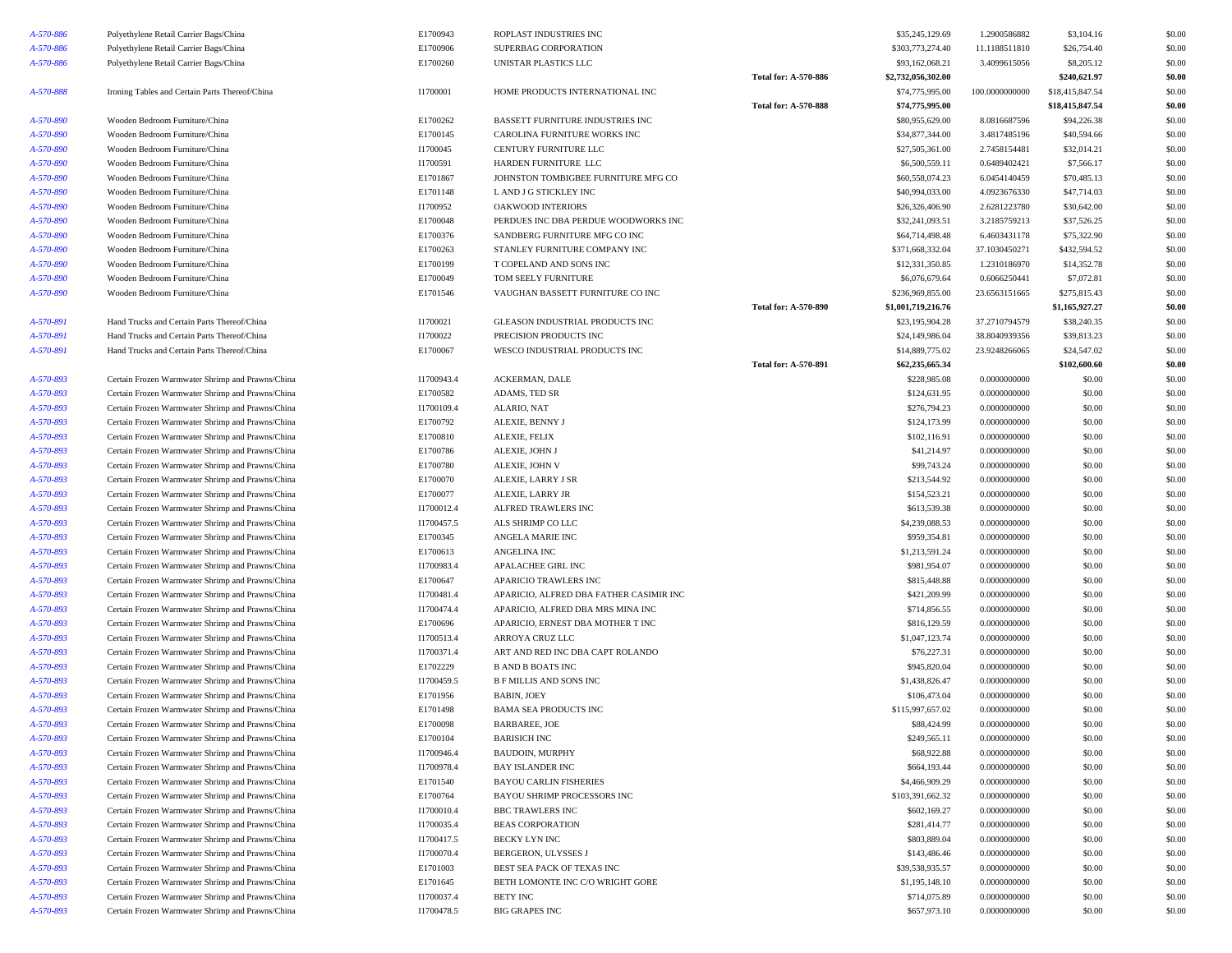| A-570-893 | Certain Frozen Warmwater Shrimp and Prawns/China | I1700100.4 | <b>BILLIOT, AUBREY</b>             | \$97,562.33      | 0.0000000000 | \$0.00 | \$0.00 |
|-----------|--------------------------------------------------|------------|------------------------------------|------------------|--------------|--------|--------|
| A-570-893 | Certain Frozen Warmwater Shrimp and Prawns/China | E1702375   | <b>BILLIOT, SHIRLEY</b>            | \$72,935.26      | 0.0000000000 | \$0.00 | \$0.00 |
| A-570-893 | Certain Frozen Warmwater Shrimp and Prawns/China | I1700336.4 | BJF INC                            | \$1,252,174.21   | 0.0000000000 | \$0.00 | \$0.00 |
| A-570-893 | Certain Frozen Warmwater Shrimp and Prawns/China | E1700608   | BLAIN AND MELISSA INC              | \$1,605,753.73   | 0.0000000000 | \$0.00 | \$0.00 |
| A-570-893 | Certain Frozen Warmwater Shrimp and Prawns/China | I1700508.4 | <b>BLANCA CRUZ LLC</b>             | \$879,592.98     | 0.0000000000 | \$0.00 | \$0.00 |
| A-570-893 | Certain Frozen Warmwater Shrimp and Prawns/China | I1700910.4 | BLANCHARD, DOUGLAS JR              | \$356,832.39     | 0.0000000000 | \$0.00 | \$0.00 |
| A-570-893 | Certain Frozen Warmwater Shrimp and Prawns/China | I1700463.5 | BLUEWATER SHRIMP COMPANY           | \$9,173,489.72   | 0.0000000000 | \$0.00 | \$0.00 |
| A-570-893 | Certain Frozen Warmwater Shrimp and Prawns/China | I1700338.5 | BLUME, JACK JR                     | \$4,438,796.59   | 0.0000000000 | \$0.00 | \$0.00 |
| A-570-893 | Certain Frozen Warmwater Shrimp and Prawns/China | I1700110.4 | <b>BOLILLO PRIETO INC</b>          | \$329,936.58     | 0.0000000000 | \$0.00 | \$0.00 |
| A-570-893 | Certain Frozen Warmwater Shrimp and Prawns/China | E1701524   | <b>BON SECOUR BOATS INC</b>        | \$1,825,841.80   | 0.0000000000 | \$0.00 | \$0.00 |
| A-570-893 | Certain Frozen Warmwater Shrimp and Prawns/China | E1701550   | <b>BON SECOUR FISHERIES INC</b>    | \$13,853,714.29  | 0.0000000000 | \$0.00 | \$0.00 |
| A-570-893 | Certain Frozen Warmwater Shrimp and Prawns/China | I1700576.4 | <b>BONNIE LASS INC</b>             | \$806,875.92     | 0.0000000000 | \$0.00 | \$0.00 |
| A-570-893 | Certain Frozen Warmwater Shrimp and Prawns/China | I1700584.4 | BOONE, DONALD F II                 | \$818,162.53     | 0.0000000000 | \$0.00 | \$0.00 |
| A-570-893 | Certain Frozen Warmwater Shrimp and Prawns/China | I1700585.4 | <b>BOONE, DONALD F III</b>         | \$246,656.27     | 0.0000000000 | \$0.00 | \$0.00 |
| A-570-893 | Certain Frozen Warmwater Shrimp and Prawns/China | E1701683   | <b>BOONE, GREGORY T</b>            | \$258,660.07     | 0.0000000000 | \$0.00 | \$0.00 |
| A-570-893 | Certain Frozen Warmwater Shrimp and Prawns/China | E1701694   | <b>BOONES SEAFOOD</b>              | \$1,851,039.05   | 0.0000000000 | \$0.00 | \$0.00 |
| A-570-893 | Certain Frozen Warmwater Shrimp and Prawns/China | E1702238   | <b>BOSARGE BOATS INC</b>           | \$2,727,760.79   | 0.0000000000 | \$0.00 | \$0.00 |
| A-570-893 | Certain Frozen Warmwater Shrimp and Prawns/China | E1700047   | BOUDREAUX, RONALD SR               | \$316,207.84     | 0.0000000000 | \$0.00 | \$0.00 |
| A-570-893 | Certain Frozen Warmwater Shrimp and Prawns/China | E1701880   | <b>BOWERS SHRIMP FARM</b>          | \$9,368,050.04   | 0.0000000000 | \$0.00 | \$0.00 |
| A-570-893 | Certain Frozen Warmwater Shrimp and Prawns/China | I1700275.4 | <b>BRANDHURST, KAY</b>             | \$239,452.01     | 0.0000000000 | \$0.00 | \$0.00 |
| A-570-893 | Certain Frozen Warmwater Shrimp and Prawns/China | I1700205.4 | <b>BRANDHURST, RAY</b>             | \$248,495.39     | 0.0000000000 | \$0.00 | \$0.00 |
| A-570-893 | Certain Frozen Warmwater Shrimp and Prawns/China | I1700507.4 | <b>BRAVA CRUZ LLC</b>              | \$1,020,689.37   | 0.0000000000 | \$0.00 | \$0.00 |
| A-570-893 | Certain Frozen Warmwater Shrimp and Prawns/China | E1700882   | BROWN, JOHN                        | \$135,743.70     | 0.0000000000 | \$0.00 | \$0.00 |
| A-570-893 | Certain Frozen Warmwater Shrimp and Prawns/China | E1701583   | <b>BROWN, RICKY</b>                | \$1,176,720.29   | 0.0000000000 | \$0.00 | \$0.00 |
| A-570-893 | Certain Frozen Warmwater Shrimp and Prawns/China | I1700217.4 | BRUCE, BOB                         | \$16,801.31      | 0.0000000000 | \$0.00 | \$0.00 |
| A-570-893 | Certain Frozen Warmwater Shrimp and Prawns/China | I1700329.4 | <b>BRUNET, LEVY JR</b>             | \$97,379.08      | 0.0000000000 | \$0.00 | \$0.00 |
| A-570-893 | Certain Frozen Warmwater Shrimp and Prawns/China | I1700072.4 | <b>BUCCANEER SHRIMP CO</b>         | \$829,090.91     | 0.0000000000 | \$0.00 | \$0.00 |
| A-570-893 | Certain Frozen Warmwater Shrimp and Prawns/China | E1701728   | BUI, NUOI VAN DBA MISS THU THAO    | \$465,051.31     | 0.0000000000 | \$0.00 | \$0.00 |
| A-570-893 | Certain Frozen Warmwater Shrimp and Prawns/China | E1701733   | BUI, NUOI VAN DBA MISS THU THAO II | \$1,007,449.75   | 0.0000000000 | \$0.00 | \$0.00 |
| A-570-893 | Certain Frozen Warmwater Shrimp and Prawns/China | E1701470   | <b>BURAS, WAYLON</b>               | \$331,627.74     | 0.0000000000 | \$0.00 | \$0.00 |
| A-570-893 | Certain Frozen Warmwater Shrimp and Prawns/China | E1701433   | CAO, GIO VAN DBA CAPT DENNIS INC   | \$1,247,589.14   | 0.0000000000 | \$0.00 | \$0.00 |
| A-570-893 | Certain Frozen Warmwater Shrimp and Prawns/China | E1700619   | CAPN BOZO INC                      | \$494,245.90     | 0.0000000000 | \$0.00 | \$0.00 |
| A-570-893 | Certain Frozen Warmwater Shrimp and Prawns/China | I1700011.4 | CAPN JASPERS SEAFOOD INC           | \$763,617.53     | 0.0000000000 | \$0.00 | \$0.00 |
| A-570-893 | Certain Frozen Warmwater Shrimp and Prawns/China | E1701337   | CAPT BUBBA INC                     | \$455,860.04     | 0.0000000000 | \$0.00 | \$0.00 |
| A-570-893 | Certain Frozen Warmwater Shrimp and Prawns/China | I1700013.4 | CAPT CARLOS TRAWLERS INC           | \$807,045.37     | 0.0000000000 | \$0.00 | \$0.00 |
| A-570-893 | Certain Frozen Warmwater Shrimp and Prawns/China | I1700388.4 | CAPT CHRISTOPHER INC               | \$253,995.41     | 0.0000000000 | \$0.00 | \$0.00 |
| A-570-893 | Certain Frozen Warmwater Shrimp and Prawns/China | I1700409.1 | CAPT EDWARD INC                    | \$791,046.77     | 0.0000000000 | \$0.00 | \$0.00 |
| A-570-893 | Certain Frozen Warmwater Shrimp and Prawns/China | I1700925.4 | CAPT GDA INC                       | \$809,749.48     | 0.0000000000 | \$0.00 | \$0.00 |
| A-570-893 | Certain Frozen Warmwater Shrimp and Prawns/China | I1700923.4 | CAPT JDL INC                       | \$761,651.78     | 0.0000000000 | \$0.00 | \$0.00 |
| A-570-893 | Certain Frozen Warmwater Shrimp and Prawns/China | I1700424.4 | CAPT MARCUS INC                    | \$339,612.45     | 0.0000000000 | \$0.00 | \$0.00 |
| A-570-893 | Certain Frozen Warmwater Shrimp and Prawns/China | E1700666   | CAPT PAPPIE INC DBA M/V DANA BROOK | \$647,105.12     | 0.0000000000 | \$0.00 | \$0.00 |
| A-570-893 | Certain Frozen Warmwater Shrimp and Prawns/China | E1702031   | CAPT ROSS INC                      | \$428,587.24     | 0.0000000000 | \$0.00 | \$0.00 |
| A-570-893 | Certain Frozen Warmwater Shrimp and Prawns/China | I1700920.4 | CAPT WALLEY INC                    | \$800,930.23     | 0.0000000000 | \$0.00 | \$0.00 |
| A-570-893 | Certain Frozen Warmwater Shrimp and Prawns/China | I1700430.4 | CAPTAIN ARNULFO INC                | \$716,446.49     | 0.0000000000 | \$0.00 | \$0.00 |
| A-570-893 | Certain Frozen Warmwater Shrimp and Prawns/China | I1700859.4 | CARMADELLE, RUDY J                 | \$84,527.21      | 0.0000000000 | \$0.00 | \$0.00 |
| A-570-893 | Certain Frozen Warmwater Shrimp and Prawns/China | I1700505.4 | CARMELITA LLC                      | \$969,292.19     | 0.0000000000 | \$0.00 | \$0.00 |
| A-570-893 | Certain Frozen Warmwater Shrimp and Prawns/China | E1701063   | CAROLINA SEAFOODS INC              | \$9,089,913.30   | 0.0000000000 | \$0.00 | \$0.00 |
| A-570-893 | Certain Frozen Warmwater Shrimp and Prawns/China | E1700033   | CARSON AND CO INC                  | \$116,130,168.29 | 0.0000000000 | \$0.00 | \$0.00 |
| A-570-893 | Certain Frozen Warmwater Shrimp and Prawns/China | I1700153.1 | CF GOLLOTT AND SON SEAFOOD INC     | \$63,671,597.97  | 0.0000000000 | \$0.00 | \$0.00 |
| A-570-893 | Certain Frozen Warmwater Shrimp and Prawns/China | I1700250.4 | CHAU, MINH HUU                     | \$211,021.14     | 0.0000000000 | \$0.00 | \$0.00 |
| A-570-893 | Certain Frozen Warmwater Shrimp and Prawns/China | E1701993   | CHAUVIN, CAREY M                   | \$357,662.03     | 0.0000000000 | \$0.00 | \$0.00 |
| A-570-893 | Certain Frozen Warmwater Shrimp and Prawns/China | I1700984.5 | CHAUVIN, DAVID                     | \$2,036,408.90   | 0.0000000000 | \$0.00 | \$0.00 |
| A-570-893 | Certain Frozen Warmwater Shrimp and Prawns/China | I1701008.5 | CHAUVIN, KIMBERLY                  | \$6,627,353.35   | 0.0000000000 | \$0.00 | \$0.00 |
| A-570-893 | Certain Frozen Warmwater Shrimp and Prawns/China | I1700231.4 | CHERAMIE, JAMES P                  | \$141,643.44     | 0.0000000000 | \$0.00 | \$0.00 |
| A-570-893 | Certain Frozen Warmwater Shrimp and Prawns/China | E1700685   | CHERAMIE, JOEY J                   | \$195,780.21     | 0.0000000000 | \$0.00 | \$0.00 |
| A-570-893 | Certain Frozen Warmwater Shrimp and Prawns/China | E1700955   | CHERAMIE, WAYNE                    | \$581,530.85     | 0.0000000000 | \$0.00 | \$0.00 |
| A-570-893 | Certain Frozen Warmwater Shrimp and Prawns/China | E1700110   | CHERAMIE, WEBB JR                  | \$162,293.16     | 0.0000000000 | \$0.00 | \$0.00 |
| A-570-893 | Certain Frozen Warmwater Shrimp and Prawns/China | E1701476   | CHEW, THOMAS J                     | \$91,602.04      | 0.0000000000 | \$0.00 | \$0.00 |
| A-570-893 | Certain Frozen Warmwater Shrimp and Prawns/China | I1700400.4 | CHRISTIAN G INC                    | \$536,845.69     | 0.0000000000 | \$0.00 | \$0.00 |
| A-570-893 | Certain Frozen Warmwater Shrimp and Prawns/China | I1700981.4 | CITY MARKET INC                    | \$4,238,518.04   | 0.0000000000 | \$0.00 | \$0.00 |
| A-570-893 | Certain Frozen Warmwater Shrimp and Prawns/China | E1702260   | CJ SEAFOOD                         | \$364,314.78     | 0.0000000000 | \$0.00 | \$0.00 |
| A-570-893 | Certain Frozen Warmwater Shrimp and Prawns/China | E1700222   | COOPER, ACY J III                  | \$69,641.78      | 0.0000000000 | \$0.00 | \$0.00 |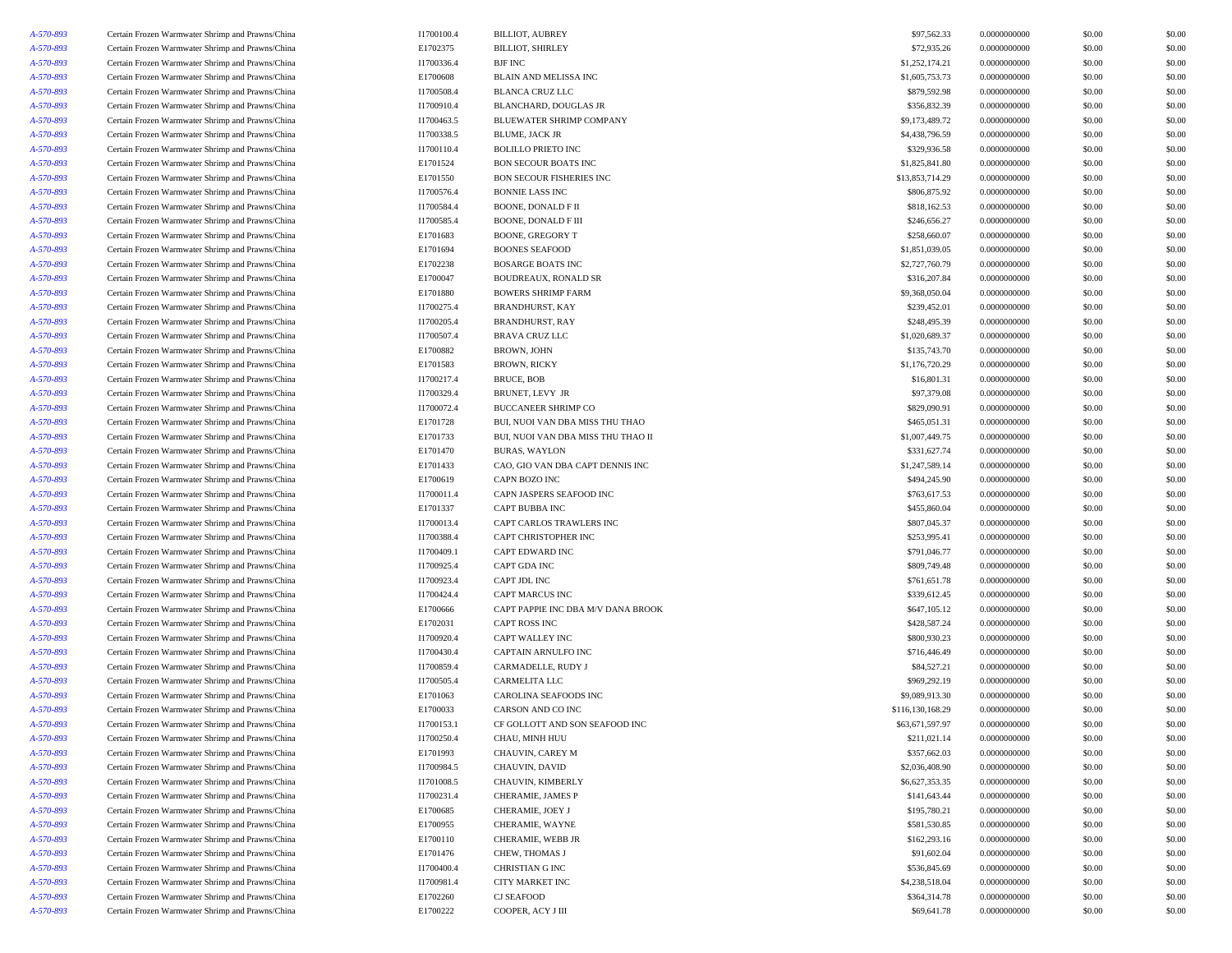| A-570-893 | Certain Frozen Warmwater Shrimp and Prawns/China | E1700210   | COOPER, ACY J JR                                    | \$183,712.77    | 0.0000000000 | \$0.00           | \$0.00           |
|-----------|--------------------------------------------------|------------|-----------------------------------------------------|-----------------|--------------|------------------|------------------|
| A-570-893 | Certain Frozen Warmwater Shrimp and Prawns/China | E1700234   | COOPER, ACY SR                                      | \$36,128.30     | 0.0000000000 | \$0.00           | \$0.00           |
| A-570-893 | Certain Frozen Warmwater Shrimp and Prawns/China | E1700217   | COOPER, CHRISTOPHER W                               | \$25,327.87     | 0.0000000000 | \$0.00           | \$0.00           |
| A-570-893 | Certain Frozen Warmwater Shrimp and Prawns/China | E1700758   | COULON, DON                                         | \$171,868.04    | 0.0000000000 | \$0.00           | \$0.00           |
| A-570-893 | Certain Frozen Warmwater Shrimp and Prawns/China | E1700828   | CREPPEL, KENNETH A                                  | \$98,767.03     | 0.0000000000 | \$0.00           | \$0.00           |
| A-570-893 | Certain Frozen Warmwater Shrimp and Prawns/China | I1700954.1 | CRJ INC                                             | \$1,019,763.58  | 0.0000000000 | \$0.00           | \$0.00           |
| A-570-893 | Certain Frozen Warmwater Shrimp and Prawns/China | E1701486   | CROSBY, BENJY                                       | \$141,588.62    | 0.0000000000 | \$0.00           | \$0.00           |
| A-570-893 | Certain Frozen Warmwater Shrimp and Prawns/China | E1702025   | CROSBY, THOMAS                                      | \$10,907.02     | 0.0000000000 | \$0.00           | \$0.00           |
| A-570-893 | Certain Frozen Warmwater Shrimp and Prawns/China | I1700934.4 | CROSBYS FISH AND SHRIMP CO                          | \$346,861.27    | 0.0000000000 | \$0.00           | \$0.00           |
| A-570-893 | Certain Frozen Warmwater Shrimp and Prawns/China | E1700533   | CRUSADER INC                                        | \$341,826.20    | 0.0000000000 | \$0.00           | \$0.00           |
| A-570-893 | Certain Frozen Warmwater Shrimp and Prawns/China | E1700854   | <b>CUSTOM PACK INC</b>                              | \$34,469,940.65 | 0.0000000000 | \$0.00           | \$0.00           |
| A-570-893 | Certain Frozen Warmwater Shrimp and Prawns/China | E1702195   | D AND L SEAFOOD CORP DBA BLUFFTON OYSTER CO         | \$218,412.94    | 0.0000000000 | \$0.00           | \$0.00           |
| A-570-893 | Certain Frozen Warmwater Shrimp and Prawns/China | I1700901.4 | D DITCHARO JR SEAFOODS LLC                          | \$16,621,936.07 | 0.0000000000 | \$0.00           | \$0.00           |
| A-570-893 | Certain Frozen Warmwater Shrimp and Prawns/China | I1700482.4 | DAIGLE, MICHAEL WAYNE                               | \$235,080.68    | 0.0000000000 | \$0.00           | \$0.00           |
| A-570-893 | Certain Frozen Warmwater Shrimp and Prawns/China | I1700381.4 | <b>DALES SEAFOOD INC</b>                            | \$306,541.54    | 0.0000000000 | \$0.00           | \$0.00           |
| A-570-893 | Certain Frozen Warmwater Shrimp and Prawns/China | E1701446   | DANG, DAP                                           | \$360,247.37    | 0.0000000000 | \$0.00           | \$0.00           |
| A-570-893 | Certain Frozen Warmwater Shrimp and Prawns/China | E1701391   | DANG, KHANG                                         | \$1,313,765.77  | 0.0000000000 | \$0.00           | \$0.00           |
| A-570-893 | Certain Frozen Warmwater Shrimp and Prawns/China | E1701385   | DANG, KHANG                                         | \$1,203,082.30  | 0.0000000000 | \$0.00           | \$0.00           |
| A-570-893 | Certain Frozen Warmwater Shrimp and Prawns/China | E1701378   | DANG, KHANG                                         | \$1,216,640.83  | 0.0000000000 | \$0.00           | \$0.00           |
| A-570-893 | Certain Frozen Warmwater Shrimp and Prawns/China | E1700971   | DANG, SON                                           | \$393,391.91    | 0.0000000000 | \$0.00           | \$0.00           |
| A-570-893 | Certain Frozen Warmwater Shrimp and Prawns/China | E1701408   | DANG, THUONG                                        | \$1,189,955.17  | 0.0000000000 | \$0.00           | \$0.00           |
| A-570-893 | Certain Frozen Warmwater Shrimp and Prawns/China | E1700122   | DARDA, HERBERT                                      | \$140,801.14    | 0.0000000000 | \$0.00           | \$0.00           |
| A-570-893 | Certain Frozen Warmwater Shrimp and Prawns/China | E1700357   | DARDAR, DAVID                                       | \$179,040.11    | 0.0000000000 | \$0.00           | \$0.00           |
| A-570-893 | Certain Frozen Warmwater Shrimp and Prawns/China | E1700228   | DARDAR, JONATHAN M                                  | \$124,166.98    | 0.0000000000 | \$0.00           | \$0.00           |
| A-570-893 | Certain Frozen Warmwater Shrimp and Prawns/China | I1700365.4 | DASSAU, LOUIS                                       | \$410,532.22    | 0.0000000000 | \$0.00           | \$0.00           |
| A-570-893 | Certain Frozen Warmwater Shrimp and Prawns/China | I1700586.4 | DAVIS, JOHN W                                       | \$169,024.94    | 0.0000000000 | \$0.00           | \$0.00           |
| A-570-893 | Certain Frozen Warmwater Shrimp and Prawns/China | I1700367   | DEAN BLANCHARD SEAFOOD INC                          | \$31,282,062.76 | 0.0000000000 | \$0.00           | \$0.00           |
| A-570-893 | Certain Frozen Warmwater Shrimp and Prawns/China | E1701292   | DEVANEY, BOBBY C JR                                 | \$2,520,809.73  | 0.0000000000 | \$0.00           | \$0.00           |
|           | Certain Frozen Warmwater Shrimp and Prawns/China | I1700927.4 |                                                     | \$816,924.20    | 0.0000000000 |                  |                  |
| A-570-893 |                                                  | E1701010   | DG AND RC INC<br>DINH, CHAU T                       | \$1,952,216.07  | 0.0000000000 | \$0.00<br>\$0.00 | \$0.00<br>\$0.00 |
| A-570-893 | Certain Frozen Warmwater Shrimp and Prawns/China |            |                                                     |                 |              |                  |                  |
| A-570-893 | Certain Frozen Warmwater Shrimp and Prawns/China | E1702159   | DINH, VINCENT                                       | \$620,698.37    | 0.0000000000 | \$0.00           | \$0.00           |
| A-570-893 | Certain Frozen Warmwater Shrimp and Prawns/China | I1700028.5 | DION, PAUL ADAM                                     | \$46,660.81     | 0.0000000000 | \$0.00           | \$0.00           |
| A-570-893 | Certain Frozen Warmwater Shrimp and Prawns/China | I1700206.4 | DO, DAN C.                                          | \$139,129.84    | 0.0000000000 | \$0.00           | \$0.00           |
| A-570-893 | Certain Frozen Warmwater Shrimp and Prawns/China | I1700900.4 | DO, HUNG                                            | \$229,684.63    | 0.0000000000 | \$0.00           | \$0.00           |
| A-570-893 | Certain Frozen Warmwater Shrimp and Prawns/China | I1700197.4 | DO, KIET V                                          | \$153,293.57    | 0.0000000000 | \$0.00           | \$0.00           |
| A-570-893 | Certain Frozen Warmwater Shrimp and Prawns/China | E1702201   | DO, LIET VAN                                        | \$1,135,077.74  | 0.0000000000 | \$0.00           | \$0.00           |
| A-570-893 | Certain Frozen Warmwater Shrimp and Prawns/China | E1701932   | DO, THAN VIET                                       | \$1,181,637.42  | 0.0000000000 | \$0.00           | \$0.00           |
| A-570-893 | Certain Frozen Warmwater Shrimp and Prawns/China | I1700862.4 | DO, THANH VAN                                       | \$159,925.61    | 0.0000000000 | \$0.00           | \$0.00           |
| A-570-893 | Certain Frozen Warmwater Shrimp and Prawns/China | I1700204.4 | DO, TINH                                            | \$104,955.07    | 0.0000000000 | \$0.00           | \$0.00           |
| A-570-893 | Certain Frozen Warmwater Shrimp and Prawns/China | E1701109   | DOAN, LIEM AND DOAN, MINH                           | \$844,706.04    | 0.0000000000 | \$0.00           | \$0.00           |
| A-570-893 | Certain Frozen Warmwater Shrimp and Prawns/China | E1701121   | DOAN, MAI                                           | \$240,600.44    | 0.0000000000 | \$0.00           | \$0.00           |
| A-570-893 | Certain Frozen Warmwater Shrimp and Prawns/China | E1701114   | DOAN, MINH                                          | \$1,070,163.52  | 0.0000000000 | \$0.00           | \$0.00           |
| A-570-893 | Certain Frozen Warmwater Shrimp and Prawns/China | E1700940   | DOAN, TRAN VAN                                      | \$174,069.04    | 0.0000000000 | \$0.00           | \$0.00           |
| A-570-893 | Certain Frozen Warmwater Shrimp and Prawns/China | I1700311.4 | <b>DOCTOR BILL</b>                                  | \$1,043,004.30  | 0.0000000000 | \$0.00           | \$0.00           |
| A-570-893 | Certain Frozen Warmwater Shrimp and Prawns/China | E1701773   | DOMINICKS SEAFOOD INC                               | \$18,344,931.78 | 0.0000000000 | \$0.00           | \$0.00           |
| A-570-893 | Certain Frozen Warmwater Shrimp and Prawns/China | I1700044.4 | DON PACO INC                                        | \$681,690.02    | 0.0000000000 | \$0.00           | \$0.00           |
| A-570-893 | Certain Frozen Warmwater Shrimp and Prawns/China | E1700367   | DONNELLY, DAVID C DBA VILLAGE LADY                  | \$278,304.59    | 0.0000000000 | \$0.00           | \$0.00           |
| A-570-893 | Certain Frozen Warmwater Shrimp and Prawns/China | E1701287   | <b>DOPSON, CRAIG B</b>                              | \$888,464.11    | 0.0000000000 | \$0.00           | \$0.00           |
| A-570-893 | Certain Frozen Warmwater Shrimp and Prawns/China | I1700502.4 | DORADA CRUZ LLC                                     | \$965,741.19    | 0.0000000000 | \$0.00           | \$0.00           |
| A-570-893 | Certain Frozen Warmwater Shrimp and Prawns/China | I1700800.4 | DRAGNET SEAFOOD LLC                                 | \$610,723.10    | 0.0000000000 | \$0.00           | \$0.00           |
| A-570-893 | Certain Frozen Warmwater Shrimp and Prawns/China | E1700308   | DRURY, BRUCE JR                                     | \$19,157.11     | 0.0000000000 | \$0.00           | \$0.00           |
| A-570-893 | Certain Frozen Warmwater Shrimp and Prawns/China | E1700296   | DRURY, BRUCE W SR                                   | \$607,903.08    | 0.0000000000 | \$0.00           | \$0.00           |
| A-570-893 | Certain Frozen Warmwater Shrimp and Prawns/China | E1700322   | DRURY, ERIC S                                       | \$160,351.04    | 0.0000000000 | \$0.00           | \$0.00           |
| A-570-893 | Certain Frozen Warmwater Shrimp and Prawns/China | E1700334   | DRURY, KEVIN SR                                     | \$125,185.98    | 0.0000000000 | \$0.00           | \$0.00           |
| A-570-893 | Certain Frozen Warmwater Shrimp and Prawns/China | I1700918.4 | DSL AND R INC                                       | \$1,446,798.73  | 0.0000000000 | \$0.00           | \$0.00           |
| A-570-893 | Certain Frozen Warmwater Shrimp and Prawns/China | E1702278   | DUBBERLY, JAMES F DBA DADDYS BOY                    | \$871,444.47    | 0.0000000000 | \$0.00           | \$0.00           |
| A-570-893 | Certain Frozen Warmwater Shrimp and Prawns/China | E1702283   | DUBBERLY, JAMES F DBA JULIE SHEA                    | \$742,903.40    | 0.0000000000 | \$0.00           | \$0.00           |
| A-570-893 | Certain Frozen Warmwater Shrimp and Prawns/China | E1702273   | DUBBERLY, JAMES F DBA DUBBERLYS SEAFOOD             | \$2,923,162.18  | 0.0000000000 | \$0.00           | \$0.00           |
| A-570-893 | Certain Frozen Warmwater Shrimp and Prawns/China | I1700261.4 | <b>DUFRENE, ERIC F</b>                              | \$22,004.78     | 0.0000000000 | \$0.00           | \$0.00           |
| A-570-893 | Certain Frozen Warmwater Shrimp and Prawns/China | I1700742.4 | DUFRENE, RONALD SR DBA MILTON J DUFRENE AND SON INC | \$687,495.88    | 0.0000000000 | \$0.00           | \$0.00           |
| A-570-893 | Certain Frozen Warmwater Shrimp and Prawns/China | I1700986.4 | DUNAMIS TOWING INC                                  | \$3,514,331.87  | 0.0000000000 | \$0.00           | \$0.00           |
| A-570-893 | Certain Frozen Warmwater Shrimp and Prawns/China | I1700358.4 | DUONG, HO T DBA RED EAGLE                           | \$506,020.31    | 0.0000000000 | \$0.00           | \$0.00           |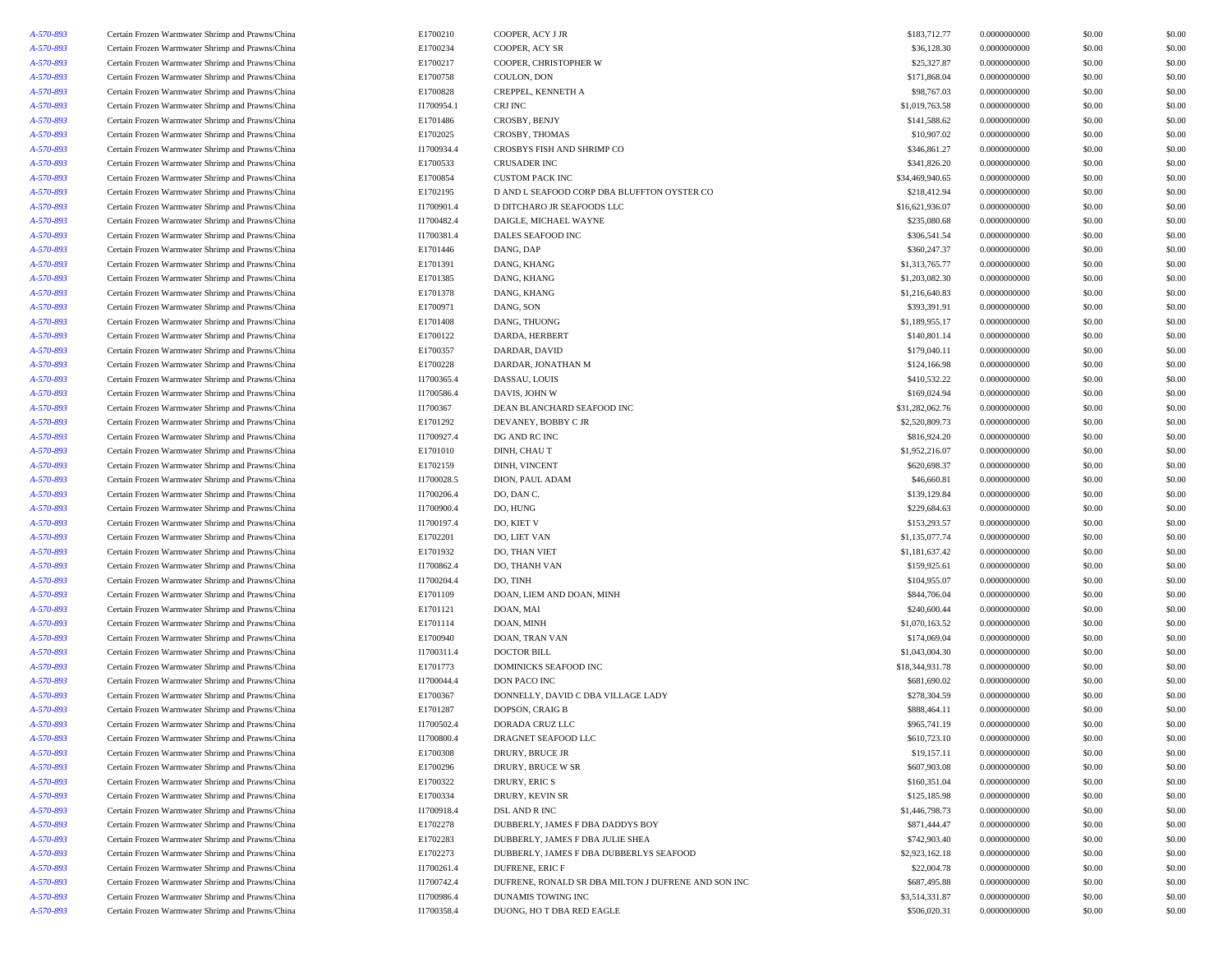| A-570-893 | Certain Frozen Warmwater Shrimp and Prawns/China | I1700207.4 | DUONG, KONG                                  | \$230,502.87    | 0.0000000000 | \$0.00 | \$0.00 |
|-----------|--------------------------------------------------|------------|----------------------------------------------|-----------------|--------------|--------|--------|
| A-570-893 | Certain Frozen Warmwater Shrimp and Prawns/China | I1700944.5 | EDENS, STEVEN                                | \$736,645.92    | 0.0000000000 | \$0.00 | \$0.00 |
| A-570-893 | Certain Frozen Warmwater Shrimp and Prawns/China | I1700524.4 | EDENS, TIMOTHY DALE                          | \$61,379.26     | 0.0000000000 | \$0.00 | \$0.00 |
| A-570-893 | Certain Frozen Warmwater Shrimp and Prawns/China | E1701451   | EDWARD GARCIA TRAWLERS DBA CAPT EDDIE INC    | \$435,675.81    | 0.0000000000 | \$0.00 | \$0.00 |
| A-570-893 | Certain Frozen Warmwater Shrimp and Prawns/China | E1701403   | EDWARD GARCIA TRAWLERS DBA CAPT LUCAS INC    | \$336,225.80    | 0.0000000000 | \$0.00 | \$0.00 |
| A-570-893 | Certain Frozen Warmwater Shrimp and Prawns/China | E1701457   | EDWARD GARCIA TRAWLERS DBA CAPT NICHOLAS INC | \$310,635.69    | 0.0000000000 | \$0.00 | \$0.00 |
| A-570-893 | Certain Frozen Warmwater Shrimp and Prawns/China | E1701421   | EDWARD GARCIA TRAWLERS DBA MISS EMILY INC    | \$244,910.57    | 0.0000000000 | \$0.00 | \$0.00 |
| A-570-893 | Certain Frozen Warmwater Shrimp and Prawns/China | E1700625   | <b>ELIMINATOR INC</b>                        | \$1,256,950.76  | 0.0000000000 | \$0.00 | \$0.00 |
| A-570-893 | Certain Frozen Warmwater Shrimp and Prawns/China | E1701606   | ELMIRA PFLUECKHAHN INC C/O WRIGHT GORE       | \$687,549.52    | 0.0000000000 | \$0.00 | \$0.00 |
| A-570-893 | Certain Frozen Warmwater Shrimp and Prawns/China | I1700437.4 | <b>EMMANUEL INC</b>                          | \$526,018.85    | 0.0000000000 | \$0.00 | \$0.00 |
| A-570-893 | Certain Frozen Warmwater Shrimp and Prawns/China | I1700179.4 | ENCLADE, JOSEPH L                            | \$40,001.44     | 0.0000000000 | \$0.00 | \$0.00 |
| A-570-893 | Certain Frozen Warmwater Shrimp and Prawns/China | I1700364.4 | ENCLADE, RODNEY J                            | \$146,230.40    | 0.0000000000 | \$0.00 | \$0.00 |
| A-570-893 | Certain Frozen Warmwater Shrimp and Prawns/China | I1700510.4 | ENSENADA CRUZ LLC                            | \$648,267.80    | 0.0000000000 | \$0.00 | \$0.00 |
| A-570-893 | Certain Frozen Warmwater Shrimp and Prawns/China | E1700677   | <b>EQUALIZER INC</b>                         | \$1,101,428.18  | 0.0000000000 | \$0.00 | \$0.00 |
| A-570-893 | Certain Frozen Warmwater Shrimp and Prawns/China | I1700574.4 | ERICKSON AND JENSEN SEAFOOD PACKERS          | \$10,394,610.83 | 0.0000000000 | \$0.00 | \$0.00 |
| A-570-893 | Certain Frozen Warmwater Shrimp and Prawns/China | I1700580.4 | ERICKSON, GRANT DBA GALAXY STAR LLC          | \$712,613.76    | 0.0000000000 | \$0.00 | \$0.00 |
| A-570-893 | Certain Frozen Warmwater Shrimp and Prawns/China | I1700579.4 | ERICKSON, GRANT DBA E AND E LLC              | \$959,465.94    | 0.0000000000 | \$0.00 | \$0.00 |
| A-570-893 | Certain Frozen Warmwater Shrimp and Prawns/China | E1702004   | ESTAY, WAYNE                                 | \$14,914,665.50 | 0.0000000000 | \$0.00 | \$0.00 |
| A-570-893 | Certain Frozen Warmwater Shrimp and Prawns/China | I1700439.4 | ETHAN G INC                                  | \$805,333.08    | 0.0000000000 | \$0.00 | \$0.00 |
| A-570-893 | Certain Frozen Warmwater Shrimp and Prawns/China | E1700654   | FATHER DAN INC                               | \$743,004.43    | 0.0000000000 | \$0.00 | \$0.00 |
| A-570-893 | Certain Frozen Warmwater Shrimp and Prawns/China | I1700436.4 | <b>FATHER MIKE INC</b>                       | \$328,399.43    | 0.0000000000 | \$0.00 | \$0.00 |
| A-570-893 | Certain Frozen Warmwater Shrimp and Prawns/China | E1702019   | FAZENDE, JEFFERY                             | \$57,093.51     | 0.0000000000 | \$0.00 | \$0.00 |
| A-570-893 | Certain Frozen Warmwater Shrimp and Prawns/China | I1700295.4 | <b>FAZENDE, THOMAS G</b>                     | \$51,008.32     | 0.0000000000 | \$0.00 | \$0.00 |
| A-570-893 | Certain Frozen Warmwater Shrimp and Prawns/China | I1700514.4 | <b>FIESTA CRUZ LLC</b>                       | \$975,700.44    | 0.0000000000 | \$0.00 | \$0.00 |
| A-570-893 | Certain Frozen Warmwater Shrimp and Prawns/China | I1700107.4 | FINE SHRIMP CO                               | \$687,547.61    | 0.0000000000 | \$0.00 | \$0.00 |
| A-570-893 | Certain Frozen Warmwater Shrimp and Prawns/China | E1702297   | <b>FIREFOX INC</b>                           | \$253,065.93    | 0.0000000000 | \$0.00 | \$0.00 |
| A-570-893 | Certain Frozen Warmwater Shrimp and Prawns/China | E1700924   | FISHERMANS REEF SHRIMP COMPANY               | \$41,795,943.61 | 0.0000000000 | \$0.00 | \$0.00 |
| A-570-893 | Certain Frozen Warmwater Shrimp and Prawns/China | E1702178   | <b>FKM INC</b>                               | \$148,769.99    | 0.0000000000 | \$0.00 | \$0.00 |
| A-570-893 | Certain Frozen Warmwater Shrimp and Prawns/China | E1700585   | FRANKS, MICHAEL                              | \$11,433,446.18 | 0.0000000000 | \$0.00 | \$0.00 |
| A-570-893 | Certain Frozen Warmwater Shrimp and Prawns/China | E1700054   | FREEMAN, KENNETH DBA FREEMAN SEAFOOD         | \$145,043.40    | 0.0000000000 | \$0.00 | \$0.00 |
| A-570-893 | Certain Frozen Warmwater Shrimp and Prawns/China | E1701034   | G AND O TRAWLERS INC DBA MISS LAUREN         | \$1,316,441.84  | 0.0000000000 | \$0.00 | \$0.00 |
| A-570-893 | Certain Frozen Warmwater Shrimp and Prawns/China | E1700986   | <b>G AND S TRAWLERS INC</b>                  | \$1,192,616.25  | 0.0000000000 | \$0.00 | \$0.00 |
| A-570-893 | Certain Frozen Warmwater Shrimp and Prawns/China | E1700996   | <b>GD VENTURES II INC</b>                    | \$1,304,845.56  | 0.0000000000 | \$0.00 | \$0.00 |
| A-570-893 | Certain Frozen Warmwater Shrimp and Prawns/China | E1700727   | GALA, CHRISTINE DBA PATRON SEAFOOD INC       | \$2,247,407.24  | 0.0000000000 | \$0.00 | \$0.00 |
| A-570-893 | Certain Frozen Warmwater Shrimp and Prawns/China | E1700671   | GALA, CHRISTINE DBA CHALLENGER SHRIMP INC    | \$757,002.28    | 0.0000000000 | \$0.00 | \$0.00 |
| A-570-893 | Certain Frozen Warmwater Shrimp and Prawns/China | E1700601   | GALA, CHRISTINE DBA TRICO SHRIMP COMPANY INC | \$19,532,628.51 | 0.0000000000 | \$0.00 | \$0.00 |
| A-570-893 | Certain Frozen Warmwater Shrimp and Prawns/China | E1700411   | <b>GALE FORCE INC</b>                        | \$272,381.10    | 0.0000000000 | \$0.00 | \$0.00 |
| A-570-893 | Certain Frozen Warmwater Shrimp and Prawns/China | E1700425   | GALLOWAY, JUDY                               | \$216,722.96    | 0.0000000000 | \$0.00 | \$0.00 |
| A-570-893 | Certain Frozen Warmwater Shrimp and Prawns/China | E1701343   | GARCIA, JOSEPH DBA MARIAH LYNN INC           | \$387,438.88    | 0.0000000000 | \$0.00 | \$0.00 |
| A-570-893 | Certain Frozen Warmwater Shrimp and Prawns/China | E1701313   | GARCIA, JOSEPH DBA SANTA MARIA INC           | \$362,995.32    | 0.0000000000 | \$0.00 | \$0.00 |
| A-570-893 | Certain Frozen Warmwater Shrimp and Prawns/China | E1701332   | GARCIA, JOSEPH DBA SABRINA MARIE INC         | \$416,909.62    | 0.0000000000 | \$0.00 | \$0.00 |
| A-570-893 | Certain Frozen Warmwater Shrimp and Prawns/China | E1701326   | GARCIA, JOSEPH DBA SANDRA G INC              | \$378,969.22    | 0.0000000000 | \$0.00 | \$0.00 |
| A-570-893 | Certain Frozen Warmwater Shrimp and Prawns/China | E1701308   | GARCIA, JOSEPH DBA THOMAS G INC              | \$397,955.13    | 0.0000000000 | \$0.00 | \$0.00 |
| A-570-893 | Certain Frozen Warmwater Shrimp and Prawns/China | I1700592.4 | <b>GASPARD, MURRY SR</b>                     | \$104,879.63    | 0.0000000000 | \$0.00 | \$0.00 |
| A-570-893 | Certain Frozen Warmwater Shrimp and Prawns/China | I1700991.4 | <b>GEMITA INC</b>                            | \$752,768.43    | 0.0000000000 | \$0.00 | \$0.00 |
| A-570-893 | Certain Frozen Warmwater Shrimp and Prawns/China | I1700516.4 | <b>GLORIA CRUZ LLC</b>                       | \$702,415.14    | 0.0000000000 | \$0.00 | \$0.00 |
| A-570-893 | Certain Frozen Warmwater Shrimp and Prawns/China | I1700548.4 | <b>GOLD COAST SEAFOOD INC</b>                | \$3,355,329.28  | 0.0000000000 | \$0.00 | \$0.00 |
| A-570-893 | Certain Frozen Warmwater Shrimp and Prawns/China | E1700891   | GOLDEN GULF COAST PKG CO INC                 | \$25,178,024.12 | 0.0000000000 | \$0.00 | \$0.00 |
| A-570-893 | Certain Frozen Warmwater Shrimp and Prawns/China | I1700347.4 | <b>GOLDEN PHASE INC</b>                      | \$169,822.62    | 0.0000000000 | \$0.00 | \$0.00 |
| A-570-893 | Certain Frozen Warmwater Shrimp and Prawns/China | E1700897   | GOLLOTTS OIL DOCK AND ICEHOUSE INC           | \$25,175,758.78 | 0.0000000000 | \$0.00 | \$0.00 |
| A-570-893 | Certain Frozen Warmwater Shrimp and Prawns/China | E1701094   | <b>GONZALES, TIM J</b>                       | \$143,511.39    | 0.0000000000 | \$0.00 | \$0.00 |
| A-570-893 | Certain Frozen Warmwater Shrimp and Prawns/China | I1700526.4 | <b>GONZALEZ TRAWLERS INC</b>                 | \$632,618.67    | 0.0000000000 | \$0.00 | \$0.00 |
| A-570-893 | Certain Frozen Warmwater Shrimp and Prawns/China | I1700333.4 | <b>GORE SEAFOOD INC</b>                      | \$1,108,483.32  | 0.0000000000 | \$0.00 | \$0.00 |
| A-570-893 | Certain Frozen Warmwater Shrimp and Prawns/China | E1701040   | GORE, ISABEL DBA WESTERN SEAFOOD CO INC      | \$36,789,838.34 | 0.0000000000 | \$0.00 | \$0.00 |
| A-570-893 | Certain Frozen Warmwater Shrimp and Prawns/China | E1701571   | <b>GRAHAM SHRIMP CO</b>                      | \$7,710,906.25  | 0.0000000000 | \$0.00 | \$0.00 |
| A-570-893 | Certain Frozen Warmwater Shrimp and Prawns/China | E1701349   | GRAHAM, DARRELL                              | \$8,785,913.92  | 0.0000000000 | \$0.00 | \$0.00 |
| A-570-893 | Certain Frozen Warmwater Shrimp and Prawns/China | I1700407.4 | <b>GRANDMA INC</b>                           | \$710,974.47    | 0.0000000000 | \$0.00 | \$0.00 |
| A-570-893 | Certain Frozen Warmwater Shrimp and Prawns/China | E1701595   | GRANIER, STEPHEN DBA S AND S SEAFOOD CO INC  | \$224,244.44    | 0.0000000000 | \$0.00 | \$0.00 |
| A-570-893 | Certain Frozen Warmwater Shrimp and Prawns/China | E1701320   | <b>GRAVES, ROBERT N. SR.</b>                 | \$422,197.78    | 0.0000000000 | \$0.00 | \$0.00 |
| A-570-893 | Certain Frozen Warmwater Shrimp and Prawns/China | E1700523   | <b>GRAY, MONROE</b>                          | \$263,529.49    | 0.0000000000 | \$0.00 | \$0.00 |
| A-570-893 | Certain Frozen Warmwater Shrimp and Prawns/China | I1700572.4 | <b>GREEN FLASH LLC</b>                       | \$685,332.77    | 0.0000000000 | \$0.00 | \$0.00 |
| A-570-893 | Certain Frozen Warmwater Shrimp and Prawns/China | E1702266   | GROS, DANNY A                                | \$1,085,527.10  | 0.0000000000 | \$0.00 | \$0.00 |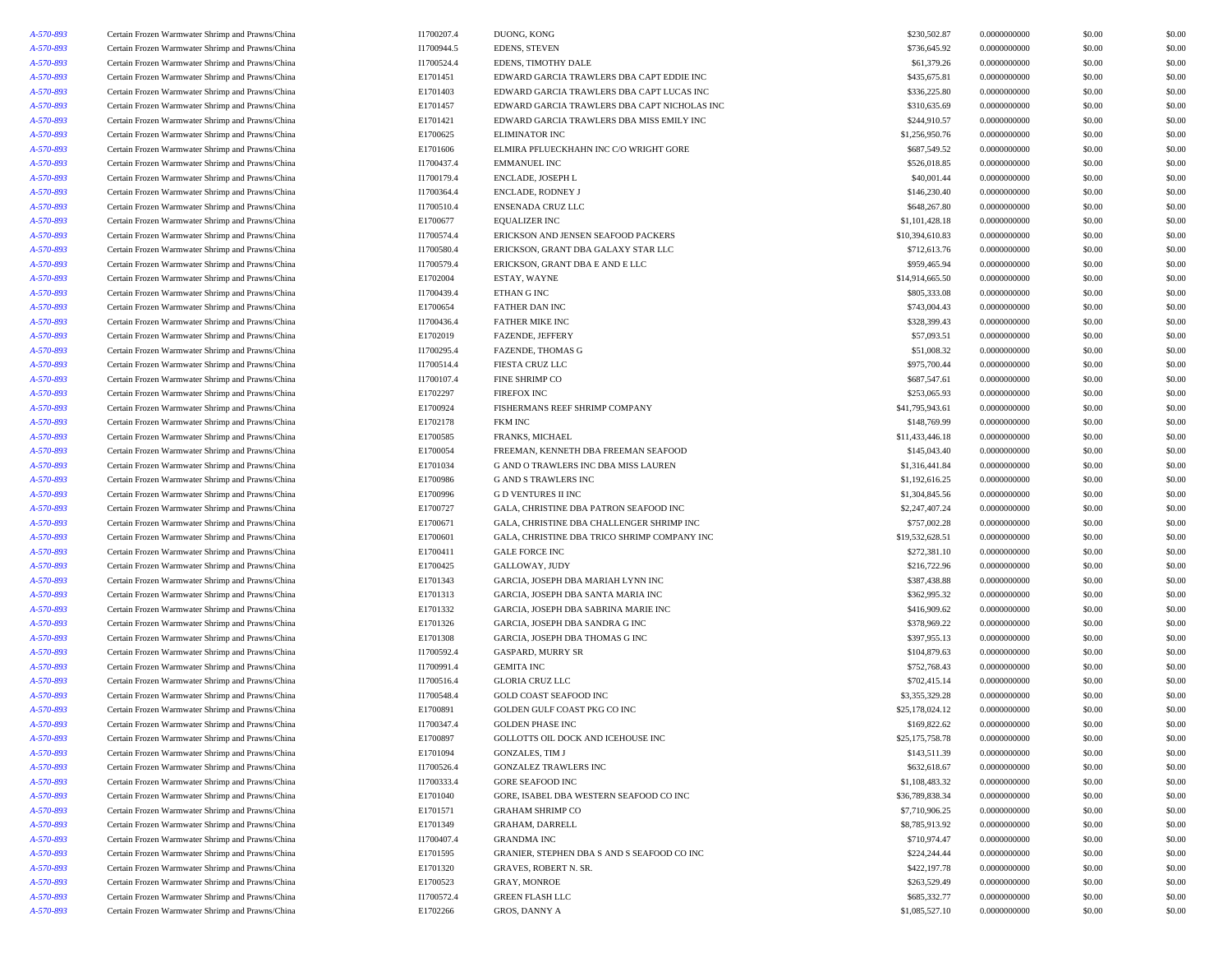| A-570-893 | Certain Frozen Warmwater Shrimp and Prawns/China | I1700137.4 | GUIDRY, MICHAEL J                        | \$113,787.37    | 0.0000000000 | \$0.00 | \$0.00 |
|-----------|--------------------------------------------------|------------|------------------------------------------|-----------------|--------------|--------|--------|
| A-570-893 | Certain Frozen Warmwater Shrimp and Prawns/China | E1700767   | GULF CROWN SEAFOOD CO INC                | \$92,208,652.85 | 0.0000000000 | \$0.00 | \$0.00 |
| A-570-893 | Certain Frozen Warmwater Shrimp and Prawns/China | E1702300   | <b>GULF FISH INC</b>                     | \$14,578,404.52 | 0.0000000000 | \$0.00 | \$0.00 |
| A-570-893 | Certain Frozen Warmwater Shrimp and Prawns/China | E1700348   | GULF ISLAND SHRIMP AND SEAFOOD II LLC    | \$42,498,155.47 | 0.0000000000 | \$0.00 | \$0.00 |
| A-570-893 | Certain Frozen Warmwater Shrimp and Prawns/China | E1701770   | <b>GULF KING SERVICES INC</b>            | \$40,750,308.94 | 0.0000000000 | \$0.00 | \$0.00 |
| A-570-893 | Certain Frozen Warmwater Shrimp and Prawns/China | E1700984   | <b>GULF PRIDE ENTERPRISES INC</b>        | \$24,484,749.04 | 0.0000000000 | \$0.00 | \$0.00 |
| A-570-893 | Certain Frozen Warmwater Shrimp and Prawns/China | I1700325.4 | <b>GULF RUNNER</b>                       | \$1,187,850.28  | 0.0000000000 | \$0.00 | \$0.00 |
| A-570-893 | Certain Frozen Warmwater Shrimp and Prawns/China | E1701752   | <b>GULF SOUTH INC</b>                    | \$23,047,947.89 | 0.0000000000 | \$0.00 | \$0.00 |
| A-570-893 | Certain Frozen Warmwater Shrimp and Prawns/China | E1700732   | <b>HAILEY MARIE INC</b>                  | \$694,007.44    | 0.0000000000 | \$0.00 | \$0.00 |
| A-570-893 | Certain Frozen Warmwater Shrimp and Prawns/China | I1700755.4 | HAMMER, MICHAEL P                        | \$28,609.86     | 0.0000000000 | \$0.00 | \$0.00 |
|           |                                                  |            |                                          |                 |              |        |        |
| A-570-893 | Certain Frozen Warmwater Shrimp and Prawns/China | I1700738.4 | HANSEN, ERIC                             | \$3,889,211.88  | 0.0000000000 | \$0.00 | \$0.00 |
| A-570-893 | Certain Frozen Warmwater Shrimp and Prawns/China | E1700867   | HARDY, JOHN                              | \$1,314,081.65  | 0.0000000000 | \$0.00 | \$0.00 |
| A-570-893 | Certain Frozen Warmwater Shrimp and Prawns/China | I1700270.4 | HAYDEL, GREGORY DBA SHEENA GREG LLC      | \$123,998.29    | 0.0000000000 | \$0.00 | \$0.00 |
| A-570-893 | Certain Frozen Warmwater Shrimp and Prawns/China | E1700151   | HEBERT, ROBERT A                         | \$154,624.94    | 0.0000000000 | \$0.00 | \$0.00 |
| A-570-893 | Certain Frozen Warmwater Shrimp and Prawns/China | E1701601   | HELEN KAY INC C/O WRIGHT GORE            | \$774,997.93    | 0.0000000000 | \$0.00 | \$0.00 |
| A-570-893 | Certain Frozen Warmwater Shrimp and Prawns/China | E1700160   | HELMER, GERRY J                          | \$140,379.19    | 0.0000000000 | \$0.00 | \$0.00 |
| A-570-893 | Certain Frozen Warmwater Shrimp and Prawns/China | E1700546   | HELMER, HERMAN C JR                      | \$33,831.68     | 0.0000000000 | \$0.00 | \$0.00 |
| A-570-893 | Certain Frozen Warmwater Shrimp and Prawns/China | I1700534.5 | HEMMENWAY, JACK                          | \$1,957,031.36  | 0.0000000000 | \$0.00 | \$0.00 |
| A-570-893 | Certain Frozen Warmwater Shrimp and Prawns/China | I1700518.4 | HERMOSA CRUZ LLC                         | \$1,012,828.08  | 0.0000000000 | \$0.00 | \$0.00 |
| A-570-893 | Certain Frozen Warmwater Shrimp and Prawns/China | E1700636   | HI SEAS OF DULAC INC                     | \$38,065,876.66 | 0.0000000000 | \$0.00 | \$0.00 |
| A-570-893 | Certain Frozen Warmwater Shrimp and Prawns/China | I1700950.4 | HO, NGA THI                              | \$1,376,597.64  | 0.0000000000 | \$0.00 | \$0.00 |
| A-570-893 | Certain Frozen Warmwater Shrimp and Prawns/China | I1700743.4 | HOANG, TRUNG TUAN                        | \$86,908.70     | 0.0000000000 | \$0.00 | \$0.00 |
| A-570-893 | Certain Frozen Warmwater Shrimp and Prawns/China | I1700977.4 | HONDUMEX ENTERPRISES INC                 | \$849,801.09    | 0.0000000000 | \$0.00 | \$0.00 |
| A-570-893 | Certain Frozen Warmwater Shrimp and Prawns/China | I1700014.4 | HONGRI INC                               | \$604,619.20    | 0.0000000000 | \$0.00 | \$0.00 |
| A-570-893 | Certain Frozen Warmwater Shrimp and Prawns/China | I1700372.4 | HT SEAMAN                                | \$121,246.93    | 0.0000000000 | \$0.00 | \$0.00 |
| A-570-893 | Certain Frozen Warmwater Shrimp and Prawns/China | I1700752.4 | HUBER, CHARLES A                         | \$144,634.68    | 0.0000000000 | \$0.00 | \$0.00 |
| A-570-893 | Certain Frozen Warmwater Shrimp and Prawns/China | I1700891.4 | HUYNH, DOMINIC T FKA HUYNH, TRI          | \$65,482.26     | 0.0000000000 | \$0.00 | \$0.00 |
| A-570-893 | Certain Frozen Warmwater Shrimp and Prawns/China | I1700357.4 | HUYNH, HAI                               | \$188,915.83    | 0.0000000000 | \$0.00 | \$0.00 |
| A-570-893 | Certain Frozen Warmwater Shrimp and Prawns/China | E1701640   | HUYNH, HUNG V DBA BLUE OCEAN SEAFOOD LLC | \$9,962,070.51  | 0.0000000000 | \$0.00 | \$0.00 |
| A-570-893 | Certain Frozen Warmwater Shrimp and Prawns/China | I1700383.1 | <b>IKE AND ZACK INC</b>                  | \$282,954.55    | 0.0000000000 | \$0.00 | \$0.00 |
| A-570-893 | Certain Frozen Warmwater Shrimp and Prawns/China | E1700576   | INGRAHAM, JOYCE                          | \$267,385.94    | 0.0000000000 | \$0.00 | \$0.00 |
|           |                                                  |            |                                          |                 | 0.0000000000 |        |        |
| A-570-893 | Certain Frozen Warmwater Shrimp and Prawns/China | I1700931.4 | INTEGRITY FISHING INC                    | \$851,633.70    | 0.0000000000 | \$0.00 | \$0.00 |
| A-570-893 | Certain Frozen Warmwater Shrimp and Prawns/China | I1700520.4 | <b>ISLA CRUZ LLC</b>                     | \$949,670.98    |              | \$0.00 | \$0.00 |
| A-570-893 | Certain Frozen Warmwater Shrimp and Prawns/China | I1700005.4 | J AND J RENTALS INC                      | \$764,112.96    | 0.0000000000 | \$0.00 | \$0.00 |
| A-570-893 | Certain Frozen Warmwater Shrimp and Prawns/China | E1701967   | JACKSON, JOHN ELTON SR                   | \$129,007.03    | 0.0000000000 | \$0.00 | \$0.00 |
| A-570-893 | Certain Frozen Warmwater Shrimp and Prawns/China | E1700642   | JACOB A INC                              | \$739,915.37    | 0.0000000000 | \$0.00 | \$0.00 |
| A-570-893 | Certain Frozen Warmwater Shrimp and Prawns/China | I1700531.5 | JBS PACKING COMPANY INC                  | \$79,357,981.44 | 0.0000000000 | \$0.00 | \$0.00 |
| A-570-893 | Certain Frozen Warmwater Shrimp and Prawns/China | I1700009.4 | <b>JD LAND CO INC</b>                    | \$633,891.98    | 0.0000000000 | \$0.00 | \$0.00 |
| A-570-893 | Certain Frozen Warmwater Shrimp and Prawns/China | I1700571.4 | JENNA DAWN LLC                           | \$622,062.63    | 0.0000000000 | \$0.00 | \$0.00 |
| A-570-893 | Certain Frozen Warmwater Shrimp and Prawns/China | I1700248.4 | JIMMY LE INC                             | \$829,642.16    | 0.0000000000 | \$0.00 | \$0.00 |
| A-570-893 | Certain Frozen Warmwater Shrimp and Prawns/China | E1701804   | JOSEPH ANTHONY INC                       | \$1,325,541.17  | 0.0000000000 | \$0.00 | \$0.00 |
| A-570-893 | Certain Frozen Warmwater Shrimp and Prawns/China | I1700427.4 | <b>JOSH AND JAKE INC</b>                 | \$366,232.05    | 0.0000000000 | \$0.00 | \$0.00 |
| A-570-893 | Certain Frozen Warmwater Shrimp and Prawns/China | I1700522.4 | JOYA CRUZ LLC                            | \$1,020,217.33  | 0.0000000000 | \$0.00 | \$0.00 |
| A-570-893 | Certain Frozen Warmwater Shrimp and Prawns/China | I1700313.4 | JOYCE                                    | \$353,202.80    | 0.0000000000 | \$0.00 | \$0.00 |
| A-570-893 | Certain Frozen Warmwater Shrimp and Prawns/China | E1700709   | JULIE ANN LLC                            | \$662,662.31    | 0.0000000000 | \$0.00 | \$0.00 |
| A-570-893 | Certain Frozen Warmwater Shrimp and Prawns/China | I1700733.4 | KANG, CHAMROEUN                          | \$174,071.71    | 0.0000000000 | \$0.00 | \$0.00 |
| A-570-893 | Certain Frozen Warmwater Shrimp and Prawns/China | I1700264.4 | KEENAN, ROBERT M                         | \$400,533.19    | 0.0000000000 | \$0.00 | \$0.00 |
| A-570-893 | Certain Frozen Warmwater Shrimp and Prawns/China | I1700426.1 | <b>KELLY MARIE INC</b>                   | \$451,087.53    | 0.0000000000 | \$0.00 | \$0.00 |
| A-570-893 | Certain Frozen Warmwater Shrimp and Prawns/China | E1701574   | KEN LEES DOCK LLC                        | \$7,571,372.44  | 0.0000000000 | \$0.00 | \$0.00 |
| A-570-893 | Certain Frozen Warmwater Shrimp and Prawns/China | I1700278.4 | KEO, BUNLY                               | \$203,409.97    | 0.0000000000 | \$0.00 | \$0.00 |
| A-570-893 | Certain Frozen Warmwater Shrimp and Prawns/China | I1700222.4 | KHIN, SOCHENDA                           | \$38,455.20     | 0.0000000000 | \$0.00 | \$0.00 |
| A-570-893 | Certain Frozen Warmwater Shrimp and Prawns/China | I1700201.4 | KIT, AN                                  | \$18,317.64     | 0.0000000000 | \$0.00 | \$0.00 |
| A-570-893 | Certain Frozen Warmwater Shrimp and Prawns/China | I1700975.4 | KNIGHT SEAFOOD INC                       | \$1,936,932.85  | 0.0000000000 | \$0.00 | \$0.00 |
| A-570-893 | Certain Frozen Warmwater Shrimp and Prawns/China | I1700974.4 | KNIGHT, ROBERT E DBA MISS SAVANNAH 11    | \$327,988.93    | 0.0000000000 | \$0.00 | \$0.00 |
|           | Certain Frozen Warmwater Shrimp and Prawns/China | I1700765.4 | KONG, SENG                               | \$189,753.09    | 0.0000000000 | \$0.00 | \$0.00 |
| A-570-893 |                                                  |            |                                          |                 |              |        |        |
| A-570-893 | Certain Frozen Warmwater Shrimp and Prawns/China | E1701865   | KRIS AND CODY INC                        | \$1,415,150.94  | 0.0000000000 | \$0.00 | \$0.00 |
| A-570-893 | Certain Frozen Warmwater Shrimp and Prawns/China | I1700221.4 | KRUTH, FRANK D                           | \$169,054.41    | 0.0000000000 | \$0.00 | \$0.00 |
| A-570-893 | Certain Frozen Warmwater Shrimp and Prawns/China | I1700327.4 | KUHN, GERARD R SR                        | \$56,448.64     | 0.0000000000 | \$0.00 | \$0.00 |
| A-570-893 | Certain Frozen Warmwater Shrimp and Prawns/China | I1700302.4 | <b>KYLE AND COURTNEY</b>                 | \$175,524.56    | 0.0000000000 | \$0.00 | \$0.00 |
| A-570-893 | Certain Frozen Warmwater Shrimp and Prawns/China | I1700917.4 | L AND O TRAWLERS INC                     | \$1,564,712.26  | 0.0000000000 | \$0.00 | \$0.00 |
| A-570-893 | Certain Frozen Warmwater Shrimp and Prawns/China | E1701904   | L T INC                                  | \$966,960.36    | 0.0000000000 | \$0.00 | \$0.00 |
| A-570-893 | Certain Frozen Warmwater Shrimp and Prawns/China | I1700114.4 | LA MACARELA INC                          | \$104,460.10    | 0.0000000000 | \$0.00 | \$0.00 |
|           |                                                  |            |                                          |                 |              |        |        |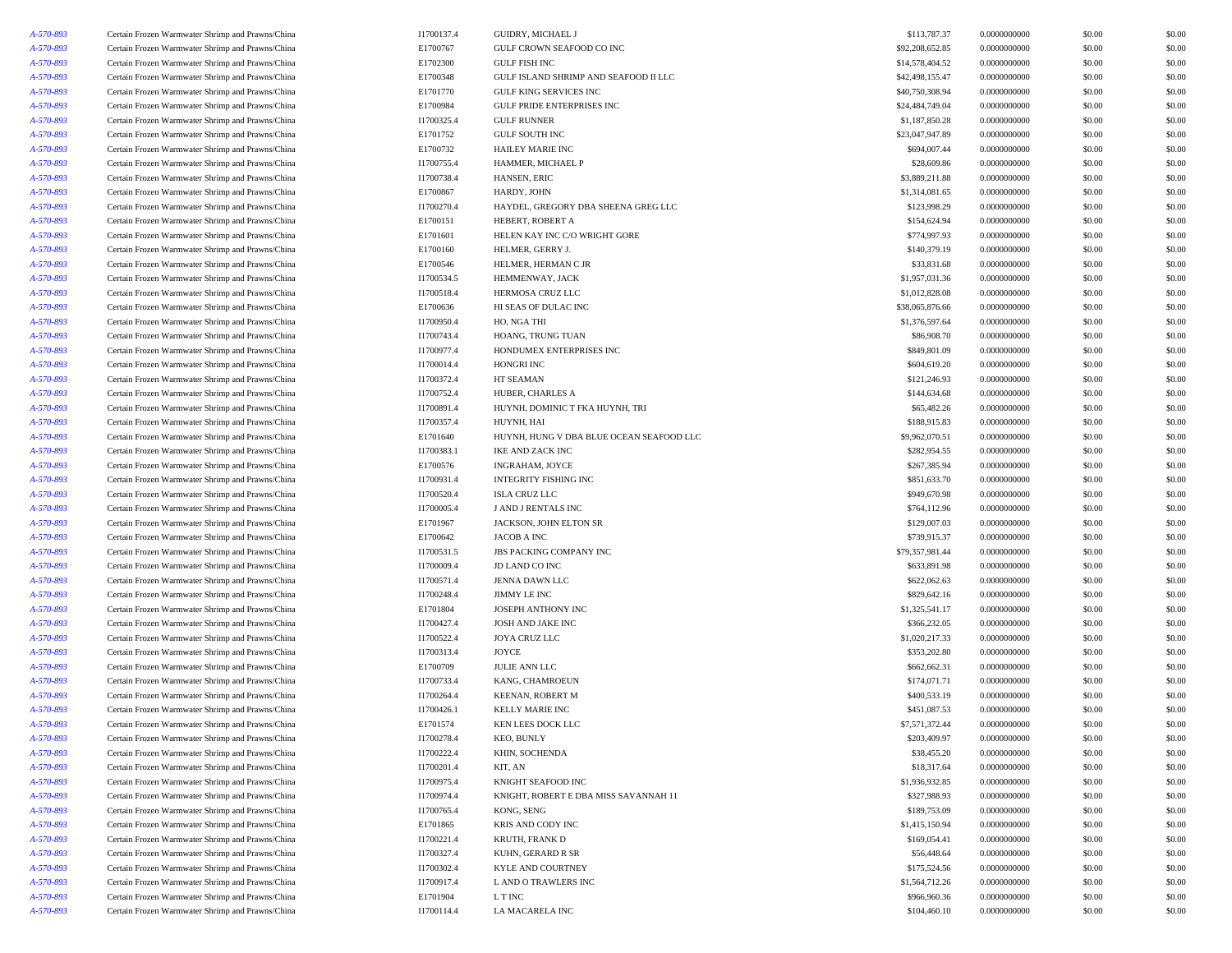| A-570-893              | Certain Frozen Warmwater Shrimp and Prawns/China | I1700039.4 | <b>LA PACHITA INC</b>                       | \$577,418.91     | 0.0000000000                 | \$0.00           | \$0.00           |
|------------------------|--------------------------------------------------|------------|---------------------------------------------|------------------|------------------------------|------------------|------------------|
| A-570-893              | Certain Frozen Warmwater Shrimp and Prawns/China | I1701005.4 | <b>LABAUVE INC</b>                          | \$451,853.38     | 0.0000000000                 | \$0.00           | \$0.00           |
| A-570-893              | Certain Frozen Warmwater Shrimp and Prawns/China | 11700306.4 | <b>LADY GWEN DOE</b>                        | \$371,866.20     | 0.0000000000                 | \$0.00           | \$0.00           |
| A-570-893              | Certain Frozen Warmwater Shrimp and Prawns/China | E1701915   | <b>LADY MARIE INC</b>                       | \$1,175,769.22   | 0.0000000000                 | \$0.00           | \$0.00           |
| A-570-893              | Certain Frozen Warmwater Shrimp and Prawns/China | I1700435.1 | <b>LADY TONI INC</b>                        | \$417,253.38     | 0.0000000000                 | \$0.00           | \$0.00           |
| A-570-893              | Certain Frozen Warmwater Shrimp and Prawns/China | E1700442   | LAFITTE FROZEN FOODS CORPORATION            | \$129,682,724.71 | 0.0000000000                 | \$0.00           | \$0.00           |
| A-570-893              | Certain Frozen Warmwater Shrimp and Prawns/China | E1701367   | LAGASSE, MICHAEL DBA BONNIE DIANA           | \$630,586.99     | 0.0000000000                 | \$0.00           | \$0.00           |
| A-570-893              | Certain Frozen Warmwater Shrimp and Prawns/China | E1702334   | LAM, HIEP TAN                               | \$79,153.04      | 0.0000000000                 | \$0.00           | \$0.00           |
| A-570-893              | Certain Frozen Warmwater Shrimp and Prawns/China | I1700751.4 | LAM, LEE PHENH                              | \$58,606.62      | 0.0000000000                 | \$0.00           | \$0.00           |
| A-570-893              | Certain Frozen Warmwater Shrimp and Prawns/China | E1702340   | LAM, PHAN                                   | \$728,367.61     | 0.0000000000                 | \$0.00           | \$0.00           |
| A-570-893              | Certain Frozen Warmwater Shrimp and Prawns/China | I1700535.4 | <b>LANCERO INC</b>                          | \$1,185,787.11   | 0.0000000000                 | \$0.00           | \$0.00           |
| A-570-893              | Certain Frozen Warmwater Shrimp and Prawns/China | E1700551   | LANDRY, ROBERT E                            | \$85,863.00      | 0.0000000000                 | \$0.00           | \$0.00           |
| A-570-893              | Certain Frozen Warmwater Shrimp and Prawns/China | E1700254   | LASSEIGNE, FLOYD                            | \$71,921.00      | 0.0000000000                 | \$0.00           | \$0.00           |
| A-570-893              | Certain Frozen Warmwater Shrimp and Prawns/China | I1700202.4 | LAT, CHHIET                                 | \$198,057.01     | 0.0000000000                 | \$0.00           | \$0.00           |
| A-570-893              | Certain Frozen Warmwater Shrimp and Prawns/China | I1700198.4 | LE FAMILY INC                               | \$1,160,305.64   | 0.0000000000                 | \$0.00           | \$0.00           |
| A-570-893              | Certain Frozen Warmwater Shrimp and Prawns/China | I1700737.4 | LE, HUNG                                    | \$111,770.86     | 0.0000000000                 | \$0.00           | \$0.00           |
| A-570-893              | Certain Frozen Warmwater Shrimp and Prawns/China | I1700246.4 | LE, KEVIN M                                 | \$260,383.79     | 0.0000000000                 | \$0.00           | \$0.00           |
| A-570-893              | Certain Frozen Warmwater Shrimp and Prawns/China | I1700200.4 | LE, KHOA HONG                               | \$123,700.64     | 0.0000000000                 | \$0.00           | \$0.00           |
| A-570-893              | Certain Frozen Warmwater Shrimp and Prawns/China | I1700277.4 | LE, KY VAN                                  | \$172,133.40     | 0.0000000000                 | \$0.00           | \$0.00           |
| A-570-893              | Certain Frozen Warmwater Shrimp and Prawns/China | E1702171   | LE, MINH VAN DBA CAPT PHILLIP               | \$1,124,159.02   | 0.0000000000                 | \$0.00           | \$0.00           |
| A-570-893              | Certain Frozen Warmwater Shrimp and Prawns/China | E1702165   | LE, MINH VAN DBA ST PHILLIP INC             | \$1,089,225.46   | 0.0000000000                 | \$0.00           | \$0.00           |
| A-570-893              | Certain Frozen Warmwater Shrimp and Prawns/China | E1701126   | LE, PHAT AND TRAN, LE                       | \$981,381.08     | 0.0000000000                 | \$0.00           | \$0.00           |
| A-570-893              | Certain Frozen Warmwater Shrimp and Prawns/China | I1700285.4 | LE, QUE VAN                                 | \$54,388.60      | 0.0000000000                 | \$0.00           | \$0.00           |
| A-570-893              | Certain Frozen Warmwater Shrimp and Prawns/China | E1701397   | LE, TONY                                    | \$78,822.24      | 0.0000000000                 | \$0.00           | \$0.00           |
| A-570-893              | Certain Frozen Warmwater Shrimp and Prawns/China | I1700961.4 | LEBLANC, GARETH R JR                        | \$659,341.91     | 0.0000000000                 | \$0.00           | \$0.00           |
| A-570-893              | Certain Frozen Warmwater Shrimp and Prawns/China | E1702189   | LEBLANC, LANVIN J                           | \$200,065.62     | 0.0000000000                 | \$0.00           | \$0.00           |
| A-570-893              | Certain Frozen Warmwater Shrimp and Prawns/China | I1700157.4 | LEBLANC, MARTY                              | \$92,390.22      | 0.0000000000                 | \$0.00           | \$0.00           |
| A-570-893              | Certain Frozen Warmwater Shrimp and Prawns/China | E1700195   | LEBOUEF, LESLIE                             | \$93,477.13      | 0.0000000000                 | \$0.00           | \$0.00           |
|                        | Certain Frozen Warmwater Shrimp and Prawns/China | I1700982.4 | LECOMPTE, JESSE JR DBA BOAT JOSEY WALES LLC | \$724,881.82     | 0.0000000000                 | \$0.00           | \$0.00           |
| A-570-893<br>A-570-893 | Certain Frozen Warmwater Shrimp and Prawns/China | I1700527.4 | <b>LIBERTAD FISHERIES INC</b>               | \$865,376.51     | 0.0000000000                 | \$0.00           | \$0.00           |
|                        |                                                  | I1700331.5 | LICATINO, DANIEL JR                         | \$109,350.94     | 0.0000000000                 | \$0.00           | \$0.00           |
| A-570-893              | Certain Frozen Warmwater Shrimp and Prawns/China |            |                                             |                  |                              |                  |                  |
| A-570-893<br>A-570-893 | Certain Frozen Warmwater Shrimp and Prawns/China | I1700956.4 | LIL ROBBIE INC                              | \$92,455.54      | 0.0000000000                 | \$0.00           | \$0.00           |
|                        | Certain Frozen Warmwater Shrimp and Prawns/China | I1700624.4 | LINDA CRUZ LLC                              | \$911,182.38     | 0.0000000000                 | \$0.00           | \$0.00           |
| A-570-893              | Certain Frozen Warmwater Shrimp and Prawns/China | I1700308.4 | LINDA JUNE<br>LITTLE DAVID GULF TRAWLER INC | \$20,288.96      | 0.0000000000<br>0.0000000000 | \$0.00<br>\$0.00 | \$0.00<br>\$0.00 |
| A-570-893              | Certain Frozen Warmwater Shrimp and Prawns/China | E1700594   |                                             | \$882,640.90     |                              |                  |                  |
| A-570-893              | Certain Frozen Warmwater Shrimp and Prawns/China | E1700702   | LITTLE ERNIE GULF TRAWLER INC               | \$900,491.40     | 0.0000000000                 | \$0.00           | \$0.00           |
| A-570-893              | Certain Frozen Warmwater Shrimp and Prawns/China | I1700434.4 | LITTLE KEN INC                              | \$361,492.85     | 0.0000000000                 | \$0.00           | \$0.00           |
| A-570-893              | Certain Frozen Warmwater Shrimp and Prawns/China | I1700747.4 | LIV, NIEM                                   | \$185,169.17     | 0.0000000000                 | \$0.00           | \$0.00           |
| A-570-893              | Certain Frozen Warmwater Shrimp and Prawns/China | I1700942.4 | LONG, ROBERT DBA PREDATOR INC               | \$526,366.42     | 0.0000000000                 | \$0.00           | \$0.00           |
| A-570-893              | Certain Frozen Warmwater Shrimp and Prawns/China | E1701739   | LOUISIANA GULF SHRIMP LLC                   | \$1,074,498.83   | 0.0000000000                 | \$0.00           | \$0.00           |
| A-570-893              | Certain Frozen Warmwater Shrimp and Prawns/China | I1700988.1 | LOUISIANA SHRIMP AND PACKING INC            | \$35,584,272.35  | 0.0000000000                 | \$0.00           | \$0.00           |
| A-570-893              | Certain Frozen Warmwater Shrimp and Prawns/China | I1700192.4 | LUONG, THU X                                | \$69,963.54      | 0.0000000000                 | \$0.00           | \$0.00           |
| A-570-893              | Certain Frozen Warmwater Shrimp and Prawns/China | I1700500.4 | MADERA CRUZ LLC                             | \$1,192,901.64   | 0.0000000000                 | \$0.00           | \$0.00           |
| A-570-893              | Certain Frozen Warmwater Shrimp and Prawns/China | I1700547   | <b>MADISON SEAFOOD</b>                      | \$4,208,083.59   | 0.0000000000                 | \$0.00           | \$0.00           |
| A-570-893              | Certain Frozen Warmwater Shrimp and Prawns/China | E1702124   | MALIBU                                      | \$895,003.77     | 0.0000000000                 | \$0.00           | \$0.00           |
| A-570-893              | Certain Frozen Warmwater Shrimp and Prawns/China | I1700569.4 | MALOLO LLC                                  | \$680,678.43     | 0.0000000000                 | \$0.00           | \$0.00           |
| A-570-893              | Certain Frozen Warmwater Shrimp and Prawns/China | I1700078.4 | <b>MANTEO SHRIMP CO</b>                     | \$811,374.53     | 0.0000000000                 | \$0.00           | \$0.00           |
| A-570-893              | Certain Frozen Warmwater Shrimp and Prawns/China | I1700292.4 | MAO, CHANDARASY                             | \$172,876.23     | 0.0000000000                 | \$0.00           | \$0.00           |
| A-570-893              | Certain Frozen Warmwater Shrimp and Prawns/China | 11700861.4 | MAO, KIM                                    | \$220,473.28     | 0.0000000000                 | \$0.00           | \$0.00           |
| A-570-893              | Certain Frozen Warmwater Shrimp and Prawns/China | I1700042.4 | <b>MARCO CORP</b>                           | \$650,260.26     | 0.0000000000                 | \$0.00           | \$0.00           |
| A-570-893              | Certain Frozen Warmwater Shrimp and Prawns/China | E1700240   | MARENO, ANSLEY                              | \$203,795.76     | 0.0000000000                 | \$0.00           | \$0.00           |
| A-570-893              | Certain Frozen Warmwater Shrimp and Prawns/China | E1700246   | MARENO, KENNETH                             | \$207,673.61     | 0.0000000000                 | \$0.00           | \$0.00           |
| A-570-893              | Certain Frozen Warmwater Shrimp and Prawns/China | I1700401.4 | <b>MARIA ELENA INC</b>                      | \$71,311.42      | 0.0000000000                 | \$0.00           | \$0.00           |
| A-570-893              | Certain Frozen Warmwater Shrimp and Prawns/China | I1700538.1 | MARIACHI TRAWLERS INC                       | \$680,587.78     | 0.0000000000                 | \$0.00           | \$0.00           |
| A-570-893              | Certain Frozen Warmwater Shrimp and Prawns/China | E1701898   | <b>MARIE TERESA INC</b>                     | \$1,386,336.16   | 0.0000000000                 | \$0.00           | \$0.00           |
| A-570-893              | Certain Frozen Warmwater Shrimp and Prawns/China | I1700378.4 | MARY BEA INC                                | \$1,157,472.67   | 0.0000000000                 | \$0.00           | \$0.00           |
| A-570-893              | Certain Frozen Warmwater Shrimp and Prawns/China | I1700314.4 | <b>MASTER ALSTON</b>                        | \$1,082,488.99   | 0.0000000000                 | \$0.00           | \$0.00           |
| A-570-893              | Certain Frozen Warmwater Shrimp and Prawns/China | E1701029   | MASTER GERALD TRAWLERS INC                  | \$1,349,747.63   | 0.0000000000                 | \$0.00           | \$0.00           |
| A-570-893              | Certain Frozen Warmwater Shrimp and Prawns/China | E1700449   | MASTER JIMBO INC                            | \$430,945.70     | 0.0000000000                 | \$0.00           | \$0.00           |
| A-570-893              | Certain Frozen Warmwater Shrimp and Prawns/China | I1700431.4 | MASTER KEN INC                              | \$474,057.18     | 0.0000000000                 | \$0.00           | \$0.00           |
| A-570-893              | Certain Frozen Warmwater Shrimp and Prawns/China | E1700833   | <b>MASTER MIKE INC</b>                      | \$1,392,512.83   | 0.0000000000                 | \$0.00           | \$0.00           |
| A-570-893              | Certain Frozen Warmwater Shrimp and Prawns/China | E1701017   | MASTER RONALD INC DBA RONALD E              | \$1,241,223.98   | 0.0000000000                 | \$0.00           | \$0.00           |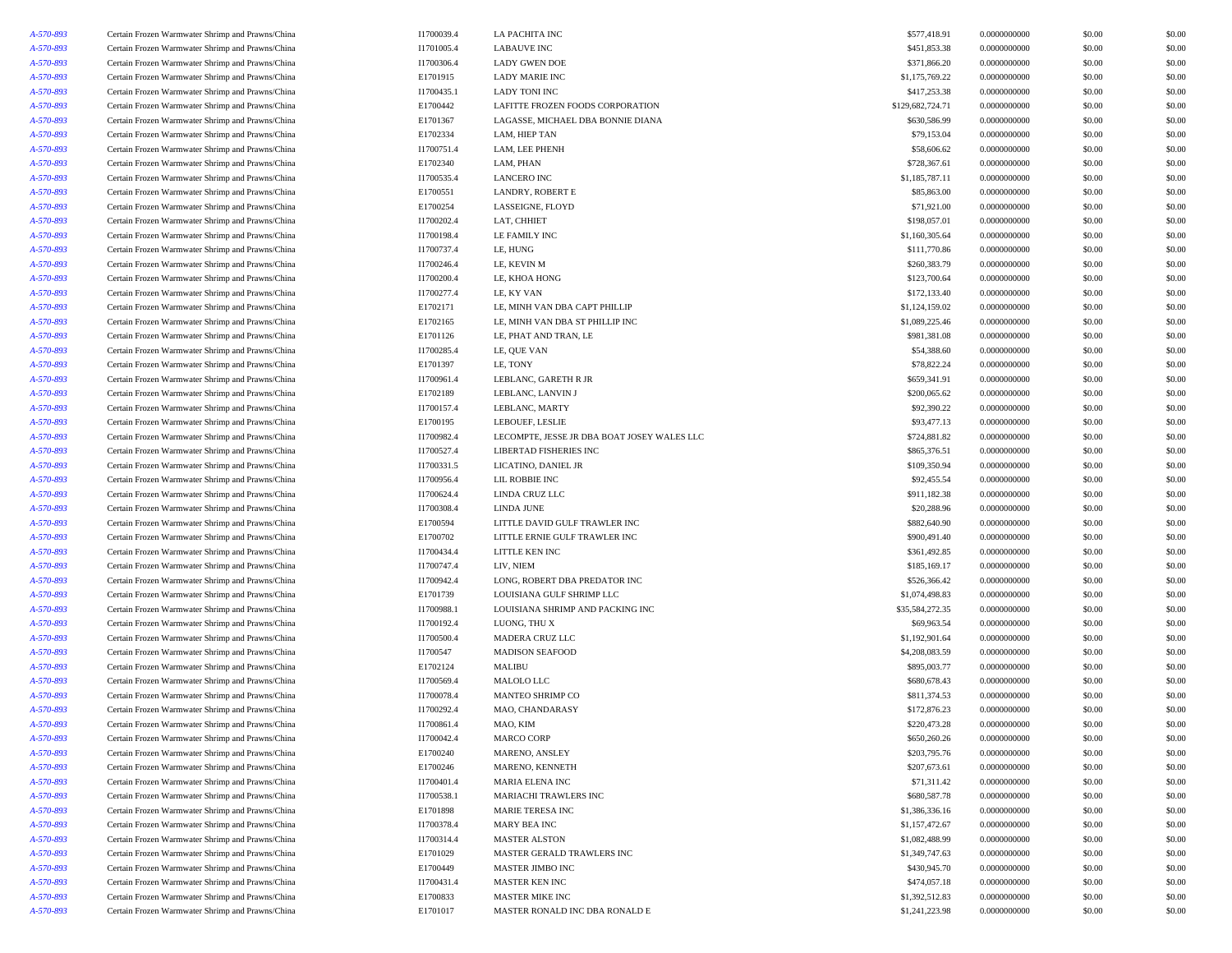| A-570-893 | Certain Frozen Warmwater Shrimp and Prawns/China | E1700564   | MATHERNE, JAMES J JR                       | \$144,977.02    | 0.0000000000 | \$0.00 | \$0.00 |
|-----------|--------------------------------------------------|------------|--------------------------------------------|-----------------|--------------|--------|--------|
| A-570-893 | Certain Frozen Warmwater Shrimp and Prawns/China | E1700557   | MATHERNE, JAMES J SR                       | \$170,805.10    | 0.0000000000 | \$0.00 | \$0.00 |
| A-570-893 | Certain Frozen Warmwater Shrimp and Prawns/China | I1700539.4 | MAVAR, MARK D                              | \$25,142,298.17 | 0.0000000000 | \$0.00 | \$0.00 |
| A-570-893 | Certain Frozen Warmwater Shrimp and Prawns/China | I1700181.4 | MCANESPY, HENRY                            | \$131,041.88    | 0.0000000000 | \$0.00 | \$0.00 |
| A-570-893 | Certain Frozen Warmwater Shrimp and Prawns/China | I1700180.4 | MCANESPY, LOUIS                            | \$76,830.91     | 0.0000000000 | \$0.00 | \$0.00 |
| A-570-893 | Certain Frozen Warmwater Shrimp and Prawns/China | E1700752   | MCCLELLAN, EUGENE GARDNER DBA MISS GEORGIA | \$249,965.45    | 0.0000000000 | \$0.00 | \$0.00 |
| A-570-893 | Certain Frozen Warmwater Shrimp and Prawns/China | I1700553.4 | MILLIS, TIMMIE LEE                         | \$280,765.51    | 0.0000000000 | \$0.00 | \$0.00 |
| A-570-893 | Certain Frozen Warmwater Shrimp and Prawns/China | I1700425.4 | MISS ADRIANNA INC                          | \$328,223.43    | 0.0000000000 | \$0.00 | \$0.00 |
| A-570-893 | Certain Frozen Warmwater Shrimp and Prawns/China | E1701783   | MISS ASHLEIGH INC                          | \$1,350,212.83  | 0.0000000000 | \$0.00 | \$0.00 |
| A-570-893 | Certain Frozen Warmwater Shrimp and Prawns/China | E1701799   | MISS BARBARA INC                           | \$1,215,171.71  | 0.0000000000 | \$0.00 | \$0.00 |
| A-570-893 | Certain Frozen Warmwater Shrimp and Prawns/China | E1700660   | MISS BERNADETTE A INC                      | \$856,990.42    | 0.0000000000 | \$0.00 | \$0.00 |
| A-570-893 | Certain Frozen Warmwater Shrimp and Prawns/China | I1700832.4 | MISS CANDACE NICOLE INC                    | \$1,171,865.42  | 0.0000000000 | \$0.00 | \$0.00 |
| A-570-893 | Certain Frozen Warmwater Shrimp and Prawns/China | I1700915.4 | MISS CAROLINE INC                          | \$823,250.06    | 0.0000000000 | \$0.00 | \$0.00 |
| A-570-893 | Certain Frozen Warmwater Shrimp and Prawns/China | I1701009.4 | MISS CAROLYN LOUISE INC                    | \$1,451,503.00  | 0.0000000000 | \$0.00 | \$0.00 |
| A-570-893 | Certain Frozen Warmwater Shrimp and Prawns/China | I1700609.4 | MISS CLEDA JO INC                          | \$1,201,584.46  | 0.0000000000 | \$0.00 | \$0.00 |
| A-570-893 | Certain Frozen Warmwater Shrimp and Prawns/China | I1700429.4 | MISS DANIELLE GULF TRAWLER INC             | \$804,682.62    | 0.0000000000 | \$0.00 | \$0.00 |
| A-570-893 | Certain Frozen Warmwater Shrimp and Prawns/China | E1700721   | MISS ELLIE INC                             | \$632,219.01    | 0.0000000000 | \$0.00 | \$0.00 |
| A-570-893 | Certain Frozen Warmwater Shrimp and Prawns/China | I1700007.4 | <b>MISS FINA INC</b>                       | \$691,595.87    | 0.0000000000 | \$0.00 | \$0.00 |
| A-570-893 | Certain Frozen Warmwater Shrimp and Prawns/China | E1701788   | MISS HANNAH INC                            | \$1,475,230.08  | 0.0000000000 | \$0.00 | \$0.00 |
| A-570-893 | Certain Frozen Warmwater Shrimp and Prawns/China | I1700438.1 | MISS HILARY INC                            | \$850,384.82    | 0.0000000000 | \$0.00 | \$0.00 |
| A-570-893 | Certain Frozen Warmwater Shrimp and Prawns/China | I1700219.4 | MISS KANDY TRAN LLC                        | \$1,802,106.58  | 0.0000000000 | \$0.00 | \$0.00 |
| A-570-893 | Certain Frozen Warmwater Shrimp and Prawns/China | I1700304.4 | <b>MISS KELSEY</b>                         | \$950,747.45    | 0.0000000000 | \$0.00 | \$0.00 |
| A-570-893 | Certain Frozen Warmwater Shrimp and Prawns/China | E1701778   | MISS LORAINE INC                           | \$1,065,320.71  | 0.0000000000 | \$0.00 | \$0.00 |
| A-570-893 | Certain Frozen Warmwater Shrimp and Prawns/China | E1701722   | <b>MISS LORIE</b>                          | \$913,536.14    | 0.0000000000 | \$0.00 | \$0.00 |
| A-570-893 | Certain Frozen Warmwater Shrimp and Prawns/China | E1700691   | MISS MADELINE INC                          | \$876,065.26    | 0.0000000000 | \$0.00 | \$0.00 |
| A-570-893 | Certain Frozen Warmwater Shrimp and Prawns/China | I1700932.4 | <b>MISS MARIE INC</b>                      | \$656,075.14    | 0.0000000000 | \$0.00 | \$0.00 |
| A-570-893 | Certain Frozen Warmwater Shrimp and Prawns/China | I1700827.4 | MISS MARILYN LOUISE INC                    | \$1,102,701.20  | 0.0000000000 | \$0.00 | \$0.00 |
| A-570-893 | Certain Frozen Warmwater Shrimp and Prawns/China | E1701927   | MISS MARISSA INC                           | \$755,259.48    | 0.0000000000 | \$0.00 | \$0.00 |
| A-570-893 | Certain Frozen Warmwater Shrimp and Prawns/China | I1700996.4 | MISS VERNA INC                             | \$797,399.91    | 0.0000000000 | \$0.00 | \$0.00 |
| A-570-893 | Certain Frozen Warmwater Shrimp and Prawns/China | I1700405.1 | MISS WINNIE INC                            | \$689,537.30    | 0.0000000000 | \$0.00 | \$0.00 |
| A-570-893 | Certain Frozen Warmwater Shrimp and Prawns/China | I1700382.4 | <b>MIZ SHIRLEY INC</b>                     | \$621,804.66    | 0.0000000000 | \$0.00 | \$0.00 |
| A-570-893 | Certain Frozen Warmwater Shrimp and Prawns/China | E1700816   | MOLL, JERRY JR                             | \$45,847.29     | 0.0000000000 | \$0.00 | \$0.00 |
| A-570-893 | Certain Frozen Warmwater Shrimp and Prawns/China | E1701165   | MOM AND DAD INC                            | \$378,832.80    | 0.0000000000 | \$0.00 | \$0.00 |
| A-570-893 | Certain Frozen Warmwater Shrimp and Prawns/China | I1700112.4 | MOORE, RICHARD E DBA JP MOORE INC          | \$466,988.44    | 0.0000000000 | \$0.00 | \$0.00 |
| A-570-893 | Certain Frozen Warmwater Shrimp and Prawns/China | E1702208   | MORRISON, STEPHEN D JR                     | \$497,369.66    | 0.0000000000 | \$0.00 | \$0.00 |
| A-570-893 | Certain Frozen Warmwater Shrimp and Prawns/China | E1700570   | MUTH, GARY J SR                            | \$149,999.45    | 0.0000000000 | \$0.00 | \$0.00 |
| A-570-893 | Certain Frozen Warmwater Shrimp and Prawns/China | I1700587.4 | MY THREE SONS INC                          | \$172,583.65    | 0.0000000000 | \$0.00 | \$0.00 |
| A-570-893 | Certain Frozen Warmwater Shrimp and Prawns/China | I1700462.4 | NANCY JOY INC                              | \$694,079.96    | 0.0000000000 | \$0.00 | \$0.00 |
| A-570-893 | Certain Frozen Warmwater Shrimp and Prawns/China | I1700360.5 | NAQUIN, ANTOINE JR                         | \$157,680.62    | 0.0000000000 | \$0.00 | \$0.00 |
| A-570-893 | Certain Frozen Warmwater Shrimp and Prawns/China | I1700567.4 | <b>NAUTILUS LLC</b>                        | \$793,832.98    | 0.0000000000 | \$0.00 | \$0.00 |
| A-570-893 | Certain Frozen Warmwater Shrimp and Prawns/China | E1702183   | NGO, DUC NGOC                              | \$329,727.35    | 0.0000000000 | \$0.00 | \$0.00 |
| A-570-893 | Certain Frozen Warmwater Shrimp and Prawns/China | I1700744.4 | NGO, VU HOANG                              | \$312,088.36    | 0.0000000000 | \$0.00 | \$0.00 |
| A-570-893 | Certain Frozen Warmwater Shrimp and Prawns/China | E1702148   | NGUYEN, ANDY THUY                          | \$942,269.23    | 0.0000000000 | \$0.00 | \$0.00 |
| A-570-893 | Certain Frozen Warmwater Shrimp and Prawns/China | E1702071   | NGUYEN, BA                                 | \$86,876.55     | 0.0000000000 | \$0.00 | \$0.00 |
| A-570-893 | Certain Frozen Warmwater Shrimp and Prawns/China | E1701138   | NGUYEN, BE                                 | \$60,173.29     | 0.0000000000 | \$0.00 | \$0.00 |
| A-570-893 | Certain Frozen Warmwater Shrimp and Prawns/China | I1700762.4 | <b>NGUYEN, BINH V</b>                      | \$219,813.20    | 0.0000000000 | \$0.00 | \$0.00 |
| A-570-893 | Certain Frozen Warmwater Shrimp and Prawns/China | E1702112   | NGUYEN, BINH VAN                           | \$642,754.05    | 0.0000000000 | \$0.00 | \$0.00 |
| A-570-893 | Certain Frozen Warmwater Shrimp and Prawns/China | I1700199.4 | NGUYEN, CANH DBA SIM CORPORATION           | \$276,510.53    | 0.0000000000 | \$0.00 | \$0.00 |
| A-570-893 | Certain Frozen Warmwater Shrimp and Prawns/China | E1702101   | NGUYEN, CHUC TAN                           | \$1,424,215.11  | 0.0000000000 | \$0.00 | \$0.00 |
| A-570-893 | Certain Frozen Warmwater Shrimp and Prawns/China | E1702083   | NGUYEN, DANG                               | \$1,547,956.14  | 0.0000000000 | \$0.00 | \$0.00 |
| A-570-893 | Certain Frozen Warmwater Shrimp and Prawns/China | E1702346   | NGUYEN, DAY                                | \$41,956.38     | 0.0000000000 | \$0.00 | \$0.00 |
| A-570-893 | Certain Frozen Warmwater Shrimp and Prawns/China | E1701052   | NGUYEN, DINH DBA BIG LUCAS                 | \$1,092,566.62  | 0.0000000000 | \$0.00 | \$0.00 |
| A-570-893 | Certain Frozen Warmwater Shrimp and Prawns/China | E1701058   | NGUYEN, DINH DBA ST LUCAS                  | \$823,535.07    | 0.0000000000 | \$0.00 | \$0.00 |
| A-570-893 | Certain Frozen Warmwater Shrimp and Prawns/China | I1700237.4 | NGUYEN, DUC                                | \$203,584.71    | 0.0000000000 | \$0.00 | \$0.00 |
| A-570-893 | Certain Frozen Warmwater Shrimp and Prawns/China | E1701415   | NGUYEN, DUNG                               | \$51,828.90     | 0.0000000000 | \$0.00 | \$0.00 |
| A-570-893 | Certain Frozen Warmwater Shrimp and Prawns/China | I1700863.4 | NGUYEN, GIAU V                             | \$142,541.27    | 0.0000000000 | \$0.00 | \$0.00 |
| A-570-893 | Certain Frozen Warmwater Shrimp and Prawns/China | I1700860.4 | NGUYEN, HA                                 | \$165,102.44    | 0.0000000000 | \$0.00 | \$0.00 |
| A-570-893 | Certain Frozen Warmwater Shrimp and Prawns/China | E1702351   | NGUYEN, HAN VAN                            | \$634,291.56    | 0.0000000000 | \$0.00 | \$0.00 |
| A-570-893 | Certain Frozen Warmwater Shrimp and Prawns/China | E1701677   | NGUYEN, HANH                               | \$478,447.57    | 0.0000000000 | \$0.00 | \$0.00 |
| A-570-893 | Certain Frozen Warmwater Shrimp and Prawns/China | E1701758   | NGUYEN, HARRY DBA HARRY AND MARK INC       | \$880,332.92    | 0.0000000000 | \$0.00 | \$0.00 |
| A-570-893 | Certain Frozen Warmwater Shrimp and Prawns/China | I1700758.4 | NGUYEN, HENRY TRANG                        | \$201,857.52    | 0.0000000000 | \$0.00 | \$0.00 |
| A-570-893 | Certain Frozen Warmwater Shrimp and Prawns/China | E1701648   | NGUYEN, HIEN                               | \$649,628.44    | 0.0000000000 | \$0.00 | \$0.00 |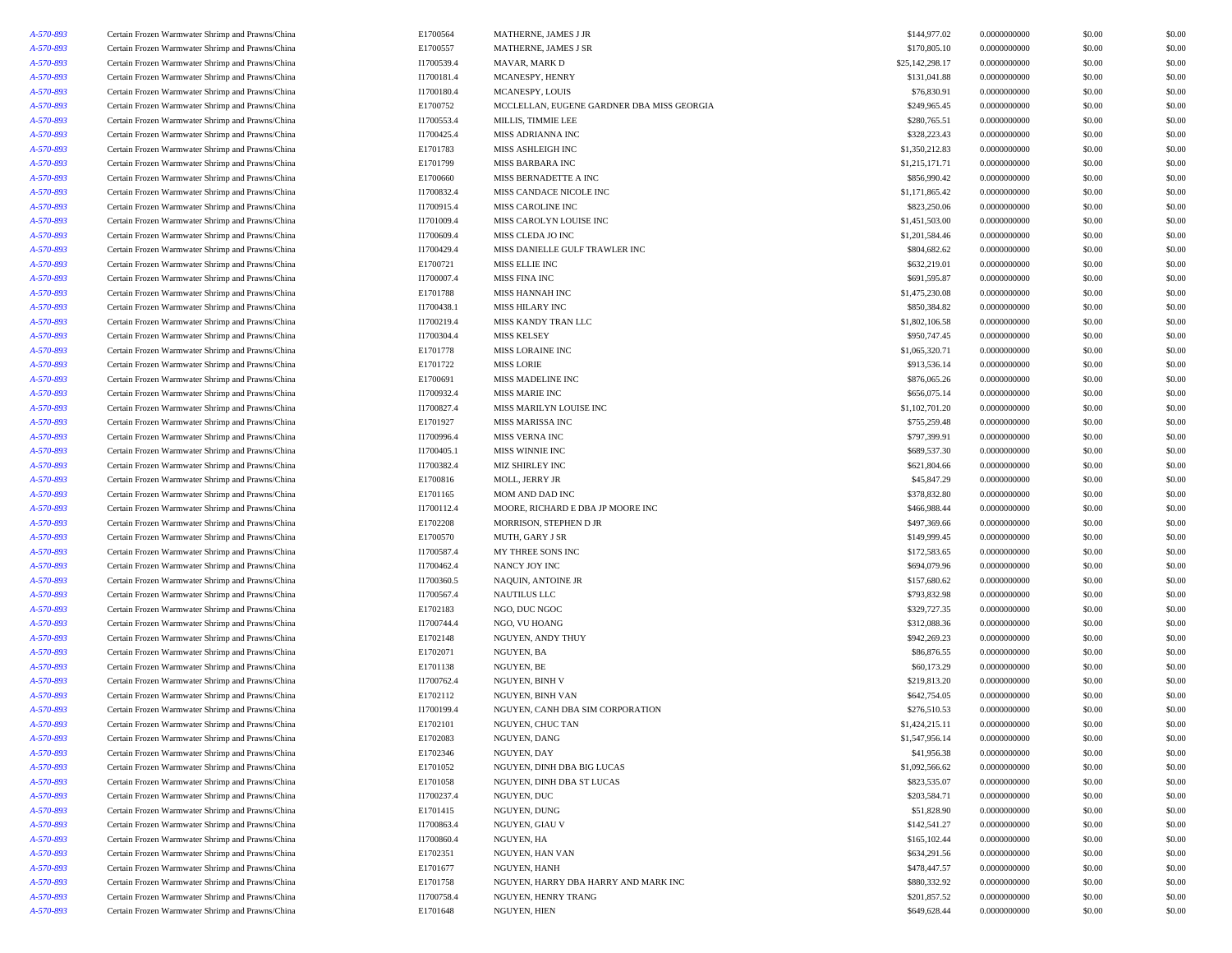| A-570-893 | Certain Frozen Warmwater Shrimp and Prawns/China | I1700223.4 | NGUYEN, HOANG                        | \$409,637.12    | 0.0000000000 | \$0.00 | \$0.00 |
|-----------|--------------------------------------------------|------------|--------------------------------------|-----------------|--------------|--------|--------|
| A-570-893 | Certain Frozen Warmwater Shrimp and Prawns/China | E1702154   | NGUYEN, HUNG MANH                    | \$1,034,367.37  | 0.0000000000 | \$0.00 | \$0.00 |
| A-570-893 | Certain Frozen Warmwater Shrimp and Prawns/China | I1700266.4 | NGUYEN, HUNG V                       | \$184,543.39    | 0.0000000000 | \$0.00 | \$0.00 |
| A-570-893 | Certain Frozen Warmwater Shrimp and Prawns/China | E1701463   | NGUYEN, JEFFERSON                    | \$57,230.45     | 0.0000000000 | \$0.00 | \$0.00 |
| A-570-893 | Certain Frozen Warmwater Shrimp and Prawns/China | E1701824   | NGUYEN, KIM MAI                      | \$1,633,764.17  | 0.0000000000 | \$0.00 | \$0.00 |
| A-570-893 | Certain Frozen Warmwater Shrimp and Prawns/China | E1701132   | NGUYEN, LAM VAN                      | \$1,045,947.31  | 0.0000000000 | \$0.00 | \$0.00 |
| A-570-893 | Certain Frozen Warmwater Shrimp and Prawns/China | E1701796   | NGUYEN, LANG                         | \$300,867.58    | 0.0000000000 | \$0.00 | \$0.00 |
| A-570-893 | Certain Frozen Warmwater Shrimp and Prawns/China | I1700869.4 | NGUYEN, LAP VAN                      | \$210,949.91    | 0.0000000000 | \$0.00 | \$0.00 |
| A-570-893 | Certain Frozen Warmwater Shrimp and Prawns/China | I1700413.4 | NGUYEN, LIEN THI                     | \$144,649.36    | 0.0000000000 | \$0.00 | \$0.00 |
| A-570-893 | Certain Frozen Warmwater Shrimp and Prawns/China | I1700276.4 | NGUYEN, LONG THANH                   | \$94,534.08     | 0.0000000000 | \$0.00 | \$0.00 |
| A-570-893 | Certain Frozen Warmwater Shrimp and Prawns/China | I1700867.4 | NGUYEN, LUOM T                       | \$187,078.52    | 0.0000000000 | \$0.00 | \$0.00 |
| A-570-893 | Certain Frozen Warmwater Shrimp and Prawns/China | I1700766.4 | NGUYEN, MAO V                        | \$73,434.76     | 0.0000000000 | \$0.00 | \$0.00 |
| A-570-893 | Certain Frozen Warmwater Shrimp and Prawns/China | E1702106   | NGUYEN, MARY                         | \$510,637.88    | 0.0000000000 | \$0.00 | \$0.00 |
| A-570-893 | Certain Frozen Warmwater Shrimp and Prawns/China | I1701002.5 | NGUYEN, MINH Q                       | \$1,238,713.74  | 0.0000000000 | \$0.00 | \$0.00 |
|           |                                                  | E1702327   | NGUYEN, MINH                         |                 |              |        |        |
| A-570-893 | Certain Frozen Warmwater Shrimp and Prawns/China |            |                                      | \$652,743.24    | 0.0000000000 | \$0.00 | \$0.00 |
| A-570-893 | Certain Frozen Warmwater Shrimp and Prawns/China | E1701563   | NGUYEN, MINH                         | \$206,291.75    | 0.0000000000 | \$0.00 | \$0.00 |
| A-570-893 | Certain Frozen Warmwater Shrimp and Prawns/China | I1700263.4 | NGUYEN, MUOI                         | \$431,422.22    | 0.0000000000 | \$0.00 | \$0.00 |
| A-570-893 | Certain Frozen Warmwater Shrimp and Prawns/China | E1702076   | NGUYEN, NAM VAN                      | \$41,444.27     | 0.0000000000 | \$0.00 | \$0.00 |
| A-570-893 | Certain Frozen Warmwater Shrimp and Prawns/China | E1702136   | NGUYEN, NGHIEP THANH DBA BETHANY INC | \$733,561.37    | 0.0000000000 | \$0.00 | \$0.00 |
| A-570-893 | Certain Frozen Warmwater Shrimp and Prawns/China | E1702130   | NGUYEN, NGHIEP THANH DBA SAINT CLARA | \$1,067,572.68  | 0.0000000000 | \$0.00 | \$0.00 |
| A-570-893 | Certain Frozen Warmwater Shrimp and Prawns/China | E1701812   | NGUYEN, NGOC TIM                     | \$207,419.00    | 0.0000000000 | \$0.00 | \$0.00 |
| A-570-893 | Certain Frozen Warmwater Shrimp and Prawns/China | I1700739.4 | NGUYEN, NGOC VAN                     | \$94,863.11     | 0.0000000000 | \$0.00 | \$0.00 |
| A-570-893 | Certain Frozen Warmwater Shrimp and Prawns/China | I1700244.4 | NGUYEN, NUONG DBA CAPT SANG LLC      | \$755,857.98    | 0.0000000000 | \$0.00 | \$0.00 |
| A-570-893 | Certain Frozen Warmwater Shrimp and Prawns/China | I1700746.4 | NGUYEN, QUYEN M                      | \$151,047.82    | 0.0000000000 | \$0.00 | \$0.00 |
| A-570-893 | Certain Frozen Warmwater Shrimp and Prawns/China | I1700528.4 | NGUYEN, ROE VAN                      | \$398,425.79    | 0.0000000000 | \$0.00 | \$0.00 |
| A-570-893 | Certain Frozen Warmwater Shrimp and Prawns/China | E1701818   | NGUYEN, ROSE DBA S AND T MARINE INC  | \$879,157.11    | 0.0000000000 | \$0.00 | \$0.00 |
| A-570-893 | Certain Frozen Warmwater Shrimp and Prawns/China | E1701670   | NGUYEN, ROSE DBA R AND C MARINE INC  | \$854,755.55    | 0.0000000000 | \$0.00 | \$0.00 |
| A-570-893 | Certain Frozen Warmwater Shrimp and Prawns/China | I1700105   | NGUYEN, SANG VAN                     | \$467,295.23    | 0.0000000000 | \$0.00 | \$0.00 |
| A-570-893 | Certain Frozen Warmwater Shrimp and Prawns/China | I1700234.4 | NGUYEN, SAU VAN                      | \$146,384.13    | 0.0000000000 | \$0.00 | \$0.00 |
| A-570-893 | Certain Frozen Warmwater Shrimp and Prawns/China | I1700756.4 | NGUYEN, TAI T                        | \$71,132.91     | 0.0000000000 | \$0.00 | \$0.00 |
| A-570-893 | Certain Frozen Warmwater Shrimp and Prawns/China | E1702089   | NGUYEN, TAM MINH                     | \$836,446.37    | 0.0000000000 | \$0.00 | \$0.00 |
| A-570-893 | Certain Frozen Warmwater Shrimp and Prawns/China | I1700239.4 | NGUYEN, TAM VAN                      | \$186,197.64    | 0.0000000000 | \$0.00 | \$0.00 |
| A-570-893 | Certain Frozen Warmwater Shrimp and Prawns/China | E1700974   | NGUYEN, TAN                          | \$429,534.54    | 0.0000000000 | \$0.00 | \$0.00 |
| A-570-893 | Certain Frozen Warmwater Shrimp and Prawns/China | E1701665   | NGUYEN, THU VAN                      | \$7,488,807.17  | 0.0000000000 | \$0.00 | \$0.00 |
| A-570-893 | Certain Frozen Warmwater Shrimp and Prawns/China | I1700749.4 | NGUYEN, THUONG VAN                   | \$321,414.41    | 0.0000000000 | \$0.00 | \$0.00 |
| A-570-893 | Certain Frozen Warmwater Shrimp and Prawns/China | E1701764   | NGUYEN, TRICH VAN                    | \$872,222.56    | 0.0000000000 | \$0.00 | \$0.00 |
| A-570-893 | Certain Frozen Warmwater Shrimp and Prawns/China | I1700761.4 | NGUYEN, TUNG                         | \$286,802.96    | 0.0000000000 | \$0.00 | \$0.00 |
| A-570-893 | Certain Frozen Warmwater Shrimp and Prawns/China | I1700895.4 | NGUYEN, VAN H                        | \$76,116.39     | 0.0000000000 | \$0.00 | \$0.00 |
| A-570-893 | Certain Frozen Warmwater Shrimp and Prawns/China | I1700260.4 | NGUYEN, VIET                         | \$413,343.52    | 0.0000000000 | \$0.00 | \$0.00 |
| A-570-893 | Certain Frozen Warmwater Shrimp and Prawns/China | I1700238.4 | NGUYEN, VU                           | \$130,286.96    | 0.0000000000 | \$0.00 | \$0.00 |
| A-570-893 | Certain Frozen Warmwater Shrimp and Prawns/China | I1700501.3 | NUESTRA CRUZ LLC                     | \$317,475.41    | 0.0000000000 | \$0.00 | \$0.00 |
| A-570-893 | Certain Frozen Warmwater Shrimp and Prawns/China | E1700457   | <b>NUNEZ SEAFOOD</b>                 | \$4,475,567.79  | 0.0000000000 | \$0.00 | \$0.00 |
| A-570-893 | Certain Frozen Warmwater Shrimp and Prawns/China | I1700065.4 | NUNEZ, CONRAD J                      | \$167,849.36    | 0.0000000000 | \$0.00 | \$0.00 |
| A-570-893 | Certain Frozen Warmwater Shrimp and Prawns/China | I1700734.4 | OCEAN EMPEROR INC                    | \$598,241.53    | 0.0000000000 | \$0.00 | \$0.00 |
| A-570-893 |                                                  | E1700170   | OCEAN HARVEST WHOLESALE INC          | \$30,502,720.30 | 0.0000000000 | \$0.00 | \$0.00 |
| A-570-893 | Certain Frozen Warmwater Shrimp and Prawns/China | E1701174   | OCEAN PRIDE SEAFOOD INC              | \$3,730,421.54  | 0.0000000000 | \$0.00 | \$0.00 |
|           | Certain Frozen Warmwater Shrimp and Prawns/China |            |                                      |                 | 0.0000000000 |        |        |
| A-570-893 | Certain Frozen Warmwater Shrimp and Prawns/China | E1700012   | OCEAN SELECT SEAFOOD LLC             | \$11,188,424.31 |              | \$0.00 | \$0.00 |
| A-570-893 | Certain Frozen Warmwater Shrimp and Prawns/China | E1702223   | OCEAN SPRINGS SEAFOOD MARKET INC     | \$20,791,490.62 | 0.0000000000 | \$0.00 | \$0.00 |
| A-570-893 | Certain Frozen Warmwater Shrimp and Prawns/China | E1701892   | OCEAN WIND INC                       | \$1,796,753.23  | 0.0000000000 | \$0.00 | \$0.00 |
| A-570-893 | Certain Frozen Warmwater Shrimp and Prawns/China | I1700685   | OCEANICA CRUZ LLC                    | \$1,333,074.16  | 0.0000000000 | \$0.00 | \$0.00 |
| A-570-893 | Certain Frozen Warmwater Shrimp and Prawns/China | I1700558.4 | ODIN LLC                             | \$632,198.63    | 0.0000000000 | \$0.00 | \$0.00 |
| A-570-893 | Certain Frozen Warmwater Shrimp and Prawns/China | I1700979.4 | OLANDER, RODNEY P                    | \$148,258.87    | 0.0000000000 | \$0.00 | \$0.00 |
| A-570-893 | Certain Frozen Warmwater Shrimp and Prawns/China | E1701545   | OLANDER, THOMAS                      | \$74,097.80     | 0.0000000000 | \$0.00 | \$0.00 |
| A-570-893 | Certain Frozen Warmwater Shrimp and Prawns/China | I1700235.4 | P T FISHERIES INC                    | \$402,905.34    | 0.0000000000 | \$0.00 | \$0.00 |
| A-570-893 | Certain Frozen Warmwater Shrimp and Prawns/China | E1701192   | PALMISANO, DANIEL                    | \$163,527.29    | 0.0000000000 | \$0.00 | \$0.00 |
| A-570-893 | Certain Frozen Warmwater Shrimp and Prawns/China | E1700439   | PALMISANO, DWAYNE JR                 | \$130,016.73    | 0.0000000000 | \$0.00 | \$0.00 |
| A-570-893 | Certain Frozen Warmwater Shrimp and Prawns/China | I1701001.1 | PAPA ROD INC                         | \$709,891.07    | 0.0000000000 | \$0.00 | \$0.00 |
| A-570-893 | Certain Frozen Warmwater Shrimp and Prawns/China | E1700063   | PARFAIT, ROBERT C SR                 | \$91,050.97     | 0.0000000000 | \$0.00 | \$0.00 |
| A-570-893 | Certain Frozen Warmwater Shrimp and Prawns/China | I1700196.4 | PARRIA, GAVINC                       | \$609,187.39    | 0.0000000000 | \$0.00 | \$0.00 |
| A-570-893 | Certain Frozen Warmwater Shrimp and Prawns/China | E1700843   | PARRIA, JERRY D                      | \$219,154.76    | 0.0000000000 | \$0.00 | \$0.00 |
| A-570-893 | Certain Frozen Warmwater Shrimp and Prawns/China | I1700085.4 | PARRIA, LOUIS III                    | \$338,389.91    | 0.0000000000 | \$0.00 | \$0.00 |
| A-570-893 | Certain Frozen Warmwater Shrimp and Prawns/China | I1700074.4 | PARRIA, LOUIS JR                     | \$564,646.02    | 0.0000000000 | \$0.00 | \$0.00 |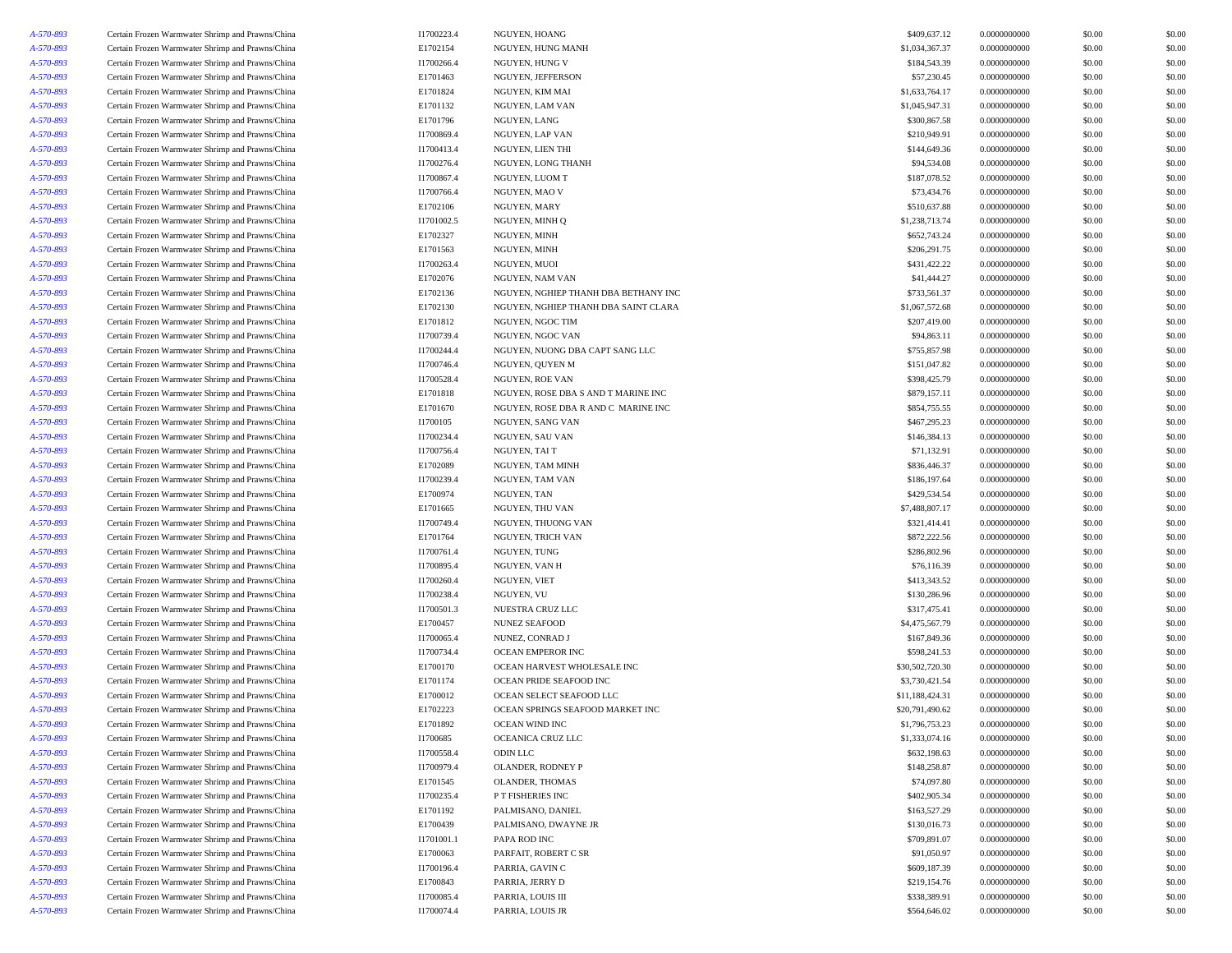| A-570-893 |                                                  | I1700075.4 |                                        | \$469,881.35    | 0.0000000000 | \$0.00 | \$0.00 |
|-----------|--------------------------------------------------|------------|----------------------------------------|-----------------|--------------|--------|--------|
|           | Certain Frozen Warmwater Shrimp and Prawns/China |            | PARRIA, RONALD                         |                 |              |        |        |
| A-570-893 | Certain Frozen Warmwater Shrimp and Prawns/China | E1700397   | PAUL PIAZZA AND SON INC                | \$90,653,011.01 | 0.0000000000 | \$0.00 | \$0.00 |
| A-570-893 | Certain Frozen Warmwater Shrimp and Prawns/China | E1700362   | PEARL INC DBA INDIAN RIDGE SHRIMP CO   | \$15,610,666.90 | 0.0000000000 | \$0.00 | \$0.00 |
| A-570-893 | Certain Frozen Warmwater Shrimp and Prawns/China | E1700715   | PELICAN POINT SEAFOOD INC              | \$835,212.55    | 0.0000000000 | \$0.00 | \$0.00 |
| A-570-893 | Certain Frozen Warmwater Shrimp and Prawns/China | I1700555.4 | PENNY V LLC                            | \$684,428.59    | 0.0000000000 | \$0.00 | \$0.00 |
| A-570-893 | Certain Frozen Warmwater Shrimp and Prawns/China | E1700128   | PERRIN, DAVID M                        | \$73,645.23     | 0.0000000000 | \$0.00 | \$0.00 |
| A-570-893 | Certain Frozen Warmwater Shrimp and Prawns/China | E1700140   | PERRIN, KENNETH V                      | \$40,127.01     | 0.0000000000 | \$0.00 | \$0.00 |
| A-570-893 | Certain Frozen Warmwater Shrimp and Prawns/China | I1700605.4 | PERSEVERANCE I LLC                     | \$671,164.50    | 0.0000000000 | \$0.00 | \$0.00 |
| A-570-893 | Certain Frozen Warmwater Shrimp and Prawns/China | E1701873   | PHAM, JOSEPH SON                       | \$1,006,532.13  | 0.0000000000 | \$0.00 | \$0.00 |
| A-570-893 | Certain Frozen Warmwater Shrimp and Prawns/China | E1702095   | PHAM, THANH DUC                        | \$1,073,383.61  | 0.0000000000 | \$0.00 | \$0.00 |
| A-570-893 | Certain Frozen Warmwater Shrimp and Prawns/China | E1700086   | PIZANI, TERRILL                        | \$257,043.89    | 0.0000000000 | \$0.00 | \$0.00 |
| A-570-893 | Certain Frozen Warmwater Shrimp and Prawns/China | E1700092   | PIZANI, TERRY JR                       | \$581,942.50    | 0.0000000000 | \$0.00 | \$0.00 |
| A-570-893 | Certain Frozen Warmwater Shrimp and Prawns/China | I1700272.4 | PLAISANCE, EARL J JR                   | \$94,635.89     | 0.0000000000 | \$0.00 | \$0.00 |
| A-570-893 | Certain Frozen Warmwater Shrimp and Prawns/China | I1700959.4 | PLAISANCE, KEITH                       | \$118,613.29    | 0.0000000000 | \$0.00 | \$0.00 |
| A-570-893 | Certain Frozen Warmwater Shrimp and Prawns/China | I1700468.4 | PLATA CRUZ LLC                         | \$1,112,513.48  | 0.0000000000 | \$0.00 | \$0.00 |
| A-570-893 | Certain Frozen Warmwater Shrimp and Prawns/China | I1700281.4 | PLORK, PHAN                            | \$210,929.92    | 0.0000000000 | \$0.00 | \$0.00 |
| A-570-893 | Certain Frozen Warmwater Shrimp and Prawns/China | E1701022   | POC TAL TRAWLERS INC DBA BEN AND CASEY | \$1,467,083.61  | 0.0000000000 | \$0.00 | \$0.00 |
| A-570-893 | Certain Frozen Warmwater Shrimp and Prawns/China | E1700134   | POLKEY, RICHARD JR                     | \$246,250.46    | 0.0000000000 | \$0.00 | \$0.00 |
| A-570-893 | Certain Frozen Warmwater Shrimp and Prawns/China | E1700039   | PORT ROYAL SEAFOOD INC                 | \$6,946,904.58  | 0.0000000000 | \$0.00 | \$0.00 |
| A-570-893 | Certain Frozen Warmwater Shrimp and Prawns/China | E1700902   | POTEET SEAFOOD INC                     | \$7,823,036.31  | 0.0000000000 | \$0.00 | \$0.00 |
| A-570-893 | Certain Frozen Warmwater Shrimp and Prawns/China | E1701747   | PRINCESS LORIE LLC                     | \$883,752.69    | 0.0000000000 | \$0.00 | \$0.00 |
| A-570-893 | Certain Frozen Warmwater Shrimp and Prawns/China | E1701715   | PRINCESS MARY INC                      | \$1,190,369.23  | 0.0000000000 | \$0.00 | \$0.00 |
| A-570-893 | Certain Frozen Warmwater Shrimp and Prawns/China | I1700908.4 | PURATA TRAWLER INC                     | \$698,062.13    | 0.0000000000 | \$0.00 | \$0.00 |
| A-570-893 | Certain Frozen Warmwater Shrimp and Prawns/China | E1700739   | PURSUER INC                            | \$524,556.53    | 0.0000000000 | \$0.00 | \$0.00 |
| A-570-893 | Certain Frozen Warmwater Shrimp and Prawns/China | E1701440   | QUACH, DUC                             | \$72,523.11     | 0.0000000000 | \$0.00 | \$0.00 |
| A-570-893 | Certain Frozen Warmwater Shrimp and Prawns/China | I1700469.4 | QUEEN MARY LLC                         | \$1,109,537.72  | 0.0000000000 | \$0.00 | \$0.00 |
| A-570-893 | Certain Frozen Warmwater Shrimp and Prawns/China | I1700483.4 | QUINTA CRUZ LLC                        | \$924,454.41    | 0.0000000000 | \$0.00 | \$0.00 |
| A-570-893 | Certain Frozen Warmwater Shrimp and Prawns/China | E1700165   | R A LESSO BROKERAGE INC                | \$33,250,199.78 | 0.0000000000 | \$0.00 | \$0.00 |
| A-570-893 | Certain Frozen Warmwater Shrimp and Prawns/China | E1701949   | R AND J INC                            | \$1,148,116.19  | 0.0000000000 | \$0.00 | \$0.00 |
| A-570-893 | Certain Frozen Warmwater Shrimp and Prawns/China | E1700540   | R AND K FISHERIES LLC                  | \$112,528.04    | 0.0000000000 | \$0.00 | \$0.00 |
| A-570-893 | Certain Frozen Warmwater Shrimp and Prawns/China | I1700339.4 | R AND T ATOCHA LLC                     | \$342,836.03    | 0.0000000000 | \$0.00 | \$0.00 |
| A-570-893 |                                                  | E1702214   |                                        | \$293,582.30    |              |        |        |
|           | Certain Frozen Warmwater Shrimp and Prawns/China |            | RACINE, SYLVAN P JR DBA CAPE ROMAIN    | \$824,595.71    | 0.0000000000 | \$0.00 | \$0.00 |
| A-570-893 | Certain Frozen Warmwater Shrimp and Prawns/China | I1700541.4 | RANCHERO TRAWLERS INC                  |                 | 0.0000000000 | \$0.00 | \$0.00 |
| A-570-893 | Certain Frozen Warmwater Shrimp and Prawns/China | I1700797.4 | RANDALL J PINELL INC                   | \$640,486.88    | 0.0000000000 | \$0.00 | \$0.00 |
| A-570-893 | Certain Frozen Warmwater Shrimp and Prawns/China | E1700631   | RAWLINGS, JOHN H SR                    | \$509,594.71    | 0.0000000000 | \$0.00 | \$0.00 |
| A-570-893 | Certain Frozen Warmwater Shrimp and Prawns/China | E1702042   | RCP SEAFOOD INC                        | \$11,976,941.76 | 0.0000000000 | \$0.00 | \$0.00 |
| A-570-893 | Certain Frozen Warmwater Shrimp and Prawns/China | E1701160   | REAGAN, ROY                            | \$523,475.45    | 0.0000000000 | \$0.00 | \$0.00 |
| A-570-893 | Certain Frozen Warmwater Shrimp and Prawns/China | E1702254   | REAVES, LATEN                          | \$184,207.60    | 0.0000000000 | \$0.00 | \$0.00 |
| A-570-893 | Certain Frozen Warmwater Shrimp and Prawns/China | I1700532.4 | REVELL, BEN D                          | \$261,257.42    | 0.0000000000 | \$0.00 | \$0.00 |
| A-570-893 | Certain Frozen Warmwater Shrimp and Prawns/China | I1700993.4 | REYES TRAWLERS INC                     | \$769,552.22    | 0.0000000000 | \$0.00 | \$0.00 |
| A-570-893 | Certain Frozen Warmwater Shrimp and Prawns/China | I1700936.4 | RHODES, RANDOLPH N                     | \$277,244.87    | 0.0000000000 | \$0.00 | \$0.00 |
| A-570-893 | Certain Frozen Warmwater Shrimp and Prawns/China | I1700418.4 | RHONDA LYNN INC                        | \$1,004,163.63  | 0.0000000000 | \$0.00 | \$0.00 |
| A-570-893 | Certain Frozen Warmwater Shrimp and Prawns/China | I1700379.4 | RICKS SEAFOOD INC                      | \$847,873.92    | 0.0000000000 | \$0.00 | \$0.00 |
| A-570-893 | Certain Frozen Warmwater Shrimp and Prawns/China | I1700775.1 | <b>RICKY G INC</b>                     | \$1,283,600.03  | 0.0000000000 | \$0.00 | \$0.00 |
| A-570-893 | Certain Frozen Warmwater Shrimp and Prawns/China | I1700973.4 | ROATEX ENTERPRISES INC                 | \$736,078.37    | 0.0000000000 | \$0.00 | \$0.00 |
| A-570-893 | Certain Frozen Warmwater Shrimp and Prawns/China | I1700893.4 | ROBIN, CHARLES III                     | \$89,745.22     | 0.0000000000 | \$0.00 | \$0.00 |
| A-570-893 | Certain Frozen Warmwater Shrimp and Prawns/China | I1700224.4 | ROBIN, FLOYD                           | \$37,898.84     | 0.0000000000 | \$0.00 | \$0.00 |
| A-570-893 | Certain Frozen Warmwater Shrimp and Prawns/China | I1700897.4 | <b>ROBIN, RICKY R</b>                  | \$93,329.36     | 0.0000000000 | \$0.00 | \$0.00 |
| A-570-893 | Certain Frozen Warmwater Shrimp and Prawns/China | E1702323   | ROCKIN ROBBIN FISHING BOAT INC         | \$144,974.07    | 0.0000000000 | \$0.00 | \$0.00 |
| A-570-893 | Certain Frozen Warmwater Shrimp and Prawns/China | I1700051.4 | ROJAS, KERRY D JR                      | \$707,689.13    | 0.0000000000 | \$0.00 | \$0.00 |
| A-570-893 | Certain Frozen Warmwater Shrimp and Prawns/China | I1700115.4 | ROMO INC                               | \$538,933.06    | 0.0000000000 | \$0.00 | \$0.00 |
| A-570-893 | Certain Frozen Warmwater Shrimp and Prawns/China | I1700127.4 | RONQUILLO, EARL                        | \$163,728.28    | 0.0000000000 | \$0.00 | \$0.00 |
| A-570-893 | Certain Frozen Warmwater Shrimp and Prawns/China | E1701971   | <b>ROSA MARIE INC</b>                  | \$1,229,744.32  | 0.0000000000 | \$0.00 | \$0.00 |
| A-570-893 | Certain Frozen Warmwater Shrimp and Prawns/China | I1700485.4 | RUBI CRUZ LLC                          | \$810,485.45    | 0.0000000000 | \$0.00 | \$0.00 |
| A-570-893 | Certain Frozen Warmwater Shrimp and Prawns/China | E1701938   | RUSSELL, CASEY                         | \$163,800.40    | 0.0000000000 | \$0.00 | \$0.00 |
| A-570-893 | Certain Frozen Warmwater Shrimp and Prawns/China | E1701846   | RUSSELL, DANIEL                        | \$178,962.70    | 0.0000000000 | \$0.00 | \$0.00 |
| A-570-893 | Certain Frozen Warmwater Shrimp and Prawns/China | E1701858   | RUSSELL, MICHAEL J                     | \$241,797.57    | 0.0000000000 | \$0.00 | \$0.00 |
| A-570-893 | Certain Frozen Warmwater Shrimp and Prawns/China | E1701853   | RUSSELL, NICHOLAS M                    | \$178,398.98    | 0.0000000000 | \$0.00 | \$0.00 |
| A-570-893 | Certain Frozen Warmwater Shrimp and Prawns/China | I1700236.4 | RUTTLEY BOYS INC                       | \$574,091.98    | 0.0000000000 | \$0.00 | \$0.00 |
| A-570-893 | Certain Frozen Warmwater Shrimp and Prawns/China | I1700488.4 | SALINA CRUZ LLC                        | \$731,898.56    | 0.0000000000 | \$0.00 | \$0.00 |
| A-570-893 | Certain Frozen Warmwater Shrimp and Prawns/China | I1700301.4 | <b>SANDRA KAY</b>                      | \$1,022,272.71  | 0.0000000000 | \$0.00 | \$0.00 |
| A-570-893 | Certain Frozen Warmwater Shrimp and Prawns/China | I1700489.4 | SANTA FE CRUZ LLC                      | \$926,822.46    | 0.0000000000 | \$0.00 | \$0.00 |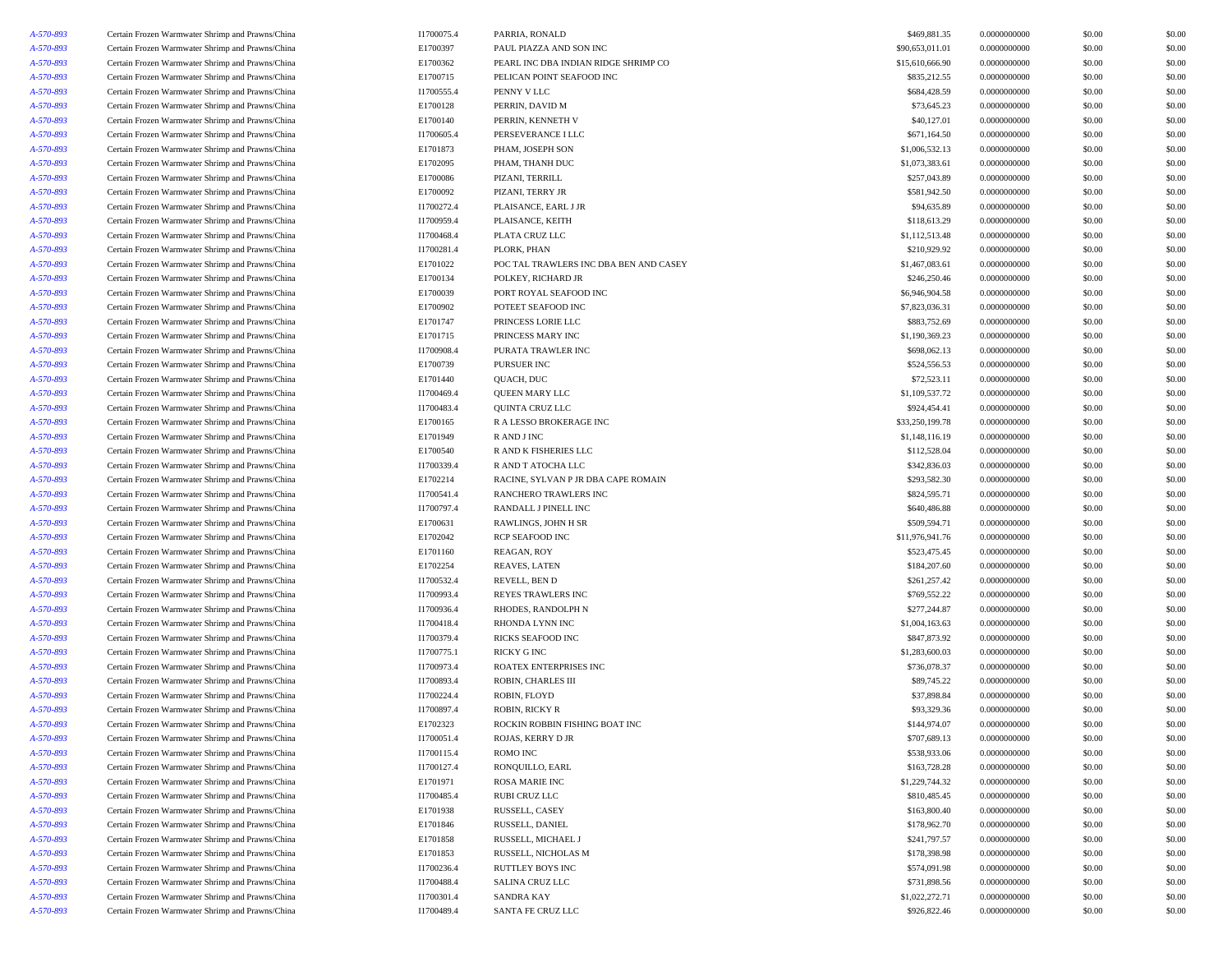| A-570-893              | Certain Frozen Warmwater Shrimp and Prawns/China                                                     | E1701102               | SANTA MARIA I INC                           | \$1,654,386.56              | 0.0000000000 | \$0.00 | \$0.00 |
|------------------------|------------------------------------------------------------------------------------------------------|------------------------|---------------------------------------------|-----------------------------|--------------|--------|--------|
| A-570-893              | Certain Frozen Warmwater Shrimp and Prawns/China                                                     | I1700491.4             | SANTA MONICA LLC                            | \$895,487.94                | 0.0000000000 | \$0.00 | \$0.00 |
| A-570-893              | Certain Frozen Warmwater Shrimp and Prawns/China                                                     | E1700930               | SCHMIT, PAUL A JR                           | \$50,722.46                 | 0.0000000000 | \$0.00 | \$0.00 |
| A-570-893              | Certain Frozen Warmwater Shrimp and Prawns/China                                                     | E1700798               | <b>SCHULTZ, TROY A</b>                      | \$111,029.89                | 0.0000000000 | \$0.00 | \$0.00 |
| A-570-893              | Certain Frozen Warmwater Shrimp and Prawns/China                                                     | I1700081.4             | <b>SCOOBY INC</b>                           | \$324,484.60                | 0.0000000000 | \$0.00 | \$0.00 |
| A-570-893              | Certain Frozen Warmwater Shrimp and Prawns/China                                                     | I1700928.1             | SEA EAGLE FISHERIES INC                     | \$575,474.59                | 0.0000000000 | \$0.00 | \$0.00 |
| A-570-893              | Certain Frozen Warmwater Shrimp and Prawns/China                                                     | E1700919               | SEA PEARL SEAFOOD CO INC                    | \$49,192,365.05             | 0.0000000000 | \$0.00 | \$0.00 |
| A-570-893              | Certain Frozen Warmwater Shrimp and Prawns/China                                                     | E1700027               | <b>SEAFOOD SHED</b>                         | \$5,133,115.29              | 0.0000000000 | \$0.00 | \$0.00 |
| A-570-893              | Certain Frozen Warmwater Shrimp and Prawns/China                                                     | I1700414.4             | SEAMAN, GREG DBA SEAMAN TRAWLERS INC        | \$846,016.54                | 0.0000000000 | \$0.00 | \$0.00 |
| A-570-893              | Certain Frozen Warmwater Shrimp and Prawns/China                                                     | I1700283.4             | SEANG, MENG                                 | \$132,165.29                | 0.0000000000 | \$0.00 | \$0.00 |
| A-570-893              | Certain Frozen Warmwater Shrimp and Prawns/China                                                     | E1701886               | SECOND GENERATION SEAFOOD                   | \$2,163,255.93              | 0.0000000000 | \$0.00 | \$0.00 |
| A-570-893              | Certain Frozen Warmwater Shrimp and Prawns/China                                                     | E1700370               | SELLERS, ISAAC CHARLES                      | \$468,630.16                | 0.0000000000 | \$0.00 | \$0.00 |
| A-570-893              | Certain Frozen Warmwater Shrimp and Prawns/China                                                     | E1700285               | SERIGNE, JAMES J III                        | \$81,859.14                 | 0.0000000000 | \$0.00 | \$0.00 |
| A-570-893              | Certain Frozen Warmwater Shrimp and Prawns/China                                                     | E1701710               | SEVEL, MICHAEL D                            | \$280,184.59                | 0.0000000000 | \$0.00 | \$0.00 |
| A-570-893              | Certain Frozen Warmwater Shrimp and Prawns/China                                                     | I1700403.4             | SHRIMP TEXAS 1 INC                          | \$875,843.71                | 0.0000000000 | \$0.00 | \$0.00 |
| A-570-893              | Certain Frozen Warmwater Shrimp and Prawns/China                                                     | I1700745.4             | SI KY LAN INC                               | \$402,690.64                | 0.0000000000 | \$0.00 | \$0.00 |
| A-570-893              | Certain Frozen Warmwater Shrimp and Prawns/China                                                     | I1700229.4             | <b>SKINNER, RICHARD</b>                     | \$159,527.74                | 0.0000000000 | \$0.00 | \$0.00 |
| A-570-893              | Certain Frozen Warmwater Shrimp and Prawns/China                                                     | I1700560.5             | SMITH, MARK                                 | \$1,108,210.86              | 0.0000000000 | \$0.00 | \$0.00 |
| A-570-893              | Certain Frozen Warmwater Shrimp and Prawns/China                                                     | E1701153               | SMITH, WALTER M                             | \$17,009,217.73             | 0.0000000000 | \$0.00 | \$0.00 |
| A-570-893              | Certain Frozen Warmwater Shrimp and Prawns/China                                                     | I1700297.4             | SMITHWICK, TED W                            | \$353,965.61                | 0.0000000000 | \$0.00 | \$0.00 |
| A-570-893              | Certain Frozen Warmwater Shrimp and Prawns/China                                                     | E1700509               | SNODGRASS, SAM DBA SHRIMP TRAWLER VALLY INC | \$885,651.71                | 0.0000000000 | \$0.00 | \$0.00 |
| A-570-893              | Certain Frozen Warmwater Shrimp and Prawns/China                                                     | E1700468               | SNODGRASS, SAM DBA MICHAEL S INC            | \$900,584.14                | 0.0000000000 | \$0.00 | \$0.00 |
| A-570-893              | Certain Frozen Warmwater Shrimp and Prawns/China                                                     | E1700503               | SNODGRASS, SAM DBA SNODGRASS BROTHERS INC   | \$811,913.48                | 0.0000000000 | \$0.00 | \$0.00 |
| A-570-893              | Certain Frozen Warmwater Shrimp and Prawns/China                                                     | E1700515               | SNODGRASS, SAM DBA LA RETA INC              | \$1,106,093.01              | 0.0000000000 | \$0.00 | \$0.00 |
| A-570-893              | Certain Frozen Warmwater Shrimp and Prawns/China                                                     | E1700463               | SNODGRASS, SAM DBA ANDY DOS INC             | \$864,046.84                | 0.0000000000 | \$0.00 | \$0.00 |
| A-570-893              | Certain Frozen Warmwater Shrimp and Prawns/China                                                     | E1700521               | SNODGRASS, SAM DBA CHALLENGE 42 INC         | \$759,294.16                | 0.0000000000 | \$0.00 | \$0.00 |
| A-570-893              | Certain Frozen Warmwater Shrimp and Prawns/China                                                     | E1700483               | SNODGRASS, SAM DBA WAR WAGON INC            | \$858,089.01                | 0.0000000000 | \$0.00 | \$0.00 |
| A-570-893              | Certain Frozen Warmwater Shrimp and Prawns/China                                                     | I1700772.4             | SOEUNG, PHAT                                | \$64,984.75                 | 0.0000000000 | \$0.00 | \$0.00 |
| A-570-893              | Certain Frozen Warmwater Shrimp and Prawns/China                                                     | I1700905.4             | <b>SOK. KHENG</b>                           | \$123,680.51                | 0.0000000000 | \$0.00 | \$0.00 |
| A-570-893              | Certain Frozen Warmwater Shrimp and Prawns/China                                                     | E1701426               | SOK, MONTHA                                 | \$1,432,875.66              | 0.0000000000 | \$0.00 | \$0.00 |
| A-570-893              | Certain Frozen Warmwater Shrimp and Prawns/China                                                     | I1700748.4             | SON, SAMAY                                  | \$242,938.18                | 0.0000000000 | \$0.00 | \$0.00 |
| A-570-893              | Certain Frozen Warmwater Shrimp and Prawns/China                                                     | I1700958.4             | SOUL MAMA INC                               | \$95,653.32                 | 0.0000000000 | \$0.00 | \$0.00 |
| A-570-893              | Certain Frozen Warmwater Shrimp and Prawns/China                                                     | I1700233.4             | SREIY, SIPHAN                               | \$137,936.43                | 0.0000000000 | \$0.00 | \$0.00 |
| A-570-893              | Certain Frozen Warmwater Shrimp and Prawns/China                                                     | I1700433.4             | ST DANIEL PHILLIP III INC                   | \$417,738.65                | 0.0000000000 | \$0.00 | \$0.00 |
| A-570-893              | Certain Frozen Warmwater Shrimp and Prawns/China                                                     | I1700473.4             | ST VINCENT ANDREW INC                       | \$621,863.27                | 0.0000000000 | \$0.00 | \$0.00 |
| A-570-893              | Certain Frozen Warmwater Shrimp and Prawns/China                                                     | I1700006.4             | START YOUNG INC                             | \$758,331.88                | 0.0000000000 | \$0.00 | \$0.00 |
| A-570-893              | Certain Frozen Warmwater Shrimp and Prawns/China                                                     | E1701482               | STEEN, CARL L                               | \$431,010.92                | 0.0000000000 | \$0.00 | \$0.00 |
| A-570-893              | Certain Frozen Warmwater Shrimp and Prawns/China                                                     | I1700380.4             | STELLA MESTRE INC                           | \$535,348.82                | 0.0000000000 | \$0.00 | \$0.00 |
| A-570-893              | Certain Frozen Warmwater Shrimp and Prawns/China                                                     | I1700317.4             | STRICKLAND, KEN                             | \$121,657.24                | 0.0000000000 | \$0.00 | \$0.00 |
|                        | Certain Frozen Warmwater Shrimp and Prawns/China                                                     | E1701940               | SUN STAR INCORPORATED                       | \$496,486.00                | 0.0000000000 | \$0.00 | \$0.00 |
| A-570-893<br>A-570-893 | Certain Frozen Warmwater Shrimp and Prawns/China                                                     | I1700265.4             | SUN, HONG SRENG                             | \$100,373.69                | 0.0000000000 | \$0.00 | \$0.00 |
| A-570-893              | Certain Frozen Warmwater Shrimp and Prawns/China                                                     | E1702321               | T CVITANOVICH SEAFOOD LLC                   | \$14,462,222.25             | 0.0000000000 | \$0.00 | \$0.00 |
|                        |                                                                                                      |                        |                                             |                             | 0.0000000000 | \$0.00 | \$0.00 |
| A-570-893<br>A-570-893 | Certain Frozen Warmwater Shrimp and Prawns/China<br>Certain Frozen Warmwater Shrimp and Prawns/China | E1700188<br>I1700889.4 | TAN, LAN T<br>TARAVELLA, RAYMOND P          | \$334,770.08<br>\$39,306.30 | 0.0000000000 | \$0.00 | \$0.00 |
| A-570-893              | Certain Frozen Warmwater Shrimp and Prawns/China                                                     | E1700822               | TASSIN, KEITH P                             | \$116,761.56                | 0.0000000000 | \$0.00 | \$0.00 |
| A-570-893              | Certain Frozen Warmwater Shrimp and Prawns/China                                                     | I1700344.4             | TAYLOR, DOYLE L                             | \$166,455.01                | 0.0000000000 | \$0.00 | \$0.00 |
|                        | Certain Frozen Warmwater Shrimp and Prawns/China                                                     | I1700899.4             | TEAP, PHAL                                  | \$134,154.16                | 0.0000000000 | \$0.00 | \$0.00 |
| A-570-893              | Certain Frozen Warmwater Shrimp and Prawns/China                                                     | I1700493.4             | TERCERA CRUZ LLC                            | \$850,003.99                | 0.0000000000 | \$0.00 | \$0.00 |
| A-570-893<br>A-570-893 | Certain Frozen Warmwater Shrimp and Prawns/China                                                     | E1701689               | <b>TEXAS PACK INC</b>                       | \$18,419,253.36             | 0.0000000000 | \$0.00 | \$0.00 |
|                        | Certain Frozen Warmwater Shrimp and Prawns/China                                                     |                        |                                             |                             |              |        |        |
| A-570-893              |                                                                                                      | E1702142               | THANH, THIEN and TRAN, TRANG (MELISSA)      | \$1,843,893.45              | 0.0000000000 | \$0.00 | \$0.00 |
| A-570-893              | Certain Frozen Warmwater Shrimp and Prawns/China                                                     | I1700456.5             | THIBODEAUX, BART<br>THOMAS, KENNETH         | \$173,047.76                | 0.0000000000 | \$0.00 | \$0.00 |
| A-570-893              | Certain Frozen Warmwater Shrimp and Prawns/China                                                     | E1701656               |                                             | \$335,543.36                | 0.0000000000 | \$0.00 | \$0.00 |
| A-570-893              | Certain Frozen Warmwater Shrimp and Prawns/China                                                     | E1702288               | THUNDERBOLT FISHERMANS SEAFOOD INC          | \$1,676,421.96              | 0.0000000000 | \$0.00 | \$0.00 |
| A-570-893              | Certain Frozen Warmwater Shrimp and Prawns/China                                                     | E1700857               | TIDELANDS SEAFOOD CO INC                    | \$4,620,770.11              | 0.0000000000 | \$0.00 | \$0.00 |
| A-570-893              | Certain Frozen Warmwater Shrimp and Prawns/China                                                     | I1700332.5             | TIFFANI CLAIRE INC                          | \$1,001,070.71              | 0.0000000000 | \$0.00 | \$0.00 |
| A-570-893              | Certain Frozen Warmwater Shrimp and Prawns/China                                                     | I1700203.4             | TO, DU                                      | \$61,553.44                 | 0.0000000000 | \$0.00 | \$0.00 |
| A-570-893              | Certain Frozen Warmwater Shrimp and Prawns/China                                                     | E1701987               | TODD, FRED N DBA TODD SHRIMPING INC         | \$322,763.71                | 0.0000000000 | \$0.00 | \$0.00 |
| A-570-893              | Certain Frozen Warmwater Shrimp and Prawns/China                                                     | I1700139.2             | TOMMYS SEAFOOD INC                          | \$16,734,283.71             | 0.0000000000 | \$0.00 | \$0.00 |
| A-570-893              | Certain Frozen Warmwater Shrimp and Prawns/China                                                     | I1700773.4             | TONG, HAI V                                 | \$164,230.53                | 0.0000000000 | \$0.00 | \$0.00 |
| A-570-893              | Certain Frozen Warmwater Shrimp and Prawns/China                                                     | I1700902.4             | TONG, LINH CHI                              | \$43,012.03                 | 0.0000000000 | \$0.00 | \$0.00 |
| A-570-893              | Certain Frozen Warmwater Shrimp and Prawns/China                                                     | I1700551.4             | TRAHAN, RICKY                               | \$250,965.09                | 0.0000000000 | \$0.00 | \$0.00 |
| A-570-893              | Certain Frozen Warmwater Shrimp and Prawns/China                                                     | I1700291.4             | TRAN, CAM VAN                               | \$235,576.22                | 0.0000000000 | \$0.00 | \$0.00 |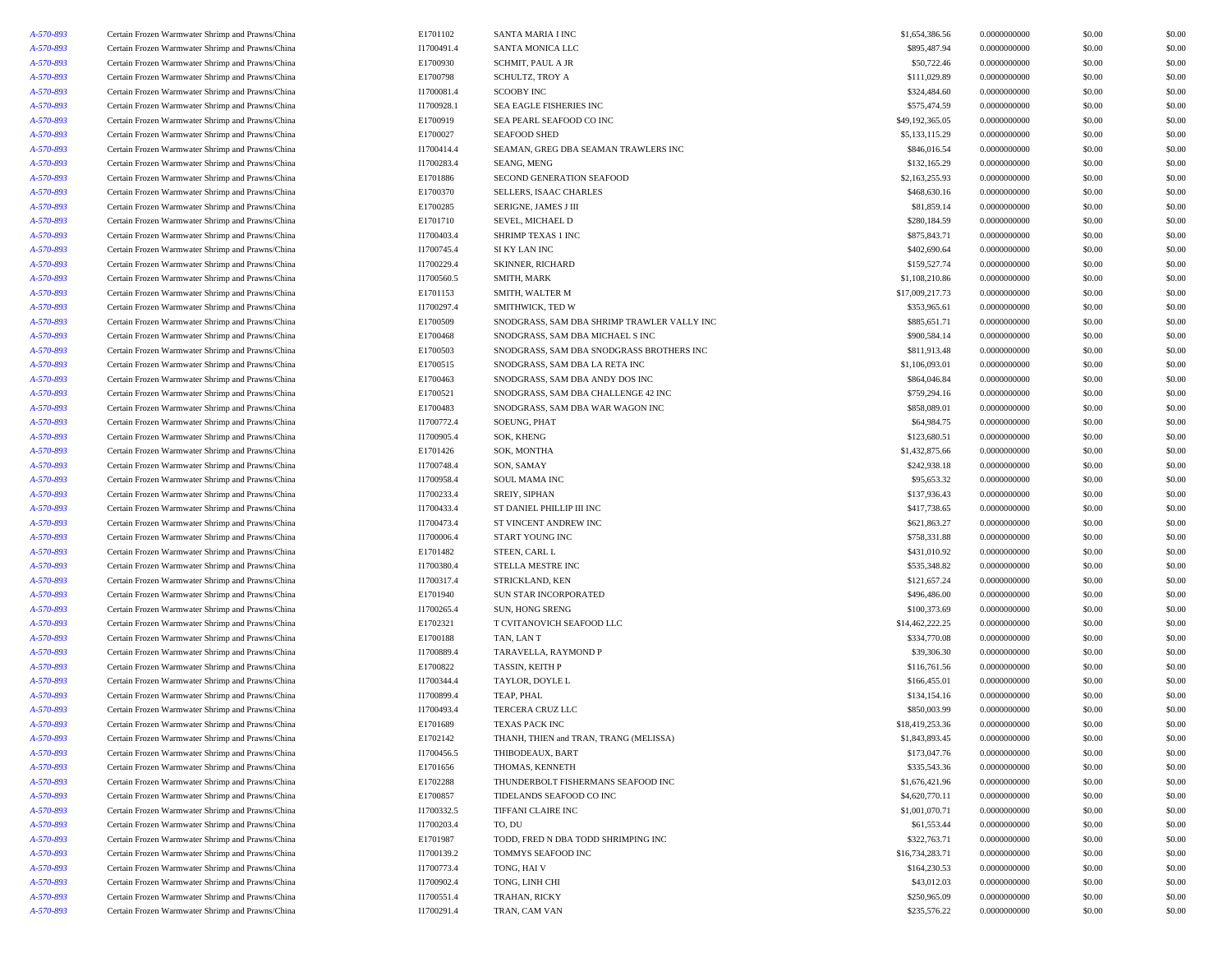| 4- <i>570-893</i> | Certain Frozen Warmwater Shrimp and Prawns/China                                                     | I1700865.4 | TRAN, DINH QUOC                                 | \$135,722.70                                      | 0.0000000000  | \$0.00      | \$0.00 |
|-------------------|------------------------------------------------------------------------------------------------------|------------|-------------------------------------------------|---------------------------------------------------|---------------|-------------|--------|
| A-570-893         | Certain Frozen Warmwater Shrimp and Prawns/China                                                     | I1700353.4 | TRAN, DUONG DBA D AND C SEAFOOD INC             | \$20,486,100.33                                   | 0.0000000000  | \$0.00      | \$0.00 |
| A-570-893         | Certain Frozen Warmwater Shrimp and Prawns/China                                                     | I1700735.4 | TRAN, HUNG P                                    | \$380,160.96                                      | 0.0000000000  | \$0.00      | \$0.00 |
| A-570-893         | Certain Frozen Warmwater Shrimp and Prawns/China                                                     | E1702358   | TRAN, PHU VAN DBA BAMA EXPRESS V                | \$851,050.14                                      | 0.0000000000  | \$0.00      | \$0.00 |
| A-570-893         | Certain Frozen Warmwater Shrimp and Prawns/China                                                     | I1700948.4 | TRAN, STEVEN TUAN                               | \$81,530.45                                       | 0.0000000000  | \$0.00      | \$0.00 |
| A-570-893         | Certain Frozen Warmwater Shrimp and Prawns/China                                                     | I1700750.4 | TRAN, THAN VAN                                  | \$215,268.83                                      | 0.0000000000  | \$0.00      | \$0.00 |
| A-570-893         | Certain Frozen Warmwater Shrimp and Prawns/China                                                     | I1700218.4 | TRAN, THANH VAN                                 | \$161,188.25                                      | 0.0000000000  | \$0.00      | \$0.00 |
| A-570-893         | Certain Frozen Warmwater Shrimp and Prawns/China                                                     | I1700938.4 | TRAN, TUONG DBA ST MARTIN VI                    | \$493,494.14                                      | 0.0000000000  | \$0.00      | \$0.00 |
| A-570-893         | Certain Frozen Warmwater Shrimp and Prawns/China                                                     | E1702045   | TREYBIG, ERNEST H JR                            | \$205,085.22                                      | 0.0000000000  | \$0.00      | \$0.00 |
| A-570-893         | Certain Frozen Warmwater Shrimp and Prawns/China                                                     | I1700370.4 | TRIEU, JACKIE AND HIEP                          | \$1,416,240.52                                    | 0.0000000000  | \$0.00      | \$0.00 |
| A-570-893         | Certain Frozen Warmwater Shrimp and Prawns/China                                                     | I1700268.4 | TRINH, PHILIP P                                 | \$119,417.83                                      | 0.0000000000  | \$0.00      | \$0.00 |
| A-570-893         | Certain Frozen Warmwater Shrimp and Prawns/China                                                     | I1700940.4 | <b>TROPICAL SEAFOOD</b>                         | \$7,426,147.55                                    | 0.0000000000  | \$0.00      | \$0.00 |
| A-570-893         | Certain Frozen Warmwater Shrimp and Prawns/China                                                     | E1701532   | TRUONG, BENJAMIN                                | \$423,935.72                                      | 0.0000000000  | \$0.00      | \$0.00 |
|                   |                                                                                                      |            |                                                 | \$357,227.01                                      |               |             |        |
| A-570-893         | Certain Frozen Warmwater Shrimp and Prawns/China                                                     | E1701589   | TRUONG, KIM                                     |                                                   | 0.0000000000  | \$0.00      | \$0.00 |
| A-570-893         | Certain Frozen Warmwater Shrimp and Prawns/China                                                     | I1700034.4 | TWO FLAGS INC                                   | \$469,349.80                                      | 0.0000000000  | \$0.00      | \$0.00 |
| A-570-893         | Certain Frozen Warmwater Shrimp and Prawns/China                                                     | I1700495.4 | ULTIMA CRUZ LLC                                 | \$1,187,671.19                                    | 0.0000000000  | \$0.00      | \$0.00 |
| A-570-893         | Certain Frozen Warmwater Shrimp and Prawns/China                                                     | I1700077.4 | VAN BURREN SHRIMP CO                            | \$774,045.28                                      | 0.0000000000  | \$0.00      | \$0.00 |
| A-570-893         | Certain Frozen Warmwater Shrimp and Prawns/China                                                     | I1700864.4 | VAN, VUI                                        | \$429,551.37                                      | 0.0000000000  | \$0.00      | \$0.00 |
| A-570-893         | Certain Frozen Warmwater Shrimp and Prawns/China                                                     | I1700544.1 | <b>VARON INC</b>                                | \$797,059.55                                      | 0.0000000000  | \$0.00      | \$0.00 |
| A-570-893         | Certain Frozen Warmwater Shrimp and Prawns/China                                                     | E1700116   | VEGAS, PERCY J                                  | \$258,640.28                                      | 0.0000000000  | \$0.00      | \$0.00 |
| A-570-893         | Certain Frozen Warmwater Shrimp and Prawns/China                                                     | E1701634   | VENICE SEAFOOD LLC                              | \$22,275,879.81                                   | 0.0000000000  | \$0.00      | \$0.00 |
| A-570-893         | Certain Frozen Warmwater Shrimp and Prawns/China                                                     | I1700498.4 | VERA CRUZ LLC                                   | \$1,097,823.93                                    | 0.0000000000  | \$0.00      | \$0.00 |
| A-570-893         | Certain Frozen Warmwater Shrimp and Prawns/China                                                     | I1700349.4 | VERSAGGI SHRIMP CORP                            | \$2,473,687.35                                    | 0.0000000000  | \$0.00      | \$0.00 |
| A-570-893         | Certain Frozen Warmwater Shrimp and Prawns/China                                                     | I1700563.4 | VICKNAIR, DUANE                                 | \$89,206.93                                       | 0.0000000000  | \$0.00      | \$0.00 |
| A-570-893         | Certain Frozen Warmwater Shrimp and Prawns/China                                                     | I1700432.1 | VICTORIA ROSE INC                               | \$447,790.69                                      | 0.0000000000  | \$0.00      | \$0.00 |
| A-570-893         | Certain Frozen Warmwater Shrimp and Prawns/China                                                     | E1702118   | VIETNAMESE AMERICAN COMMERCIAL FISHERMENS UNION | \$94,778,180.05                                   | 0.0000000000  | \$0.00      | \$0.00 |
| A-570-893         | Certain Frozen Warmwater Shrimp and Prawns/China                                                     | I1700546.1 | VIGILANTE INC                                   | \$697,236.18                                      | 0.0000000000  | \$0.00      | \$0.00 |
| A-570-893         | Certain Frozen Warmwater Shrimp and Prawns/China                                                     | E1700006   | VINCENT PIAZZA JR AND SONS SEAFOOD INC          | \$5,158,516.25                                    | 0.0000000000  | \$0.00      | \$0.00 |
| A-570-893         | Certain Frozen Warmwater Shrimp and Prawns/China                                                     | I1700194.4 | VINCENT, GENE B                                 | \$156,411.31                                      | 0.0000000000  | \$0.00      | \$0.00 |
| A-570-893         | Certain Frozen Warmwater Shrimp and Prawns/China                                                     | I1700195.4 | VO. DUSTIN                                      | \$92,257.25                                       | 0.0000000000  | \$0.00      | \$0.00 |
| A-570-893         | Certain Frozen Warmwater Shrimp and Prawns/China                                                     | I1700866.4 | VO, HANH X                                      | \$517,455.81                                      | 0.0000000000  | \$0.00      | \$0.00 |
| A-570-893         | Certain Frozen Warmwater Shrimp and Prawns/China                                                     | I1700279.4 | VO. HIEN VAN                                    | \$151,439.54                                      | 0.0000000000  | \$0.00      | \$0.00 |
| A-570-893         | Certain Frozen Warmwater Shrimp and Prawns/China                                                     | I1700220.4 | VO, MINH NGOC                                   | \$291,498.53                                      | 0.0000000000  | \$0.00      | \$0.00 |
| A-570-893         | Certain Frozen Warmwater Shrimp and Prawns/China                                                     | I1700741.4 | VO, MONG                                        | \$183,143.67                                      | 0.0000000000  | \$0.00      | \$0.00 |
| A-570-893         | Certain Frozen Warmwater Shrimp and Prawns/China                                                     | E1701186   | VO, NHON TAI                                    | \$1,652,226.60                                    | 0.0000000000  | \$0.00      | \$0.00 |
| A-570-893         | Certain Frozen Warmwater Shrimp and Prawns/China                                                     | I1700736.4 | VO, SANG M                                      | \$214,042.73                                      | 0.0000000000  | \$0.00      | \$0.00 |
| A-570-893         | Certain Frozen Warmwater Shrimp and Prawns/China                                                     | E1702065   | VO, TIEN                                        | \$46,192.39                                       | 0.0000000000  | \$0.00      | \$0.00 |
| A-570-893         | Certain Frozen Warmwater Shrimp and Prawns/China                                                     | E1701909   | VU, KHANH DBA C T INC                           | \$865,989.81                                      | 0.0000000000  | \$0.00      | \$0.00 |
| A-570-893         | Certain Frozen Warmwater Shrimp and Prawns/China                                                     | E1702370   | VU, KHOI                                        | \$35,501.58                                       | 0.0000000000  | \$0.00      | \$0.00 |
| A-570-893         | Certain Frozen Warmwater Shrimp and Prawns/China                                                     | E1702364   | VU, RUYEN                                       | \$33,466.69                                       | 0.0000000000  | \$0.00      | \$0.00 |
| A-570-893         | Certain Frozen Warmwater Shrimp and Prawns/China                                                     | E1701920   | VU, TOM                                         | \$955,430.23                                      | 0.0000000000  | \$0.00      | \$0.00 |
| A-570-893         | Certain Frozen Warmwater Shrimp and Prawns/China                                                     | E1701998   | <b>VU, TU VIET</b>                              | \$1,369,226.67                                    | 0.0000000000  | \$0.00      | \$0.00 |
| A-570-893         | Certain Frozen Warmwater Shrimp and Prawns/China                                                     | E1702052   | VU, TUYEN VIET DBA MISS ANNA V FRANCIS VU       | \$962,060.81                                      | 0.0000000000  | \$0.00      | \$0.00 |
| A-570-893         | Certain Frozen Warmwater Shrimp and Prawns/China                                                     | E1702057   | VU. TUYEN VIET JACK DBA ST DOMINIC              | \$999,995.25                                      | 0.0000000000  | \$0.00      | \$0.00 |
| A-570-893         | Certain Frozen Warmwater Shrimp and Prawns/China                                                     | E1702011   | WADE, CALVIN J JR                               | \$73,747.32                                       | 0.0000000000  | \$0.00      | \$0.00 |
| A-570-893         | Certain Frozen Warmwater Shrimp and Prawns/China                                                     | E1700405   | WAIT N SEA INC                                  | \$278,018.13                                      | 0.0000000000  | \$0.00      | \$0.00 |
| A-570-893         | Certain Frozen Warmwater Shrimp and Prawns/China                                                     | I1700324.4 | <b>WALLACE B</b>                                | \$1,128,076.88                                    | 0.0000000000  | \$0.00      | \$0.00 |
| A-570-893         | Certain Frozen Warmwater Shrimp and Prawns/China                                                     | I1700611.4 | WC TRAWLERS INC                                 | \$748,973.86                                      | 0.0000000000  | \$0.00      | \$0.00 |
| A-570-893         | Certain Frozen Warmwater Shrimp and Prawns/China                                                     | E1700744   | WENDY AND ERIC INC                              | \$523,916.30                                      | 0.0000000000  | \$0.00      | \$0.00 |
| A-570-893         | Certain Frozen Warmwater Shrimp and Prawns/China                                                     | I1700740.4 | WHITE BIRD INC                                  | \$339,529.20                                      | 0.0000000000  | \$0.00      | \$0.00 |
| A-570-893         | Certain Frozen Warmwater Shrimp and Prawns/China                                                     | E1701558   | WILES, SONNY JOEL SR                            | \$250,469.98                                      | 0.0000000000  | \$0.00      | \$0.00 |
| A-570-893         | Certain Frozen Warmwater Shrimp and Prawns/China                                                     | I1700601.4 | WILLIAM PATRICK INC                             | \$199,869.84                                      | 0.0000000000  | \$0.00      | \$0.00 |
|                   |                                                                                                      |            |                                                 |                                                   |               |             |        |
| A-570-893         | Certain Frozen Warmwater Shrimp and Prawns/China<br>Certain Frozen Warmwater Shrimp and Prawns/China | E1700416   | WILLIAMS, JOSEPH H DBA JOANN B INC              | \$833,029.97                                      | 0.0000000000  | \$0.00      | \$0.00 |
| A-570-893         |                                                                                                      | I1700913.4 | WL AND O INC                                    | \$926,003.80                                      | 0.0000000000  | \$0.00      | \$0.00 |
| A-570-893         | Certain Frozen Warmwater Shrimp and Prawns/China                                                     | I1700375.1 | WYLIE MILAM INC                                 | \$662,885.20                                      | 0.0000000000  | \$0.00      | \$0.00 |
| A-570-893         | Certain Frozen Warmwater Shrimp and Prawns/China                                                     | E1700849   | ZAR, JOHN III                                   | \$195,149.16                                      | 0.0000000000  | \$0.00      | \$0.00 |
| A-570-893         | Certain Frozen Warmwater Shrimp and Prawns/China                                                     | E1700935   | ZAR, TROY DBA TROY AND PENNY ZAR LLC            | \$167,440.96                                      | 0.0000000000  | \$0.00      | \$0.00 |
| A-570-893         | Certain Frozen Warmwater Shrimp and Prawns/China                                                     | E1701355   | ZIRLOTT TRAWLERS INC                            | \$3,727,800.27                                    | 0.0000000000  | \$0.00      | \$0.00 |
| A-570-893         | Certain Frozen Warmwater Shrimp and Prawns/China                                                     | E1701976   | ZIRLOTT, ROSA                                   | \$1,055,045.35                                    | 0.0000000000  | \$0.00      | \$0.00 |
|                   |                                                                                                      |            |                                                 | <b>Total for: A-570-893</b><br>\$2,240,710,567.78 |               | \$0.00      | \$0.00 |
| A-570-894         | Certain Tissue Paper Products/China                                                                  | I1700128   | FLOWER CITY TISSUE MILLS CO                     | \$13,979,069.85                                   | 6.8039008777  | \$3,130.13  | \$0.00 |
| A-570-894         | Certain Tissue Paper Products/China                                                                  | I1700156   | GARLOCK PRINTING AND CONVERTING INC             | \$47,381,818.10                                   | 23.0617056227 | \$10,609.53 | \$0.00 |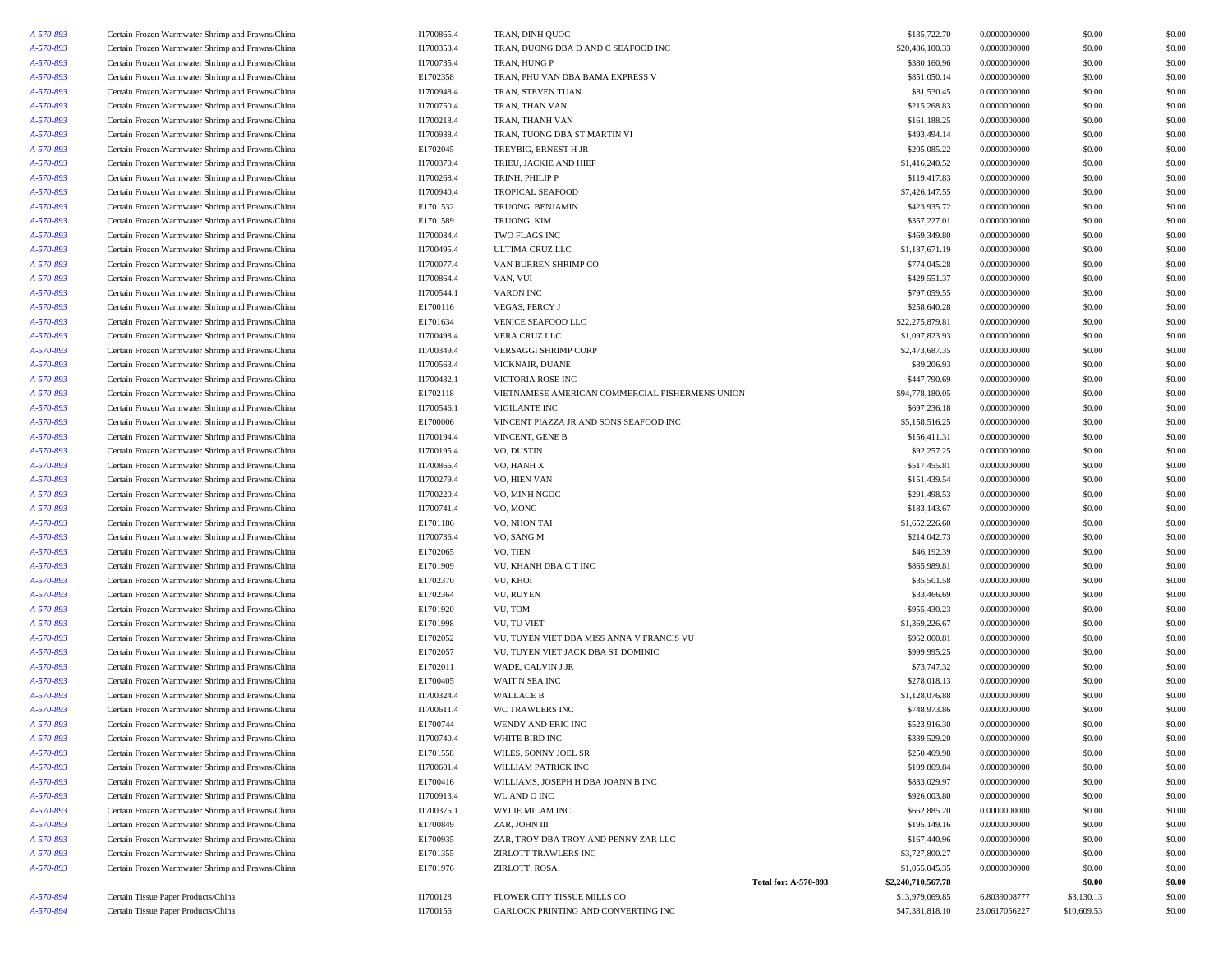| A-570-894 | Certain Tissue Paper Products/China                  | I1700131   | SEAMAN PAPER COMPANY OF MASSACHUSETTS INC |                             | \$144,095,806.69     | 70.1343934996  | \$32,265.31  | \$0.00 |
|-----------|------------------------------------------------------|------------|-------------------------------------------|-----------------------------|----------------------|----------------|--------------|--------|
|           |                                                      |            |                                           | <b>Total for: A-570-894</b> | \$205,456,694.64     |                | \$46,004.97  | \$0.00 |
| A-570-895 | Certain Crepe Paper Products/China                   | I1700143   | SEAMAN PAPER COMPANY OF MASSACHUSETTS INC |                             | \$17,699,150.02      | 0.0000000000   | \$0.00       | \$0.00 |
|           |                                                      |            |                                           | Total for: A-570-895        | \$17,699,150.02      |                | \$0.00       | \$0.00 |
| A-570-896 | Alloy Magnesium/China                                | I1700911   | US MAGNESIUM LLC                          |                             | \$49,520,860.10      | 0.0000000000   | \$0.00       | \$0.00 |
|           |                                                      |            |                                           | <b>Total for: A-570-896</b> | \$49,520,860.10      |                | \$0.00       | \$0.00 |
| A-570-901 | Certain Lined Paper School Supplies/China            | E1701491   | ACCO BRANDS USA LLC                       |                             | \$105,631,190.70     | 43.8934363921  | \$87.27      | \$0.00 |
| A-570-901 | Certain Lined Paper School Supplies/China            | E1701196   | NORCOM INC                                |                             | \$99,430,601.82      | 41.3168758914  | \$82.15      | \$0.00 |
| A-570-901 | Certain Lined Paper School Supplies/China            | E1700201   | ROARING SPRING BLANK BOOK CO              |                             | \$12,420,043.26      | 5.1609602733   | \$10.26      | \$0.00 |
| A-570-901 | Certain Lined Paper School Supplies/China            | E1701201   | TOP FLIGHT INC                            |                             | \$23,171,891.48      | 9.6287274433   | \$19.14      | \$0.00 |
|           |                                                      |            |                                           | Total for: A-570-901        | \$240,653,727.26     |                | \$198.82     | \$0.00 |
| A-570-904 | Certain Activated Carbon/China                       | I1700048   | CABOT NORIT AMERICAS INC                  |                             | \$23,245,214.56      | 40.4268635996  | \$25,127.48  | \$0.00 |
| A-570-904 | Certain Activated Carbon/China                       | I1700027   | CALGON CARBON CORPORATION                 |                             | \$34,254,211.54      | 59.5731364004  | \$37,027.93  | \$0.00 |
|           |                                                      |            |                                           | <b>Total for: A-570-904</b> | \$57,499,426.10      |                | \$62,155.41  | \$0.00 |
| A-580-507 | Malleable Cast Iron Pipe Fittings/Korea              | E1700390   | WARD MANUFACTURING LLC                    |                             | \$837,579,478.00     | 0.0000000000   | \$0.00       | \$0.00 |
|           |                                                      |            |                                           | <b>Total for: A-580-507</b> | \$837,579,478.00     |                | \$0.00       | \$0.00 |
| A-580-601 | Top-of-the-Stove Stainless Steel Cooking Ware/Korea  | E1702232   | <b>REGAL WARE INC</b>                     |                             | \$432,136,273.00     | 0.0000000000   | \$0.00       | \$0.00 |
|           |                                                      |            |                                           | <b>Total for: A-580-601</b> | \$432,136,273.00     |                | \$0.00       | \$0.00 |
| A-580-809 | Circular Welded Nonalloy Steel Pipe/Korea            | E1701610   | MAVERICK TUBE CORPORATION                 |                             | \$7,117,499,920.06   | 0.0000000000   | \$0.00       | \$0.00 |
| A-580-809 | Circular Welded Nonalloy Steel Pipe/Korea            | I1700610   | UNITED STATES STEEL CORPORATION           |                             | \$663,719,642.48     | 0.0000000000   | \$0.00       | \$0.00 |
|           |                                                      |            |                                           | <b>Total for: A-580-809</b> | \$7,781,219,562.54   |                | \$0.00       | \$0.00 |
|           |                                                      | I1700118   |                                           |                             | \$7,647,593,312.00   | 100.0000000000 | \$1,861.92   | \$0.00 |
| A-580-812 | DRAMs of 1 Megabit and Above/Korea                   |            | MICRON TECHNOLOGY INC                     |                             |                      |                |              |        |
|           |                                                      |            |                                           | <b>Total for: A-580-812</b> | \$7,647,593,312.00   |                | \$1,861.92   | \$0.00 |
| A-580-813 | Stainless Steel Butt-Weld Pipe Fittings/Korea        | I1700446   | <b>GERLIN INC</b>                         |                             | \$60,550,655.00      | 27.5241527947  | \$28,366.92  | \$0.00 |
| A-580-813 | Stainless Steel Butt-Weld Pipe Fittings/Korea        | I1700450   | SHAW ALLOY PIPING PRODUCTS                |                             | \$89,767,337.00      | 40.8050069740  | \$42,054.42  | \$0.00 |
| A-580-813 | Stainless Steel Butt-Weld Pipe Fittings/Korea        | I1700460   | TAYLOR FORGE STAINLESS INC                |                             | \$69,672,993.56      | 31.6708402313  | \$32,640.57  | \$0.00 |
|           |                                                      |            |                                           | <b>Total for: A-580-813</b> | \$219,990,985.56     |                | \$103,061.91 | \$0.00 |
| A-580-815 | Cold-Rolled Carbon Steel Flat Products/Korea         | I1700166.1 | AK STEEL CORP - DEARBORN WORKS            |                             | \$2,338,826,978.00   | 0.0000000000   | \$0.00       | \$0.00 |
| A-580-815 | Cold-Rolled Carbon Steel Flat Products/Korea         | I1700161.2 | AK STEEL CORPORATION                      |                             | \$2,349,426,572.99   | 0.0000000000   | \$0.00       | \$0.00 |
| A-580-815 | Cold-Rolled Carbon Steel Flat Products/Korea         | I1700843   | ARCELORMITTAL USA LLC                     |                             | \$8,447,857,761.00   | 0.0000000000   | \$0.00       | \$0.00 |
| A-580-815 | Cold-Rolled Carbon Steel Flat Products/Korea         | I1700660   | UNITED STATES STEEL CORPORATION           |                             | \$13,368,826,267.26  | 0.0000000000   | \$0.00       | \$0.00 |
|           |                                                      |            |                                           | <b>Total for: A-580-815</b> | \$26,504,937,579.25  |                | \$0.00       | \$0.00 |
| A-580-816 | Corrosion-Resistant Carbon Steel Flat Products/Korea | I1700167.1 | AK STEEL CORP - DEARBORN WORKS            |                             | \$5,710,958,854.59   | 5.5125419411   | \$33,731.40  | \$0.00 |
| A-580-816 | Corrosion-Resistant Carbon Steel Flat Products/Korea | I1700164.1 | AK STEEL CORPORATION                      |                             | \$23,276,851,420.86  | 22.4681394109  | \$137,483.19 | \$0.00 |
| A-580-816 | Corrosion-Resistant Carbon Steel Flat Products/Korea | I1701013   | ARCELORMITTAL USA LLC                     |                             | \$41,346,982,613.00  | 39.9104566495  | \$244,213.24 | \$0.00 |
| A-580-816 | Corrosion-Resistant Carbon Steel Flat Products/Korea | I1700663   | UNITED STATES STEEL CORPORATION           |                             | \$33,264,579,517.04  | 32.1088619985  | \$196,475.05 | \$0.00 |
|           |                                                      |            |                                           | <b>Total for: A-580-816</b> | \$103,599,372,405.49 |                | \$611,902.88 | \$0.00 |
| A-580-825 | Oil Country Tubular Goods/Korea                      | E1701611   | MAVERICK TUBE CORPORATION                 |                             | \$4,817,643,640.02   | 39.6946801546  | \$92,667.13  | \$0.00 |
| A-580-825 | Oil Country Tubular Goods/Korea                      | I1700670   | UNITED STATES STEEL CORPORATION           |                             | \$7,319,105,217.14   | 60.3053198454  | \$140,782.62 | \$0.00 |
|           |                                                      |            |                                           | <b>Total for: A-580-825</b> | \$12,136,748,857.16  |                | \$233,449.75 | \$0.00 |
| A-580-831 | Stainless Steel Plate in Coils/Korea                 | I1700320.3 | ALLEGHENY LUDLUM LLC                      |                             | \$428,203,594.33     | 0.0000000000   | \$0.00       | \$0.00 |
| A-580-831 | Stainless Steel Plate in Coils/Korea                 | I1700123.2 | NORTH AMERICAN STAINLESS                  |                             | \$1,448,294,016.43   | 0.0000000000   | \$0.00       | \$0.00 |
|           |                                                      |            |                                           | <b>Total for: A-580-831</b> | \$1,876,497,610.76   |                | \$0.00       | \$0.00 |
| A-580-834 | Stainless Steel Sheet and Strip/Korea                | I1700162.2 | AK STEEL CORPORATION                      |                             | \$13,473,464,899.67  | 48.7410419597  | \$2,248.77   | \$0.00 |
| A-580-834 | Stainless Steel Sheet and Strip/Korea                | I1700318.2 | ALLEGHENY LUDLUM LLC                      |                             | \$6,490,811,776.46   | 23.4808886582  | \$1,083.34   | \$0.00 |
| A-580-834 | Stainless Steel Sheet and Strip/Korea                | I1700124.2 | NORTH AMERICAN STAINLESS                  |                             | \$7,678,679,563.51   | 27.7780693821  | \$1,281.60   | \$0.00 |
|           |                                                      |            |                                           | <b>Total for: A-580-834</b> | \$27,642,956,239.64  |                | \$4,613.71   | \$0.00 |
| A-580-836 | Cut-to-Length Carbon Steel Plate/Korea               | I1700794   | ARCELORMITTAL USA LLC                     |                             | \$8,496,241,757.00   | 0.0000000000   | \$0.00       | \$0.00 |
| A-580-836 | Cut-to-Length Carbon Steel Plate/Korea               | I1700646   | UNITED STATES STEEL CORPORATION           |                             | \$1,578,111,940.30   | 0.0000000000   | \$0.00       | \$0.00 |
|           |                                                      |            |                                           | <b>Total for: A-580-836</b> | \$10,074,353,697.30  |                | \$0.00       | \$0.00 |
| A-580-841 | Structural Steel Beams/Korea                         | E1701245   | NUCOR CORPORATION                         |                             | \$5,711,170,639.65   | 0.0000000000   | \$0.00       | \$0.00 |
|           |                                                      |            |                                           | <b>Total for: A-580-841</b> | \$5,711,170,639.65   |                | \$0.00       | \$0.00 |
| A-580-844 | Steel Concrete Reinforcing Bar/Korea                 | I1700795   | ARCELORMITTAL USA LLC                     |                             | \$351,105,604.00     | 0.0000000000   | \$0.00       | \$0.00 |
|           | Steel Concrete Reinforcing Bar/Korea                 |            | NUCOR CORPORATION                         |                             |                      | 0.0000000000   |              | \$0.00 |
| A-580-844 |                                                      | E1701215   |                                           |                             | \$3,415,923,532.69   |                | \$0.00       |        |
|           |                                                      |            |                                           | <b>Total for: A-580-844</b> | \$3,767,029,136.69   |                | \$0.00       | \$0.00 |
| A-580-847 | Stainless Steel Bar/Korea                            | I1700830.4 | CRUCIBLE INDUSTRIES LLC                   |                             | \$459,687,102.04     | 0.0000000000   | \$0.00       | \$0.00 |
| A-580-847 | Stainless Steel Bar/Korea                            | E1700182   | ELECTRALLOY CORPORATION                   |                             | \$56,749,755.06      | 0.0000000000   | \$0.00       | \$0.00 |
|           |                                                      |            |                                           | <b>Total for: A-580-847</b> | \$516,436,857.10     |                | \$0.00       | \$0.00 |
| A-583-008 | Small-Diameter Carbon Steel Pipe and Tube/Taiwan     | E1700247   | ALLIED TUBE AND CONDUIT CORPORATION       |                             | \$2,707,618,714.01   | 0.0000000000   | \$0.00       | \$0.00 |
| A-583-008 | Small-Diameter Carbon Steel Pipe and Tube/Taiwan     | I1700796   | ARCELORMITTAL USA LLC                     |                             | \$5,263,401,405.00   | 0.0000000000   | \$0.00       | \$0.00 |
|           |                                                      |            |                                           | <b>Total for: A-583-008</b> | \$7,971,020,119.01   |                | \$0.00       | \$0.00 |
| A-583-080 | Carbon Steel Plate/Taiwan                            | I1700803   | ARCELORMITTAL USA LLC                     |                             | \$11,994,274,527.00  | 0.0000000000   | \$0.00       | \$0.00 |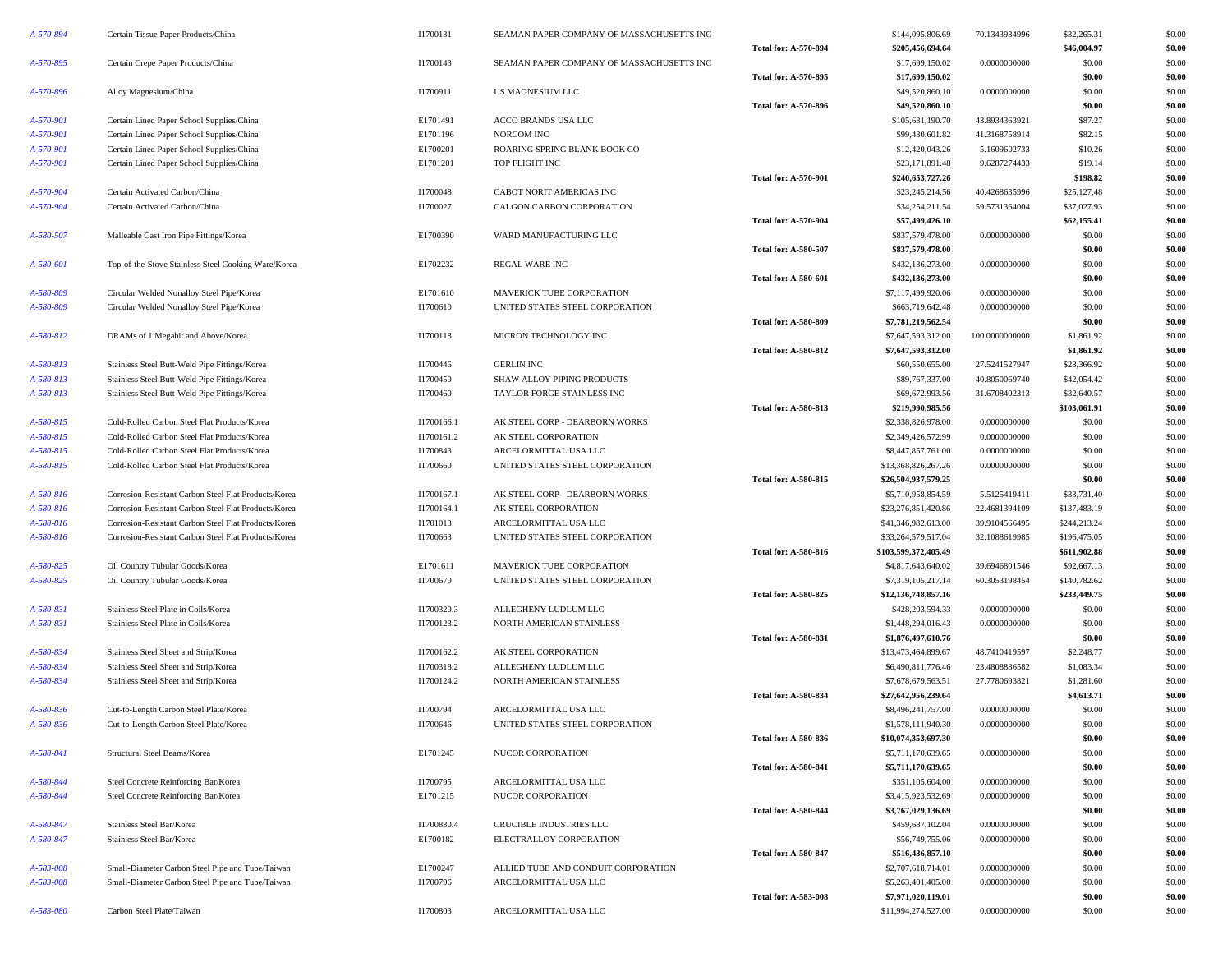|           |                                                                                          | I1700620   |                                                              | <b>Total for: A-583-080</b> | \$11,994,274,527.00                  |                | \$0.00             | \$0.00           |
|-----------|------------------------------------------------------------------------------------------|------------|--------------------------------------------------------------|-----------------------------|--------------------------------------|----------------|--------------------|------------------|
| A-583-505 | Oil Country Tubular Goods/Taiwan                                                         |            | UNITED STATES STEEL CORPORATION                              |                             | \$6,117,072,219.14                   | 0.0000000000   | \$0.00             | \$0.00           |
|           |                                                                                          |            | WARD MANUFACTURING LLC                                       | <b>Total for: A-583-505</b> | \$6,117,072,219.14                   |                | \$0.00             | \$0.00           |
| A-583-507 | Malleable Cast Iron Pipe Fittings/Taiwan                                                 | E1700392   |                                                              |                             | \$579,680,283.00                     | 0.0000000000   | \$0.00             | \$0.00           |
|           |                                                                                          |            |                                                              | <b>Total for: A-583-507</b> | \$579,680,283.00                     | 100.0000000000 | \$0.00<br>\$800.19 | \$0.00           |
| A-583-508 | Porcelain-on-Steel Cooking Ware/Taiwan                                                   | I1700826   | COLUMBIAN HOME PRODUCTS LLC                                  |                             | \$171,775,443.21                     |                |                    | \$0.00           |
|           |                                                                                          | E1702247   |                                                              | <b>Total for: A-583-508</b> | \$171,775,443.21                     | 0.0000000000   | \$800.19<br>\$0.00 | \$0.00           |
| A-583-603 | Top-of-the-Stove Stainless Steel Cooking Ware/Taiwan                                     |            | REGAL WARE INC                                               |                             | \$365,604,296.00                     |                |                    | \$0.00           |
| A-583-605 | Carbon Steel Butt-Weld Pipe Fittings/Taiwan                                              | I1700071.1 | WELDBEND CORPORATION                                         | <b>Total for: A-583-603</b> | \$365,604,296.00<br>\$642,317,314.45 | 0.0000000000   | \$0.00<br>\$0.00   | \$0.00<br>\$0.00 |
|           |                                                                                          |            |                                                              | <b>Total for: A-583-605</b> | \$642,317,314.45                     |                | \$0.00             | \$0.00           |
| A-583-814 |                                                                                          | E1701609   |                                                              |                             | \$7,122,067,120.50                   | 0.0000000000   | \$0.00             | \$0.00           |
| A-583-814 | Circular Welded Nonalloy Steel Pipe/Taiwan<br>Circular Welded Nonalloy Steel Pipe/Taiwan | I1700649   | MAVERICK TUBE CORPORATION<br>UNITED STATES STEEL CORPORATION |                             | \$663,719,642.48                     | 0.0000000000   | \$0.00             | \$0.00           |
|           |                                                                                          |            |                                                              | <b>Total for: A-583-814</b> | \$7,785,786,762.98                   |                | \$0.00             | \$0.00           |
| A-583-816 | Stainless Steel Butt-Weld Pipe Fittings/Taiwan                                           | I1700445   | <b>GERLIN INC</b>                                            |                             | \$58,527,234.00                      | 27.5336879782  | \$1,449.88         | \$0.00           |
| A-583-816 | Stainless Steel Butt-Weld Pipe Fittings/Taiwan                                           | I1700451   | SHAW ALLOY PIPING PRODUCTS                                   |                             | \$86,915,089.00                      | 40.8885364568  | \$2,153.13         | \$0.00           |
| A-583-816 | Stainless Steel Butt-Weld Pipe Fittings/Taiwan                                           | I1700461   | TAYLOR FORGE STAINLESS INC                                   |                             | \$67,123,585.52                      | 31.5777755649  | \$1,662.84         | \$0.00           |
|           |                                                                                          |            |                                                              | <b>Total for: A-583-816</b> | \$212,565,908.52                     |                | \$5,265.85         | \$0.00           |
| A-583-820 | Helical Spring Lock Washers/Taiwan                                                       | E1701302   | ILLINOIS TOOL WORKS SHAKEPROOF INDUSTRIAL                    |                             | \$151,491,381.05                     | 0.0000000000   | \$0.00             | \$0.00           |
|           |                                                                                          |            |                                                              | <b>Total for: A-583-820</b> | \$151,491,381.05                     |                | \$0.00             | \$0.00           |
| A-583-821 | Forged Stainless Steel Flanges/Taiwan                                                    | I1700447.1 | <b>GERLIN INC</b>                                            |                             | \$45,248,000.00                      | 0.0000000000   | \$0.00             | \$0.00           |
|           |                                                                                          |            |                                                              | <b>Total for: A-583-821</b> | \$45,248,000.00                      |                | \$0.00             | \$0.00           |
| A-583-830 | Stainless Steel Plate in Coils/Taiwan                                                    | I1700320.6 | ALLEGHENY LUDLUM LLC                                         |                             | \$428,231,386.66                     | 0.0000000000   | \$0.00             | \$0.00           |
| A-583-830 | Stainless Steel Plate in Coils/Taiwan                                                    | I1700123.3 | NORTH AMERICAN STAINLESS                                     |                             | \$1,448,345,210.61                   | 0.0000000000   | \$0.00             | \$0.00           |
|           |                                                                                          |            |                                                              | <b>Total for: A-583-830</b> | \$1,876,576,597.27                   |                | \$0.00             | \$0.00           |
| A-583-831 | Stainless Steel Sheet and Strip/Taiwan                                                   | I1700162.4 | AK STEEL CORPORATION                                         |                             | \$13,474,626,489.36                  | 48.7412414185  | \$1,793.78         | \$0.00           |
| A-583-831 | Stainless Steel Sheet and Strip/Taiwan                                                   | I1700318.4 | ALLEGHENY LUDLUM LLC                                         |                             | \$6,491,354,640.88                   | 23.4809242345  | \$864.15           | \$0.00           |
| A-583-831 | Stainless Steel Sheet and Strip/Taiwan                                                   | I1700124.3 | NORTH AMERICAN STAINLESS                                     |                             | \$7,679,245,165.21                   | 27.7778343470  | \$1,022.29         | \$0.00           |
|           |                                                                                          |            |                                                              | <b>Total for: A-583-831</b> | \$27,645,226,295.45                  |                | \$3,680.22         | \$0.00           |
| A-583-835 | Hot-Rolled Steel Products/Taiwan                                                         | I1700170.4 | AK STEEL CORP - DEARBORN WORKS                               |                             | \$3,939,475,425.99                   | 0.0000000000   | \$0.00             | \$0.00           |
| A-583-835 | Hot-Rolled Steel Products/Taiwan                                                         | I1700804   | ARCELORMITTAL USA LLC                                        |                             | \$26,113,969,180.00                  | 0.0000000000   | \$0.00             | \$0.00           |
| A-583-835 | Hot-Rolled Steel Products/Taiwan                                                         | E1701222   | NUCOR CORPORATION                                            |                             | \$18,079,631,159.74                  | 0.0000000000   | \$0.00             | \$0.00           |
| A-583-835 | Hot-Rolled Steel Products/Taiwan                                                         | E1701078   | STEEL DYNAMICS INC                                           |                             | \$4,371,408,837.34                   | 0.0000000000   | \$0.00             | \$0.00           |
| A-583-835 | Hot-Rolled Steel Products/Taiwan                                                         | I1700623   | UNITED STATES STEEL CORPORATION                              |                             | \$17,276,289,252.19                  | 0.0000000000   | \$0.00             | \$0.00           |
|           |                                                                                          |            |                                                              | <b>Total for: A-583-835</b> | \$69,780,773,855.26                  |                | \$0.00             | \$0.00           |
| A-588-054 | Tapered Roller Bearings 4 Inches and Under/Japan                                         | I1700853   | <b>TIMKEN COMPANY</b>                                        |                             | \$1,357,111,900.44                   | 100.0000000000 | \$373.49           | \$0.00           |
|           |                                                                                          |            |                                                              | <b>Total for: A-588-054</b> | \$1,357,111,900.44                   |                | \$373.49           | \$0.00           |
| A-588-201 | Ball Bearings/Japan (See A-588-804)                                                      | E1701505   | MCGILL MANUFACTURING COMPANY                                 |                             | \$80,840,972.80                      | 2.0560327317   | \$1,747.77         | \$0.00           |
| A-588-201 | Ball Bearings/Japan (See A-588-804)                                                      | I1700720   | MPB CORPORATION DBA TIMKEN AEROSPACE AND SUPER PRECISION     |                             | \$1,015,548,386.35                   | 25.8284957570  | \$21,956.00        | \$0.00           |
| A-588-201 | Ball Bearings/Japan (See A-588-804)                                                      | I1700150   | PACAMOR KUBAR BEARINGS                                       |                             | \$53,340,155.00                      | 1.3566029798   | \$1,153.21         | \$0.00           |
| A-588-201 | Ball Bearings/Japan (See A-588-804)                                                      | E1701520   | REGAL BELOIT AMERICA INC                                     |                             | \$996,496,637.31                     | 25.3439516173  | \$21,544.10        | \$0.00           |
| A-588-201 | Ball Bearings/Japan (See A-588-804)                                                      | I1700710   | <b>TIMKEN COMPANY</b>                                        |                             | \$1,785,665,182.45                   | 45.4149169142  | \$38,605.80        | \$0.00           |
|           |                                                                                          |            |                                                              | <b>Total for: A-588-201</b> | \$3,931,891,333.91                   |                | \$85,006.88        | \$0.00           |
| A-588-203 | Cylindrical Roller Bearings/Japan (See A-588-804)                                        | I1700856   | MPB CORPORATION DBA TIMKEN AEROSPACE AND SUPER PRECISION     |                             | \$184,846,349.62                     | 12.9174172791  | \$27.64            | \$0.00           |
| A-588-203 | Cylindrical Roller Bearings/Japan (See A-588-804)                                        | E1701512   | REGAL BELOIT AMERICA INC                                     |                             | \$138,714,201.07                     | 9.6936142988   | \$20.74            | \$0.00           |
| A-588-203 | Cylindrical Roller Bearings/Japan (See A-588-804)                                        | I1700707   | <b>TIMKEN COMPANY</b>                                        |                             | \$1,107,424,805.18                   | 77.3889684222  | \$165.57           | \$0.00           |
|           |                                                                                          |            |                                                              | <b>Total for: A-588-203</b> | \$1,430,985,355.87                   |                | \$213.95           | \$0.00           |
| A-588-205 | Spherical Plain Bearings/Japan (See A-588-804)                                           | I1700705   | <b>TIMKEN COMPANY</b>                                        |                             | \$49,967,386.44                      | 0.0000000000   | \$0.00             | \$0.00           |
|           |                                                                                          |            |                                                              | <b>Total for: A-588-205</b> | \$49,967,386.44                      |                | \$0.00             | \$0.00           |
| A-588-602 | Carbon Steel Butt-Weld Pipe Fittings/Japan                                               | I1700071.2 | WELDBEND CORPORATION                                         |                             | \$642,452,910.75                     | 0.0000000000   | \$0.00             | \$0.00           |
|           |                                                                                          |            |                                                              | <b>Total for: A-588-602</b> | \$642,452,910.75                     |                | \$0.00             | \$0.00           |
| A-588-604 | Tapered Roller Bearings Over 4 Inches/Japan                                              | I1700854   | <b>TIMKEN COMPANY</b>                                        |                             | \$7,470,619,686.44                   | 100.0000000000 | \$976.26           | \$0.00           |
|           |                                                                                          |            |                                                              | <b>Total for: A-588-604</b> | \$7,470,619,686.44                   |                | \$976.26           | \$0.00           |
| A-588-605 | Malleable Cast Iron Pipe Fittings/Japan                                                  | E1700389   | WARD MANUFACTURING LLC                                       |                             | \$811,564,439.00                     | 100.0000000000 | \$67.15            | \$0.00           |
|           |                                                                                          |            |                                                              | Total for: A-588-605        | \$811,564,439.00                     |                | \$67.15            | \$0.00           |
| A-588-702 | Stainless Steel Butt-Weld Pipe Fittings/Japan                                            | I1700449   | SHAW ALLOY PIPING PRODUCTS                                   |                             | \$111,866,586.00                     | 0.0000000000   | \$0.00             | \$0.00           |
| A-588-702 | Stainless Steel Butt-Weld Pipe Fittings/Japan                                            | I1700454   | TAYLOR FORGE STAINLESS INC                                   |                             | \$93,882,438.64                      | 0.0000000000   | \$0.00             | \$0.00           |
|           |                                                                                          |            |                                                              | <b>Total for: A-588-702</b> | \$205,749,024.64                     |                | \$0.00             | \$0.00           |
| A-588-826 | Corrosion-Resistant Carbon Steel Flat Products/Japan                                     | I1700172.2 | AK STEEL CORP - DEARBORN WORKS                               |                             | \$4,510,523,909.22                   | 0.0000000000   | \$0.00             | \$0.00           |
| A-588-826 | Corrosion-Resistant Carbon Steel Flat Products/Japan                                     | I1700805   | ARCELORMITTAL USA LLC                                        |                             | \$14,812,954,798.00                  | 0.0000000000   | \$0.00             | \$0.00           |
| A-588-826 | Corrosion-Resistant Carbon Steel Flat Products/Japan                                     | I1700618   | UNITED STATES STEEL CORPORATION                              |                             | \$17,154,893,565.04                  | 0.0000000000   | \$0.00             | \$0.00           |
|           |                                                                                          |            |                                                              | <b>Total for: A-588-826</b> | \$36,478,372,272.26                  |                | \$0.00             | \$0.00           |
|           |                                                                                          |            |                                                              |                             |                                      |                |                    |                  |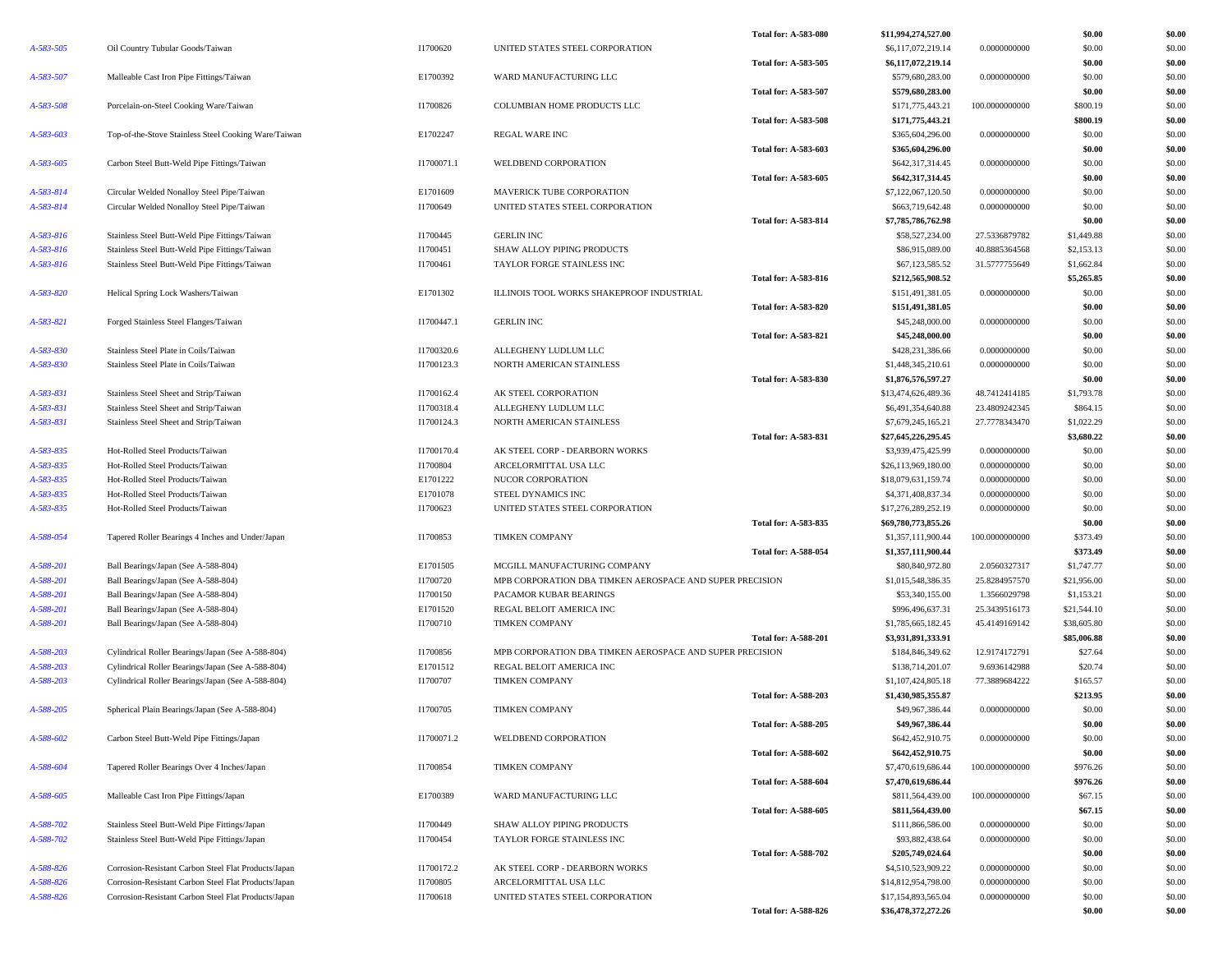| A-588-831       | Grain-Oriented Silicon Electrical Steel/Japan            | I1700163.2 | AK STEEL CORPORATION            |                             | \$4,271,306,854.15  | 0.0000000000   | \$0.00       | \$0.00 |
|-----------------|----------------------------------------------------------|------------|---------------------------------|-----------------------------|---------------------|----------------|--------------|--------|
|                 |                                                          |            |                                 | <b>Total for: A-588-831</b> | \$4,271,306,854.15  |                | \$0.00       | \$0.00 |
| A-588-833       | Stainless Steel Bar/Japan                                | I1700831   | CRUCIBLE INDUSTRIES LLC         |                             | \$1,109,011,229.45  | 92.0328374055  | \$1,536.51   | \$0.00 |
| A-588-833       | Stainless Steel Bar/Japan                                | E1700174   | ELECTRALLOY CORPORATION         |                             | \$96,005,654.43     | 7.9671625945   | \$133.01     | \$0.00 |
|                 |                                                          |            |                                 | <b>Total for: A-588-833</b> | \$1,205,016,883.88  |                | \$1,669.52   | \$0.00 |
| A-588-835       | Oil Country Tubular Goods/Japan                          | I1700669   | UNITED STATES STEEL CORPORATION |                             | \$7,319,105,217.14  | 100.0000000000 | \$84,223.54  | \$0.00 |
|                 |                                                          |            |                                 | <b>Total for: A-588-835</b> | \$7,319,105,217.14  |                | \$84,223.54  | \$0.00 |
| A-588-845       |                                                          | I1700162.5 | AK STEEL CORPORATION            |                             | \$13,455,756,794.72 | 0.0000000000   | \$0.00       | \$0.00 |
|                 | Stainless Steel Sheet and Strip/Japan                    |            |                                 |                             |                     |                |              |        |
| A-588-845       | Stainless Steel Sheet and Strip/Japan                    | I1700318.5 | ALLEGHENY LUDLUM LLC            |                             | \$6,482,230,888.02  | 0.0000000000   | \$0.00       | \$0.00 |
| A-588-845       | Stainless Steel Sheet and Strip/Japan                    | I1700124.4 | NORTH AMERICAN STAINLESS        |                             | \$7,670,937,359.24  | 0.0000000000   | \$0.00       | \$0.00 |
|                 |                                                          |            |                                 | <b>Total for: A-588-845</b> | \$27,608,925,041.98 |                | \$0.00       | \$0.00 |
| A-588-846       | Hot-Rolled Carbon Steel Flat Products/Japan              | I1700171.1 | AK STEEL CORP - DEARBORN WORKS  |                             | \$5,064,999,672.58  | 0.0000000000   | \$0.00       | \$0.00 |
| A-588-846       | Hot-Rolled Carbon Steel Flat Products/Japan              | I1700806   | ARCELORMITTAL USA LLC           |                             | \$21,060,800,793.00 | 0.0000000000   | \$0.00       | \$0.00 |
| A-588-846       | Hot-Rolled Carbon Steel Flat Products/Japan              | E1701253   | NUCOR CORPORATION               |                             | \$21,987,922,685.80 | 0.0000000000   | \$0.00       | \$0.00 |
| A-588-846       | Hot-Rolled Carbon Steel Flat Products/Japan              | E1701081   | STEEL DYNAMICS INC              |                             | \$5,235,696,879.86  | 0.0000000000   | \$0.00       | \$0.00 |
| A-588-846       | Hot-Rolled Carbon Steel Flat Products/Japan              | I1700621   | UNITED STATES STEEL CORPORATION |                             | \$18,924,333,446.19 | 0.0000000000   | \$0.00       | \$0.00 |
|                 |                                                          |            |                                 | <b>Total for: A-588-846</b> | \$72,273,753,477.43 |                | \$0.00       | \$0.00 |
| A-588-847       | Cut-to-Length Carbon Steel Plate/Japan                   | I1700807   | ARCELORMITTAL USA LLC           |                             | \$10,823,086,395.00 | 87.6396074369  | \$3,481.80   | \$0.00 |
| A-588-847       | Cut-to-Length Carbon Steel Plate/Japan                   | I1700599   | UNITED STATES STEEL CORPORATION |                             | \$1,526,451,344.30  | 12.3603925631  | \$491.06     | \$0.00 |
|                 |                                                          |            |                                 | <b>Total for: A-588-847</b> | \$12,349,537,739.30 |                | \$3,972.86   | \$0.00 |
| A-588-850       | Large-Diameter Carbon Steel Seamless Pipe/Japan          | I1700652   | UNITED STATES STEEL CORPORATION |                             | \$727,293,925.89    | 0.0000000000   | \$0.00       | \$0.00 |
|                 |                                                          |            |                                 |                             |                     |                | \$0.00       | \$0.00 |
|                 |                                                          |            |                                 | <b>Total for: A-588-850</b> | \$727,293,925.89    |                |              |        |
| A-588-851       | Small-Diameter Carbon Steel Seamless Pipe/Japan          | I1700656   | UNITED STATES STEEL CORPORATION |                             | \$322,544,231.34    | 0.0000000000   | \$0.00       | \$0.00 |
|                 |                                                          |            |                                 | <b>Total for: A-588-851</b> | \$322,544,231.34    |                | \$0.00       | \$0.00 |
| A-588-852       | Structural Steel Beams/Japan                             | E1701280   | NUCOR CORPORATION               |                             | \$5,675,954,000.84  | 0.0000000000   | \$0.00       | \$0.00 |
|                 |                                                          |            |                                 | <b>Total for: A-588-852</b> | \$5,675,954,000.84  |                | \$0.00       | \$0.00 |
| A-588-854       | Tin-Mill Products/Japan                                  | I1700808   | ARCELORMITTAL USA LLC           |                             | \$2,028,068,091.00  | 0.0000000000   | \$0.00       | \$0.00 |
|                 |                                                          |            |                                 | <b>Total for: A-588-854</b> | \$2,028,068,091.00  |                | \$0.00       | \$0.00 |
| A-588-857       | Welded Large-Diameter Line Pipe/Japan                    | I1700651   | UNITED STATES STEEL CORPORATION |                             | \$82,552,951.88     | 100.0000000000 | \$155,681.07 | \$0.00 |
|                 |                                                          |            |                                 | <b>Total for: A-588-857</b> | \$82,552,951.88     |                | \$155,681.07 | \$0.00 |
| A-602-803       | Corrosion-Resistant Carbon Steel Flat Products/Australia | I1700172.1 | AK STEEL CORP - DEARBORN WORKS  |                             | \$4,510,719,477.23  | 0.0000000000   | \$0.00       | \$0.00 |
| A-602-803       | Corrosion-Resistant Carbon Steel Flat Products/Australia | I1700165   | AK STEEL CORPORATION            |                             | \$19,583,978,568.79 | 0.0000000000   | \$0.00       | \$0.00 |
| A-602-803       | Corrosion-Resistant Carbon Steel Flat Products/Australia | I1700809   | ARCELORMITTAL USA LLC           |                             | \$38,396,408,731.00 | 0.0000000000   | \$0.00       | \$0.00 |
| A-602-803       | Corrosion-Resistant Carbon Steel Flat Products/Australia | I1700617   | UNITED STATES STEEL CORPORATION |                             | \$27,917,897,492.04 | 0.0000000000   | \$0.00       | \$0.00 |
|                 |                                                          |            |                                 | <b>Total for: A-602-803</b> | \$90,409,004,269.06 |                | \$0.00       | \$0.00 |
| A-791-805       | Stainless Steel Plate in Coils/South Africa              | I1700320.4 | ALLEGHENY LUDLUM LLC            |                             | \$428,149,825.38    | 0.0000000000   | \$0.00       | \$0.00 |
|                 |                                                          |            |                                 |                             |                     |                |              |        |
| A-791-805       | Stainless Steel Plate in Coils/South Africa              | I1700123.4 | NORTH AMERICAN STAINLESS        |                             | \$1,448,065,359.38  | 0.0000000000   | \$0.00       | \$0.00 |
|                 |                                                          |            |                                 | <b>Total for: A-791-805</b> | \$1,876,215,184.76  |                | \$0.00       | \$0.00 |
| A-791-808       | Small-Diameter Carbon Steel Seamless Pipe/South Africa   | I1700653   | UNITED STATES STEEL CORPORATION |                             | \$191,626,393.34    | 0.0000000000   | \$0.00       | \$0.00 |
|                 |                                                          |            |                                 | <b>Total for: A-791-808</b> | \$191,626,393.34    |                | \$0.00       | \$0.00 |
| A-791-809       | Hot-Rolled Steel Products/South Africa                   | I1700173.1 | AK STEEL CORP - DEARBORN WORKS  |                             | \$3,018,002,465.95  | 0.0000000000   | \$0.00       | \$0.00 |
| A-791-809       | Hot-Rolled Steel Products/South Africa                   | E1701214   | NUCOR CORPORATION               |                             | \$13,364,587,013.58 | 0.0000000000   | \$0.00       | \$0.00 |
| A-791-809       | Hot-Rolled Steel Products/South Africa                   | E1701071   | STEEL DYNAMICS INC              |                             | \$3,376,110,995.77  | 0.0000000000   | \$0.00       | \$0.00 |
| A-791-809       | Hot-Rolled Steel Products/South Africa                   | I1700627   | UNITED STATES STEEL CORPORATION |                             | \$13,314,160,041.19 | 0.0000000000   | \$0.00       | \$0.00 |
|                 |                                                          |            |                                 | <b>Total for: A-791-809</b> | \$33,072,860,516.49 |                | \$0.00       | \$0.00 |
| A-821-809       | Hot-Rolled Carbon Steel Flat Products/Russia             | I1700810   | ARCELORMITTAL USA LLC           |                             | \$20,620,814,941.00 | 0.0000000000   | \$0.00       | \$0.00 |
| A-821-809       | Hot-Rolled Carbon Steel Flat Products/Russia             | E1701254   | NUCOR CORPORATION               |                             | \$21,990,339,655.00 | 0.0000000000   | \$0.00       | \$0.00 |
| A-821-809       | Hot-Rolled Carbon Steel Flat Products/Russia             | E1701083   | STEEL DYNAMICS INC              |                             | \$5,236,273,579.97  | 0.0000000000   | \$0.00       | \$0.00 |
|                 |                                                          |            |                                 | Total for: A-821-809        | \$47,847,428,175.97 |                | \$0.00       | \$0.00 |
| A-821-819       | Pure and Alloy Magnesium/Russia                          | I1700782   | US MAGNESIUM LLC                |                             | \$180,896,337.56    | 0.0000000000   | \$0.00       | \$0.00 |
|                 |                                                          |            |                                 |                             | \$180,896,337.56    |                |              |        |
|                 |                                                          |            |                                 | <b>Total for: A-821-819</b> |                     |                | \$0.00       | \$0.00 |
| A-822-804       | Steel Concrete Reinforcing Bar/Belarus                   | I1700811   | ARCELORMITTAL USA LLC           |                             | \$440,143,101.00    | 0.0000000000   | \$0.00       | \$0.00 |
| A-822-804       | Steel Concrete Reinforcing Bar/Belarus                   | E1701255   | NUCOR CORPORATION               |                             | \$5,135,104,563.00  | 0.0000000000   | \$0.00       | \$0.00 |
|                 |                                                          |            |                                 | <b>Total for: A-822-804</b> | \$5,575,247,664.00  |                | \$0.00       | \$0.00 |
| A-823-809       | Steel Concrete Reinforcing Bar/Ukraine                   | I1700812   | ARCELORMITTAL USA LLC           |                             | \$440,143,038.00    | 0.0000000000   | \$0.00       | \$0.00 |
| A-823-809       | Steel Concrete Reinforcing Bar/Ukraine                   | E1701258   | NUCOR CORPORATION               |                             | \$5,135,104,453.23  | 0.0000000000   | \$0.00       | \$0.00 |
|                 |                                                          |            |                                 | <b>Total for: A-823-809</b> | \$5,575,247,491.23  |                | \$0.00       | \$0.00 |
| $A - 823 - 811$ | Hot-Rolled Steel Products/Ukraine                        | I1700170.5 | AK STEEL CORP - DEARBORN WORKS  |                             | \$3,939,480,000.00  | 0.0000000000   | \$0.00       | \$0.00 |
| $A - 823 - 811$ | Hot-Rolled Steel Products/Ukraine                        | I1700813   | ARCELORMITTAL USA LLC           |                             | \$16,154,385,951.00 | 0.0000000000   | \$0.00       | \$0.00 |
| $A - 823 - 811$ | Hot-Rolled Steel Products/Ukraine                        | E1701225   | NUCOR CORPORATION               |                             | \$18,079,648,159.00 | 0.0000000000   | \$0.00       | \$0.00 |
| $A - 823 - 811$ | Hot-Rolled Steel Products/Ukraine                        | E1701079   | STEEL DYNAMICS INC              |                             | \$4,371,413,809.97  | 0.0000000000   | \$0.00       | \$0.00 |
| $A - 823 - 811$ | Hot-Rolled Steel Products/Ukraine                        | I1700625   | UNITED STATES STEEL CORPORATION |                             | \$17,276,289,252.19 | 0.0000000000   | \$0.00       | \$0.00 |
|                 |                                                          |            |                                 |                             |                     |                |              |        |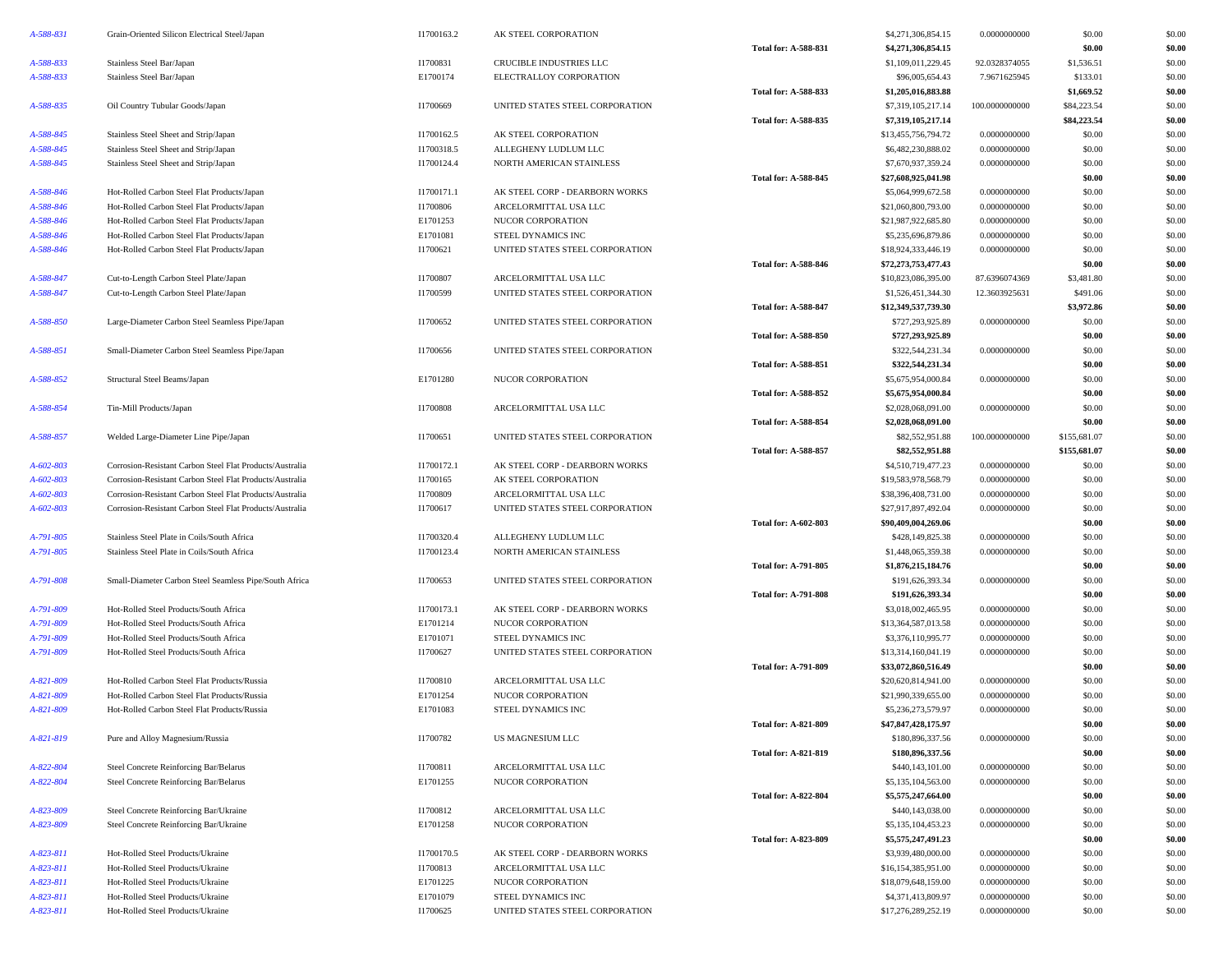|             |                                                                                              |            |                                                 | <b>Total for: A-823-811</b> | \$59,821,217,172.16 |              | \$0.00 | \$0.00 |
|-------------|----------------------------------------------------------------------------------------------|------------|-------------------------------------------------|-----------------------------|---------------------|--------------|--------|--------|
| A-823-812   | Carbon and Certain Alloy Steel Wire Rod/Ukraine                                              | E1701211   | NUCOR CORPORATION                               |                             | \$489,278,782.02    | 0.0000000000 | \$0.00 | \$0.00 |
|             |                                                                                              |            |                                                 | Total for: A-823-812        | \$489,278,782.02    |              | \$0.00 | \$0.00 |
| A-834-806   | Hot-Rolled Steel Products/Kazakhstan                                                         | I1700174   | AK STEEL CORP - DEARBORN WORKS                  |                             | \$3,084,088,000.00  | 0.0000000000 | \$0.00 | \$0.00 |
| A-834-806   | Hot-Rolled Steel Products/Kazakhstan                                                         | E1701248   | NUCOR CORPORATION                               |                             | \$14,181,692,454.33 | 0.0000000000 | \$0.00 | \$0.00 |
| A-834-806   | Hot-Rolled Steel Products/Kazakhstan                                                         | E1701070   | STEEL DYNAMICS INC                              |                             | \$3,543,426,102.73  | 0.0000000000 | \$0.00 | \$0.00 |
| A-834-806   | Hot-Rolled Steel Products/Kazakhstan                                                         | I1700679   | UNITED STATES STEEL CORPORATION                 |                             | \$13,922,895,080.19 | 0.0000000000 | \$0.00 | \$0.00 |
|             |                                                                                              |            |                                                 | <b>Total for: A-834-806</b> | \$34,732,101,637.25 |              | \$0.00 | \$0.00 |
| A-841-804   | Steel Concrete Reinforcing Bar/Moldova                                                       | I1700814   | ARCELORMITTAL USA LLC                           |                             | \$440,143,101.00    | 0.0000000000 | \$0.00 | \$0.00 |
| A-841-804   | Steel Concrete Reinforcing Bar/Moldova                                                       | E1701260   | NUCOR CORPORATION                               |                             | \$5,135,104,563.00  | 0.0000000000 | \$0.00 | \$0.00 |
|             |                                                                                              |            |                                                 | <b>Total for: A-841-804</b> | \$5,575,247,664.00  |              | \$0.00 | \$0.00 |
| A-841-805   | Carbon and Certain Alloy Steel Wire Rod/Moldova                                              | E1701209   | <b>NUCOR CORPORATION</b>                        |                             | \$489,279,208.00    | 0.0000000000 | \$0.00 | \$0.00 |
|             |                                                                                              |            |                                                 | <b>Total for: A-841-805</b> | \$489,279,208.00    |              | \$0.00 | \$0.00 |
| A-851-802   | Small-Diameter Carbon Steel Seamless Pipe/Czech Republic                                     | I1700654   | UNITED STATES STEEL CORPORATION                 |                             | \$191,626,393.34    | 0.0000000000 | \$0.00 | \$0.00 |
|             |                                                                                              |            |                                                 | <b>Total for: A-851-802</b> | \$191,626,393.34    |              | \$0.00 | \$0.00 |
| $C-351-818$ | Cut-to-Length Carbon Steel Plate/Brazil                                                      | I1700815   | ARCELORMITTAL USA LLC                           |                             | \$11,426,396,062.00 | 0.0000000000 | \$0.00 | \$0.00 |
| $C-351-818$ | Cut-to-Length Carbon Steel Plate/Brazil                                                      | I1700589   | UNITED STATES STEEL CORPORATION                 |                             | \$5,064,279,588.44  | 0.0000000000 | \$0.00 | \$0.00 |
|             |                                                                                              |            |                                                 | <b>Total for: C-351-818</b> | \$16,490,675,650.44 |              | \$0.00 | \$0.00 |
| $C-351-829$ | Hot-Rolled Carbon Steel Flat Products/Brazil                                                 | I1700171.2 | AK STEEL CORP - DEARBORN WORKS                  |                             | \$5,065,467,828.87  | 0.0000000000 | \$0.00 | \$0.00 |
| $C-351-829$ | Hot-Rolled Carbon Steel Flat Products/Brazil                                                 | I1700816   | ARCELORMITTAL USA LLC                           |                             | \$26,782,807,644.00 | 0.0000000000 | \$0.00 | \$0.00 |
| $C-351-829$ | Hot-Rolled Carbon Steel Flat Products/Brazil                                                 | E1701252   | NUCOR CORPORATION                               |                             | \$21,990,338,912.40 | 0.0000000000 | \$0.00 | \$0.00 |
| $C-351-829$ |                                                                                              |            |                                                 |                             | \$5,236,273,403.05  |              |        |        |
|             | Hot-Rolled Carbon Steel Flat Products/Brazil<br>Hot-Rolled Carbon Steel Flat Products/Brazil | E1701082   | STEEL DYNAMICS INC                              |                             |                     | 0.0000000000 | \$0.00 | \$0.00 |
| $C-351-829$ |                                                                                              | I1700672   | UNITED STATES STEEL CORPORATION                 |                             | \$24,054,107,566.19 | 0.0000000000 | \$0.00 | \$0.00 |
|             |                                                                                              |            |                                                 | <b>Total for: C-351-829</b> | \$83,128,995,354.51 |              | \$0.00 | \$0.00 |
| $C-351-833$ | Carbon and Certain Alloy Steel Wire Rod/Brazil                                               | E1701204   | <b>NUCOR CORPORATION</b>                        |                             | \$489,279,208.00    | 0.0000000000 | \$0.00 | \$0.00 |
|             |                                                                                              |            |                                                 | Total for: C-351-833        | \$489,279,208.00    |              | \$0.00 | \$0.00 |
| $C-357-813$ | Honey/Argentina                                                                              | E1700144   | A H MEYER AND SONS INC                          |                             | \$4,749,306.04      | 0.0000000000 | \$0.00 | \$0.00 |
| $C-357-813$ | Honey/Argentina                                                                              | I1700907.2 | ADEE HONEY FARMS                                |                             | \$46,857,470.57     | 0.0000000000 | \$0.00 | \$0.00 |
| $C-357-813$ | Honey/Argentina                                                                              | I1700102.2 | ALMETER, MARK                                   |                             | \$1,536,549.90      | 0.0000000000 | \$0.00 | \$0.00 |
| $C-357-813$ | Honey/Argentina                                                                              | E1700378   | <b>BAERWALD, JIM</b>                            |                             | \$1,469,429.78      | 0.0000000000 | \$0.00 | \$0.00 |
| $C-357-813$ | Honey/Argentina                                                                              | I1700628.2 | <b>BAILEY ENTERPRISES INC</b>                   |                             | \$9,489,780.99      | 0.0000000000 | \$0.00 | \$0.00 |
| $C-357-813$ | Honey/Argentina                                                                              | I1700322.2 | BALDWIN, ALAN DBA BALDWIN APIARIES              |                             | \$619,694.36        | 0.0000000000 | \$0.00 | \$0.00 |
| $C-357-813$ | Honey/Argentina                                                                              | I1700226.2 | BEAVERHEAD HONEY CO INC                         |                             | \$3,693,682.00      | 0.0000000000 | \$0.00 | \$0.00 |
| $C-357-813$ | Honey/Argentina                                                                              | E1700270   | <b>BEE BOX RANCH</b>                            |                             | \$1,124,491.98      | 0.0000000000 | \$0.00 | \$0.00 |
| $C-357-813$ | Honey/Argentina                                                                              | I1700455.2 | BEE HAVEN INC                                   |                             | \$4,001,343.06      | 0.0000000000 | \$0.00 | \$0.00 |
| $C-357-813$ | Honey/Argentina                                                                              | E1700964   | BERNARDS APIARIES INC                           |                             | \$1,158,535.53      | 0.0000000000 | \$0.00 | \$0.00 |
| $C-357-813$ | Honey/Argentina                                                                              | I1700346.2 | BILL RHODES HONEY COMPANY LLC                   |                             | \$5,066,676.75      | 0.0000000000 | \$0.00 | \$0.00 |
| $C-357-813$ | Honey/Argentina                                                                              | I1700444.2 | BRADY, MARK T DBA BRADY BEES AND HONEY COMPANY  |                             | \$4,095,897.47      | 0.0000000000 | \$0.00 | \$0.00 |
| $C-357-813$ | Honey/Argentina                                                                              | E1702218   | BRONNENBERG, CURT                               |                             | \$1,278,073.37      | 0.0000000000 | \$0.00 | \$0.00 |
| $C-357-813$ | Honey/Argentina                                                                              | I1700530.2 | <b>BROWNS HONEY FARMS</b>                       |                             | \$873,138.69        | 0.0000000000 | \$0.00 | \$0.00 |
| $C-357-813$ | Honey/Argentina                                                                              | E1701067   | CAPTAIN COOK HONEY LTD                          |                             | \$2,474,697.11      | 0.0000000000 | \$0.00 | \$0.00 |
| $C-357-813$ | Honey/Argentina                                                                              | I1700032.2 | CARYS HONEY FARMS INC                           |                             | \$9,258,373.46      | 0.0000000000 | \$0.00 | \$0.00 |
| $C-357-813$ | Honey/Argentina                                                                              | I1700583.2 | COLORADO SUNSHINE HONEY COMPANY                 |                             | \$445,267.83        | 0.0000000000 | \$0.00 | \$0.00 |
| $C-357-813$ | Honey/Argentina                                                                              | I1700104.2 | <b>CULPS HONEY FARM LLC</b>                     |                             | \$376,645.99        | 0.0000000000 | \$0.00 | \$0.00 |
| $C-357-813$ | Honey/Argentina                                                                              | I1700416.2 | DANZIG HONEY COMPANY                            |                             | \$7,492,452.29      | 0.0000000000 | \$0.00 | \$0.00 |
| $C-357-813$ | Honey/Argentina                                                                              | E1700774   | DAVID W STROOPE HONEY COMPANY                   |                             | \$2,713,016.61      | 0.0000000000 | \$0.00 | \$0.00 |
| $C-357-813$ | Honey/Argentina                                                                              | E1700198   | DENCY'S INC                                     |                             | \$4,987,114.13      | 0.0000000000 | \$0.00 | \$0.00 |
| $C-357-813$ | Honey/Argentina                                                                              | I1700366.2 | <b>EMMONS, CHARLES L</b>                        |                             | \$1,548,453.59      | 0.0000000000 | \$0.00 | \$0.00 |
| $C-357-813$ | Honey/Argentina                                                                              | I1700061.2 | EVERGREEN HONEY COMPANY INC                     |                             | \$4,187,033.53      | 0.0000000000 | \$0.00 | \$0.00 |
| $C-357-813$ | Honey/Argentina                                                                              | 11700050.2 | FULLERTON, ROBERT S DBA CHIEF MOUNTAIN HONEY CO |                             | \$665,196.61        | 0.0000000000 | \$0.00 | \$0.00 |
| $C-357-813$ | Honey/Argentina                                                                              | I1700564.2 | GILBERTS, MARK R DBA MARK GILBERTS APIARIES     |                             | \$716,214.00        | 0.0000000000 | \$0.00 | \$0.00 |
| $C-357-813$ | Honey/Argentina                                                                              | E1700250   | <b>GODLIN BEES INC</b>                          |                             | \$1,640,227.78      | 0.0000000000 | \$0.00 | \$0.00 |
| $C-357-813$ | Honey/Argentina                                                                              | I1700082.2 | GRAND RIVER HONEY COMPANY INC                   |                             | \$1,089,968.00      | 0.0000000000 | \$0.00 | \$0.00 |
| $C-357-813$ | Honey/Argentina                                                                              | I1700087.2 | <b>GRAY, CLYDE A</b>                            |                             | \$1,191,841.14      | 0.0000000000 | \$0.00 | \$0.00 |
| $C-357-813$ | Honey/Argentina                                                                              | E1700155   | HANNA, STEVE                                    |                             | \$985,026.64        | 0.0000000000 | \$0.00 | \$0.00 |
| $C-357-813$ | Honey/Argentina                                                                              | I1700361.2 | HANNAR, BRIAN N                                 |                             | \$630,283.47        | 0.0000000000 | \$0.00 | \$0.00 |
| $C-357-813$ | Honey/Argentina                                                                              | E1700804   | HARVEST HONEY INC                               |                             | \$10,520,694.64     | 0.0000000000 | \$0.00 | \$0.00 |
| $C-357-813$ | Honey/Argentina                                                                              | E1700273   | <b>HAUKE HONEY CORP</b>                         |                             | \$2,909,433.28      | 0.0000000000 | \$0.00 | \$0.00 |
| $C-357-813$ | Honey/Argentina                                                                              | I1700063.2 | <b>HIATT HONEY</b>                              |                             | \$5,657,852.88      | 0.0000000000 | \$0.00 | \$0.00 |
| $C-357-813$ | Honey/Argentina                                                                              | I1700106.2 | HONEY HOUSE ENT                                 |                             | \$1,216,029.67      | 0.0000000000 | \$0.00 | \$0.00 |
| $C-357-813$ | Honey/Argentina                                                                              | I1700352.2 | HORACE BELL HONEY COMPANY                       |                             | \$8,643,601.69      | 0.0000000000 | \$0.00 | \$0.00 |
| $C-357-813$ | Honey/Argentina                                                                              | E1700487   | JOHNSON, RAY L JR                               |                             | \$2,775,189.46      | 0.0000000000 | \$0.00 | \$0.00 |
|             |                                                                                              |            |                                                 |                             |                     |              |        |        |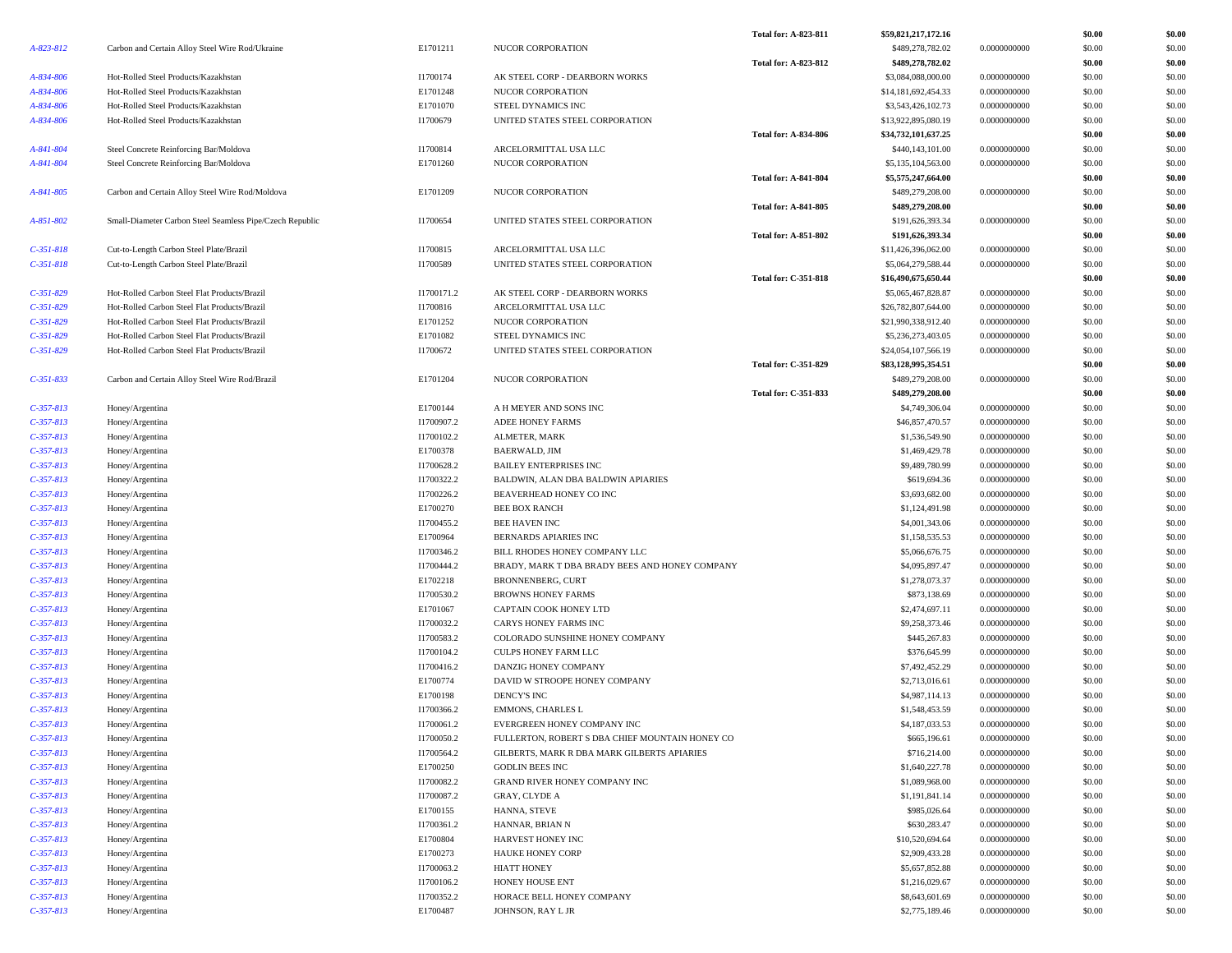| $C-357-813$ | Honey/Argentina                                           | I1700098.2 | JOHNSTON HONEY FARMS                                  |                             | \$1,731,244.38      | 0.0000000000  | \$0.00     | \$0.00 |
|-------------|-----------------------------------------------------------|------------|-------------------------------------------------------|-----------------------------|---------------------|---------------|------------|--------|
| $C-357-813$ | Honey/Argentina                                           | I1700054.2 | KOHN, DONALD J                                        |                             | \$358,461.91        | 0.0000000000  | \$0.00     | \$0.00 |
| $C-357-813$ |                                                           | I1700476.2 | LAS FLORES APIARIES INC                               |                             | \$3,228,359.19      | 0.0000000000  | \$0.00     | \$0.00 |
|             | Honey/Argentina                                           |            |                                                       |                             |                     |               |            |        |
| $C-357-813$ | Honey/Argentina                                           | I1700093.2 | <b>LONGS APIARIES</b>                                 |                             | \$1,148,360.90      | 0.0000000000  | \$0.00     | \$0.00 |
| $C-357-813$ | Honey/Argentina                                           | E1701097   | LONGS HONEY FARMS INC                                 |                             | \$3,078,013.39      | 0.0000000000  | \$0.00     | \$0.00 |
| $C-357-813$ | Honey/Argentina                                           | I1700951.2 | MACKRILL HONEY FARMS AND SALES INC                    |                             | \$2,144,653.26      | 0.0000000000  | \$0.00     | \$0.00 |
| $C-357-813$ | Honey/Argentina                                           | I1700057.2 | MAXWELL, TOM                                          |                             | \$2,575,012.25      | 0.0000000000  | \$0.00     | \$0.00 |
| $C-357-813$ | Honey/Argentina                                           | I1700362.2 | MCCOYS SUNNY SOUTH APIARIES INC                       |                             | \$3,150,333.95      | 0.0000000000  | \$0.00     | \$0.00 |
| $C-357-813$ | Honey/Argentina                                           | I1700062.2 | MERRIMACK VALLEY APIARIES INC                         |                             | \$5,793,844.55      | 0.0000000000  | \$0.00     | \$0.00 |
| $C-357-813$ | Honey/Argentina                                           | I1700909.2 | <b>OLD MILL APIARIES</b>                              |                             | \$472,027.01        | 0.0000000000  | \$0.00     | \$0.00 |
| $C-357-813$ | Honey/Argentina                                           | I1700117.2 | OLSEN, DIRK W DBA OLSEN HONEY FARMS                   |                             | \$2,064,818.03      | 0.0000000000  | \$0.00     | \$0.00 |
| $C-357-813$ | Honey/Argentina                                           | E1701147   | POTOCZAK BEE FARMS                                    |                             | \$372,813.54        | 0.0000000000  | \$0.00     | \$0.00 |
| $C-357-813$ | Honey/Argentina                                           | I1700343.2 | POWELL AND SONS INC                                   |                             | \$769,761.80        | 0.0000000000  | \$0.00     | \$0.00 |
| $C-357-813$ | Honey/Argentina                                           | E1700266   | ROMANCE, JOE                                          |                             | \$5,863,699.28      | 0.0000000000  | \$0.00     | \$0.00 |
| $C-357-813$ | Honey/Argentina                                           | E1700884   | RUBYS APIARIES INC                                    |                             | \$5,230,557.19      | 0.0000000000  | \$0.00     | \$0.00 |
| $C-357-813$ | Honey/Argentina                                           | I1701010.2 | <b>SCOTT JAYNES APIARIES</b>                          |                             | \$1,153,314.14      | 0.0000000000  | \$0.00     | \$0.00 |
| $C-357-813$ | Honey/Argentina                                           | I1700059   | SIOUX HONEY ASSOCIATION                               |                             | \$437,066,818.66    | 0.0000000000  | \$0.00     | \$0.00 |
| $C-357-813$ | Honey/Argentina                                           | E1701169   | SMOOT HONEY CO INC                                    |                             | \$4,578,221.41      | 0.0000000000  | \$0.00     | \$0.00 |
| $C-357-813$ | Honey/Argentina                                           | E1700868   | STEPHENSON HONEY COMPANY                              |                             | \$924,065.87        | 0.0000000000  | \$0.00     | \$0.00 |
| $C-357-813$ |                                                           | E1701704   |                                                       |                             | \$15,254,626.35     | 0.0000000000  | \$0.00     | \$0.00 |
|             | Honey/Argentina                                           |            | STEVE E PARK APIARIES INC                             |                             |                     |               |            | \$0.00 |
| $C-357-813$ | Honey/Argentina                                           | E1701828   | STODDARD HONEY COMPANY                                |                             | \$965,420.00        | 0.0000000000  | \$0.00     |        |
| $C-357-813$ | Honey/Argentina                                           | E1700289   | STRACHAN APIARIES INC                                 |                             | \$6,032,827.00      | 0.0000000000  | \$0.00     | \$0.00 |
| $C-357-813$ | Honey/Argentina                                           | I1700047.2 | STROOPE HONEY FARMS LLC FKA STROOPE BEE AND HONEY INC |                             | \$11,463,347.51     | 0.0000000000  | \$0.00     | \$0.00 |
| $C-357-813$ | Honey/Argentina                                           | E1700058   | TALBOTTS HONEY LLC                                    |                             | \$4,127,973.00      | 0.0000000000  | \$0.00     | \$0.00 |
| $C-357-813$ | Honey/Argentina                                           | E1700837   | VAZZA, VINCENT                                        |                             | \$483,291.24        | 0.0000000000  | \$0.00     | \$0.00 |
| $C-357-813$ | Honey/Argentina                                           | E1700066   | WAKEFIELD APIARIES LLC                                |                             | \$540,374.04        | 0.0000000000  | \$0.00     | \$0.00 |
| $C-357-813$ | Honey/Argentina                                           | I1700629.2 | WIEBERSIEK, DON                                       |                             | \$1,843,015.00      | 0.0000000000  | \$0.00     | \$0.00 |
| $C-357-813$ | Honey/Argentina                                           | E1700801   | WILMER FARMS INC                                      |                             | \$3,213,542.08      | 0.0000000000  | \$0.00     | \$0.00 |
| $C-357-813$ | Honey/Argentina                                           | E1700472   | YADDOF, ELMER J JR                                    |                             | \$2,775,211.71      | 0.0000000000  | \$0.00     | \$0.00 |
|             |                                                           |            |                                                       | Total for: C-357-813        | \$686,542,692.93    |               | \$0.00     | \$0.00 |
| $C-357-815$ | Hot-Rolled Steel Products/Argentina                       | I1700173.2 | AK STEEL CORP - DEARBORN WORKS                        |                             | \$3,018,096,000.00  | 0.0000000000  | \$0.00     | \$0.00 |
| $C-357-815$ | Hot-Rolled Steel Products/Argentina                       | I1700817   | ARCELORMITTAL USA LLC                                 |                             | \$13,398,664,139.00 | 0.0000000000  | \$0.00     | \$0.00 |
| $C-357-815$ | Hot-Rolled Steel Products/Argentina                       | E1701213   | NUCOR CORPORATION                                     |                             | \$13,364,980,027.67 | 0.0000000000  | \$0.00     | \$0.00 |
| $C-357-815$ | Hot-Rolled Steel Products/Argentina                       | E1701073   | STEEL DYNAMICS INC                                    |                             | \$3,355,149,607.96  | 0.0000000000  | \$0.00     | \$0.00 |
| $C-357-815$ | Hot-Rolled Steel Products/Argentina                       | I1700682   | UNITED STATES STEEL CORPORATION                       |                             | \$13,314,160,041.19 | 0.0000000000  | \$0.00     | \$0.00 |
|             |                                                           |            |                                                       | Total for: C-357-815        | \$46,451,049,815.82 |               | \$0.00     | \$0.00 |
|             |                                                           |            |                                                       |                             |                     |               |            |        |
| $C-401-401$ | Cold-Rolled Carbon Steel Flat Products/Sweden             | I1700818   | ARCELORMITTAL USA LLC                                 |                             | \$2,550,192,370.00  | 0.0000000000  | \$0.00     | \$0.00 |
| $C-401-401$ | Cold-Rolled Carbon Steel Flat Products/Sweden             | I1700614   | UNITED STATES STEEL CORPORATION                       |                             | \$10,222,295,567.26 | 0.0000000000  | \$0.00     | \$0.00 |
|             |                                                           |            |                                                       | <b>Total for: C-401-401</b> | \$12,772,487,937.26 |               | \$0.00     | \$0.00 |
| $C-401-804$ | Cut-to-Length Carbon Steel Plate/Sweden                   | I1700819   | ARCELORMITTAL USA LLC                                 |                             | \$12,607,796,846.00 | 0.0000000000  | \$0.00     | \$0.00 |
| $C-401-804$ | Cut-to-Length Carbon Steel Plate/Sweden                   | I1700640   | UNITED STATES STEEL CORPORATION                       |                             | \$5,064,279,588.44  | 0.0000000000  | \$0.00     | \$0.00 |
|             |                                                           |            |                                                       | <b>Total for: C-401-804</b> | \$17,672,076,434.44 |               | \$0.00     | \$0.00 |
| $C-412-815$ | Cut-to-Length Carbon Steel Plate/United Kingdom           | I1700820   | ARCELORMITTAL USA LLC                                 |                             | \$12,016,747,607.00 | 0.0000000000  | \$0.00     | \$0.00 |
| $C-412-815$ | Cut-to-Length Carbon Steel Plate/United Kingdom           | I1700641   | UNITED STATES STEEL CORPORATION                       |                             | \$5,064,279,588.44  | 0.0000000000  | \$0.00     | \$0.00 |
|             |                                                           |            |                                                       | <b>Total for: C-412-815</b> | \$17,081,027,195.44 |               | \$0.00     | \$0.00 |
| $C-423-806$ | Cut-to-Length Carbon Steel Plate/Belgium                  | I1700821   | ARCELORMITTAL USA LLC                                 |                             | \$11,206,406,226.00 | 0.0000000000  | \$0.00     | \$0.00 |
| $C-423-806$ | Cut-to-Length Carbon Steel Plate/Belgium                  | I1700630   | UNITED STATES STEEL CORPORATION                       |                             | \$5,064,279,588.44  | 0.0000000000  | \$0.00     | \$0.00 |
|             |                                                           |            |                                                       | <b>Total for: C-423-806</b> | \$16,270,685,814.44 |               | \$0.00     | \$0.00 |
| $C-423-809$ | Stainless Steel Plate in Coils/Belgium                    | I1700320.1 | ALLEGHENY LUDLUM LLC                                  |                             | \$427,978,867.08    | 22.8202150146 | \$611.77   | \$0.00 |
| $C-423-809$ | Stainless Steel Plate in Coils/Belgium                    | I1700123.5 | NORTH AMERICAN STAINLESS                              |                             | \$1,447,458,620.28  | 77.1797849854 | \$2,069.07 | \$0.00 |
|             |                                                           |            |                                                       | <b>Total for: C-423-809</b> | \$1,875,437,487.36  |               | \$2,680.84 | \$0.00 |
| $C-427-805$ | Hot-Rolled Lead and Bismuth Carbon Steel Products/France  | I1700822   | ARCELORMITTAL USA LLC                                 |                             | \$1,307,350,986.00  | 0.0000000000  | \$0.00     | \$0.00 |
|             |                                                           |            |                                                       | Total for: C-427-805        | \$1,307,350,986.00  |               | \$0.00     | \$0.00 |
| $C-427-810$ | Corrosion-Resistant Carbon Steel Flat Products/France     | I1700172   | AK STEEL CORP - DEARBORN WORKS                        |                             | \$4,510,719,781.94  | 0.0000000000  | \$0.00     | \$0.00 |
| $C-427-810$ | Corrosion-Resistant Carbon Steel Flat Products/France     | I1700165.2 | AK STEEL CORPORATION                                  |                             | \$19,583,977,422.02 | 0.0000000000  | \$0.00     | \$0.00 |
|             |                                                           |            |                                                       |                             | \$38,402,128,631.00 |               |            |        |
| $C-427-810$ | Corrosion-Resistant Carbon Steel Flat Products/France     | I1700824   | ARCELORMITTAL USA LLC                                 |                             |                     | 0.0000000000  | \$0.00     | \$0.00 |
| $C-427-810$ | Corrosion-Resistant Carbon Steel Flat Products/France     | I1700666   | UNITED STATES STEEL CORPORATION                       |                             | \$27,917,897,492.04 | 0.0000000000  | \$0.00     | \$0.00 |
|             |                                                           |            |                                                       | <b>Total for: C-427-810</b> | \$90,414,723,327.00 |               | \$0.00     | \$0.00 |
| $C-427-817$ | Cut-to-Length Carbon Steel Plate/France                   | I1700834   | ARCELORMITTAL USA LLC                                 |                             | \$3,579,980,700.00  | 0.0000000000  | \$0.00     | \$0.00 |
| $C-427-817$ | Cut-to-Length Carbon Steel Plate/France                   | I1700606   | UNITED STATES STEEL CORPORATION                       |                             | \$1,384,761,159.30  | 0.0000000000  | \$0.00     | \$0.00 |
|             |                                                           |            |                                                       | Total for: C-427-817        | \$4,964,741,859.30  |               | \$0.00     | \$0.00 |
| $C-428-207$ | Cold-Rolled Carbon Steel Products/Germany (See C-428-817) | I1700166.3 | AK STEEL CORP - DEARBORN WORKS                        |                             | \$2,338,826,173.36  | 8.8225835692  | \$11.58    | \$0.00 |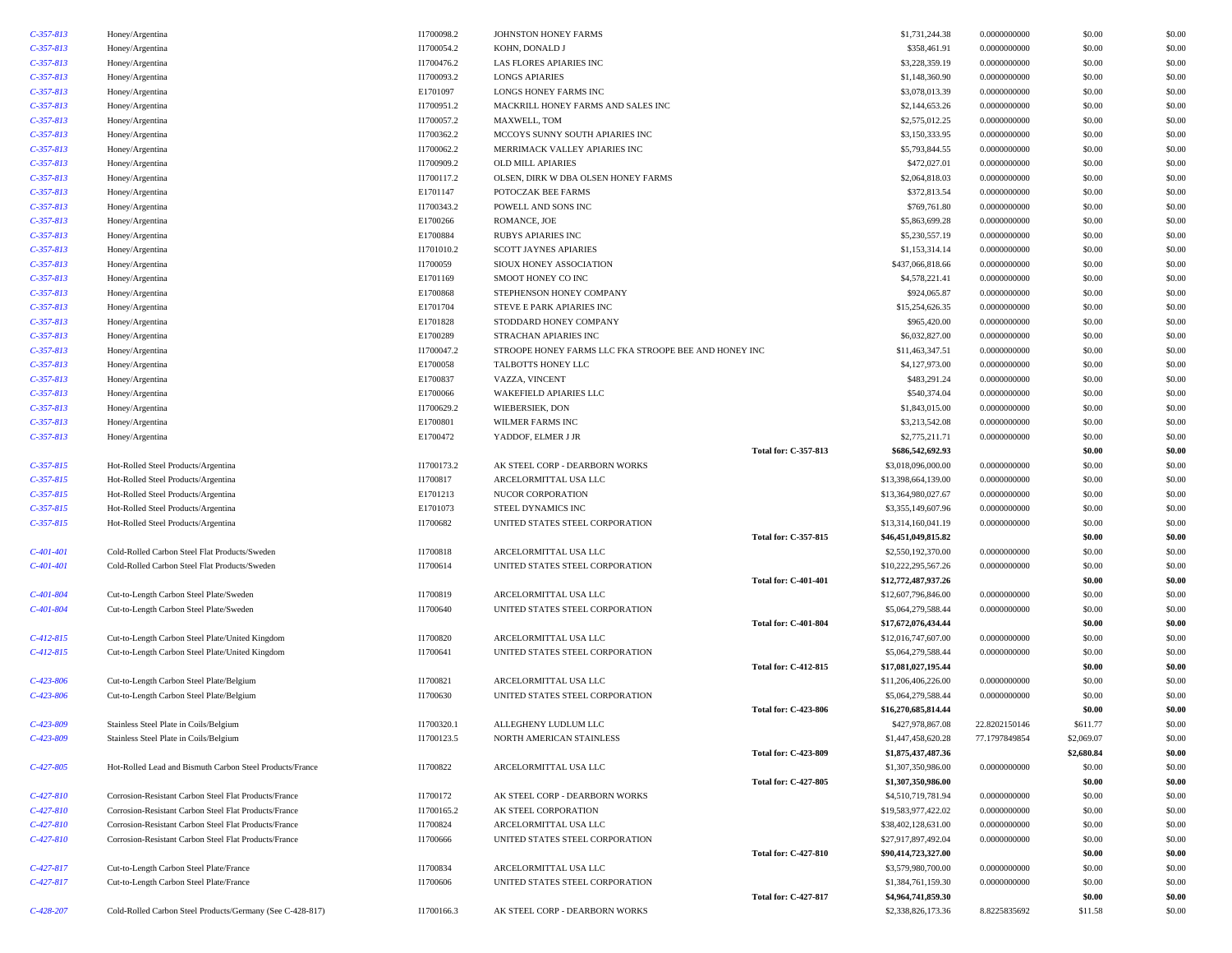| $C-428-207$                | Cold-Rolled Carbon Steel Products/Germany (See C-428-817)              | I1700161.1             | AK STEEL CORPORATION                                  |                             | \$2,349,600,149.58                         | 8.8632254547                   | \$11.64                   | \$0.00           |
|----------------------------|------------------------------------------------------------------------|------------------------|-------------------------------------------------------|-----------------------------|--------------------------------------------|--------------------------------|---------------------------|------------------|
| $C-428-207$                | Cold-Rolled Carbon Steel Products/Germany (See C-428-817)              | I1700823               | ARCELORMITTAL USA LLC                                 |                             | \$8,452,285,744.28                         | 31.8839416878                  | \$41.86                   | \$0.00           |
| $C-428-207$                | Cold-Rolled Carbon Steel Products/Germany (See C-428-817)              | I1700613               | UNITED STATES STEEL CORPORATION                       |                             | \$13,368,826,267.26                        | 50.4302492883                  | \$66.20                   | \$0.00           |
|                            |                                                                        |                        |                                                       | <b>Total for: C-428-207</b> | \$26,509,538,334.48                        |                                | \$131.28                  | \$0.00           |
| $C-428-208$                | Corrosion-Resistant Carbon Steel Flat Products/Germany (See C-428-817) | I1700168               | AK STEEL CORP - DEARBORN WORKS                        |                             | \$3,577,288,711.21                         | 5.8403336133                   | \$305.62                  | \$0.00           |
| $C - 428 - 208$            | Corrosion-Resistant Carbon Steel Flat Products/Germany (See C-428-817) | I1700158               | AK STEEL CORPORATION                                  |                             | \$14,359,771,377.29                        | 23.4439717409                  | \$1,226.81                | \$0.00           |
| $C-428-208$                | Corrosion-Resistant Carbon Steel Flat Products/Germany (See C-428-817) | I1700835               | ARCELORMITTAL USA LLC                                 |                             | \$20,563,816,666.78                        | 33.5727863734                  | \$1,756.84                | \$0.00           |
| $C-428-208$                | Corrosion-Resistant Carbon Steel Flat Products/Germany (See C-428-817) | I1700664               | UNITED STATES STEEL CORPORATION                       |                             | \$22,750,567,906.04                        | 37.1429082723                  | \$1,943.67                | \$0.00           |
|                            |                                                                        |                        |                                                       | <b>Total for: C-428-208</b> | \$61,251,444,661.32                        |                                | \$5,232.94                | \$0.00           |
| $C-428-209$                | Cut-to-Length Carbon Steel Plate/Germany (See C-428-817)               | I1700836               | ARCELORMITTAL USA LLC                                 |                             | \$9,069,092,537.03                         | 0.0000000000                   | \$0.00                    | \$0.00           |
| $C-428-209$                | Cut-to-Length Carbon Steel Plate/Germany (See C-428-817)               | I1700972               | UNITED STATES STEEL CORPORATION                       |                             | \$4,892,985,032.44                         | 0.0000000000                   | \$0.00                    | \$0.00           |
|                            |                                                                        |                        |                                                       | <b>Total for: C-428-209</b> | \$13,962,077,569.47                        |                                | \$0.00                    | \$0.00           |
| $C-469-804$                | Cut-to-Length Carbon Steel Plate/Spain                                 | I1700837               | ARCELORMITTAL USA LLC                                 |                             | \$12,016,831,510.00                        | 0.0000000000                   | \$0.00                    | \$0.00           |
| $C-469-804$                | Cut-to-Length Carbon Steel Plate/Spain                                 | I1700595               | UNITED STATES STEEL CORPORATION                       |                             | \$5,064,279,588.44                         | 0.0000000000                   | \$0.00                    | \$0.00           |
|                            |                                                                        |                        |                                                       | <b>Total for: C-469-804</b> | \$17,081,111,098.44                        |                                | \$0.00                    | \$0.00           |
| $C-475-812$                | Grain-Oriented Silicon Electrical Steel/Italy                          | I1700163               | AK STEEL CORPORATION                                  |                             | \$4,272,846,510.75                         | 0.0000000000                   | \$0.00                    | \$0.00           |
|                            |                                                                        |                        |                                                       | Total for: C-475-812        | \$4,272,846,510.75                         |                                | \$0.00                    | \$0.00           |
| $C-475-815$                | Seamless Pipe/Italy                                                    | I1700657               | UNITED STATES STEEL CORPORATION                       |                             | \$246,818,156.34                           | 0.0000000000                   | \$0.00                    | \$0.00           |
|                            |                                                                        |                        |                                                       | <b>Total for: C-475-815</b> | \$246,818,156.34                           |                                | \$0.00                    | \$0.00           |
| $C-475-817$                | Oil Country Tubular Goods/Italy                                        | I1700619               | UNITED STATES STEEL CORPORATION                       |                             | \$7,319,105,217.14                         | 0.0000000000                   | \$0.00                    | \$0.00           |
|                            |                                                                        |                        |                                                       | <b>Total for: C-475-817</b> | \$7,319,105,217.14                         |                                | \$0.00                    | \$0.00           |
| $C-475-819$                | Pasta/Italy                                                            | I1700133.1             | A ZEREGAS SONS INC                                    |                             | \$886,171,392.00                           | 11.6823987507                  | \$9,594.79                | \$0.00           |
| $C-475-819$                | Pasta/Italy                                                            | I1700096               | AMERICAN ITALIAN PASTA COMPANY                        |                             | \$2,528,726,337.00                         | 33.3362029817                  | \$27,379.12               | \$0.00           |
| $C-475-819$                | Pasta/Italy                                                            | I1700565.1             | DAKOTA GROWERS PASTA CO INC                           |                             | \$1,069,847,022.00                         | 14.1037948484                  | \$11,583.49               | \$0.00           |
| $C-475-819$                | Pasta/Italy                                                            | I1700088.2             | PHILADELPHIA MACARONI COMPANY                         |                             | \$474,869,582.00                           | 6.2602063908                   | \$5,141.53                | \$0.00           |
| $C-475-819$                | Pasta/Italy                                                            | I1700607.1             | RIVIANA FOODS INC                                     |                             | \$2,625,911,644.23                         | 34.6173970284                  | \$28,431.37               | \$0.00           |
|                            |                                                                        |                        |                                                       | <b>Total for: C-475-819</b> | \$7,585,525,977.23                         |                                | \$82,130.30               | \$0.00           |
| $C-475-827$                | Cut-to-Length Carbon Steel Plate/Italy                                 | I1700838               | ARCELORMITTAL USA LLC                                 |                             | \$8,331,256,195.00                         | 0.0000000000                   | \$0.00                    | \$0.00           |
| $C-475-827$                | Cut-to-Length Carbon Steel Plate/Italy                                 | I1700645               | UNITED STATES STEEL CORPORATION                       |                             | \$1,578,111,940.30                         | 0.0000000000                   | \$0.00                    | \$0.00           |
|                            |                                                                        |                        |                                                       | <b>Total for: C-475-827</b> | \$9,909,368,135.30                         |                                | \$0.00                    | \$0.00           |
| $C-475-830$                | Stainless Steel Bar/Italy                                              | I1700830.2             | CRUCIBLE INDUSTRIES LLC                               |                             | \$459,786,072.27                           | 0.0000000000                   | \$0.00                    | \$0.00           |
| $C-475-830$                | Stainless Steel Bar/Italy                                              | E1700183               | ELECTRALLOY CORPORATION                               |                             | \$56,762,634.74                            | 0.0000000000                   | \$0.00                    | \$0.00           |
|                            |                                                                        |                        |                                                       | <b>Total for: C-475-830</b> | \$516,548,707.01                           |                                | \$0.00                    | \$0.00           |
| $C-489-502$                | Welded Carbon Steel Pipe and Tube/Turkey                               | I1700963               | ARCELORMITTAL USA LLC                                 |                             | \$5,264,927,389.00                         | 0.0000000000                   | \$0.00                    | \$0.00           |
| $C-489-502$                | Welded Carbon Steel Pipe and Tube/Turkey                               | E1701607               | MAVERICK TUBE CORPORATION                             |                             | \$1,964,505,391.73                         | 0.0000000000                   | \$0.00                    | \$0.00           |
|                            |                                                                        |                        |                                                       | <b>Total for: C-489-502</b> | \$7,229,432,780.73                         |                                | \$0.00                    | \$0.00           |
| $C-489-806$                | Pasta/Turkey                                                           | I1700133.3             | A ZEREGAS SONS INC                                    |                             | \$888,646,536.00                           | 0.0000000000                   | \$0.00                    | \$0.00           |
| $C-489-806$                | Pasta/Turkey                                                           | I1700565.3             | DAKOTA GROWERS PASTA CO INC                           |                             | \$1,072,812,022.00                         | 0.0000000000                   | \$0.00                    | \$0.00           |
| $C-489-806$                | Pasta/Turkey                                                           | I1700088.3             | PHILADELPHIA MACARONI COMPANY                         |                             | \$476,158,142.00                           | 0.0000000000                   | \$0.00                    | \$0.00           |
| $C-489-806$                | Pasta/Turkey                                                           | I1700607.3             | RIVIANA FOODS INC                                     |                             | \$2,633,853,034.66                         | 0.0000000000                   | \$0.00                    | \$0.00           |
|                            |                                                                        |                        |                                                       | <b>Total for: C-489-806</b> | \$5,071,469,734.66                         |                                | \$0.00                    | \$0.00           |
| $C-533-818$                | Cut-to-Length Carbon Steel Plate/India                                 | I1700964               | ARCELORMITTAL USA LLC                                 |                             | \$8,331,296,220.00                         | 0.0000000000                   | \$0.00                    | \$0.00           |
| $C-533-818$                | Cut-to-Length Carbon Steel Plate/India                                 | I1700642               | UNITED STATES STEEL CORPORATION                       |                             | \$1,578,111,940.30                         | 0.0000000000                   | \$0.00                    | \$0.00           |
|                            |                                                                        |                        |                                                       | <b>Total for: C-533-818</b> | \$9,909,408,160.30                         |                                | \$0.00                    | \$0.00           |
| $C-533-821$<br>$C-533-821$ | Hot-Rolled Steel Products/India                                        | I1700170.6<br>I1700965 | AK STEEL CORP - DEARBORN WORKS                        |                             | \$3,939,305,678.92                         | 6.9350506271                   | \$7,183.84<br>\$23,957.25 | \$0.00<br>\$0.00 |
| $C-533-821$                | Hot-Rolled Steel Products/India<br>Hot-Rolled Steel Products/India     | E1701219               | ARCELORMITTAL USA LLC<br>NUCOR CORPORATION            |                             | \$13,137,116,469.00<br>\$18,078,785,104.47 | 23.1275699913<br>31.8272559163 | \$32,969.03               | \$0.00           |
|                            |                                                                        |                        |                                                       |                             | \$4,371,343,023.94                         |                                |                           |                  |
| $C-533-821$<br>$C-533-821$ | Hot-Rolled Steel Products/India<br>Hot-Rolled Steel Products/India     | E1701086<br>I1700622   | STEEL DYNAMICS INC<br>UNITED STATES STEEL CORPORATION |                             | \$17,276,289,252.19                        | 7.6956417324<br>30.4144817329  | \$7,971.72<br>\$31,505.57 | \$0.00<br>\$0.00 |
|                            |                                                                        |                        |                                                       | Total for: C-533-821        | \$56,802,839,528.52                        |                                | \$103,587.41              | \$0.00           |
| $C-533-844$                | Certain Lined Paper School Supplies/India                              | E1701490               | ACCO BRANDS USA LLC                                   |                             | \$110,218,622.18                           | 43.9252899546                  | \$10,892.74               | \$0.00           |
| $C-533-844$                | Certain Lined Paper School Supplies/India                              | E1701197               | NORCOM INC                                            |                             | \$103,744,199.27                           | 41.3450462718                  | \$10,252.89               | \$0.00           |
| $C-533-844$                | Certain Lined Paper School Supplies/India                              | E1700202               | ROARING SPRING BLANK BOOK CO                          |                             | \$12,782,554.62                            | 5.0942155412                   | \$1,263.28                | \$0.00           |
| $C-533-844$                | Certain Lined Paper School Supplies/India                              | E1701202               | TOP FLIGHT INC                                        |                             | \$24,177,548.50                            | 9.6354482323                   | \$2,389.43                | \$0.00           |
|                            |                                                                        |                        |                                                       | Total for: C-533-844        |                                            |                                |                           |                  |
| $C-549-818$                | Hot-Rolled Steel Products/Thailand                                     | I1700170.7             | AK STEEL CORP - DEARBORN WORKS                        |                             | \$250,922,924.57<br>\$3,939,234,728.52     | 0.0000000000                   | \$24,798.34<br>\$0.00     | \$0.00<br>\$0.00 |
| $C-549-818$                | Hot-Rolled Steel Products/Thailand                                     | I1700966               | ARCELORMITTAL USA LLC                                 |                             | \$15,180,018,401.00                        | 0.0000000000                   | \$0.00                    | \$0.00           |
| $C-549-818$                | Hot-Rolled Steel Products/Thailand                                     | E1701224               | NUCOR CORPORATION                                     |                             | \$18,078,459,771.25                        | 0.0000000000                   | \$0.00                    | \$0.00           |
| $C-549-818$                | Hot-Rolled Steel Products/Thailand                                     | E1701087               | STEEL DYNAMICS INC                                    |                             | \$4,371,132,075.79                         | 0.0000000000                   | \$0.00                    | \$0.00           |
| $C-549-818$                | Hot-Rolled Steel Products/Thailand                                     | I1700678               | UNITED STATES STEEL CORPORATION                       |                             | \$17,276,289,252.19                        | 0.0000000000                   | \$0.00                    | \$0.00           |
|                            |                                                                        |                        |                                                       | <b>Total for: C-549-818</b> | \$58,845,134,228.75                        |                                | \$0.00                    | \$0.00           |
| $C - 560 - 806$            | Cut-to-Length Carbon Steel Plate/Indonesia                             | I1700967               | ARCELORMITTAL USA LLC                                 |                             | \$10,709,628,601.00                        | 0.0000000000                   | \$0.00                    | \$0.00           |
|                            |                                                                        |                        |                                                       |                             |                                            |                                |                           |                  |